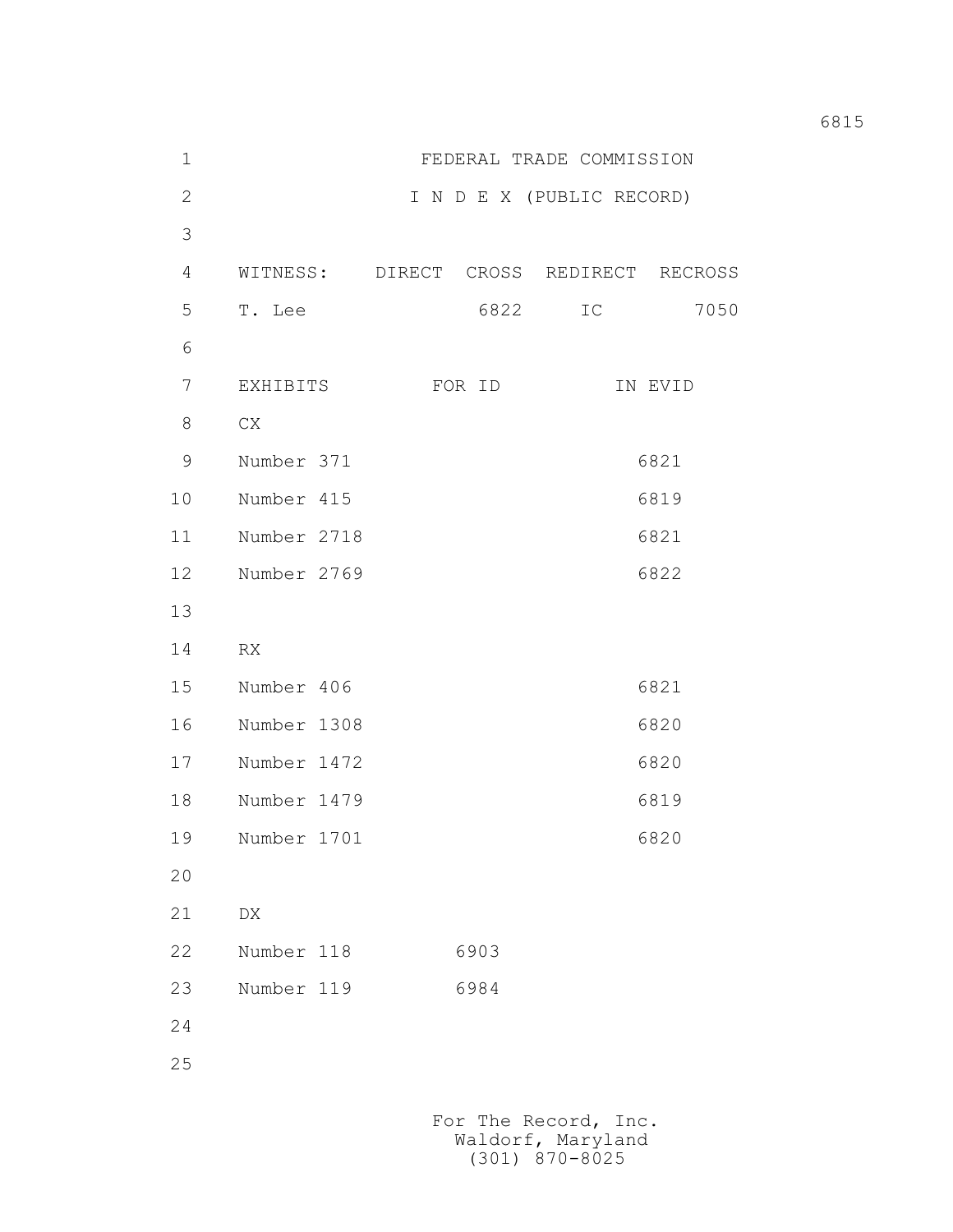1 UNITED STATES OF AMERICA 2 FEDERAL TRADE COMMISSION 3 4 In the Matter of: ) 5 Rambus, Inc. ) Docket No. 9302 6 ------------------------------) 7 8 9 Tuesday, June 24, 2003 10 9:30 a.m. 11 12 13 TRIAL VOLUME 34 14 PART 1 15 PUBLIC RECORD 16 17 BEFORE THE HONORABLE STEPHEN J. McGUIRE 18 Chief Administrative Law Judge 19 Federal Trade Commission 20 600 Pennsylvania Avenue, N.W. 21 Washington, D.C. 22 23 24 25 Reported by: Josett F. Hall, RMR-CRR For The Record, Inc.

 Waldorf, Maryland (301) 870-8025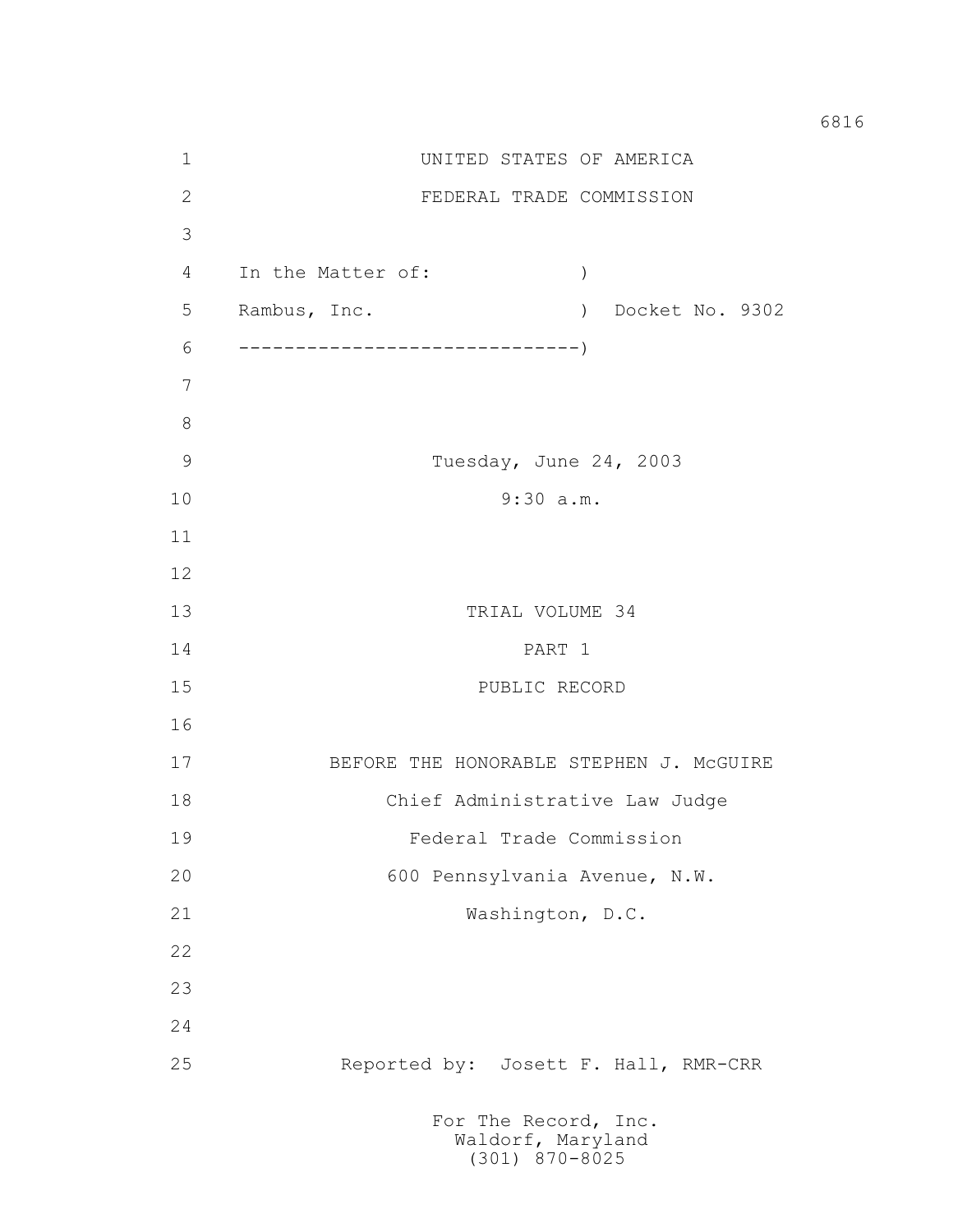2

| 3  | ON BEHALF OF THE FEDERAL TRADE COMMISSION: |  |
|----|--------------------------------------------|--|
| 4  | M. SEAN ROYALL, Attorney                   |  |
| 5  | GEOFFREY OLIVER, Attorney                  |  |
| 6  | JOHN C. WEBER, Attorney                    |  |
| 7  | MICHAEL FRANCHAK, Attorney                 |  |
| 8  | Federal Trade Commission                   |  |
| 9  | 601 New Jersey Avenue, N.W.                |  |
| 10 | Washington, D.C. 20580-0000                |  |
| 11 | $(202)$ 326-3663                           |  |
| 12 |                                            |  |
| 13 | ON BEHALF OF THE RESPONDENT:               |  |
| 14 | GREGORY P. STONE, Attorney                 |  |
| 15 | STEVEN M. PERRY, Attorney                  |  |
| 16 | PETER A. DETRE, Attorney                   |  |
| 17 | SEAN GATES, Attorney                       |  |
| 18 | Munger, Tolles & Olson LLP                 |  |
| 19 | 355 South Grand Avenue, 35th Floor         |  |
| 20 | Los Angeles, California 90071-1560         |  |
| 21 | $(213) 683 - 9255$                         |  |
| 22 |                                            |  |
| 23 |                                            |  |
| 24 |                                            |  |
| 25 |                                            |  |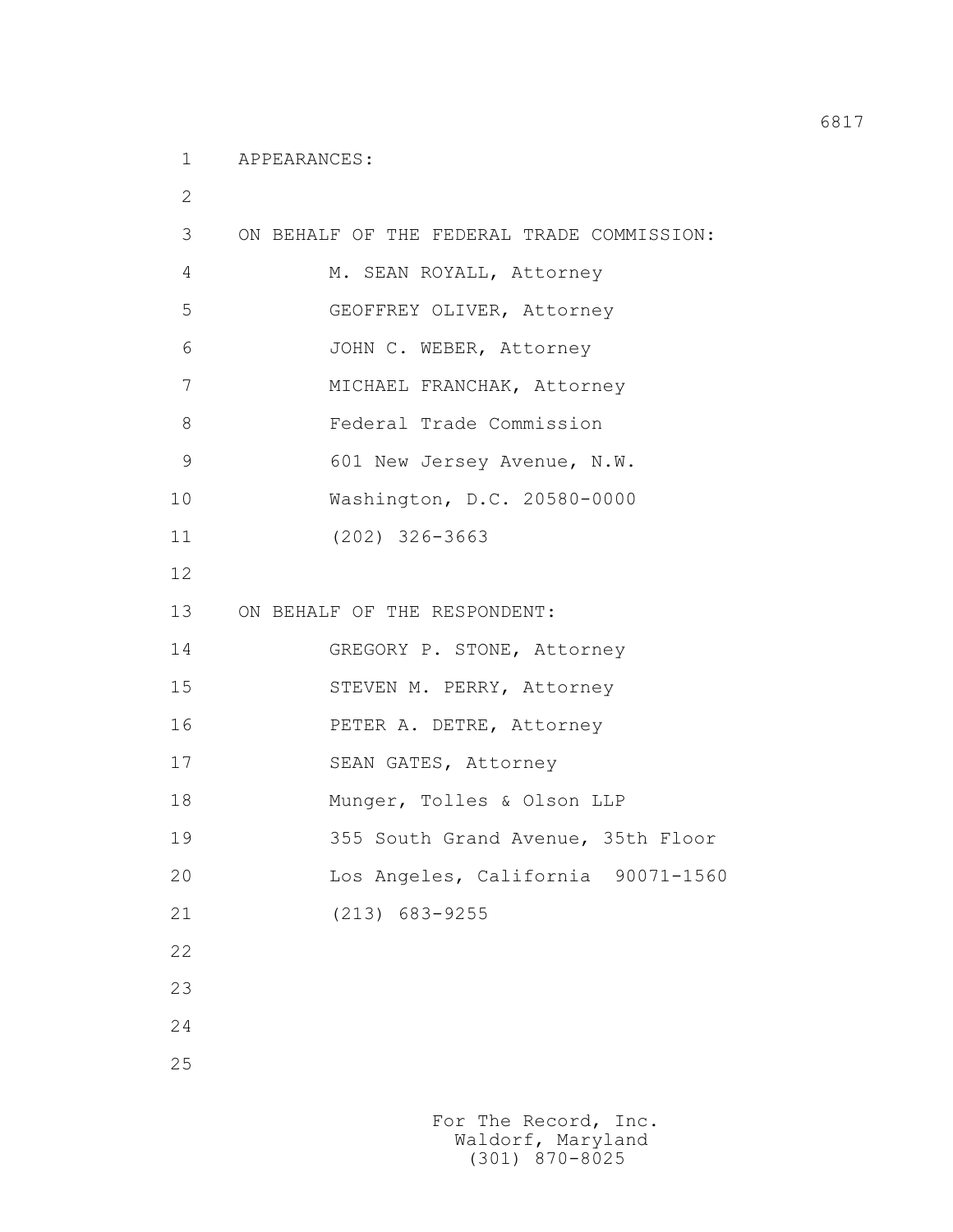```
 1 APPEARANCES:
2
         3 ON BEHALF OF THE RESPONDENT:
        4 A. DOUGLAS MELAMED, Attorney
         5 Wilmer, Cutler & Pickering
         6 2445 M Street, N.W.
         7 Washington, D.C. 20037-1420
         8 (202) 663-6090
9
        10
        11
        12
        13
        14
        15
        16
        17
        18
        19
        20
        21
        22
        23
        24
        25
```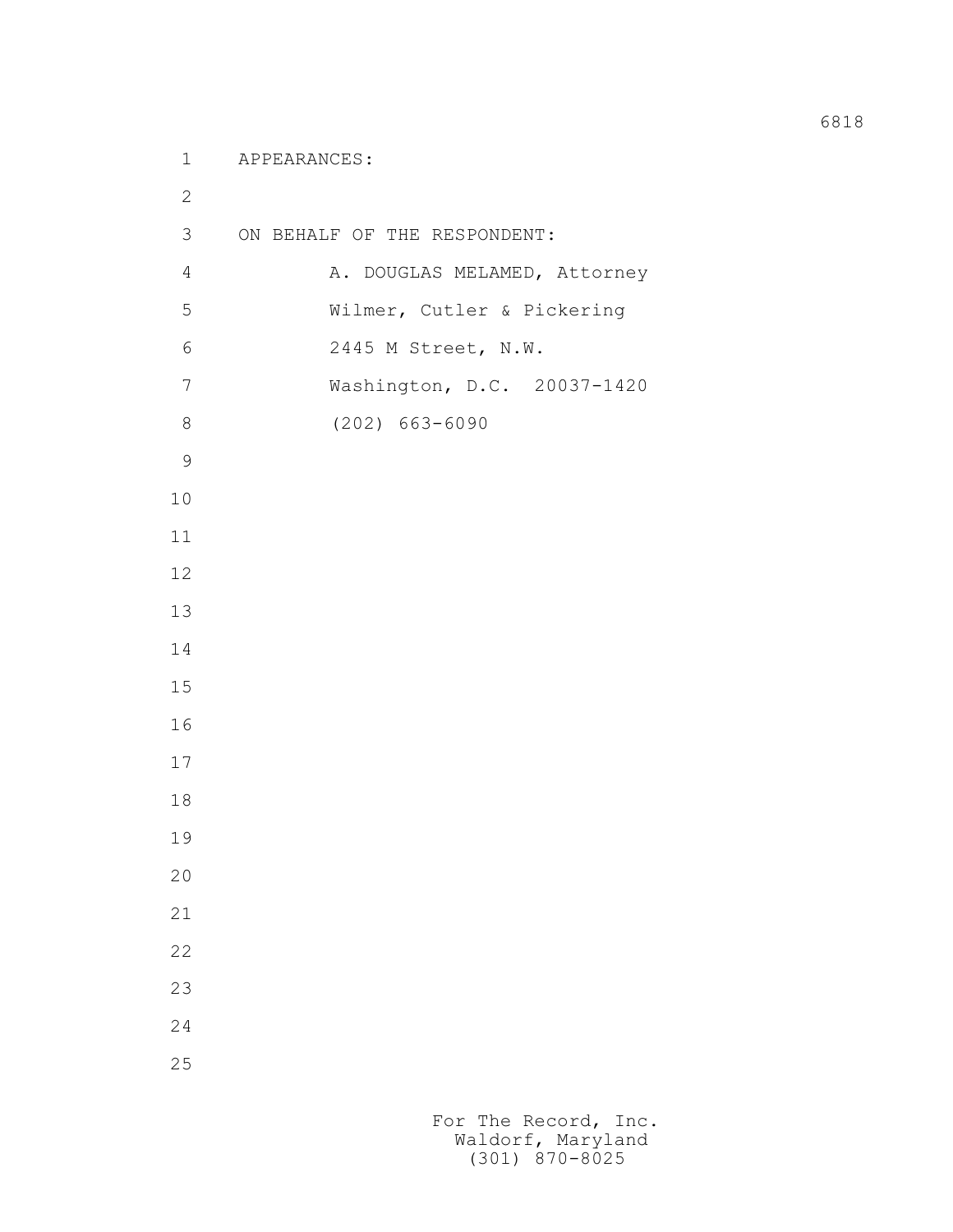1 P R O C E E D I N G S  $2$  - - - - - - - - 3 JUDGE McGUIRE: This hearing is now in order. 4 Any housekeeping items this morning? 5 MR. PERRY: Yes, Your Honor. 6 Before we begin with Mr. Lee, we have a few 7 exhibits to move into evidence. I believe both sides 8 do. 9 Mr. Oliver and I have been talking about the 10 exhibits that we used in the Jacob testimony and we're 11 now prepared to offer into evidence six exhibits if I 12 could. 13 JUDGE McGUIRE: Go ahead. 14 MR. PERRY: The first is  $CX-415$ . 15 MR. OLIVER: No objection, Your Honor. 16 JUDGE McGUIRE: Entered. 17 (CX Exhibit Number 415 was admitted into 18 evidence.) 19 MR. PERRY: RX-1479. 20 MR. OLIVER: No objection, Your Honor. 21 JUDGE McGUIRE: Entered. 22 (RX Exhibit Number 1479 was admitted into 23 evidence.) 24 MR. PERRY: RX-1308? 25 MR. OLIVER: No objection, Your Honor. For The Record, Inc.

 Waldorf, Maryland (301) 870-8025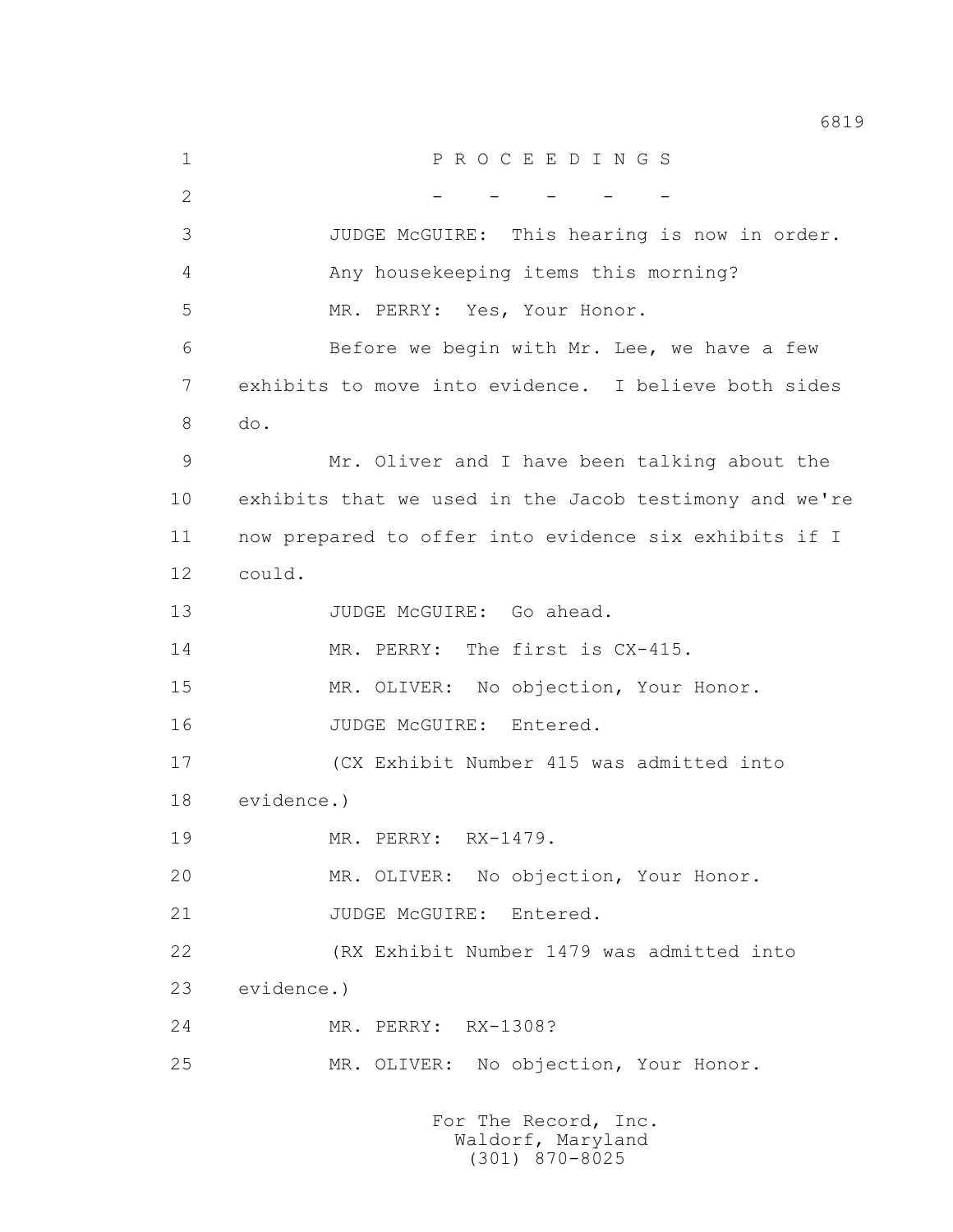1 JUDGE McGUIRE: Entered. 2 (RX Exhibit Number 1308 was admitted into 3 evidence.) 4 MR. PERRY: RX-1701. 5 MR. OLIVER: No objection, Your Honor. 6 JUDGE McGUIRE: Entered. 7 (RX Exhibit Number 1701 was admitted into 8 evidence.) 9 MR. PERRY: RX-1472. 10 MR. OLIVER: No objection, Your Honor. 11 JUDGE McGUIRE: Entered. 12 (RX Exhibit Number 1472 was admitted into 13 evidence.) 14 MR. PERRY: And RX-406. 15 MR. OLIVER: Your Honor, this document is 16 something in Japanese and we haven't heard from any 17 witness who has ever seen this document before. 18 Pursuant to our understanding with the other side, we 19 will not object to its being admitted into evidence, 20 but I would like to note for the record we don't think 21 it's entitled to any weight. 22 JUDGE McGUIRE: So noted. 23 MR. PERRY: There's also a translation 24 attached. 25 JUDGE McGUIRE: That's good to know. For The Record, Inc. Waldorf, Maryland

(301) 870-8025

6820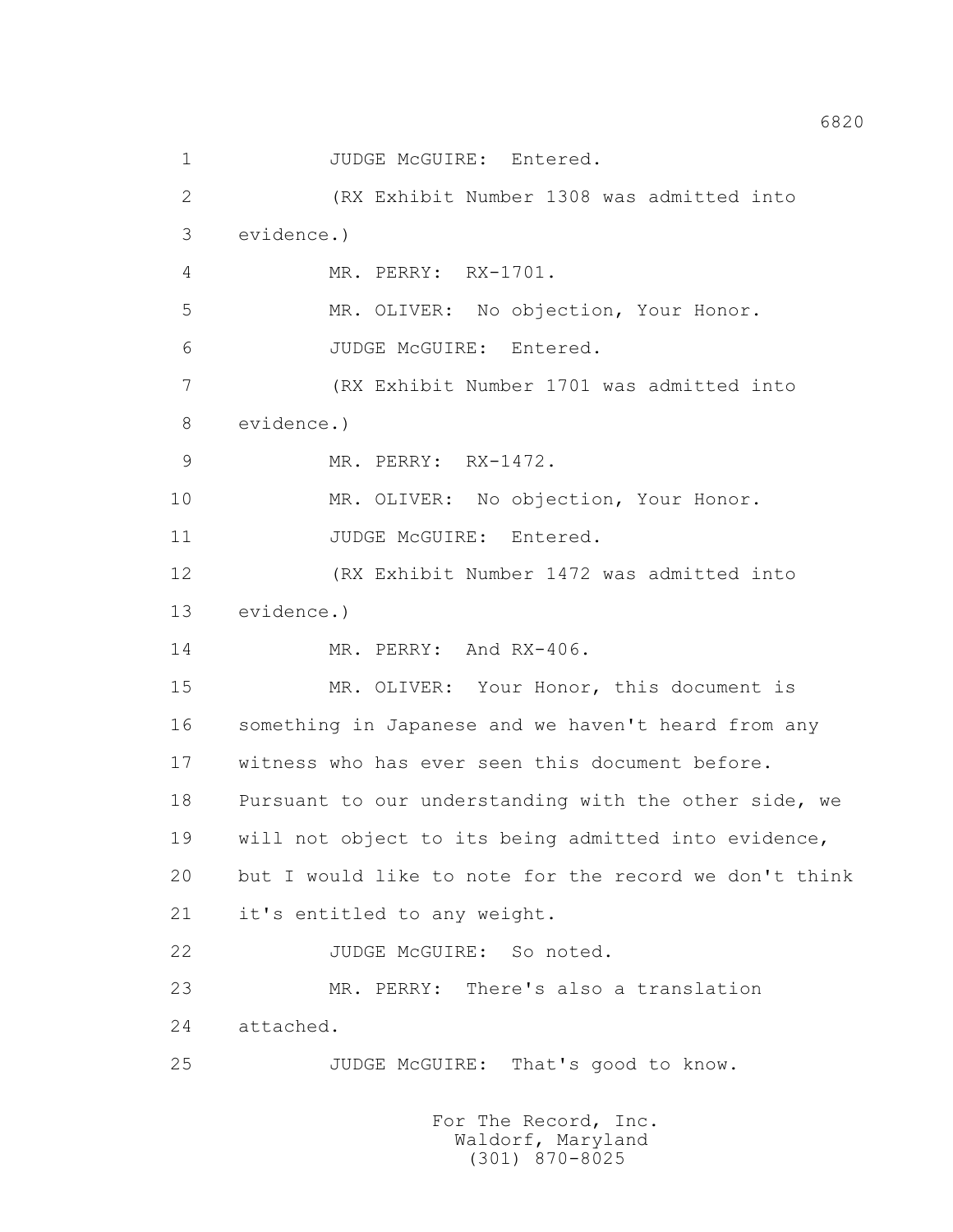1 (RX Exhibit Number 406 was admitted into 2 evidence.) 3 JUDGE McGUIRE: Mr. Oliver, anything you wanted 4 to add at this point? 5 MR. OLIVER: Yes, Your Honor. 6 I wanted to move three exhibits into evidence 7 that were used in the proceedings yesterday. 8 First is a July 28, 1997 e-mail from 9 Terry Walther to certain individuals at Micron, 10 including Terry Lee, attaching a presentation from 11 Texas Instruments. This would be CX-371. 12 MR. PERRY: No objection. 13 JUDGE McGUIRE: Entered. 14 (CX Exhibit Number 371 was admitted into 15 evidence.) 16 MR. OLIVER: Second is CX-2718. This is a 17 document, Micron DRAM update, dated March 1998. 18 MR. PERRY: No objection. 19 JUDGE McGUIRE: Entered. 20 (CX Exhibit Number 2718 was admitted into 21 evidence.) 22 MR. OLIVER: Third is CX-2769. This is a 23 document entitled Consideration for DDR Clocking 24 Scheme and Data Capture with the date September 13, 25 2000.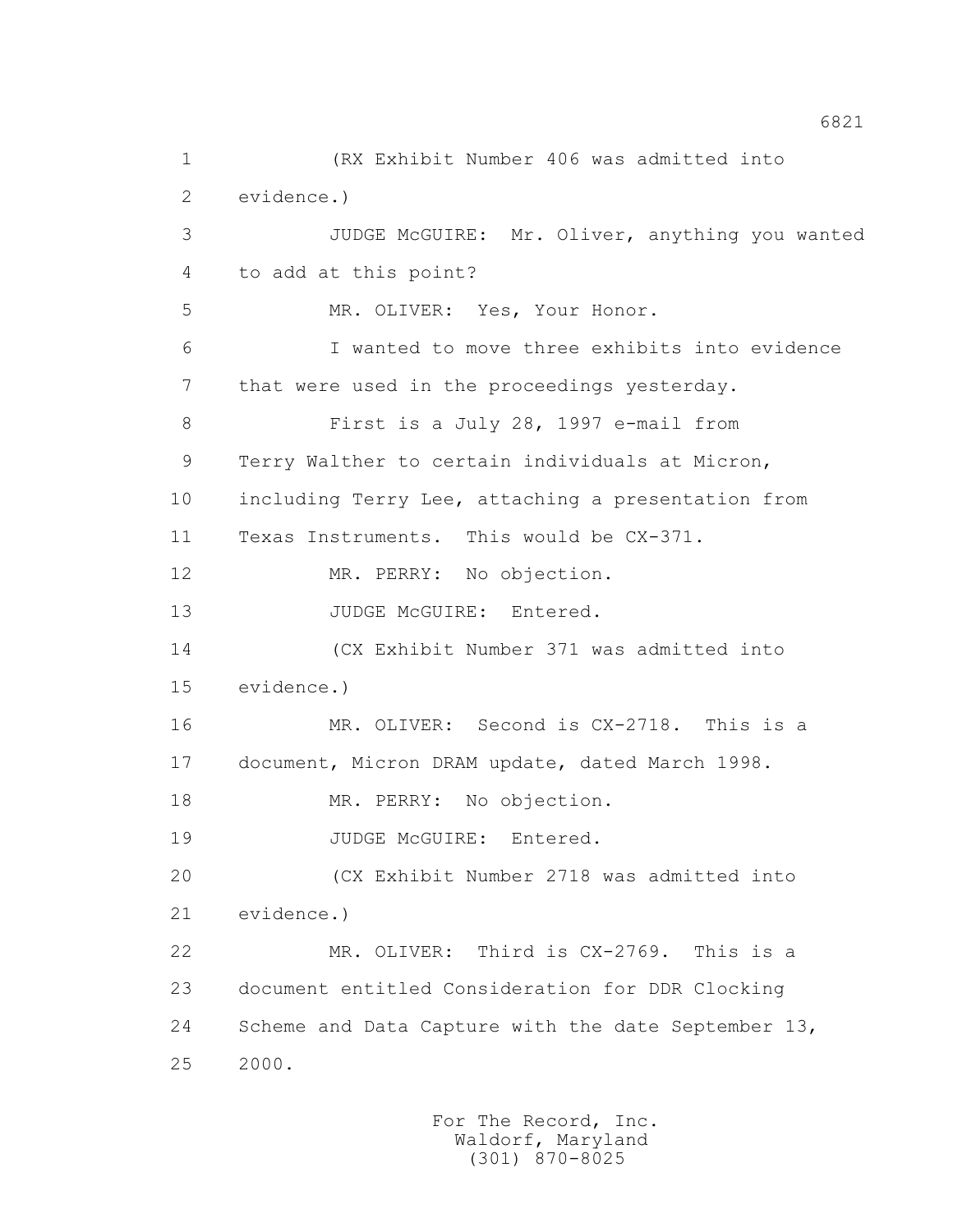1 MR. PERRY: No objection. 2 JUDGE McGUIRE: Entered. 3 (CX Exhibit Number 2769 was admitted into 4 evidence.) 5 JUDGE McGUIRE: Okay. Mr. Lee, would you 6 please again take the stand. I caution you, you're 7 still under oath from your testimony previously. 8 At this time we'll begin the 9 cross-examination.  $10$  - - - - - 11 Whereupon -- 12 TERRY R. LEE 13 a witness, called for examination, having been 14 previously duly sworn, was examined and testified as 15 follows: 16 CROSS-EXAMINATION 17 BY MR. PERRY: 18 Q. Thank you, Your Honor. 19 Mr. Lee, good morning. 20 A. Good morning. 21 Q. I have had some folks arrange the exhibits that 22 we used yesterday in chronological order. We may be 23 referring to some of them from time to time, and so I 24 just wanted to let you know those were there in front 25 of you. If we get too much paper in front of you, just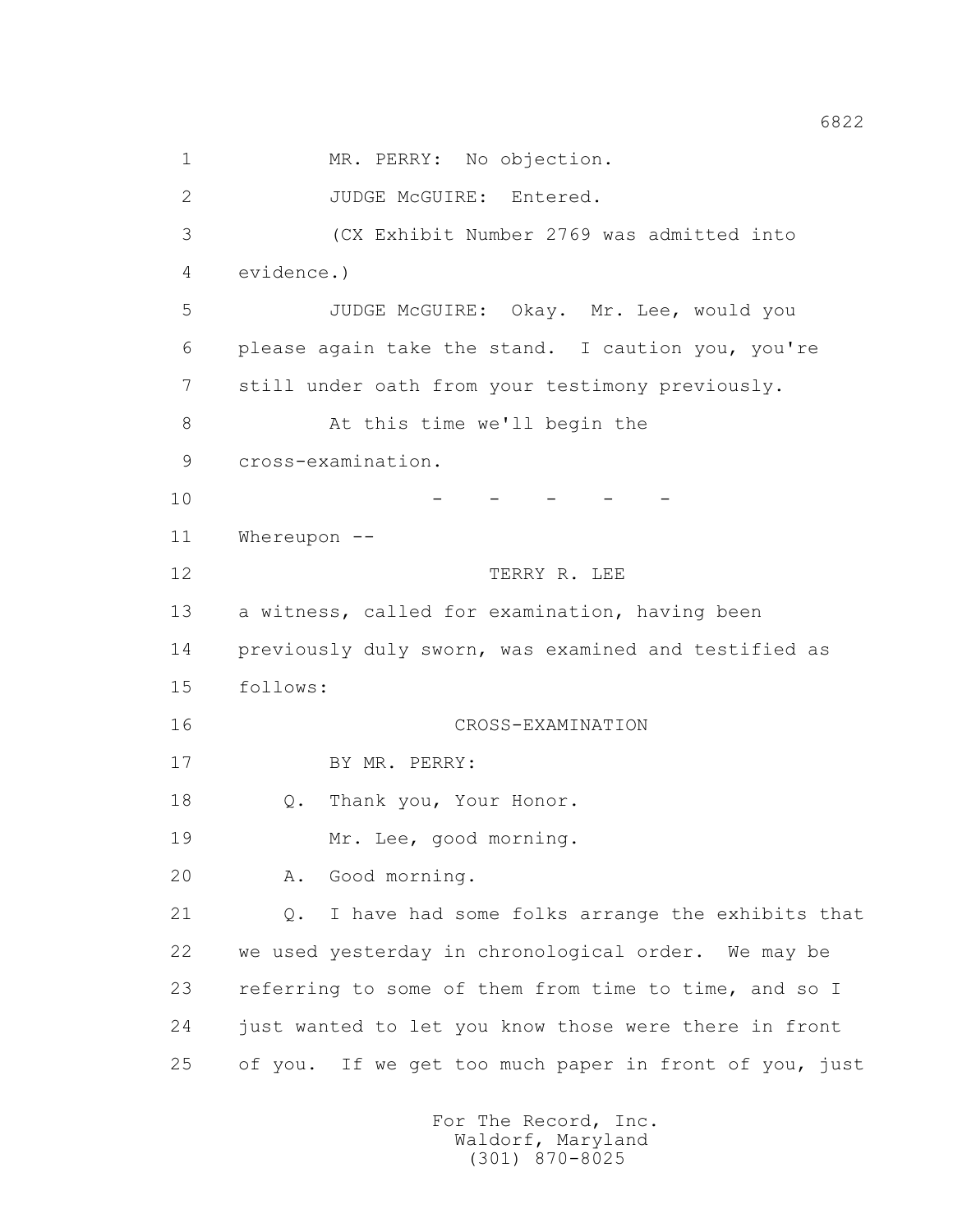1 try to work around them and rearrange them. 2 I think you told us yesterday that your current 3 title is advanced technology strategic marketing, but 4 I'm not sure I wrote it down correctly. 5 Can you tell us what your current title is at 6 Micron? 7 A. Yes. It's executive director of advanced 8 technology and strategic marketing. 9 Q. Is that technology singular or plural? 10 A. Singular. 11 Q. And to whom do you currently report? 12 A. To Bob Donnelly. 13 O. Bob Donnelly? 14 A. Correct. 15 Q. And what's his current title? 16 A. He's the vice president of the consumer and 17 computing group. 18 Q. Is that in the marketing organization of 19 Micron? 20 A. The consumer and computing group? 21 Q. Yes. 22 A. It's a large group. It encompasses more than 23 marketing. 24 Q. And we heard some yesterday about a 25 Mr. Jeff Mailloux. What is his current title? For The Record, Inc.

 Waldorf, Maryland (301) 870-8025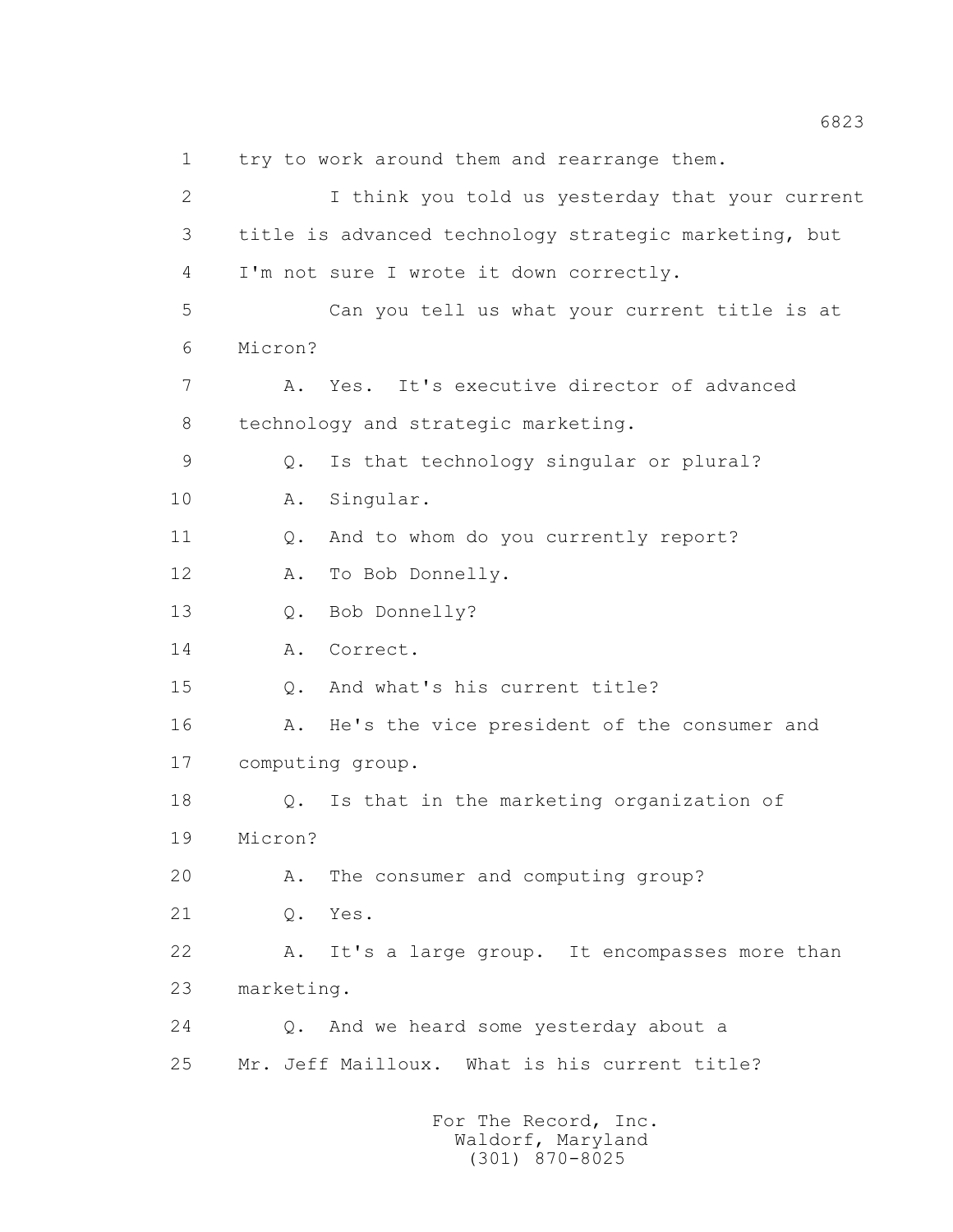1 A. I'm not sure what his current title is at this 2 time.

 3 Q. Have you ever reported directly to 4 Mr. Mailloux?

5 A. Yes.

 6 Q. And you told us yesterday about your chronology 7 at Micron.

 8 During what time period did you report directly 9 to Mr. Mailloux?

 10 A. There was probably a break. When I was in the 11 design group for a while, he was the business unit 12 manager, and I probably reported to him for about a 13 year. It might have been around the 1991 time frame. 14 And then there was a year or two where I did not report 15 to him when I was in marketing, and then he came over 16 to marketing and I reported to him at that point in 17 time.

 18 So my estimate is I've reported to him from 19 1993 to maybe 2001.

 20 Q. Okay. And you told us yesterday that today you 21 have some marketing-related responsibilities. I think 22 you talked about outbound marketing and some other kind 23 of marketing. What was the other kind?

 24 A. Correct. The strategic marketing group has 25 segment marketing and outbound marketing in addition to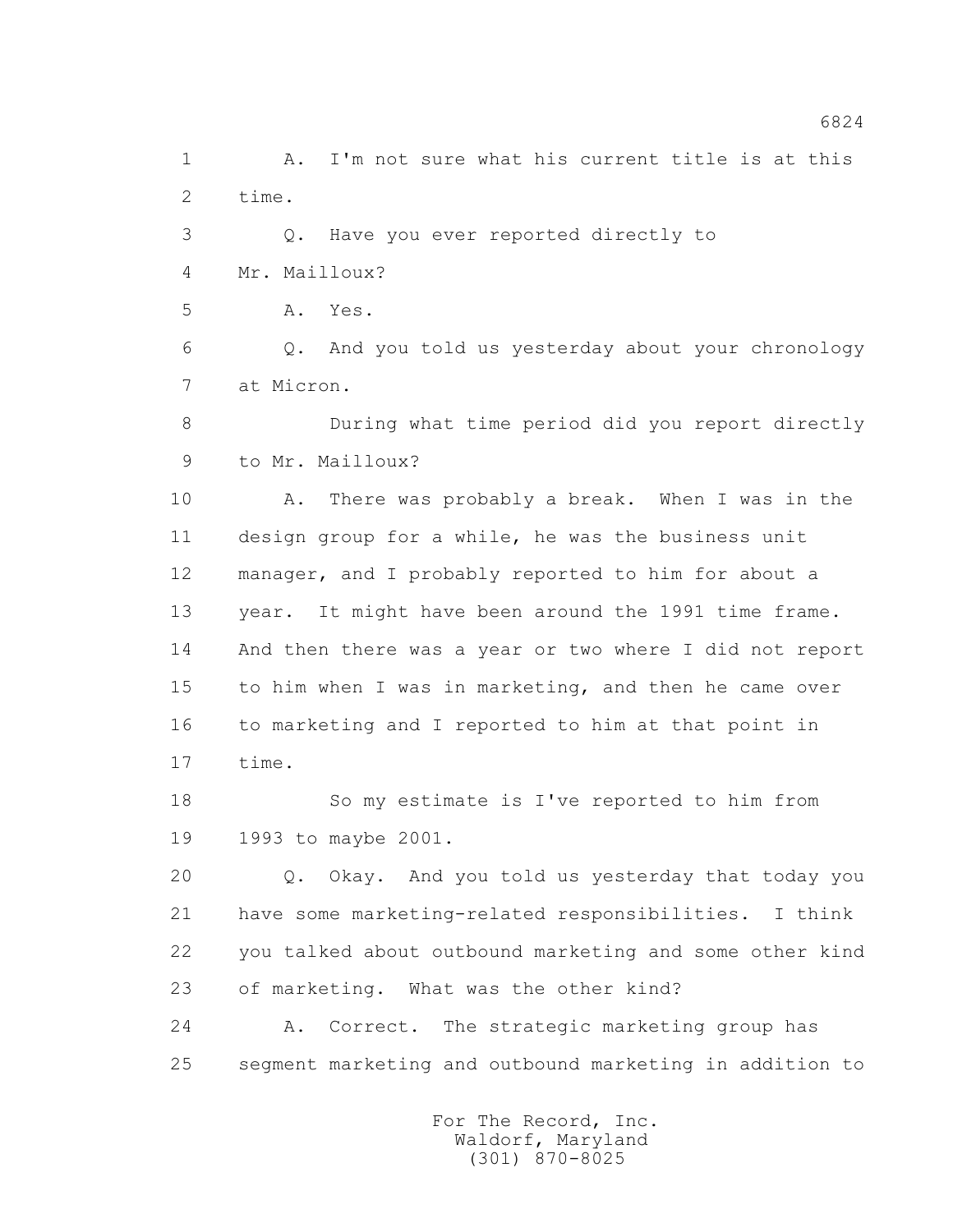1 product definition, applications engineering. 2 Q. So are you currently in the marketing 3 organization at Micron? 4 A. You could call it that. 5 Q. I want to go back to the fall of 1995. Do you 6 have that time period in mind? 7 A. Yes. 8 Q. And you reported to Mr. Mailloux at the time? 9 A. That's correct. 10 0. What was your title? 11 A. I'm unclear what the title was. It was 12 probably strategic applications engineer. 13 0. And that was in the marketing organization? 14 A. Correct. 15 Q. What were your duties and responsibilities in 16 that position? 17 A. Sure. At that position I was responsible for 18 product definition for new products. 19 Q. Did you have any other responsibilities in that 20 time period? 21 A. It was primarily that. 22 Q. One of the things you talked about yesterday 23 was a meeting between Rambus and Micron that occurred 24 you said in late 1995. Do you remember that? 25 A. Correct.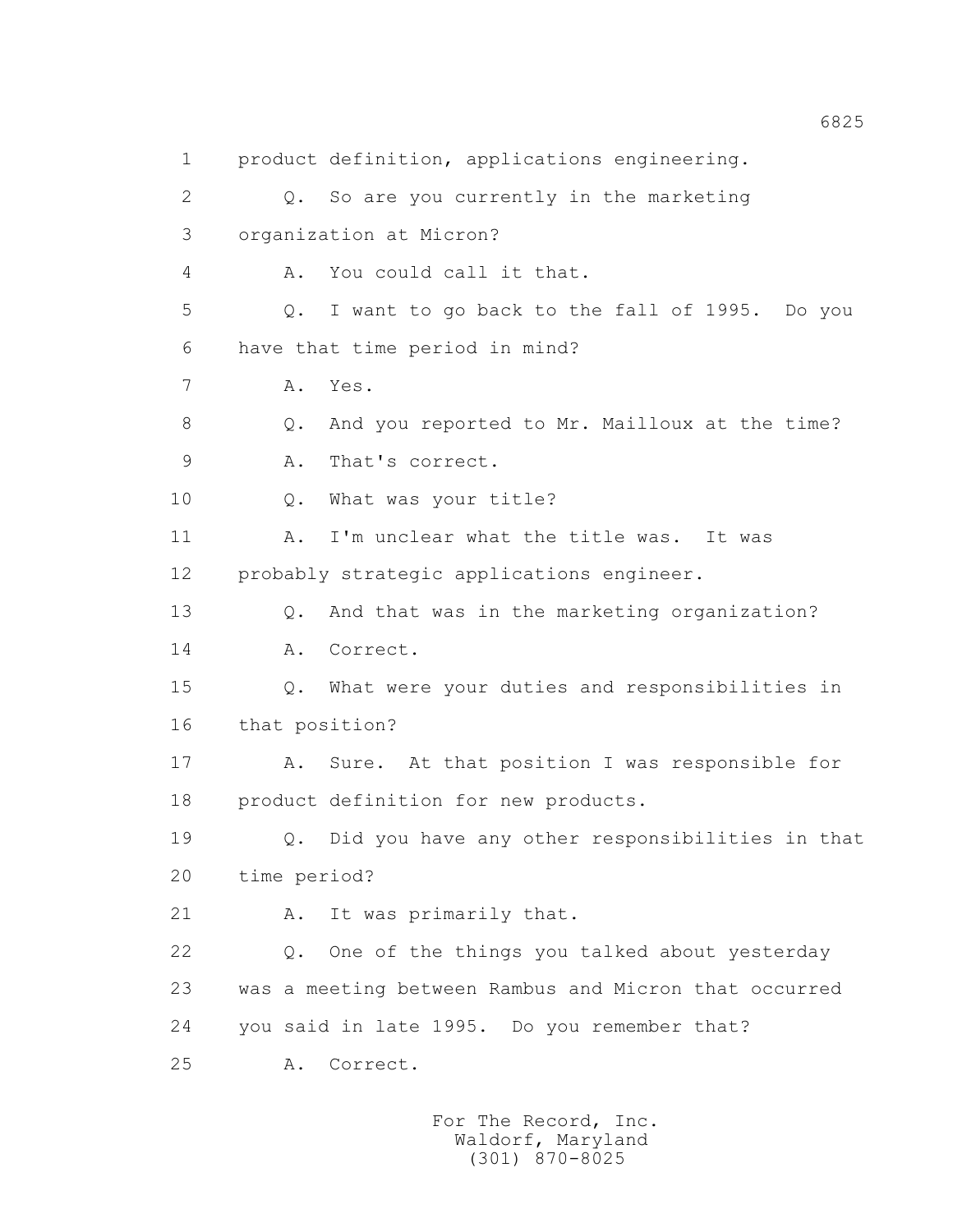1 Q. You were at that meeting? 2 A. Yes. 3 Q. And in advance of that meeting you did some 4 research; correct? 5 A. Yes. 6 Q. You looked at the Rambus Web site for technical 7 information; correct? 8 A. That's correct. 9 Q. Did you look at the Rambus Web site for any 10 other kind of information? 11 A. For? 12 Q. In connection with that meeting? 13 A. What other kind of information are you 14 referring to? 15 Q. Did you look at the Rambus Web site for any 16 information about their history as a company or their 17 business model or their corporate management or their 18 investors, anything, other than technical? 19 A. I don't recall. My focus would have been 20 technical, though. 21 Q. Was anyone else tasked, as far as you know, was 22 anyone else tasked in advance of that meeting with 23 Rambus to try to develop information with respect to 24 Rambus' corporate management, business model, history, 25 anything like that?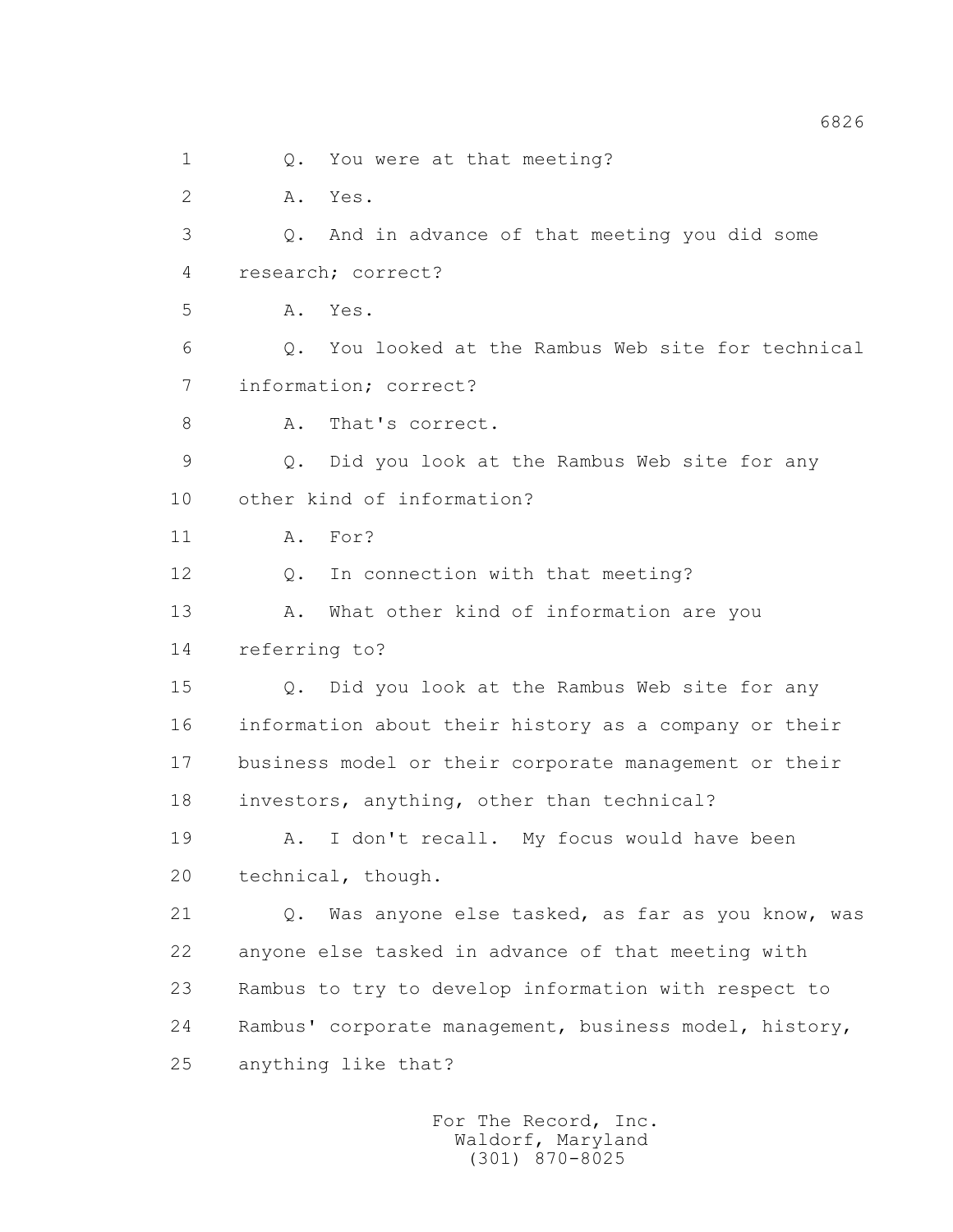1 A. I don't recall.

 2 Q. And you tried to understand the Rambus 3 technology in advance of that meeting; right? 4 A. That's correct. 5 Q. And at Mr. Mailloux's request you read some 6 Rambus abstracts, some abstracts of Rambus patents? 7 A. Correct. 8 Q. What's an abstract, just briefly? 9 A. An abstract is a brief description of what the 10 patent is about. 11 Q. And was that available through a Web site of 12 some kind? 13 A. It was distributed to myself through a memo 14 from Jeff Mailloux. 15 Q. And after looking at the abstracts, you asked 16 for one or more patents to be sent to you to read the 17 whole patent; is that right? 18 A. Yes. 19 Q. Do you remember how many patents you asked 20 for? 21 A. Not exactly. I think it was just a couple. 22 Q. And you know one of them was the '703 patent 23 you talked about yesterday; right? 24 A. I recall that. 25 Q. And in anticipation of the meeting with Rambus,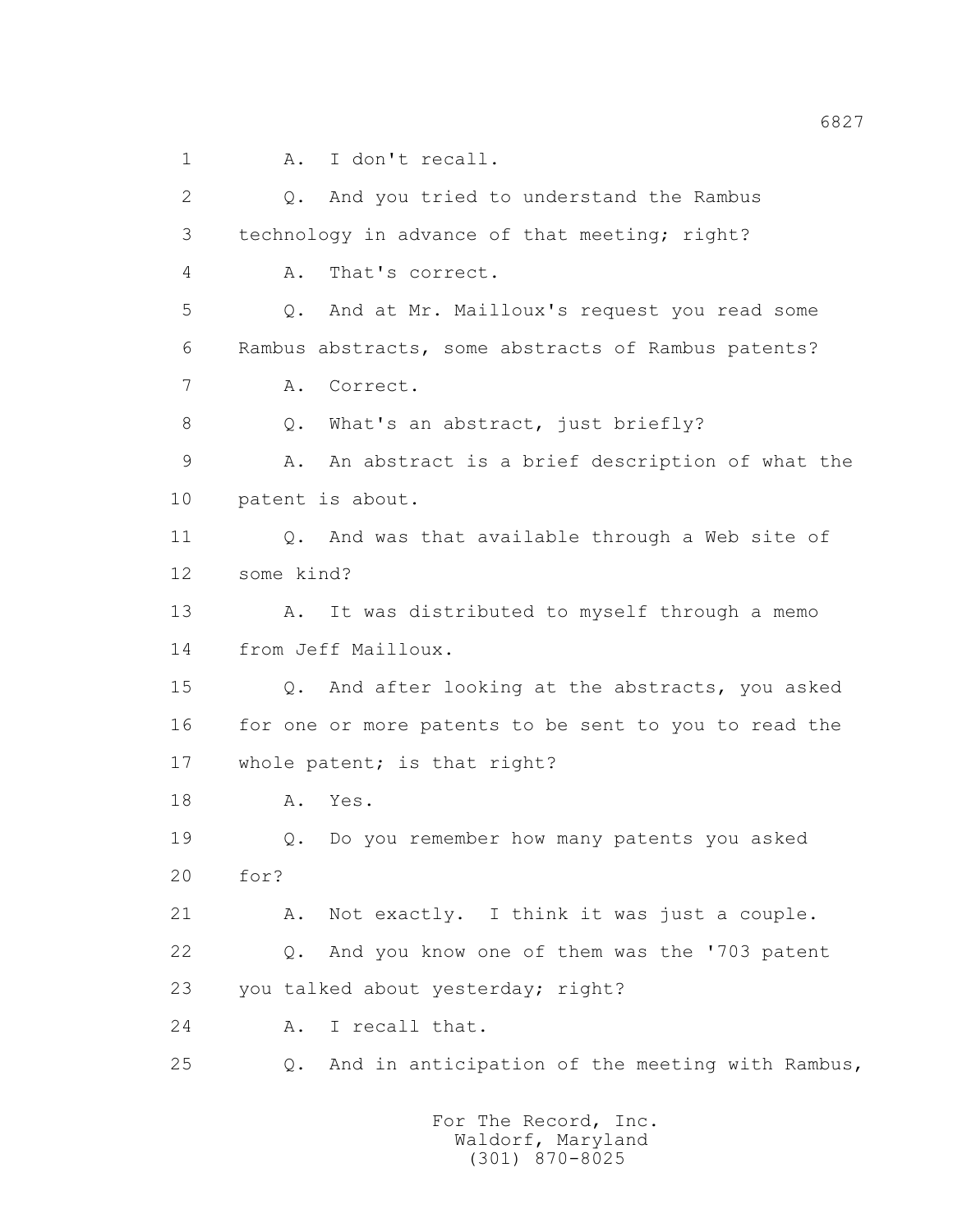1 you prepared a memorandum to Mr. Mailloux describing 2 your conclusions? 3 A. No. 4 Q. Was that your ordinary practice at the time, to 5 prepare a memorandum when you had a research project 6 like this? 7 A. No. 8 Q. Did you have an oral presentation to 9 Mr. Mailloux about what you learned, in advance of the 10 meeting? 11 A. I believe we had a discussion. 12 Q. Did you have PowerPoints? 13 A. No. 14 Q. So you had nothing in writing at any time that 15 showed what your research had shown; is that right? 16 **A.** No. 17 Q. Okay. Is it correct -- well, let me ask it 18 this way. 19 Did you ever at any point in time prepare 20 anything in writing to summarize your research 21 regarding Rambus technology in advance of that 22 meeting? 23 A. Not that I recall. 24 Q. Okay. Well, let's look at that memo from 25 Mr. Mailloux that you mentioned. It's RX-629, and it's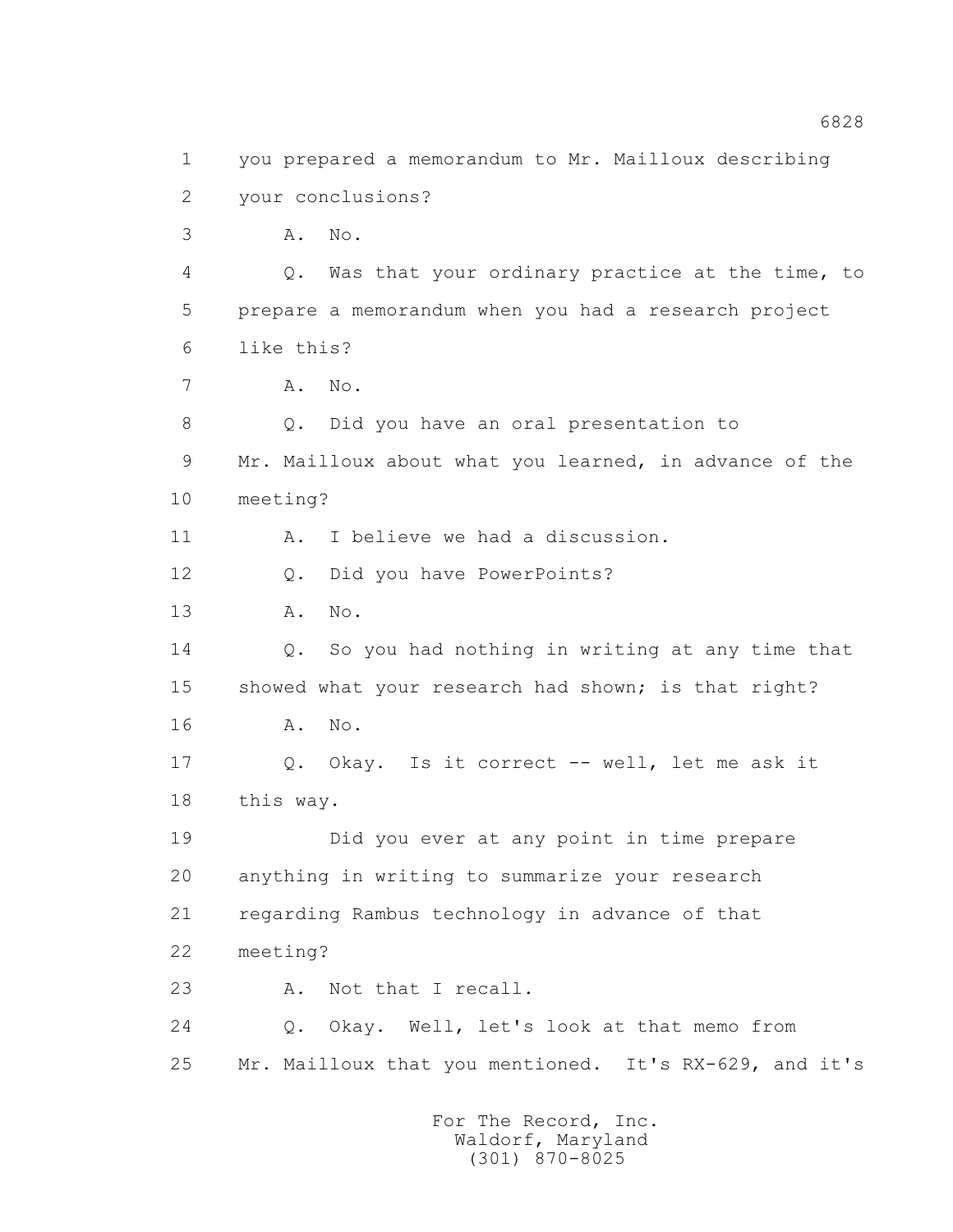1 in front of you, dated November 7, 1995. It should be 2 early in the stack. 3 We looked at this yesterday; right? 4 A. Yes. 5 Q. And this is a memo to a distribution list from 6 Jeff Mailloux dated November 7, 1995; correct? 7 A. Yes. 8 Q. And the re line says "Rambus, Inc. patents"; is 9 that correct? 10 A. Yes. 11 Q. And there are -- it appears that there are 12 eight names listed and one of them is blotted out by 13 some highlighting I believe. 14 Do you believe your name to be the one that's 15 blotted out? 16 A. Yes. 17 Q. Have you ever seen a legible copy of this since 18 1995? 19 A. I think early in the deposition process I saw a 20 more legible copy. 21 Q. Now, the memo says: "Attached are abstracts 22 for the patents that have been granted to Rambus, Inc. 23 so far. Please look them over and send me any feedback 24 you might have." 25 Do you see that?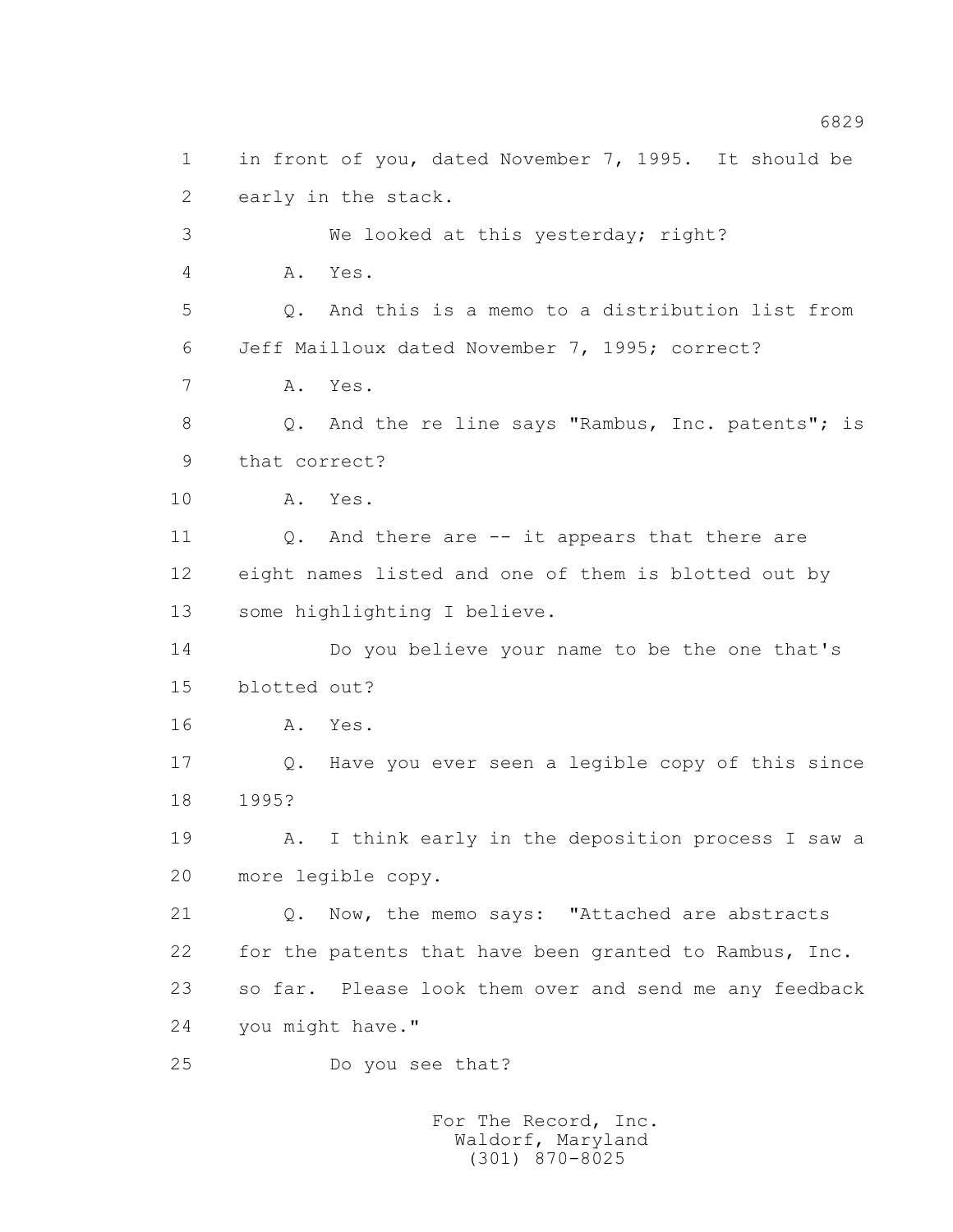1 A. Yes.

 2 Q. And then it says, "We can get copies of the 3 full patent for any that are of particular interest"; 4 right? 5 A. Yes. 6 Q. And after reading the abstract for the 7 '703 patent, you asked for a copy of the full patent; 8 correct? 9 A. Yes. 10 Q. And that was CX-1460 that's in front of you; 11 right, the '703 patent? I believe it's probably the 12 first document on the pile. 13 A. Yes. 14 Q. And you read that patent; correct? 15 A. Yeah, I reviewed parts of that patent. 16 Q. Can you tell us now which parts you didn't 17 review? 18 A. Not specifically. 19 Q. Okay. And Mr. Mailloux had requested, if 20 you'll look back at his memo, November 7, 1995, he had 21 said, "Please consider both the quality (is there prior 22 art?) and the breadth (apply to more than just Rambus?) 23 of the patents." 24 Do you see that? 25 A. Yes.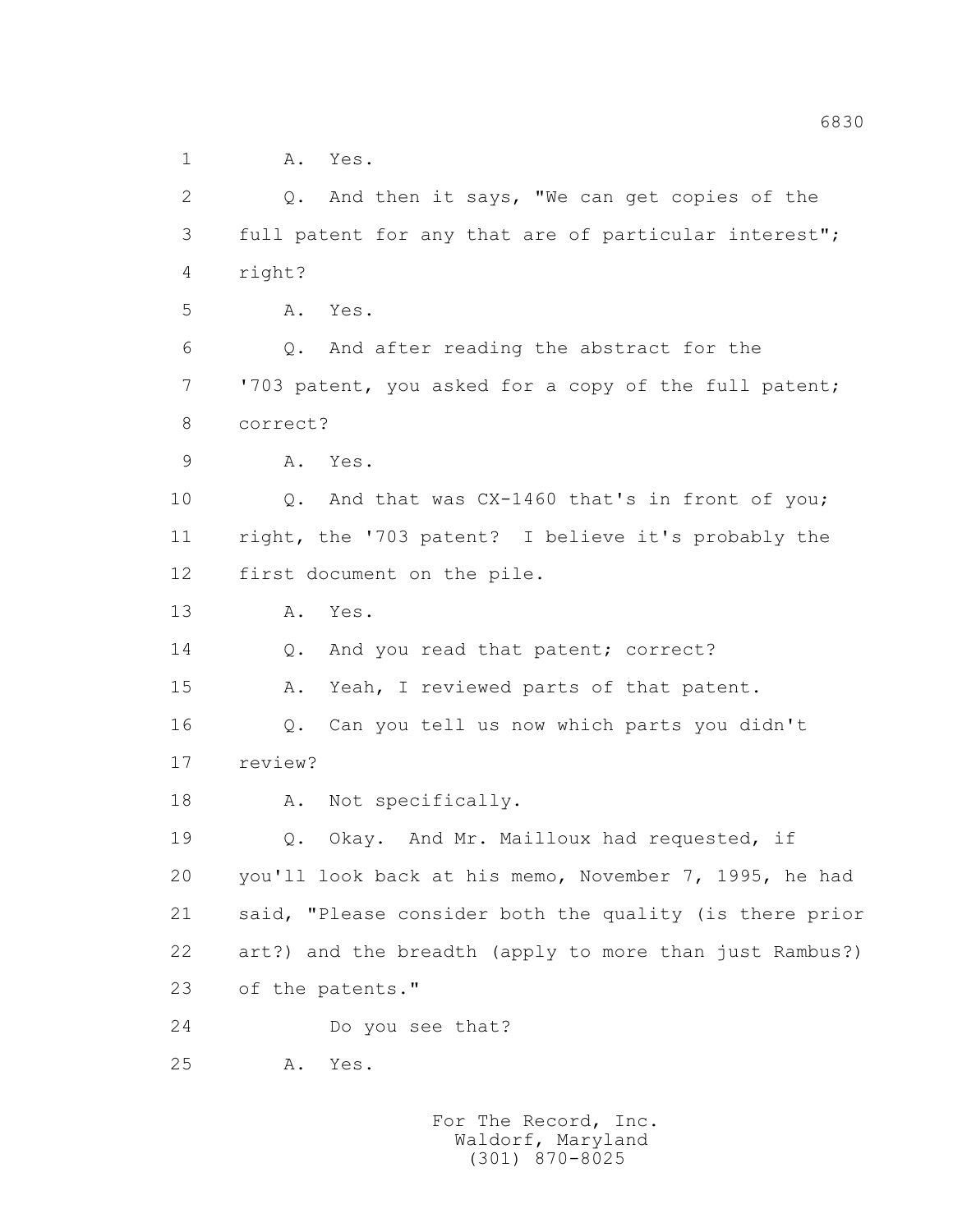1 0. Well, let's take that in two parts. Let's talk 2 about the first part.

 3 It says please consider the quality of the 4 patents and it says, "Is there prior art?" Do you see 5 that?

6 A. Yes.

 7 Q. And did you reach any conclusions in reviewing 8 any Rambus patent abstracts or patents with respect to 9 whether or not there might be prior art to some of what 10 you saw in those patents or patent abstracts?

 11 A. I came to some conclusions as to whether this 12 stuff was familiar or seemed new to me.

13 0. And tell us what your conclusions were in that 14 regard.

 15 A. There were a couple patents that seemed like 16 things -- the sort of things I've seen before. There 17 were a couple patents that didn't seem to be very 18 useful.

 19 Q. What were some of the things that you saw that 20 you thought you had seen before?

 21 A. There were a couple patents that looked 22 familiar to things I've seen in industry before. One 23 that I remember specifically was they were using an 24 external refresh pin to control refresh in DRAMs. 25 Q. And you thought that was something that had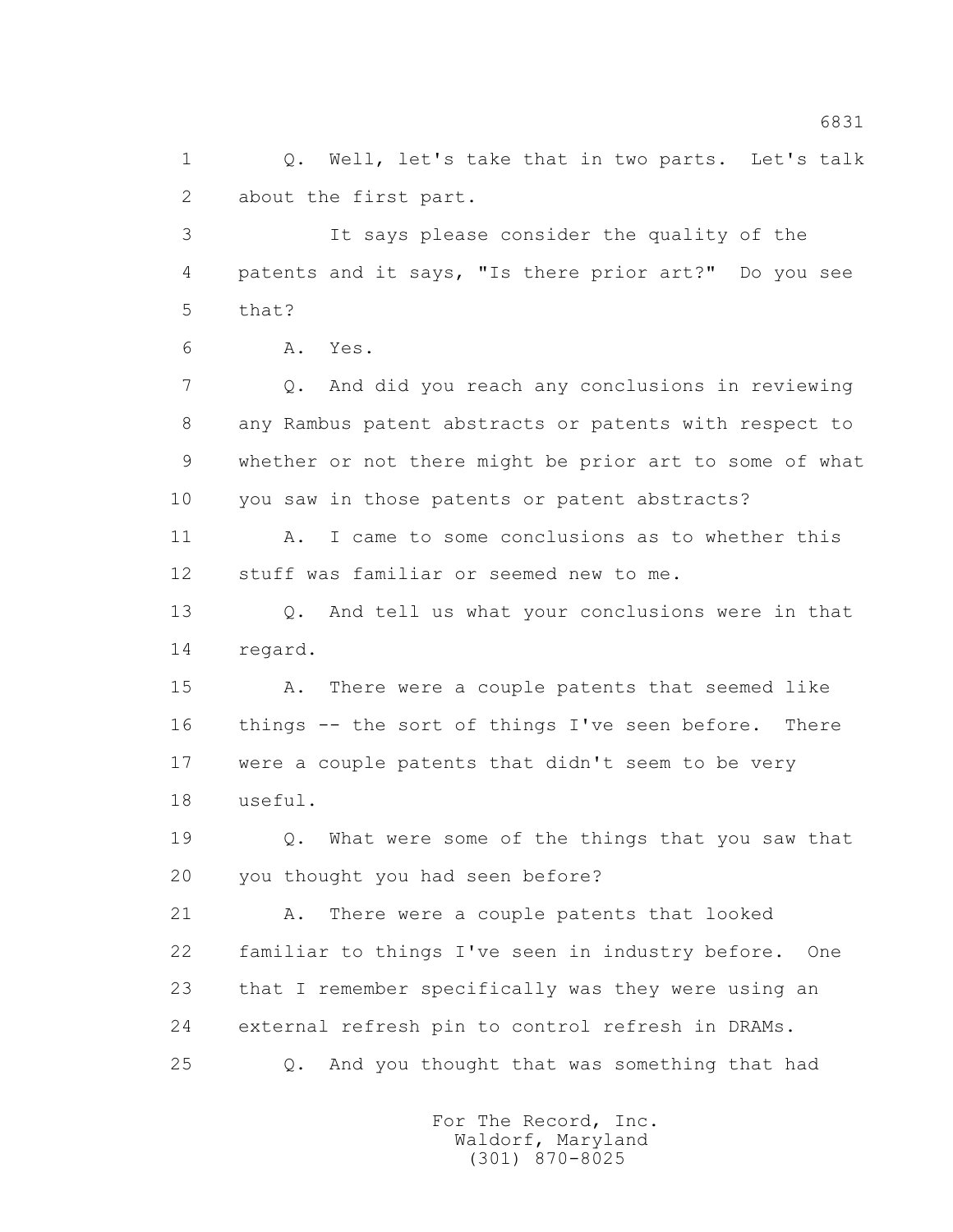1 been known to the art, as it were, before Rambus came 2 along?

 3 A. I certainly thought the use of an external pin 4 for reset had been done before.

 5 Q. And when you say "done before," is that before 6 the priority date that you saw in the '703 patent?

 7 A. It was before the date that I saw in the 8 patent. And we at Micron had done stuff with use of an 9 external pin and we'd seen other things with external 10 refresh pins, so in my opinion that one didn't sound 11 that novel.

 12 Q. When you say before the date you saw in the 13 patent, do you mean the date that the patent issued or 14 what you understood to be the priority date claimed in 15 the patent?

16 A. It was from the date that was listed on the 17 abstract.

 18 Q. And was that what you understood to be a 19 priority date?

 20 MR. OLIVER: Objection, Your Honor. There's no 21 foundation as to whether this witness understands what 22 a priority date is.

23 JUDGE McGUIRE: Sustained.

24 BY MR. PERRY:

25 Q. You hold many patents, don't you?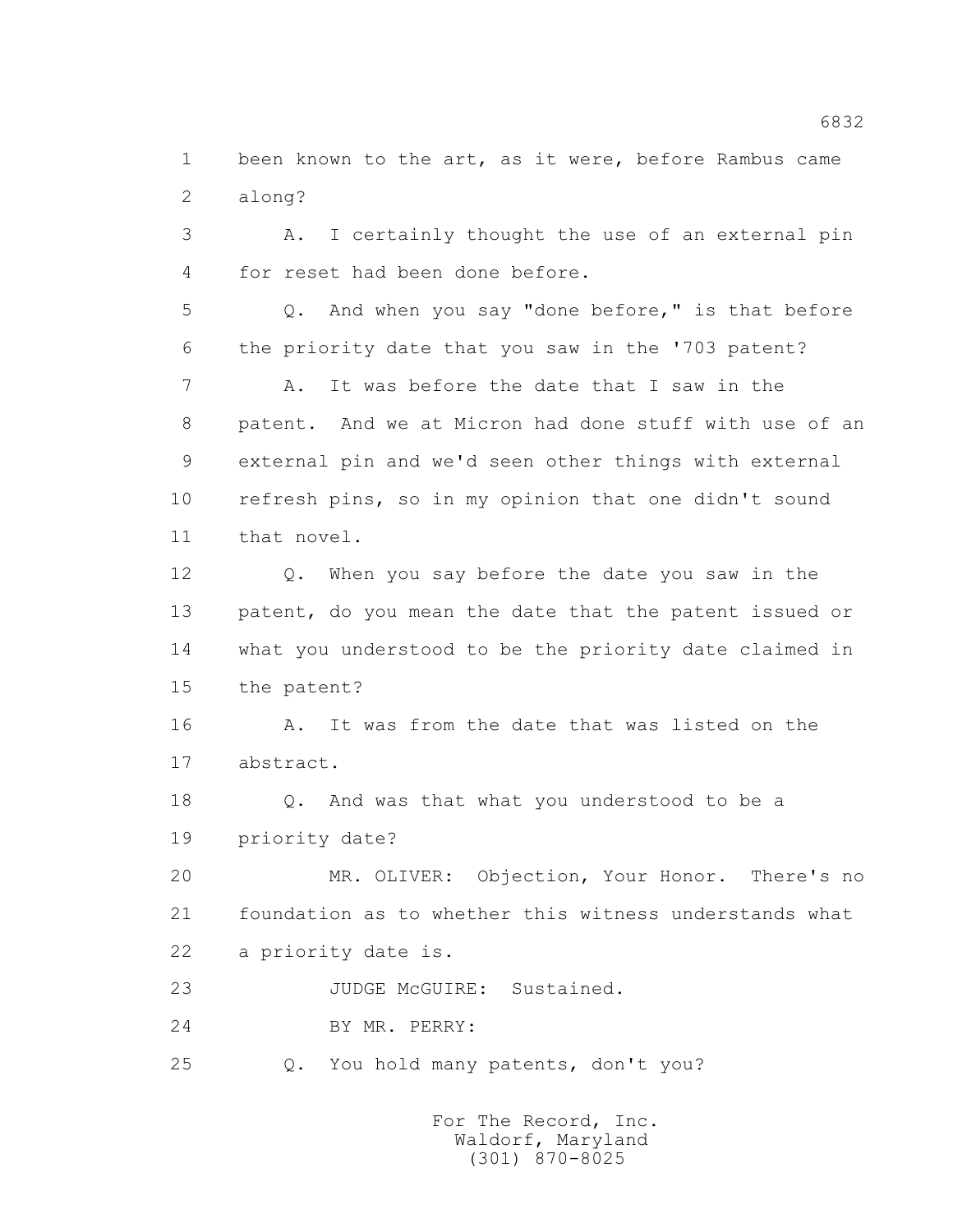1 A. Yes.

2 0. You're a named inventor on them?

3 A. Correct.

 4 Q. Do you understand that "priority date" means 5 the claimed date of invention in the patent 6 application?

7 A. Yes.

 8 Q. All right. Well, when you were looking at 9 these abstracts and you saw a date, did you understand 10 that to be the priority date or the issue date?

11 A. I understood that the date there was the -- I 12 believe it was the issue date, but I have to review the 13 abstract to confirm that.

 14 Q. Did you think that when Mr. Mailloux was asking 15 you to consider the quality of the Rambus patents and 16 whether there was prior art that he was wondering 17 whether or not there had been people using the 18 technology described in the patent before the priority 19 date or the issue date?

 20 A. My understanding of what Jeff wanted to know 21 was whether this seemed like new patents and things 22 that would be useful, that would be useful for us in 23 other products.

 24 Q. Did you have an understanding from your own 25 experience at the time that "prior art" meant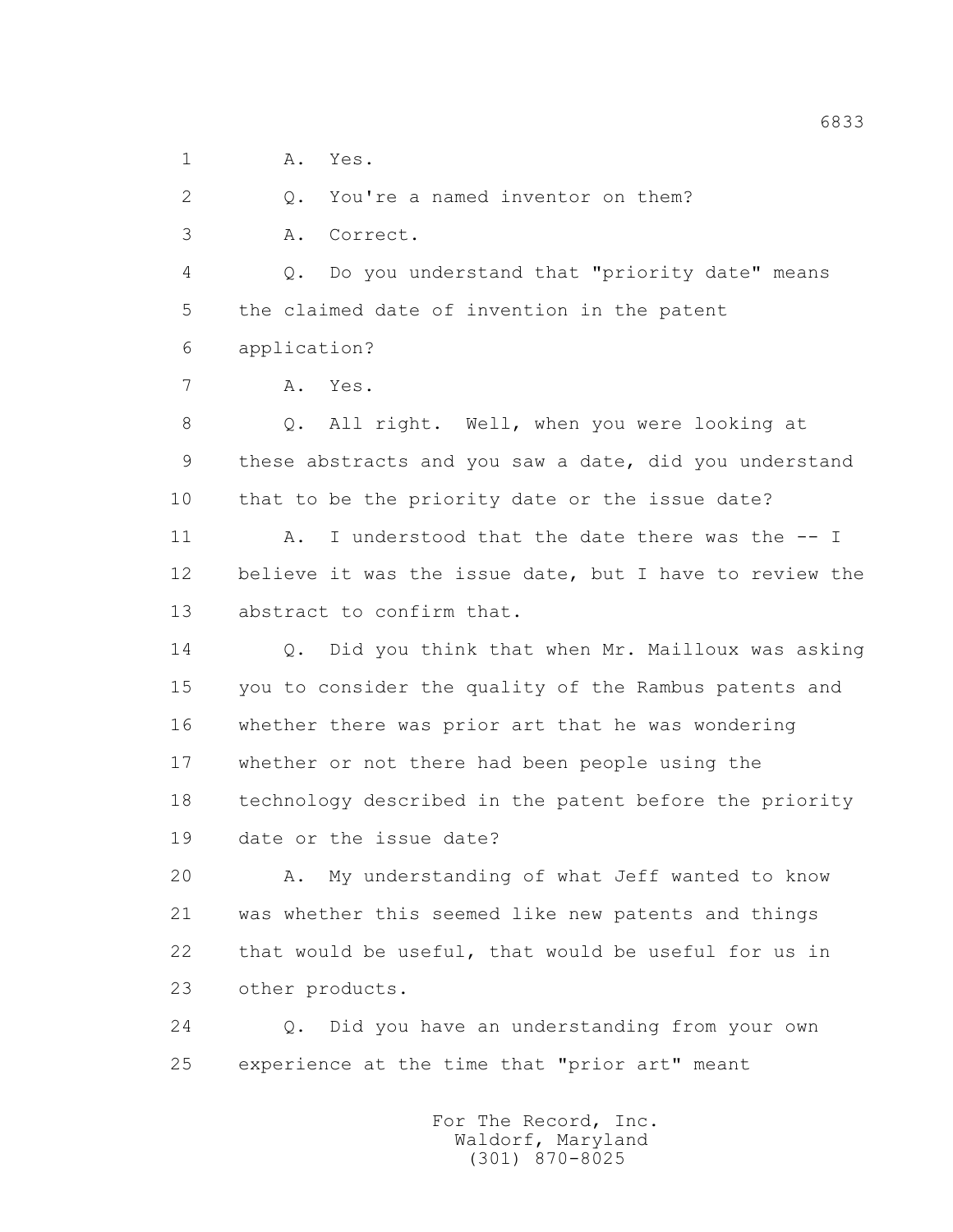1 inventions prior to the claimed priority date?

2 A. Are you asking me what my understanding of the 3 legal term "prior art" was at that time?

4 Q. No.

 5 When you saw this question in this memo, is 6 there prior art, did you understand Mr. Mailloux to be 7 asking for the uses or inventions that would invalidate 8 the patent because they would come before the claimed 9 priority date in the patent?

 10 A. My interpretation of what Jeff was asking for 11 was whether there was -- these were new ideas or 12 whether they're things we've seen before or whether 13 they were novel and helpful.

 14 Q. So when you were doing this research in 15 response to this memo, you weren't looking at the 16 question of whether or not there was any use or 17 disclosure of the invention claimed in the patents 18 before the priority date set out in the patents; is 19 that right?

 20 A. If I understood the question -- I guess maybe 21 you can repeat that for me.

 22 MR. PERRY: Could you read it back, please. 23 (The record was read as follows:) 24 "QUESTION: So when you were doing this 25 research in response to this memo, you weren't looking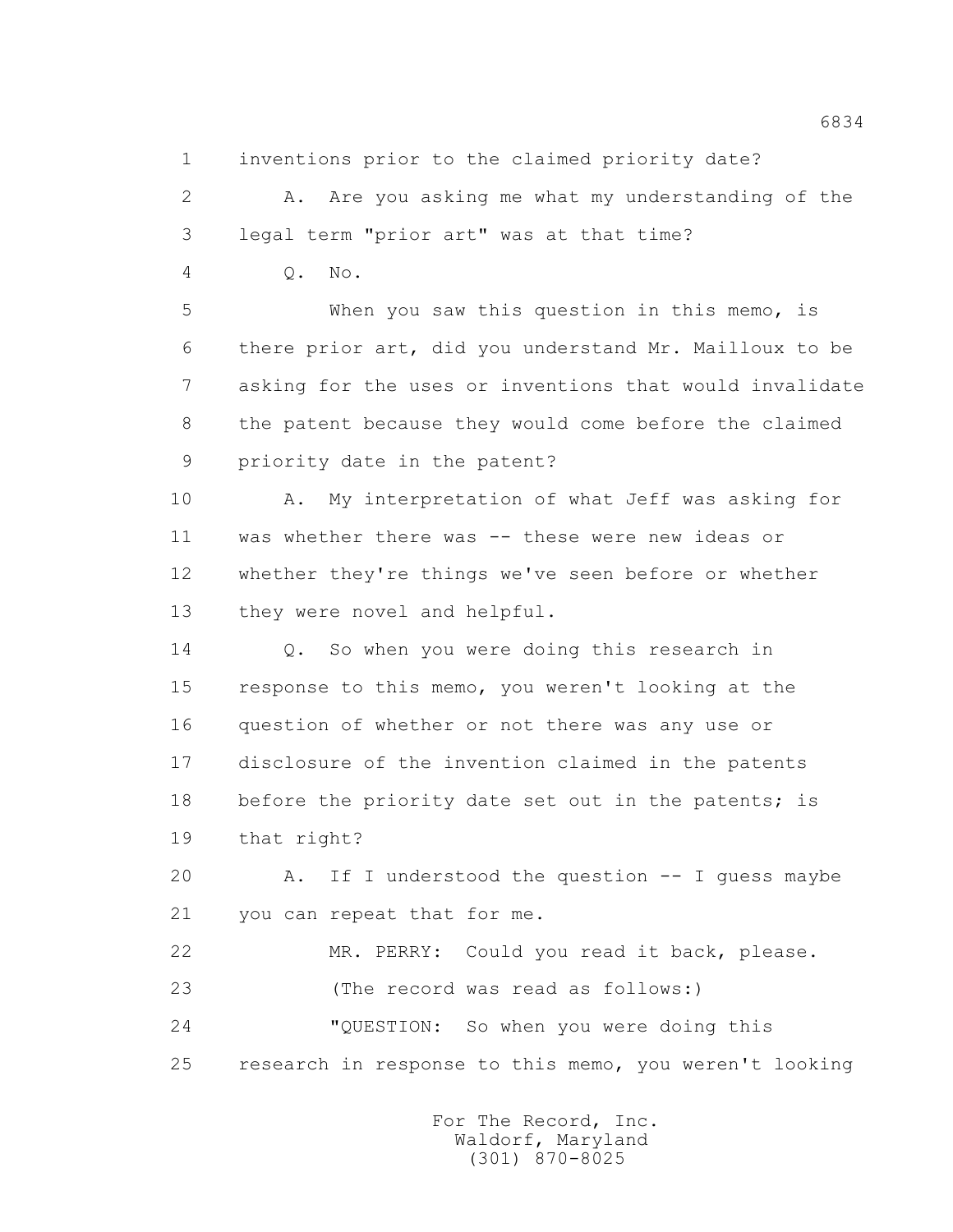1 at the question of whether or not there was any use or 2 disclosure of the invention claimed in the patents 3 before the priority date set out in the patents; is 4 that right?" 5 THE WITNESS: Yeah, I did no research to 6 compare those dates with specific patents of other 7 dates. 8 BY MR. PERRY: 9 Q. And did you report any conclusions to 10 Mr. Mailloux in response to his question about prior 11 art? 12 A. Yes. 13 Q. And you did that orally? 14 A. Yes. 15 Q. Have you ever seen any of those conclusions set 16 down in writing? 17 A. Not that I recall. 18 Q. Who was present when you did this orally? 19 A. Kevin Ryan and I discussed -- he had half of 20 the abstracts, I had the other half, and we discussed 21 what we saw and we shared those conclusions with Jeff. 22 At the time, our cubicles were right by each other, so 23 verbal communication was kind of typical then. 24 Q. Did you ever see anything written down that 25 reflected Mr. Ryan's conclusions about the abstracts or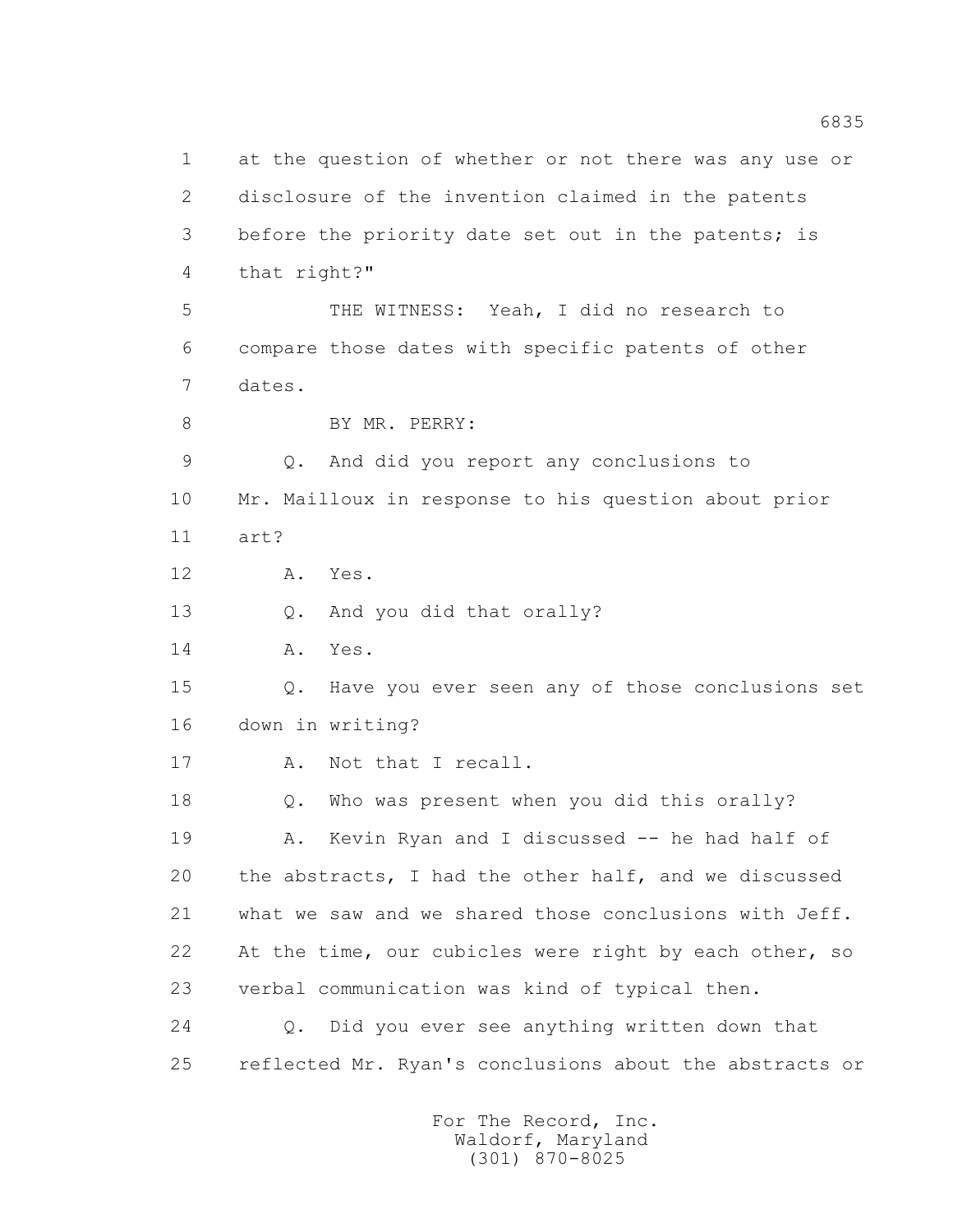1 patents he looked at?

 2 A. Not that I recall. 3 Q. And then the two of you, you and Mr. Ryan, you 4 met with Mr. Mailloux to discuss your conclusions; 5 right? 6 A. I don't recall if we both met with him 7 simultaneously or if we met with him individually, but 8 Kevin Ryan and I talked first. 9 Q. And you told Mr. Mailloux that some of what 10 you'd saw -- some of what you had seen looked like 11 stuff that had been used before? 12 A. Correct. 13 0. And you said that some of it looked like stuff 14 that wasn't very useful to Micron; right? 15 A. Correct. 16 Q. Did you say anything else to him in response to 17 his question, is there prior art? 18 A. No. I think that's pretty much the summary of 19 the prior art question. 20 Q. And then yesterday you talked about that 21 meeting with Rambus in 1995; right? 22 A. Yes. 23 Q. And you said you could not recall whether there 24 was any discussion of Rambus patents. Was that your 25 testimony?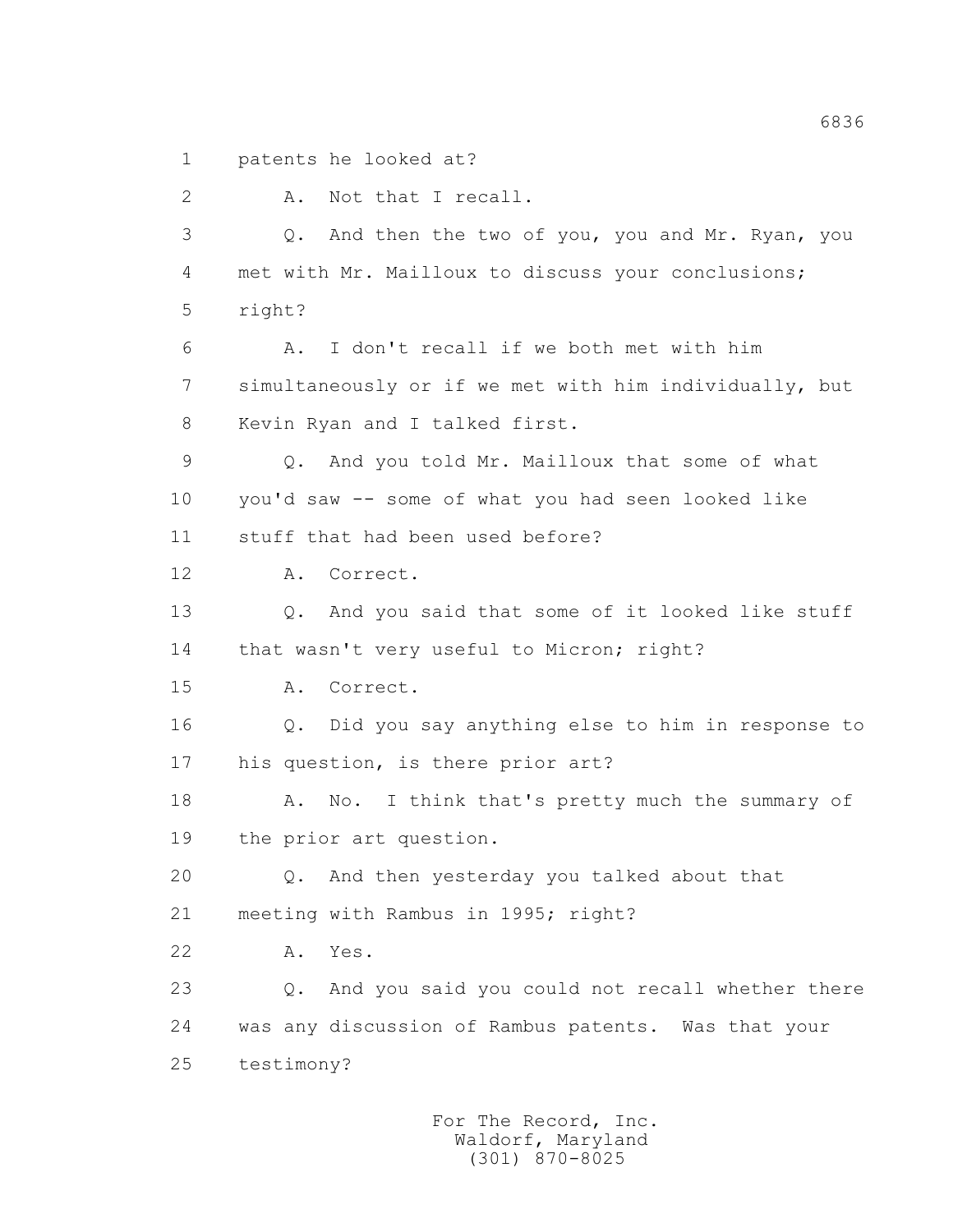1 A. At the meeting in '95? 2 Q. Yes. 3 A. I believe that they said that they had patents 4 to their technology, but I don't understand -- I don't 5 recall any discussion of patents beyond the 6 technology. 7 Q. Okay. 8 A. Is that clear? 9 Q. Have you remembered something since yesterday 10 and today about what happened at that meeting? 11 A. No. 12 Q. Give me just a second. Thank you. 13 (Pause in the proceedings.) 14 I'm going to show you what appears to be a copy 15 of some slides dated December 14, 1995. It's 16 Exhibit CX-1314. 17 May I? 18 JUDGE McGUIRE: Yes. 19 BY MR. PERRY: 20 Q. Now, I don't have very many questions at all on 21 this page -- on this document. It was produced to 22 Rambus by Micron from Micron's files. It appears to 23 have Rambus logos on it. 24 So if you could flip through it and see if you 25 recognize this as slides that were presented by Rambus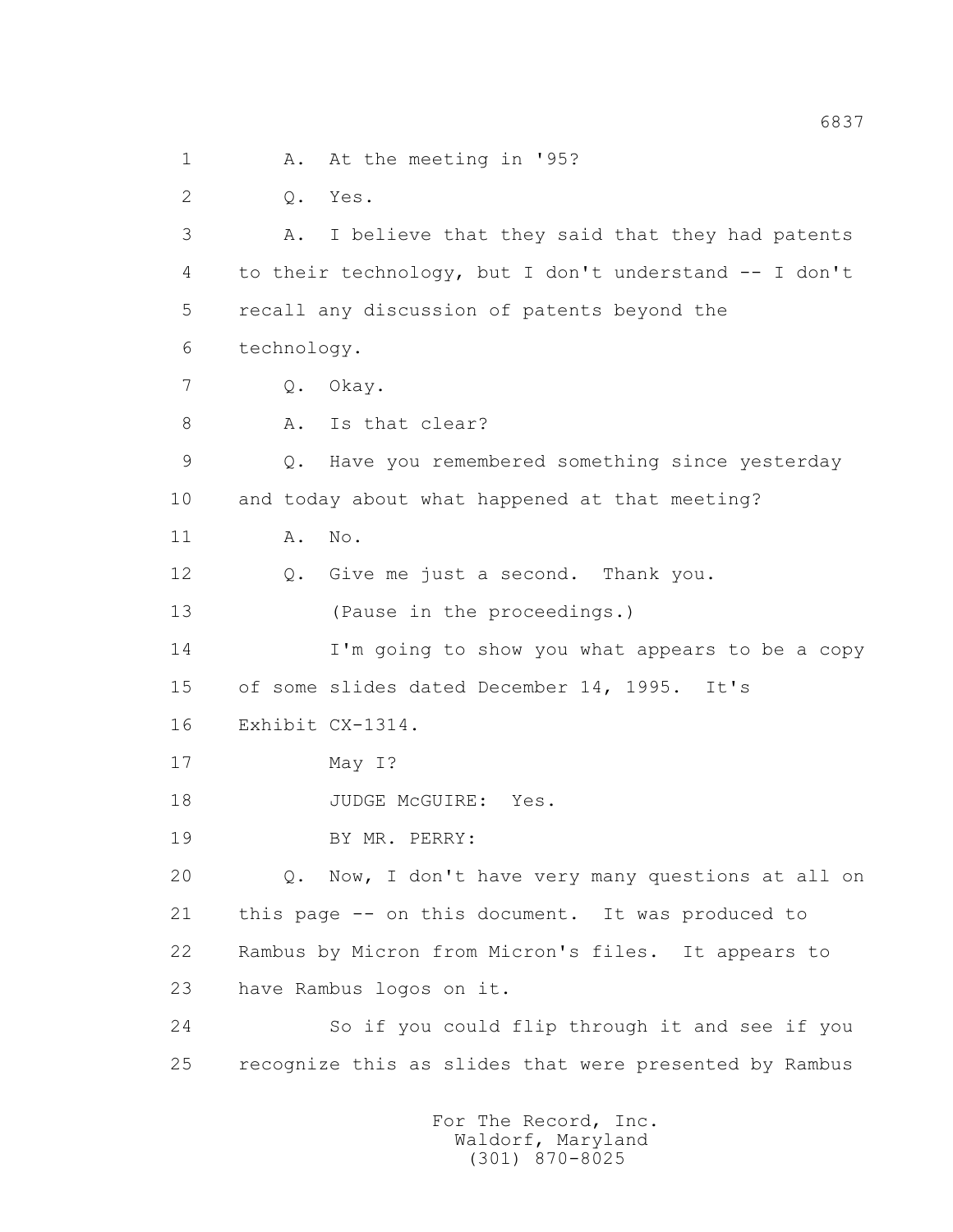1 at the December 1995 meeting with Micron that you 2 attended. 3 (Pause in the proceedings.) 4 Do you have the question in mind? I'll just 5 restate it. 6 Does this appear to be the slides that were 7 used by Rambus at the December 1995 meeting with Micron 8 that you attended? 9 A. I can't say for sure whether these were the 10 presentations that were used but -- other than the use 11 of the date and Micron at the top. 12 Q. Do you recognize the handwriting? 13 A. I think I do. 14 Q. Whose handwriting do you think that is? 15 A. I think that's either Jeff's or Kevin Ryan's, 16 Jeff Mailloux's or Kevin Ryan's. 17 Q. And do you see on the second page of the 18 exhibit, page 2 -- if you'll pull up the top PowerPoint 19 slide -- do you see it says "Rambus, Inc. 20 Mountain View, California"? 21 MR. OLIVER: Objection, Your Honor. There's 22 been no foundation this witness actually has seen this 23 document before. 24 MR. PERRY: Your Honor, he was at the meeting. 25 He's testified he was at the meeting.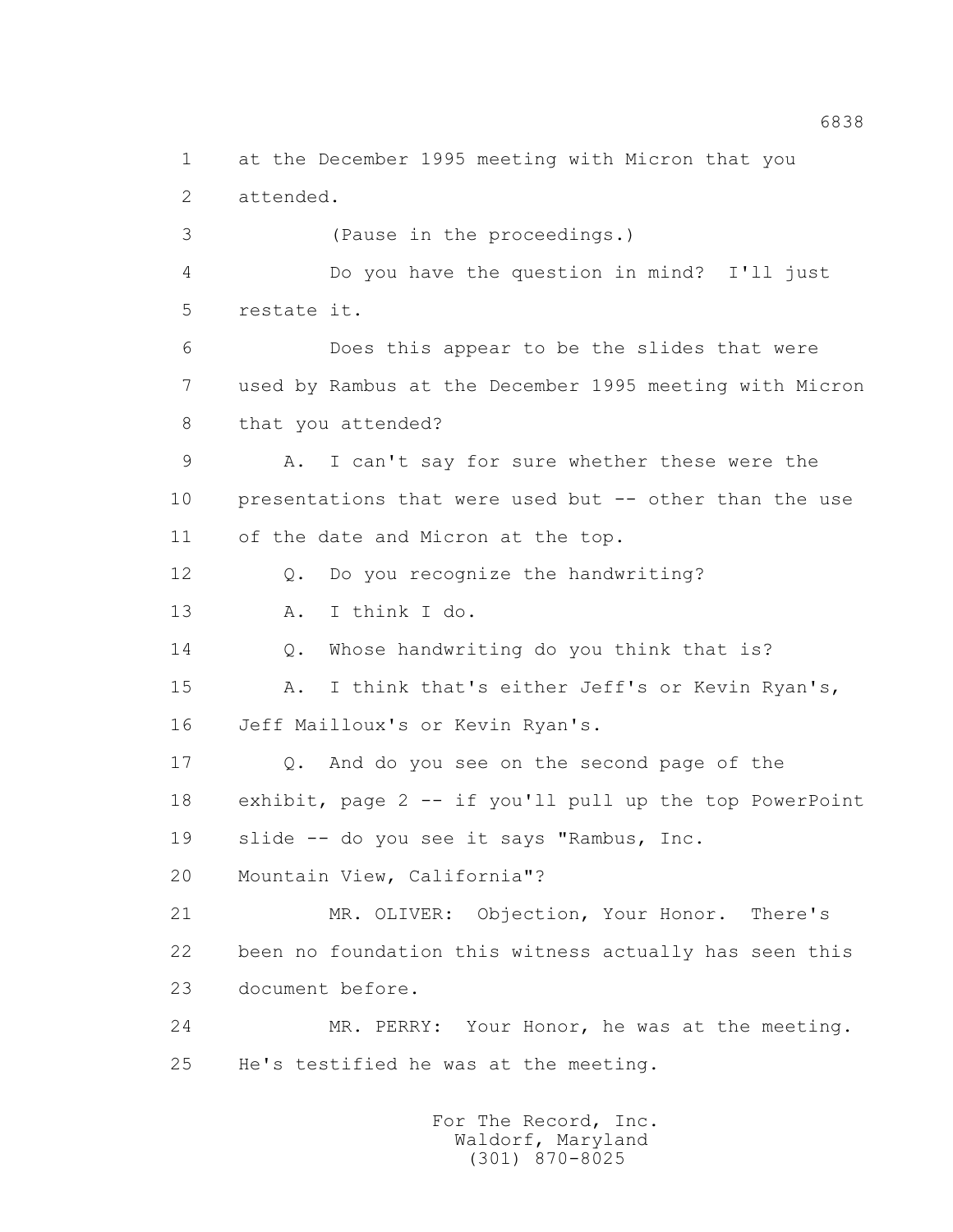1 JUDGE McGUIRE: You can still lay that 2 foundation and ask if he's seen it. 3 MR. PERRY: Let me just ask if this page 4 refreshes his recollection. 5 JUDGE McGUIRE: Go ahead. 6 BY MR. PERRY: 7 Q. Looking at this particular page, page 2 of the 8 exhibit, do you see where it says "Mountain View, 9 80 people, broad IP coverage, financially sound"? Do 10 you see a reference to Bill Gates and Michael Dell 11 recently invested in the company? 12 Does any of that refresh your recollection of 13 anybody standing up and presenting this slide to you 14 and the Micron people in December of 1995? 15 A. No. 16 MR. PERRY: We'll pass this document, 17 Your Honor. 18 BY MR. PERRY: 19 Q. And you told us yesterday that as a result of 20 this December 1995 meeting a decision was made at 21 Micron not to take a license from Rambus; right? 22 A. Not to take a license for the RDRAM product. 23 Q. Right. At least that was the decision at that 24 time; right? 25 A. Correct.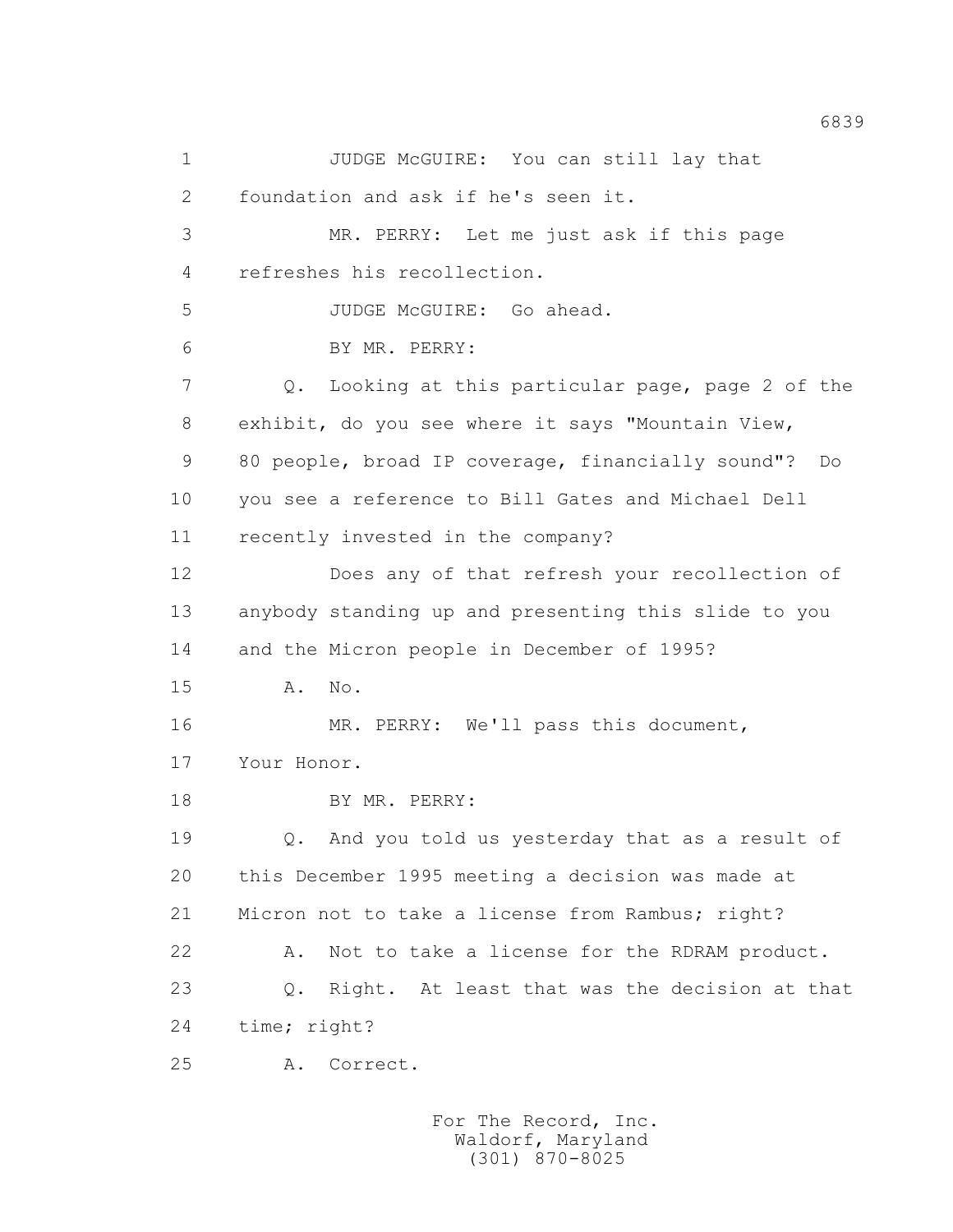1 Q. And you said that later on Micron was forced to 2 sign a license with Rambus for direct RDRAM; right? 3 A. From a business sense, yes. For direct RDRAM. 4 Q. And you told us that Micron was forced to sign 5 that license for direct RDRAM because Intel had 6 announced that it was going to work with Rambus 7 technology in the future as the next-generation main 8 memory; right? 9 A. Specifically they were using it not only for 10 main memory but across all the platforms, which 11 indicated a large market share for memory. 12 Q. And that's what forced Micron to sign that 13 license; right? 14 A. Yes. 15 Q. And you talked some about a memo from 16 Mr. Mailloux to Mr. Appleton on that subject. It's 17 RX-829. It's dated December 10, 1996. If you could 18 pull it out, it's probably the top part of your stack. 19 Do you have it? 20 A. Yes. 21 Q. Let's pull up the to/from up at the top just to 22 identify it. 23 Is this an e-mail that you received from 24 Jeff Mailloux in December of 1996 where you were copied 25 on the e-mail?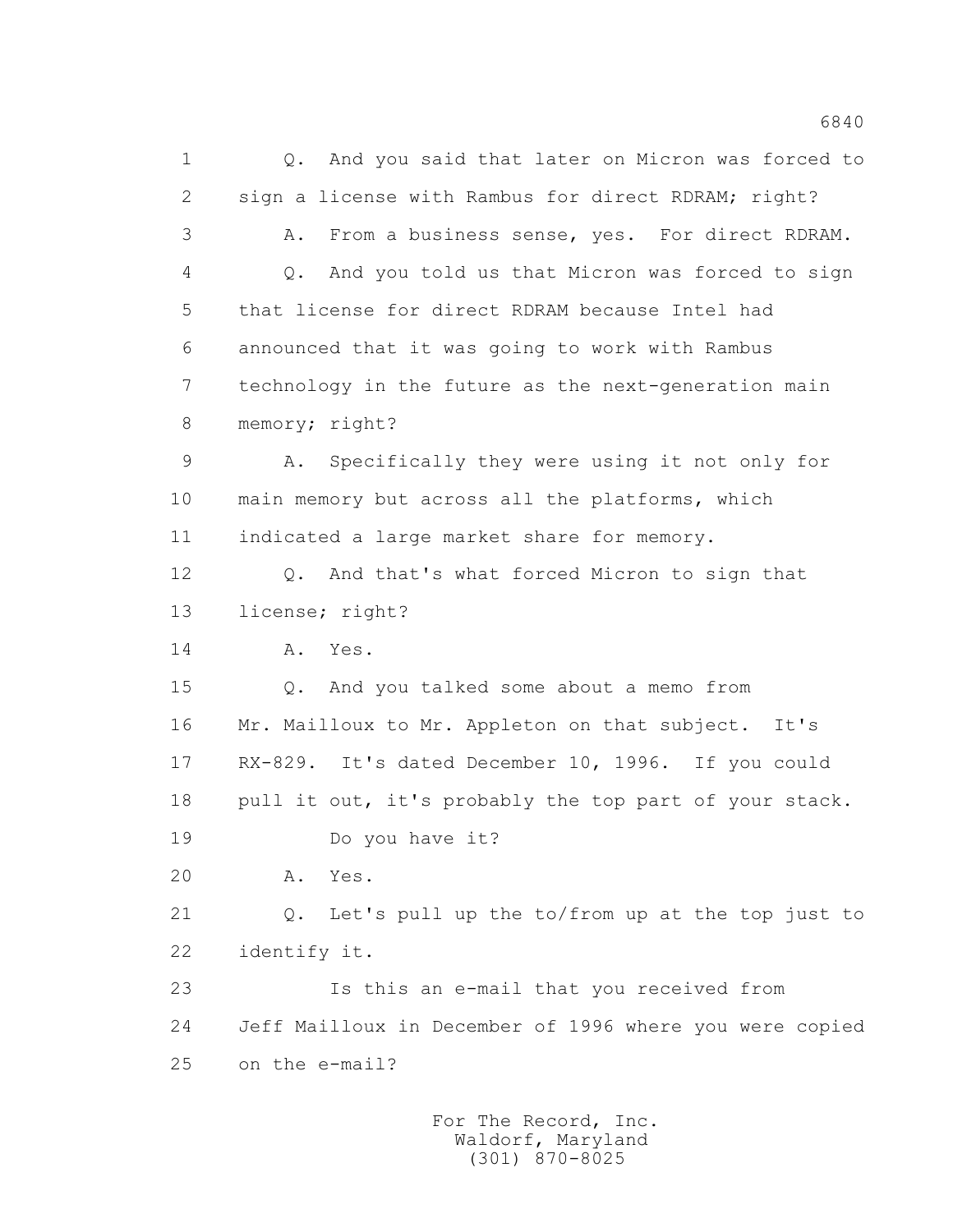1 A. Yes.

 2 Q. And Mr. Mailloux sent it to Mr. Appleton? 3 A. Correct. 4 Q. Mr. Appleton was then the CEO of Micron; 5 right? 6 A. I believe that's correct. He was CEO or 7 president. 8 Q. And I see this e-mail is also copied to 9 G. Cloud. Is that Gene Cloud? 10 A. Yes. 11 Q. What was his position at the time in Micron in 12 December of 1996? 13 A. He was the vice president of marketing. 14 Q. Did Mr. Mailloux report to him at the time? 15 A. Yes. 16 0. And the memo starts with -- or the e-mail 17 starts with, if we look at the first line, "Steve, this 18 is what Terry, Kevin and I came up with for Rambus 19 negotiating points"; right? 20 A. Yes. 21 Q. And are you the "Terry" that's referred to? 22 A. Yes. 23 Q. That the three of you met and talked about 24 possible Rambus negotiating points? 25 A. Yes.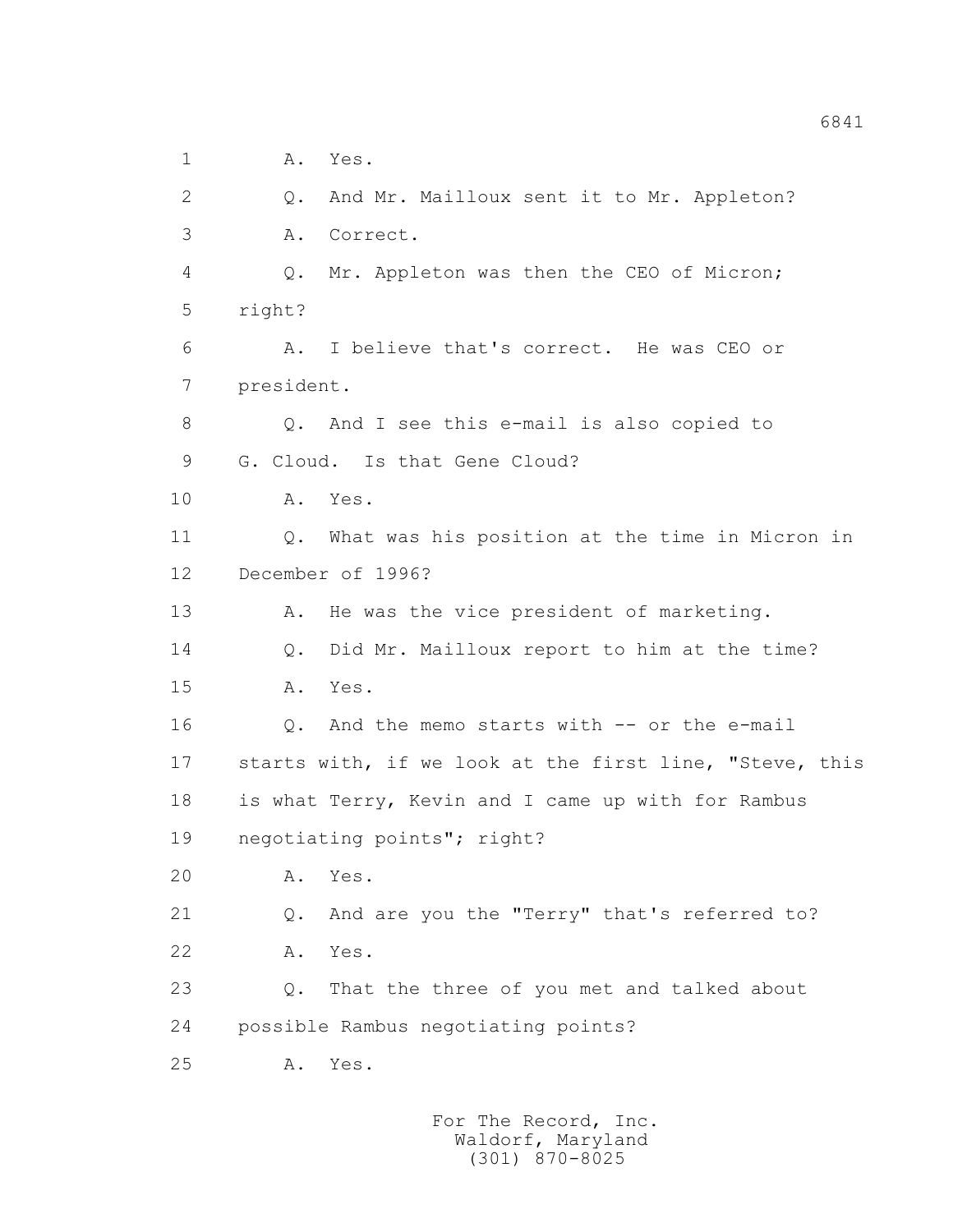1 0. And you understood that that was in advance of 2 the negotiation involving Mr. Appleton and Rambus 3 personnel over a direct RDRAM license? 4 A. Yes. 5 Q. Now, the first sentence says, "As a bigger 6 negotiating point, what if you made some suggestion 7 that we want to make part of the NRE (if it is still 8 high) something where we got a part of their company?" 9 Now, NRE refers to nonreoccurring engineering 10 fees; is that right? 11 A. Nonrecurring engineering fees. 12 Q. And the reference to getting a part of their 13 company, is that a reference to getting some equity in 14 Rambus? 15 A. I believe that's what he meant at that time. 16 Q. And was that a suggestion that you and 17 Kevin Ryan and Jeff Mailloux had discussed prior to the 18 preparation of this memo? 19 A. I don't believe Kevin and I were involved with 20 that discussion. 21 Q. You think that's something that Mr. Mailloux 22 came up with either on his own or with somebody else 23 but not with you? 24 A. Yes. Jeff solicited some input from Kevin and 25 I and then Jeff put together an e-mail.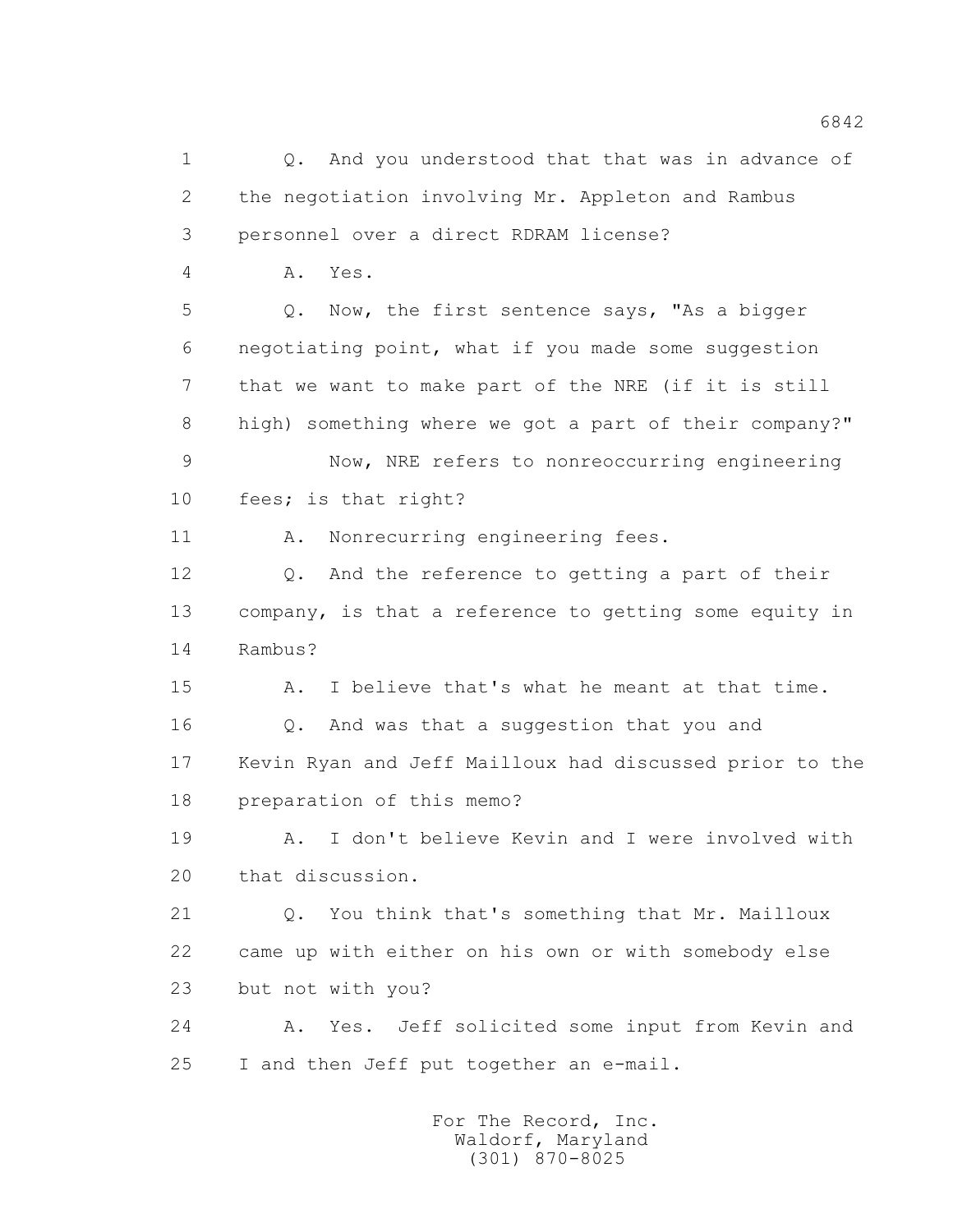1 Q. Well, let's look down, reasons for the lower 2 NRE, pull up that paragraph. 3 And number one that's listed here is: Micron 4 will not require as much support to develop direct 5 Rambus DRAM. 6 Do you see that? 7 A. Yes. 8 Q. And if you'll go down to the -- not the 9 immediate next sentence but the one after that, it 10 says: "Micron has internal high-speed design 11 expertise. We should not require as much design 12 support as any other DRAM company that Rambus plans to 13 support." 14 Do you see that? 15 A. Yes. 16 Q. Were those some suggestions that you had 17 provided to Mr. Mailloux as negotiating points with 18 Rambus? 19 A. Specifically, we felt that we wouldn't require 20 as much interaction with Rambus in terms of doing a 21 design as some of the other companies. 22 Q. And so the argument you were suggesting was 23 that Rambus wouldn't have to put as much engineering 24 manpower or time into working with Rambus to develop -- 25 I'm sorry -- with Micron to develop Micron's direct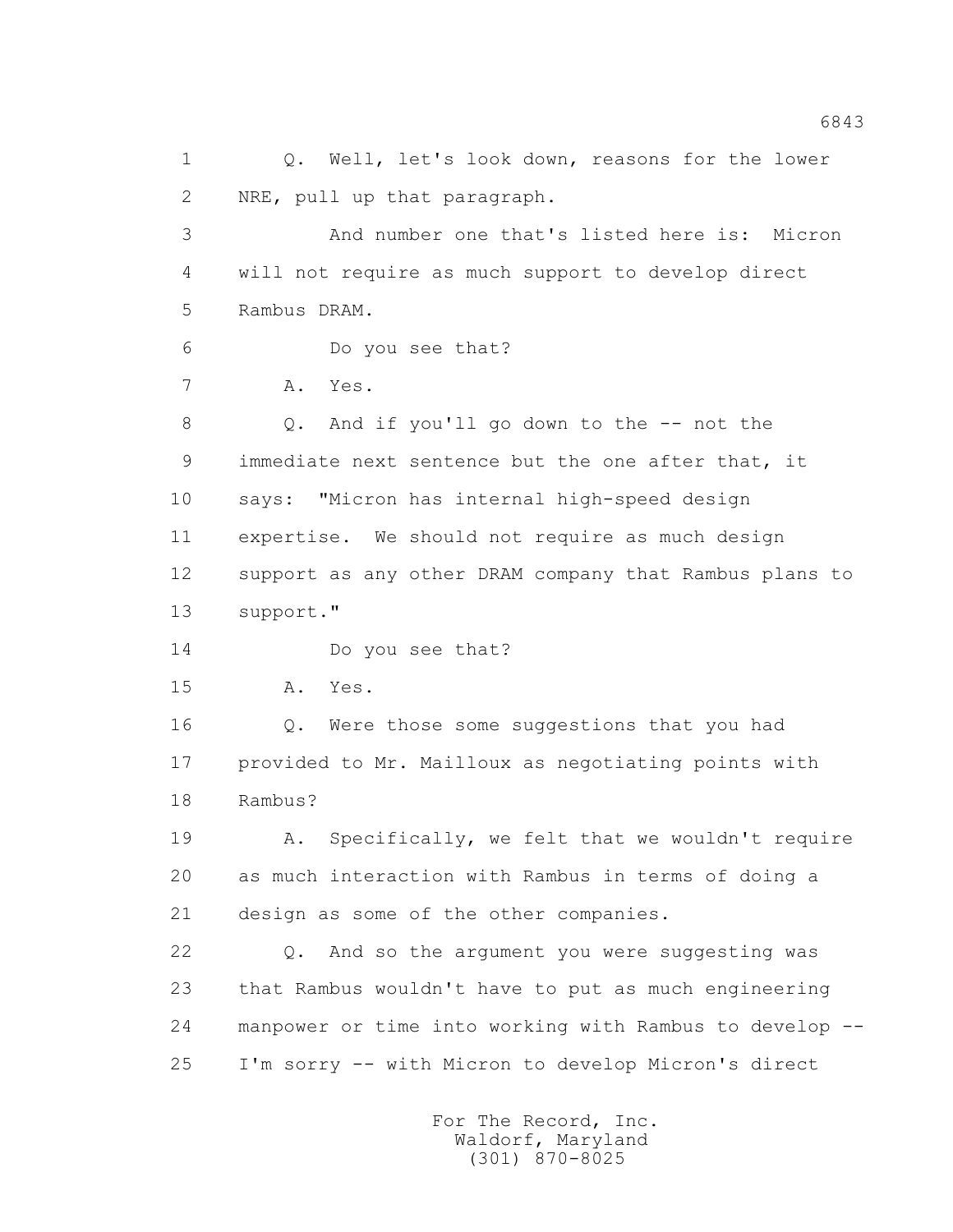1 RDRAM device?

 2 A. That's correct. 3 Q. Did you believe that to be true at the time? 4 A. Yes, I did. 5 Q. Now, if you look down to the paragraph 6 numbered 4, that says, "Complete DRAM design 7 schematics can be contracted and/or purchased for 8  $2-3M$ ." 9 Did you understand that to be two to three 10 million dollars? 11 A. Yes. 12 Q. And then it says, "MOSAID was willing to do a 13 complete SyncLink DRAM design for this kind of money." 14 Do you see that? 15 A. Yes. 16 Q. Was that information that you provided to 17 Mr. Mailloux as a way of suggesting a reason for Micron 18 to get a lower nonrecurring engineering fee? 19 A. Jeff was aware of the -- of that benchmark, if 20 you will, of what the design fee was quoted by MOSAID 21 for doing SyncLink. I don't recall if that was 22 something I specifically gave to him or Kevin gave to 23 him or was part of our discussion. 24 Q. But was it true at the time that complete DRAM 25 design schematics can be contracted and/or purchased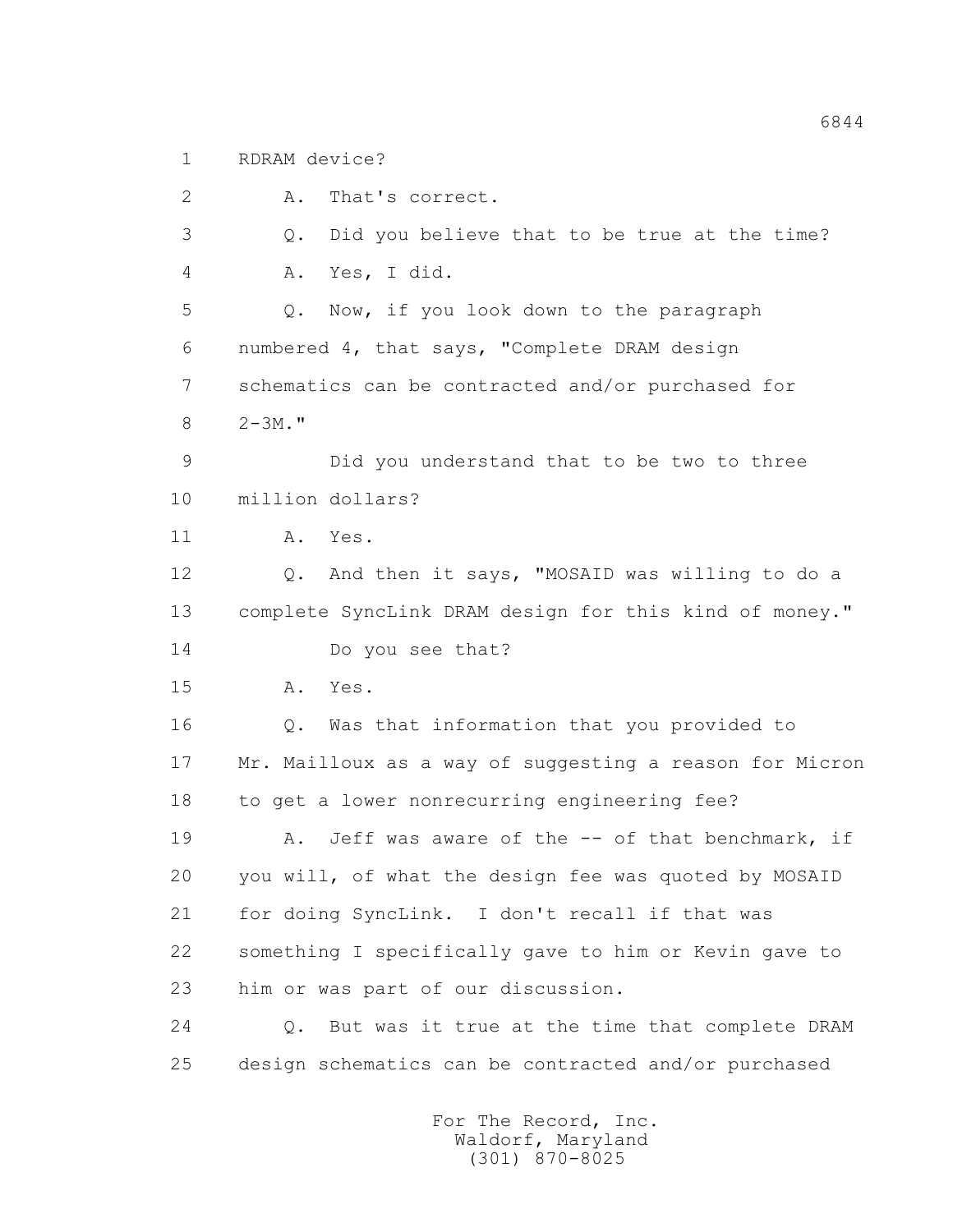1 for two to three million?

2 A. Yes.

 3 Q. If you'll look on the next page, you say 4 "reasons for lower" -- I'm sorry. You don't say 5 anything. I will try not to do that again. 6 Do you see in Mr. Mailloux's memo on the second 7 page where it says "reasons for lower royalty"? 8 A. Yes. 9 Q. Do you see that? 10 And item number 1 says: "We have been 11 investigating high-speed DRAMs and the intellectual 12 property associated with them for some time now. 13 Internally, we were working on something called the 14 Wasatch Project before we started our work with 15 SyncLink." 16 Did I read that correctly? 17 A. Yes. 18 Q. Were you at all involved with the 19 Wasatch Project? 20 A. Yes. 21 Q. And did Micron file patents arising from work 22 done in connection with the Wasatch Project? 23 A. No. Not to my knowledge. 24 Q. Okay. Well, do you see the next line where

25 Mr. Mailloux says, "We have of course been filing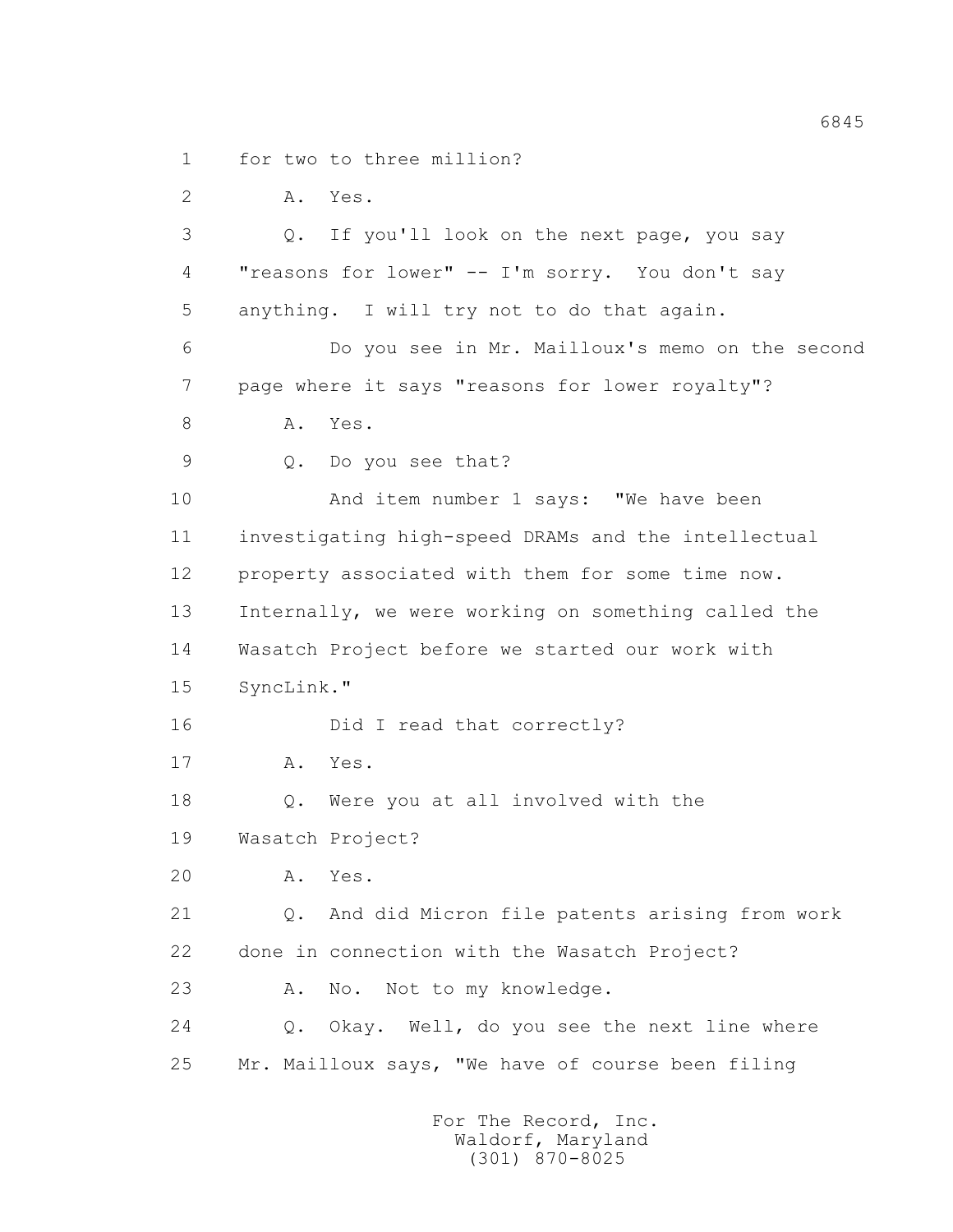1 patents related to this work"? Do you see that? 2 A. Yes. 3 Q. Does that refresh your recollection that in 4 fact Micron had been filing patent applications 5 relating to the Wasatch Project work? 6 A. I think we had been filing some patents related 7 to high-speed DRAMs. I don't know if it was 8 necessarily related to exactly what we were calling the 9 Wasatch Project. 10 0. And those applications were related to the 11 high-speed synchronous DRAMs; right? 12 A. I don't recall. They were high-speed DRAM in 13 general, just techniques for operating DRAMs or 14 developing DRAMs that are high speeds. 15 Q. The Wasatch Project, was that a high-speed 16 DRAM? 17 A. The Wasatch Project was I would describe it as 18 brainstorming sessions on things that high-speed DRAMs 19 would need in the future. 20 Q. Was there a design schematic prepared? 21 A. No. 22 Q. Was there any consideration given to the need 23 to use dual-edged clocking? 24 A. I don't recall. 25 Q. How about programmable burst? Was there any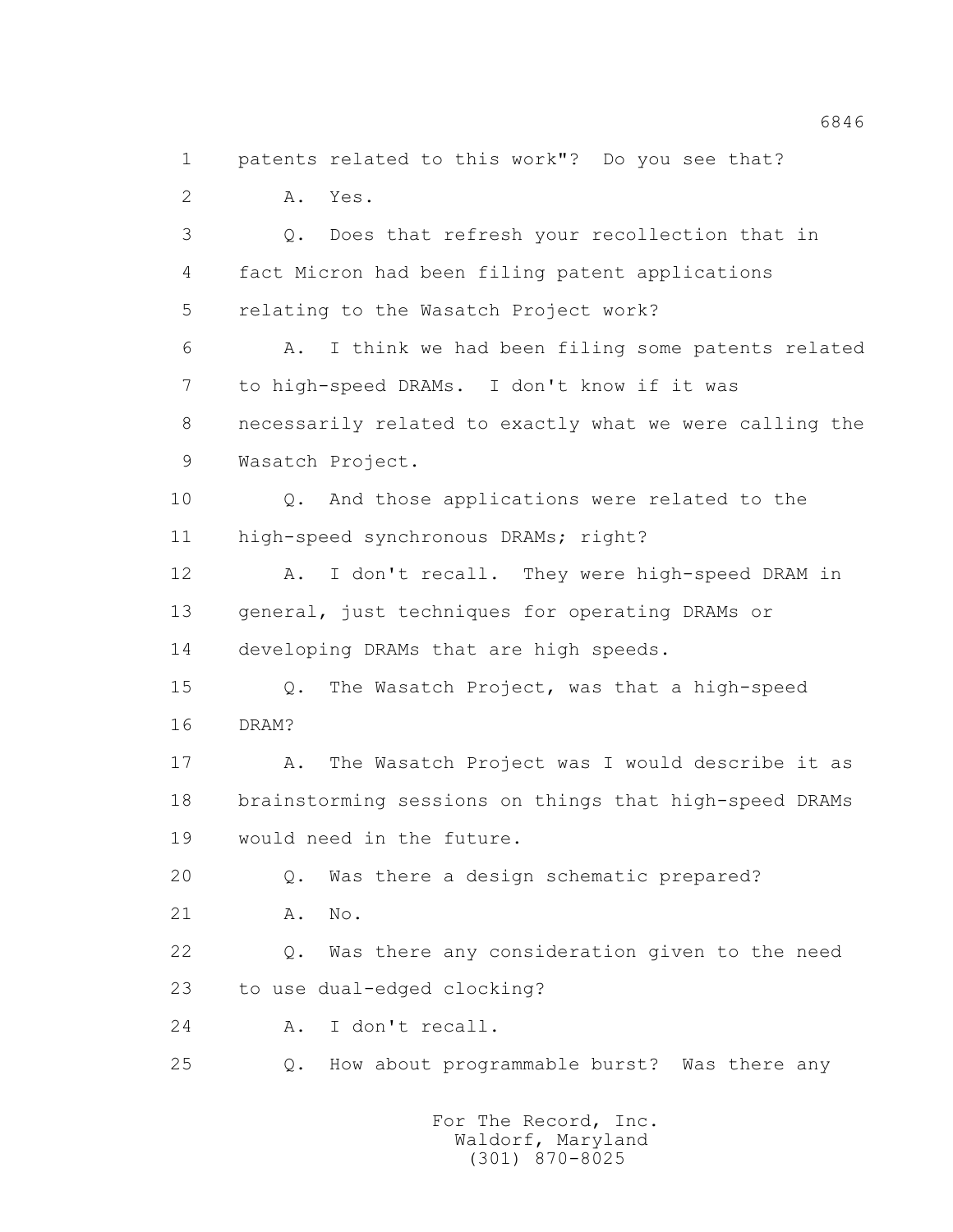1 consideration given to the need for programmable burst 2 in that device? 3 A. I don't recall if that was one of the features 4 under consideration. 5 Q. Who was in charge of the Wasatch Project? 6 A. I'm not sure that there was really an official 7 leader. 8 Q. Was there an unofficial leader? 9 A. Not that I know of. 10 Q. Well, Mr. Mailloux goes on to say, that line I 11 read part of says, "We have of course been filing 12 patents related to this work and in anticipation of how 13 high-speed DRAMs would evolve." 14 Do you see that? 15 A. Yes. 16 Q. When you got this memo, did you have an 17 understanding of what Mr. Mailloux meant by we've been 18 filing patents in anticipation of how high-speed DRAMs 19 would evolve? 20 A. I believe I had an understanding of what he 21 meant. 22 Q. Did you understand him to mean that Micron was 23 attempting to anticipate what other companies might be 24 using in high-speed DRAMs in the future? 25 A. No, not exactly.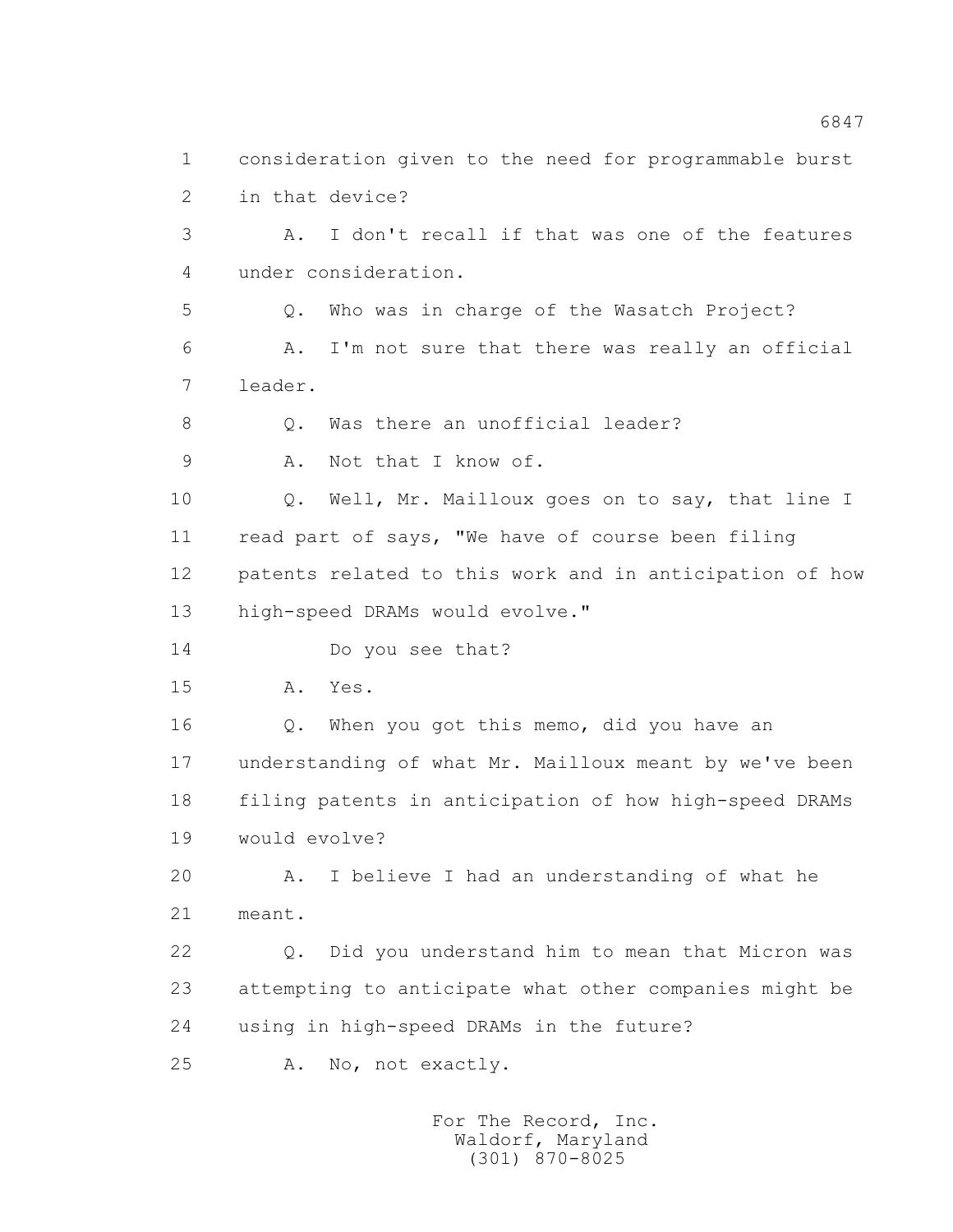1 0. What did you understand him to mean? 2 A. What he meant was we were spending some time 3 with Wasatch trying to figure out how in the future 4 high-speed DRAMs might change or the kind of features 5 that might be helpful and the kind of things we might 6 need to do for future high-speed DRAM development. 7 And the Wasatch Project was really just a

 8 series of a few meetings. There was other thoughts and 9 discussions in high-speed DRAMs in general in this time 10 which may or may not have been called the

11 Wasatch Project.

 12 Q. So as you understood it, when he talks about 13 filing patent applications in anticipation of how 14 high-speed DRAMs would evolve, did you understand him 15 to be talking about the need to include that kind of 16 patents in future cross-license negotiations?

17 A. Not necessarily.

 18 Q. Did you understand him to be talking about the 19 ability to assert those patents against other companies 20 that might be making high-speed DRAMs?

21 A. Not necessarily.

 22 Q. What did you understand him to mean by "in 23 anticipation of how high-speed DRAMs would evolve"? 24 A. My understanding was that he was saying that 25 we've thought about the way these things are going in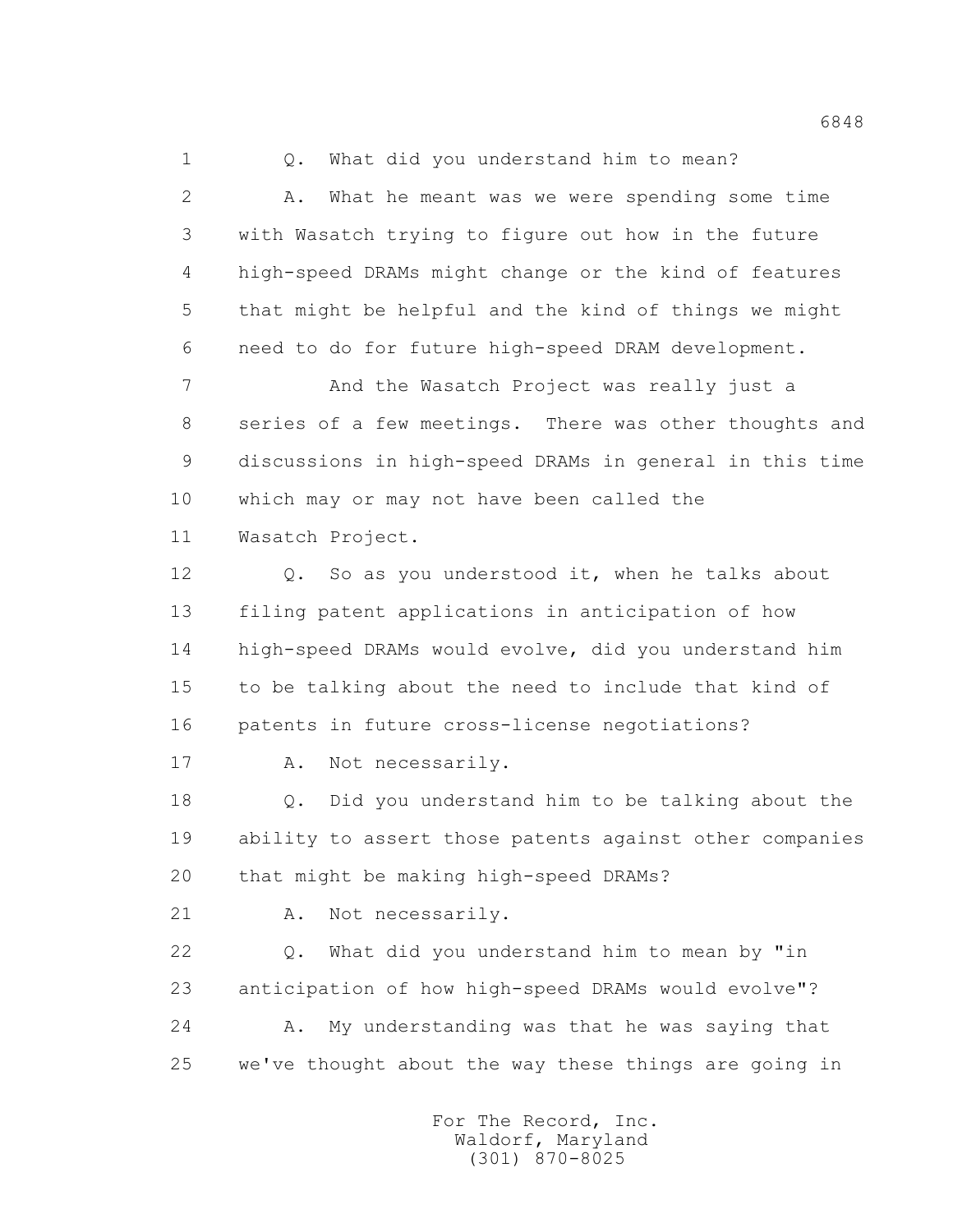1 the future and that we have filed some patents related 2 to that and my understanding is primarily for defensive 3 purposes. 4 Q. Now, since you've been at Micron, Micron has 5 encouraged you to file patent applications; correct? 6 A. Correct. 7 Q. Is that one of the parameters on which your 8 performance is judged? 9 A. Not necessarily. 10 0. Sometimes it is, isn't it? 11 A. I've never really received any feedback that I 12 did well or not did well based on number of patents. 13 Q. What was your understanding as to why Micron 14 wanted you to file patent applications? 15 A. Micron wanted to develop a patent portfolio 16 over time. 17 Q. Why? 18 A. It goes back to the history of Micron. Early 19 on in Micron's history, they were subject to some 20 licensing with some other companies, and we felt that 21 we were at a relative disadvantage compared to some of 22 the companies we were cross-licensing with, and so in 23 general they wanted us to try to develop our patent 24 portfolio over time. 25 Q. And you understood that it was desirable to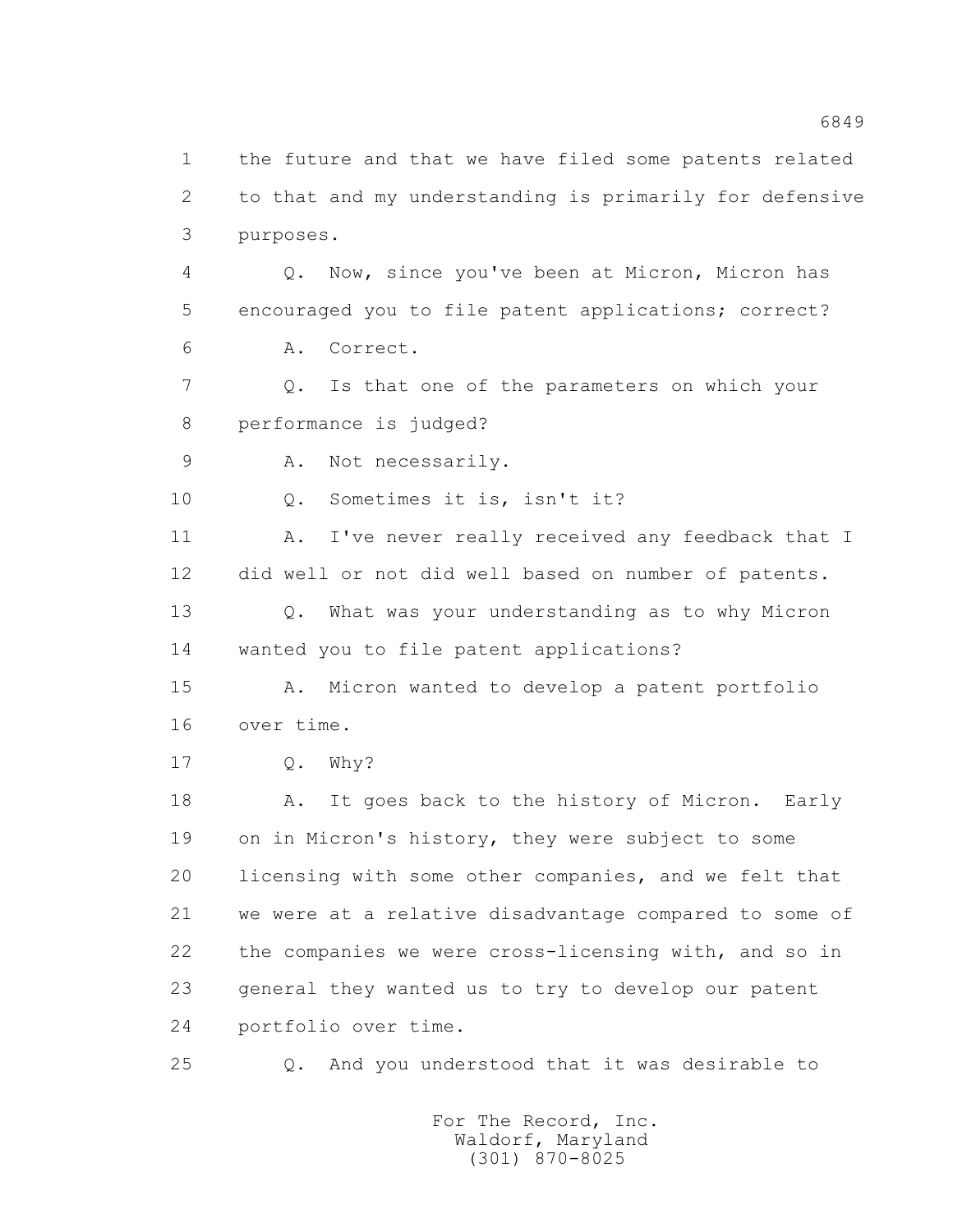1 develop -- to file patent applications on technologies 2 that would be useful in the future; correct? 3 A. Sure. 4 Q. Now, this memo goes on to say, this memo from 5 Mr. Mailloux, RX-829, goes on to say, "We have also 6 been investigating the prior art related to the area of 7 high-speed DRAMs." 8 Do you see that? 9 A. Yes. 10 Q. And then it says, "From our research, we think 11 many Rambus patents read on prior art or other 12 patents." 13 Do you see that? 14 A. Yes. 15 Q. Had you provided Mr. Mailloux with any 16 information prior to his preparation of this memo with 17 respect to whether or not Rambus patents were 18 anticipated by prior art? 19 A. The only information he was provided is that 20 which we already discussed today. 21 Q. So did you have any conversation between 22 December 1995, which was when you were looking at those 23 patents in anticipation of that December 1995 meeting, 24 and December 1996, which is when this memo was 25 prepared, about the issue, the general issue of whether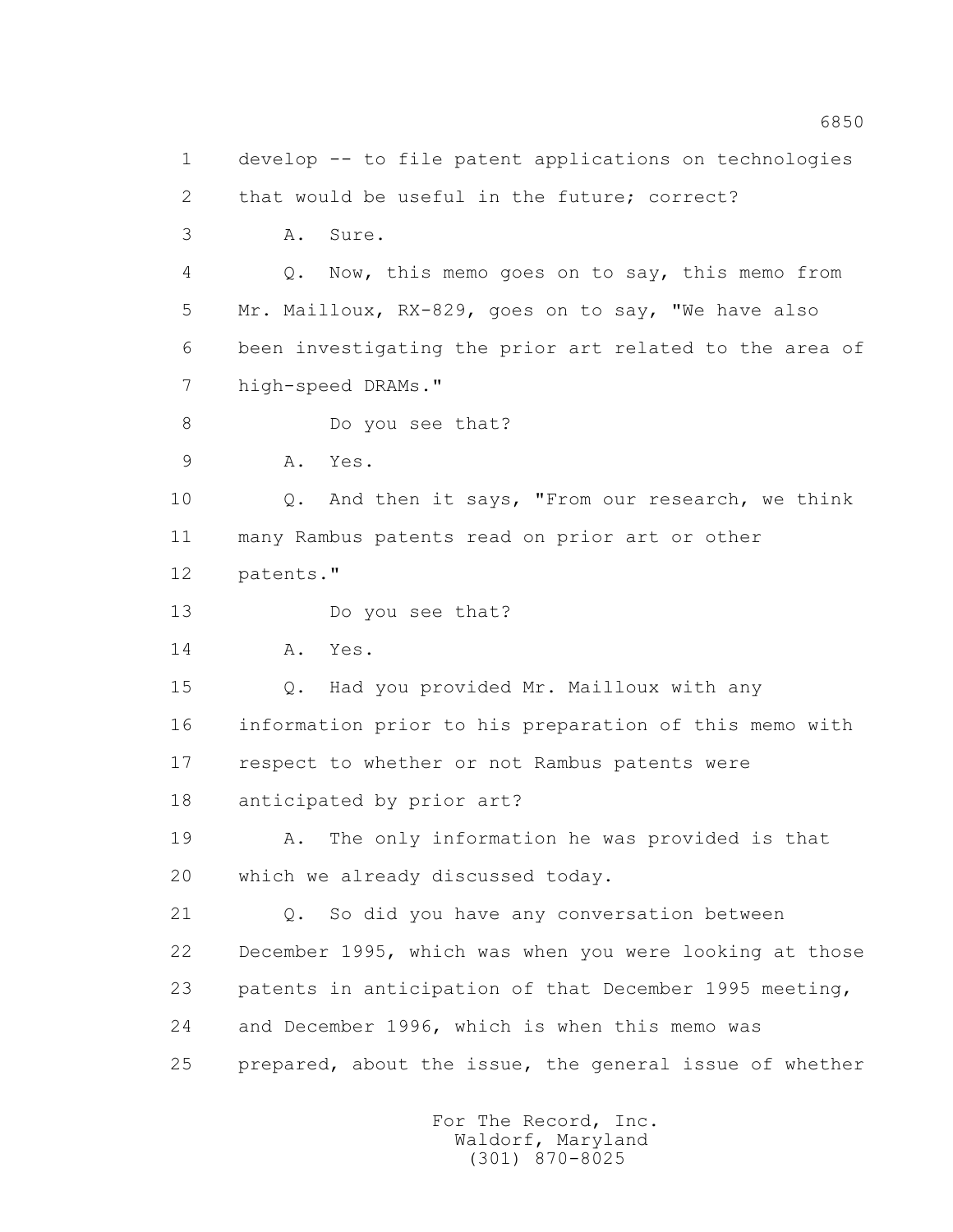1 or not Rambus intellectual property was -- strike that. 2 Let me ask it again. 3 Did you have any conversation with Mr. Mailloux 4 between December 1995 and December 1996 about the 5 general issue of prior art with respect to Rambus 6 patents? 7 A. No. No discussions that involved any new 8 information from what we've discussed before. 9 Q. Okay. Now, I see references in this memo from 10 Mr. Mailloux, RX-829, to SyncLink. 11 Do you see that in that paragraph we've been 12 looking at? 13 It says "Before we started our work with 14 SyncLink." Do you see that? 15 A. Yes. 16 Q. And by this point in time, December 1996, you 17 were involved with SyncLink; correct? 18 A. Yes. 19 Q. Well, let's look at a document about seven days 20 later, RX-836. 21 May I? 22 JUDGE McGUIRE: Yes. 23 BY MR. PERRY: 24 Q. Do you see the date on this of December 17, 25 1996?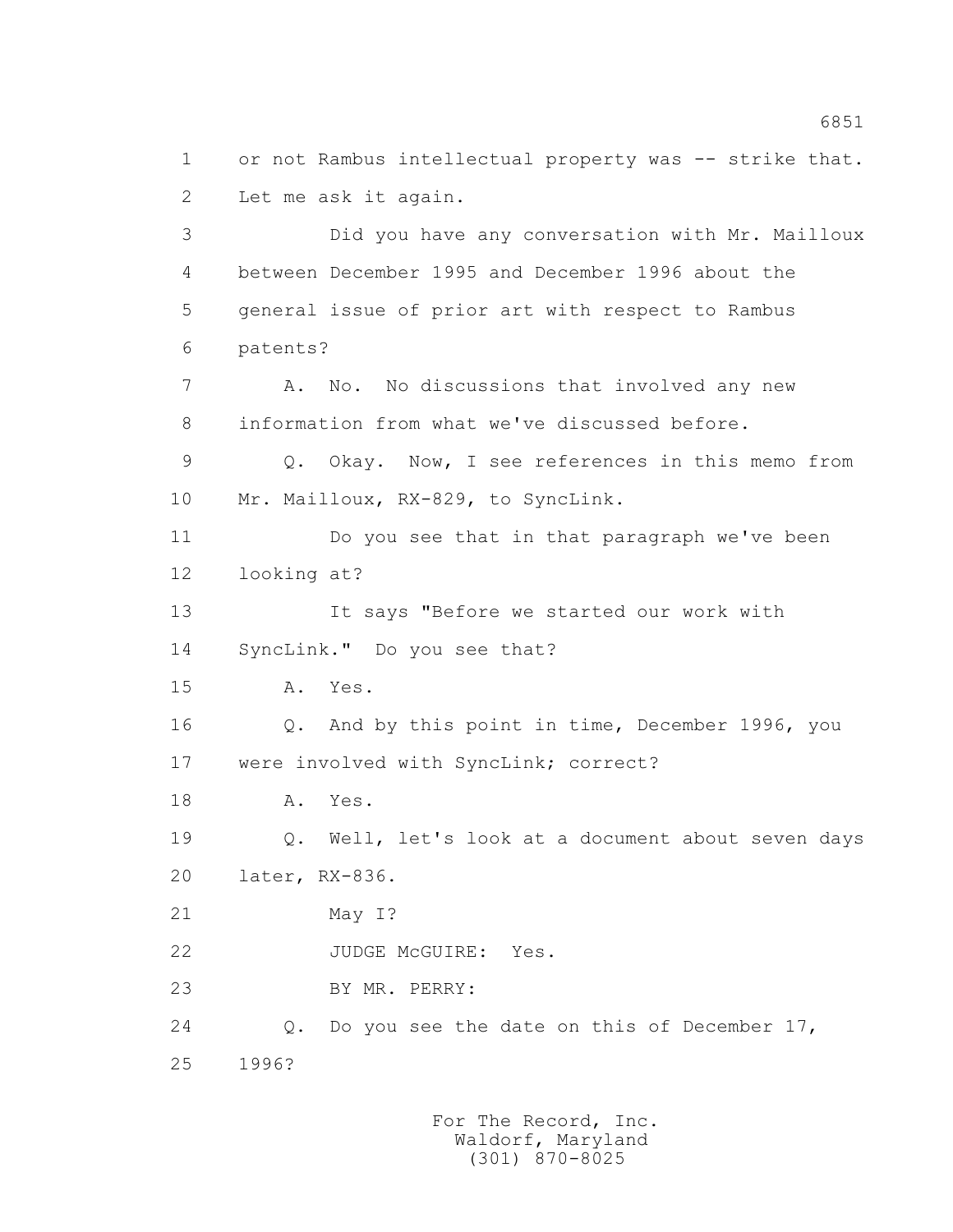1 A. Yes.

 2 Q. You know, I'll let you read it, but I just want 3 to establish that you're a recipient. 4 If you'll see about eight lines down over on 5 the right side, do you see you were at least listed as 6 a recipient of this e-mail? 7 A. Yes, I see my name. 8 Q. Now, before I ask you questions about it, it's 9 a couple of pages long, why don't you take a minute and 10 read it. 11 (Pause in the proceedings.) 12 Have you had a chance to read it? 13 A. Yes. 14 Q. When I ask you a question, if you need more 15 time, take it. 16 **Do you understand this to be a -- it's called a**  17 script. 18 Do you understand this to be some position -- a 19 position statement that folks at Micron could use in 20 response to questions or discussions with customers in 21 this time period? 22 A. I think I understand this as serving two 23 purposes, one the purpose you mentioned, and the other 24 was to provide a general education to the variety of 25 people on this list as to what this was about and the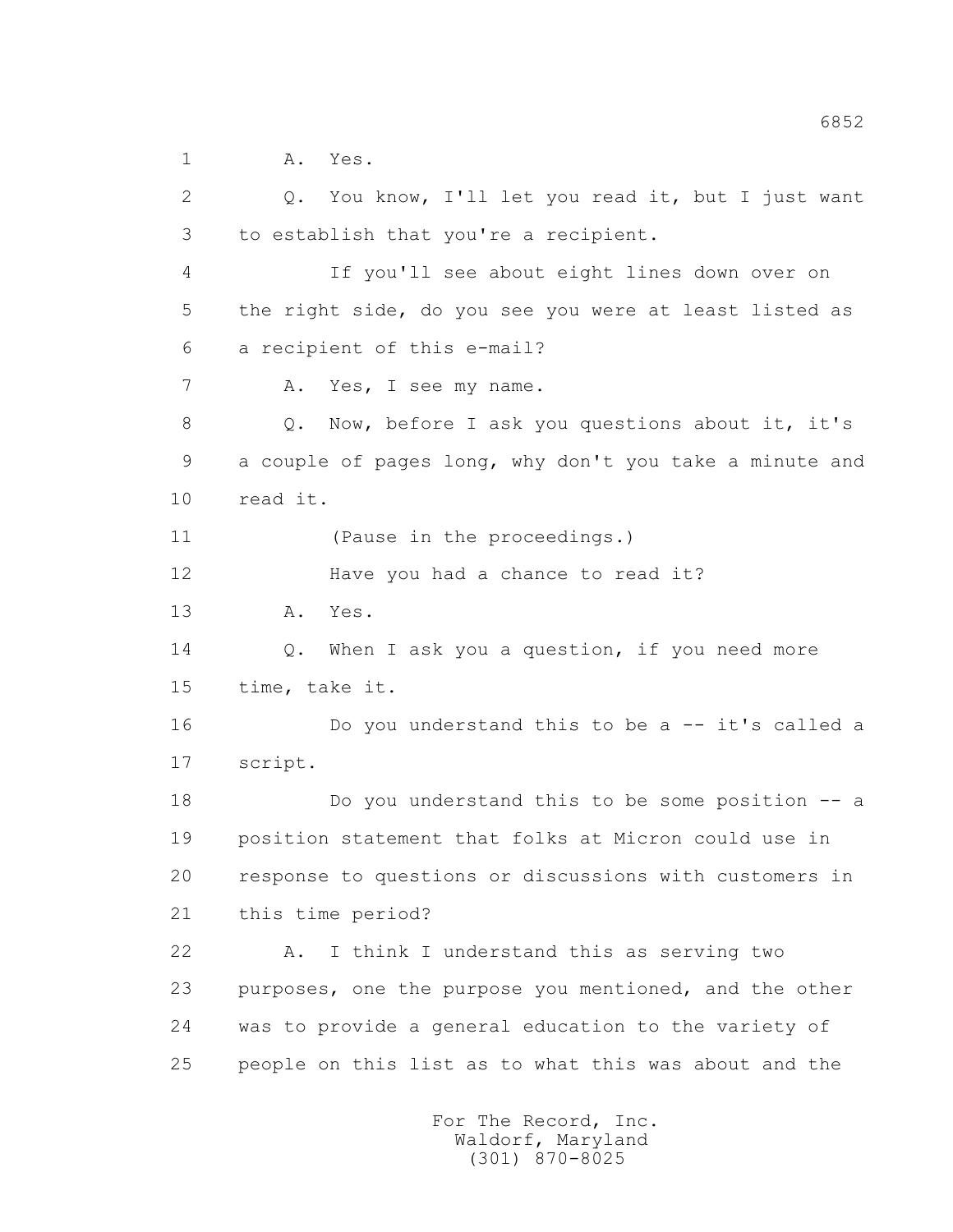1 differences between RDRAM and next-generation RDRAM. 2 Q. Well, let's pull up the top part of the second 3 page. 4 Do you see where it says, "Stacie, please 5 forward to all sales, marketing and apps"? 6 A. Yes. 7 Q. And this is at least signed or the last page 8 has the name Jeff Mailloux on it. 9 Do you see that? 10 A. Yes. 11 Q. And you think this is something from 12 Jeff Mailloux to somebody named Stacie, asking her to 13 forward it to a large group of people; right? 14 A. Yes. 15 Q. Who was Stacie? 16 A. Marketing assistant. 17 Q. And then it says "for use as a guide for 18 discussions with customers only"; right? Do you see 19 that? 20 A. Yes. 21 Q. And then just below that it says "Micron script 22 for response to Intel plans to use nDRAM (Rambus 23 derived) in 1999." 24 Do you see that? 25 A. Yes.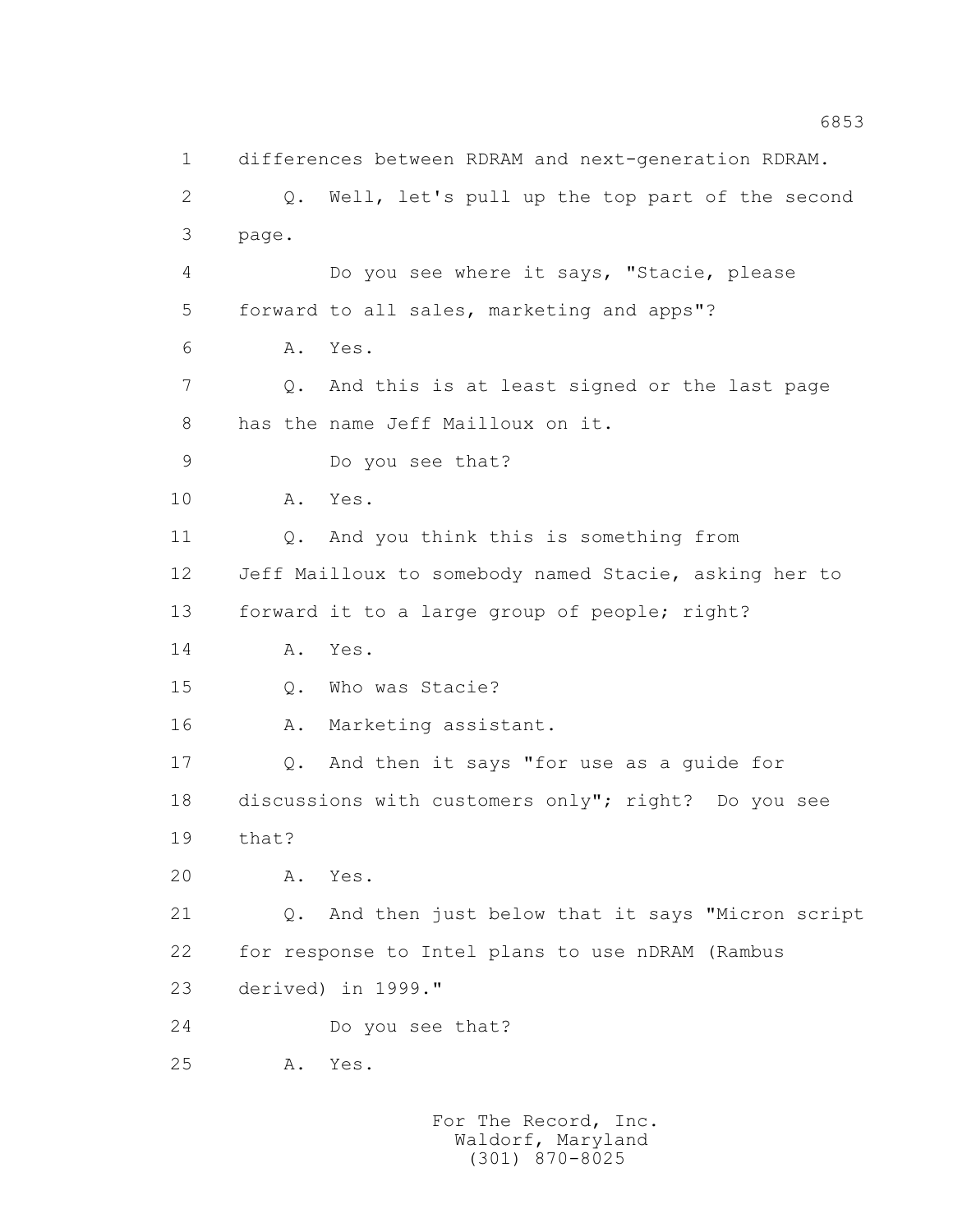1 Q. Was it -- is it your recollection that in and 2 around December 1996 Intel had announced its intentions 3 to incorporate Rambus technology across various 4 platforms? 5 A. Yes. 6 Q. And is it your understanding that this is, at 7 least in part, intended to be a position statement for 8 use by Micron folks to customers? 9 A. To answer questions from customers. 10 0. Okay. And then it says "General Statement." 11 Let's pull that paragraph up. 12 It says, "Micron is in the business of 13 providing high-performance, cost-effective memory 14 solutions to our customers." 15 You agreed with that at the time; right? 16 A. Yes. 17 Q. And the next sentence says, "We will always be 18 interested in producing whatever type of memory meets 19 the needs of the market and can be produced in 20 sufficient volume to drive costs down." 21 Did you agree with that at the time? 22 A. Yes. 23 Q. What is it about the volume that drives 24 Rambus -- Micron's manufacturing costs down? 25 A. Well, there's -- there's aspects of a memory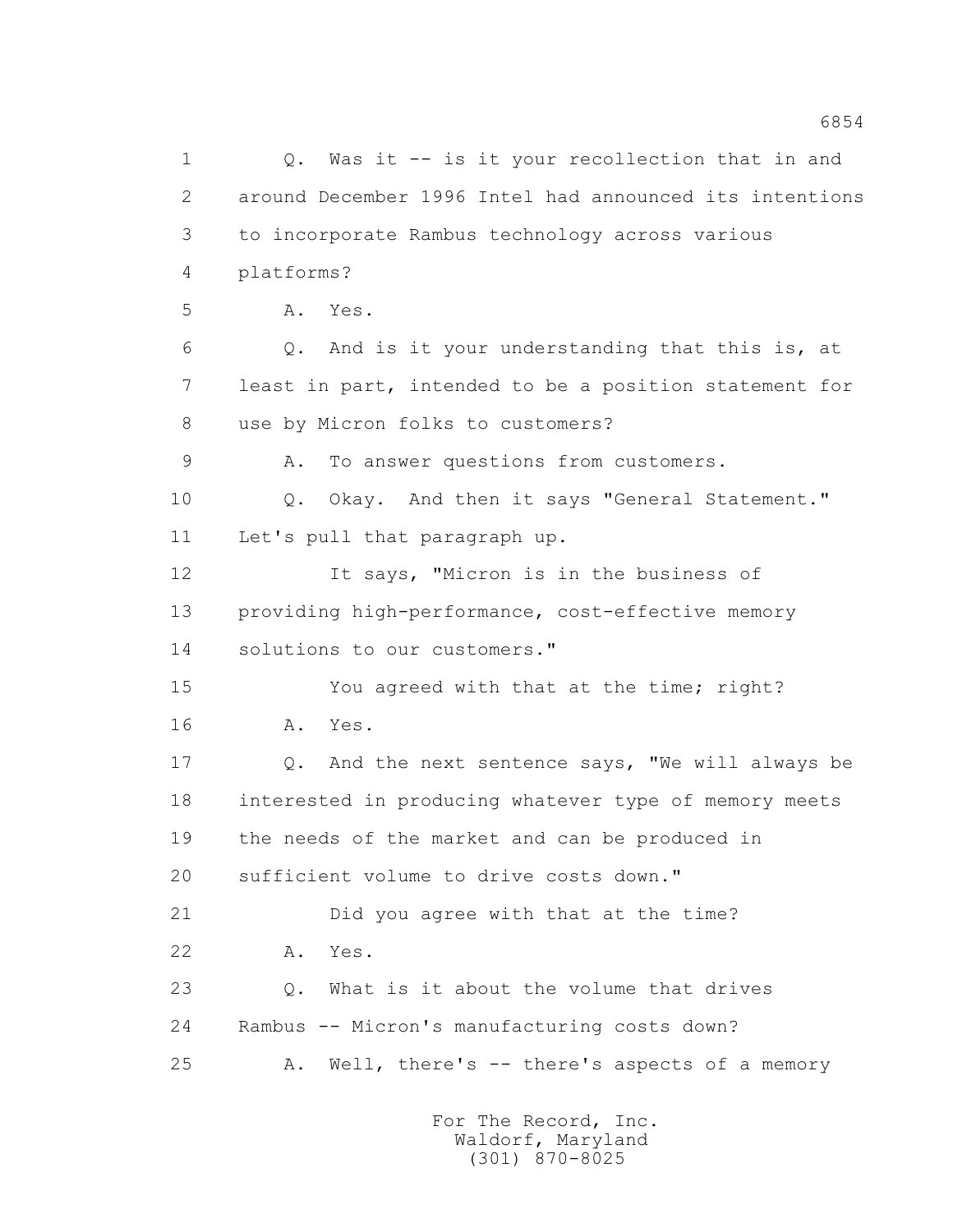1 product that have fixed costs and there's aspects that 2 have variable costs, and those variable costs -- 3 components of the variable cost can be driven down by 4 volume through improvements in yield. 5 Q. And has it been the traditional pattern in 6 introduction of DRAM devices in your experience that 7 as the volume ramps up, the manufacturing costs come 8 down? 9 A. They come down to some point and they flatten 10 out similar to our discussion yesterday. 11 Q. Okay. Well, if you'll look down to the third 12 paragraph, there's a description or a statement about 13 Intel here. 14 Do you see that? 15 A. Yes. 16 Q. It says, "Intel currently plans to use a 'new 17 and improved' version of Rambus technology for the main 18 memory in one of their future high-end computer 19 platforms, which would first appear in 1999." 20 Do you see that? 21 A. Yes. 22 Q. Now, was it your understanding at the time that 23 Intel's use of the Rambus DRAM wouldn't happen for a 24 few years? 25 A. Yes.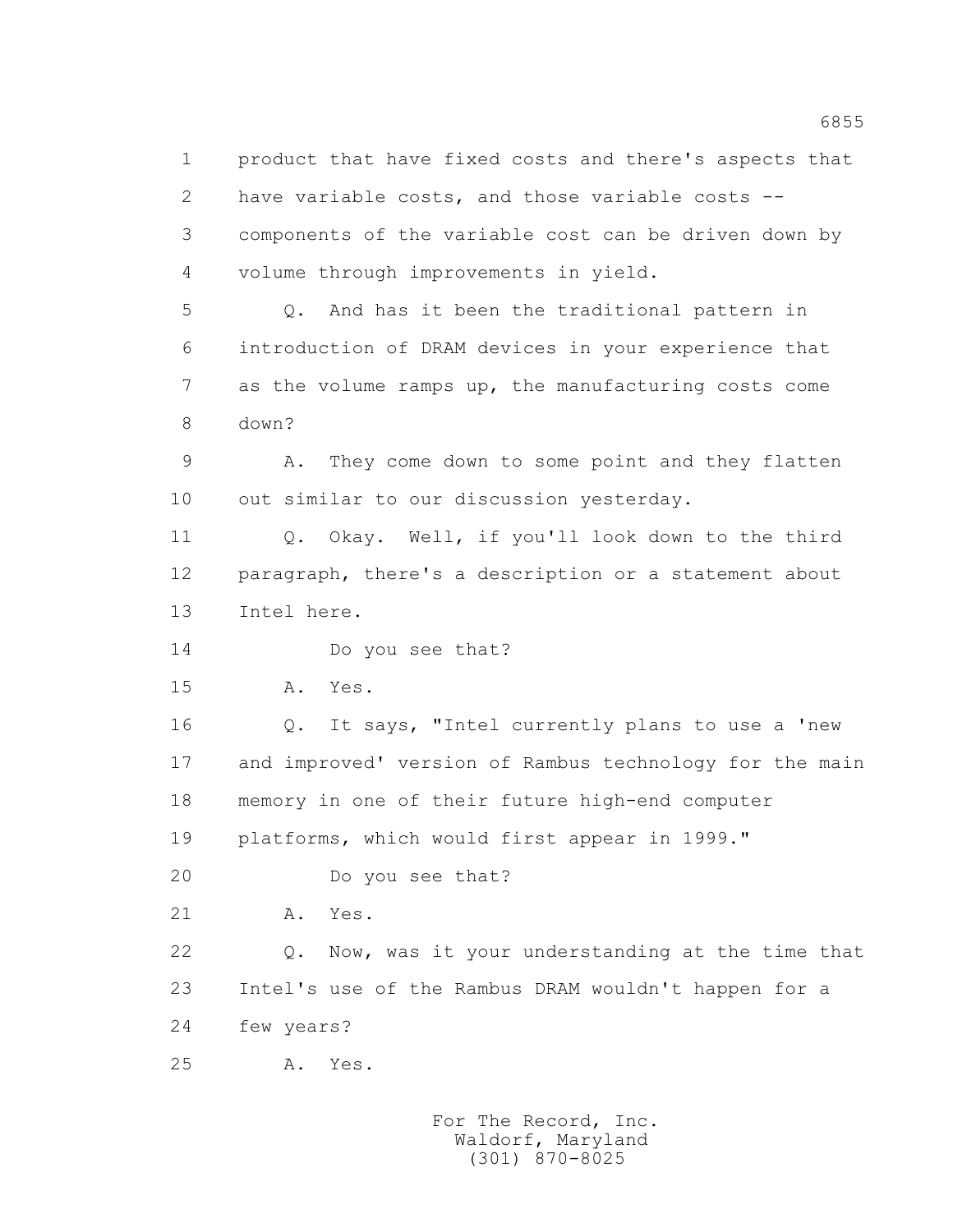1 Q. Okay. It says, "This new DRAM has been called 2 'nDRAM' and it is still being defined." 3 Was that your understanding at the time? 4 A. Yes. 5 Q. If you can look on the next page, please, 6 page 3 of the document, do you see about a third of the 7 way down it says "Questions and Answers"? 8 A. Yes. 9 Q. Let's look at this question by question. 10 Let's pull up question and answer number 1. 11 Question number 1: Does Micron have a Rambus 12 license? 13 Is that question number 1? 14 A. Yes. 15 Q. And it says: "No, we do not. We also are 16 unaware of any barriers to Micron obtaining a Rambus 17 license, should we decide to do so." 18 And did you believe that to be a true statement 19 at the time? 20 A. Yes. 21 Q. Now, then it says, "Even though we have not 22 been working directly on Rambus technology, we have 23 been doing R&D on similar solutions (SyncLink and other 24 internal R&D projects) for some time now." 25 Do you see that?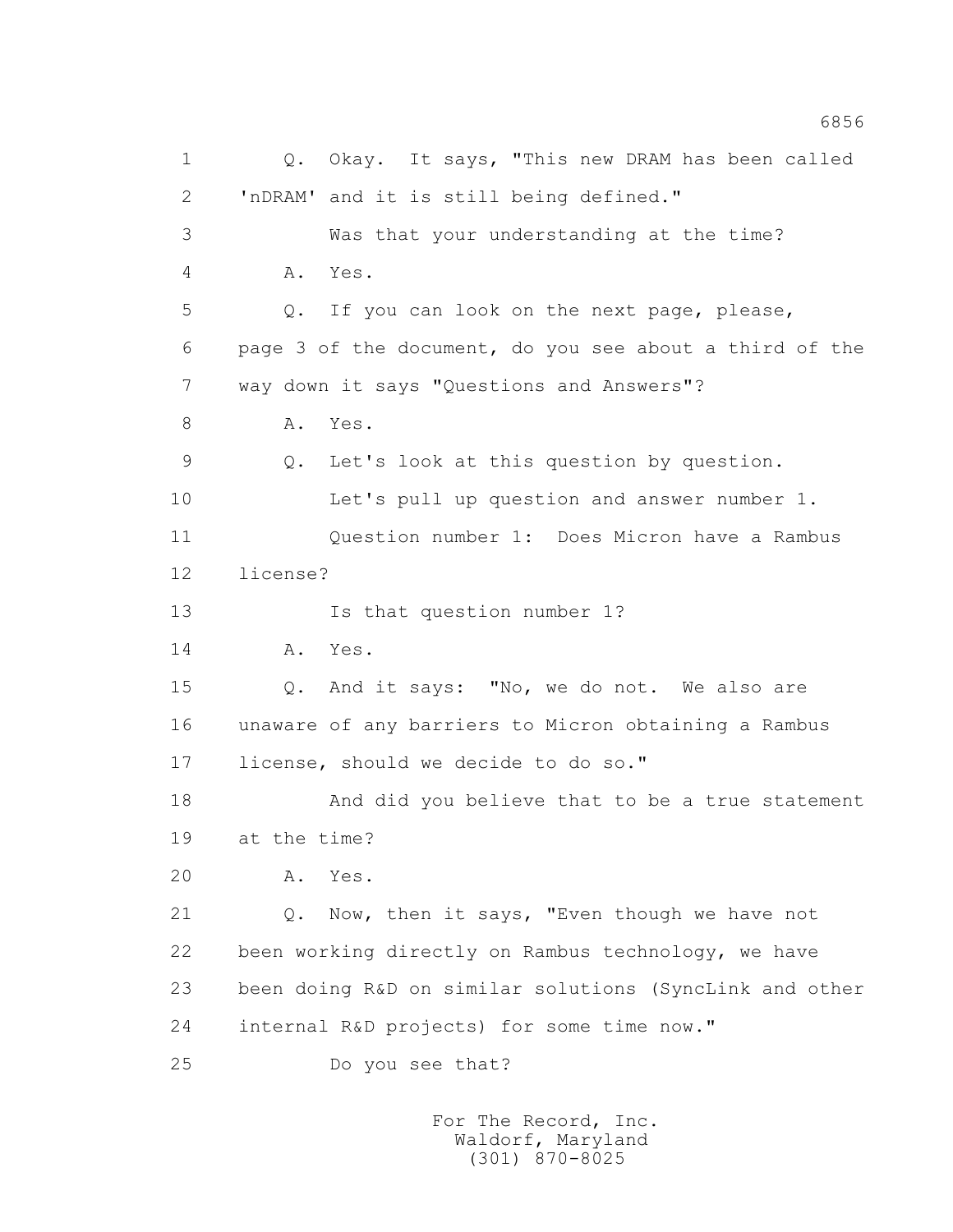1 A. Yes.

 2 Q. Do you agree that SyncLink was a similar 3 solution to Rambus? 4 A. Only to the extent that it is a high-speed 5 DRAM. 6 Q. That's the only similarity that you can see? 7 A. I think that's what Jeff is referring to here. 8 Q. But you talked yesterday about some 9 similarities between SyncLink and Rambus, didn't you? 10 A. I'd compared a couple things that were similar. 11 Most things were different. 12 Q. Okay. One of the similarities between the two 13 that you didn't mention yesterday is both use 14 dual-edged clocking; right? 15 A. Not exactly. 16 Q. Well, as of 1995, you understood both to use 17 dual-edged clocking, didn't you? 18 A. No. 19 Q. Okay. Did you understand in 1995 that both 20 devices used both edges of the clock to transmit data? 21 Is that statement true? 22 A. My knowledge of SyncLink, I only had a 23 cursory-level knowledge in the 1995 time frame. I 24 wasn't involved much with SyncLink at that time. 25 In '96 is when I became more involved with SyncLink,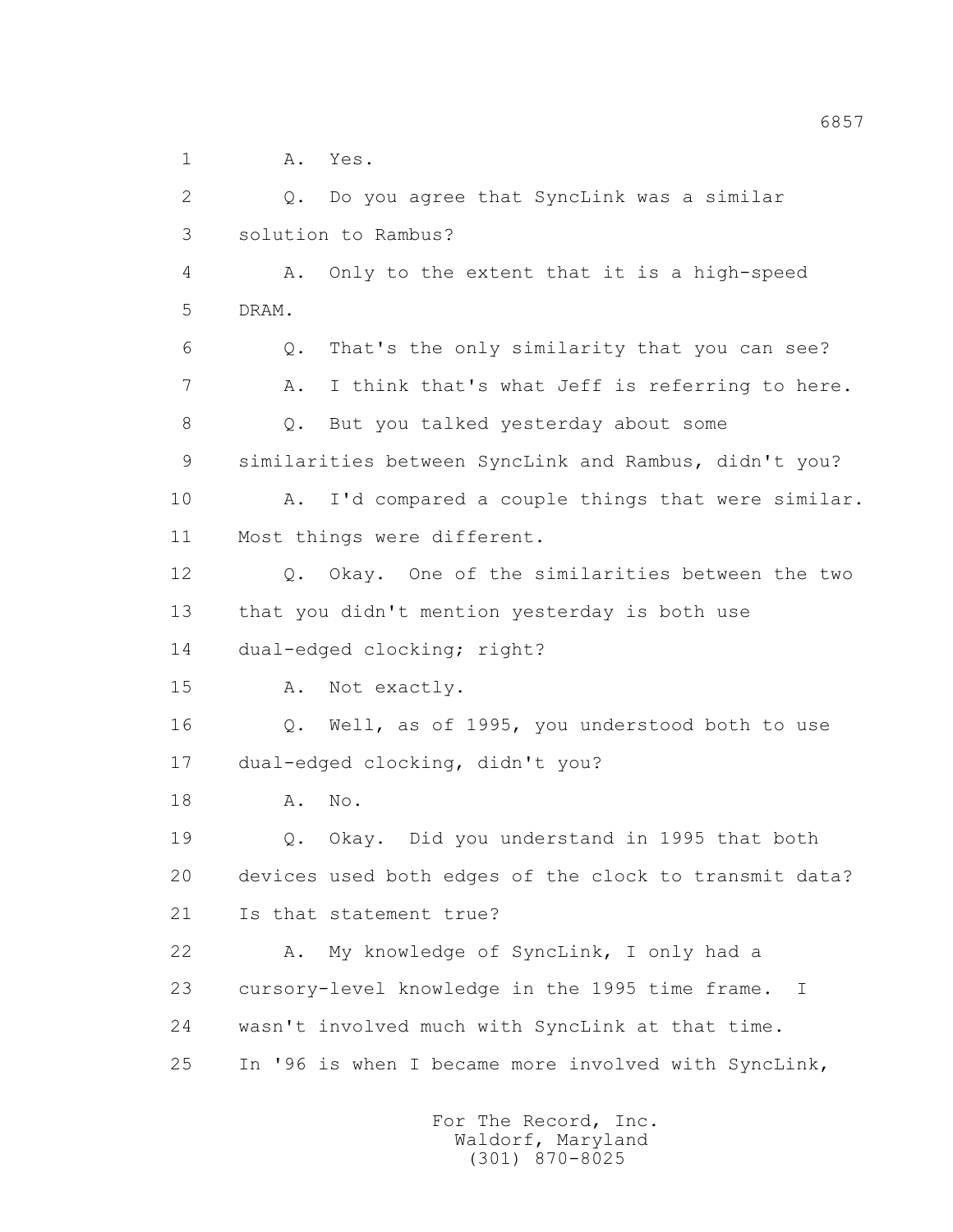1 and my understanding of SyncLink is we use a 2 synchronous strobe that uses dual edge to capture 3 data. 4 Q. And you think that's different from the way 5 Rambus does dual-edged clocking; right? 6 A. I believe that Rambus uses a dual-edged clock 7 to capture data, whereas SyncLink is a source 8 synchronous design. 9 Q. And you think that's a difference between the 10 two? 11 A. Yes. 12 Q. It makes them not similar in your view? 13 A. Yes. 14 Q. Well, look at paragraph 2 or question 2. That 15 question is: How quickly will nDRAM replace SDRAM, 16 will SDRAM have a short life? 17 Do you see that? 18 A. Yes. 19 **Q.** And the second sentence in the answer says, 20 "How quickly nDRAM replaces existing DRAM solutions at 21 that time will be a question of cost versus performance 22 and supplier support of nDRAM, and nobody can predict 23 this with any accuracy out that far (1999, 2000, 2001, 24 et cetera)." 25 Do you see that?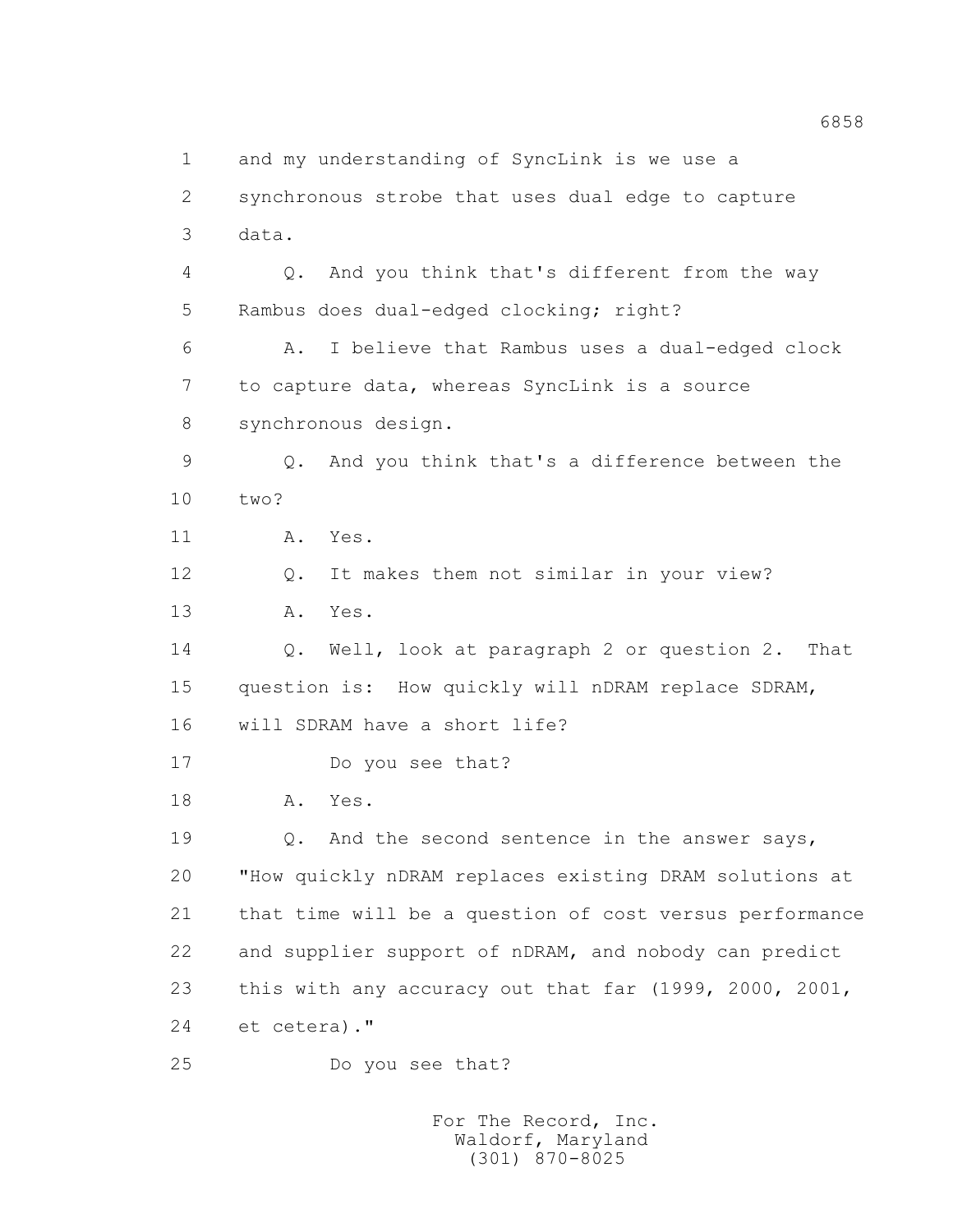1 A. Yes.

2 Q. Did you agree with that at the time?

3 A. Definitely.

 4 Q. And when you got this memo, did you have an 5 understanding of what Mr. Mailloux meant by "supplier 6 support of nDRAM?"

7 A. Yes.

8 Q. What did you understand him to mean?

 9 A. Supplier support, in our business we have to 10 have perfectly substitutable products from other 11 suppliers, so there needs to be multiple sources for 12 the same part.

 13 Q. And that would also mean that it would be 14 likely there would be a higher volume of nDRAM 15 available; right?

16 A. I'm not sure I understand that question.

 17 Q. Did you also understand "supplier support of 18 nDRAM" to mean volume production?

 19 A. I understood "supplier support" to mean that 20 multiple suppliers were producing a part.

21 Q. In production volumes?

22 A. Yes.

 23 Q. Okay. Look at the fourth question. I think 24 that it goes from 2 to 4 in the numbering, but let's 25 talk about number 4.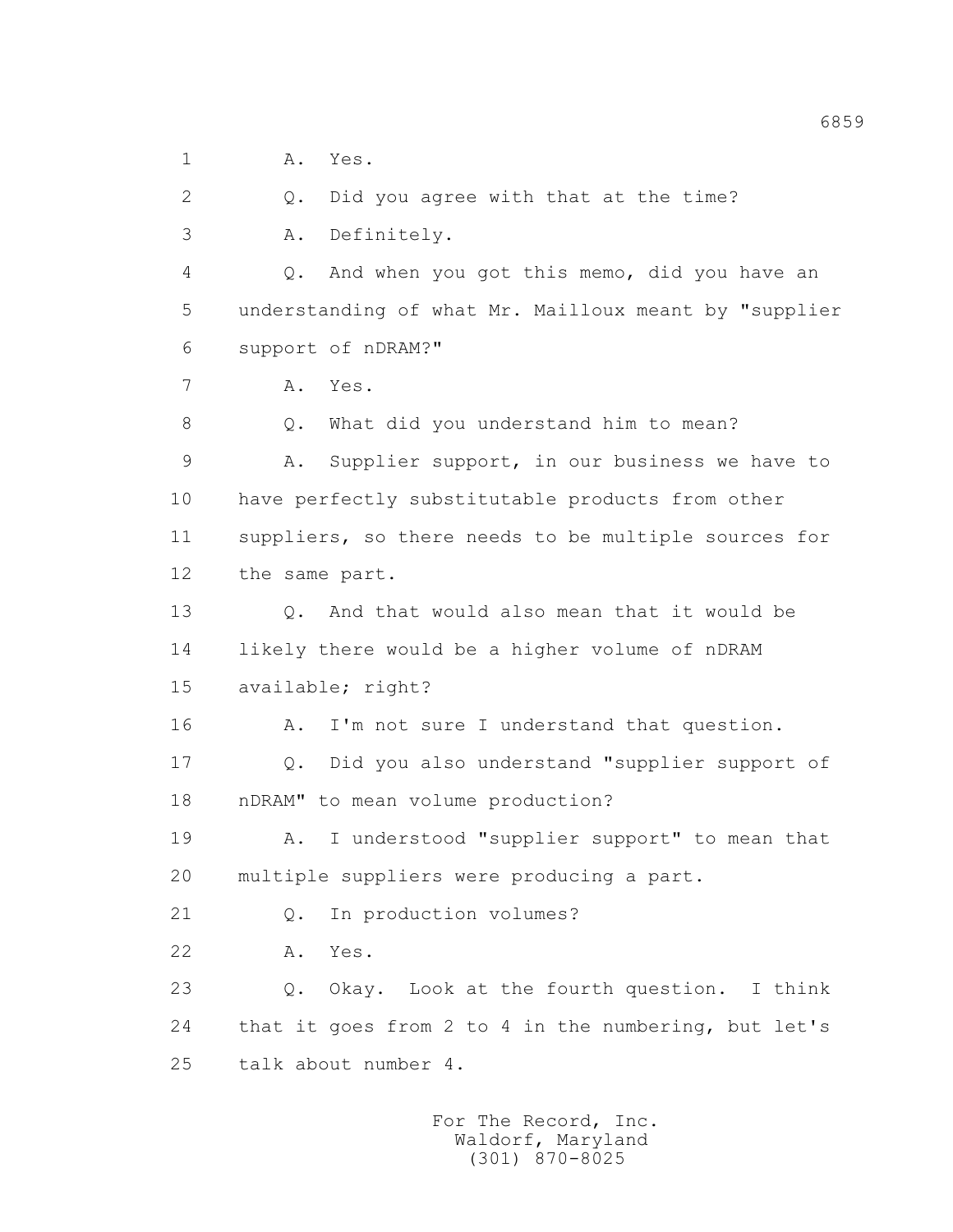1 It says, "What would having to make nDRAM or 2 SyncLink mean to Micron?" 3 Do you see that? 4 A. Yes. 5 MR. PERRY: Actually I've got this on a board 6 if I could, Your Honor. 7 JUDGE McGUIRE: Yes, go ahead. 8 MR. PERRY: And we would propose to mark this 9 blowup from this Exhibit RX-836 as DX- --10 JUDGE McGUIRE: I think it's 118. 11 MR. PERRY: -- 118. Thank you. 12 BY MR. PERRY: 13 Q. Mr. Lee, question 4 is: What would having to 14 make nDRAM or SyncLink mean to Micron? 15 Do you see that? 16 A. Yes. 17 Q. And it says, "Keep in mind that all of these 18 DRAM technologies use the same DRAM process, the same 19 DRAM cell, and virtually the same DRAM array." 20 Did you agree with that at the time? 21 A. I would agree with everything but "the same 22 DRAM array" statement. 23 Q. And you disagreed with that at the time? 24 A. I think that the arrays of those different 25 architectures are somewhat different.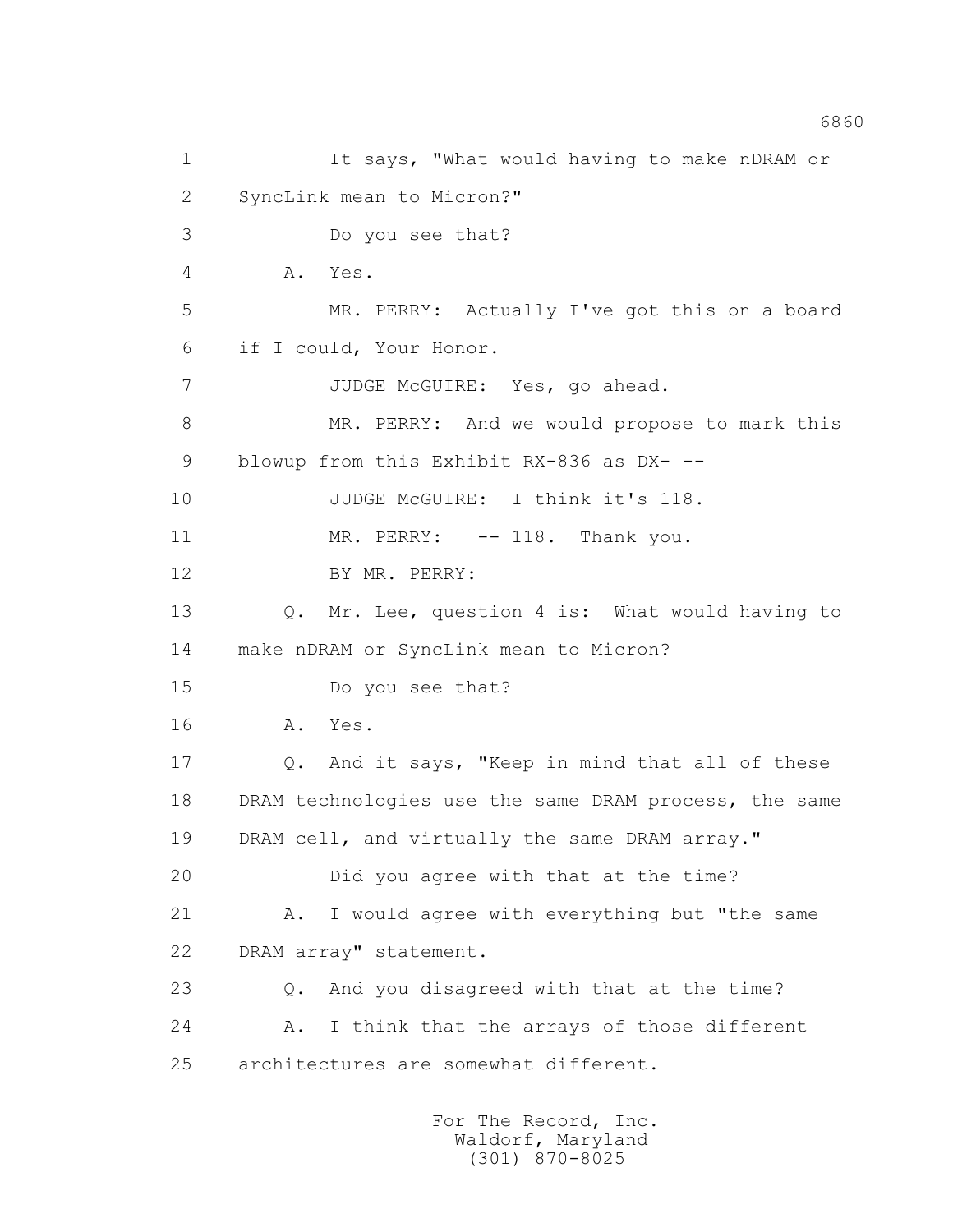1 Q. Did you think it was a substantial enough error 2 that it needed to be corrected since this script was 3 going out to all sales and marketing folks to use as a 4 script with customers? 5 A. No. It's really just a matter of technical 6 detail. My understanding is more technically involved 7 than Jeff's is and that who he sent it out to in 8 general is less technically involved than he is, so for 9 the purposes of the audience he was sending it to it 10 wouldn't have mattered either way. 11 Q. The next sentence says, "The majority of 12 Micron's R&D budget goes into process and cell 13 development or the core DRAM technology." 14 Do you see that? 15 A. Yes. 16 Q. And did you agree that that was a true 17 statement at the time? 18 A. I believe what he meant was that the majority 19 of R&D he felt was going into process development, and 20 I can't state whether -- what percentage that was using 21 of our R&D budget, so I'm not sure how to answer the 22 question. 23 Q. And then the last paragraph that's captured up 24 on this board says: "Switching from one product to 25 another while still using the same core technology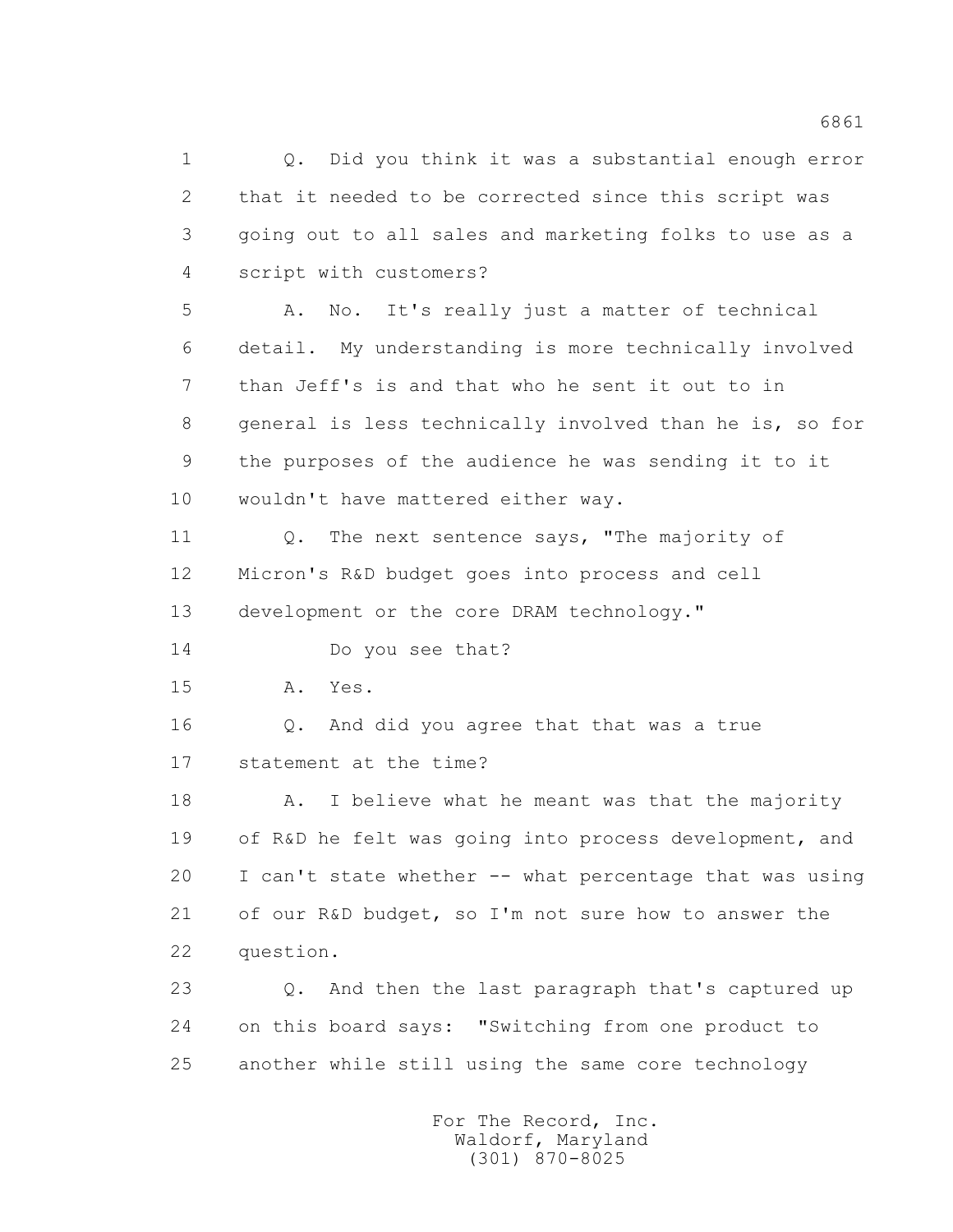1 involves only changing priorities in design and product 2 engineering and may mean some differences in our 3 assembly and test equipment purchases. SDRAM, SLDRAM, 4 nDRAM all use the same fab equipment and core DRAM 5 technology. In short, while the flavors might change, 6 it's still a DRAM."

- 7 Do you see that?
- 8 A. Yes.

 9 Q. Now, that sentence, "SDRAM, SLDRAM, nDRAM all 10 use the same fab equipment and core DRAM technology," 11 you agreed with that at the time; right?

 12 A. I agree with what I believe his intent was. 13 His intent I believe was that the same fab equipment 14 means in the semiconductor processing part and by the 15 same core DRAM technology he means in the transistor 16 cell development. He's talking about a process 17 development issue.

 18 Q. You didn't see any reason to change that 19 sentence before it was used in discussions with 20 customers by Micron; right?

21 A. Not based on our knowledge at that time.

 22 Q. Now, if you go back to page 2 of this document, 23 please, if you'll look on the last full paragraph, I 24 didn't ask you about this part before. Let me focus on 25 it.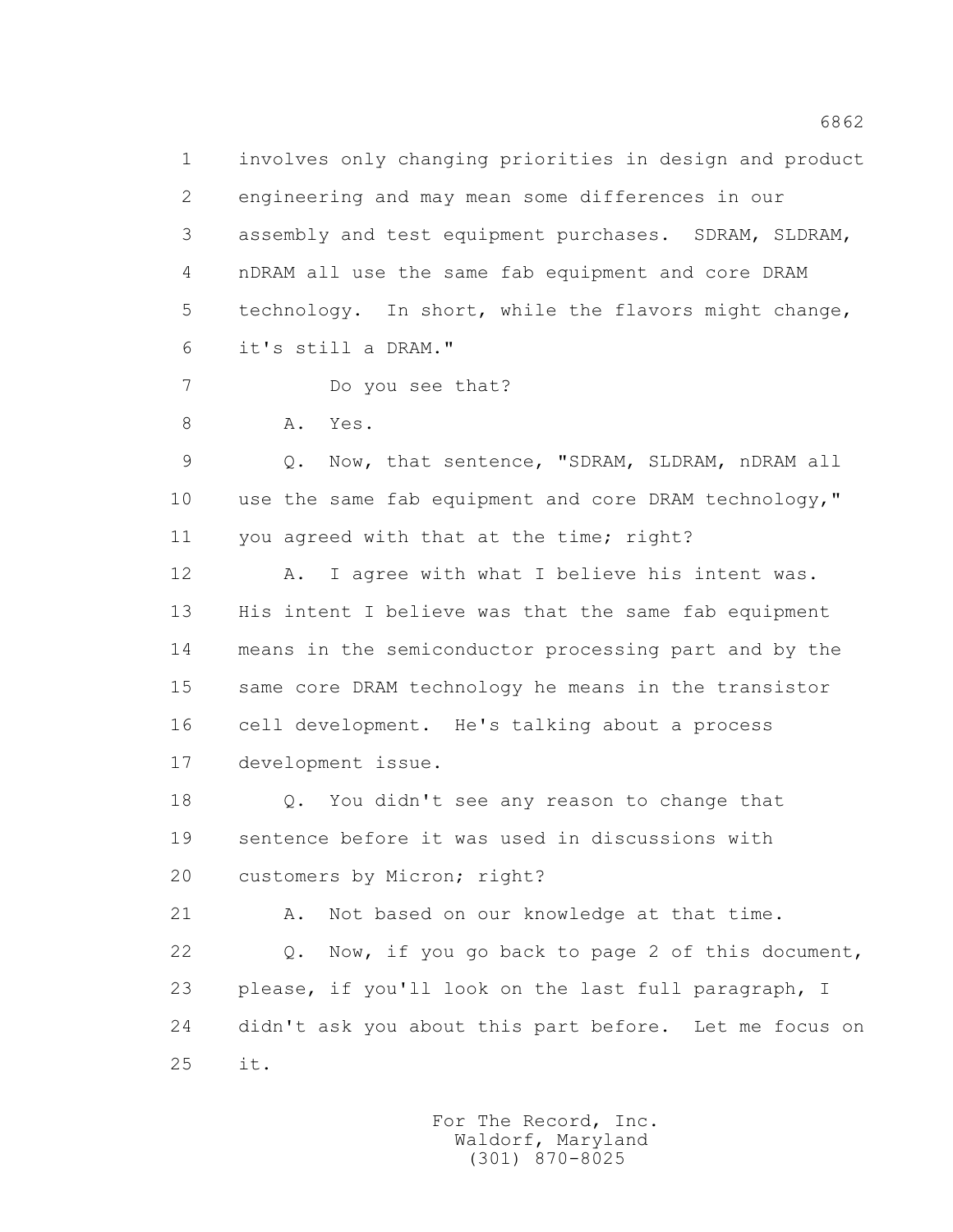1 It says, "Micron has been very involved in 2 research and development efforts on the SyncLink DRAMs 3 (SLDRAMs)." 4 Do you see that? 5 A. Yes. 6 Q. And in 1996 you had been involved in those 7 efforts on behalf of Micron; correct? 8 A. Correct. 9 Q. And then it says that SyncLink is an open, 10 nonproprietary standard that is being promoted by a 11 consortium of nearly all of the major DRAM suppliers. 12 Do you see that? 13 A. Yes. 14 Q. Is that information you provided to 15 Mr. Mailloux? 16 A. I don't recall. 17 Q. Did you believe those statements to be true at 18 the time? 19 A. From a legal sense, I'm not sure I understand 20 the legal definition of those standards. 21 Q. Okay. And then it says, "Our involvement in 22 SyncLink has required the same type of R&D that is 23 involved with the existing and future Rambus types of 24 technology." 25 Did you believe that to be true at the time?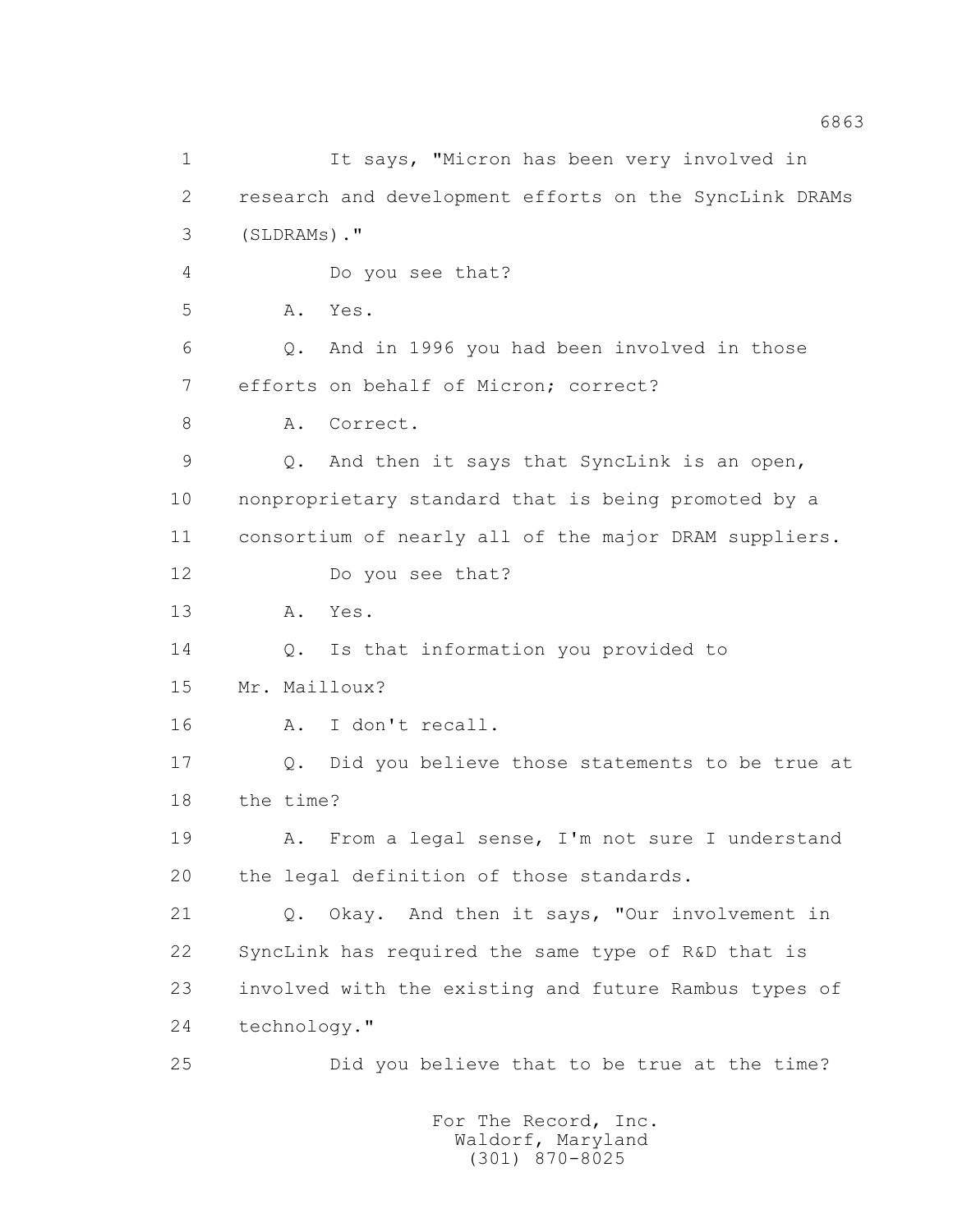2 he means. 3 Q. Well, did you have an understanding of that 4 sentence at the time you got this memo? 5 A. I may have, but I don't recall. I don't recall 6 this memo very well. 7 Q. The next sentence says, "Both efforts involve 8 packetized, narrow channel, high-speed I/O DRAMs." 9 Do you see that? 10 A. Yes.

1 A. I guess in this case I'm not sure exactly what

 11 Q. Did you agree with that statement at the time? 12 A. I believe both parts have been characterized 13 that way at various times.

 14 Q. Did you believe it to be true at the time? 15 A. I guess it comes down to what personal 16 definitions are of "narrow channel" and "packetized" 17 and all that. I believe that the command address bus 18 on SyncLink was packetized but not the data bus.

 19 So it kind of comes down to what you mean by 20 "packetized" there. Also, SyncLink had a wider channel 21 than Rambus, so it depends on what you -- what "narrow" 22 means. And they're both high-speed I/O, although I 23 think we pointed out that there are differences in 24 speeds as well.

25 So these are all kind of relative, subjective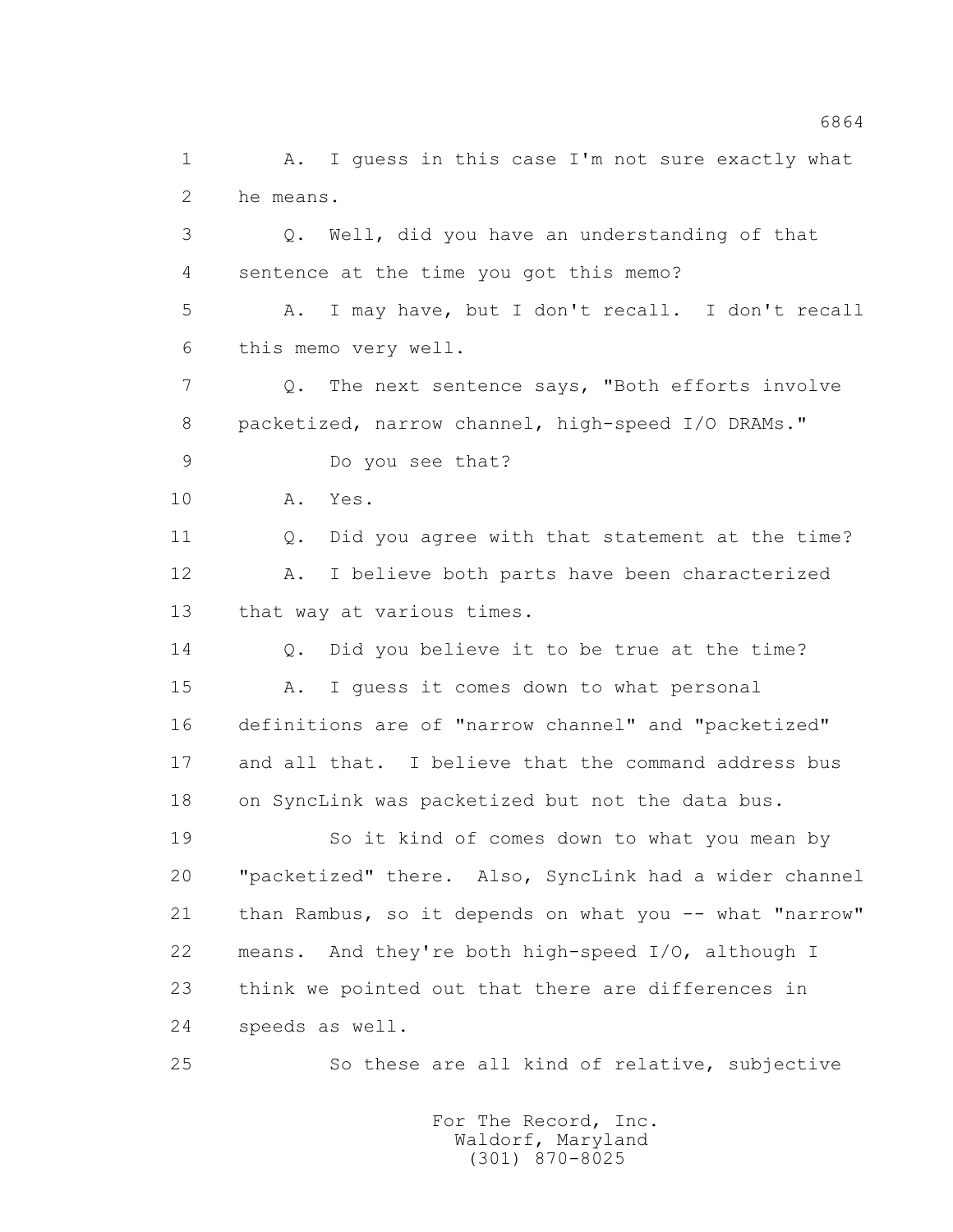1 terms, so I agree that they were both characterized 2 that way at that time.

 3 Q. Do you have any reason to believe that 4 Mr. Mailloux didn't think that this statement was true 5 at the time this memo was prepared for use as a script 6 with Micron customers? 7 A. I don't have any reason to believe that he

 8 didn't believe it was true; however, as I mentioned 9 before, his level of technical expertise was somewhat 10 less detailed.

 11 Q. Does that suggest to you that he relied upon 12 you for this information?

13 A. He would have relied on the input of people 14 like Terry Walther, Kevin Ryan and myself and also 15 things that he read.

 16 Q. And you told us yesterday Mr. Walther had gone 17 to some SyncLink meetings before you; correct?

18 A. That's correct.

 19 Q. And at some point did he ask you to take over 20 going to SyncLink for him?

21 A. Not exactly.

 22 Q. How did that work, that you started going and 23 that he -- did he stop going?

 24 A. He eventually stopped going. I think later on 25 he reattended some meetings.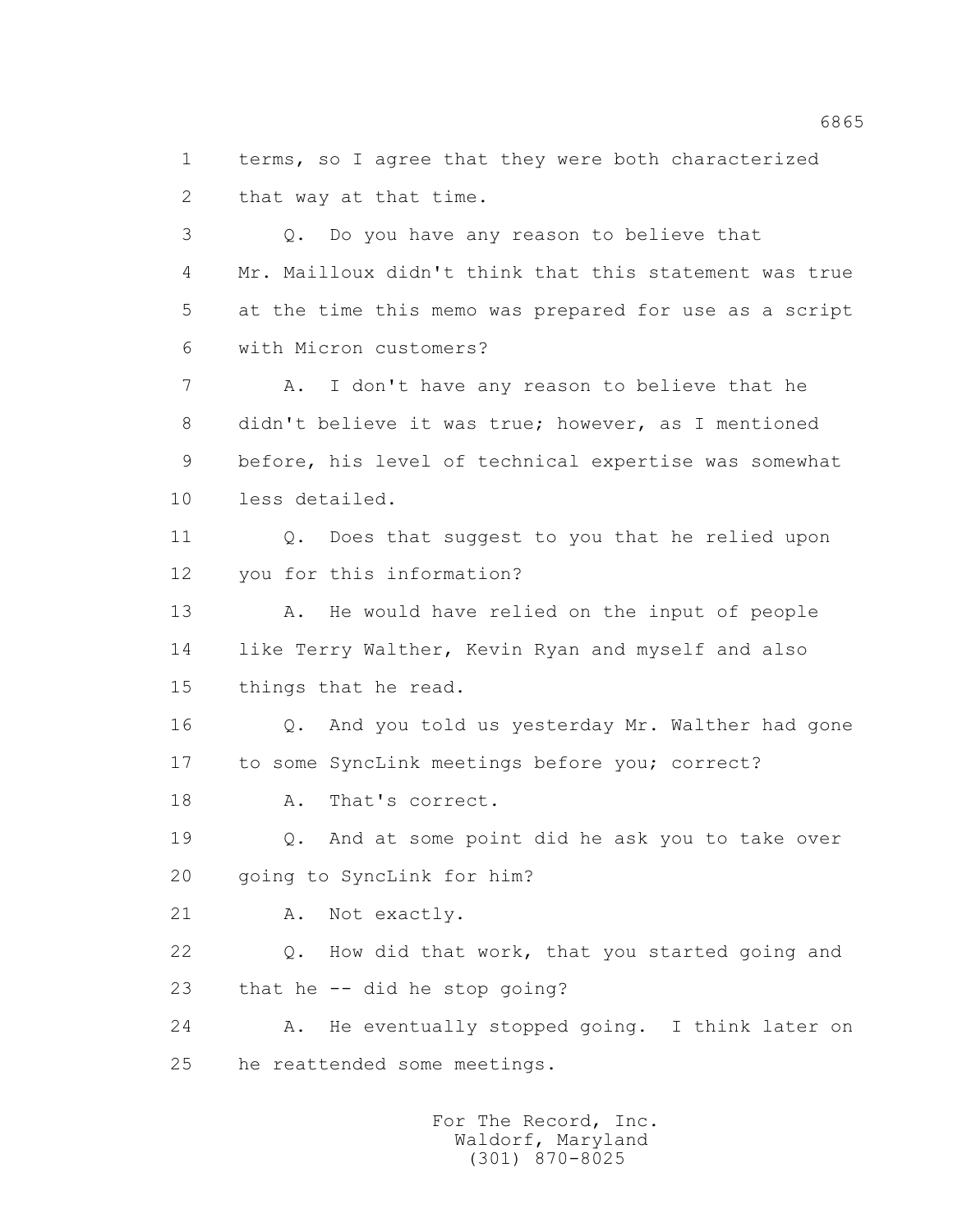1 Q. Okay. Well, did somebody ask you to start 2 going to SyncLink meetings? 3 A. Yes. 4 Q. Who? 5 A. Terry Walther. 6 Q. Okay. Did he tell you why he wanted you to go 7 to SyncLink meetings? 8 A. Yes. 9 Q. What did he tell you? 10 A. He wanted me there to provide some technical 11 support for the kind of issues that were being 12 discussed. 13 0. And during the time period when he had been 14 going to meetings and you weren't, was he sending you 15 some minutes from the meetings? 16 A. I don't recall if he sent me minutes or not or 17 whether he was just giving me verbal updates. I 18 certainly remember the verbal updates. 19 Q. When you first started attending SyncLink 20 meetings, did Mr. Walther give you some information, 21 some kind of information package about what SyncLink 22 was? 23 A. I don't recall the specific event, so I'm not 24 sure whether he did or he didn't. 25 Q. Okay. When you started showing up at SyncLink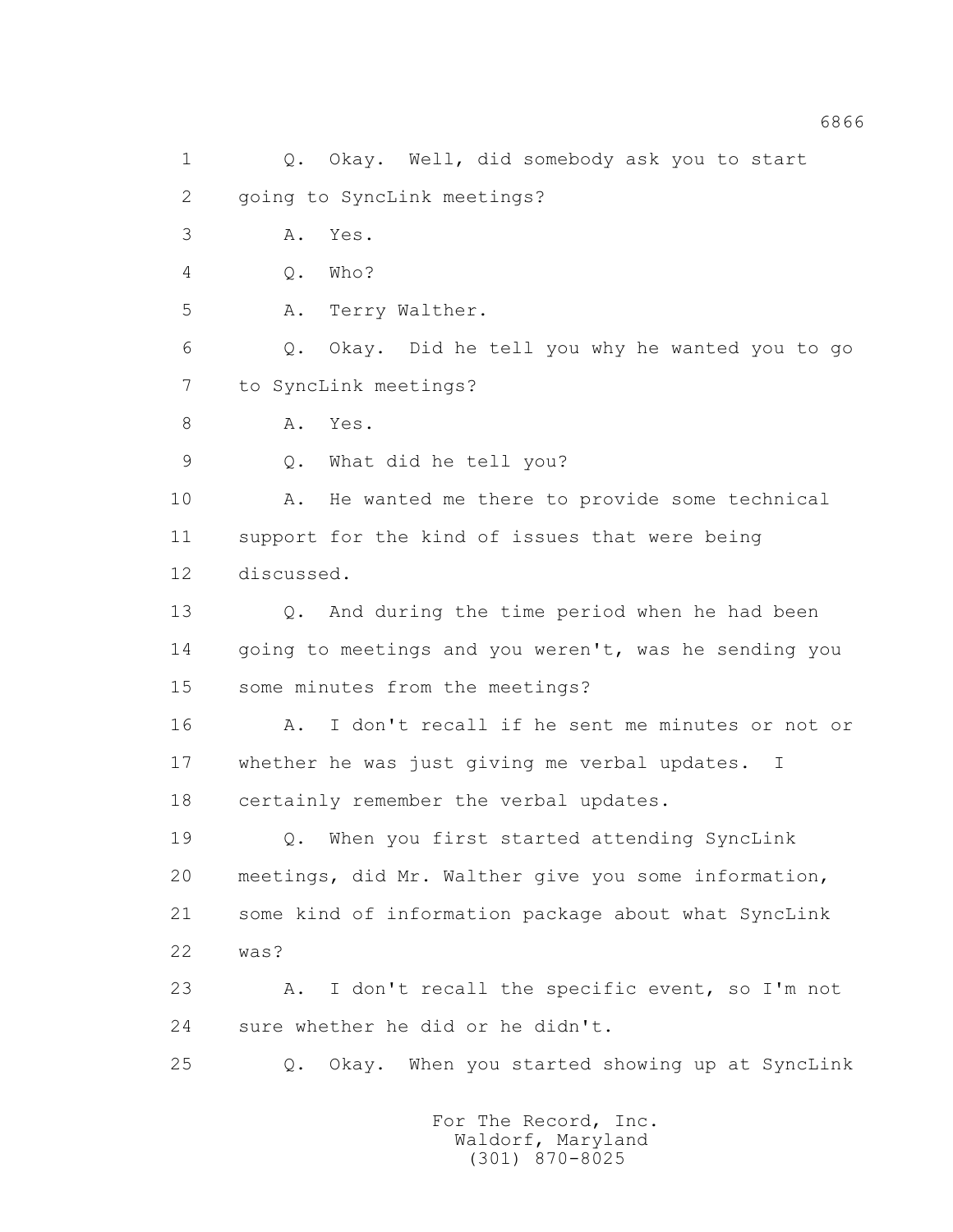1 meetings, did Mr. Tabrizi or Mr. Gustavson give you an 2 information package about SyncLink?

 3 A. I don't recall at what time I received 4 specific information on SLDRAM beyond what I already 5 had or what I already knew. I started attending 6 meetings and receiving information from the meeting 7 flow and I don't recall an event of being given 8 particular information prior to my joining the 9 consortium. 10 Q. Okay. There's a line in here just after the 11 one I was reading you in this RX-836 that says, "While 12 SyncLink was not chosen by Intel, it currently has 13 broader supplier and customer interest than nDRAM, due 14 in part to its nonproprietary nature." 15 Do you see that? 16 A. Yes. 17 Q. And did you understand at the time the 18 reference to SyncLink not being chosen by Intel? 19 A. Yes. 20 Q. And is it correct that in the fall of '96 there 21 was an effort on behalf of the -- strike that. 22 Is it correct that in the fall of '96 there was 23 an effort on the part of the companies involved in 24 SyncLink to persuade Intel to choose SyncLink instead

25 of Rambus?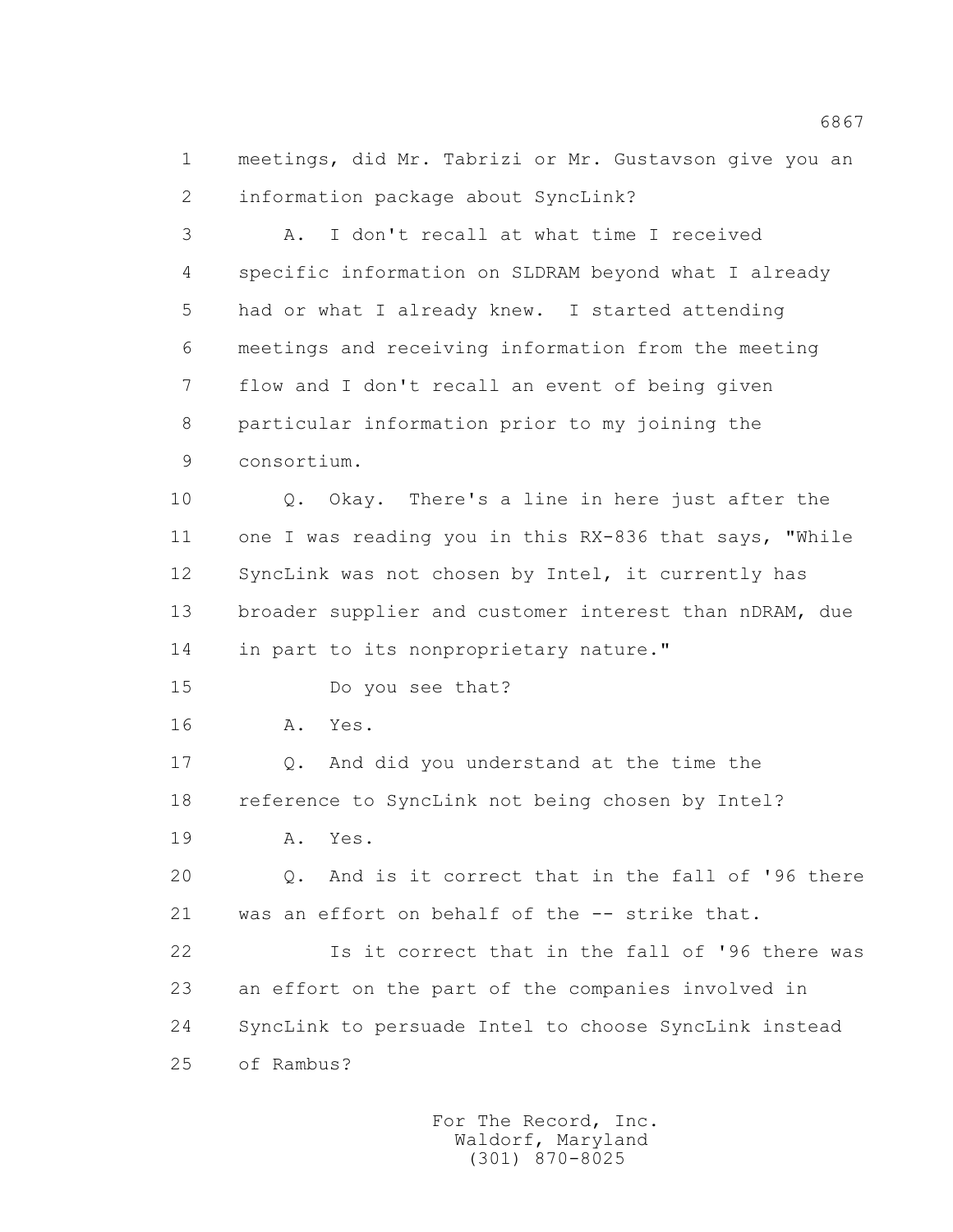1 A. There was an effort, there was a presentation 2 made to Intel to try to show the merits of SyncLink. 3 It was hoped that Intel would use that for their 4 next-generation DRAM they were calling. 5 Q. Instead of Rambus; right? 6 A. That was the other part that they were 7 seriously considering. I think later on they 8 considered DDR as well. 9 Q. But at that time in the fall of '95 your 10 understanding -- fall of '96 your understanding was 11 that it came down to SyncLink and Rambus? 12 A. For Intel's decision? 13 Q. Yes. 14 A. I believe those were the highest consideration. 15 Q. Okay. And you participated in efforts in that 16 fall of '96 time period to try to persuade Intel to 17 choose SyncLink; right? 18 A. Correct. 19 Q. And after Intel had chosen Rambus, you 20 participated in efforts to persuade Intel to change its 21 mind; right? 22 A. After Intel had chosen Rambus? 23 Q. Yeah. 24 A. I don't recall if there were any of those 25 discussions after the choice was made. I recall one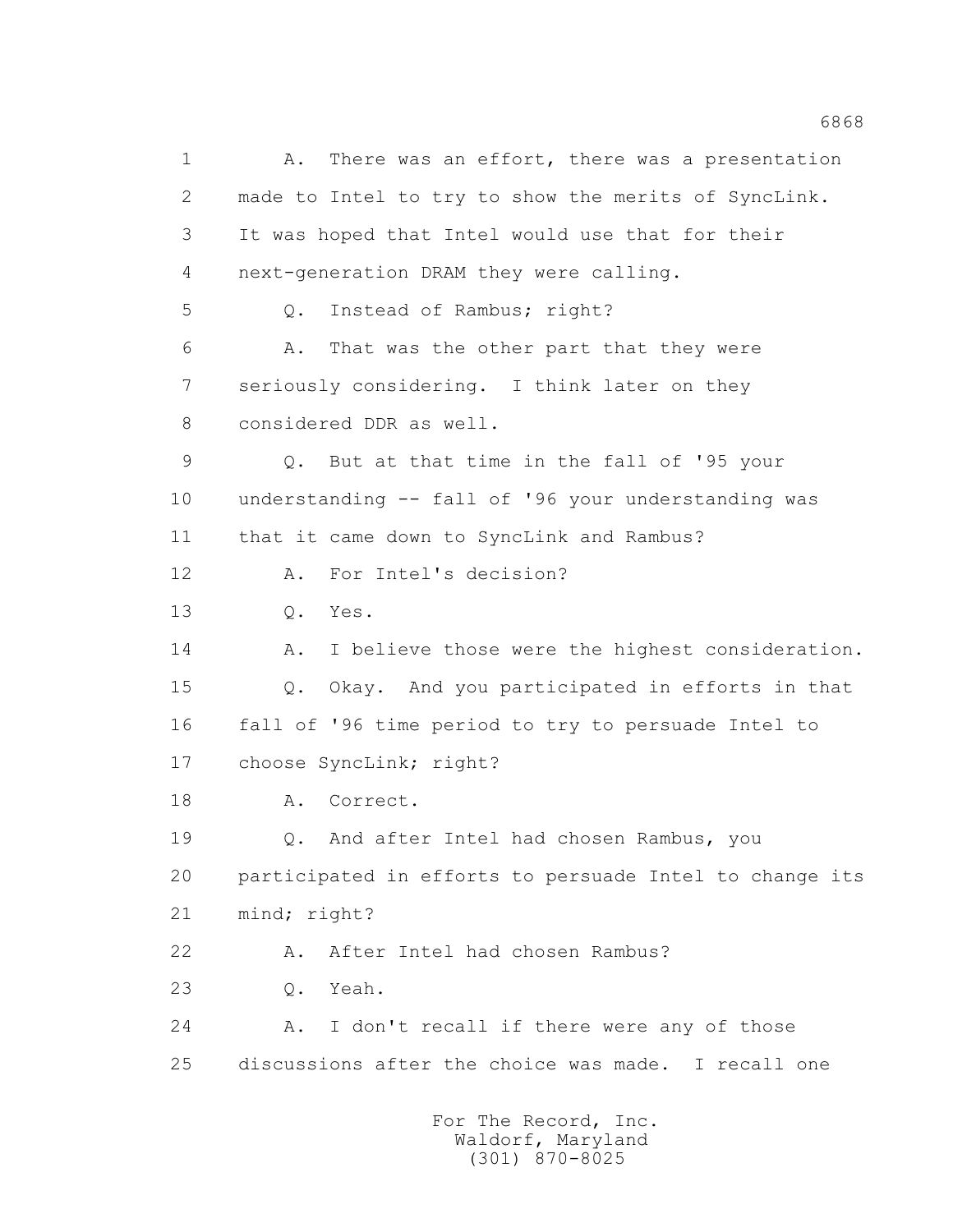1 discussion with Intel prior to our signing the license 2 of showing some technical problems we felt that Rambus 3 had.

 4 Q. Well, I'm not limiting my question just to 5 face-to-face or even on-the-phone discussions directly 6 with Intel.

 7 Did you participate in any efforts after Intel 8 had chosen Rambus to persuade -- that were intended to 9 persuade Intel to change its mind?

 10 A. I recall discussions with Intel showing 11 technical issues or manufacturing issues and problems 12 that we felt we would have bringing Rambus up in 13 production, and I also remember showing them details of 14 DDR and some other products that we felt we could bring 15 up easier.

 16 Q. And is that a yes, that you did participate in 17 some efforts to persuade Intel to change its mind after 18 Intel chose Rambus?

19 A. I guess I wouldn't characterize it that way as, 20 well, I'm trying to explaining it to you because the 21 way you're asking the question isn't exactly the way I 22 would refer to it as.

23 O. Okay. Well, we'll look at it.

 24 But you certainly knew as of December 1996 that 25 Micron did not want to be forced to sign a license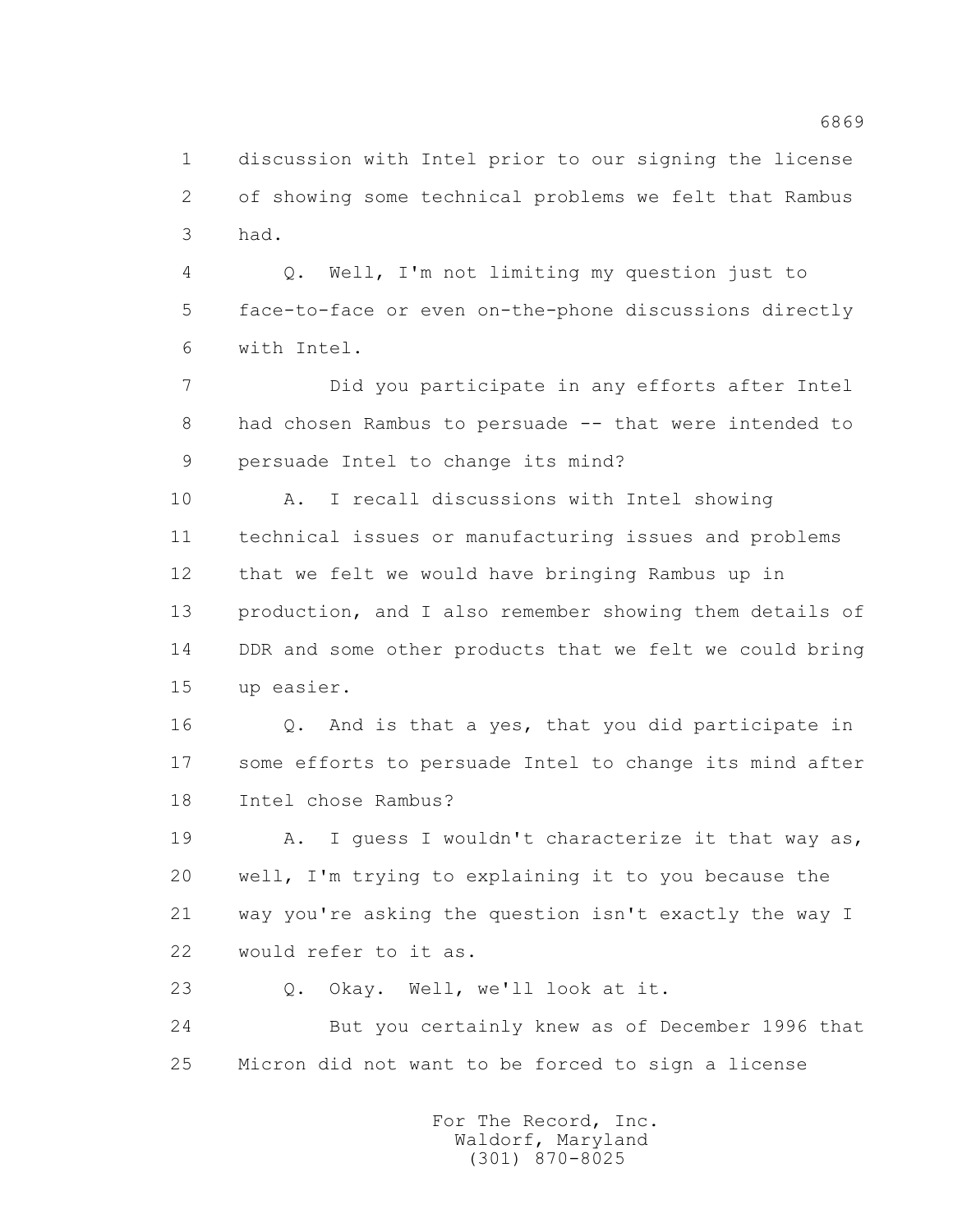1 agreement with Rambus to produce nDRAM or direct RDRAM; 2 right? 3 A. That we did not want to be forced? 4 Q. Yeah. 5 A. Is that the question? 6 Yeah, we prefer not to be forced. 7 Q. Well, you told us that ultimately Micron was 8 forced to sign that agreement; right? 9 A. We had no choice but to provide products in 10 support of the Intel platforms. That would have been 11 not good economically for us. 12 Q. And you understood in December of 1996 and 13 throughout 1997 Micron did not want to sign that 14 license; right? 15 A. I understood that we signed that license. 16 Q. You understood that it signed the license 17 because it was forced to; right? 18 A. We had economic pressure, yes. 19 Q. Okay. Well, let's go back into the fall of 20 1996 time period and I'll show you something from 21 August 1996, which is Exhibit RX-757. 22 May I? 23 JUDGE McGUIRE: Yes. 24 BY MR. PERRY: 25 Q. I don't have many questions for you about this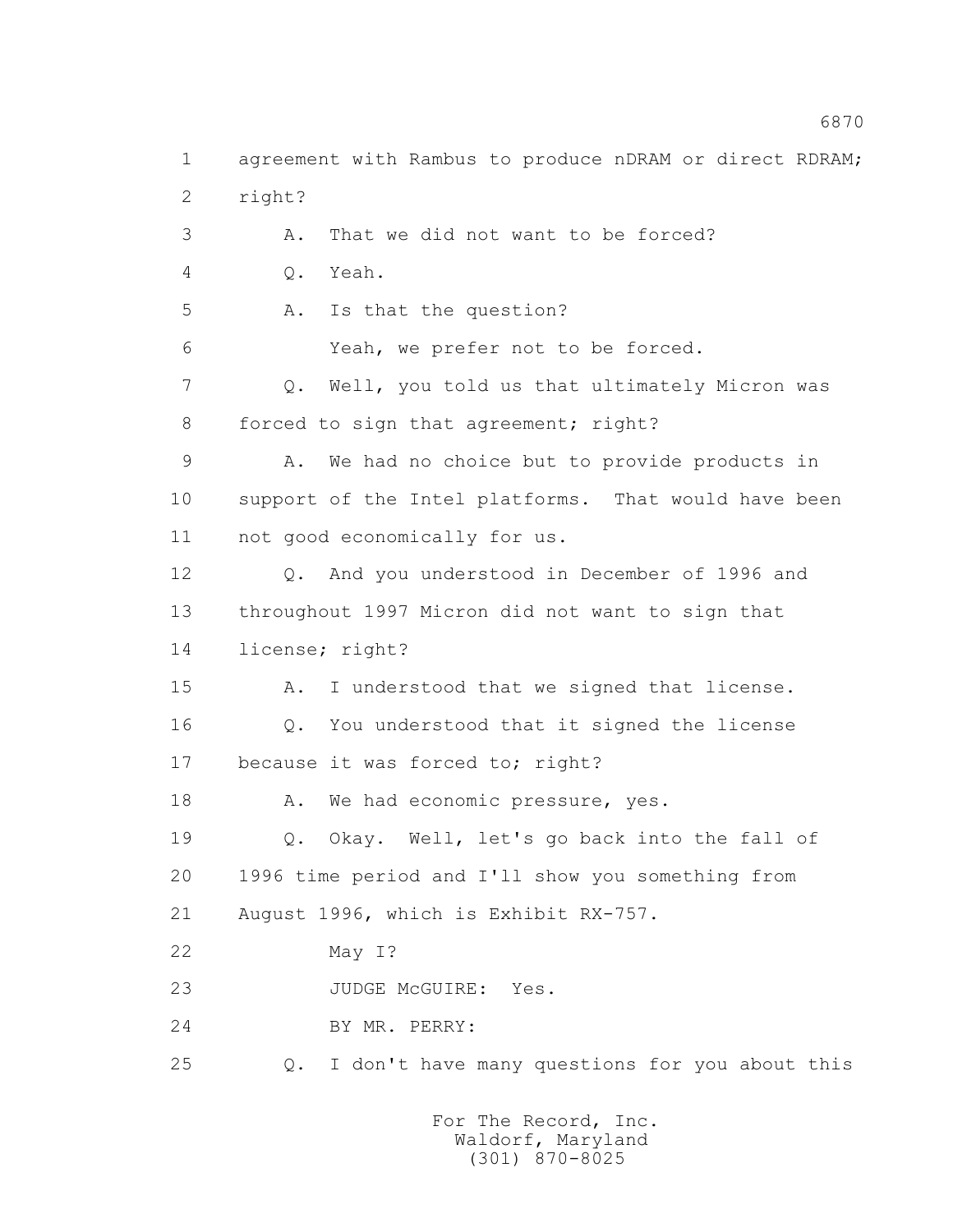1 lengthy document. This is some SyncLink Consortium 2 meeting minutes produced to us by Hynix, dated 3 August 27, 1996. 4 Do you see that you're listed as attending? 5 A. Yes, I do. 6 Q. Do you have any reason to believe that you did 7 not attend this August 1996 meeting of the 8 SyncLink Consortium? 9 A. No. 10 0. Well, on the subject that we were just talking 11 about, let's look about halfway down the first page of 12 these minutes, where it says "Kevin Ryan." 13 Do you see where it says "Kevin Ryan"? He was 14 a Micron person; right? 15 A. Yes. 16 Q. "Kevin Ryan will sum up Intel meeting. Intel 17 impressed, will increase its attention to this 18 consortium." 19 Do you see that? 20 A. Yes. 21 Q. Were you present for that Intel meeting that's 22 being described there? 23 A. Yes, I was. 24 Q. Who else besides you and Mr. Ryan -- well, 25 strike that.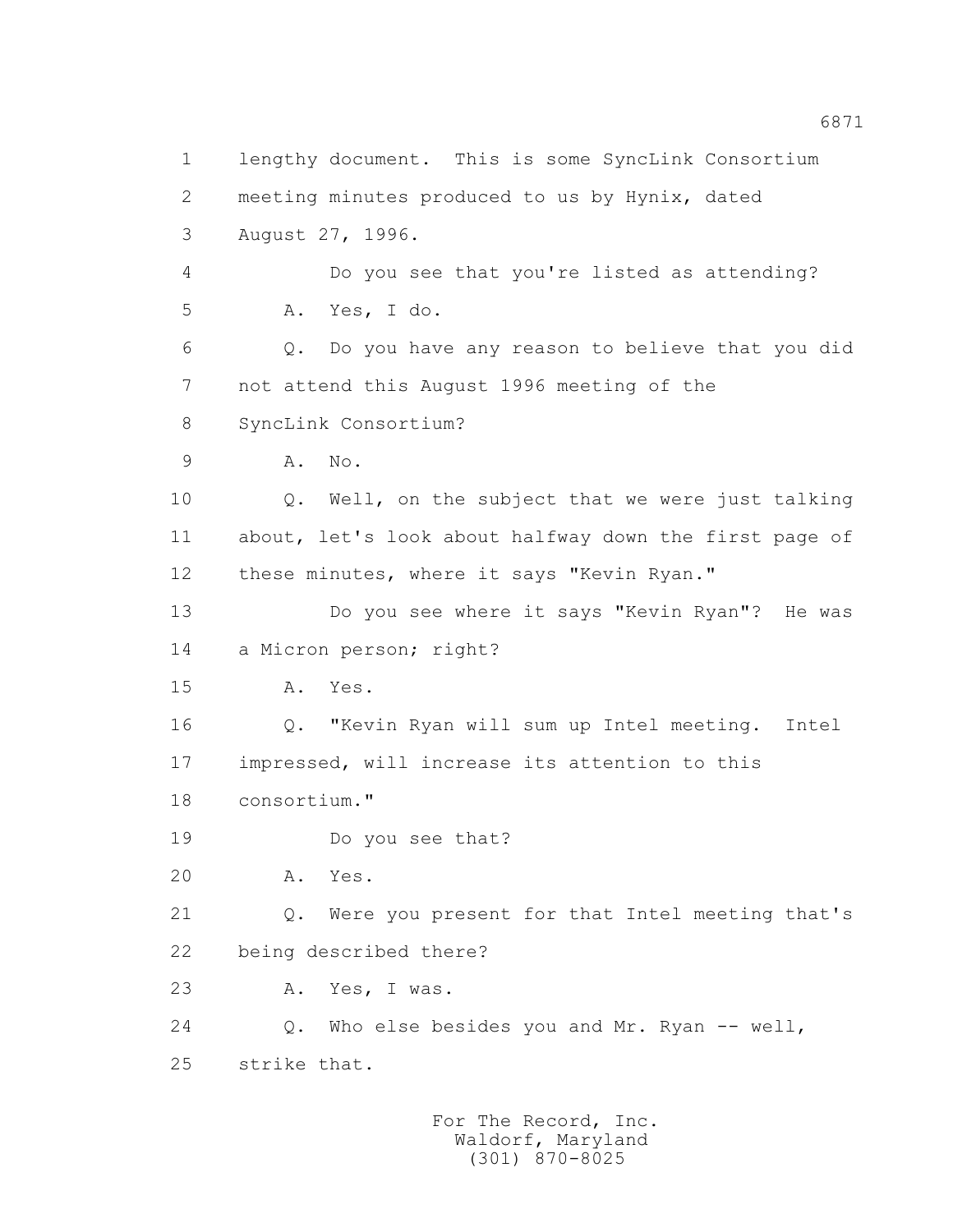1 Was Mr. Ryan also present? 2 A. Yes, he was. 3 Q. And who else besides you and Mr. Ryan were 4 present at that Intel meeting to discuss SyncLink? 5 A. There were members from a variety of 6 companies, so there was roughly two people from 7 several companies. 8 Q. How many companies were represented at that 9 meeting with Intel? 10 A. An estimate would be seven or eight. 11 Q. And if you'll look on page 3, please, of these 12 minutes, and look at the first 12 or 13 lines. Just 13 read that to yourself and then I have a couple of 14 questions. 15 (Pause in the proceedings.) 16 A. Okay. 17 Q. Now, does it appear to you that Mr. Tabrizi is 18 roughly summarizing what Intel's performance goals 19 were that they had stated at that meeting you had 20 attended? 21 A. Yes. I think these were rough requirements or 22 targets that they had. 23 Q. And then there's a statement at least 24 attributed to you that says, "We were successful in 25 keeping the door open, but we have an emergency

 For The Record, Inc. Waldorf, Maryland (301) 870-8025

6872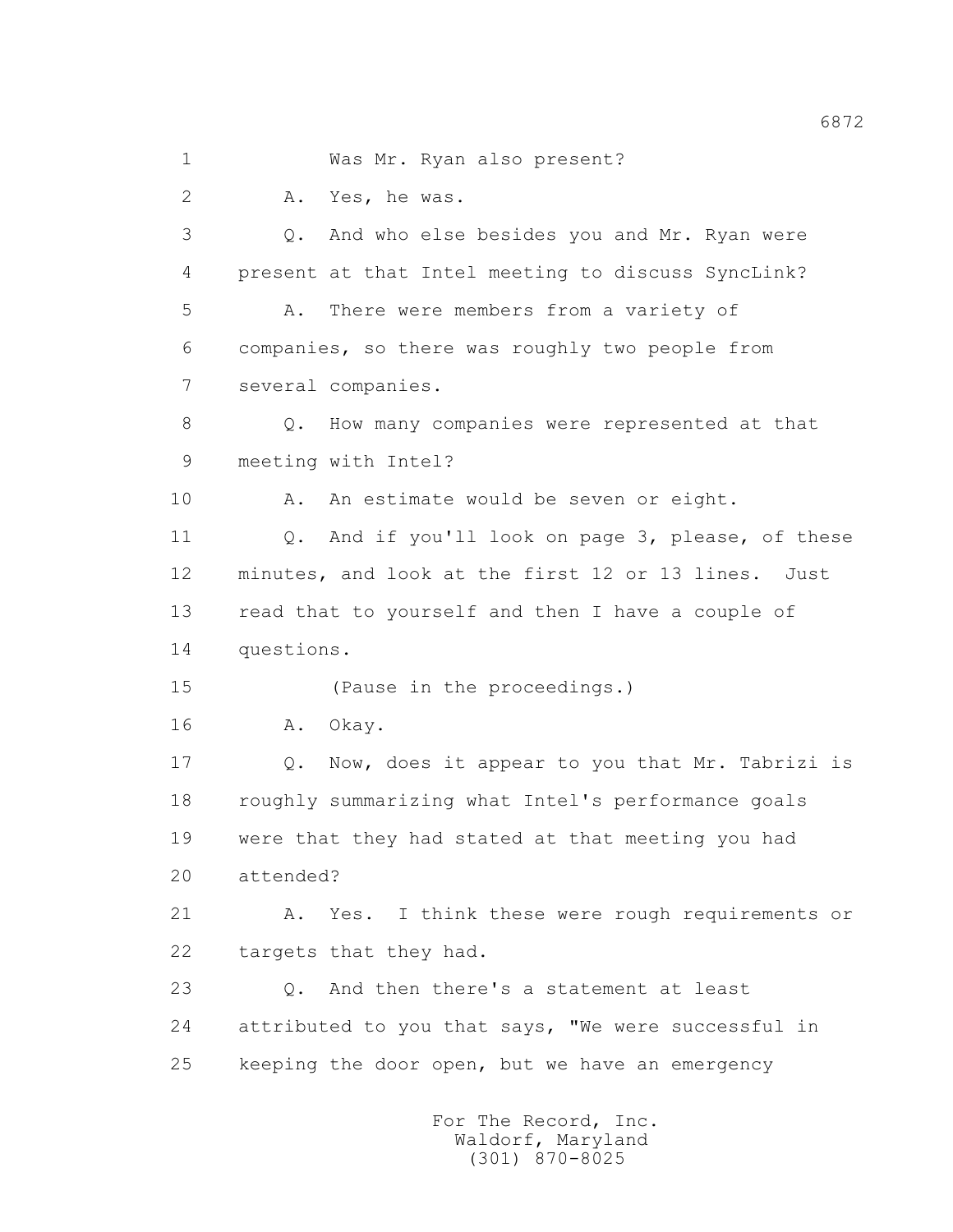1 situation."

2 Do you see that?

3 A. Yes.

 4 Q. Now, assuming that these minutes are accurate, 5 why did you think that there was an emergency 6 situation?

7 A. When we talked with Intel, they felt that we 8 needed to have a lot more progress to be considered for 9 their decision, and so they said we really only had a 10 few months and they listed the variety of things that 11 we needed to do, so in my opinion, that was a lot of 12 work in a very short time, so that's the reference to 13 the emergency situation.

 14 Q. Well, look back on page 2. And let's look 15 next to your name about halfway down. It says 16 "Terry Lee."

17 Pull up three or four lines.

 18 It says: "Terry Lee, status of test chip. The 19 test chip was intended as an opportunity to prove we 20 could really do it, which seems less important now 21 because Intel is satisfied that simulations are good 22 enough."

 23 Is that a message that you had understood from 24 the meeting with Intel that they were going to be 25 satisfied with simulations of the SyncLink chip?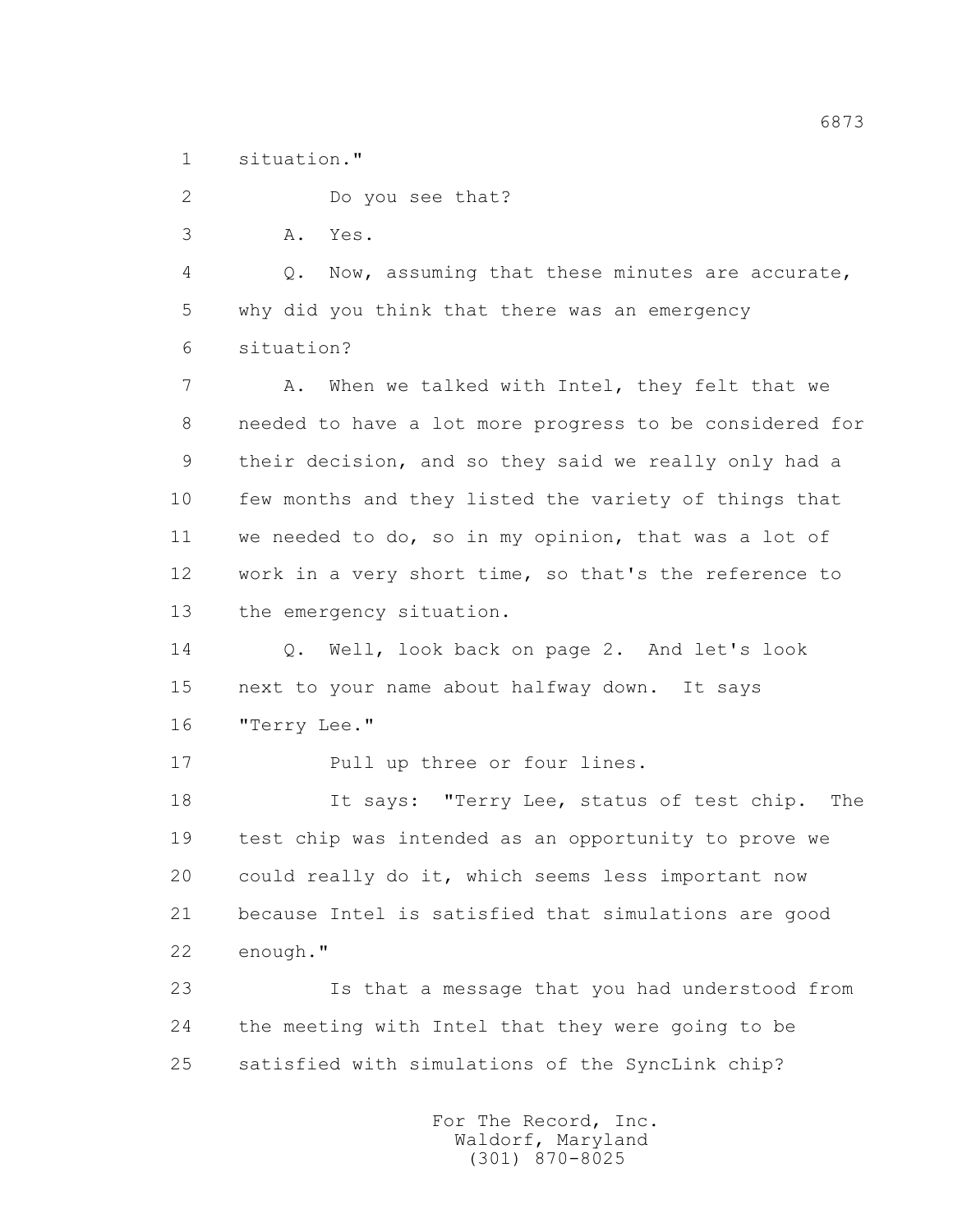1 A. They -- yeah, they're pretty high priority. 2 We, going into the meeting, felt that chip test was 3 rather important, and as a result of the meeting, they 4 seemed to emphasize a higher focus on simulation data. 5 Q. And then it says, "Rambus has hardware now that 6 works, which provides an existence proof." 7 Why would the fact that Rambus had working 8 hardware provide an existence proof for SyncLink? 9 A. For SyncLink? It's not for SyncLink. 10 Q. Okay. So that reference to an existence proof 11 doesn't have anything to do with SyncLink; is that 12 right? 13 A. That Rambus has hardware that works provides an 14 existence proof references the fact that they're able 15 to demonstrate hardware working at some data rate, so 16 there's some kind of proof in that alone that it can 17 operate at this data rate. Simulations are a different 18 kind of proof. 19 Q. Okay. Let me show you a document that's dated 20 just a few weeks later in September 1996, RX-765. 21 May I? 22 JUDGE McGUIRE: Yes. 23 BY MR. PERRY: 24 Q. Mr. Lee, at some point in time were you 25 involved in public relations efforts on behalf of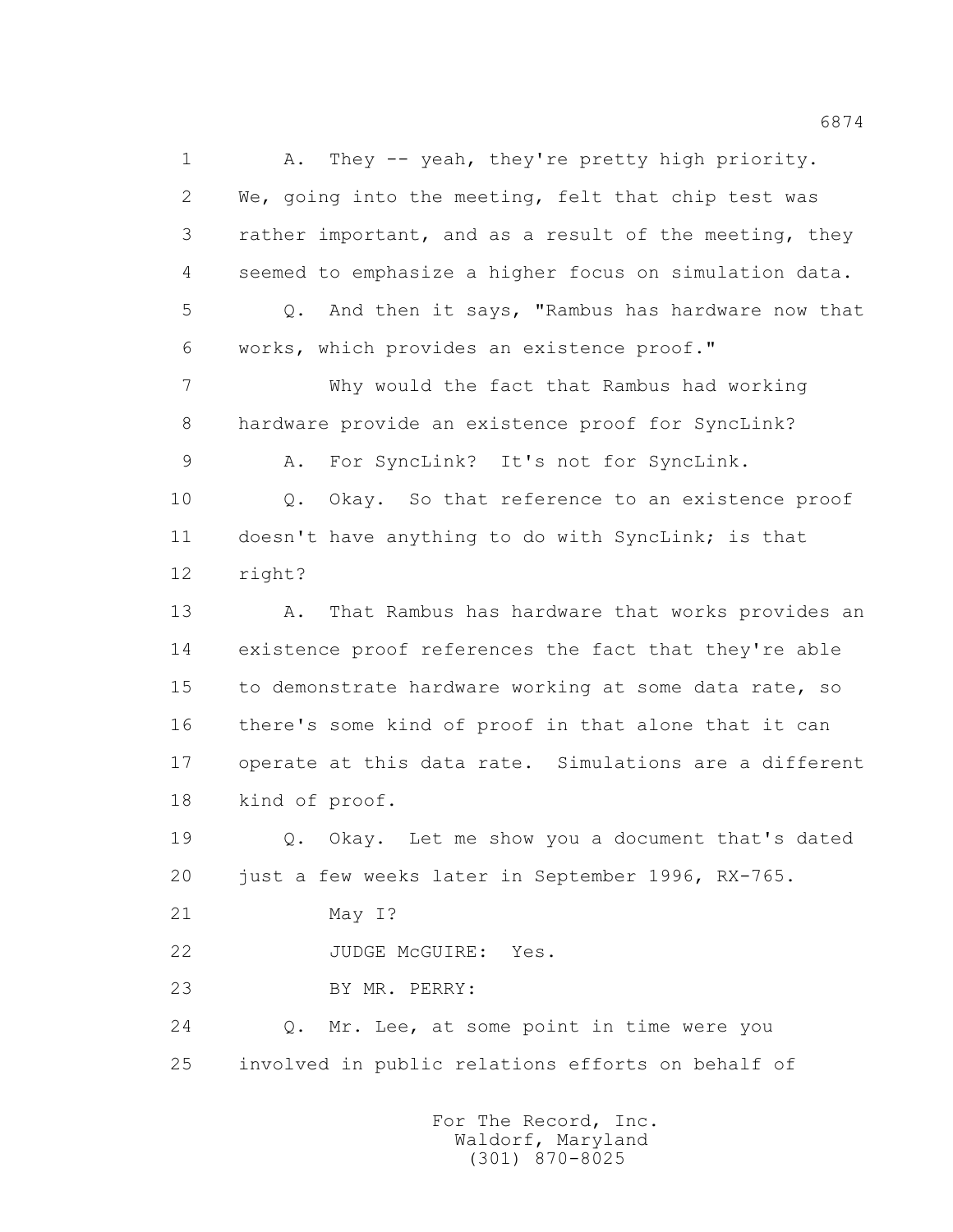1 SyncLink?

 2 A. That really wasn't my responsibility. I was 3 involved in the technical work. 4 Q. Were you ever chair of the PR task force for 5 SyncLink? 6 A. Not that I recall. 7 Q. Okay. But you did see this press release in 8 September 1996, didn't you? 9 A. Yes. 10 0. Now, the press release begins by referring to, 11 if you'll look in the third line, an open, 12 royalty-free industry standard for high-performance 13 DRAMs. 14 Do you see that? 15 A. Yes. 16 Q. And did you have an understanding at the time 17 of what was meant by "an open, royalty-free standard"? 18 A. I think what they're referring to at that time 19 was that it didn't require a license fee and an NDA to 20 get access to the information. 21 Q. Well, look on the second page. There's a 22 description of the SyncLink timeline. 23 Do you see that? 24 "The SyncLink Timeline," it says, "The 25 timeline announced by the consortium calls for the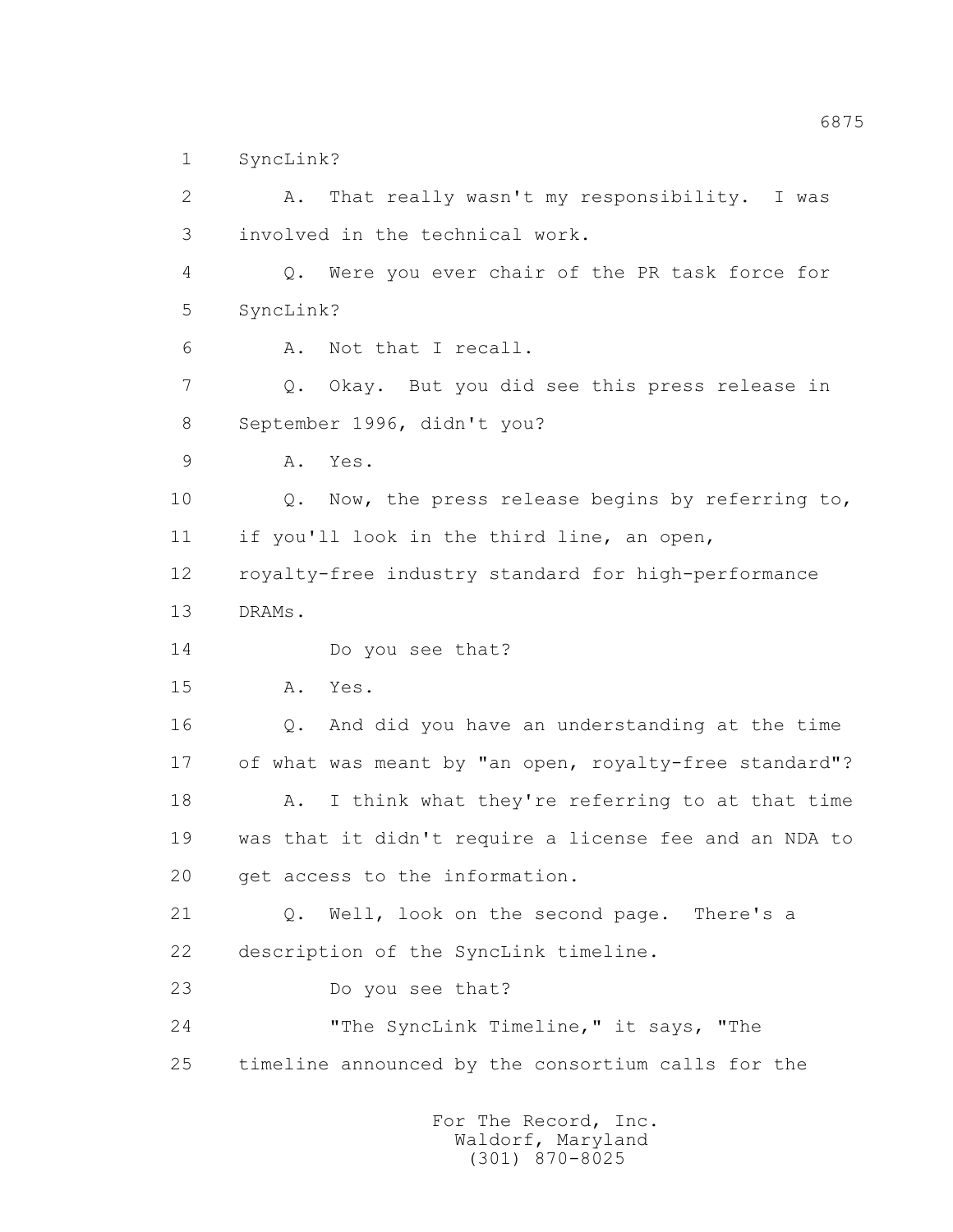1 first SLDRAMs to be available in the second half of 2 1997." 3 Do you see that? 4 A. Yes. 5 Q. Had you been involved in working out the date 6 by which the world was going to be told the first 7 SLDRAMs were going to be available? 8 A. To establish the target of second half when 9 companies would first start having devices; is that the 10 question? 11 Q. Did you have an understanding of what this 12 means, "be available"? 13 A. Yes. 14 Q. What was your understanding? 15 A. We understood that some companies would have a 16 device, you know, have silicon at that time. 17 Q. So that just means having silicon to you? 18 A. To sample. 19 Q. It doesn't mean production volume, does it? 20 A. Not necessarily. 21 Q. And then it says "The SyncLink Consortium," 22 and do you see there's a statement that "The 23 SyncLink Consortium members include nine of the top 24 DRAM suppliers, bringing together companies with 25 commodities manufacturing expertise and a combined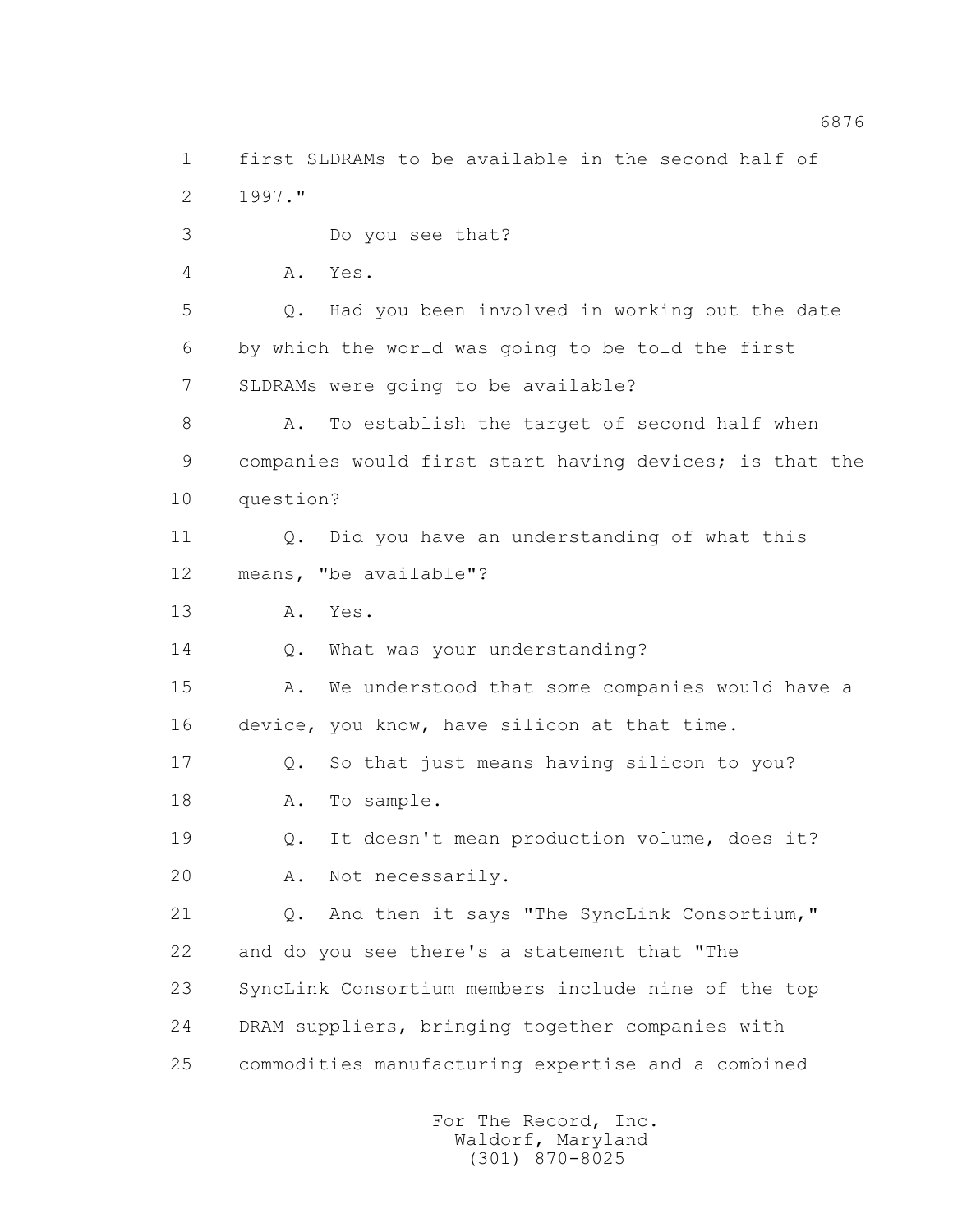1 DRAM market share of 75 percent worldwide"? Do you see 2 that? 3 A. Yes. 4 Q. Did you have any reason to doubt the accuracy 5 of that statement at the time? 6 A. No, I don't think so. 7 Q. Now, did you learn shortly after this press 8 release was released that the statement "royalty-free" 9 that appeared in the press release was untrue? 10 A. I recall some discussion, I think some concerns 11 as to Micron whether that met -- whether that statement 12 met our I guess standard definition of what 13 royalty-free was all about. 14 Q. And was that a concern you had? 15 A. I don't recall if it was my concern. I know 16 internally after the press release went out we were 17 concerned whether that was clearly representing the 18 situation or not. 19 Q. Okay. Well, let me show you the next month's 20 meeting minutes. You were also present for this one. 21 It's RX-780. 22 May I? 23 JUDGE McGUIRE: Go ahead. 24 BY MR. PERRY: 25 Q. I just have one question on this document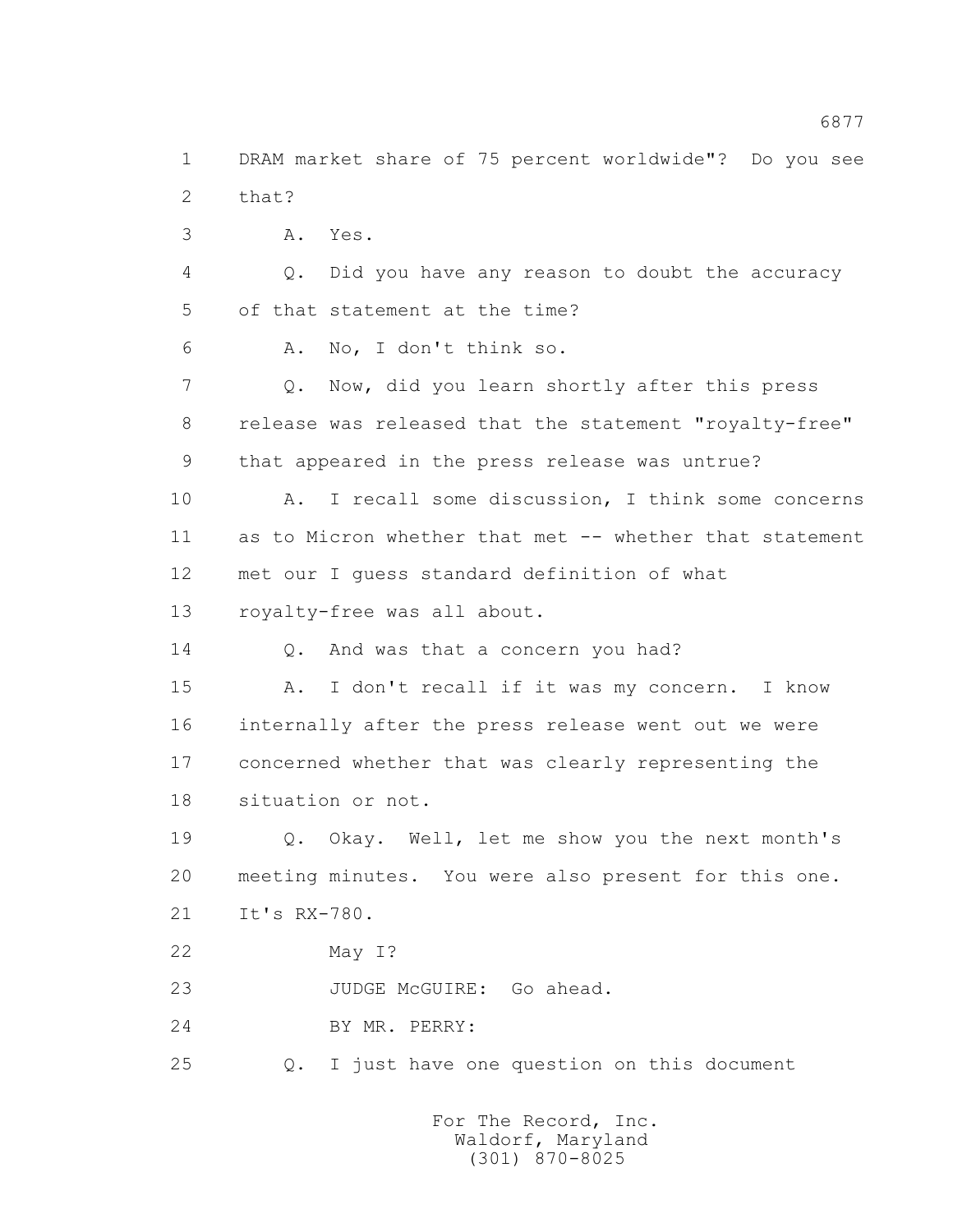1 after I demonstrate that you're listed as being 2 present.

 3 Do you see that you're listed as an attendee at 4 the October 1996 SyncLink Consortium meeting? 5 A. Yes. 6 Q. And if you'll look at page 2, the line at the 7 very bottom of page 2 that starts "in our last press 8 release," do you see that? 9 It says: "In our last press release, we said 10 this is a royalty-free architecture. We didn't mean 11 individual companies would not be able to collect 12 royalties for the use of their property. We just meant 13 that users won't have to pay royalties to the 14 consortium." 15 Do you see that? 16 A. Yes. 17 Q. And is that statement consistent with your 18 understanding of the way the SyncLink device would be 19 treated for intellectual property purposes? 20 A. My understanding is that there was no fee to 21 use the device or get access to the specification. 22 There was some fee to join the consortium, just a 23 yearly, annual fee, and I don't recall that there was 24 any royalties required to be paid to the consortium. 25 Q. Did you have an understanding that you had to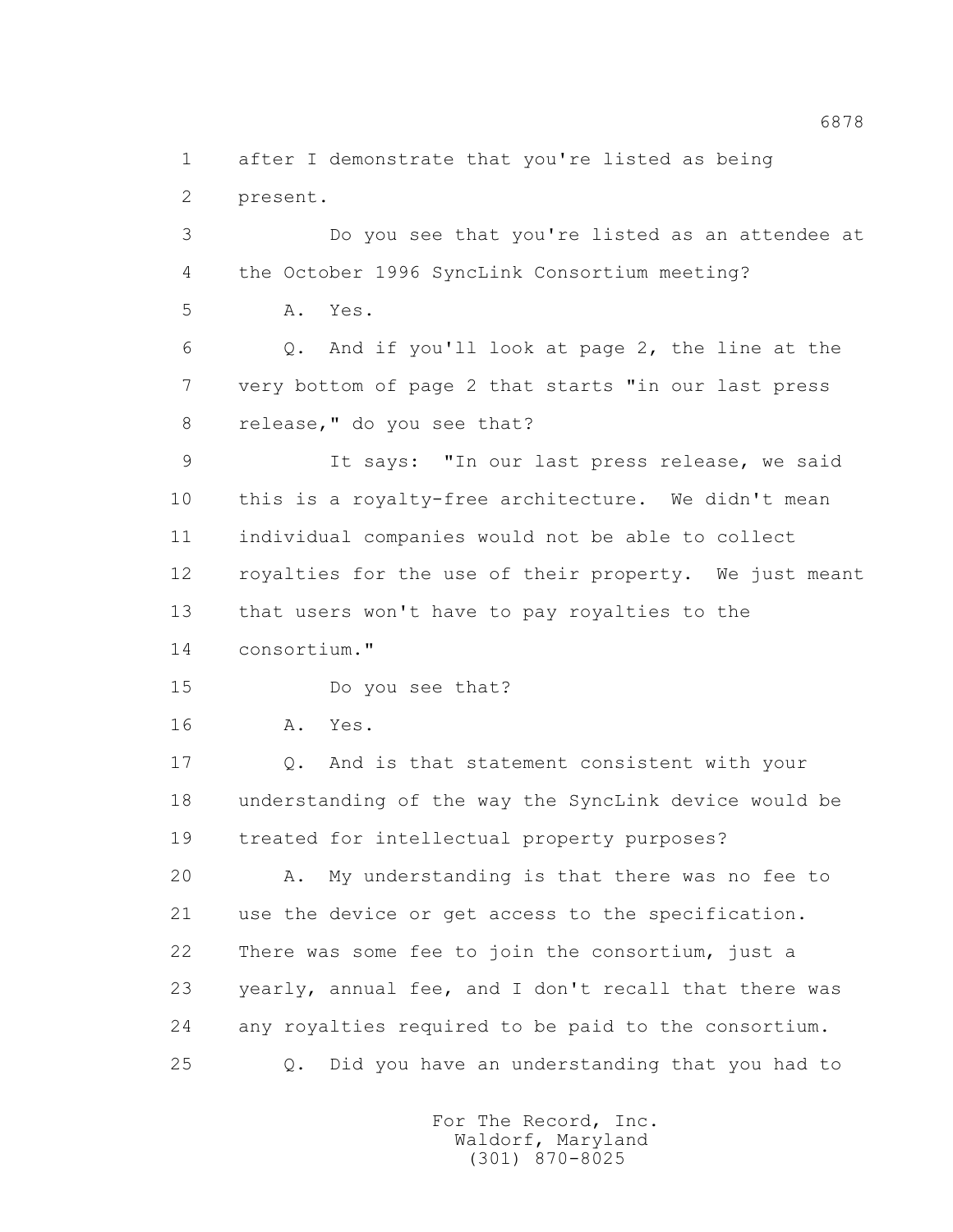1 be a consortium member in order to use the patents? 2 A. I don't recall what my understanding was at 3 the time. I probably had been working with legal on 4 that. 5 Q. Did you have an understanding at this time that 6 if Micron developed intellectual property as a result 7 of its work on SyncLink devices that it would still be 8 able to collect royalties for the use of that 9 intellectual property?

 10 A. I don't recall what my exact understanding was. 11 I would have been talking to my legal department, 12 though.

 13 Q. I don't want you to, at any point in time 14 today, I don't want you to tell me what you and your 15 legal department talked about. Okay?

16 A. Okay.

 17 Q. Did you ever talk to Mr. Mailloux about the 18 press release?

 19 A. I don't remember a specific conversation. It's 20 possible.

 21 Q. Did you ever have any conversation at a 22 SyncLink Consortium meeting where somebody said, We 23 really should correct that press release to reflect 24 that individual companies can still collect royalties 25 for the use of their property if it's being used in a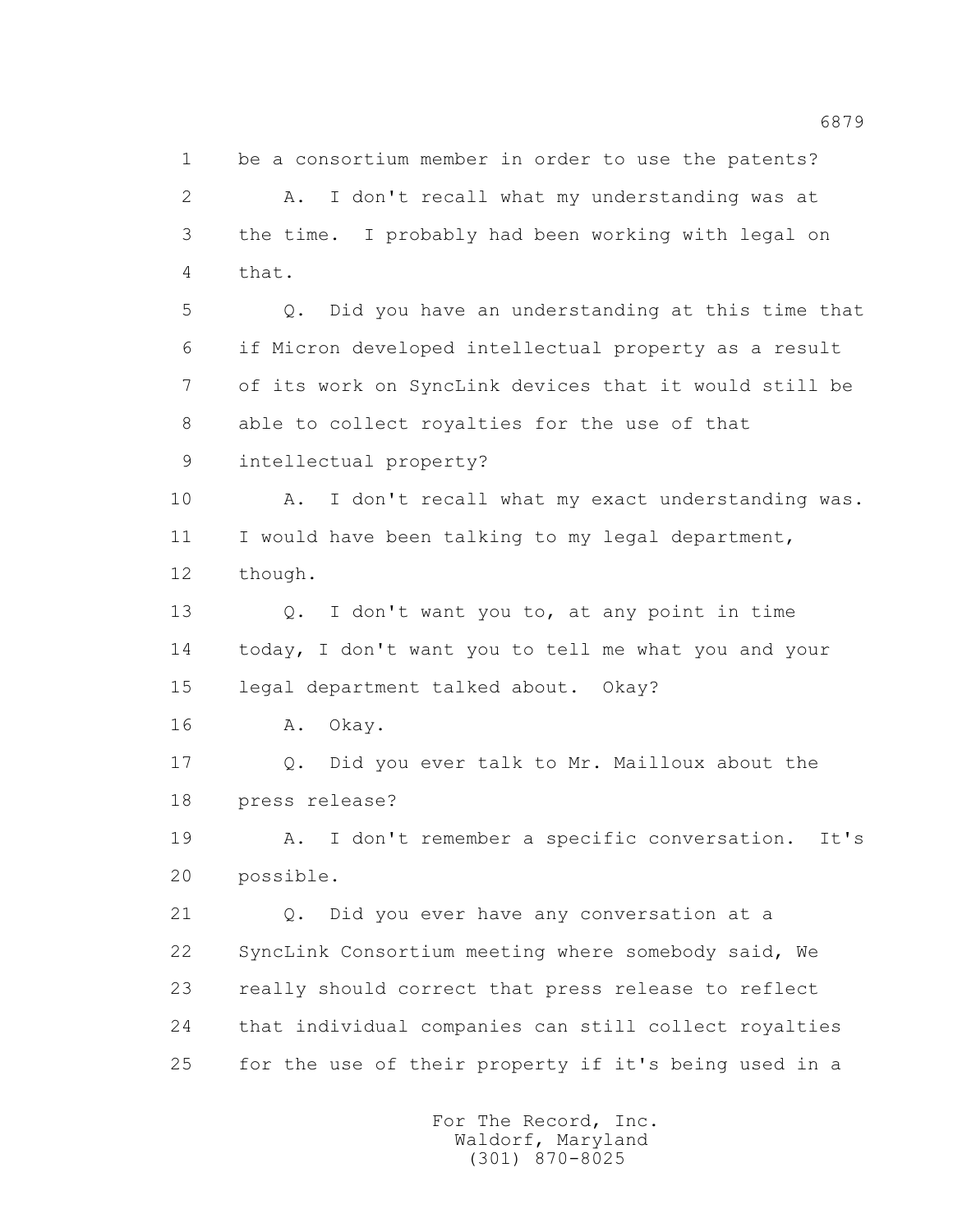1 SyncLink device?

 2 A. I remember a discussion about concerns whether 3 that press release was accurately reflecting the 4 consortium situation. 5 Q. But you do know that no corrected press release 6 was ever circulated, don't you? 7 A. I don't recall. 8 Q. Now, in this same time period, September 1996, 9 you understood that Intel was visiting various DRAM 10 manufacturers to talk about the possibility that Intel 11 would choose RDRAM instead of SyncLink; right? 12 A. We had a visit -- 13 MR. OLIVER: Objection, Your Honor. Lack of 14 foundation in terms of what Intel was doing with other 15 companies. 16 JUDGE McGUIRE: Sustained. 17 BY MR. PERRY: 18 Q. Did you have any understanding in 19 September 1996 that Intel was visiting various DRAM 20 manufacturers? 21 MR. OLIVER: Objection, Your Honor. 22 BY MR. PERRY: 23 Q. Yes or no? 24 MR. OLIVER: Objection, Your Honor. To the 25 extent that he has an understanding, it would be the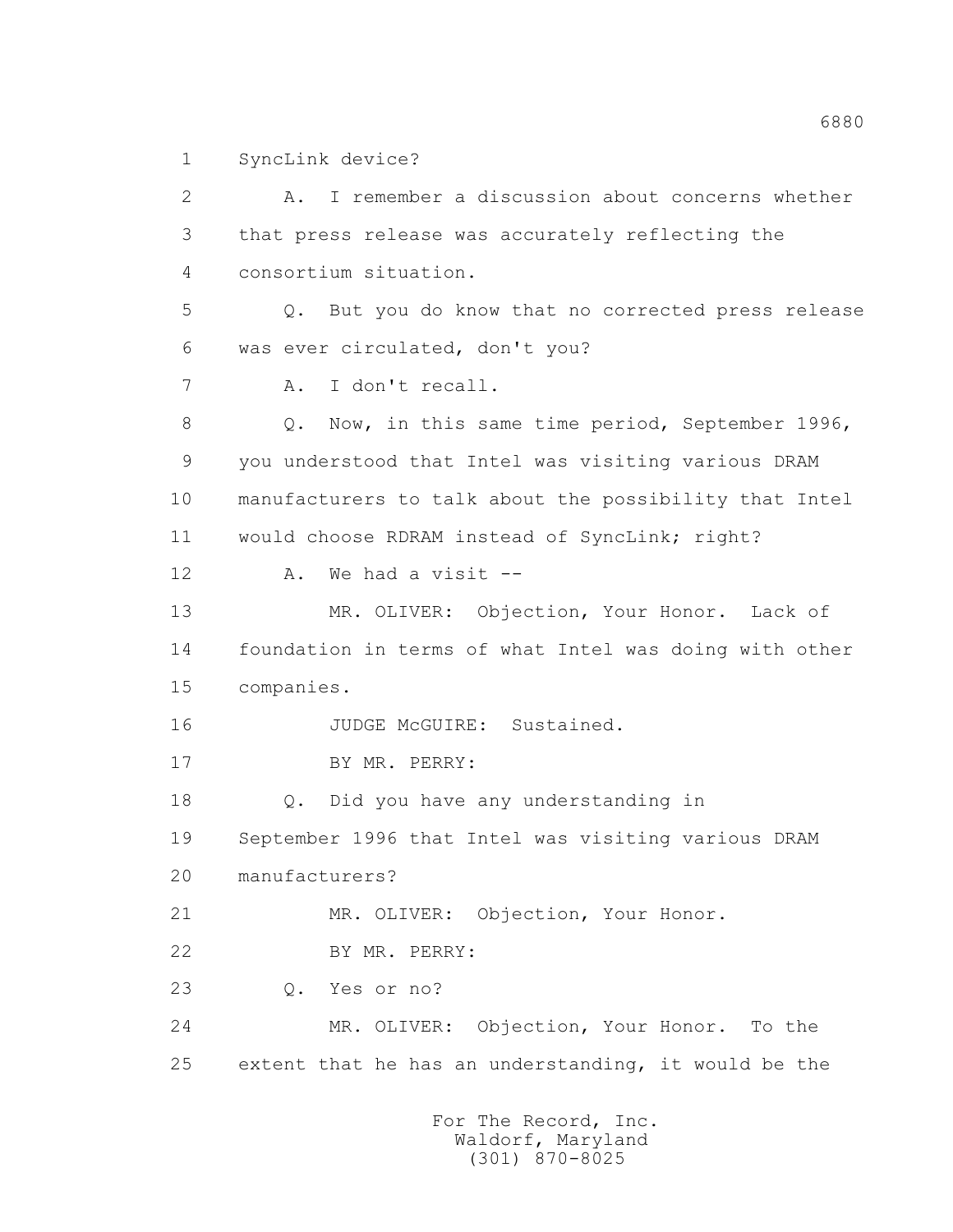1 result of hearsay.

 2 MR. PERRY: No, Your Honor. He was there. 3 JUDGE McGUIRE: I'll entertain the question. 4 THE WITNESS: The question was did I have any 5 knowledge that Intel was visiting DRAM manufacturers? 6 BY MR. PERRY: 7 Q. Yes. 8 A. They visited us occasionally. 9 Q. In this time period, in advance of announcing 10 that Intel was going to choose Rambus, did Intel come 11 to Micron and talk about the possibility that it might 12 choose Rambus? 13 A. In late '96 I believe they came to visit in 14 preparation -- after they'd made their decision, in 15 preparation for a license negotiation. 16 Q. And in that meeting you made an effort to talk 17 them out of it, didn't you? Didn't you? You, Mr. Lee, 18 you tried to talk them out of it? 19 A. We tried to show them the technical problems 20 that we saw. This is what I discussed earlier with 21 you. We tried to show them the technical problems that 22 we saw with some of the Rambus technology. 23 Q. And in fact you, Mr. Lee, asked the other DRAM 24 manufacturers to ask hard technical questions of Intel 25 when Intel came to visit them; right?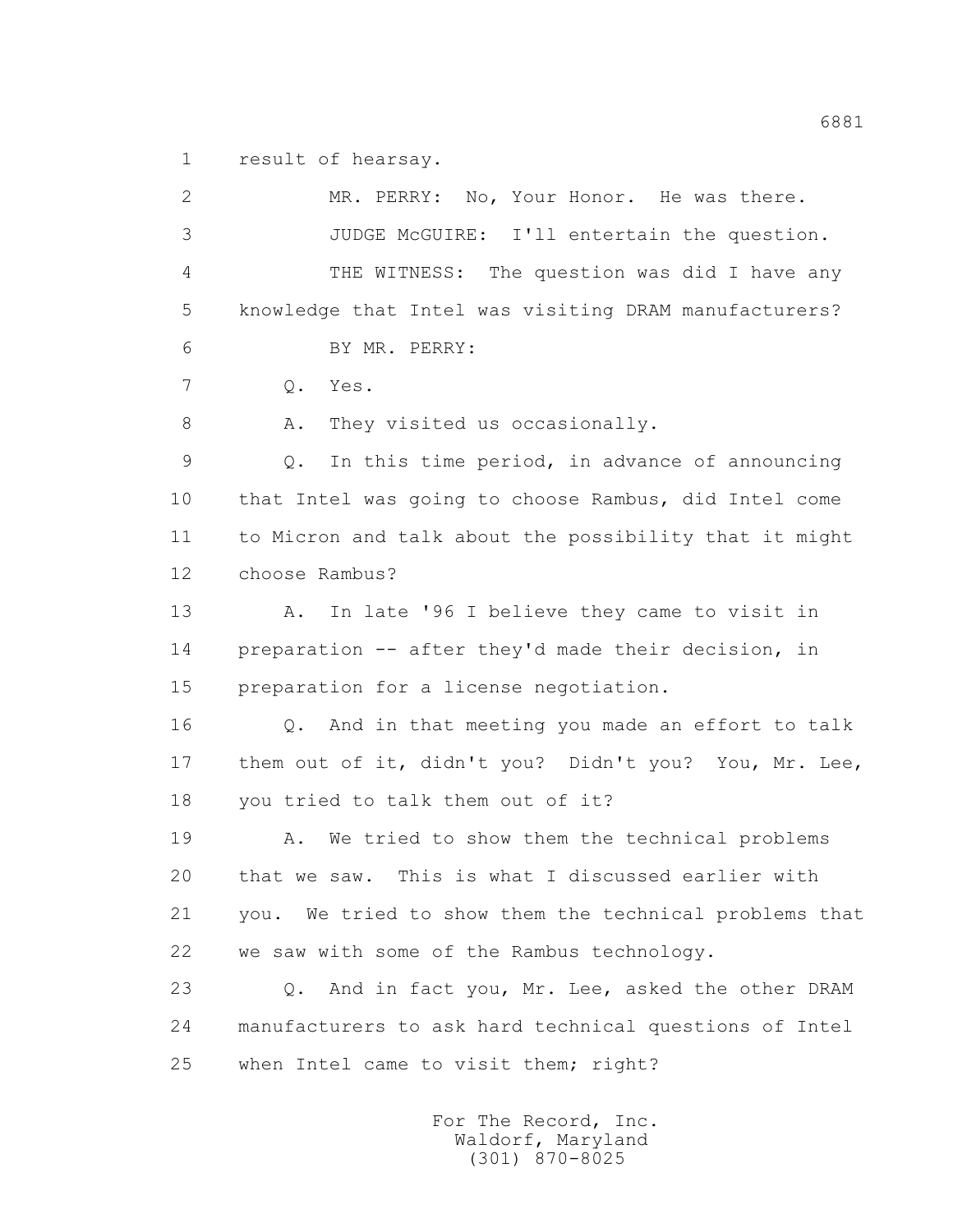1 A. I believe I did.

 2 Q. Well, let's look at it. It's RX-763. 3 May I? 4 JUDGE McGUIRE: Yes. 5 BY MR. PERRY: 6 Q. Now, this is an e-mail chain. Let me just 7 describe it for you while you look at it to help you 8 understand it. 9 It's some e-mails that were produced to us by 10 Mitsubishi in this matter. Embedded in it is what 11 appears to be an e-mail from you. 12 There's a statement up at the top that says, 13 "The attached e-mail is from Terry Lee of Micron to aid 14 the preparation of Rambus-Intel meeting." 15 So I'll give you a chance to look at it and 16 then I'm going to ask you some questions. 17 (Pause in the proceedings.) 18 Did you prepare a list of questions for other 19 DRAM manufacturers to ask Intel at meetings that Intel 20 was going to have with those manufacturers in the fall 21 of 1996? 22 A. Yeah. A list of technical questions. 23 Q. Right. 24 And your purpose in doing so was to -- well, 25 strike that. Let me go at that a different way.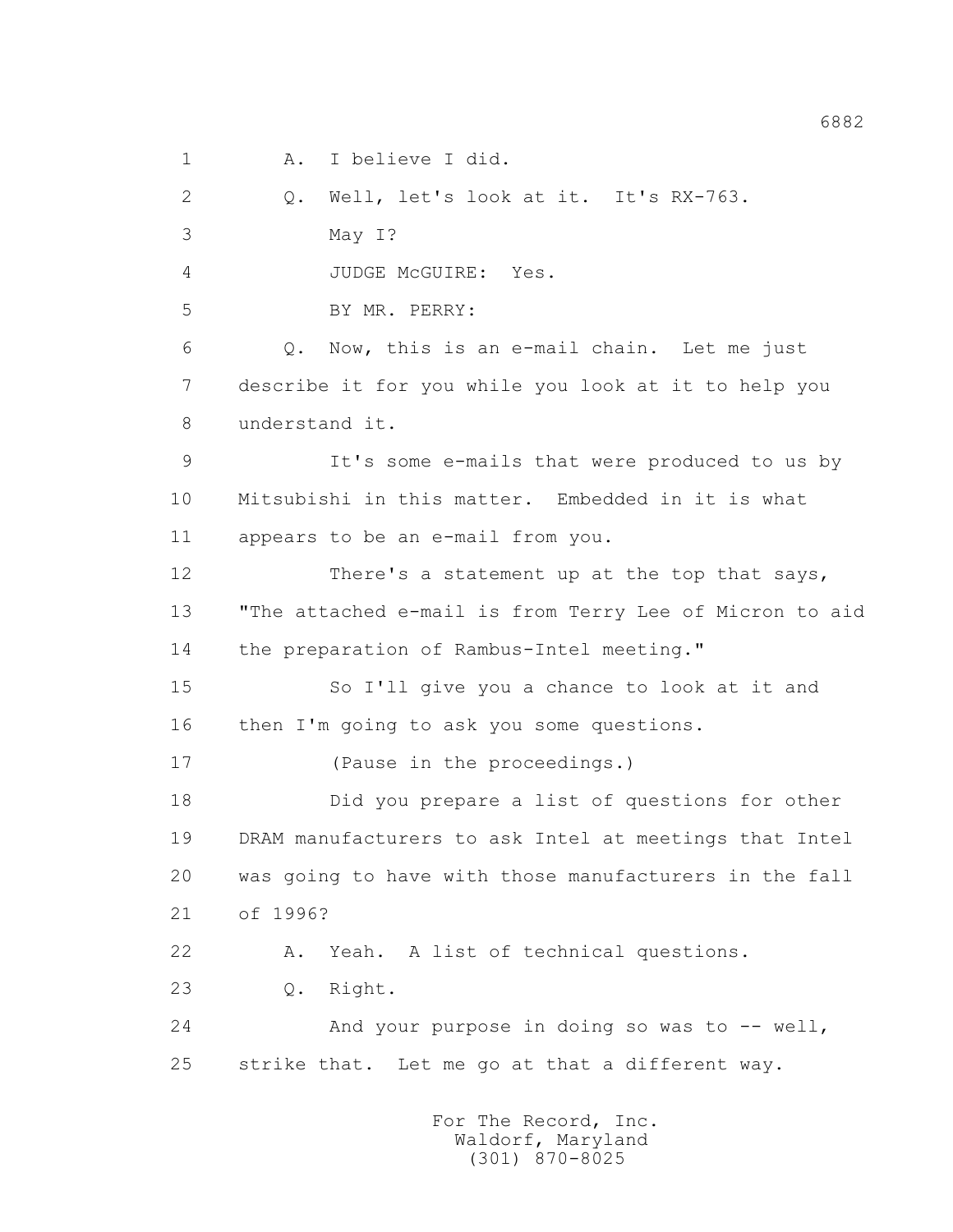1 Did you receive authorization from your 2 supervisor, Mr. Mailloux, before preparing questions to 3 send to other manufacturers that they would ask Intel 4 about Rambus? 5 A. I don't recall if I did. 6 Q. Now, the other manufacturers, the other DRAM 7 manufacturers, were your competitors at the time; 8 right? 9 A. Correct. 10 0. Why were you cooperating with your competitors 11 to try to persuade Intel not to choose Rambus? 12 A. I didn't say I was doing that. 13 Q. Weren't you, when you sent this list of hard 14 questions out, weren't you hoping that the questions 15 would persuade Intel to change its mind or at least 16 delay its decision to choose Rambus? 17 A. That wasn't the intent that I expressed or the 18 intent that I had with these questions. 19 Q. What was your intent with the questions? 20 A. I think a little background would be helpful 21 here. 22 At this time Rambus was overstating the 23 progress of their technology on direct RDRAM. They 24 were overstating the level of completion of the 25 solution. And they -- one concern was they were trying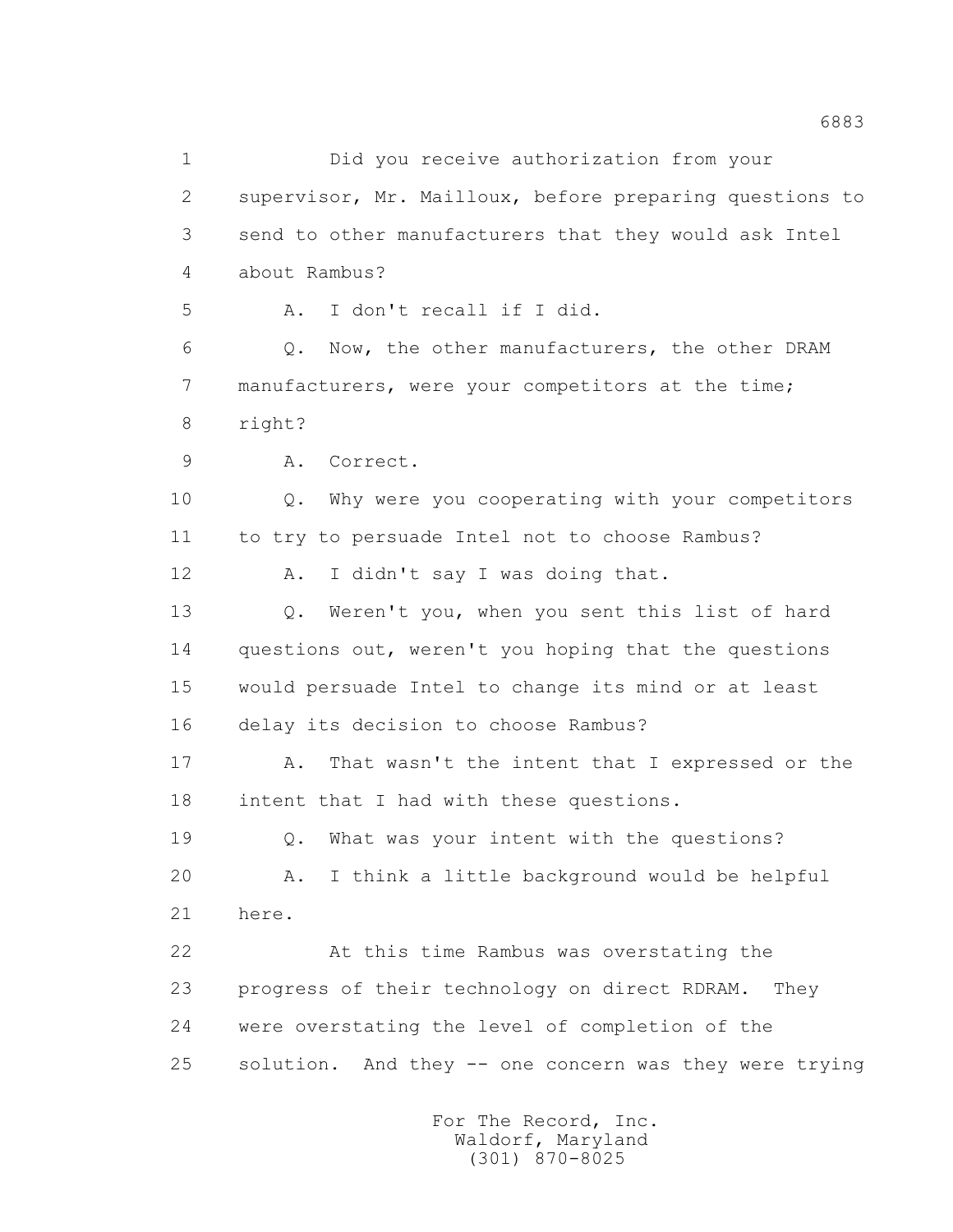1 to take this application out to a main memory that 2 would be much higher volume and had different 3 challenges associated than when they were doing their 4 regular RAMBUS for graphics.

 5 And so our concern as a manufacturer was that 6 Intel didn't have accurate information about some of 7 these issues, and so we felt if Intel was going to make 8 a decision to support a high-volume memory technology 9 that we were going to have to manufacture, they should 10 at least be able to answer these questions and make 11 sure the infrastructure was in place and the level of 12 completion of the solution was to the point that this 13 was a reasonable technical manufacturing

14 infrastructure.

 15 Q. And you didn't think your competitors would 16 come to those conclusions on their own and be able to 17 ask hard questions when Intel visited them? Is that 18 why you prepared these questions?

19 A. No, I don't think that was an inclusion.

 20 Q. Why didn't you think that it was up to the 21 competitors -- strike that.

 22 Why didn't you think that your competitors, 23 the other DRAM manufacturers, would be able to ask 24 hard questions if they thought it important to ask 25 them?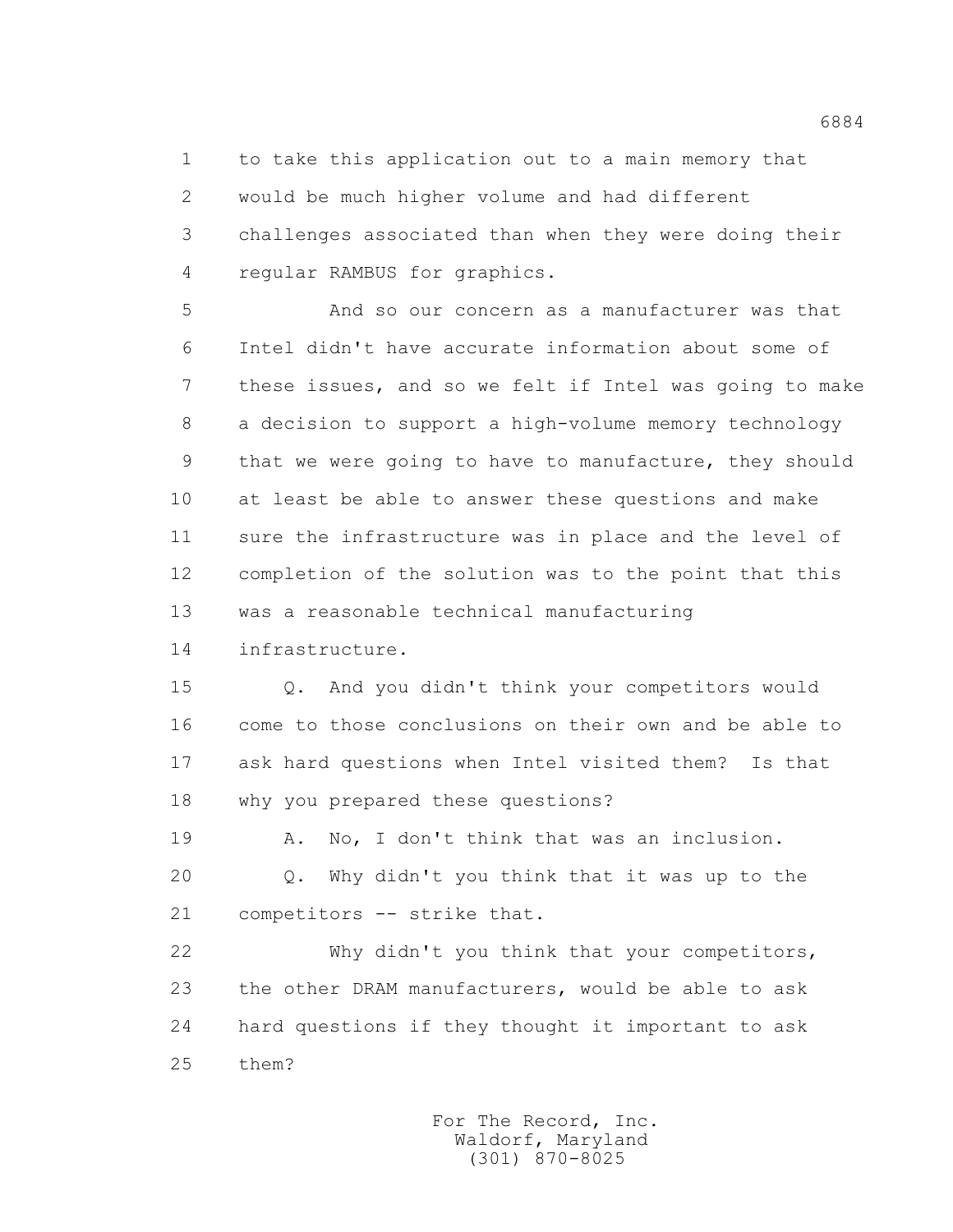1 A. I think they would be able to. 2 Q. Isn't it true that in the SyncLink meeting 3 there was an agreement made to ask these questions of 4 Intel when Intel visited the DRAM manufacturers? 5 A. I don't know if there was an explicit 6 agreement. I shared the kind of questions that we were 7 going to ask, and we encouraged other people to ask 8 these kind of questions to try to understand, you know, 9 where the level of completion was on this and Intel's 10 understanding of these issues. 11 Q. Well, you thought Intel had been bamboozled by 12 Rambus, in short; right? 13 A. I didn't say that. 14 Q. Did you think Intel had been misled by Rambus 15 at this point in time? 16 A. I think that Rambus was overstating -- had 17 overstated the level of completion of their effort, the 18 progress of the technology as it applied to main 19 memory, and did not do a lot of consideration into the 20 impact it would have on the manufacturing 21 infrastructure to try to bring us up to those kind of 22 production volumes. 23 Q. Did you have any firsthand personal knowledge 24 of anything Rambus had directly told Intel in meetings 25 that led up to Intel's selection of Rambus?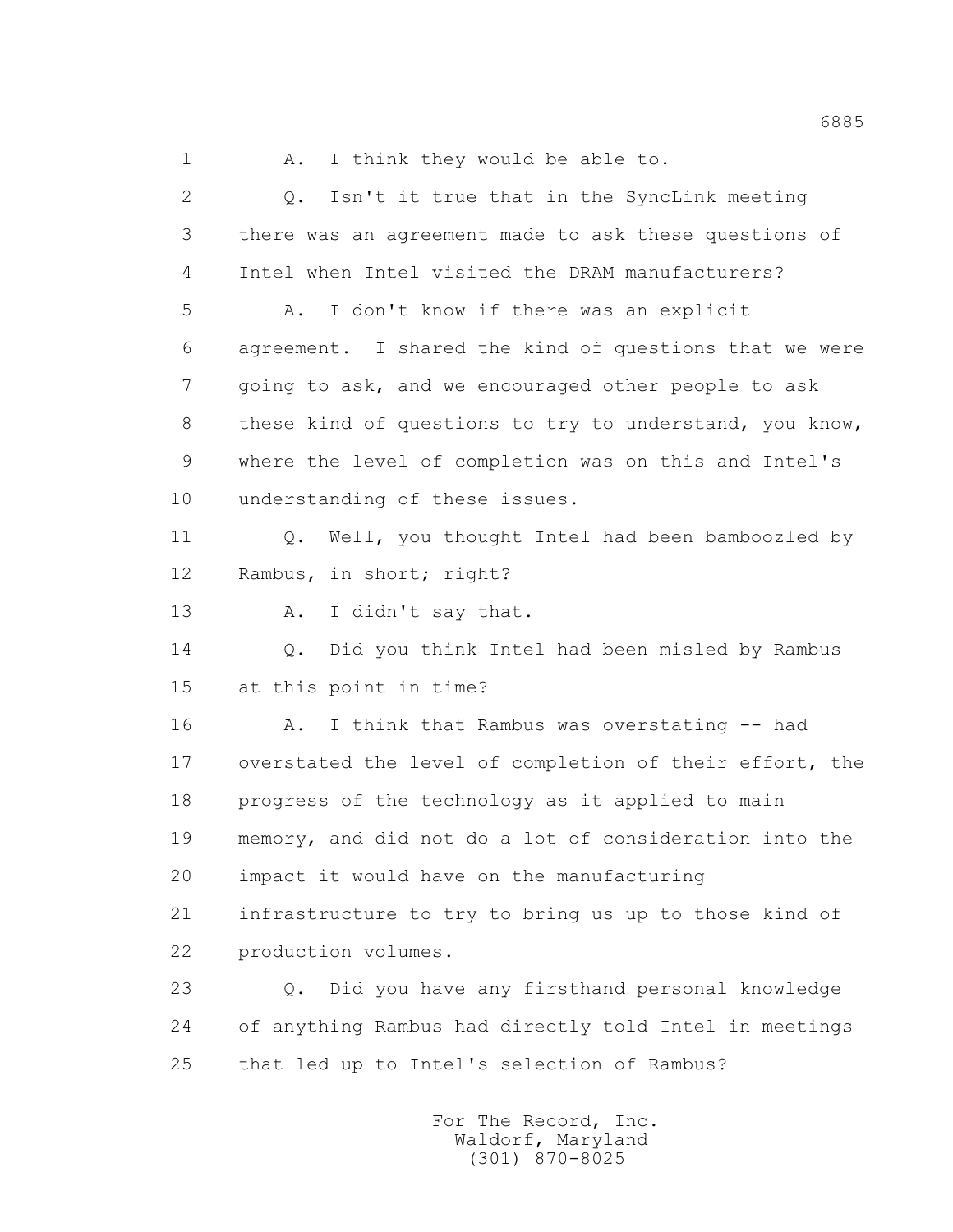1 A. I have knowledge of a meeting in December where 2 Intel and Rambus were both present at Micron. 3 Q. And that was after Intel had chosen Rambus; 4 correct? 5 A. Correct. 6 Q. Okay. My question was different. 7 My question was: Do you have any direct 8 personal knowledge of what Rambus was telling Intel in 9 the meetings that led up to Intel's selection of Rambus 10 in 1996? 11 A. My knowledge is through Intel. 12 Q. Your knowledge is what? 13 A. Through Intel. They disclosed things that had 14 been asked and said. 15 Q. You weren't at the meetings between Rambus and 16 Intel, were you? 17 A. No. I was in the meetings between Intel and 18 Micron. 19 Q. Okay. Now, do you see on the second page of 20 this exhibit the statement in the middle that says "The 21 attached e-mail"? 22 It says: "The attached e-mail lists the 23 questions we shall ask Rambus in the 9-12 meeting. All 24 consortium members will ask similar questions." 25 Do you see that?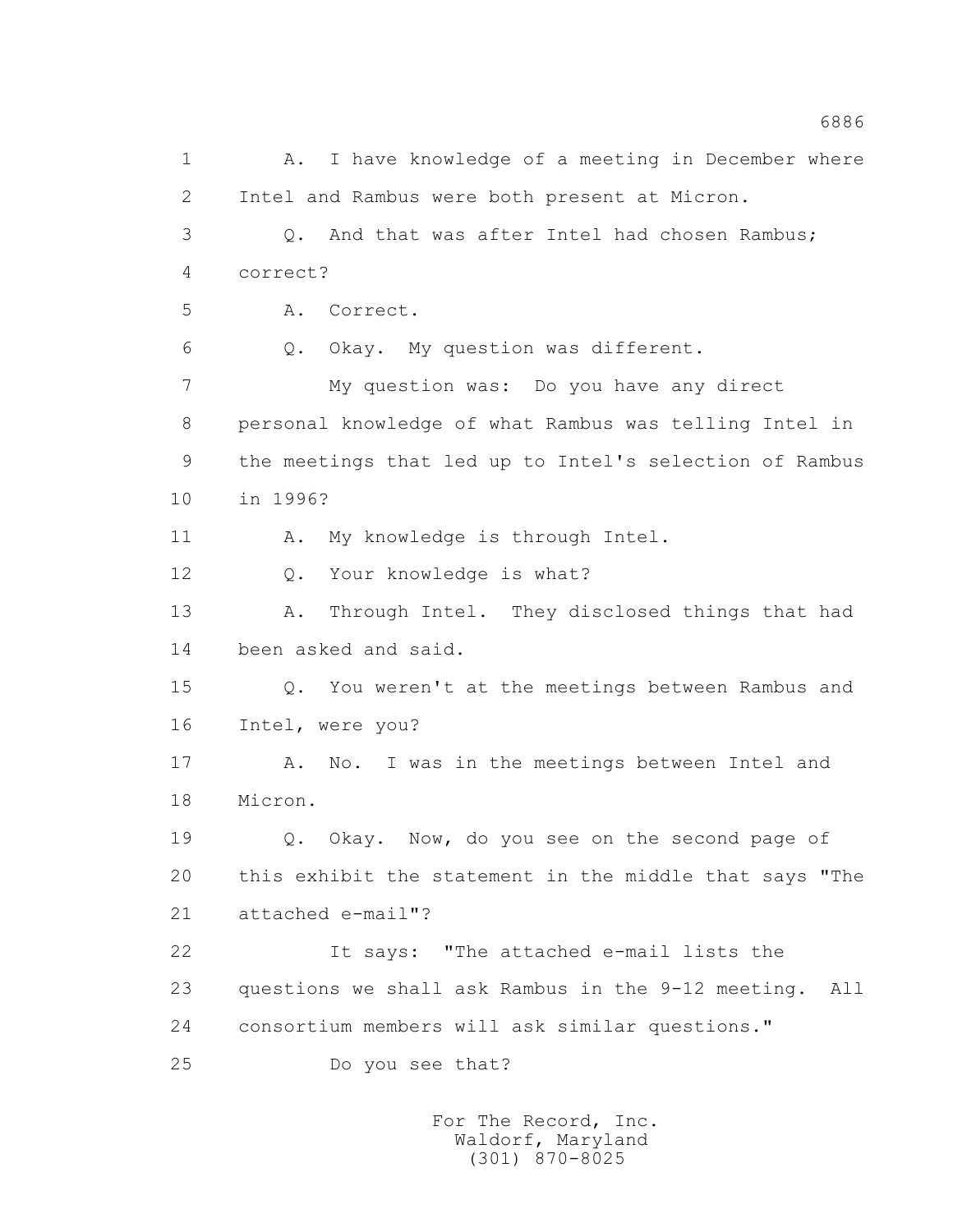1 A. Yes.

 2 Q. Was it your understanding when you sent these 3 questions out that there was an agreement among the 4 consortium members to ask similar questions when Intel 5 visited them? 6 A. No. I don't believe that there was an 7 agreement. 8 Q. Okay. Now, Intel chose Rambus anyway; right, 9 despite these hard questions being asked of them? 10 A. Direct RDRAM was selected by Intel. 11 Q. Well, let's look at RX-808. 12 A. Is this one I have? 13 Q. I don't think so. 14 May I? 15 JUDGE McGUIRE: Go ahead. 16 BY MR. PERRY: 17 Q. Now, do you see these are minutes of another 18 SyncLink meeting, this one in December 1996? 19 A. Yes. 20 Q. And do you see there are three sessions listed, 21 December 3 in the morning, December 3 in the afternoon 22 and December 4? Do you see that? 23 A. Okay. 24 Q. And do you see that you're listed as attending 25 all three sessions?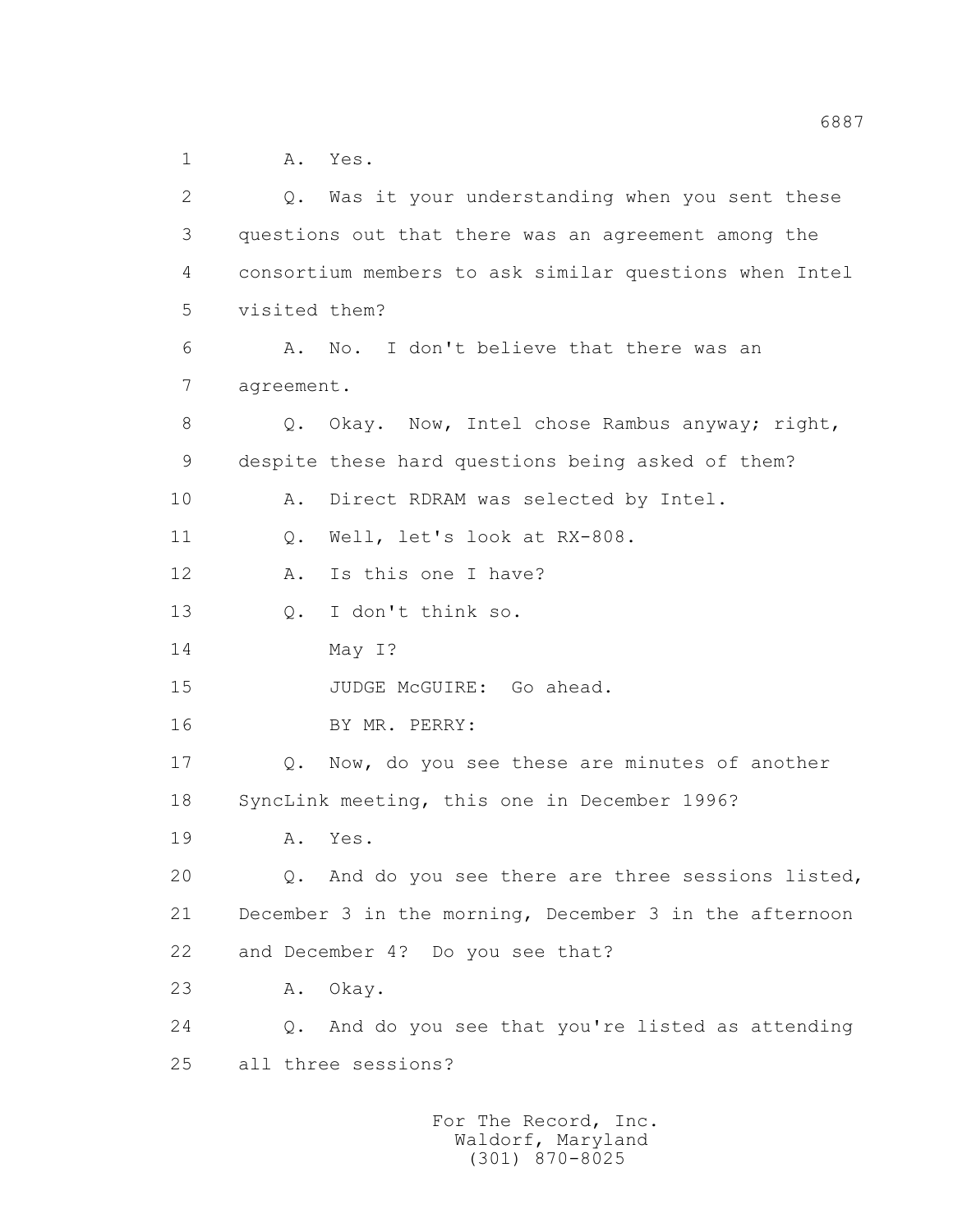1 A. Yes.

 2 Q. I just have a couple of questions on the first 3 two pages of this exhibit. 4 Were you in fact present at the December 1996 5 SyncLink Consortium meeting? 6 A. I believe so. 7 0. And the first statement attributed to 8 Mr. Tabrizi says: "It now seems likely that Intel 9 will choose Rambus. We need to decide how to 10 proceed." 11 Do you see that? 12 A. Yes. 13 Q. Was that your understanding as of 14 December 3 or 4, 1996? 15 A. Yes. 16 Q. And then the statement attributed to 17 Mr. Chen -- he was a Mitsubishi JEDEC representative; 18 right? 19 A. He attended JEDEC and he was with Mitsubishi. 20 I'm unsure whether he was their official JEDEC 21 representative or not. 22 Q. Well, the next statement at least in these 23 minutes says, "Need executive meeting among suppliers 24 to decide future of consortium." 25 Do you see that?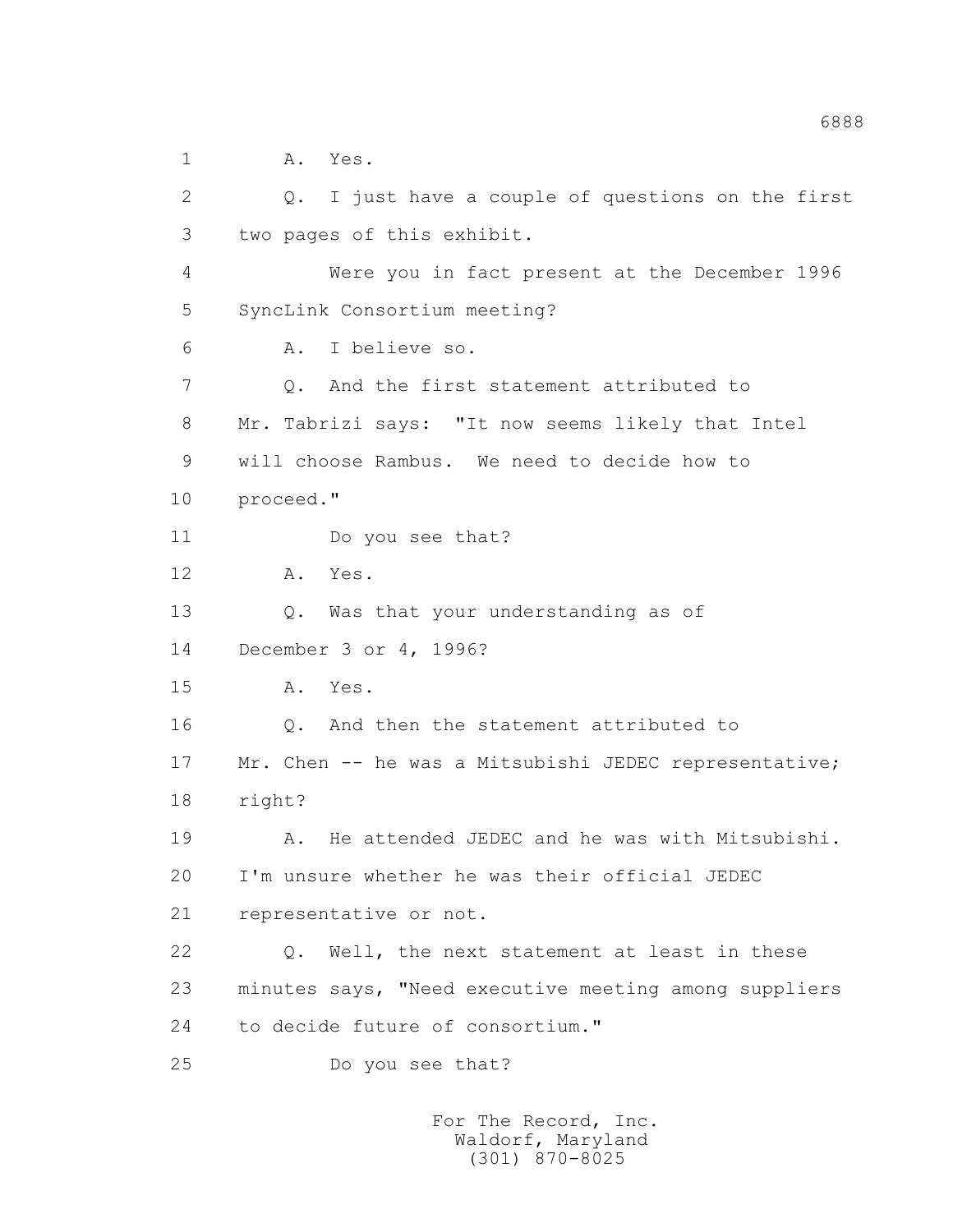1 A. Yes. 2 Q. And then a little bit further down there's your 3 name; right? 4 It says, "Thanks to Terry Lee, excellent job on 5 signaling." 6 Do you see that? 7 A. Yes. 8 Q. And under that it says, "We need to get the 9 supplier executives together." 10 Do you see that? 11 A. Yes. 12 Q. And then one more statement a little bit 13 further down: "How many suppliers think we should 14 meet in Japan or Hawaii with executives of 15 corporations?" 16 And there was a hand vote on that question; 17 right? 18 A. Yes. 19 Q. And it says Micron voted yes in favor of such a 20 meeting; correct? 21 A. Yes. 22 Q. And you raised your hand and voted yes; right? 23 A. I don't know if I was the one who raised my 24 hand or not. 25 Q. You agree that it was either you or Kevin Ryan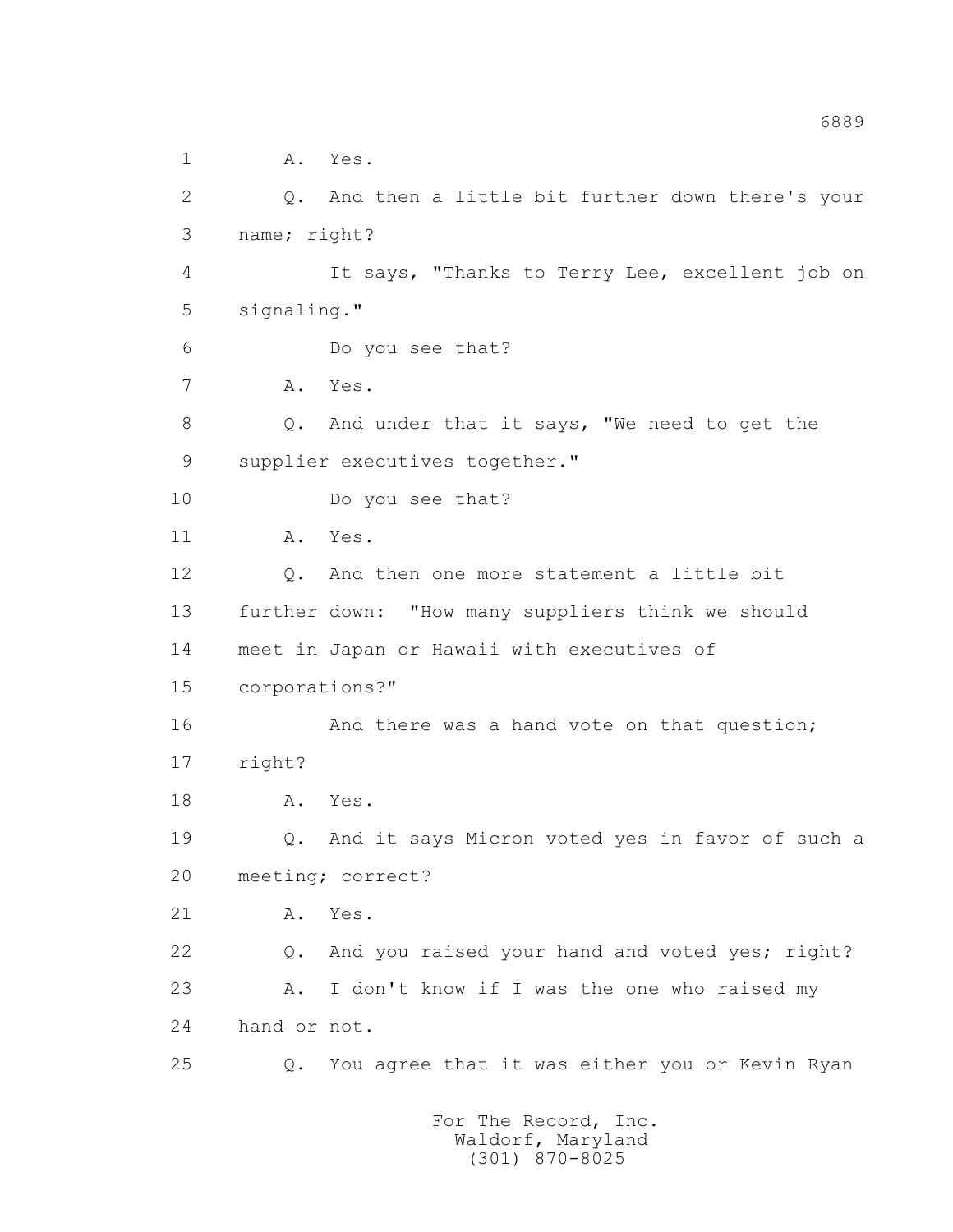1 who voted yes; right?

 2 A. Well, from the minutes it's someone from 3 Micron. I think we were the two in attendance. 4 Q. Well, if you look on page 2, about eight lines 5 down, there's a reference to this executive meeting. 6 Do you see that? 7 Just go to that line, "Propose executive 8 meeting." 9 Do you see where it says, "Propose executive 10 meeting Friday, January 10, 1997, in Tokyo, with max 11 two people each company, executives"? 12 Do you see that? 13 A. Yes. 14 Q. And in fact such a meeting occurred on 15 January 10 in Japan? 16 A. I believe so. I'm not sure of the exact 17 dates. 18 Q. And in fact, prior to this December 1996 19 meeting, you had already arranged for Steve Appleton, 20 the CEO of Micron, to propose that kind of a meeting; 21 right? 22 A. I was requested to do so. I believe that was 23 the case for this meeting. 24 Q. Who requested you to arrange for Mr. Appleton 25 to propose such a meeting?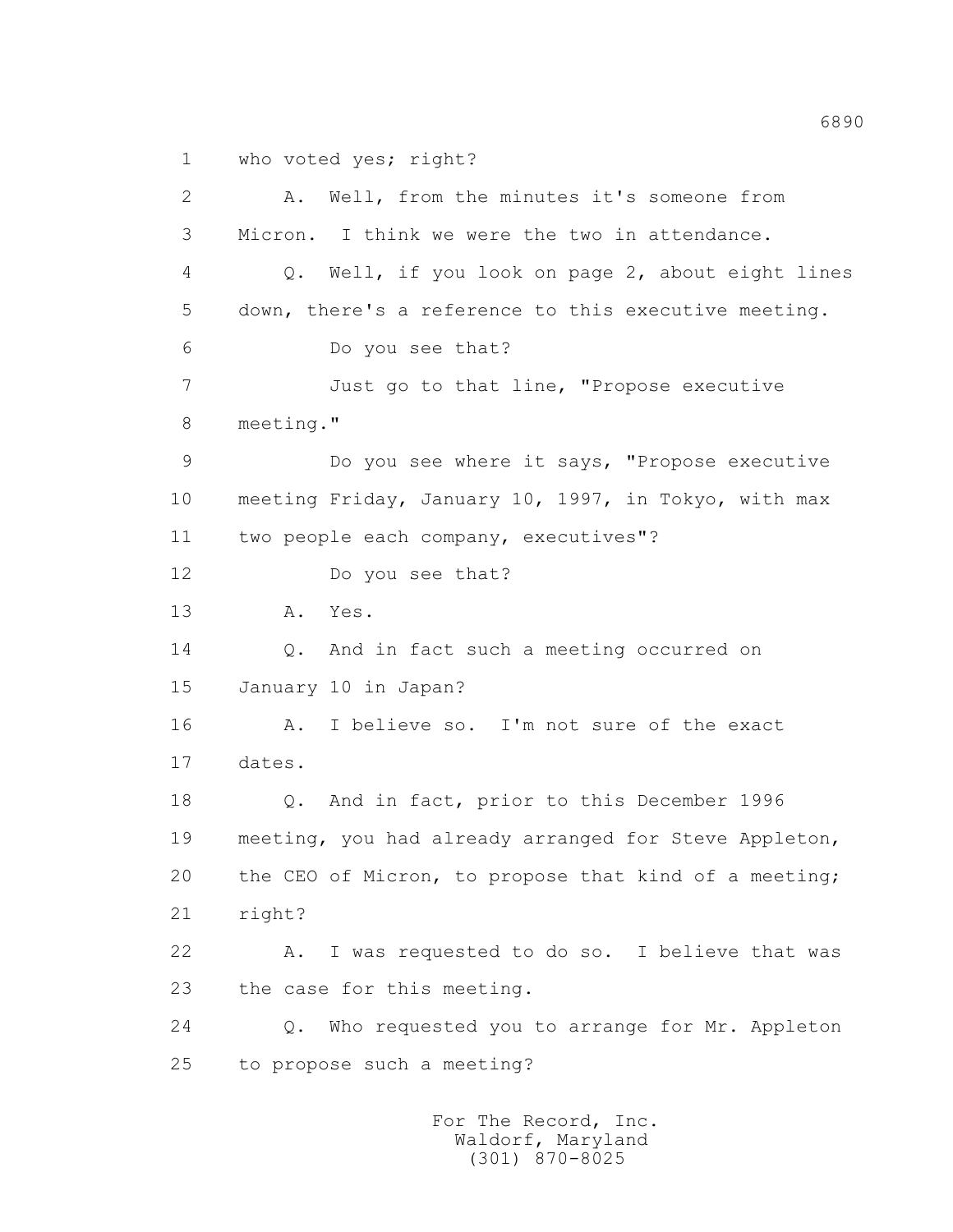1 A. I believe Farhad Tabrizi was trying to get some 2 executive support and suggested that we might get Steve 3 to propose to also have an executive meeting to discuss 4 this issue. 5 Q. Did you talk to Mr. Appleton directly about 6 getting an e-mail or a letter from him proposing such a 7 meeting? 8 A. I don't recall if it was an e-mail or a phone 9 conversation or a face-to-face discussion. 10 0. Well, let's look at that e-mail from 11 Mr. Appleton, and then we should probably take a 12 little, short break, if that's all right with you, 13 Your Honor. 14 JUDGE McGUIRE: Anytime. If you want to do it 15 now, we'll do it now. 16 MR. PERRY: Let's just do this one. It's 17 RX-801. 18 May I? 19 JUDGE McGUIRE: Yes. 20 BY MR. PERRY: 21 Q. And if you'll see about two-thirds of the way 22 down the first page -- and these were produced to us by 23 Hans Wiggers. You remember him being at SyncLink 24 meetings; correct? 25 A. Yes.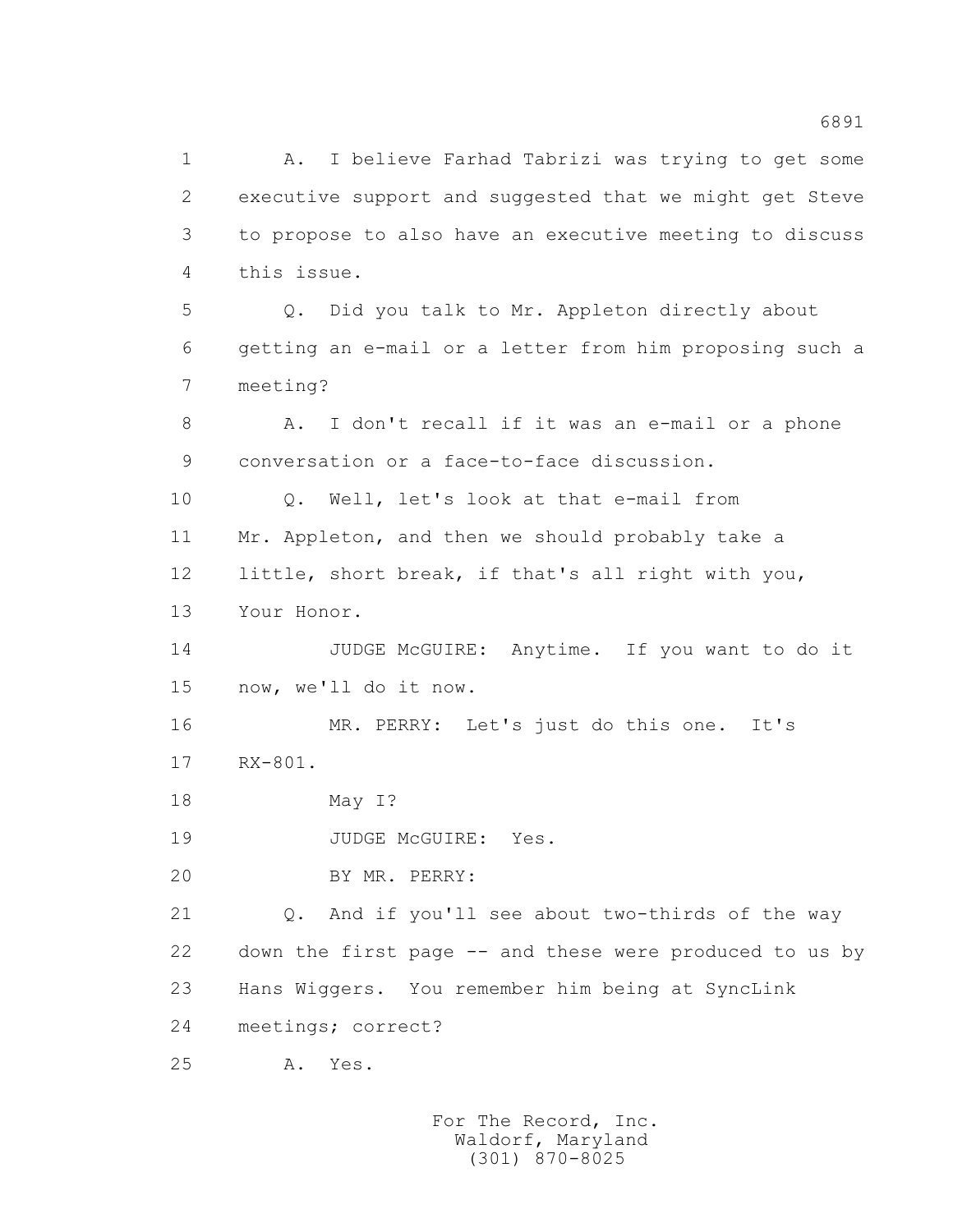1 Q. And there appears to be an e-mail from 2 Mr. Tabrizi dated November 11 -- I'm sorry -- 3 November 27, 1996 that says: "Gentlemen, I would like 4 to forward the following message that I received from 5 Mr. Steve Appleton, the president and CEO of Micron 6 Technologies." 7 And I'm not going to ask you anything about 8 Mr. Tabrizi's e-mail, but I will ask you about the 9 Appleton e-mail that appears on the next page. 10 MR. OLIVER: Objection, Your Honor. Could we 11 have some foundation as to whether Mr. Lee has seen 12 this document. 13 MR. PERRY: My first question was going to be 14 did he review it before now, did he ever write it, who 15 did, that kind of thing. 16 JUDGE McGUIRE: Go ahead. 17 BY MR. PERRY: 18 0. Take a minute and read it to yourself. 19 A. Okay. 20 (Pause in the proceedings.) 21 Okay. 22 Q. Now, you certainly received this when it was 23 sent out to the SyncLink Consortium members; right? 24 A. I'm sure I would have. 25 Q. And did you also review it before it went out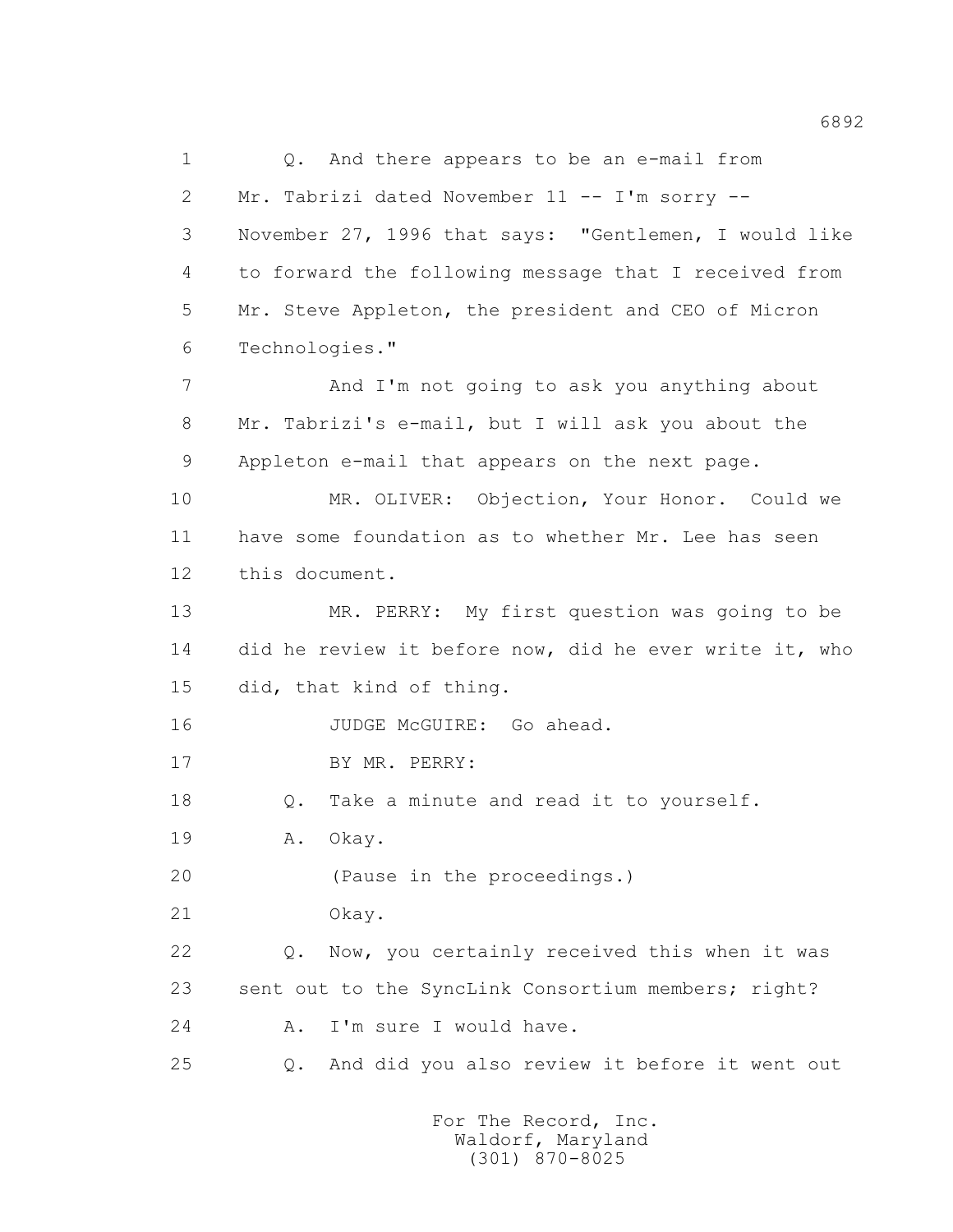1 to Mr. Tabrizi?

 2 A. I probably did. I don't recall the exact 3 process that went about in this -- in creating this 4 e-mail. 5 Q. Did you help draft it? 6 A. I just said I don't recall exactly how -- what 7 the process was. 8 Q. Well, I'm not asking exactly how the process 9 worked. I'm asking you if you helped draft it. 10 A. If you mean by help drafted it did I either 11 provide input or did I proofread it? I probably did. 12 Q. Did you provide input? 13 A. I probably did. 14 Q. Did you talk to Mr. Appleton about the words 15 that were going to go into the e-mail to Mr. Tabrizi? 16 A. Again, I don't recall if there was an e-mail, 17 if there was a phone call or a face-to-face 18 discussion. 19 Q. When the e-mail went from Mr. Appleton to 20 Mr. Tabrizi, you understood that it was going to be 21 circulated then around DRAM manufacturers; right? 22 A. Yes, I did. In the consortium. 23 Q. In the SyncLink Consortium; right? 24 A. That's correct. 25 Q. And was the triggering event that motivated the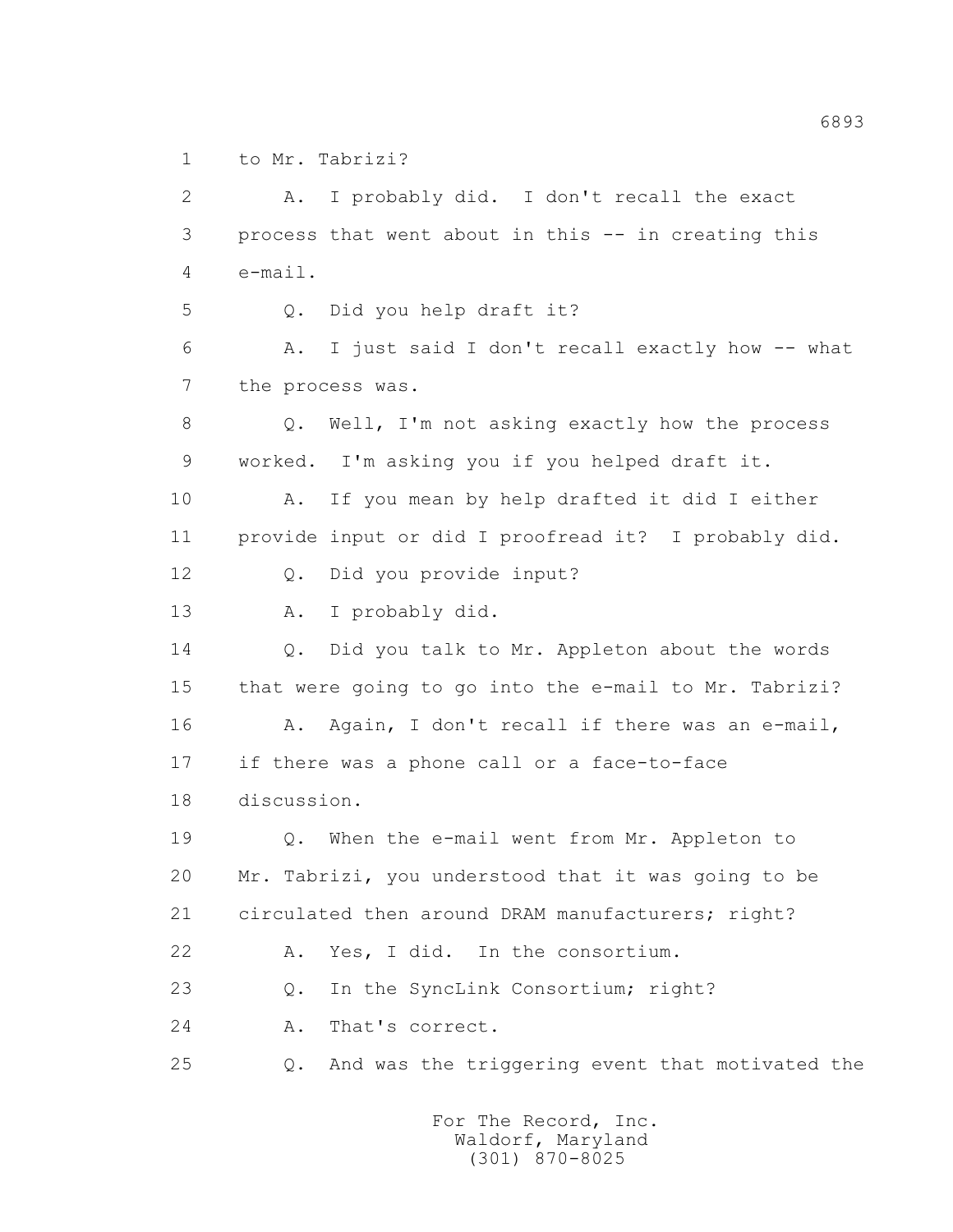1 sending of this e-mail Intel's decision to choose 2 Rambus for the next-generation technology?

 3 A. I'm not sure that Intel had made a decision at 4 this time or, if they had, whether they communicated 5 it. I don't think we were aware of their decision 6 until later in December.

7 I think the question that came up, as you saw 8 in the meeting minutes, is it seemed likely that they 9 would and should we consider these -- should we 10 continue these efforts or not. Considering the fact 11 that Intel platforms were going to use direct RDRAM, I 12 think that would be the triggering issue, if you will. 13 0. So the triggering issue was an understanding 14 that Intel was about to choose Rambus; right? 15 A. Yeah, with that assumption in mind, the

 16 triggering issue is what do we do with the consortium, 17 do we keep going forward or not.

 18 Q. Okay. Just a few questions about this e-mail 19 from Mr. Appleton to Mr. Tabrizi.

 20 In the first paragraph, Mr. Appleton states: 21 "I would first like to congratulate the participants of 22 the SyncLink Consortium on their progress and technical 23 achievements. The cooperation among the suppliers and 24 the sharing of resources toward a common goal is 25 probably unprecedented in the industry."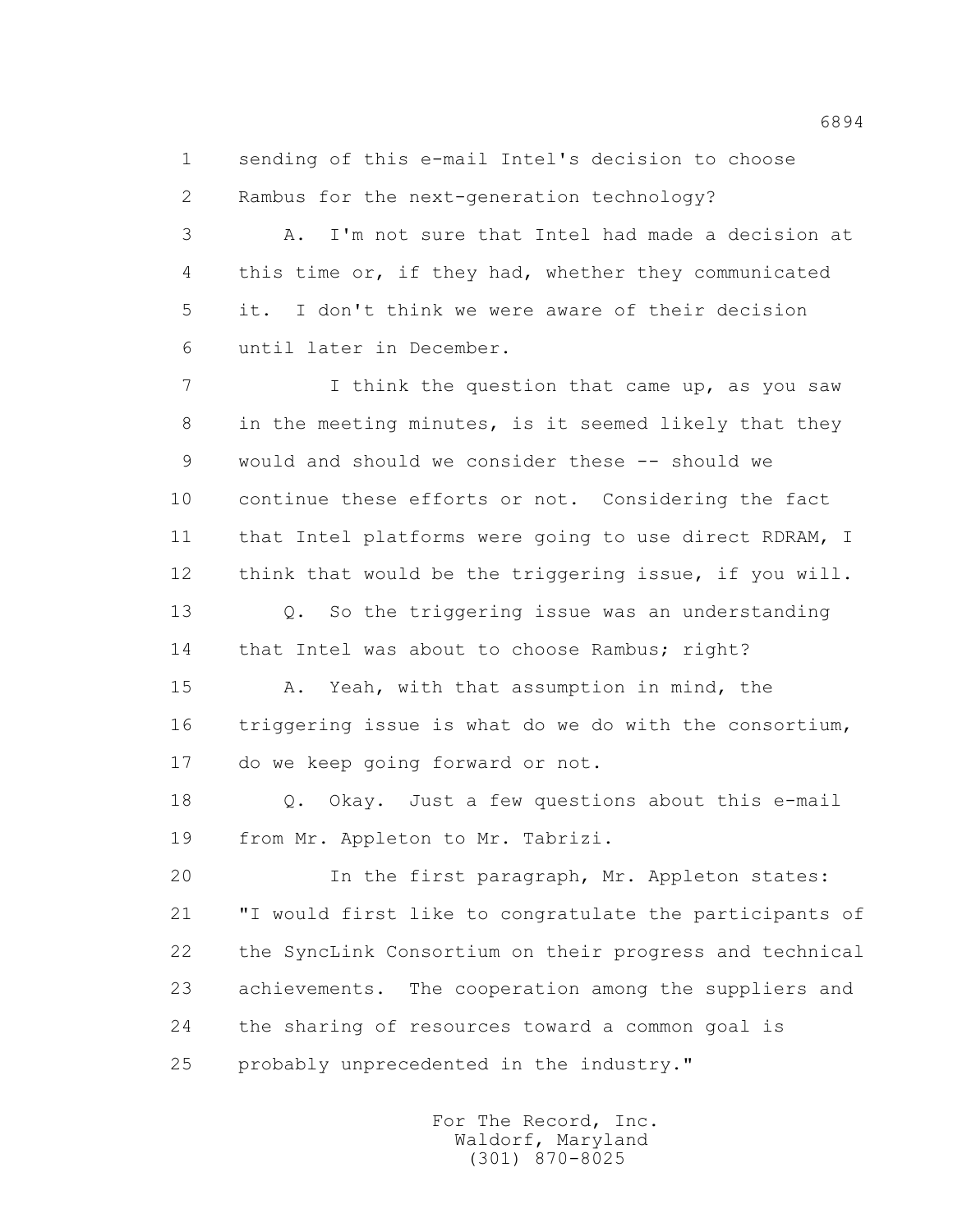1 Did you agree with Mr. Appleton's statement 2 that the cooperation among the suppliers was 3 unprecedented in the industry? 4 A. From a technical standpoint, the progress we 5 made in terms of progressing the specification of 6 SLDRAM from roughly that first visit in August to that 7 time in November I believe was unprecedented in terms 8 of the technical progress. 9 Q. Did you believe that the cooperation among the 10 suppliers in the SyncLink Consortium was unprecedented 11 in any other way besides technical? 12 A. It was strictly a technical development. 13 Q. The next sentence says, "In consideration of 14 the recent developments in the DRAM industry, I would 15 like to emphasize the importance of the SyncLink 16 efforts." 17 Do you see that? 18 A. Yes. 19 Q. And you understood at the time the reference to 20 the recent developments to be Intel's looming decision 21 to choose Rambus; right? 22 A. I understand it to be a little more complicated 23 than that. 24 Q. Was that part of it? 25 A. Pardon me?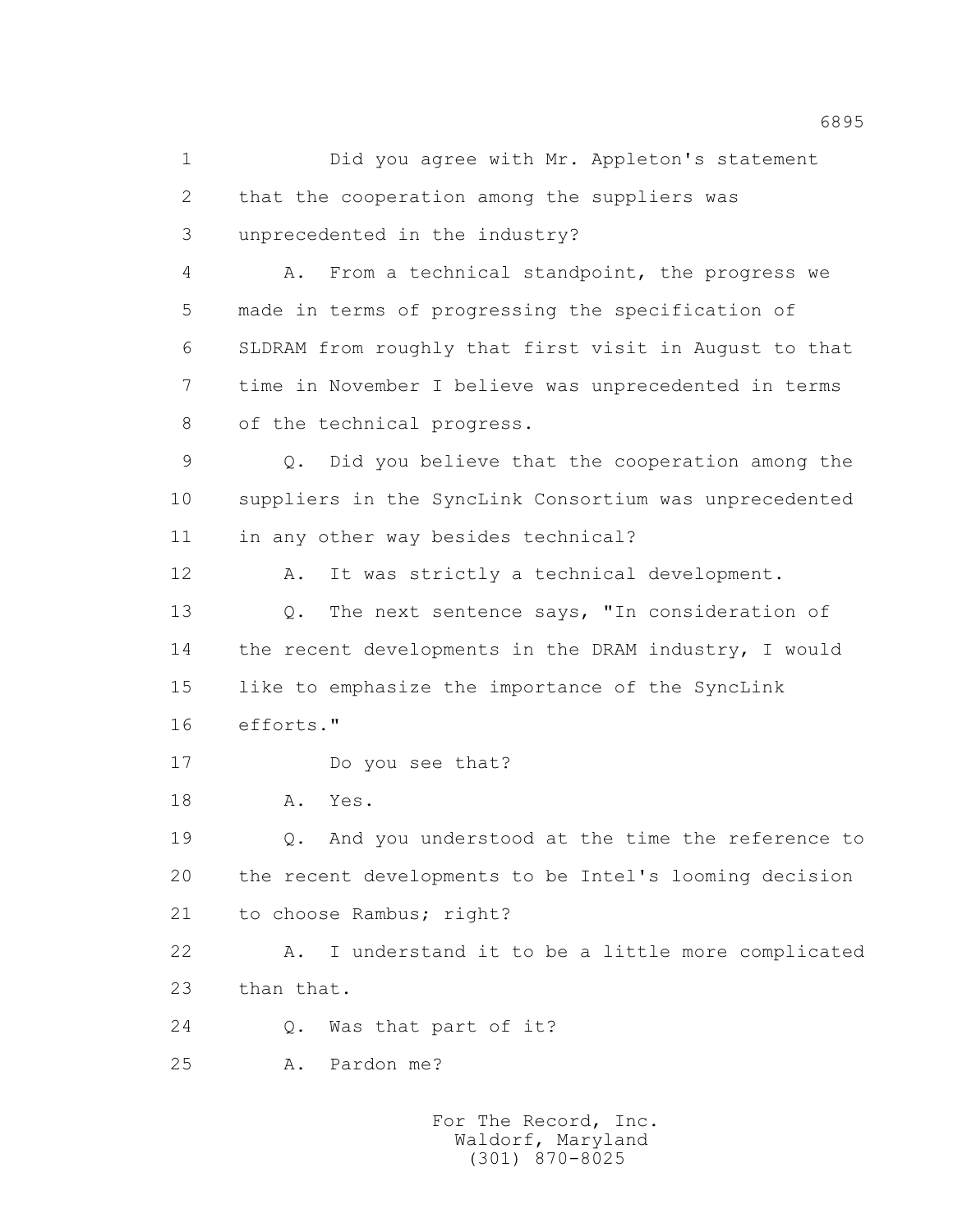1 0. Was that part of it?

2 A. Yes.

 3 Q. In the third paragraph it says, "We also 4 believe the future health of the DRAM industry will 5 rely upon the suppliers' ability to generate new 6 intellectual property for high-frequency DRAMs." 7 Do you see that? 8 A. Yes. 9 Q. Did you agree with that statement at the time? 10 A. I agreed with I believe what he meant by that 11 statement. 12 Q. And what did you think -- well, strike that. 13 What basis did you have for understanding what 14 Mr. Appleton thought in that sentence? 15 Let me lay a foundation. 16 Had you talked to him about this sentence? 17 A. As I mentioned, I would have been involved in 18 that review process of reviewing it before it went out. 19 I don't recall if it was an e-mail discussion, a 20 telephone discussion or a face-to-face discussion. 21 Q. Did you have an e-mail, telephone or 22 face-to-face discussion with Mr. Appleton about the 23 meaning of that sentence? 24 A. I had one of those three about this document. 25 But I can't tell you sentence by sentence.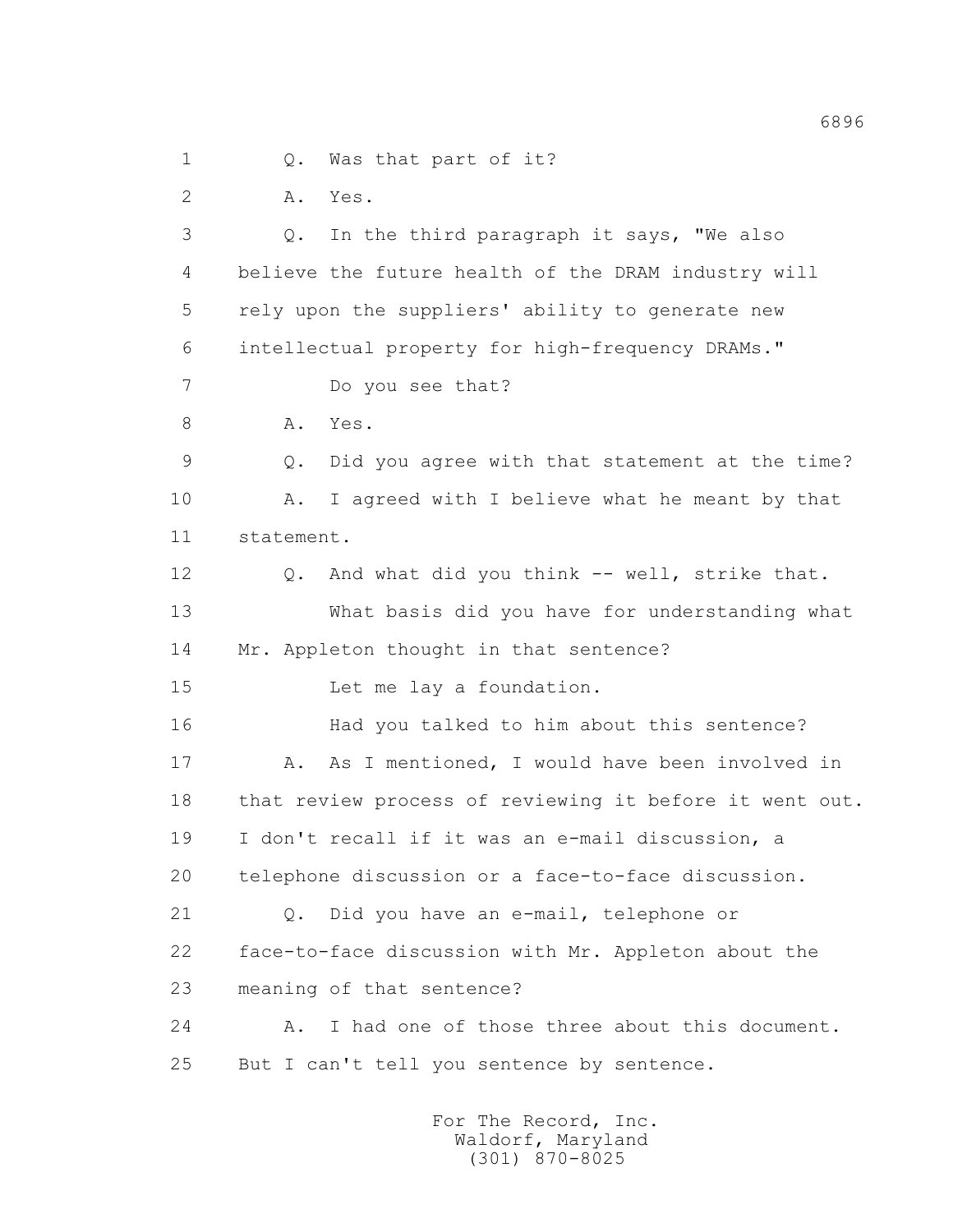1 Q. So you don't know if you had any firsthand 2 personal knowledge about what Mr. Appleton meant by 3 that sentence, you just don't know one way or the 4 other? 5 A. I have firsthand knowledge of what was meant by 6 the content of the whole e-mail. I think we're getting 7 down to wordsmithing now, so... 8 Q. I'm just asking about that sentence. 9 Do you have any firsthand personal knowledge of 10 what was meant by Mr. Appleton in that sentence? 11 A. I believe I understood what was meant. 12 Q. I'm not asking about what you understood in 13 this question. 14 Do you have any firsthand personal knowledge 15 about what Mr. Appleton meant in this sentence? 16 A. I believe I do. I believe I understood what he 17 meant. Firsthand, I believe I understood what he 18 meant. Maybe I don't understand the question but -- 19 Q. I'm not asking about your understanding. I'll 20 get there. But right now I'm asking about whether you 21 have firsthand personal knowledge of what Mr. Appleton 22 meant, in other words -- 23 JUDGE McGUIRE: Maybe you should clarify what 24 you mean by that, Mr. Perry. 25 MR. PERRY: Thank you. I will.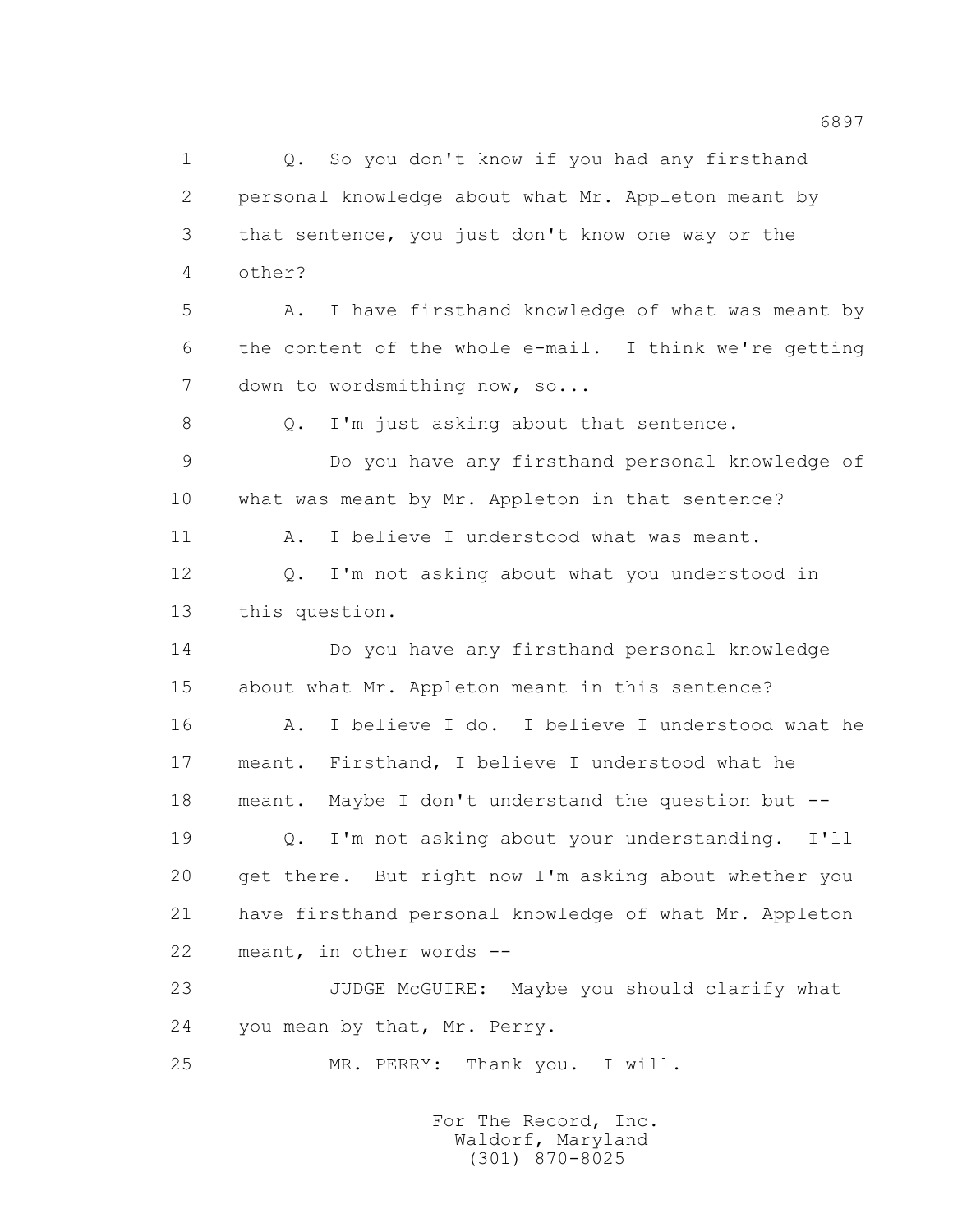1 BY MR. PERRY: 2 Q. Did you talk to Mr. Appleton about that 3 sentence? 4 A. I don't recall if there was a specific 5 discussion on that particular sentence. 6 Q. Did you have an e-mail discussion with 7 Mr. Appleton about that sentence? 8 A. It would be the same answer. 9 Q. Did you have a telephone call with him about 10 that sentence? 11 A. Same answer. 12 Q. Did you draft the sentence? 13 A. I don't recall. 14 Q. Do you know who did? 15 A. I don't recall if Steve drafted it or I 16 provided a rough draft or I reviewed his. 17 Q. Look in the last paragraph. 18 Do you see in the third sentence -- I'm 19 sorry -- the second -- yeah, the third sentence -- it 20 says "We also feel"? 21 "We also feel that the success of SyncLink 22 relies on the broad support of all DRAM suppliers." 23 Do you see that? 24 A. Yes. 25 Q. "For this reason, we encourage a meeting of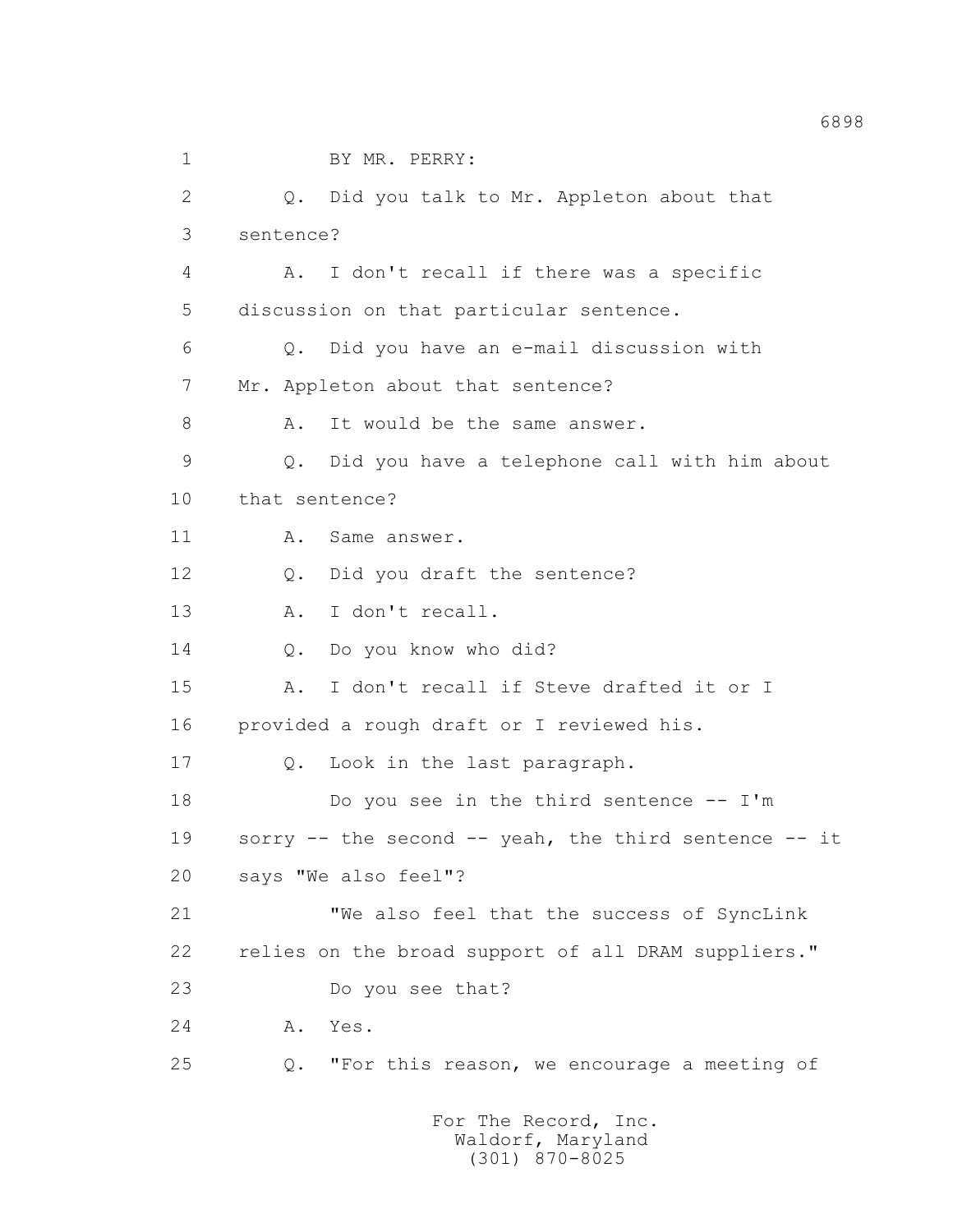1 DRAM supplier executives to discuss how the DRAM 2 industry can provide uniform support for SyncLink." 3 Do you see that? 4 A. Yes. 5 Q. And is it your testimony that it was 6 Mr. Tabrizi who first suggested to you that 7 Mr. Appleton suggest a meeting of DRAM supplier 8 executives? 9 A. Yes. 10 0. And who did you pass that request on to? 11 A. It would have been passed it on to Steve. 12 Q. By you directly? 13 A. Probably. 14 Q. Was that in writing? 15 A. I don't recall. 16 Q. Did you ask him to go to Japan to that 17 meeting? 18 A. Steve did not go to that meeting. I don't 19 recall if he was one of the people that were asked. 20 They requested an executive attend. 21 Q. You went to that meeting; right? 22 A. Yes. 23 Q. Well, let's look back for just a second, 24 finish up the minutes of the December '96 meeting, to 25 RX-808.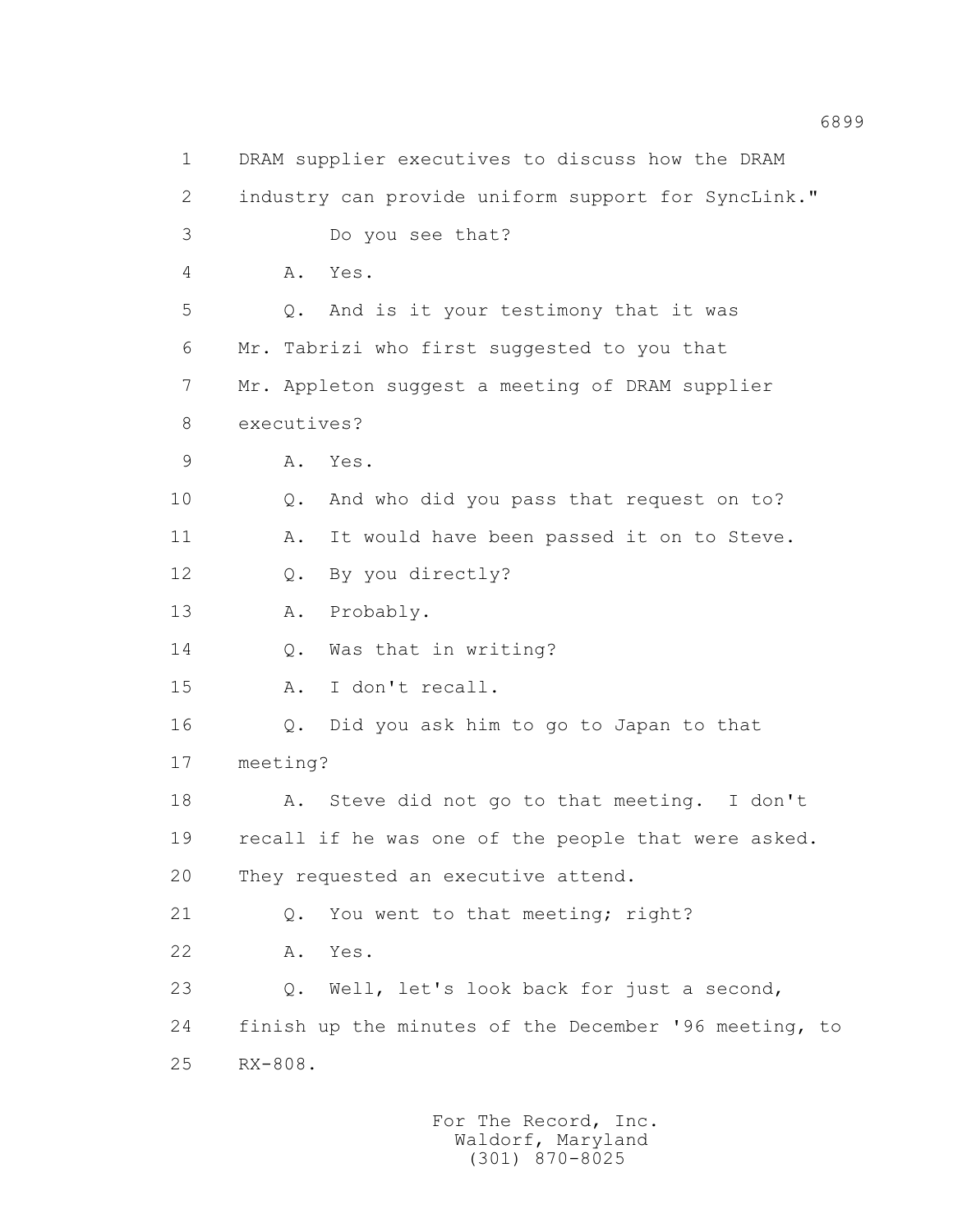1 Do you have that in front of you? 2 A. Yes. 3 Q. The minutes of the December 1996 SyncLink 4 meeting? 5 A. Yes. 6 Q. On the top of the second page, it says: "Many 7 suppliers are paranoid over the process of a single 8 customer, e.g., Intel, having control of the market. 9 We can't resist such a possibility individually. We 10 need some united strategy." 11 Do you see that? 12 A. Yes. 13 Q. Was that Mr. Tabrizi who said those things at 14 the meeting? 15 A. It's not clear from the notes here, from the 16 minutes, whether it was him. 17 Q. Was it you? 18 A. I don't believe it was. 19 Q. Did you agree with those sentiments? 20 A. Not exactly. 21 MR. PERRY: If we could take a break, 22 Your Honor, this would be a good time. 23 JUDGE McGUIRE: All right. I want to ask about 24 that sentence. I'm not clear exactly from what it says 25 as to what it means. Maybe you could I guess clarify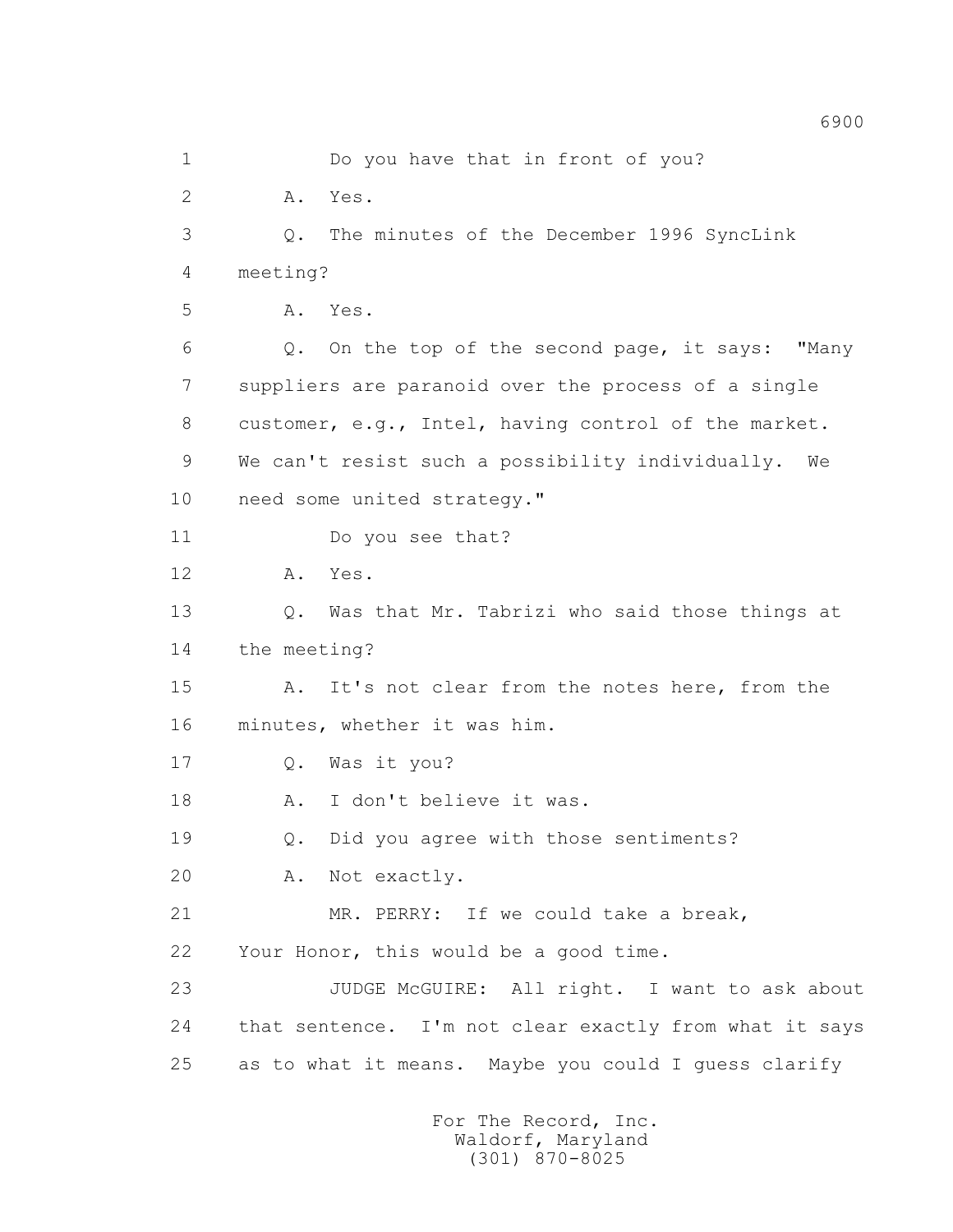1 that, you know, to your own understanding of that 2 sentence, Mr. Lee.

 3 What did that mean to you? 4 THE WITNESS: Okay. We had customers -- again, 5 a little background if I can. 6 We had customers who were concerned that they 7 didn't have equal access to new memory technology 8 because at that time direct Rambus was under NDA and 9 there were certain customers who didn't necessarily use 10 Intel processors and had no communication with them, 11 customers such as Apple and Sun and companies like 12 that.

 13 So there was a concern from customers that 14 Intel would be able to control the future memory 15 technology and not give equal access to the 16 information.

 17 So there was a concern from our customers to us 18 about this problem, so the part of the reason why I 19 don't completely agree with this is it says "many 20 suppliers are paranoid." If they are, it's through the 21 concerns of their customers.

 22 JUDGE McGUIRE: All right. Mr. Perry, do you 23 want to follow up?

24 MR. PERRY: If I could, Your Honor.

25 JUDGE McGUIRE: Go ahead.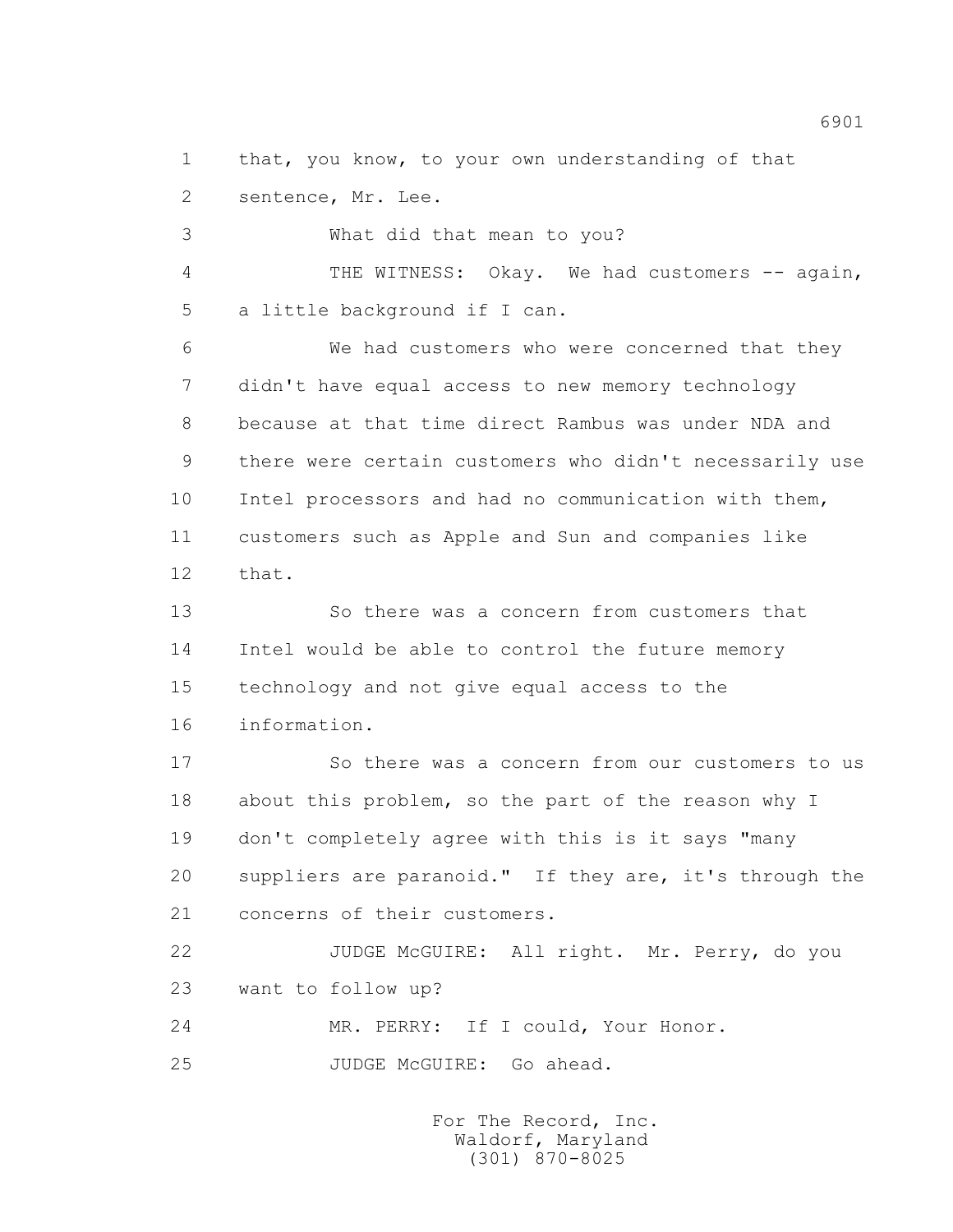1 BY MR. PERRY:

 2 Q. And those customer concerns were sufficiently 3 substantial in your view that you agreed that the 4 manufacturers needed a united strategy to deal with 5 them; is that right? 6 A. No. I don't necessarily agree with that. 7 Q. Okay. So did you do anything to correct any 8 misimpression that might be left by these statements in 9 the minutes? 10 A. I don't recall if there was any rebuttal during 11 the meeting discussion. If you mean by correcting 12 minutes -- I don't think I did anything there, because 13 if the minutes accurately stated what was said, they 14 may not need correction. 15 Q. Okay. And then the line just below what I read 16 talks about an Internet reflector. Do you see that? 17 It says, "supply@hea.com is the supplier 18 reflector, maintained by Tabrizi." 19 Do you see that? 20 A. Yes. 21 Q. And you understood that to be a mechanism 22 whereby e-mails could be sent around the different DRAM 23 manufacturers; is that right? 24 A. It's essentially a distribution list, if you 25 will. It's a reflector. You can send it to one name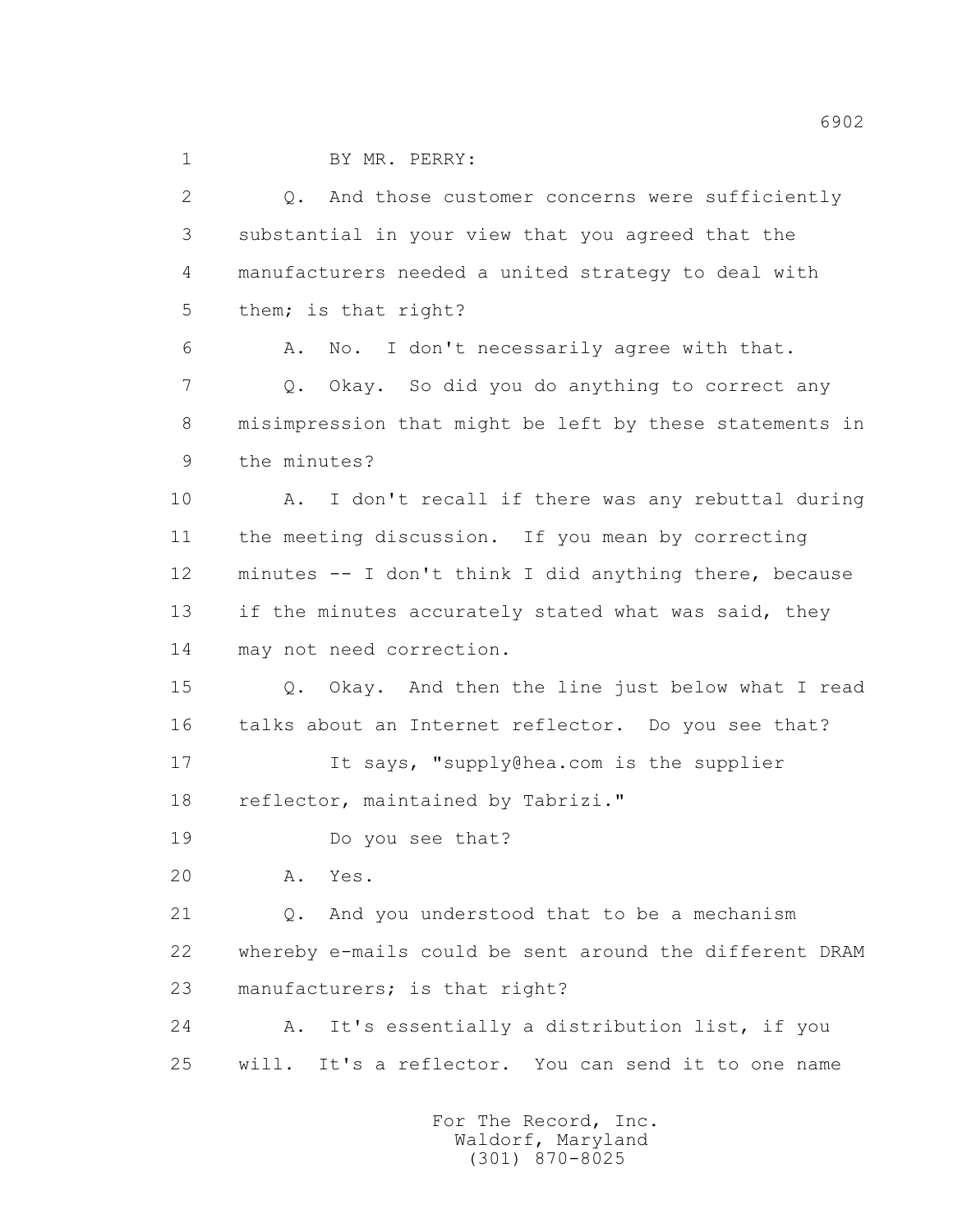1 and it distributes out, but it's essentially a 2 distribution list of people I believe that were just in 3 the SyncLink Consortium. 4 Q. So that means that one DRAM manufacturer who 5 was a consortium member could send an e-mail to that 6 reflector and it would be sent to whoever was on the 7 distribution list; right? 8 A. Right. 9 MR. PERRY: Okay. If we could take a break, 10 Your Honor. 11 JUDGE McGUIRE: Okay. Let's take a ten-minute 12 break. 13 (Recess) 14 (DX Exhibit Number 118 was marked for 15 identification.) 16 JUDGE McGUIRE: This hearing is in order. 17 You may proceed, Mr. Perry. 18 MR. PERRY: Your Honor, if I could just give 19 you a time estimate. I believe we will definitely 20 need a lunch break, but I believe I will be less than 21 the 5:15 stop yesterday but perhaps 3:00, more likely 22 4:00. 23 JUDGE McGUIRE: Okay. Very good. You're 24 talking about in terms of your cross? 25 MR. PERRY: Mine.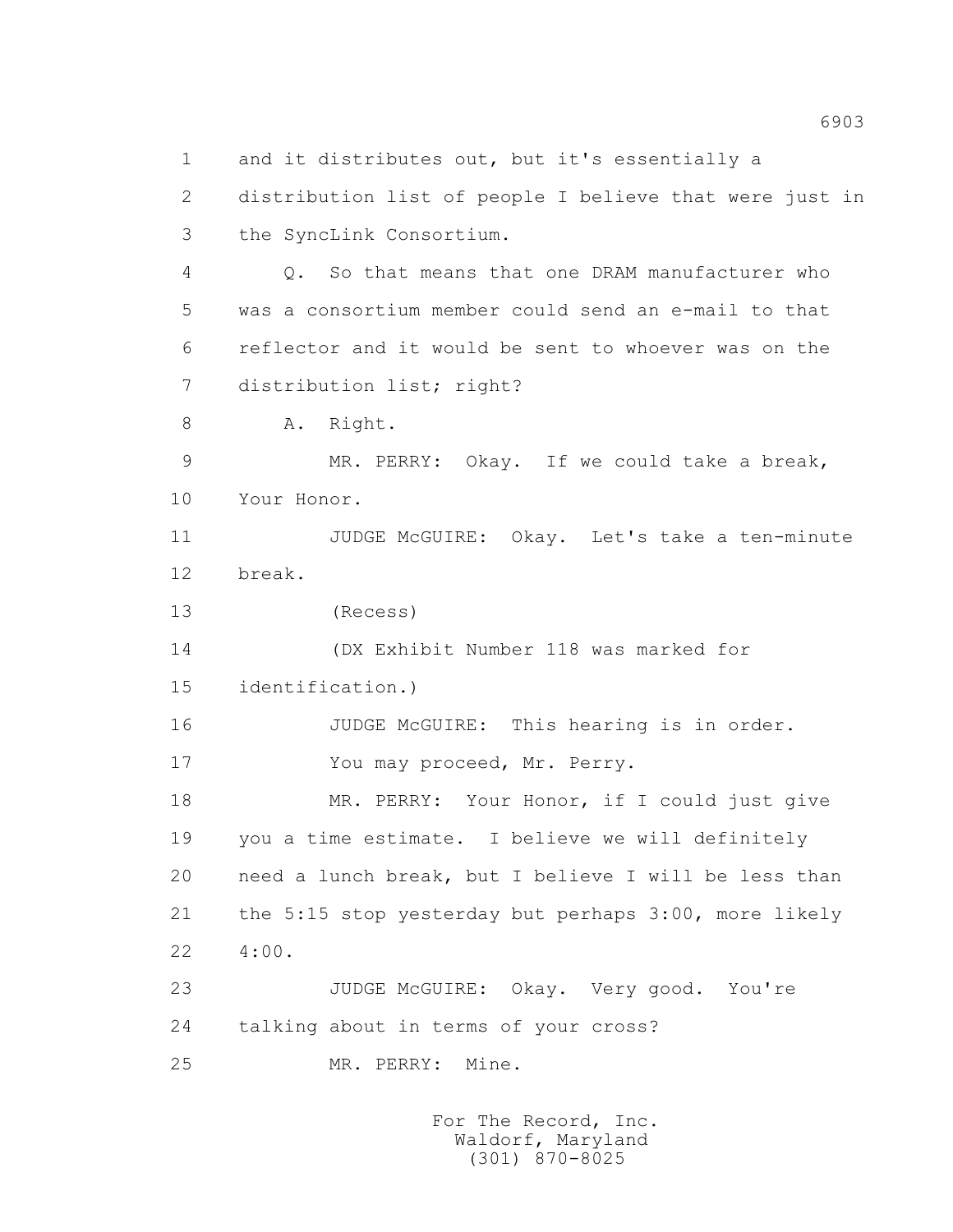1 JUDGE McGUIRE: Okay. 2 MR. PERRY: Yes. 3 BY MR. PERRY: 4 Q. Mr. Lee, if you could look back at that 5 December 3, 1996 SyncLink Consortium meeting minutes 6 for just a second. That's RX-808. 7 Do you have that? 8 A. Yes. 9 Q. And look on page 3. 10 Do you see about, oh, two-thirds of the way 11 down the page there's a statement attributed to you? 12 It says "T. Lee." 13 A. I see a couple. 14 Q. It says, "T. Lee: Consortium needs its own 15 attorney to handle press releases, contracts, antitrust 16 concerns." 17 Do you see that? 18 A. Yes. 19 Q. Did you explain in the meeting itself what 20 antitrust concerns you were talking about? 21 A. I don't recall the antitrust concerns, no. 22 Q. Do you believe that you explained in the 23 meeting what your concerns were? 24 A. I'm sorry. I don't recall that statement. 25 Q. Had you talked prior to this time with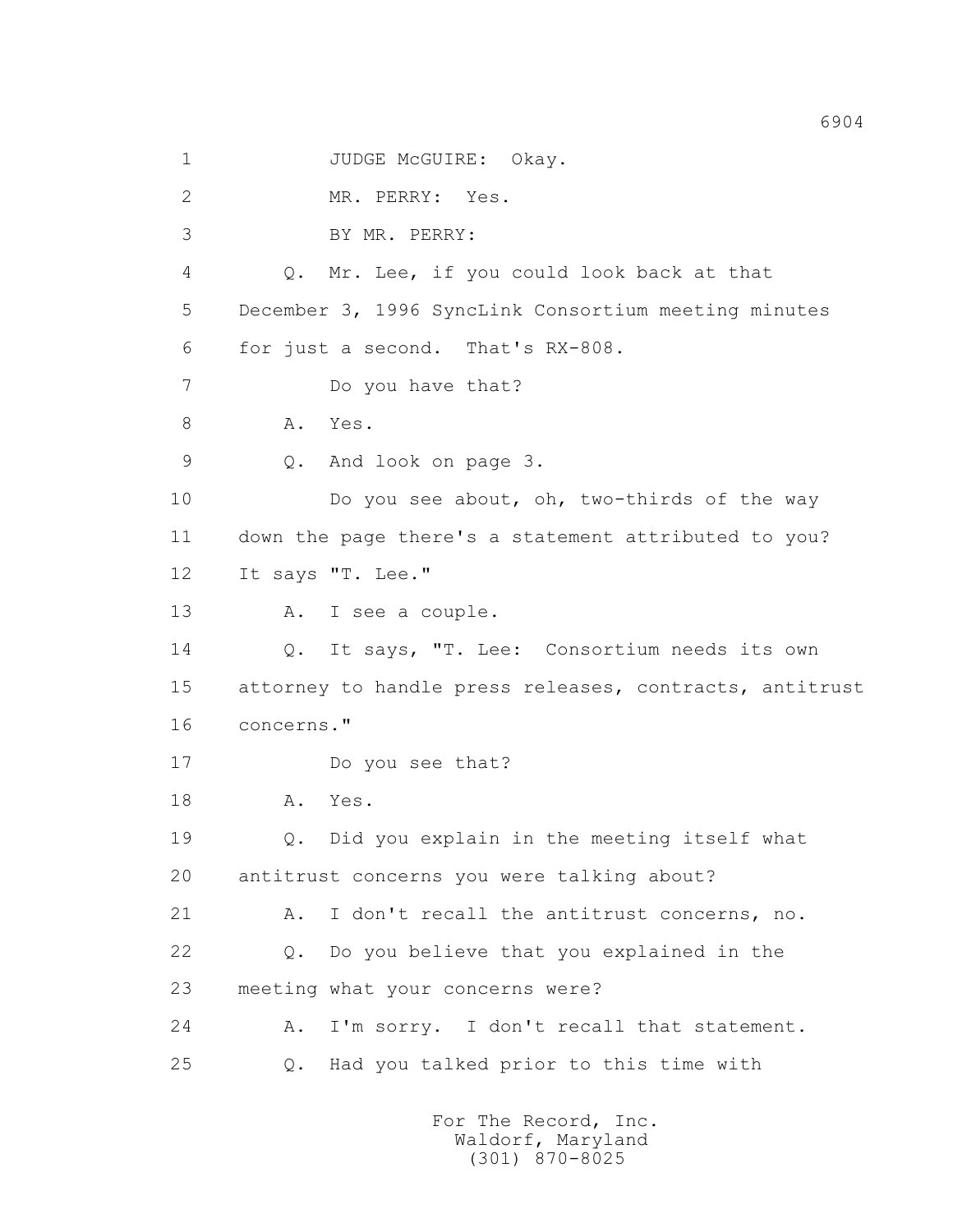1 nonlawyers at Micron about any antitrust concerns 2 involving the SyncLink Consortium? 3 A. No. 4 Q. Well, let's move on if we could to that 5 January 1997 meeting of the SyncLink Consortium 6 executives in Tokyo where you were present, and I'll 7 show you a proposed agenda. That's RX-845. 8 May I? 9 JUDGE McGUIRE: Yes. 10 BY MR. PERRY: 11 Q. And the first page of this appears to be a 12 proposed agenda, and I can tell that in part because 13 the second page appears to be an e-mail or a letter 14 that describes a proposed agenda. 15 Take a look at it and see if you were one of 16 the folks who got this in December 1996 from 17 Mr. Tabrizi. 18 A. Yes, I did. 19 Q. And the proposed agenda on the first page in 20 the second item, it references you. 21 Do you see that? 22 A. Yes. 23 Q. It says "Technical overview and progress 24 report, Terry Lee, SyncLink (Micron)." 25 Do you see that?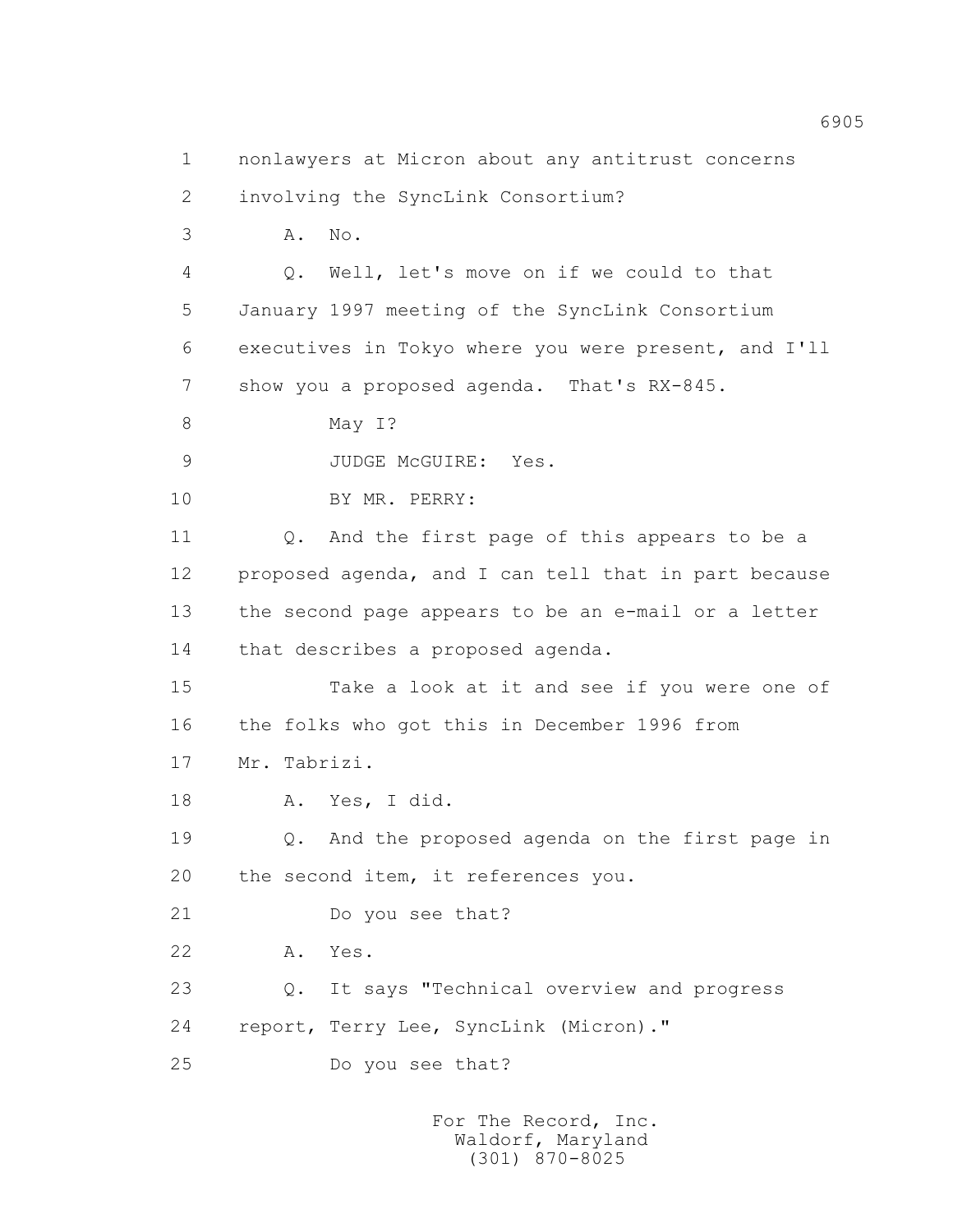1 A. Yes.

 2 Q. And you went to the Tokyo executive meeting in 3 January 1997; right? 4 A. Yes. 5 Q. Did you give a presentation? 6 A. Yes. 7 Q. Gene Cloud went along with you; right? 8 A. I believe it was Gene. 9 Q. What was his position at Micron at the time? 10 A. He was vice president of marketing. 11 Q. Was he your boss? 12 A. He was my eventual boss. I reported to Jeff, 13 who reported to Gene. 14 Q. Mr. Mailloux reported to Mr. Cloud at the 15 time? 16 A. Yes. I believe so. 17 Q. And who did Mr. Cloud report to? 18 A. Steve Appleton. 19 Q. Let me show you something that relates to that 20 meeting that was marked at your deposition as RX-849. 21 Actually it's been marked for trial as RX-849. 22 May I? 23 JUDGE McGUIRE: Go ahead. 24 BY MR. PERRY: 25 Q. The cover says "SyncLink Consortium Executive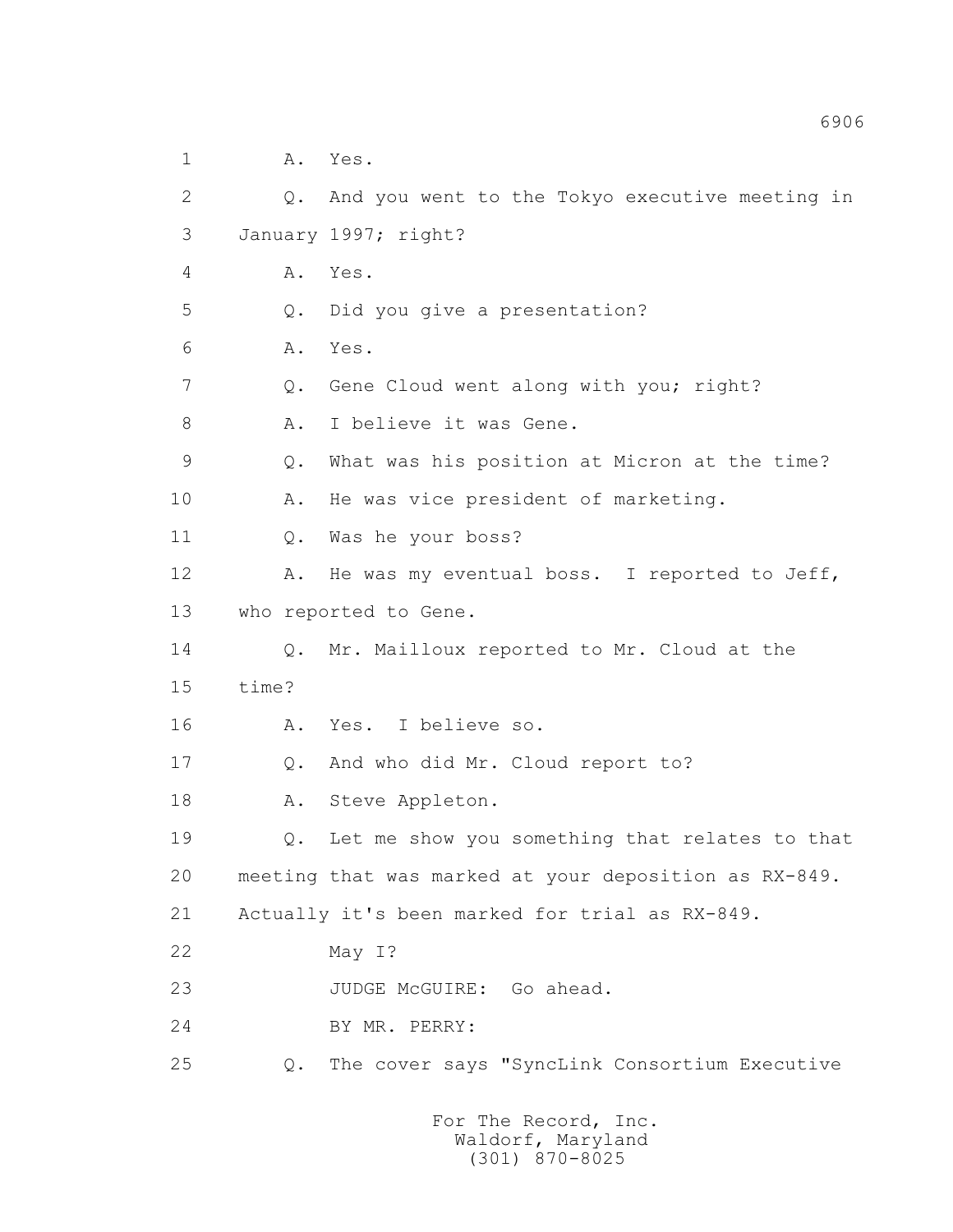1 Meeting, Yokohama, Japan, January 10, 1997." 2 Do you recognize these to be a collection of 3 slides or PowerPoint presentations that were given to 4 the various DRAM manufacturer executives at that 5 meeting? 6 A. Yes. 7 Q. And if you look on the second page of the 8 agenda -- we can pull up the bottom slide -- and that 9 says "Discussion of SyncLink advantages - Terry Lee." 10 Do you see that? 11 A. Yes. 12 Q. And there's two bullet points under that, 13 technical advantages and intellectual property 14 advantages. 15 Do you see that? 16 A. Yes. 17 Q. Now, in the proposed agenda that we had seen 18 before, I didn't see anything about intellectual 19 property advantages in the proposed agenda next to your 20 name. Perhaps I was just missing it. 21 Do you know why -- well, strike that. 22 Had someone asked you to talk about 23 intellectual property advantages at this meeting? 24 A. I believe Farhad Tabrizi set up the agenda. 25 Q. And did he ask you in particular to talk about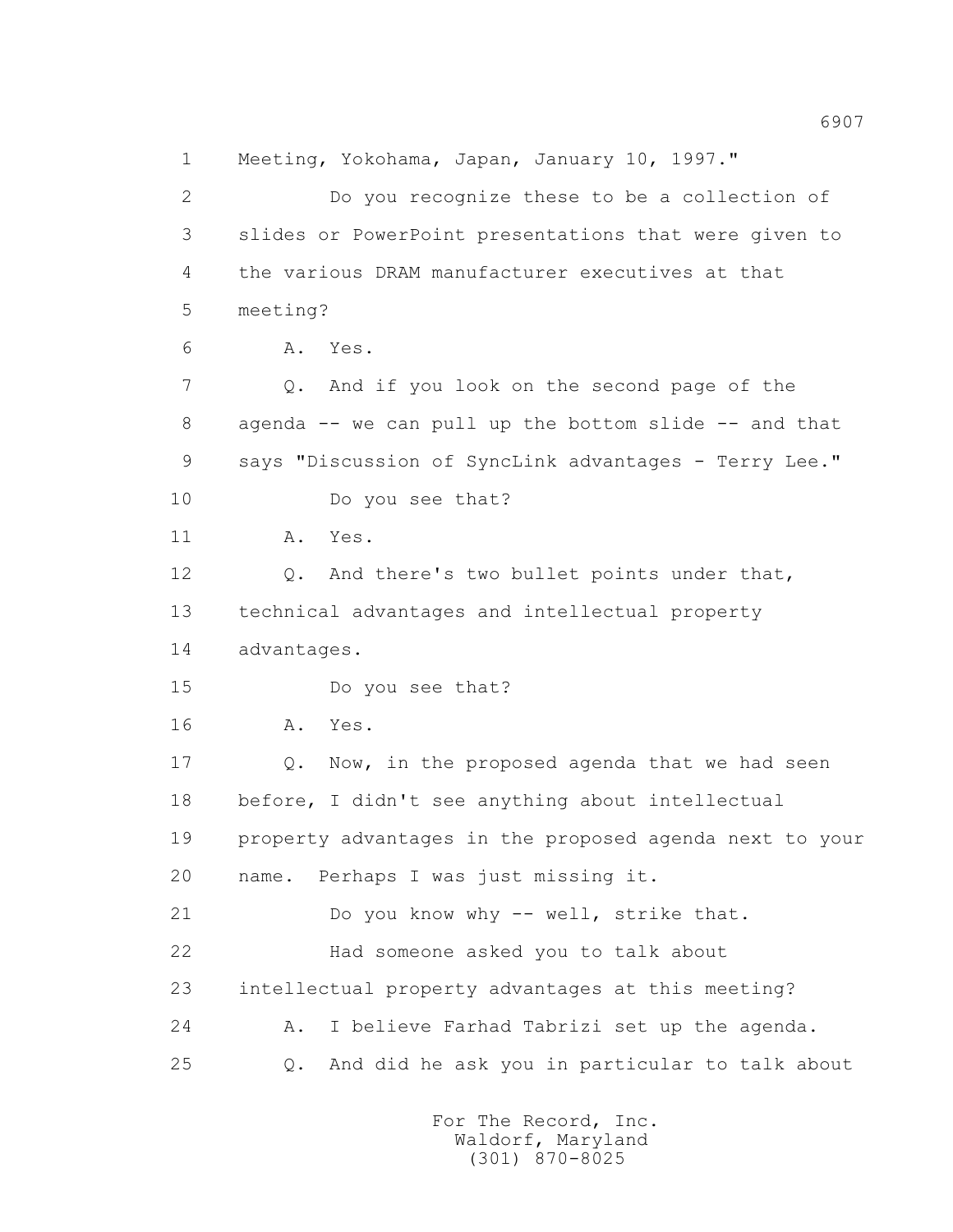1 intellectual property advantages to SyncLink? 2 A. I believe he created an agenda of some items 3 and then selected or asked people to present sections 4 of the agenda. 5 Q. Do you see that there's some page numbers in 6 the lower left corner and this one says "page 2"? 7 A. Yes. 8 Q. Let's look at page 23 if we could in the lower 9 left corner. 10 And if we could pull up the bottom slide, it 11 says "SyncLink Advantages" and it's dated January 10, 12 1997; right? 13 A. Yes. 14 Q. And is that a slide that you presented as part 15 of your presentation to the executives? 16 A. Yes. 17 Q. And the next page are two slides that you 18 prepared and presented as part of your presentation? 19 A. Yes. 20 Q. And the next page, page 25, has two slides that 21 you prepared and presented as part of your 22 presentation? 23 A. Yes. 24 Q. And the next page, page 26 of the exhibit, are 25 two slides that you prepared and presented as part of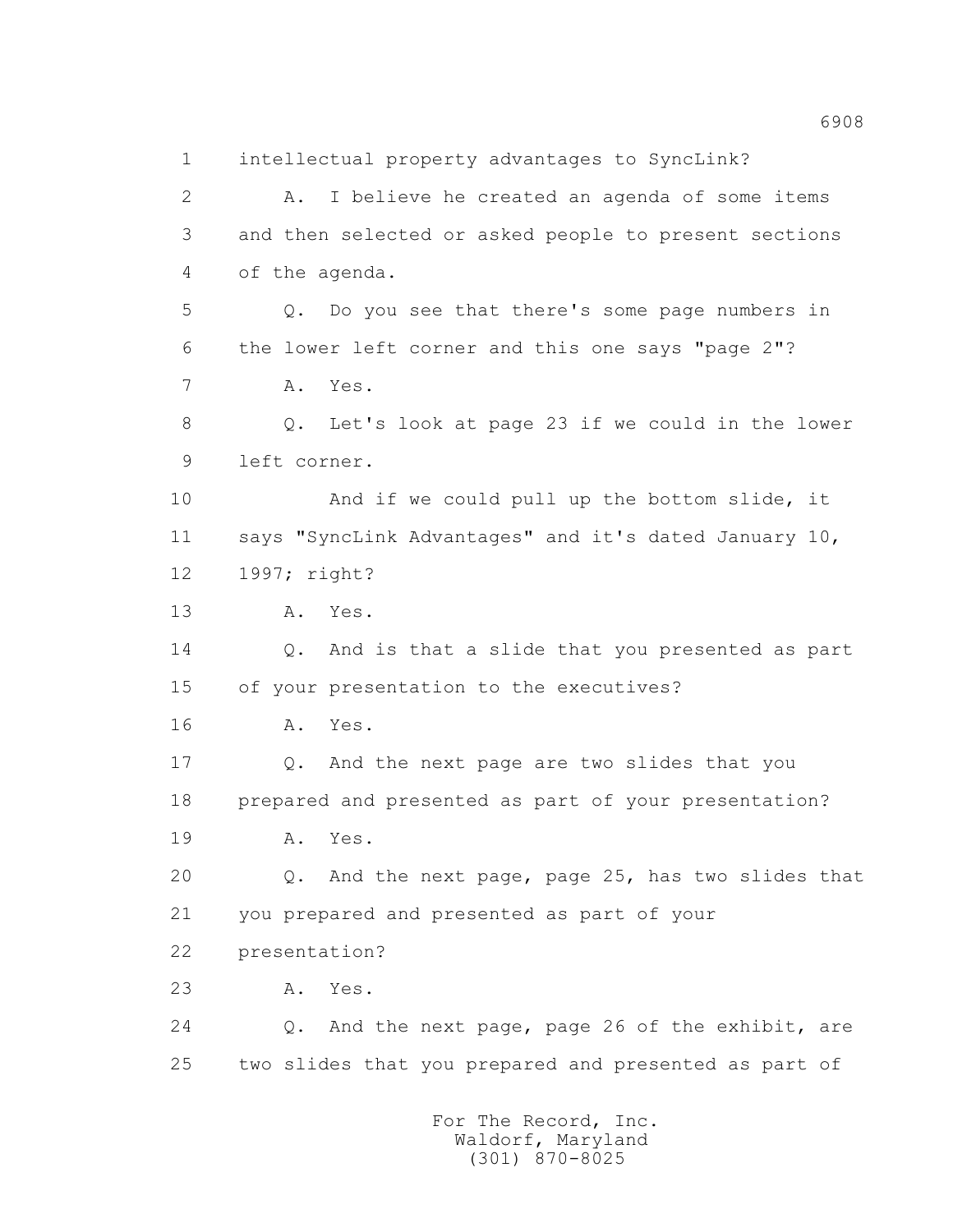1 your presentation to the January 10 meeting of

2 executives?

3 A. Yes.

 4 Q. And let's look at the top one. It says "Other 5 SyncLink Advantages."

6 Do you see that?

7 A. Yes.

 8 Q. The first one, the first bullet point says 9 "nonproprietary."

 10 What message were you intending to deliver to 11 the DRAM manufacturer executives you were talking to 12 when you described SyncLink as nonproprietary?

13 A. By that message I meant that our customers were 14 able to have access to this without NDAs. It was 15 freely -- information was freely available to anybody.

 16 Q. So that message, your message from -- when you 17 were talking about nonproprietary, that didn't have 18 anything to do with the royalties that people might 19 have to pay in the future to make, use or sell the 20 SyncLink device; is that right?

 21 A. Yes. Mine had to do with basically open, open 22 spec.

 23 Q. All right. Well, the third point says "Lower 24 cost (yield and license fees)."

25 Do you see that?

 For The Record, Inc. Waldorf, Maryland (301) 870-8025

6909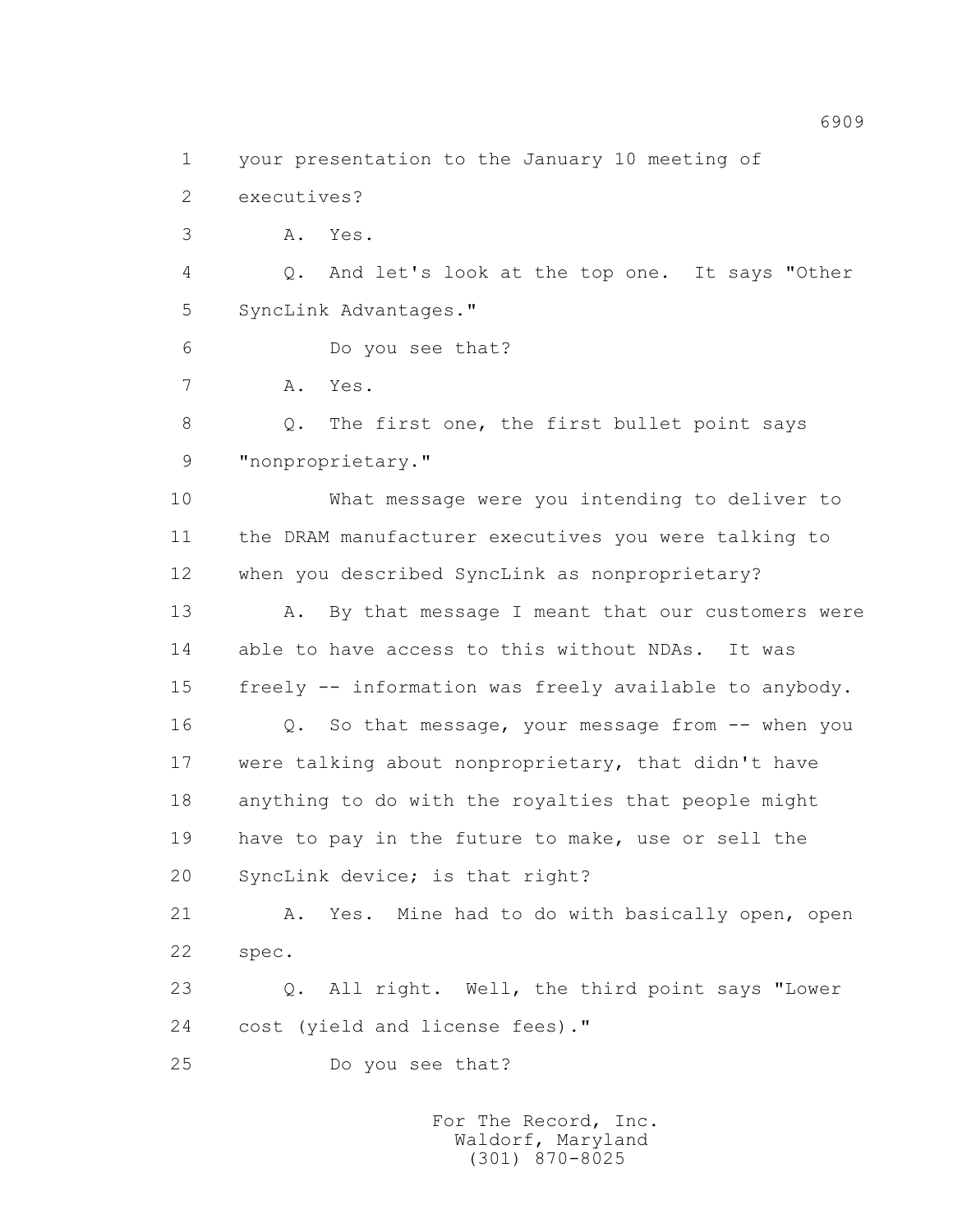1 A. Yes.

 2 Q. Was part of that message at least something 3 about license fees?

4 A. Yes.

 5 Q. And you were saying they'd be lower in SyncLink 6 for people who wanted to make, use and sell the devices 7 than they would be if people were making RDRAM? Is 8 that the message you were sending?

 9 A. The message I was sending there was that we 10 felt SLDRAM would be lower cost and that would be due 11 to an improved yield for the device and that there was 12 no structure in place for an automatic license fee, if 13 you will, such as in the case of Rambus.

 14 Q. Were you trying to say there would be no 15 license fees to anybody who wanted to use intellectual 16 property covering any portion of the SyncLink device?

 17 A. I don't think I'd have been really qualified or 18 had the authority to say that.

 19 Q. Well, the fourth bullet point you presented 20 says "industry intellectual property."

 21 When it says "industry," that's a reference to 22 DRAM manufacturers; right?

23 A. That's correct.

 24 Q. And what you were saying is that if the DRAM 25 manufacturers would hold intellectual property related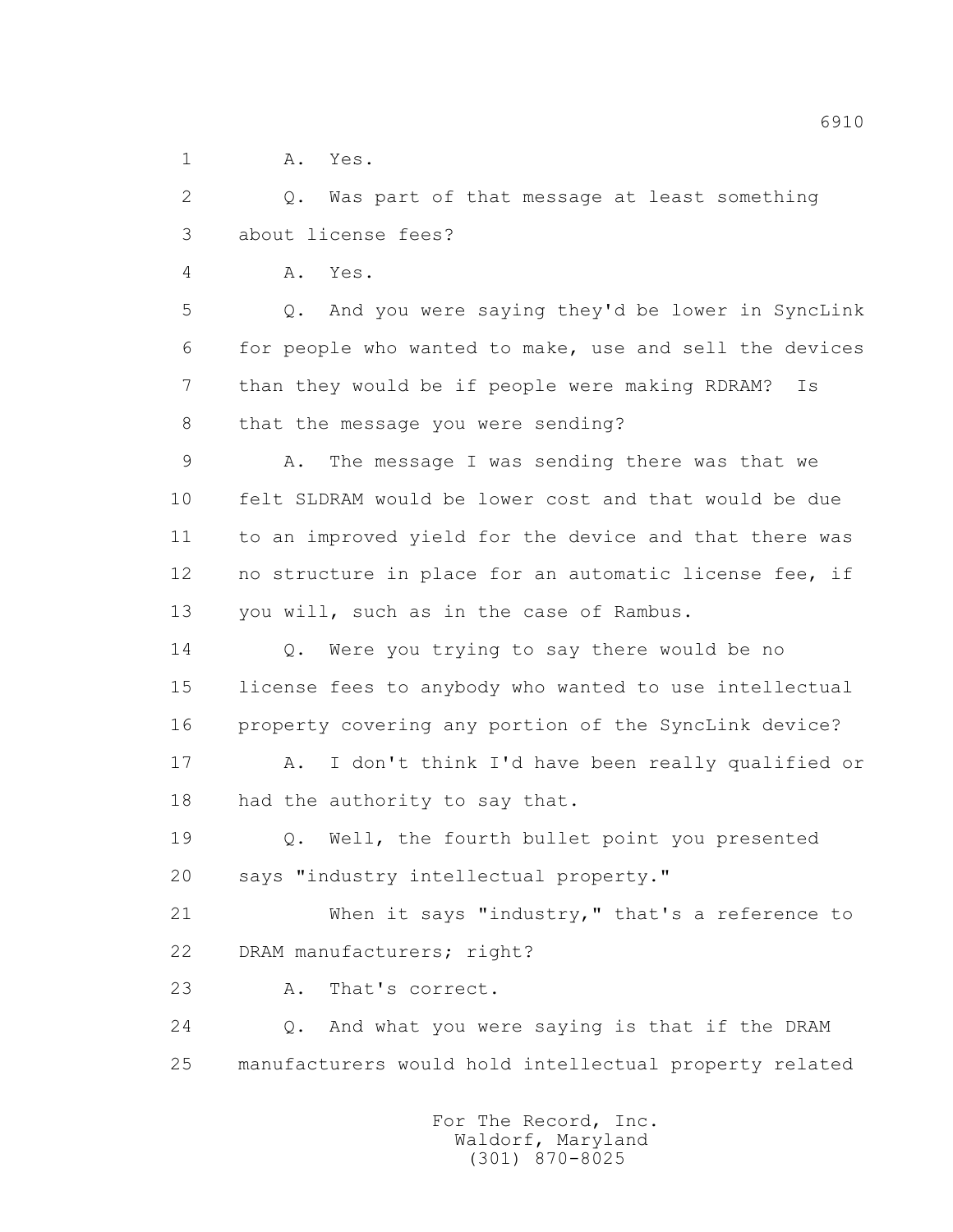1 to the SyncLink device; right?

2 A. Yes.

 3 Q. And you were saying that was an advantage to 4 SyncLink; right?

5 A. Yes.

 6 Q. And then the next slide down at the bottom 7 talks about intellectual property issues.

8 Do you see that?

9 A. Yes.

10 Q. The second bullet point says, "Future

11 high-speed DRAM patents will be developed by those

12 companies defining/developing new high-speed DRAMs -

13 what companies will this be?"

14 Do you see that?

15 A. Yes.

 16 Q. Now, you knew at the time that Rambus was one 17 of the companies that was defining and developing new 18 high-speed DRAMs; right?

19 A. That's correct.

 20 Q. And was your question to the audience: Will 21 your company also be doing that? Is that the question 22 you're presenting?

 23 A. Yeah, my question was which companies are going 24 to be involved in defining and developing new 25 high-speed DRAMs going into the future.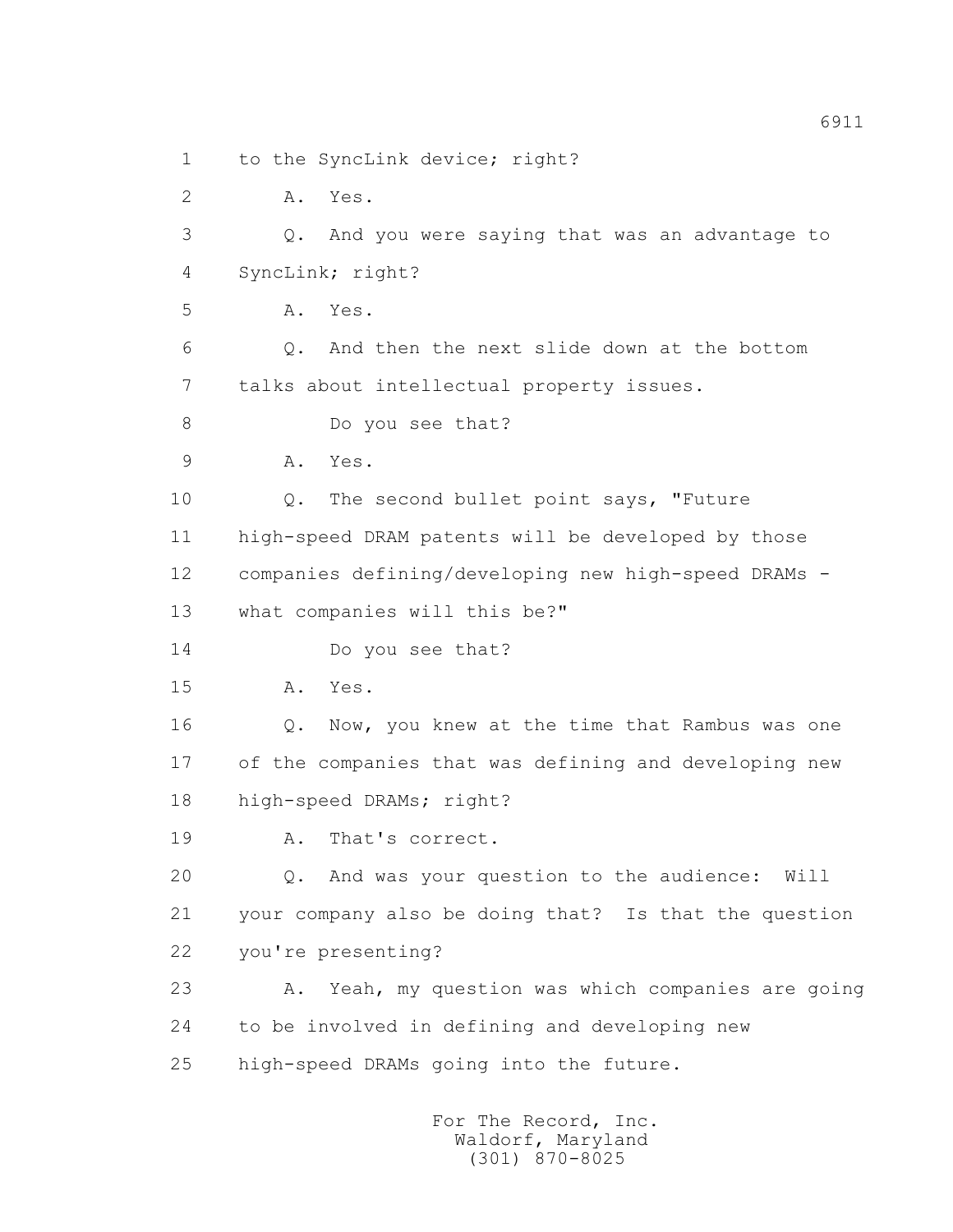1 0. And the third bullet point says, "Future 2 high-speed DRAM generations may use additional 3 intellectual property and have higher licensing fees - 4 your company may have a permanent IP disadvantage." 5 Do you see that? 6 A. Yes. 7 Q. What message were you delivering? 8 A. The background of that is that at the time 9 that direct RDRAM came out, the solutions that Intel 10 had seen in the industry were not as technically 11 advanced as where they wanted to be with their 12 next-generation platform. That's the message Intel 13 sent to us. 14 And so the concern is that in the future, if we 15 didn't develop some more techniques and more, you know, 16 sophisticated high-speed DRAM techniques, that in the

 17 future we would not be involved with the development of 18 future technology with Intel, and we found that to be a 19 disadvantage because of the fact we weren't involved 20 with direct RDRAM, didn't consider many of the 21 manufacturing issues.

 22 Q. Were you also concerned about not having IP, 23 intellectual property, that you could use to 24 cross-license with Rambus?

25 A. I don't believe that was the concern.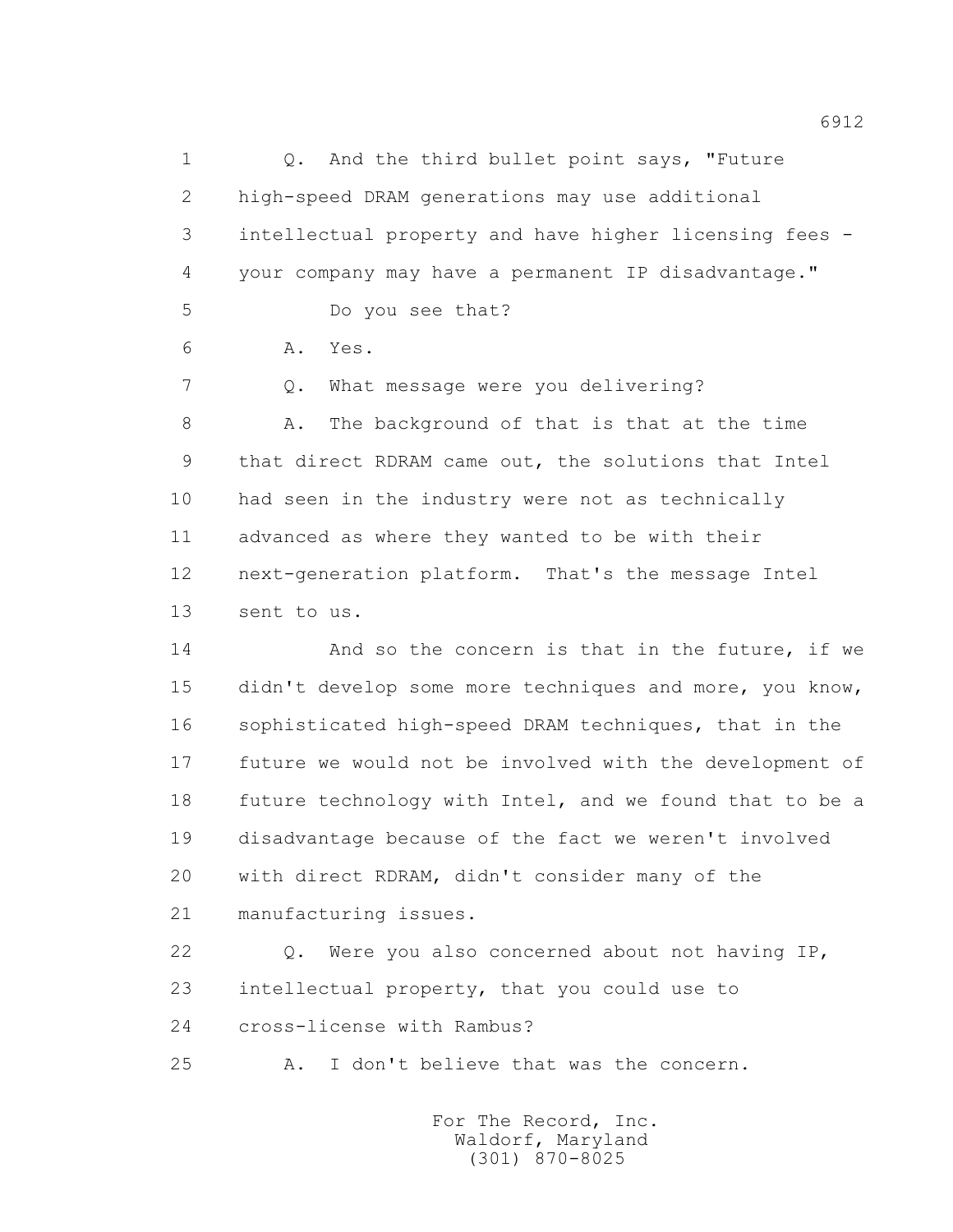1 Q. Didn't you understand within Micron -- putting 2 this meeting at SyncLink aside for a moment, didn't you 3 understand within Micron that there was an effort made 4 to obtain patents that lay in the development path of 5 Rambus as you saw it?

 6 A. I understand that the purpose of the patents 7 was to lay in the path to enable inventions for future 8 DRAM technology.

 9 Q. Didn't you understand that there was an effort 10 within Micron at some point in time to obtain patents 11 that Micron hoped would be in the development path of 12 the Rambus DRAM devices?

13 A. How do I know what the development path of 14 Rambus DRAM devices would be in the future?

 15 MR. PERRY: Your Honor, I don't believe that's 16 responsive to the question.

17 JUDGE McGUIRE: I'll strike the answer. Could 18 you restate it.

19 And you answer the question as asked, Mr. Lee. 20 BY MR. PERRY:

21 Q. Do you have the question in mind?

22 A. Could you repeat it, please.

23 MR. PERRY: I'll ask the reporter to read it.

24 (The record was read as follows:)

25 "QUESTION: Didn't you understand that there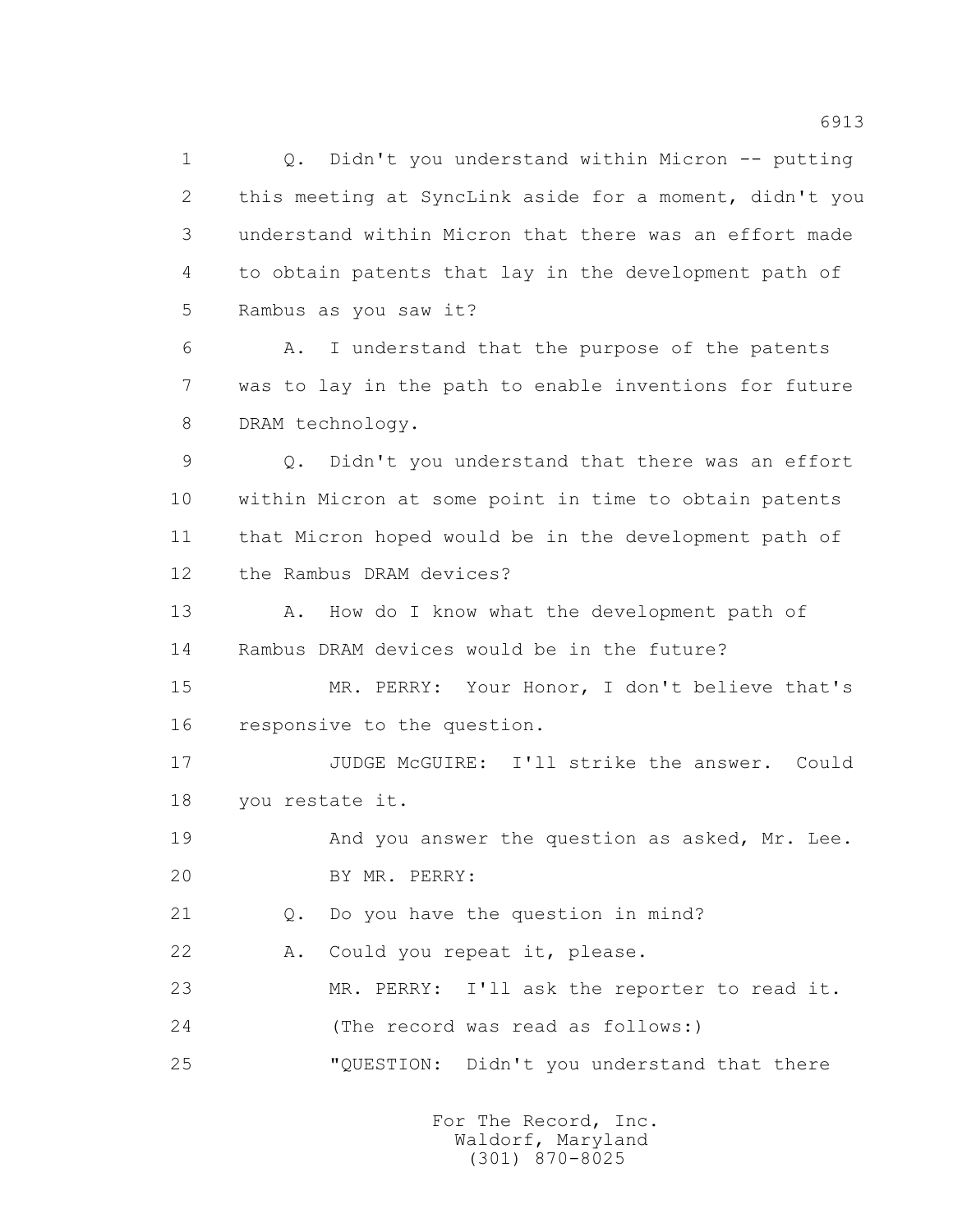1 was an effort within Micron at some point in time to 2 obtain patents that Micron hoped would be in the 3 development path of the Rambus DRAM devices?" 4 THE WITNESS: And I'll have to answer no as the 5 way that was stated. 6 BY MR. PERRY: 7 0. Were you ever aware within the 8 SyncLink Consortium of any efforts that were ongoing or 9 that had been made to avoid Rambus intellectual 10 property in the development of the SyncLink device? 11 A. I'm aware that there were efforts to avoid IP 12 in general, whosever it was. 13 O. Were you aware as of this meeting in 14 January 1997 of any statements in the past by Rambus 15 that SyncLink might infringe Rambus intellectual 16 property? 17 A. I don't believe I was aware of those 18 statements. 19 Q. Had Terry Walther ever told you that he had 20 been present at a SyncLink meeting where someone made 21 the statement: Rambus has 16 patents already with more 22 pending. Rambus says their patents may cover our 23 SyncLink approach? 24 Did Mr. Walther ever tell you that? 25 A. I don't recall.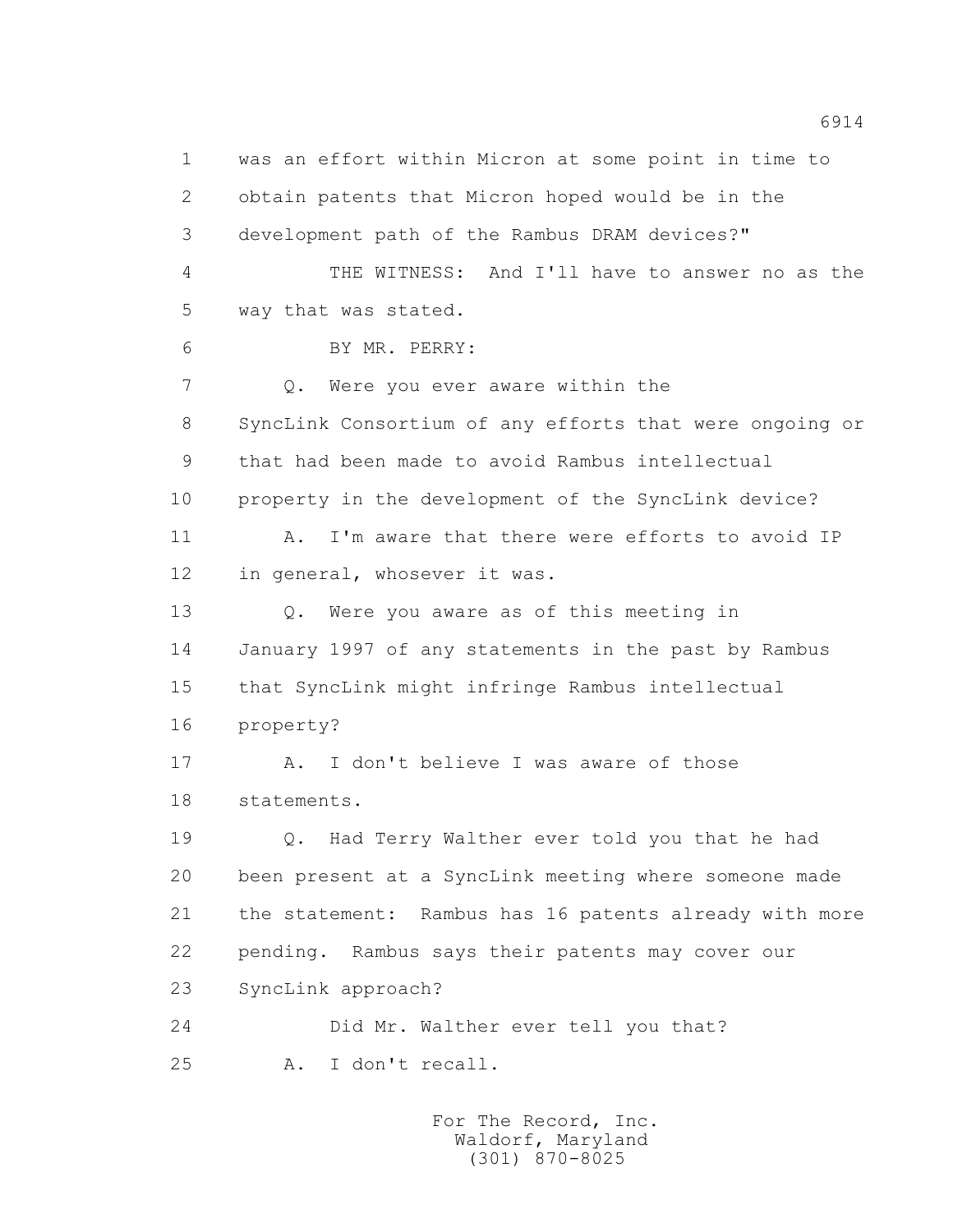1 0. Did you ever have any discussions, prior to 2 this January 1997 presentation to DRAM manufacturer 3 executives, with anyone at Micron where that person 4 told you that they had heard at a SyncLink meeting that 5 Rambus had said their patents may cover SyncLink? 6 A. I don't recall that specifically. We felt we 7 had a very different device than Rambus. 8 O. Who's "we" in that answer? 9 A. Micron. I think the question was about Micron 10 internal. 11 Q. Did any SyncLink Consortium member ever tell 12 you that Rambus had stated to SyncLink that the 13 SyncLink device may infringe Rambus intellectual 14 property? 15 A. I don't remember a conversation like that. 16 Q. Prior to being deposed in various lawsuits, had 17 you ever seen written in SyncLink Consortium minutes 18 the statement that Rambus had asserted that the 19 SyncLink device may infringe Rambus intellectual 20 property? 21 A. I don't recall that information. 22 Q. Did anyone tell you prior to this January 1997 23 presentation that you made that Richard Crisp had 24 informed SyncLink that both RamLink and SyncLink may 25 violate Rambus patents that date back as far as 1989?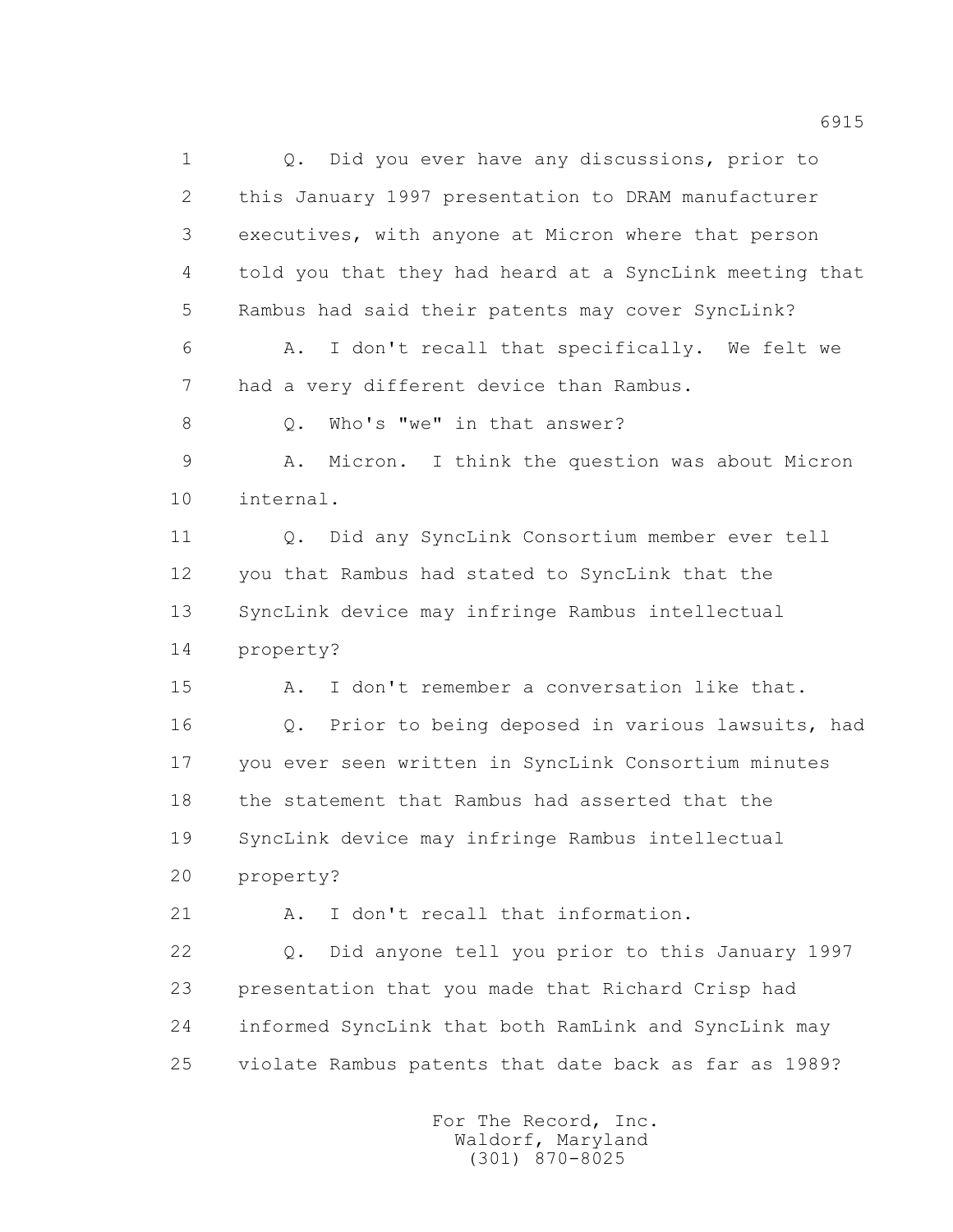1 A. I don't recall that information, no. 2 Q. Did anyone at this January 1997 executive 3 meeting say in connection with your presentation that 4 they had heard Rambus assert that the SyncLink device 5 might be infringed by -- might infringe Rambus 6 intellectual property? 7 A. I don't recall all the discussions that took 8 place at the executive meeting. Rambus certainly never 9 made that statement to Micron. 10 0. You don't know -- you weren't present for every 11 time there was a Rambus person and a Micron person in 12 the same room, were you? 13 A. No. 14 Q. And you weren't at JEDEC meetings where Rambus 15 made statements about its intellectual property, were 16 you? 17 A. I don't recall if there were statements made by 18 Rambus about any IP while I was there. I don't recall 19 that. 20 Q. And you didn't participate in face-to-face 21 licensing negotiations between Micron and Rambus; 22 correct? 23 You weren't in the room when those license 24 negotiations were going on with Rambus; correct? 25 A. I was involved with part of it when there was a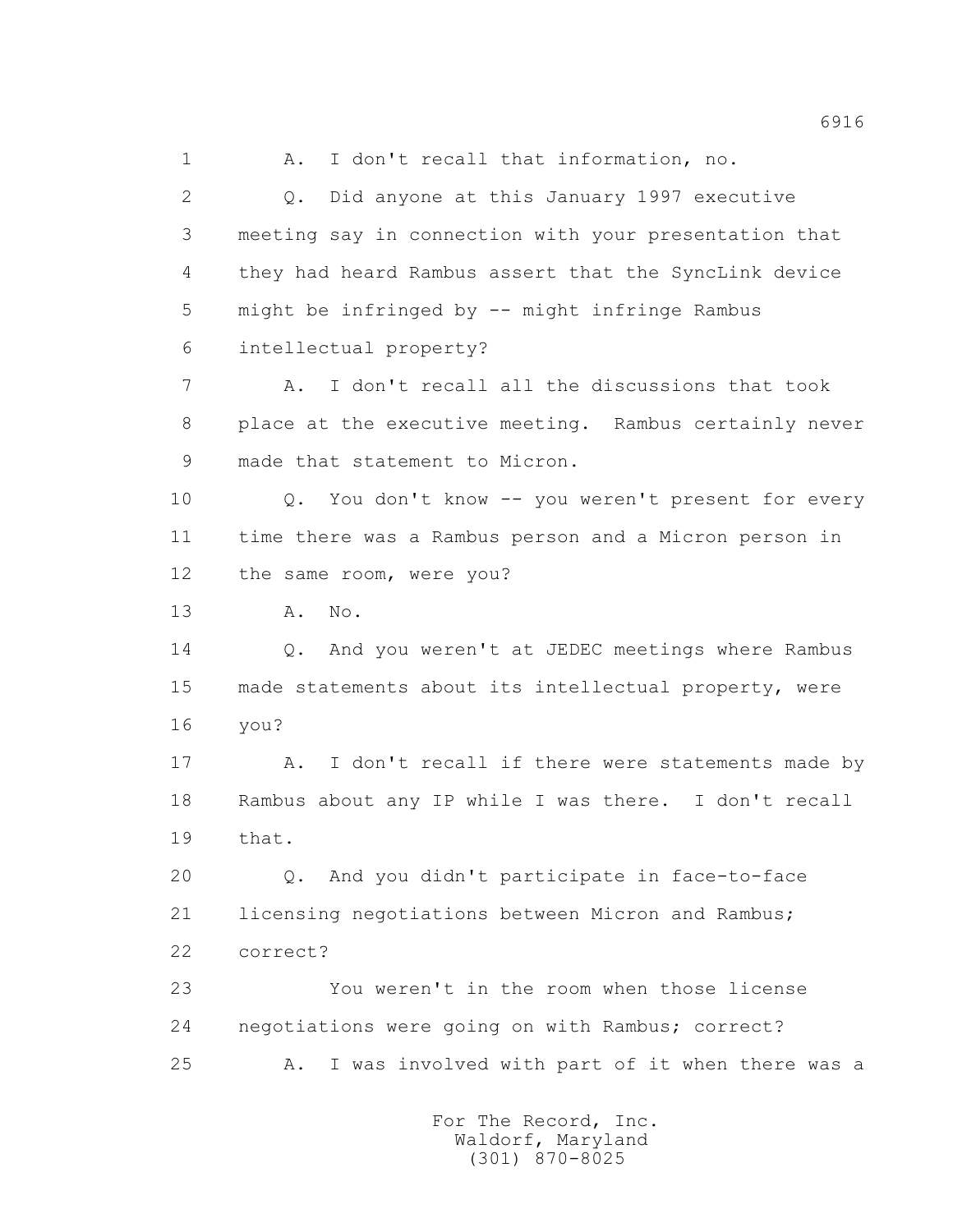1 meeting prior to the actual financial discussion. 2 Q. And that's the -- 3 A. That included Rambus. 4 Q. What's the date of that meeting? 5 A. I believe that was roughly December of '96. 6 Q. That was a technical meeting? 7 A. Primarily technical. 8 Q. Well, getting back to this SyncLink Consortium 9 presentation, the other item on this page that we 10 haven't talked about under Intellectual Property 11 Issues, it says, "SyncLink is filing on six patents, 12 several more patent filings are being pursued." 13 Do you see that? 14 A. Yes. 15 Q. And you were the named inventor on one of those 16 patents for the SLDRAM pinout; right? 17 A. I don't recall what the specific patents were 18 that they filed. 19 Q. But you understand that for a patent 20 application to be filed an inventor needs to fill out 21 an affidavit generally saying that they're one of the 22 inventors on the patent? 23 A. Yes. 24 Q. Let's go back if we could to page 4 of this set 25 of slides.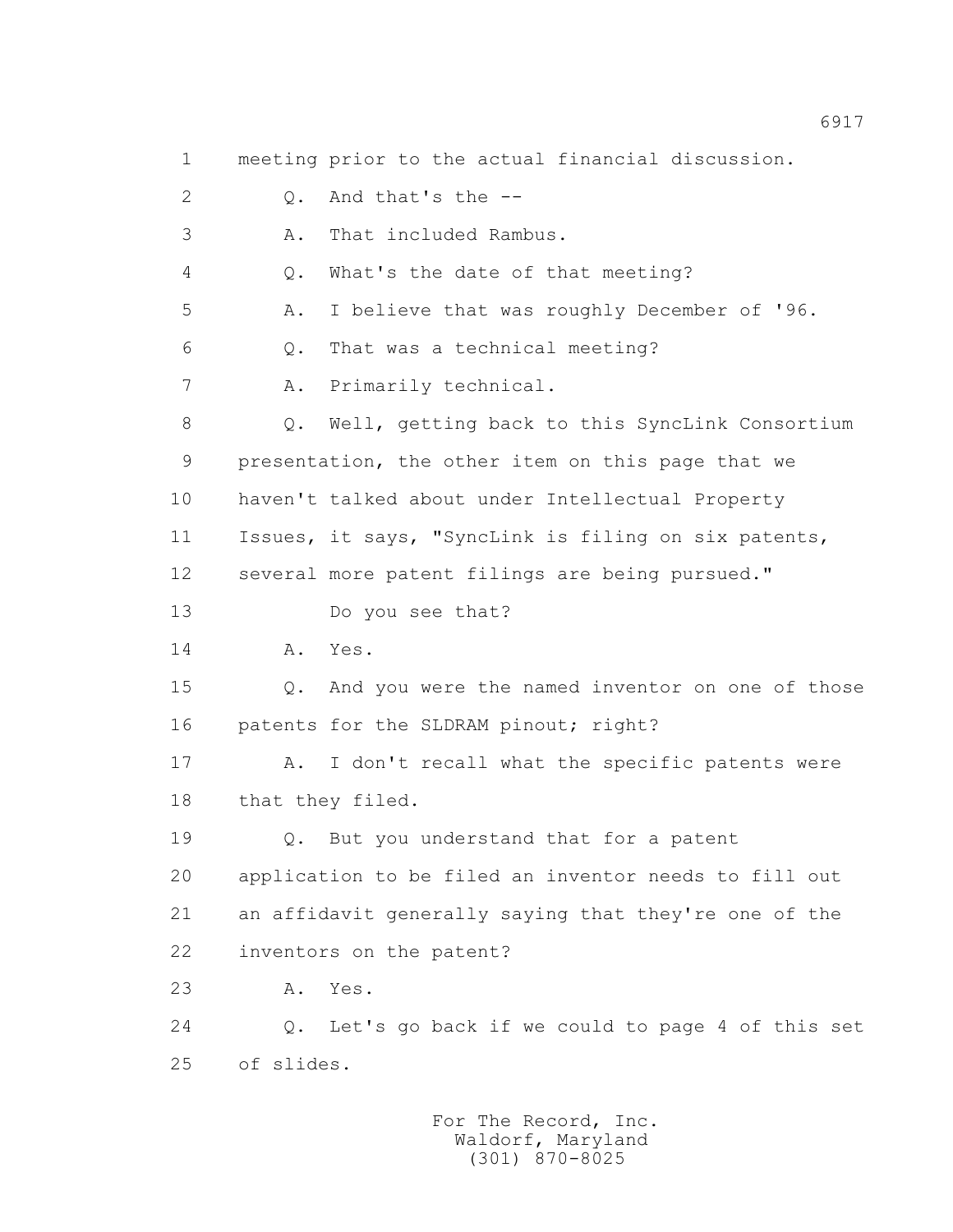1 And do you see that that says -- page 4. Thank 2 you. 3 It says "SyncLink Overview, Farhad Tabrizi." 4 Do you see that? Page 4 in the lower left 5 corner? 6 A. Yes. 7 Q. Okay. And were you present for Mr. Tabrizi's 8 presentation at this January 1997 meeting? 9 A. Yes. 10 Q. Look on page 6. The bottom slide says 11 "Patents." 12 Do you see that? 13 One of the patents that's listed there is 14 system architecture. 15 Are you one of the named inventors on that 16 patent? 17 A. I don't recall which patents I was named 18 inventor on. I don't see one here about packaging that 19 you referred to earlier. 20 Q. Would you look, please, at page 27, the lower 21 left corner. 22 I'm sorry. 26. 26, right. 26. Sorry. 23 You're on 26, Mr. Lee? 24 A. Yes. 25 Q. That's the one we just talked about?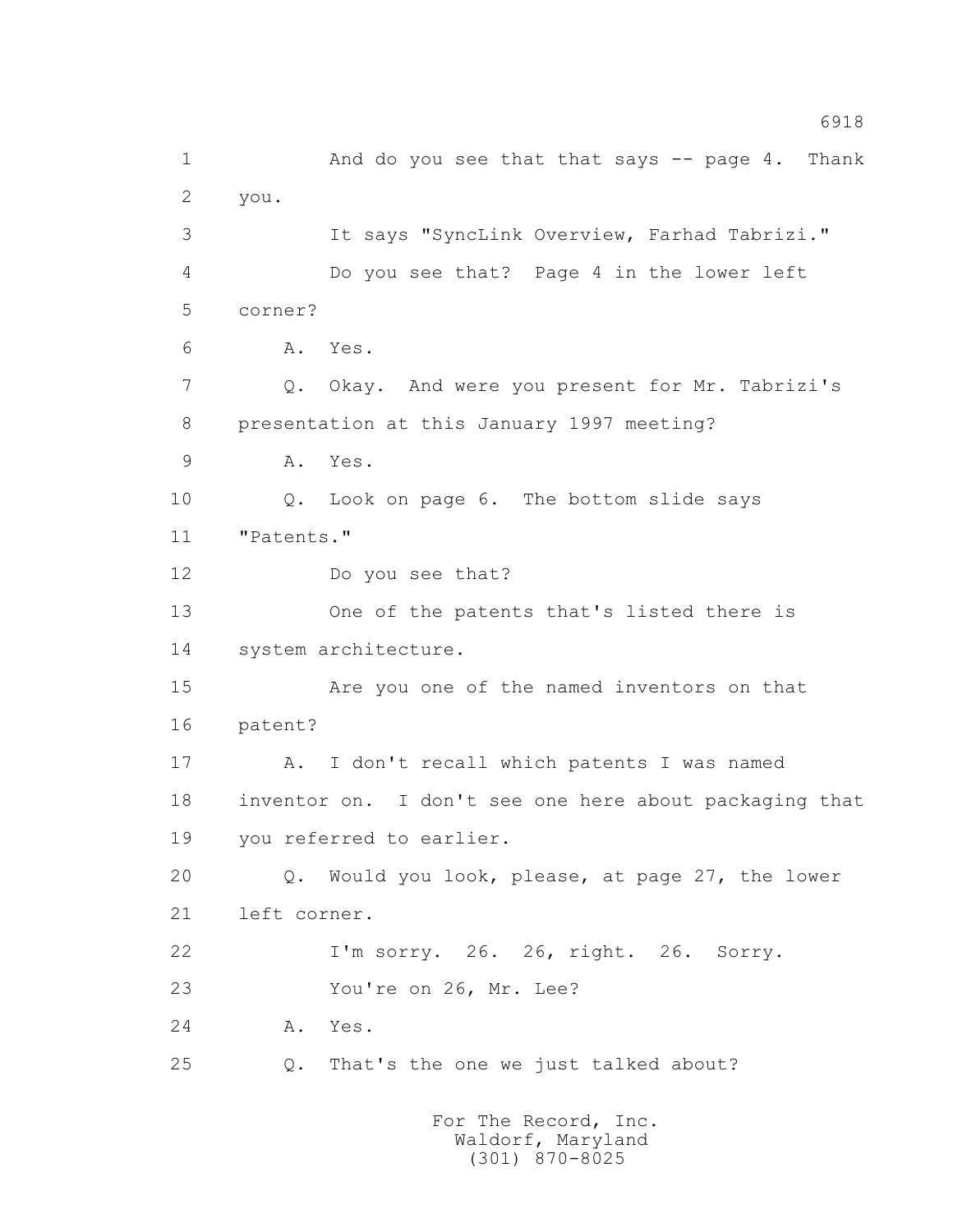1 A. Yes.

 2 Q. And you said you prepared these slides. 3 I want you to turn now to page 27, and you 4 prepared and presented those two slides as well? 5 A. Yes. 6 Q. Now, let's pull up the top one. 7 That says "Intellectual Property Issues 8 (continued)." Does that? C-O-N-T? 9 A. Yes. 10 0. And C-O-N-T meant continued? 11 A. From the prior slide. 12 Q. Right. 13 And that says, "Could the consortium be used 14 to: 15 "Challenge existing patents? 16 "Create new patents necessary for the successor 17 to nDRAM? 18 "Address DRAM business legal concerns?" 19 Do you see that? 20 A. Yes. 21 Q. And let me talk about that middle bullet 22 first. 23 What you told the member company executives, 24 what you asked them is a question: Could the 25 consortium be used to create new patents necessary for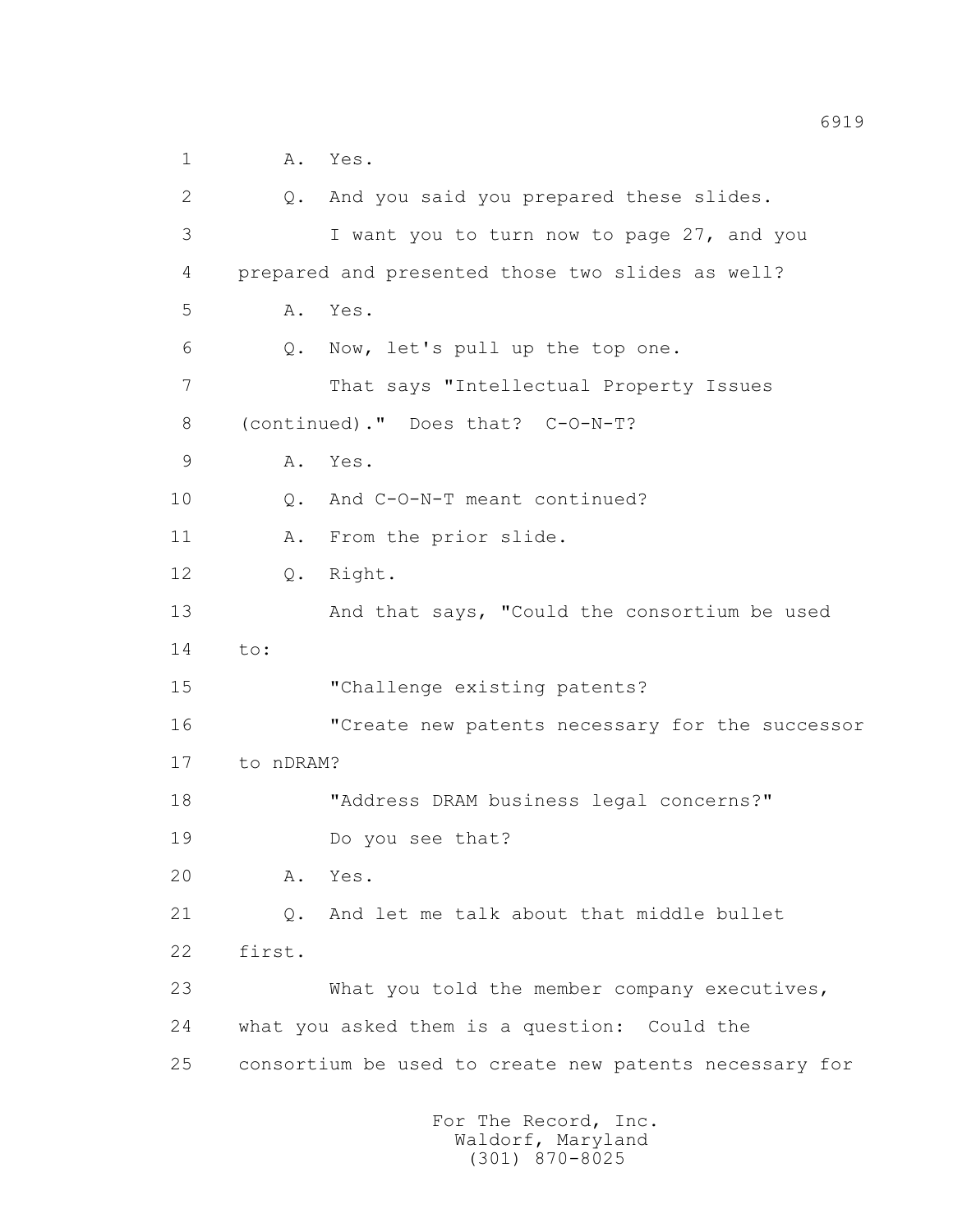1 the successor to nDRAM?

2 Do you see that?

3 A. Yes.

 4 Q. And the question you were asking them was do 5 you want to try to lay down patents in the development 6 path of the Rambus device; right?

7 A. That's incorrect.

 8 Q. What you were saying to them was, at some 9 point if Rambus becomes the next-generation memory 10 device, there's going to be a successor to Rambus, and 11 you wanted the industry to hold the IP, the patents, 12 that Rambus would need to make that next-generation 13 device?

14 A. That's incorrect.

15 Q. Is that what you were saying?

16 A. No. Your statement is incorrect.

 17 Q. Well, the first question, it says, "Could the 18 consortium be used to challenge existing patents?"

19 Do you see that?

20 A. Yes.

21 Q. Was part of that question about Rambus'

22 patents?

 23 A. The whole statement, the whole foil was to -- 24 was kind of a brainstorming as to what we wanted to do 25 with this consortium. It was the first time we had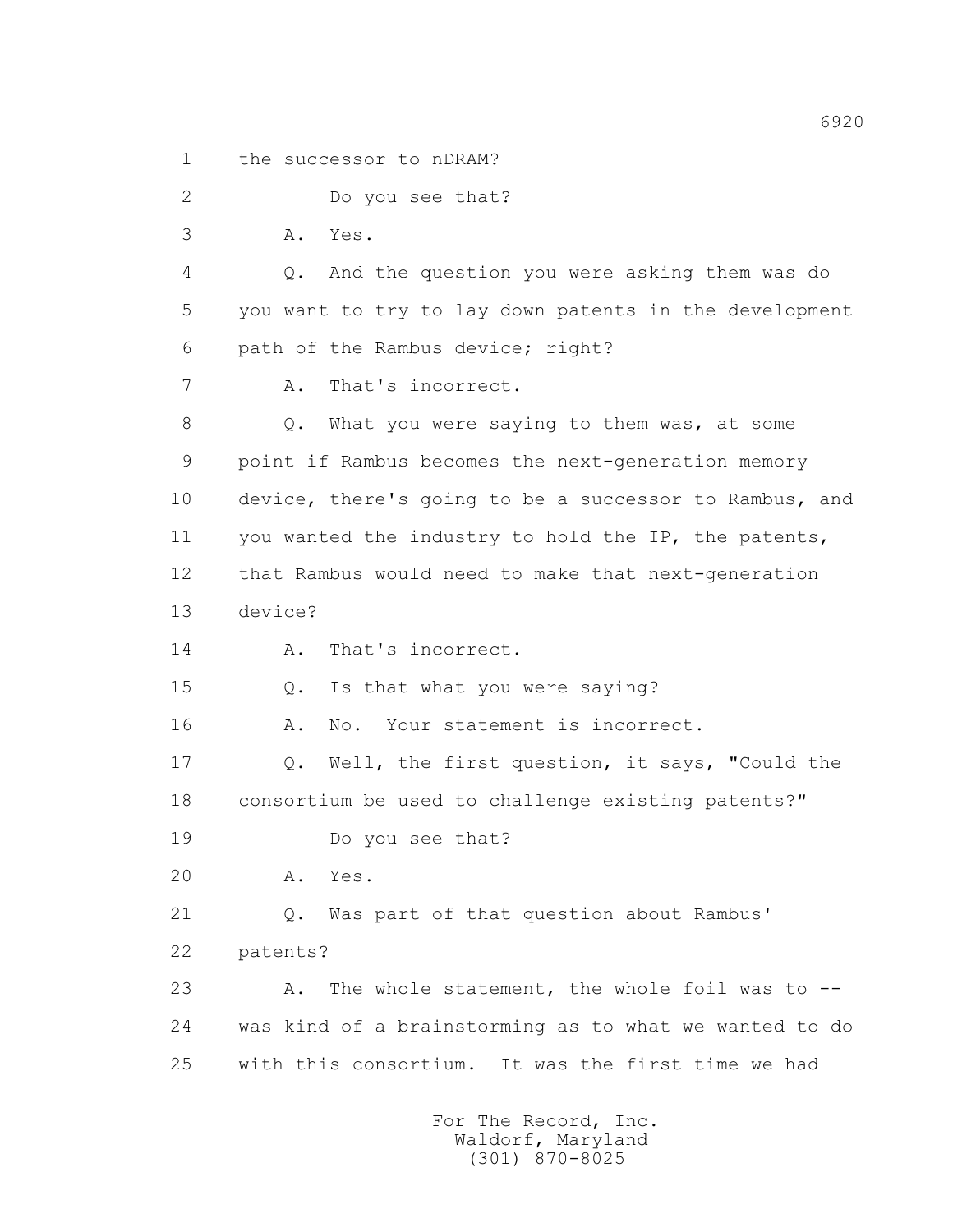1 such kind of a group, and the question that we were 2 asking the executives is what do we want to do, should 3 we do anything here regarding the patents, do we want 4 to challenge patents out there, do we want to create 5 new patents, what should we do with this legal entity. 6 Q. Well, you had seen from Mr. Mailloux's 7 December 1996 e-mail that he at least felt that there 8 were many Rambus patents that were invalid because of 9 prior art. Do you remember that statement? 10 A. His statement was based upon the information 11 that Kevin Ryan and I had given to him which we talked 12 about earlier, so I don't think that's -- 13 characterization is exactly what I stated. 14 Q. You saw that Mr. Mailloux had told the CEO of 15 Micron in Exhibit RX-829 that we think many Rambus 16 patents read on prior art or other patents. Do you 17 remember that statement in the memo from Mr. Mailloux 18 to Mr. Appleton? 19 A. No. 20 Q. Do you remember it? 21 A. I remember the statement. 22 Q. Right.

> 23 And then one month later to the day, you 24 prepare and present a slide that you delivered to DRAM 25 manufacturer executives that said, "Could the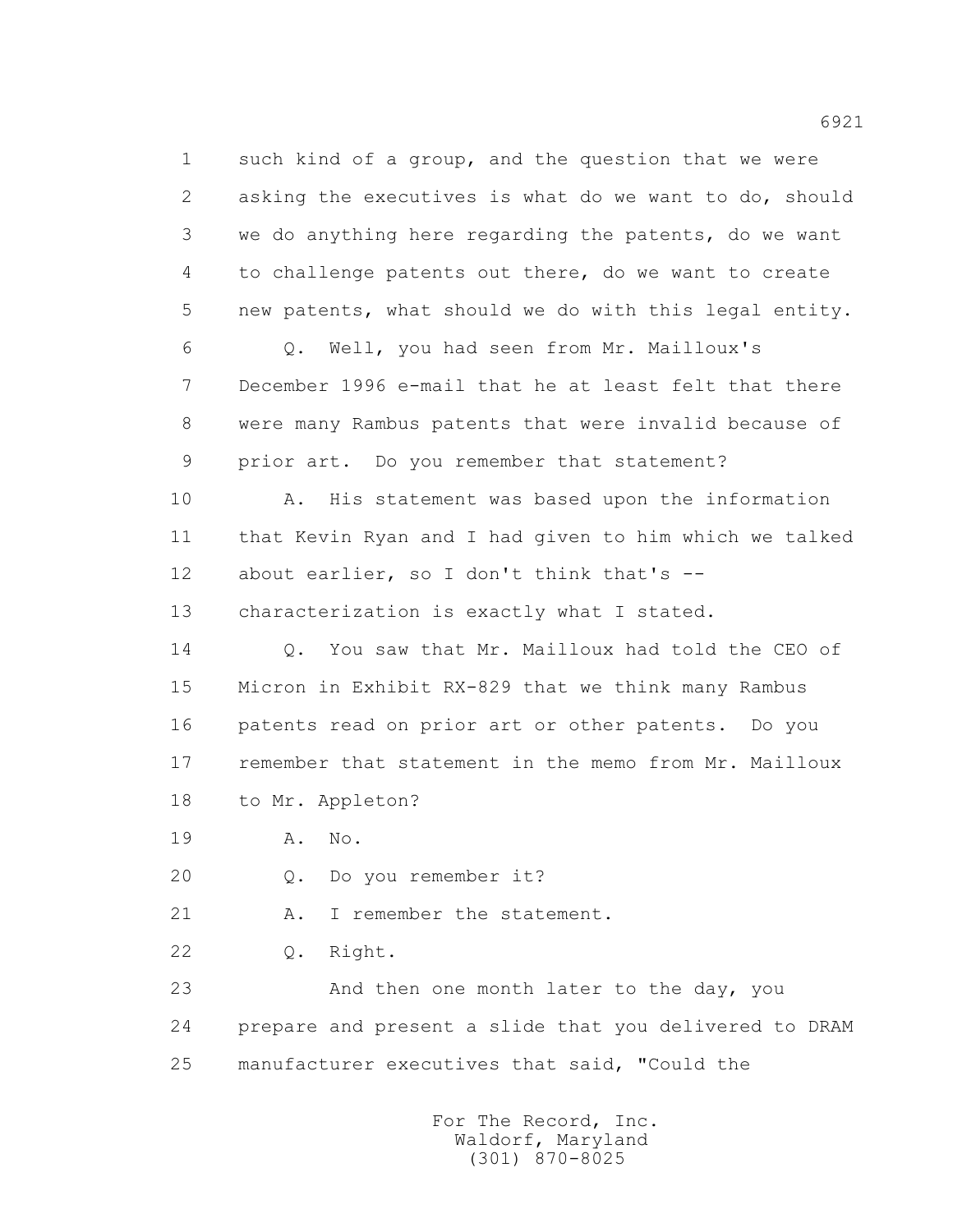1 consortium be used to challenge existing patents?" 2 That's what you said; right? 3 A. That's correct. 4 Q. And weren't you saying at least in part to the 5 DRAM manufacturer executives that this consortium might 6 be useful in challenging Rambus patents? 7 A. No. This says "existing patents." There's no 8 statement of Rambus here. 9 Q. Didn't you anticipate that litigation against 10 Rambus might be necessary as of the time you gave this 11 presentation? 12 A. No. I don't recall that. 13 Q. The clip art you used is a picture of a judge 14 in a wig. 15 Do you see that? 16 A. Yes. 17 Q. Why did you use that? 18 A. Because it's a legal discussion. It's about 19 intellectual property, so that's a legal issue, isn't 20 it? 21 Q. Well, you understood at that time that judges 22 don't decide whether a patent should be issued; right? 23 A. No, actually I don't understand that. 24 Q. You understand the patent office issues 25 patents?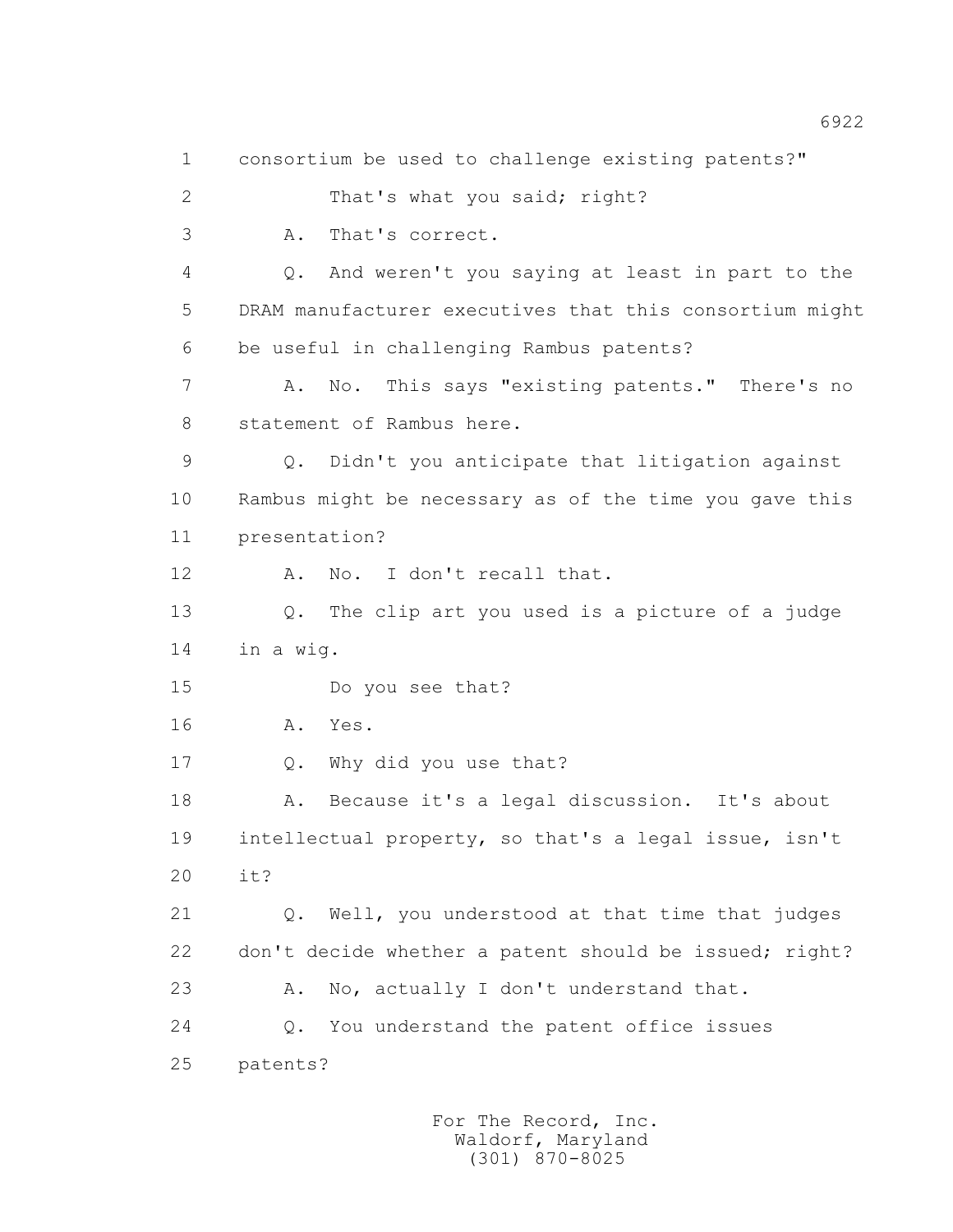1 A. I understand that.

 2 Q. You think the patent office is staffed with 3 judges?

4 A. I really don't know.

 5 Q. Okay. You were talking about litigation here 6 in this message, weren't you, you were talking about 7 lawsuits?

8 A. No.

 9 Q. When it says, "Could the consortium be used to 10 challenge existing patents," was that a question about 11 whether or not the consortium could bring lawsuits?

 12 A. I'm really -- I think I'm really talking about 13 patents here, strictly about patents.

 14 Q. Okay. You didn't understand that challenges to 15 patents sometimes involve lawsuits? Did you understand 16 that at the time?

 17 A. I understand that there is a process that you 18 can litigate against a patent.

 19 Q. Okay. Well, let's talk about the third 20 question you asked: Could the consortium be used to 21 address DRAM business legal concerns?

22 Do you see that?

23 A. Yes.

 24 Q. And that question was could the consortium get 25 around the antitrust laws and allow the supplier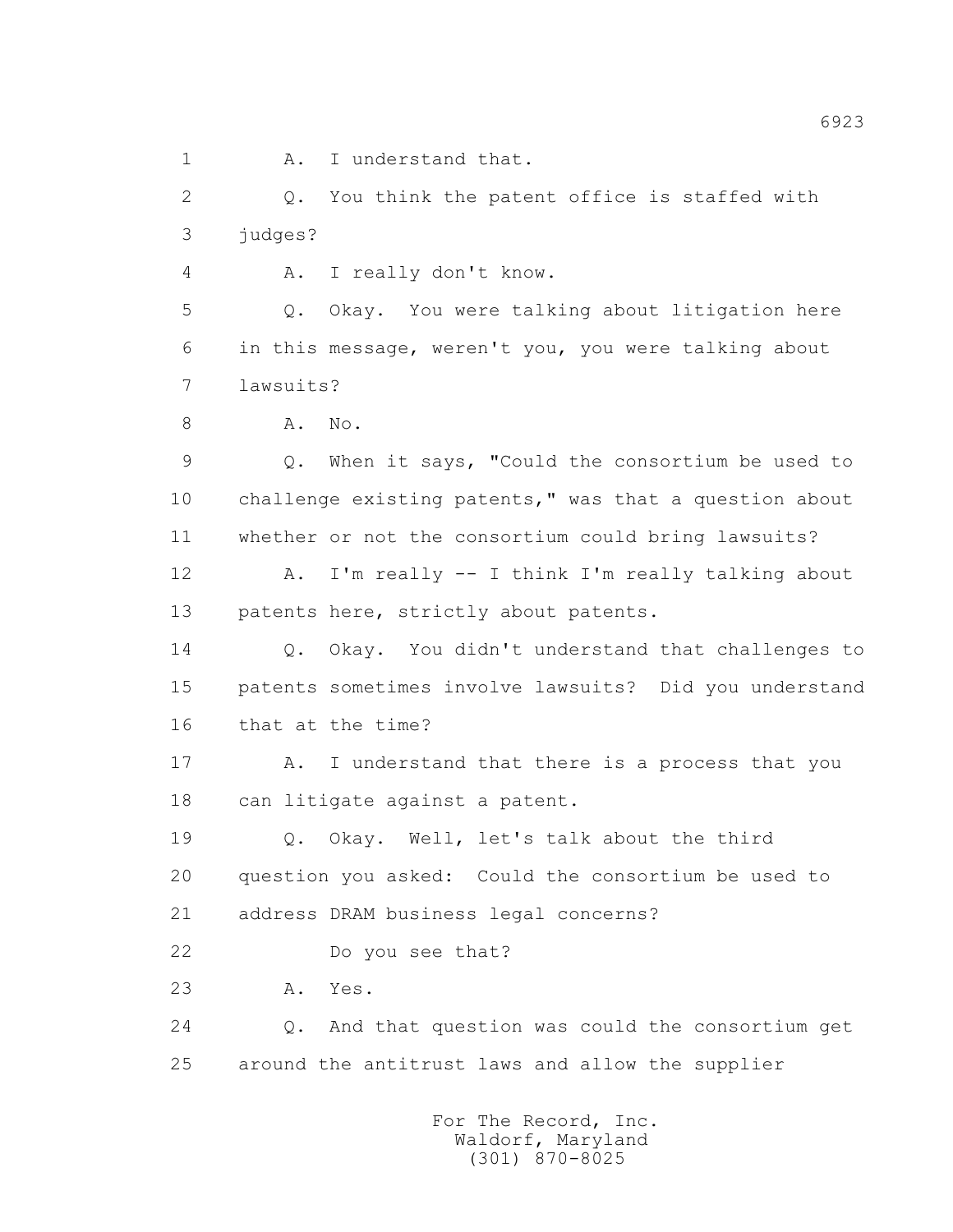1 manufacturer -- the supplier executives to talk to each 2 other about issues they might not be able to talk to 3 otherwise -- talk about otherwise? 4 A. No, sir. 5 Q. What were the DRAM business legal concerns that 6 you were talking about in this message? 7 A. I don't recall the specifics. It was kind of 8 a broad topic. I never had any discussions about DRAM 9 creating some sort of scenario that you just 10 described. 11 Q. You had raised at the prior SyncLink Consortium 12 meeting an issue about the need for lawyers to give 13 antitrust advice. Do you remember seeing that? 14 It's in the minutes. Do you remember seeing 15 that in the minutes? 16 A. I remember seeing something different than what 17 you stated. 18 Q. It says "antitrust concerns"? 19 A. Right. 20 Q. You had raised a question about the need for a 21 lawyer to advise the consortium on antitrust concerns, 22 correct, at the December meeting; right? 23 A. I don't think what I put in there was quite 24 that -- can I refer to that? 25 Q. You can refer back to the minutes? Is that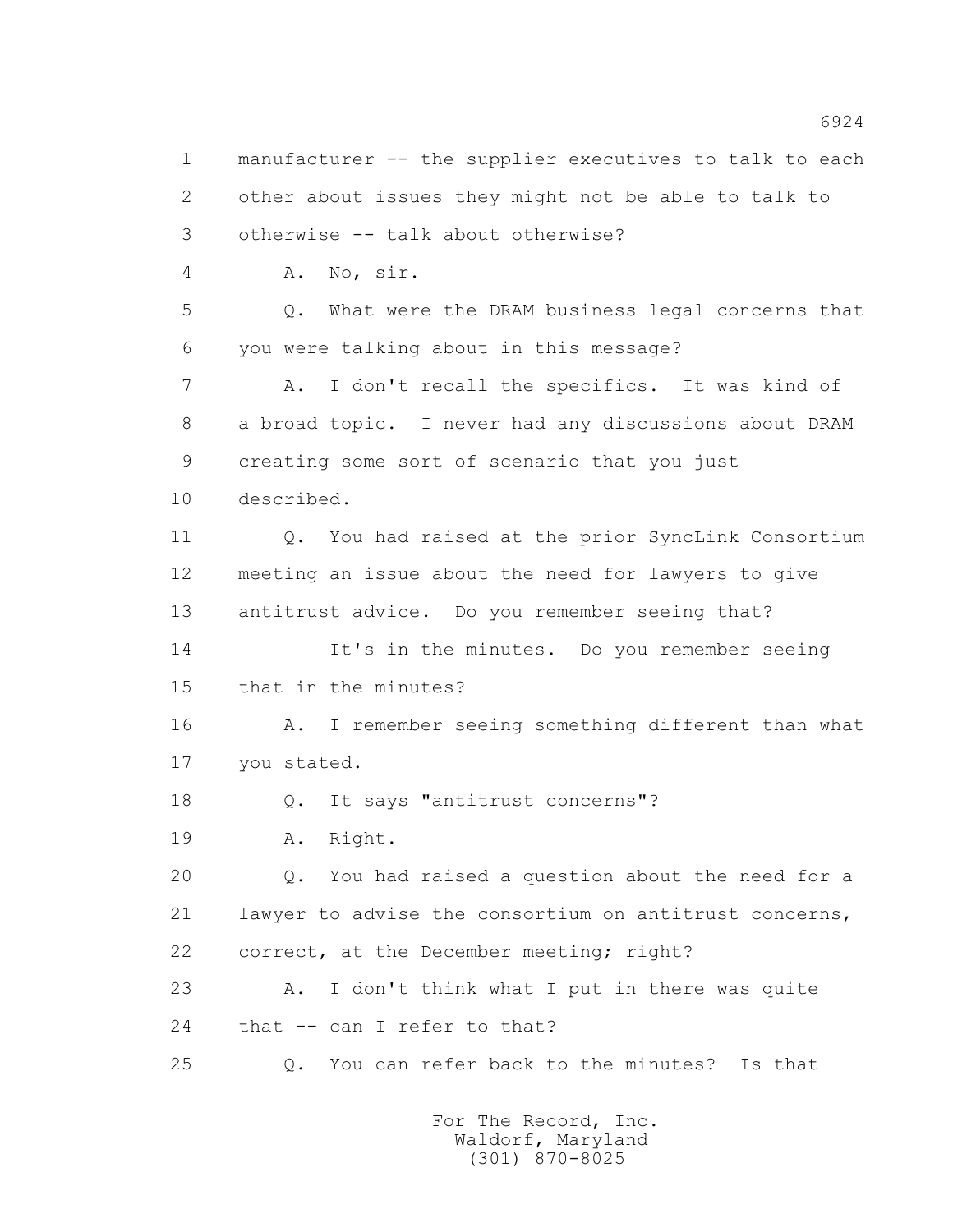1 what you want to see? Sure.

 2 Do you see the reference to antitrust 3 concerns? 4 A. Yeah. What it says is: "Consortium needs it 5 own attorney to handle press releases, contracts, 6 antitrust concerns." 7 Q. So you had raised an issue at the prior 8 consortium meeting about whether the consortium needed 9 an attorney to handle antitrust concerns; right? 10 A. Correct. 11 Q. And this reference in this slide in 12 January 1997 where it says "Could the consortium be 13 used to address DRAM business legal concerns," that was 14 at least in part about those antitrust concerns? 15 A. I don't recall what the specifics were of that 16 statement. 17 Q. Okay. Well, look down at the slide on the 18 bottom of page 27 where it says "Technical Summary." 19 The third bullet -- I'm sorry -- the fourth bullet: 20 SyncLink should continue to be supported to establish 21 future intellectual property and to protect the future 22 of the DRAM industry. 23 Do you see that? 24 A. Yes. 25 Q. And by "DRAM industry" you meant the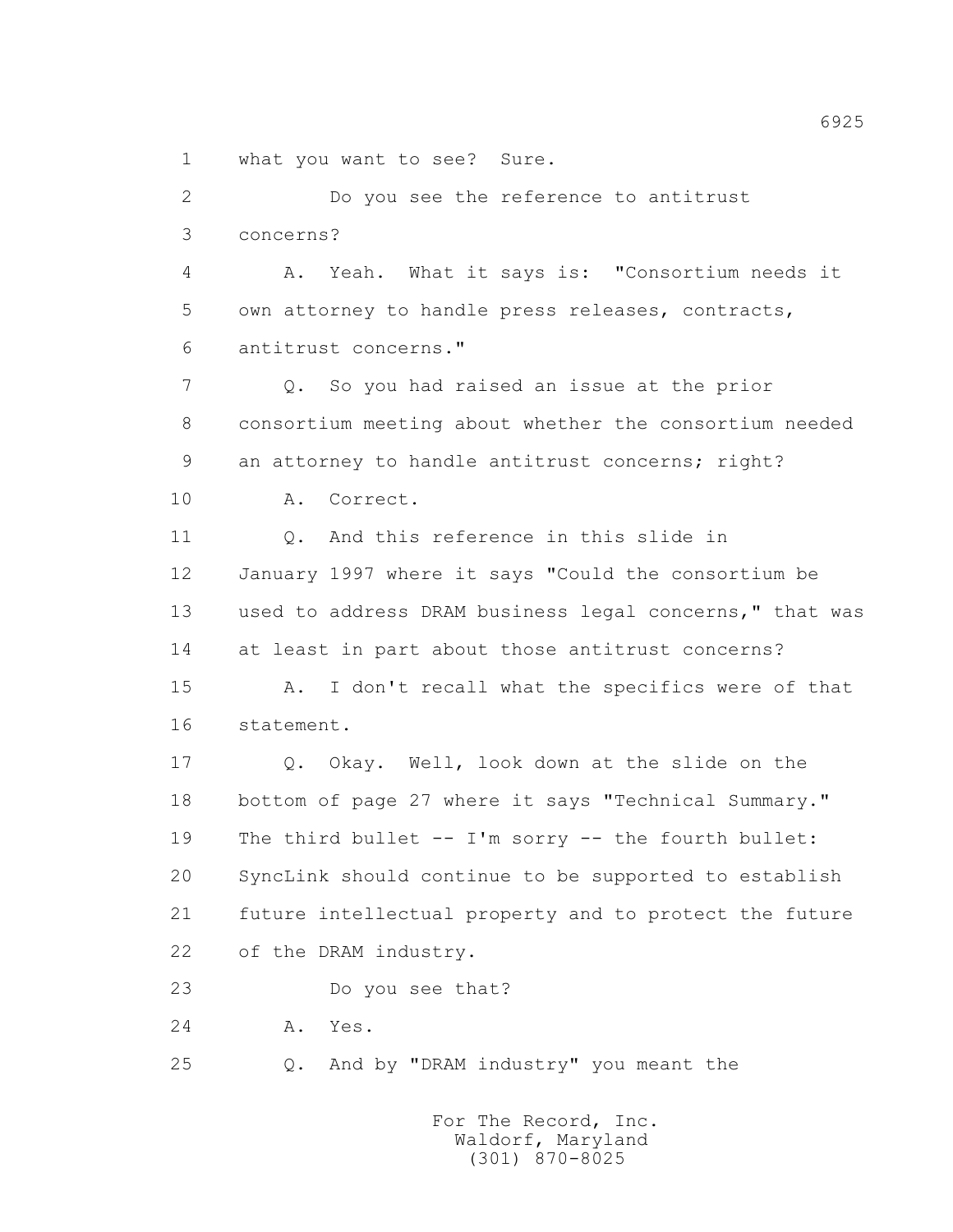1 manufacturers; right?

 2 A. Yes, I believe that's what was intended. 3 Q. And what you were saying there is that the 4 manufacturers should jointly support SyncLink in order 5 to establish intellectual property that would cover 6 future high-bandwidth, high-speed DRAM devices? 7 A. So we could develop innovation for future DRAM 8 products. 9 Q. Well, you can do innovation without getting 10 patents on it; right? 11 A. I think the purpose there is to protect the 12 work that was done so that somebody else wouldn't 13 assert a patent against the work that we had done. 14 Q. So that if they did, you would have a patent 15 that would be required for a cross-license; correct? 16 A. So we'd have a patent to defend the work that 17 we'd done. 18 Q. Did you believe as of January 1997 that Rambus 19 had been stealing the intellectual property of the 20 SyncLink or RamLink working groups? 21 A. I'm not sure I understand. 22 Q. Did you ever hear, prior to this time, did you 23 ever hear anybody suggest in a SyncLink meeting that 24 Rambus had stolen some ideas from RamLink or SyncLink? 25 A. I don't think I ever heard that, no.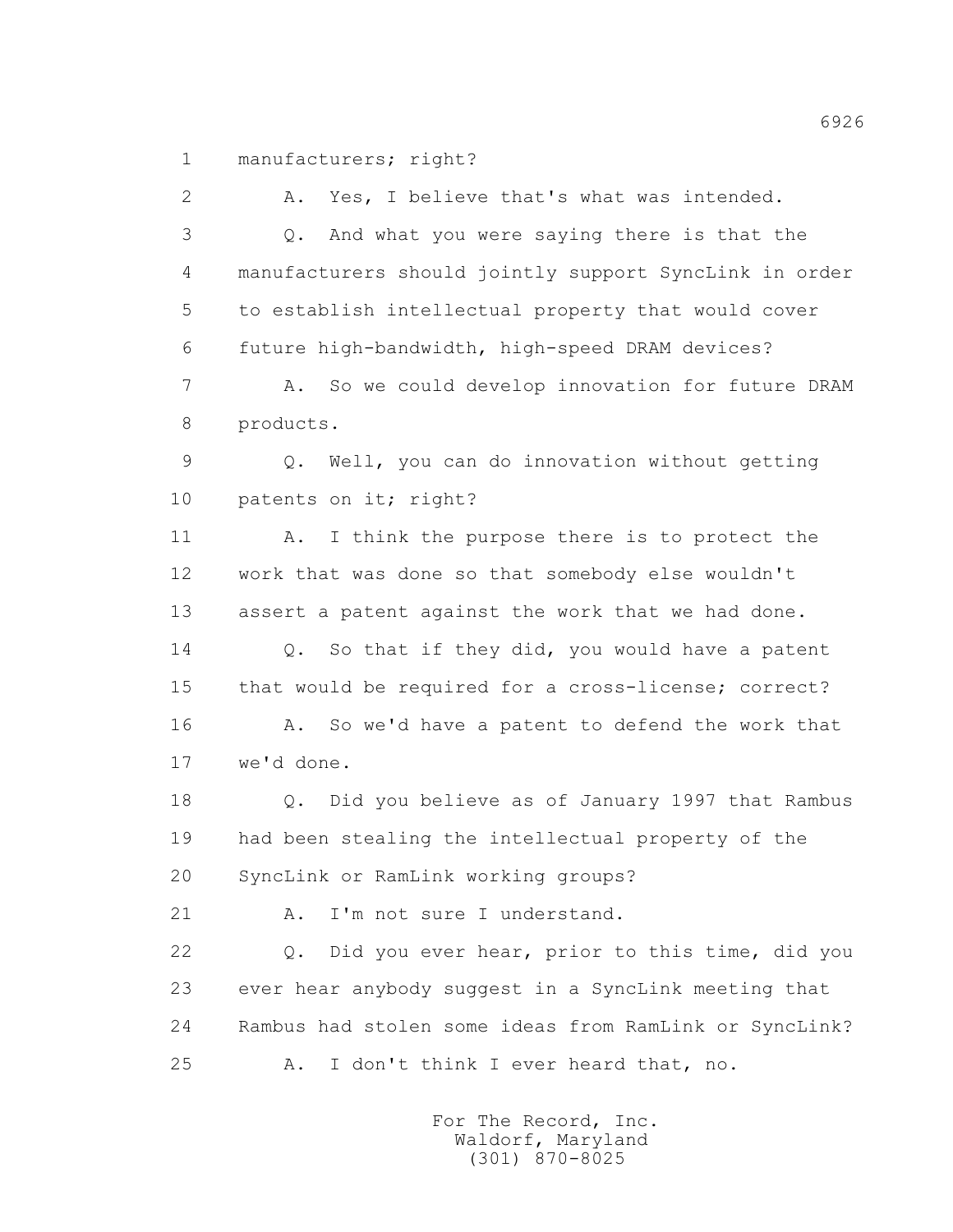1 0. Okay. And then it says "to protect the future 2 of the DRAM industry."

 3 What was it about the intellectual property 4 that you thought the DRAM manufacturers should have 5 covering future high-speed DRAMs that would protect the 6 future of the DRAM industry in your view?

 7 A. Yeah. This goes back to my prior statement 8 that going forward we need to provide more innovative 9 solutions so that -- Intel was trying to push the 10 envelope, if you will, in terms of technology for 11 high-speed DRAMs, and so for us to participate in that 12 development with Intel in the future, we had to create 13 innovation.

 14 Q. So that didn't refer at all to intellectual 15 property; right?

16 A. Pardon me?

 17 Q. It just meant innovation; you weren't referring 18 to intellectual property?

 19 A. Well, my understanding is what the innovation 20 we'd need to file patents to protect that work.

21 Q. Had somebody told you that?

22 A. I don't recall a specific discussion.

23 Q. Okay.

 24 A. If I had gotten any information like that, it 25 probably would have been through our counsel.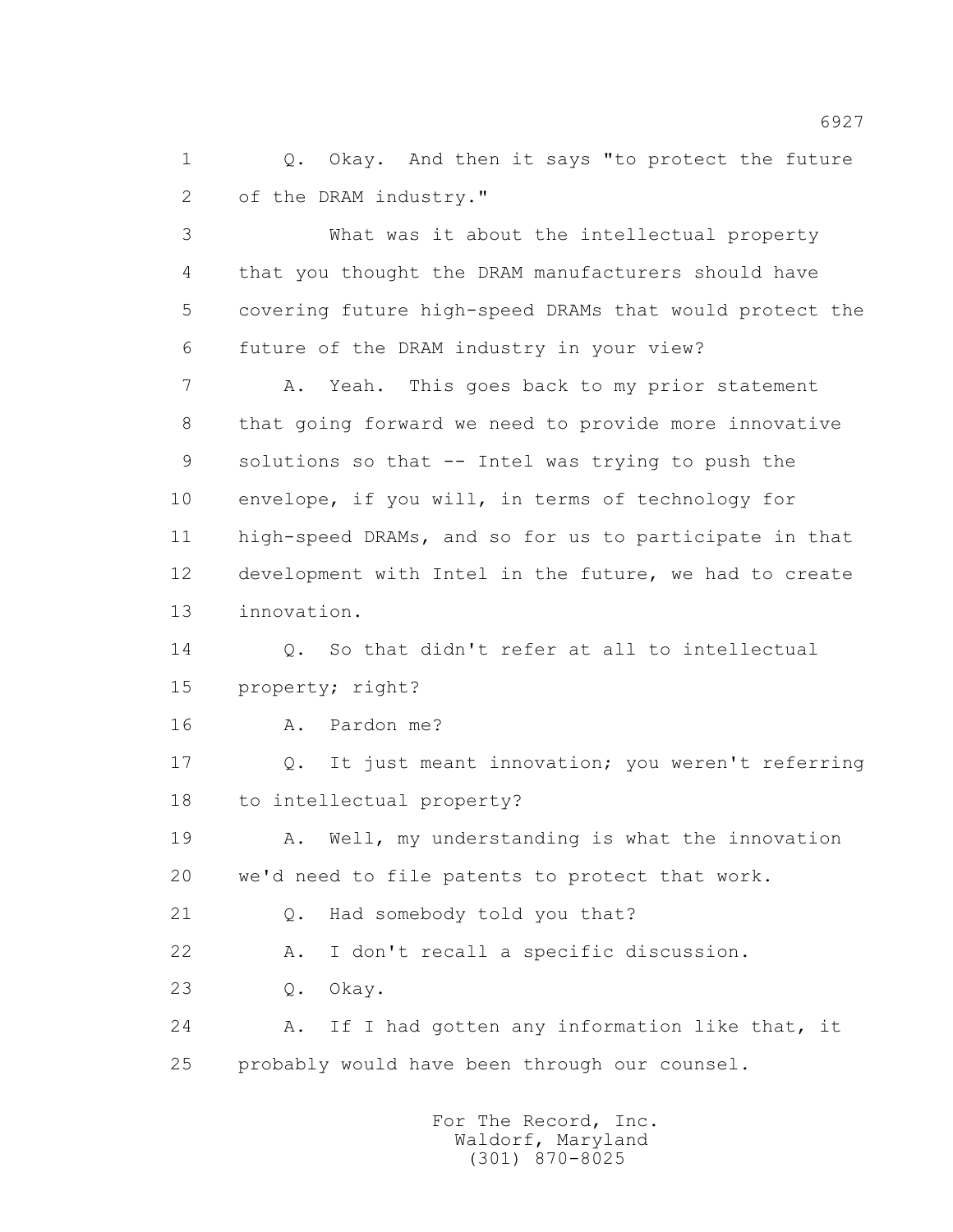1 0. Well, as I said before, I'm not asking for your 2 conversations with counsel. 3 A. Okay. 4 Q. Why don't you look on page 38. I'm sorry. 5 It's actually page 43 in the lower left-hand corner. I 6 got confused by the page numbers. 7 Do you see the bottom slide says "Discussion of 8 Long-Term DRAM Industry Outlook if SyncLink Is Not 9 Successful"? Do you see that? 10 A. Yes. 11 Q. And if you'll look back on page 3 of the 12 exhibit, it says that that topic is going to be covered 13 by Farhad Tabrizi. 14 Do you see that on the agenda? 15 It's on the screen. It says "Discussion of the 16 Long-Term DRAM Industry Outlook if SyncLink is not 17 Successful -- Farhad Tabrizi." 18 Do you see that? 19 A. Yes. 20 Q. Did Mr. Tabrizi present these slides? 21 A. I believe he did. 22 Q. And if you'll look on page 44, it starts with 23 historical events. Do you see that? 24 And then after these historical events it says, 25 "What is next?"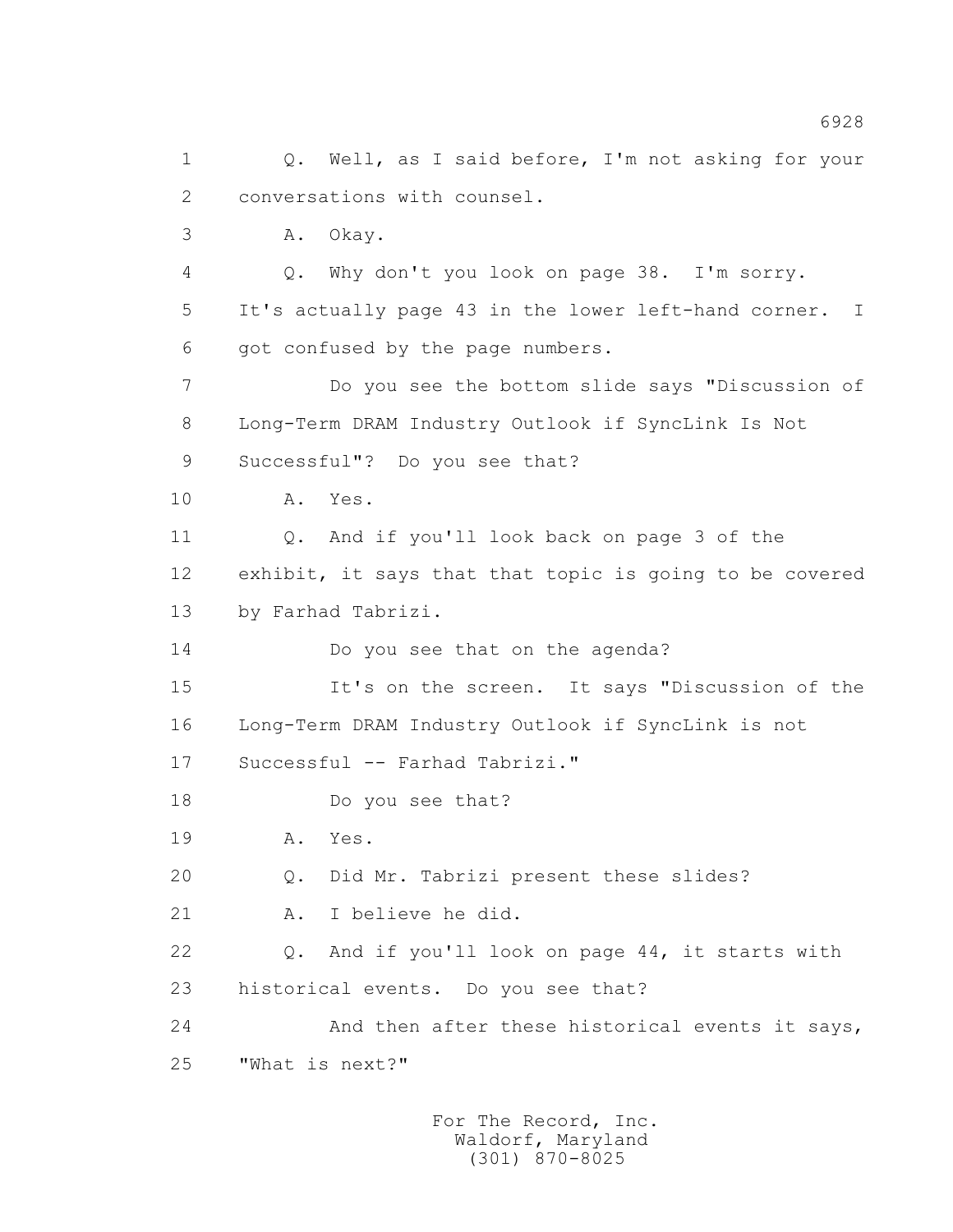1 And Mr. Tabrizi presented that slide; right? 2 A. Yes, I believe so. 3 Q. And then the slide at the bottom says "Possible 4 future scenarios if SyncLink is not the next-generation 5 memory solution." 6 Do you see that? 7 A. Yes. 8 Q. So is it correct that as of this time, 9 January 10, 1997, there was still the prospect that 10 Intel would change its mind and choose SyncLink 11 instead of Rambus for the next-generation memory 12 solution? 13 A. Do you mind if I read this? 14 Q. Sure. 15 MR. OLIVER: Your Honor, if I could just ask 16 for clarification. 17 You're asking this witness' understanding? 18 MR. PERRY: Yes. 19 (Pause in the proceedings.) 20 THE WITNESS: Okay. So the question again? 21 MR. PERRY: May I ask the reporter to read it 22 back? 23 JUDGE McGUIRE: Yes. Go ahead. 24 (The record was read as follows:) 25 "QUESTION: So is it correct that as of this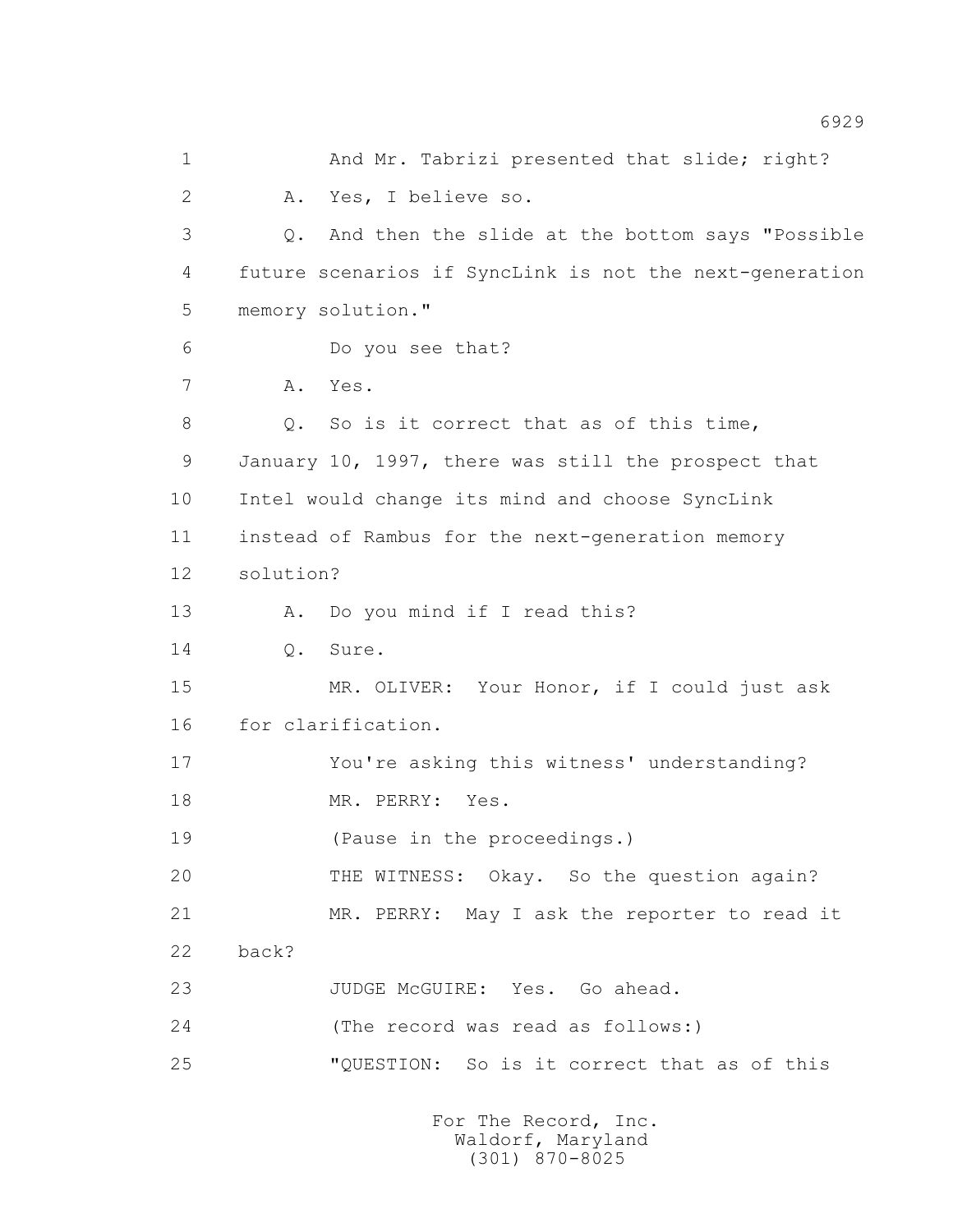1 time, January 10, 1997, there was still the prospect 2 that Intel would change its mind and choose SyncLink 3 instead of Rambus for the next-generation memory 4 solution?" 5 MR. OLIVER: Your Honor, again, subject to the 6 same clarification that it's the witness' 7 understanding. 8 JUDGE McGUIRE: Noted. 9 THE WITNESS: Okay. Regarding the question, 10 Intel had already chosen the solution at this time, so 11 I believe at this point we knew their decision was made 12 and we were working on licensing negotiation. 13 So I don't think there was an understanding 14 that Intel was going to change their mind. 15 BY MR. PERRY: 16 Q. When Mr. Tabrizi presented this slide and 17 talked about possible future scenarios if SyncLink is 18 not the next-generation memory solution, didn't he 19 state in substance that he was going to talk about the 20 dangers that awaited the DRAM industry if Intel didn't 21 change its mind? 22 A. I'm not sure he meant that really. Intel had 23 chosen direct RDRAM, but we had other customers asking 24 for different kind of products, so I think that the 25 Intel solution of direct RDRAM was strictly for the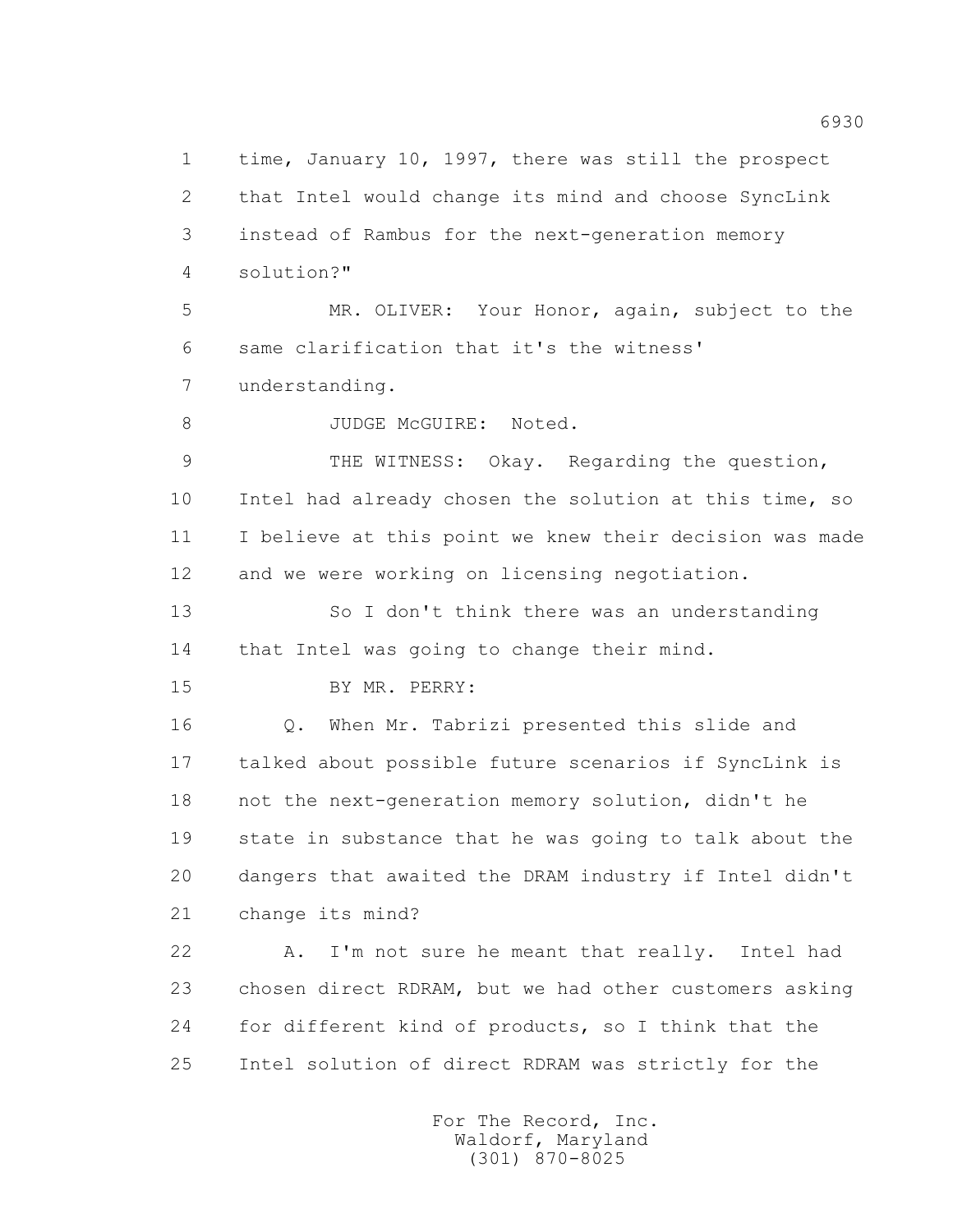1 Intel usage.

 2 Q. Didn't you hear at SyncLink meetings people say 3 in substance that Intel wouldn't change its mind unless 4 Rambus failed?

 5 A. What I recall is that there was some people who 6 were concerned that Rambus may fail for technical 7 issues or that Rambus may fail to penetrate the market 8 space that Intel planned on due to cost issues.

 9 Q. And didn't you hear people say that if that 10 happened, Intel might change its mind and choose a 11 different next-generation memory device?

 12 A. I don't -- what I guess the problem I'm having 13 with the question is you're saying change their mind 14 and I don't -- I don't think I heard that. But it is 15 possible that if it failed, then they would start using 16 more PC100, let's say, or they'd move on to the next 17 technology. I don't think that would decommit them 18 from the decision that they were going to use direct 19 RDRAM.

 20 Q. And one of the things Mr. Tabrizi said to this 21 group of DRAM executives in January 1997 was that if 22 SyncLink was not the next-generation memory solution, 23 the DRAM manufacturers would lose control of 24 specification and the gross margins will decline.

25 Do you see that statement?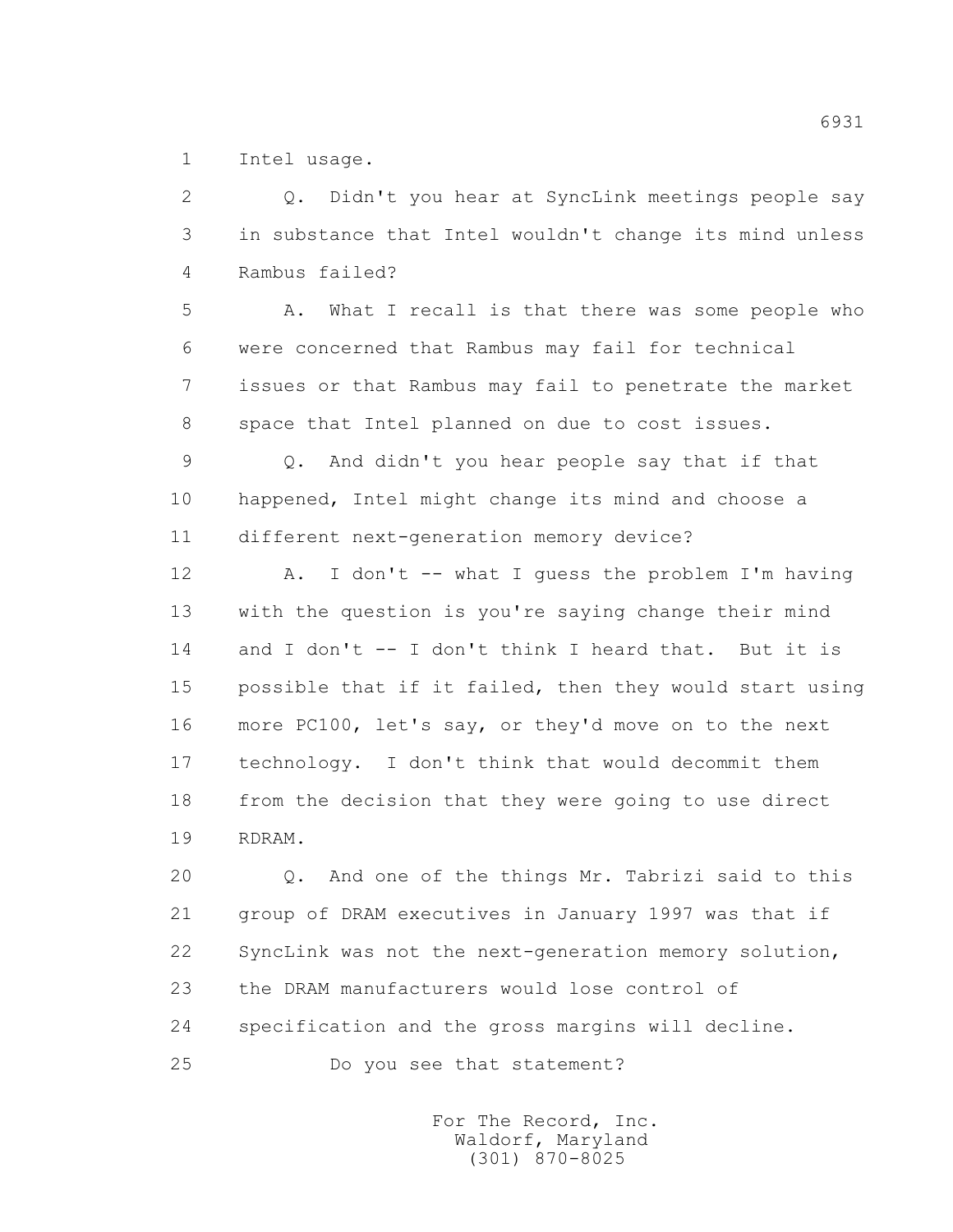1 A. I see it.

 2 Q. And you were present when he made it? 3 A. I was present when we did this presentation. 4 Q. Did he explain how gross margins would decline 5 if Intel continued down the path of using Rambus as the 6 next-generation memory device? 7 A. I don't recall. To be honest, I don't 8 completely understand this first bullet. 9 Q. Well, look at the third bullet. 10 Did Mr. Tabrizi say that if SyncLink was not 11 the next-generation memory solution, Intel would obtain 12 intellectual property for the nDRAM interface? 13 A. That's what the title and the bullet says. 14 Q. Did he express a concern at the meeting that 15 the DRAM manufacturers would not have the intellectual 16 property with respect to the Rambus device that Intel 17 had chosen? 18 A. I'm sorry. I really don't understand some of 19 what's in this foil. 20 Q. Okay. Well, look -- 21 A. I don't recall the discussion on it. 22 Q. Let's look at the last bullet. 23 A. Okay. 24 Q. Did Mr. Tabrizi tell the assembled group of 25 DRAM manufacturer executives at this meeting that if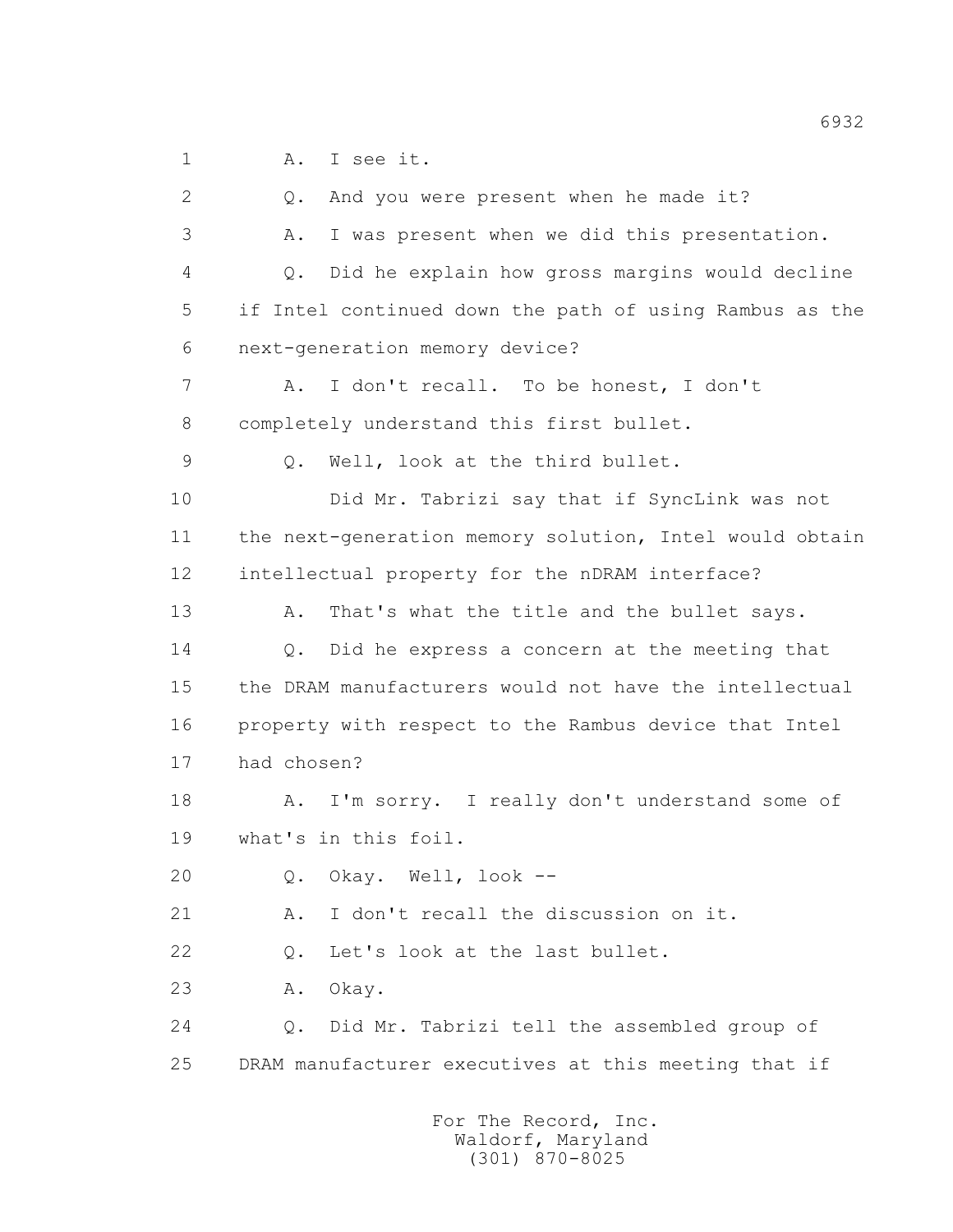1 SyncLink was not the next-generation memory solution, 2 a single source CPU manufacturer and chipset 3 manufacturer would control the demand-supply 4 situation? 5 A. Okay. I remember some discussion on the last 6 couple bullets. And I believe he said that. 7 0. And was that a reference to Intel? 8 MR. OLIVER: Objection, Your Honor. 9 Again, are we asking for this witness' 10 understanding? 11 JUDGE McGUIRE: Right. So noted. 12 MR. PERRY: I'm sorry. 13 BY MR. PERRY: 14 Q. Was it your understanding that was a reference 15 to Intel? 16 A. Yeah, my understanding of what he was 17 discussing in those last two bullets was I think he was 18 playing out or replaying a scenario that happened with 19 cache SRAM. He kind of described what happened in the 20 scenario of cache SRAM and what happened to the market 21 there, and that was something that Intel had, due to 22 their market power, had some control on, and I think he 23 was replaying that as a possible future scenario, as I 24 recall. 25 Q. And as you understood it, there was some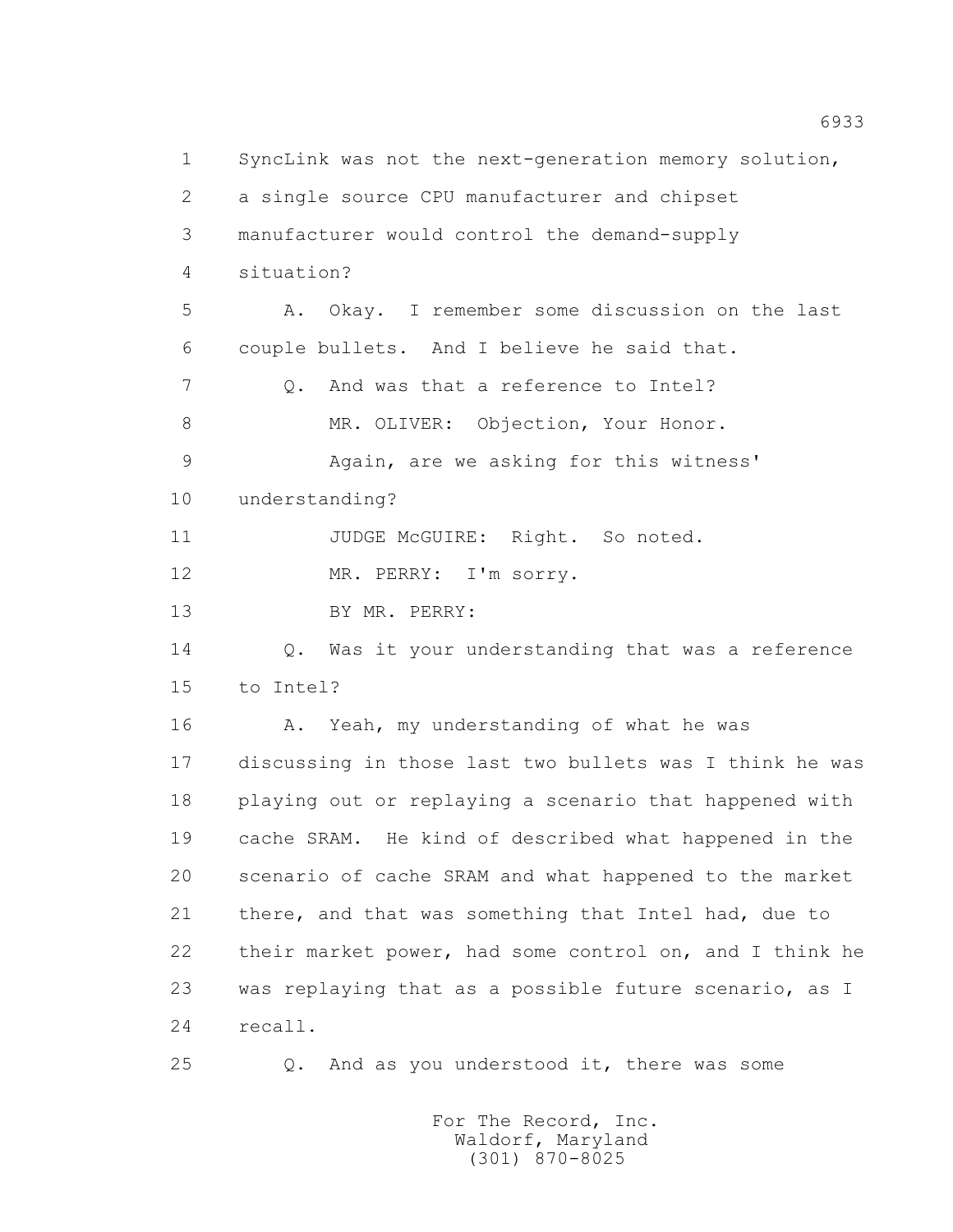1 bitterness amongst some of the DRAM manufacturers about 2 what had happened when Intel had control over cache 3 SRAM? 4 A. I don't know if there was bitterness or not. 5 There was concern that it was a bad scenario and they 6 didn't want it to happen in the future. 7 Q. And one of the things that was bad about it was 8 the gross margins of the DRAM manufacturers were pretty 9 low on cache SRAM; is that your understanding? 10 MR. OLIVER: Objection, Your Honor. Lack of 11 foundation. 12 JUDGE McGUIRE: Sustained. 13 BY MR. PERRY: 14 Q. Did you have any understanding as to why it was 15 bad? 16 A. I understood it was bad because they were 17 gaining control of the supply in the market. I think 18 ultimately cache pretty much just went away and they 19 integrated into the processor, so I'm not sure about 20 what margins mean in that case. 21 Q. Okay. The last line on this slide, did 22 Mr. Tabrizi deliver the message to this assembled group 23 that if SyncLink was not the next-generation memory 24 solution, all DRAM companies will become foundries for 25 Intel?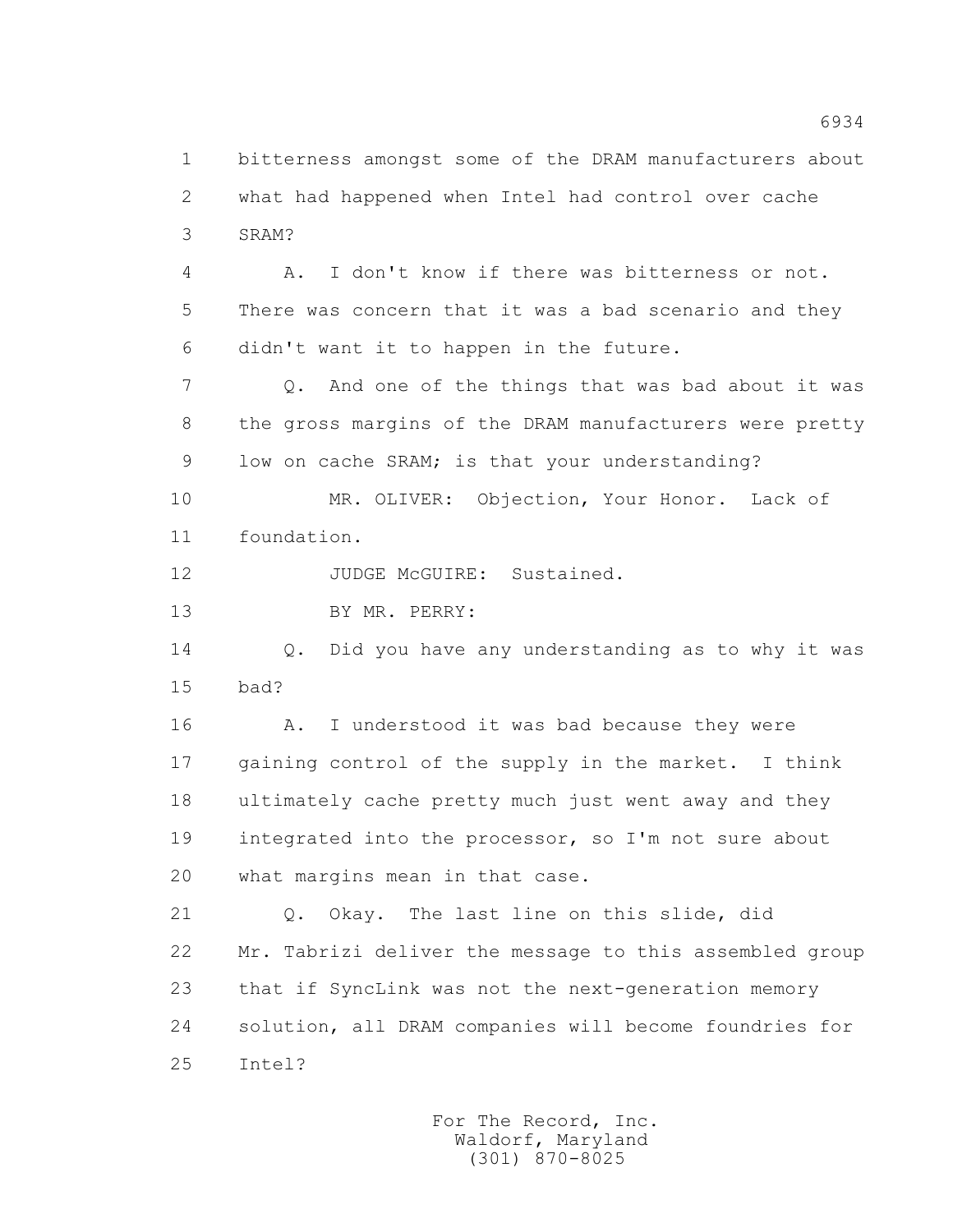1 A. I think he did.

 2 Q. Now, Mr. Cloud joined you for that meeting; 3 correct? 4 A. I believe Gene was the one that attended. 5 Q. Did you take notes at that meeting? 6 A. I probably took some notes. 7 Q. And were your notes subsequently provided to 8 all the other DRAM manufacturers? 9 A. I don't recall the exact event. There were 10 three of these kind of meetings, and I know in one of 11 those meetings I had taken some notes of some feedback 12 the executives gave at the meeting and I sent that out 13 to be included in the meeting notes. I don't recall if 14 it's this meeting or not. 15 Q. Have you seen those notes in preparation for 16 your trial testimony? 17 A. I don't recall. I saw many documents. 18 Q. And you saw many documents in preparation for 19 today and yesterday? 20 A. Over the course between the depositions and 21 today, yesterday, there's obviously boxes of documents 22 here and I've seen some of them. 23 Q. Yes, there are. 24 Let me show you RX-855, some more 25 SyncLink Consortium meeting minutes, this time from the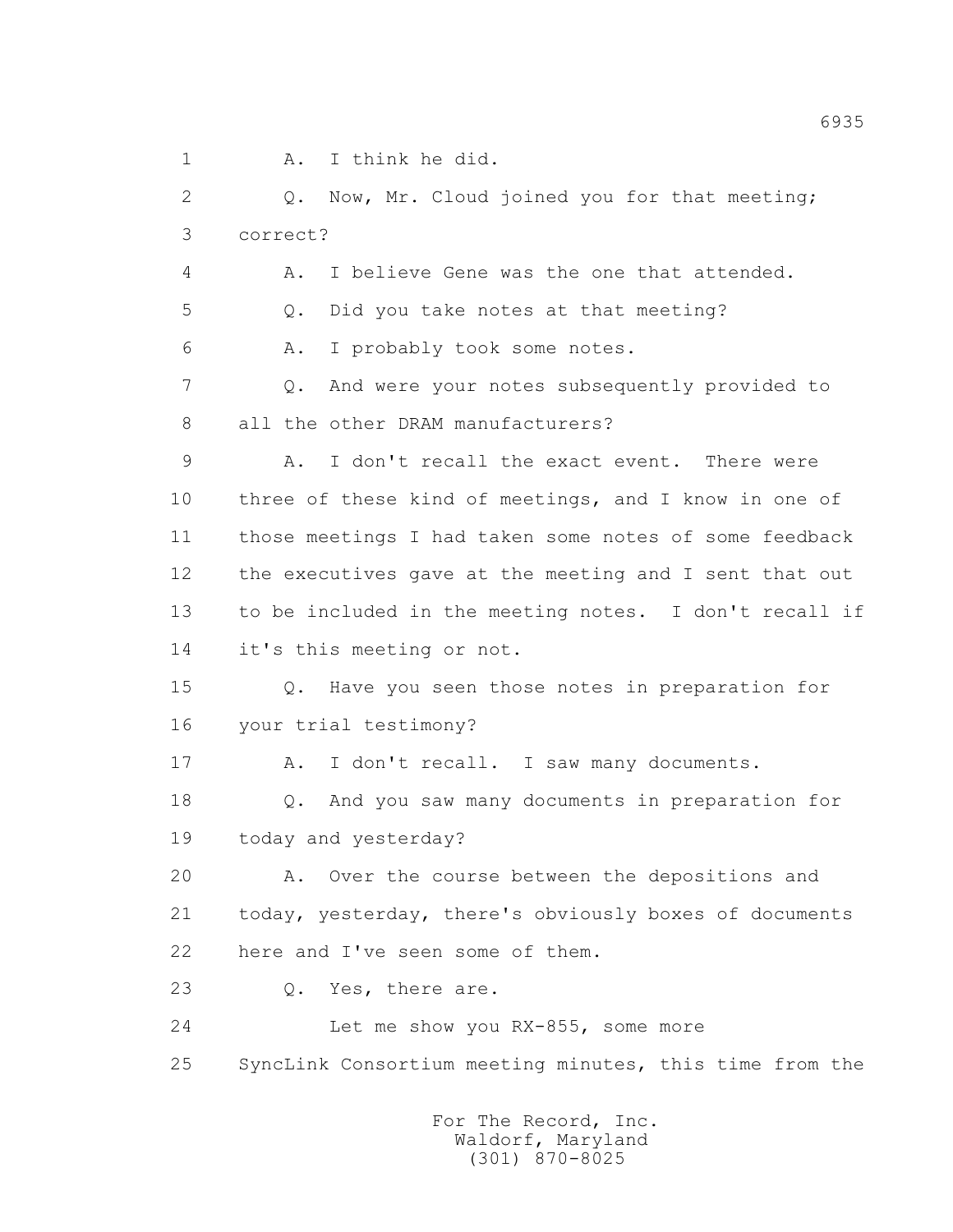1 January 14, 1997 meeting.

 2 May I? 3 JUDGE McGUIRE: Go ahead. 4 BY MR. PERRY: 5 Q. Let me first establish that you were present 6 for the meeting and then I'll ask you to take a look at 7 the minutes. 8 Do you see that you're shown as attending the 9 January 14, 1997 morning and afternoon sessions as well 10 as the January 15 session? 11 A. Yes, I do. 12 Q. And you went to these meetings? 13 A. Yes. 14 Q. I'm going to ask you a few questions about the 15 first page if you want to take a minute and look at 16 it. 17 (Pause in the proceedings.) 18 A. Okay. 19 Q. Now, there's a reference to you that's about 20 five lines down. It says, "Terry Lee took notes on the 21 manufacturer comments at the Tokyo meeting, see scanned 22 doc." 23 Do you see that? 24 A. Yes. 25 Q. And then there's like a title of a PDF in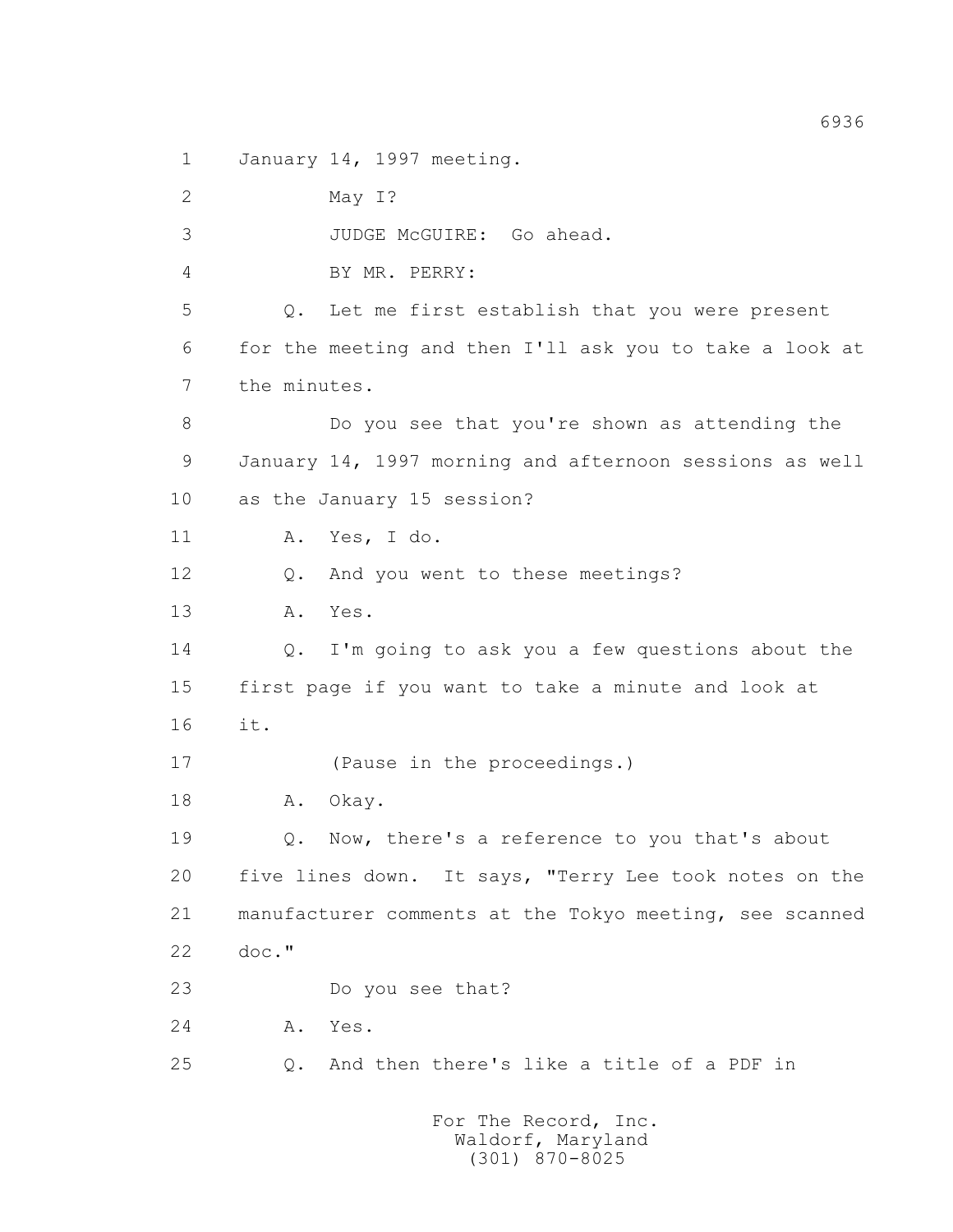1 regards to that.

2 Do you see that?

3 A. Yes.

 4 Q. And then about three lines below that there's a 5 statement: "Siemens was eloquent. No future RB road 6 map."

 7 Now, when you read that, you understood RB to 8 be Rambus; is that right?

9 A. Yes.

10 Q. "No future Rambus road map. Letting one

11 company control industry is crazy."

12 Do you see that?

13 A. Yes.

 14 Q. And then a little further on it says "Rambus 15 not acceptable."

16 Do you see that?

17 A. Yes.

 18 Q. And were those statements based upon your notes 19 taken in the meeting about what Siemens, now Infineon, 20 was saying?

 21 A. I don't know if those were taken from my notes 22 or that was comments that were made either repeated by 23 Siemens or by Farhad Tabrizi.

 24 Q. Well, let me show you what I believe are your 25 notes of that meeting, RX-852.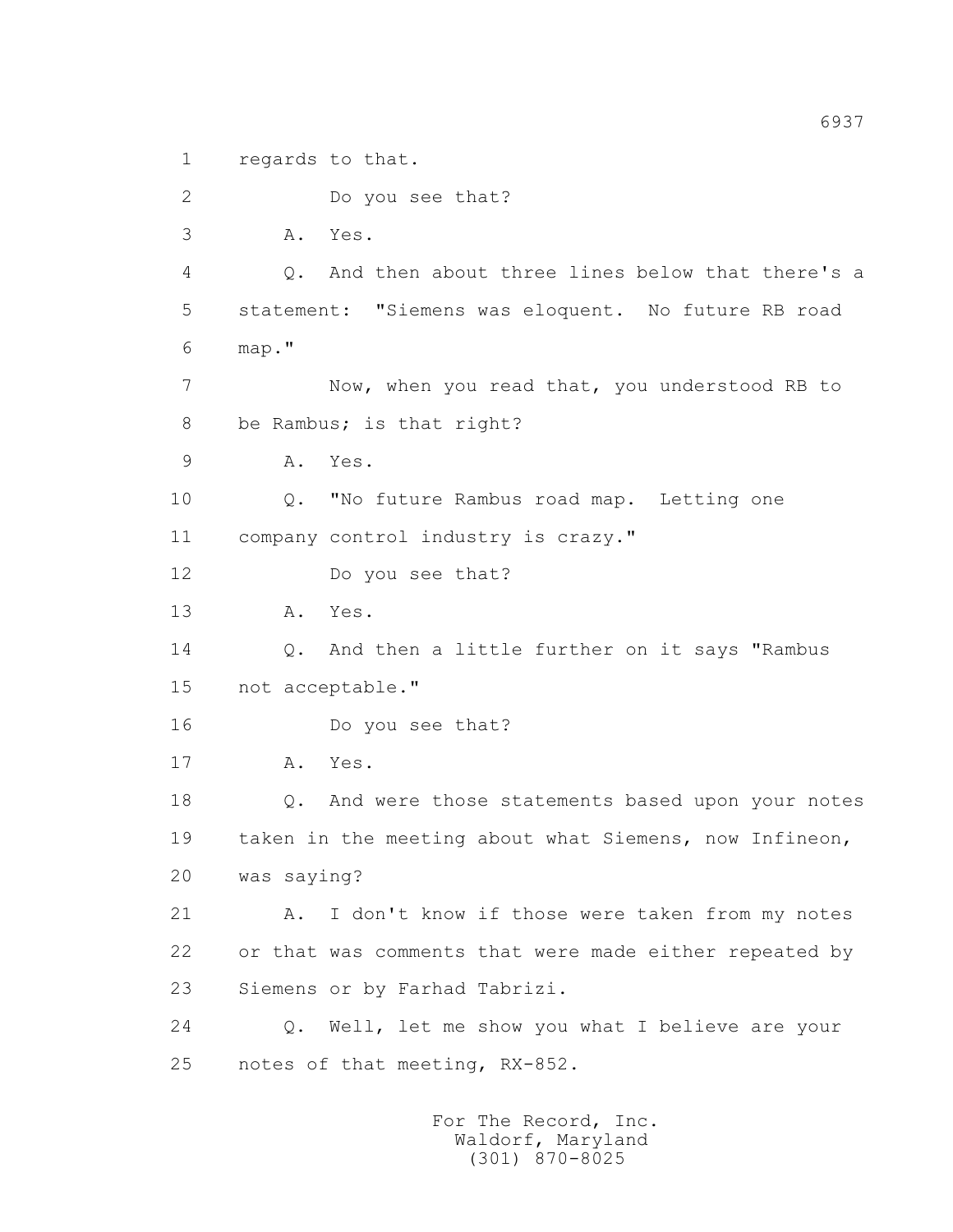1 May I?

2 JUDGE McGUIRE: Yes.

3 BY MR. PERRY:

 4 Q. Now, this document was produced to us by 5 Mitsubishi.

 6 Do you see that up at the top it says "From: 7 tlee@micron.com, To: GCLOUD, Subject: Supplier 8 comments"? Do you see that?

9 A. Yes.

 10 Q. And then below that there's an e-mail that 11 appears to be from you to Mr. Tabrizi dated January 13, 12 1997?

13 A. Yes.

 14 Q. If you'll just please look at this and confirm 15 that these are in fact your notes that you took at the 16 January 10, 1997 meeting in Tokyo, or Yokohama, of the 17 SyncLink executives.

18 (Pause in the proceedings.)

19 A. Okay. Yeah, these are mine.

 20 Q. Now, you looked for these at Micron; right, and 21 you've been unable to find them?

 22 A. I provided everything that I had on SyncLink 23 for the -- as part of the response to -- I don't know 24 what the legal term is -- but request for documents. 25 Q. Have you looked for these particular notes?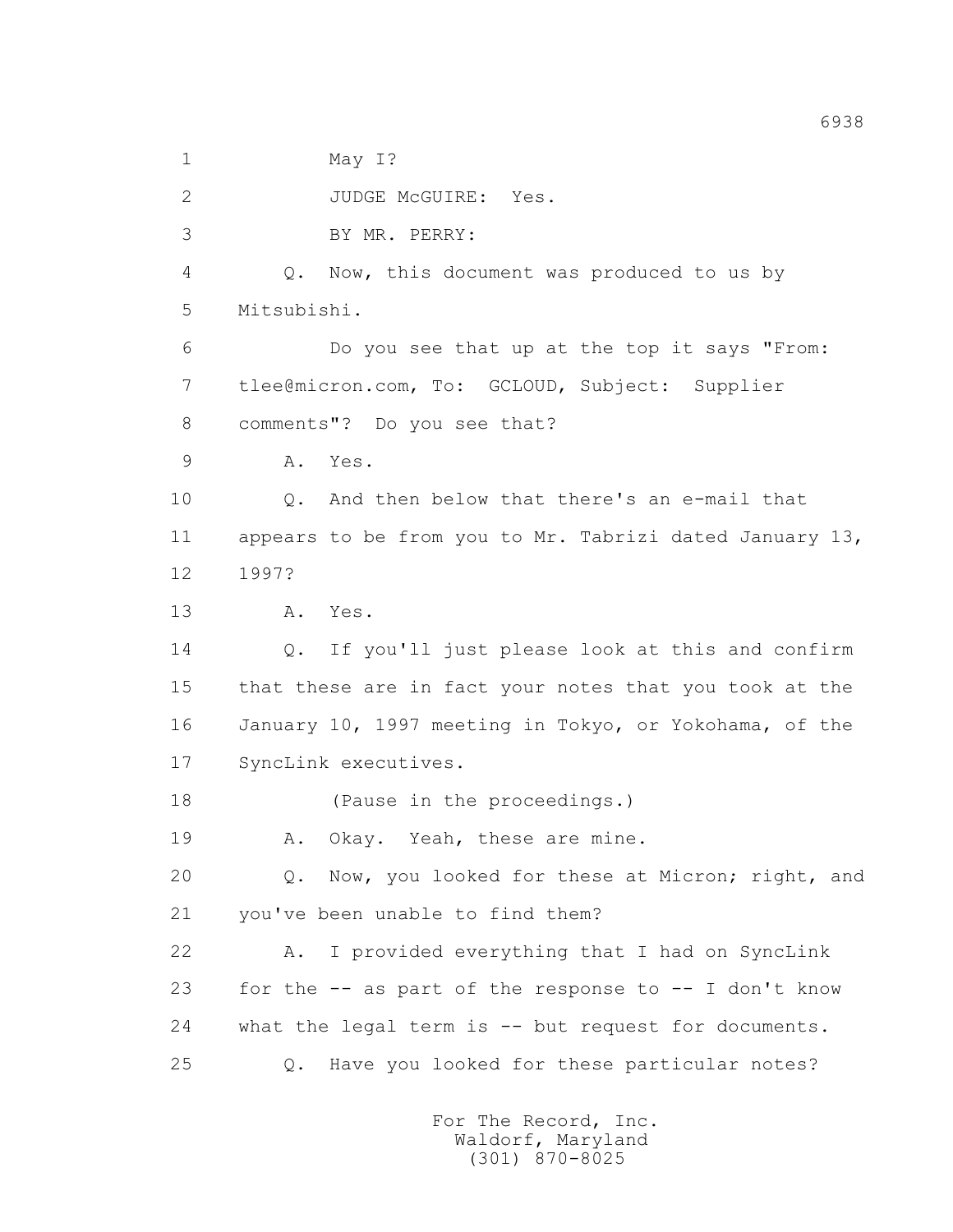1 A. I've looked for everything. 2 Q. Did you look for these particular notes? 3 A. Let me be clear. Everything I had in SyncLink 4 I turned over. 5 Q. I'm not doubting that. 6 A. Okay. 7 Q. Did you look for these particular notes? 8 MR. OLIVER: Objection, Your Honor. Asked and 9 answered. 10 JUDGE McGUIRE: Sustained. 11 BY MR. PERRY: 12 Q. Did you notice at any point in time that there 13 was a reference in the SyncLink minutes that I showed 14 you to a PDF of your notes? Did you ever notice that 15 prior to today? 16 A. Not except for a deposition. 17 Q. And when you saw that in your deposition, did 18 you go back and try and find those notes? 19 A. I had already turned over everything I had. 20 Q. Did you ever search inside your PC, in your 21 stored e-mails, to look for -- 22 A. Yes. 23 0. -- this particular set of notes? 24 A. Yes. I turned over paper documents. I turned 25 over directories of file information. I turned over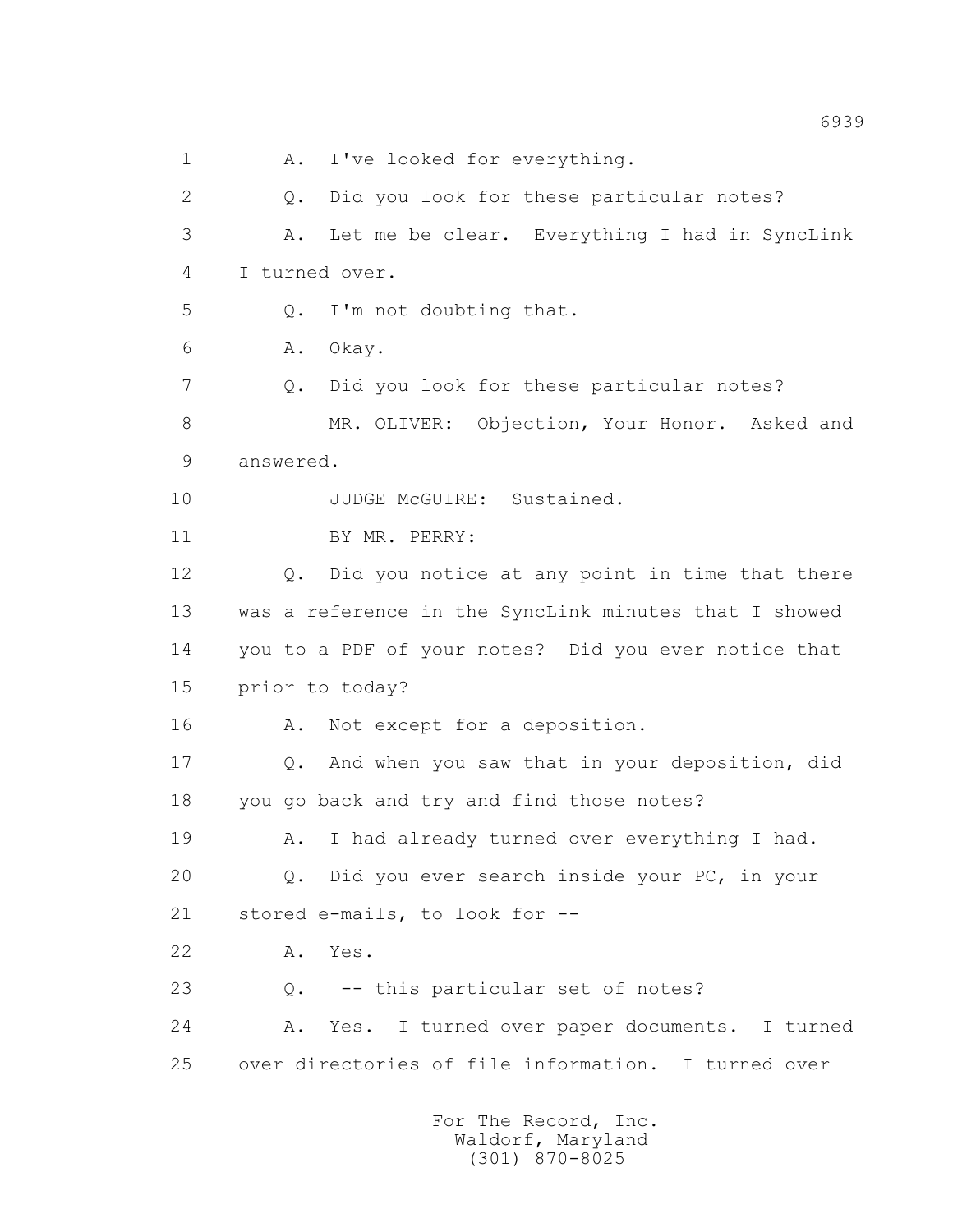1 subdirectories and e-mail.

 2 Q. Let's look on page 2 of the exhibit. And let's 3 go down to where it says "Siemens," just the second one 4 up from the bottom. 5 And are these your notes that you're taking of 6 what a Siemens executive was saying at the January 10, 7 1997 SyncLink Consortium executive meeting in Japan? 8 A. Yes, it is. 9 Q. And what you wrote was: Control concerns are 10 realistic. No future Rambus II road map. Industry is 11 large dollars -- you have a dollar sign there. Does 12 that mean dollars? 13 A. I think so. 14 Q. Industry is large dollars, but letting control 15 go to one small company. 16 Did you understand "one small company" to refer 17 to Rambus? 18 A. I'm not sure. 19 Q. Well, Intel certainly wasn't a small company at 20 that point, was it, as you understood it? 21 A. I would agree. 22 Q. And look at the next to last sentence under 23 Siemens. It says, "Rambus is not acceptable." 24 Do you see that? 25 Is that something that the Siemens executive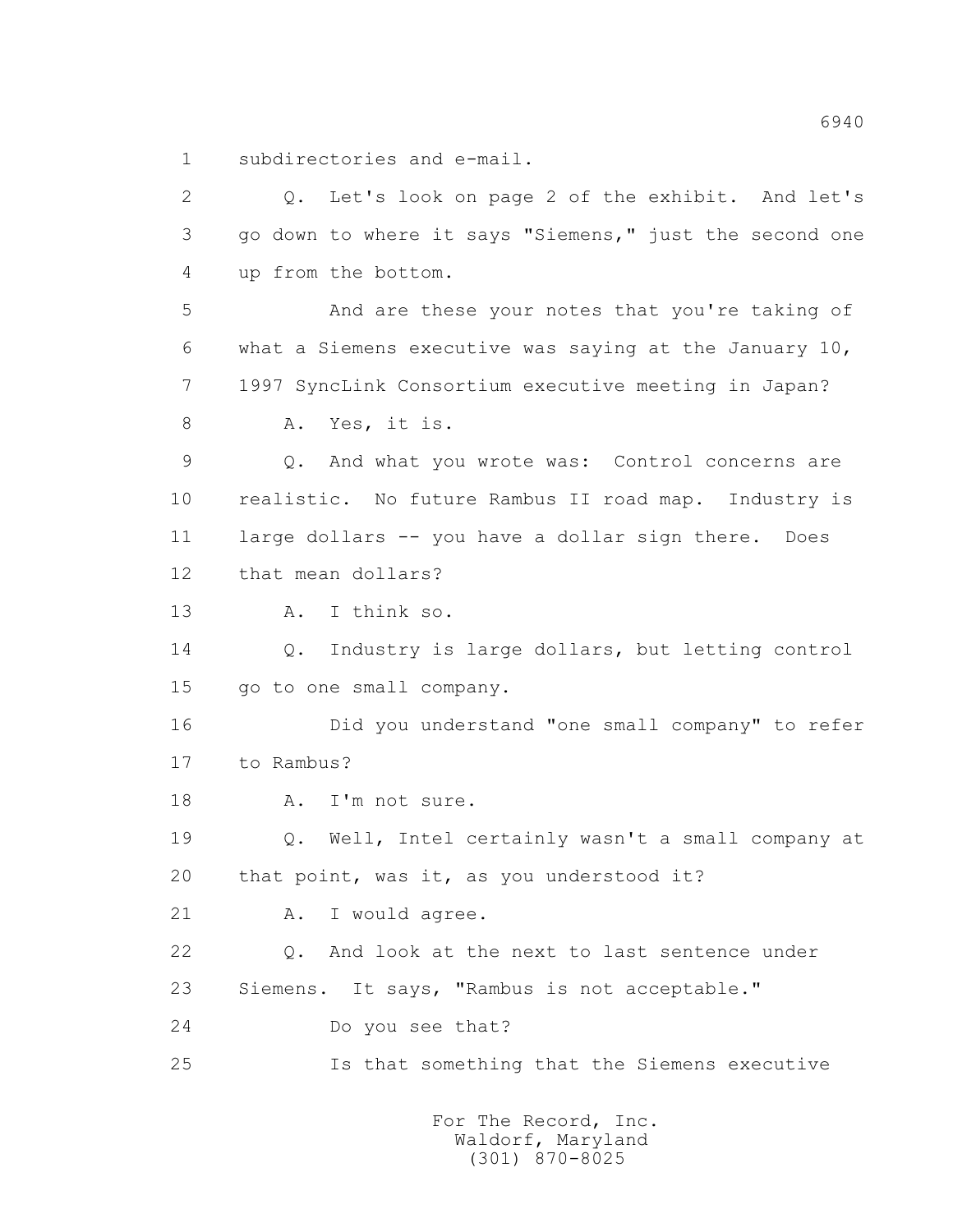1 said in front of this group of DRAM executives? 2 A. I believe so if my notes were accurate. One 3 concern I have with just making that statement is it 4 seems when I sent that that I was asking that they be 5 reviewed for correctness prior to sending it out to the 6 consortium, so... 7 Q. And you knew that at the January 14 consortium 8 meeting those notes were sent out; right? 9 A. Yes. 10 Q. You can't think of any other way how Mitsubishi 11 would have gotten ahold of them, can you? 12 A. I'm not sure I understand that question. 13 O. Well, these came to us, this copy came to us 14 from Mitsubishi. 15 Did you ask Mitsubishi to review it in advance 16 of it being distributed to other people or did you ask 17 Mr. Cloud? 18 A. I asked Mr. Tabrizi, Mr. Chen of Mitsubishi, 19 and also Mr. Cloud. 20 Q. Okay. Do you know if Mr. Chen made any 21 suggested changes to your notes before they were 22 distributed out? 23 A. I don't recall. I certainly sent it to these 24 people to get it. 25 Q. Now, look back at page 1 of the January 14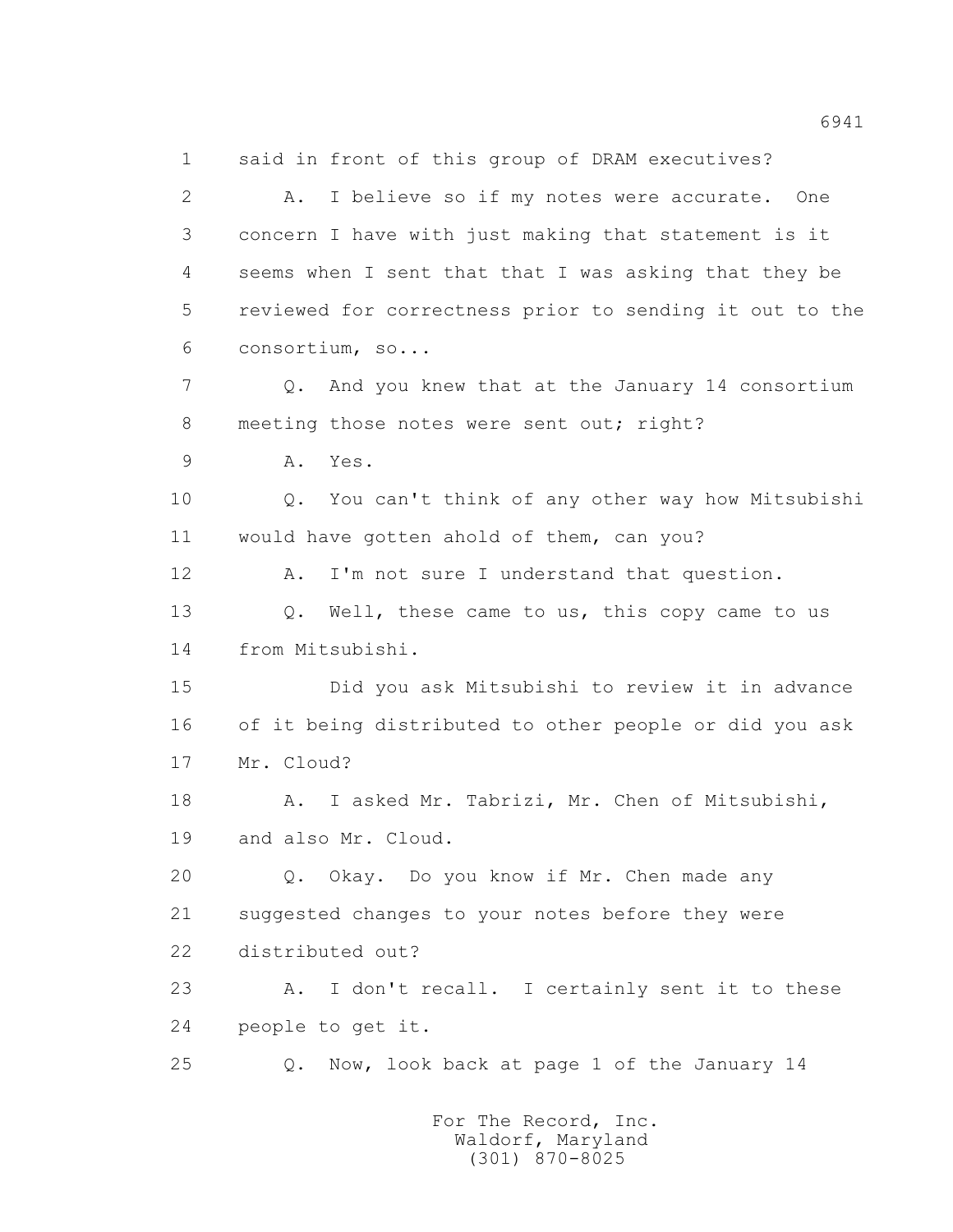1 consortium meeting. That's RX-855.

 2 And do you see about five lines up from the 3 bottom -- 855 -- about five lines up from the bottom do 4 you see the reference to Siemens? 5 A. Yes. 6 Q. It says: "Siemens was eloquent. No future 7 Rambus road map." 8 Do you see that? 9 A. Yes. 10 0. And does it look to you like the phrase "no 11 future Rambus road map" was taken from your notes? 12 A. It looks like the same content as in my notes. 13 Q. And do you see where it says below that 14 "Rambus not acceptable"? Does it look to you like 15 that was taken from your notes of the January 10, 1997 16 meeting? 17 A. Yeah, that looks like the same content as 18 well. 19 Q. Now, look on page 2 of the exhibit, please. 20 Oh, I forgot to ask you. 21 A. Can I clarify something? Is that acceptable? 22 Q. Is it in response to whether or not these 23 statements came from your notes? 24 A. Yes, it is. 25 Q. Okay. Well, yeah, do you think that the phrase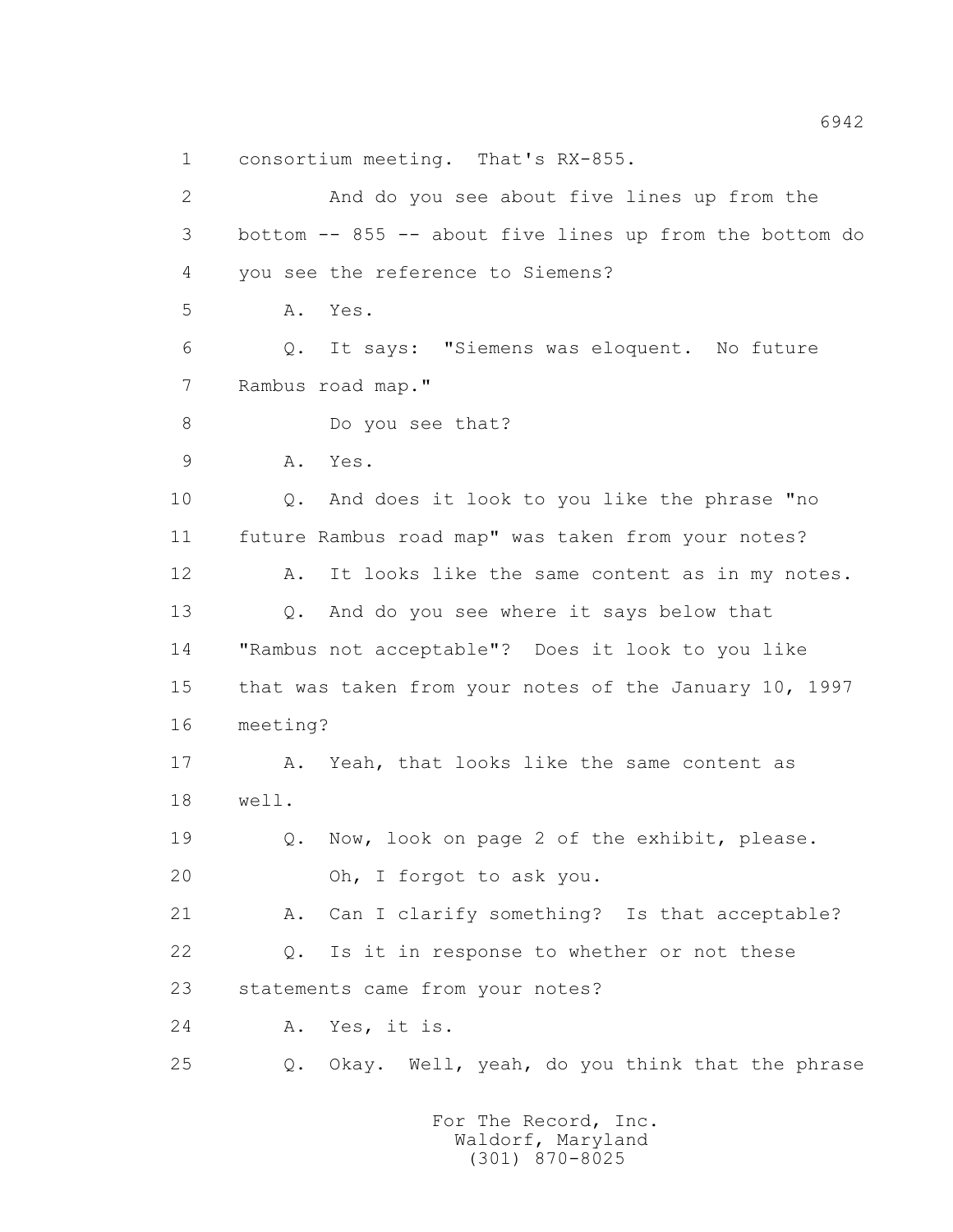1 "Rambus not acceptable" -- go ahead. What is it you 2 want to say about that phrase?

 3 A. Well, my concern with your question is you 4 asked whether this came from my notes and yet there's 5 information in this statement that is not included in 6 my notes, and so I don't know whether my notes are the 7 source of that or it's an independent source of notes 8 taken at the meeting.

 9 Q. Okay. I was just asking about that phrase, 10 "Rambus not acceptable."

11 A. Okay.

 12 Q. Do you know one way or the other whether that 13 came from your notes taken at that meeting?

 14 A. I know I took notes to that statement. I don't 15 know if there were independent notes or whether they 16 came from my notes.

17 Q. Okay. Thank you.

 18 Now, who from Siemens made that statement at 19 that January 10 meeting that Rambus was not

20 acceptable?

 21 A. The gentleman's name is -- I'm going to have to 22 say Andreas Z.

23 Q. Was it Dr. Andreas von Zitzewitz?

24 A. That's it.

25 Q. Z-I-T-E-W-I-T-Z?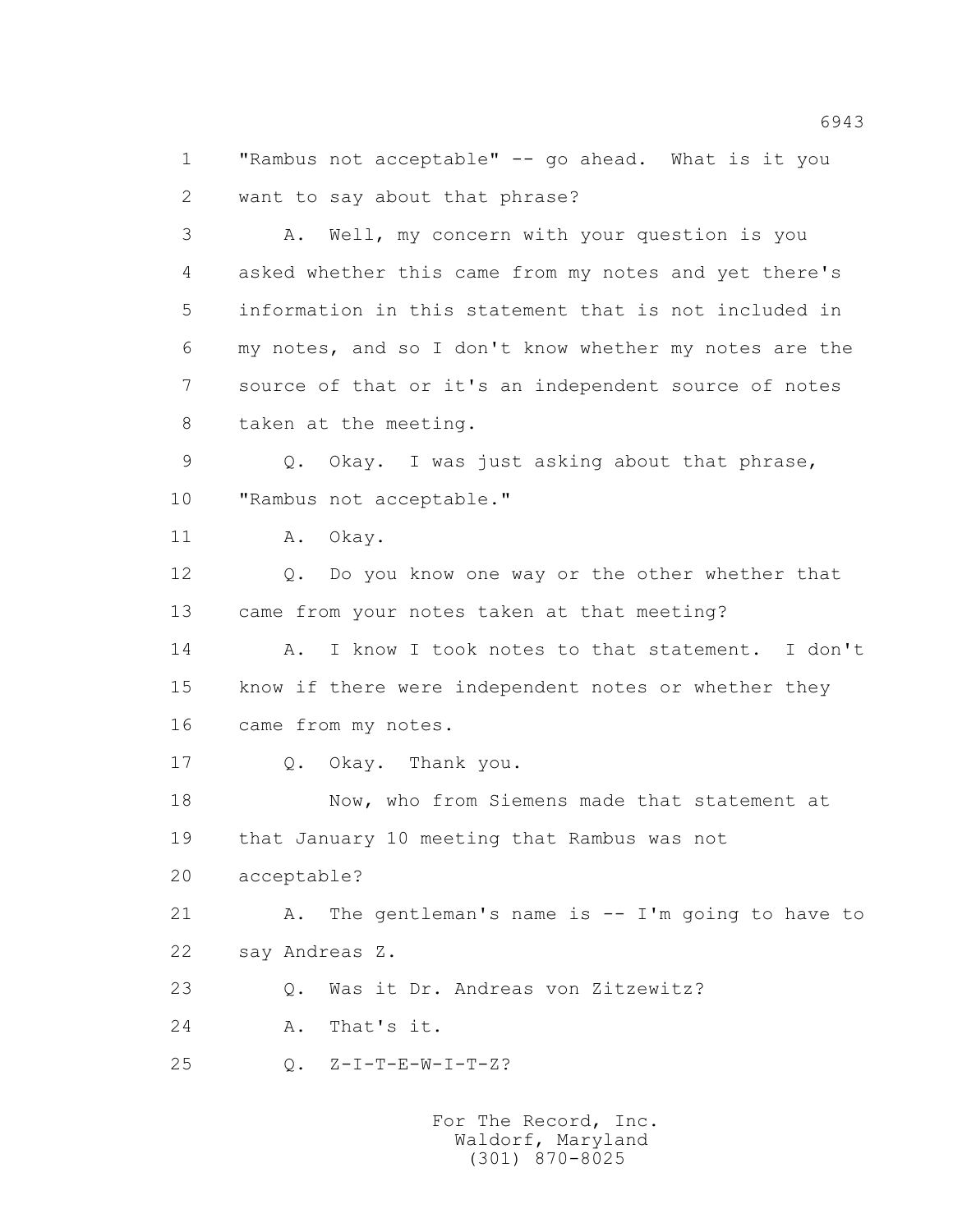1 A. Yes.

 2 Q. Now, let's look on page 2 of RX-855, the 3 January 14, 1997 SLDRAM Consortium meeting. 4 Is it your understanding that the 5 SyncLink Consortium had changed its name by this point 6 to the SLDRAM Consortium? 7 A. There was a name change at some point. I don't 8 recall the exact date that that occurred, but there was 9 a name change. 10 Q. But the name change was from SyncLink to 11 SLDRAM; right? 12 A. Correct. 13 Q. Well, there's a reference to you on page 2 of 14 these minutes about two-thirds of the way down. It 15 says "Terry Lee." 16 Do you see that? 17 A. Yes. 18 Q. Why don't you read that to yourself and I'll 19 have a question. 20 (Pause in the proceedings.) 21 A. Okay. 22 Q. Did you state in substance at the January 1997 23 meeting of the SLDRAM Consortium in Santa Clara, 24 California that the only way to prevent the sad past 25 history of being hurt by a single large customer from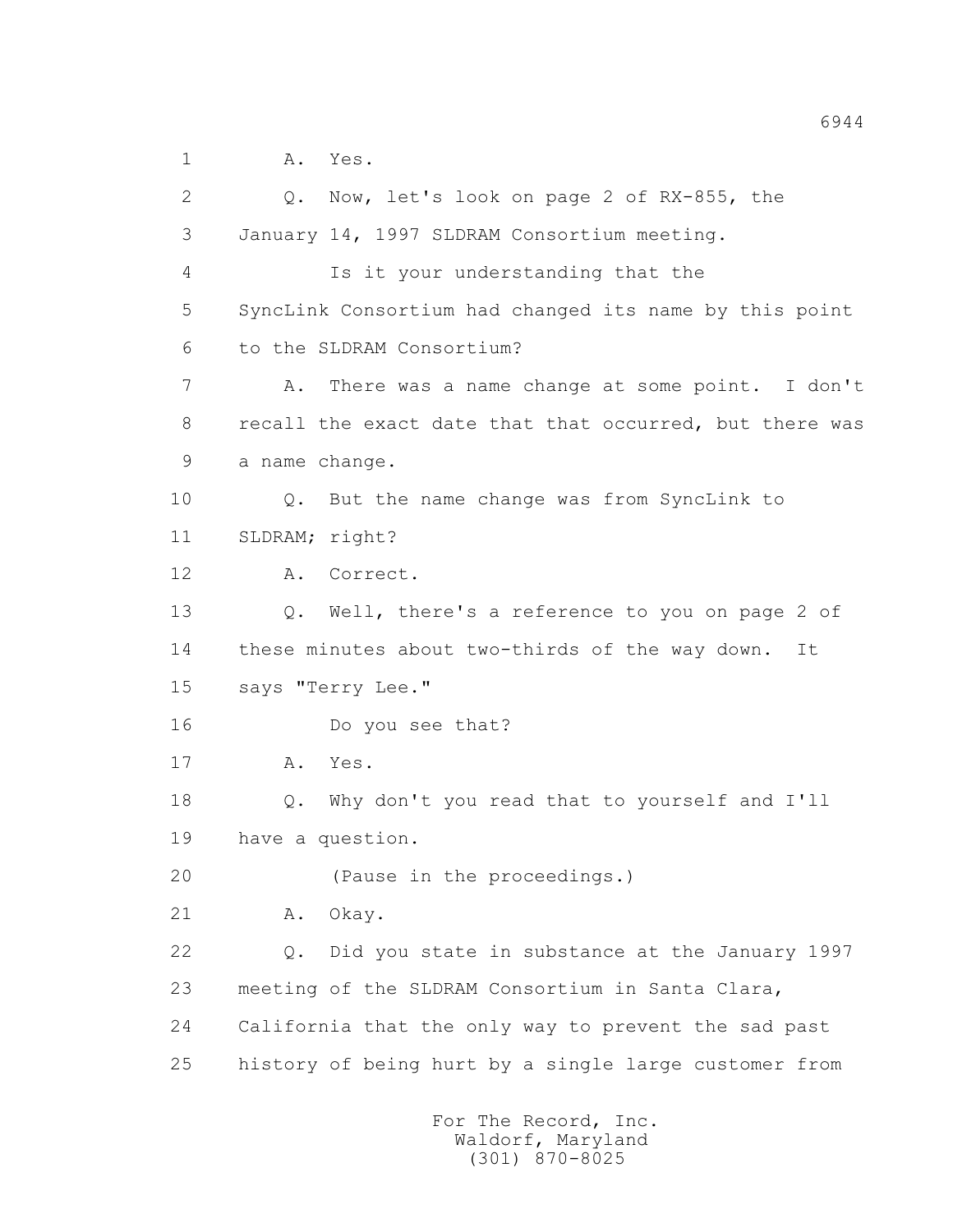1 happening again in the future is for the manufacturers 2 to have key patents for the next generation? 3 A. I believe so. 4 Q. Look on page 6. 5 Now, I'm going to ask you about a statement 6 that appears to be something that Farhad Tabrizi is at 7 least -- at least the minutes say he said. It's about 8 ten lines down. 9 Do you see "FT: Want more of DBG time"? Do 10 you see that? 11 A. Yes. 12 Q. And Mr. Tabrizi at the time was with Hynix, or 13 Hyundai; right? 14 A. Yes. 15 Q. Did you understand DBG to refer to 16 David Gustavson? 17 A. I did. 18 Q. And he was a professor type with Santa Clara, 19 he had been involved in the RamLink/SyncLink stuff? 20 A. Yeah. He could be characterized as that. 21 Q. It says, "Want more of DBG time, 75 percent or 22 100 percent, need his help to write patents and 23 articles, get minutes out fast, collect patentable 24 items from minutes, consider Rambus patent issues, need 25 to file patents daily."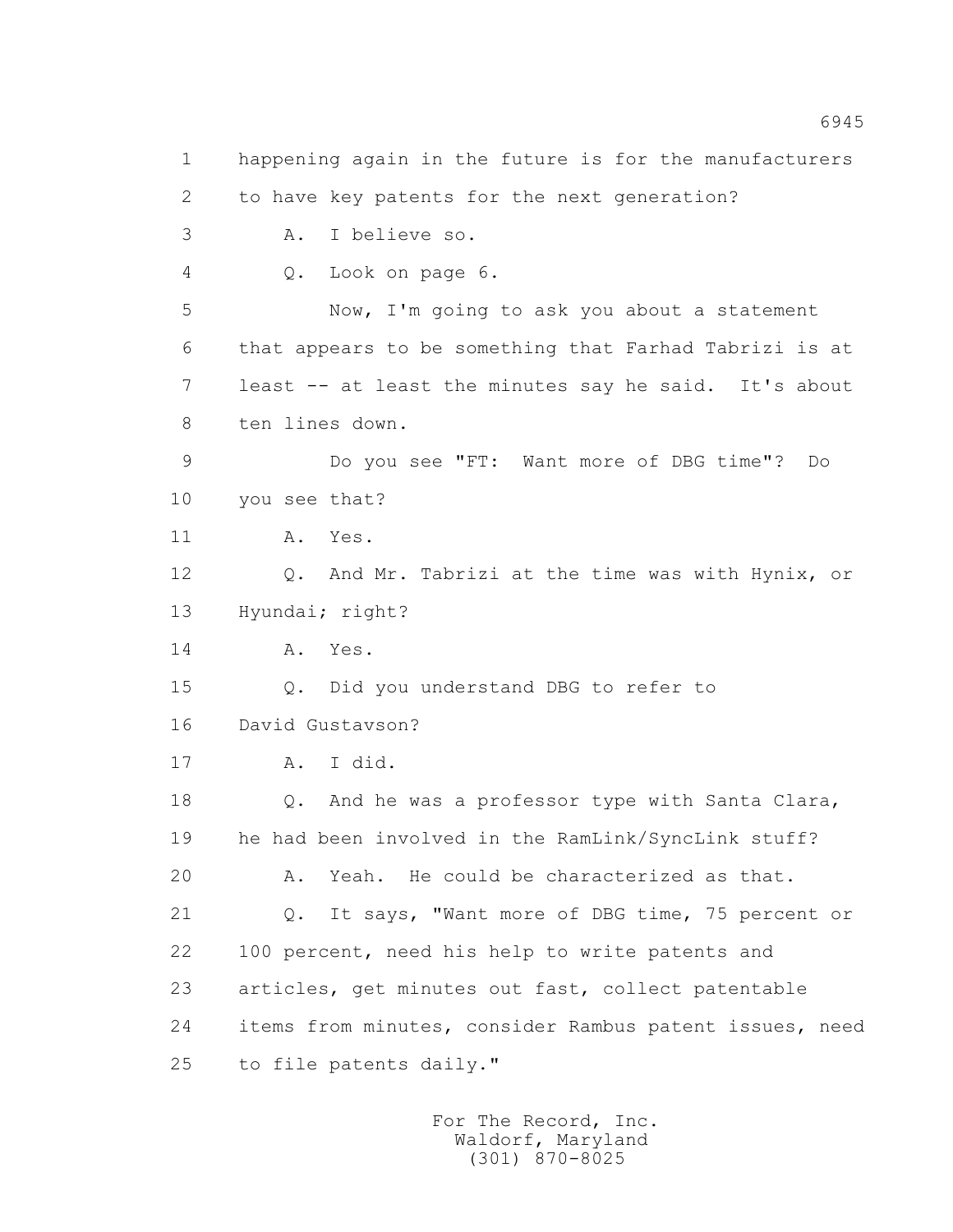1 Did Mr. Tabrizi say something in this 2 January 1997 meeting about needing somebody to consider 3 Rambus patent issues? 4 A. Apparently by the notes. I don't recall it 5 specifically. 6 Q. Do you know what particular Rambus patent 7 issues Mr. Tabrizi had in mind? Do you know one way or 8 the other? 9 A. I don't recall the specific comment at this 10 time. 11 Q. Okay. If you'll look on page 3 of these 12 minutes of the January 14, 1997 SLDRAM Consortium 13 meeting. 14 And the fourth line down, do you see the 15 fourth line down says, "FT says it seems clear their 16 decision was political, not technical"? Do you see 17 that? 18 A. Yes. 19 Q. You received copies of these minutes on a 20 regular basis; right? 21 A. I had access to them. I don't know if I always 22 received them. 23 Q. Okay. Do you remember now Mr. Tabrizi saying 24 in this meeting that Intel' decision was political and 25 not technical?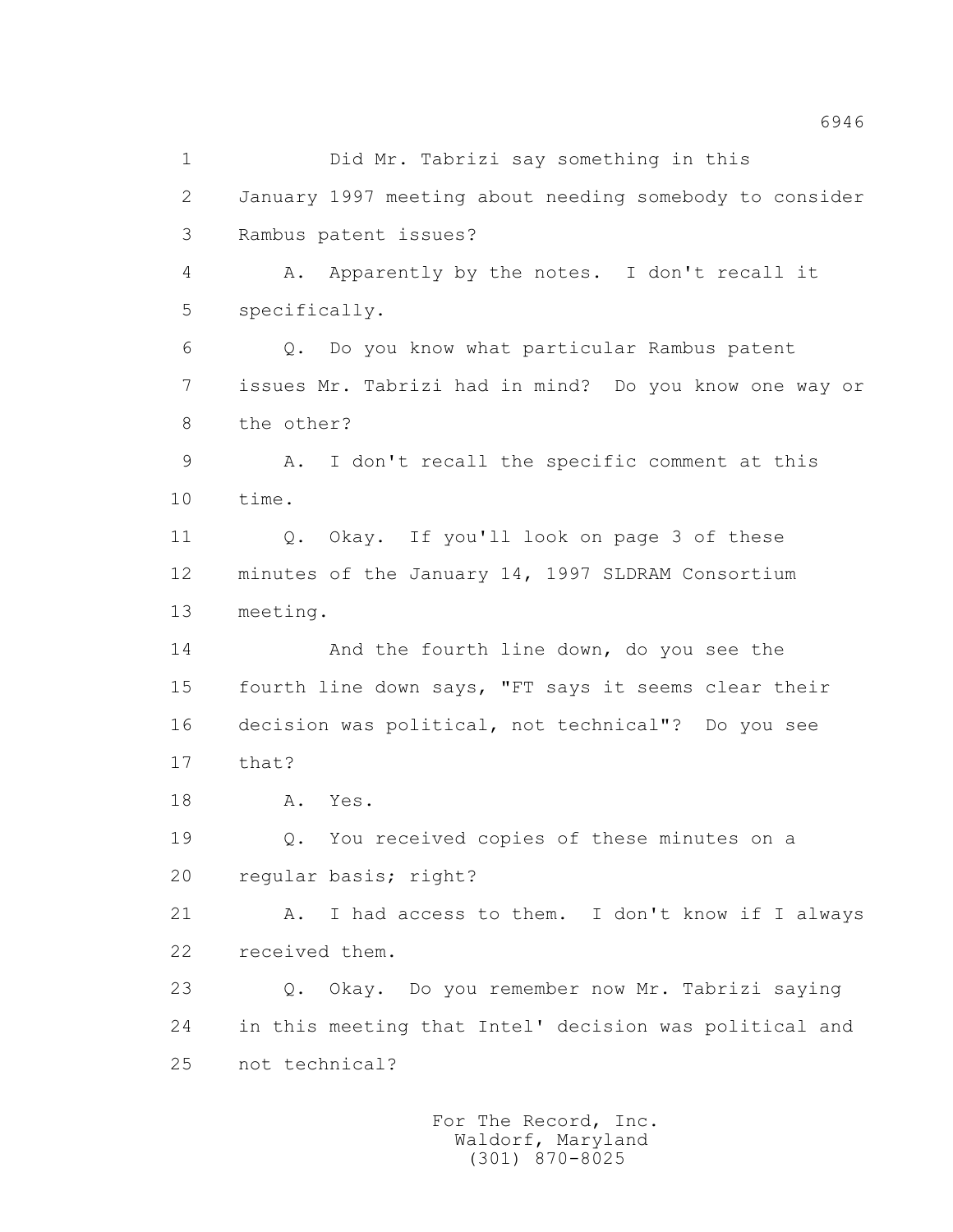1 A. Do I remember that specific comment? 2 Q. Yeah. 3 A. No. 4 Q. Look a few lines down. 5 Do you remember him saying that losing control 6 of the specification means losing control of our 7 destiny? 8 A. I see that. 9 Q. Do you remember him saying that at the meeting, 10 Mr. Tabrizi? 11 A. I don't remember that specific discussion. 12 Q. Did somebody else say that in the meeting, that 13 losing control of the specification means losing 14 control of our destiny? 15 MR. OLIVER: Objection, Your Honor. He said he 16 doesn't recall the discussion. 17 JUDGE McGUIRE: Sustained. 18 BY MR. PERRY: 19 Q. Okay. If you could look down to the statement 20 that's just below that, referencing Mr. Rhoden, Desi. 21 Do you see that? 22 A. Yes. 23 Q. It says, "Desi: VLSI was once world-leading 24 chipset supplier, worked with Intel, cross-traded 25 engineers, Intel now in chipset business, VLSI out of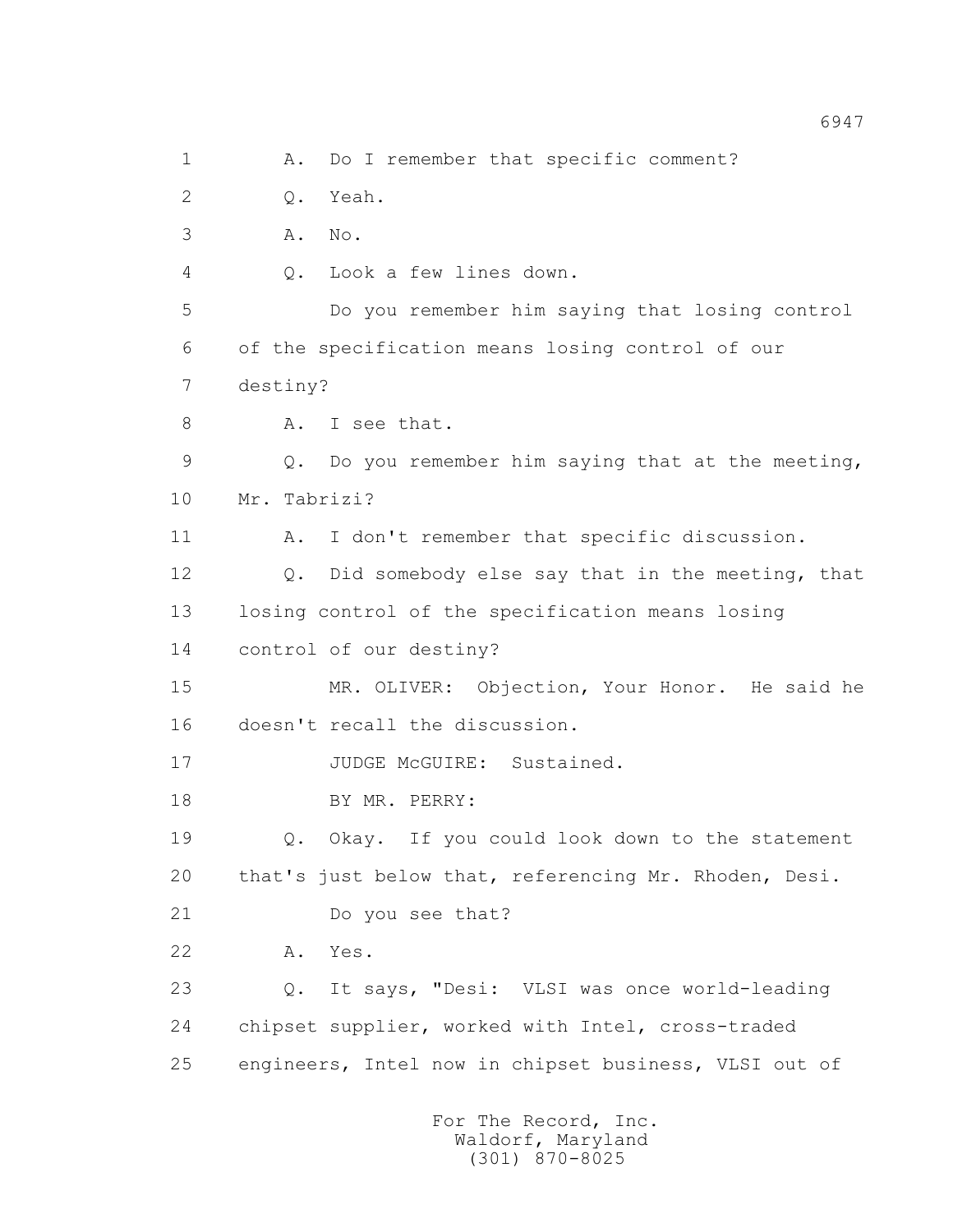1 PC business now. This will happen again."

 2 Do you remember Mr. Rhoden explaining at some 3 SyncLink meeting that story?

 4 A. I don't remember this specific discussion. I 5 understood that there was a concern of Intel trying to 6 control -- using their market power to try to control 7 the industry.

 8 Q. And then the next line says -- of these 9 minutes says, "Depending on Intel for business is 10 worse than getting on drugs -- 'It's like someone is 11 sleeping with your wife and they want you to pay the 12 hotel bill.'"

 13 Did you hear Mr. Rhoden say that at this 14 meeting?

 15 A. I don't believe -- I don't believe I recall 16 whether Mr. Rhoden said it or not. It's actually 17 repeating a comment that was made by someone at the 18 executive meeting.

 19 Q. And who had made that at the executive 20 meeting?

21 A. I'll call him Andreas Z. again.

22 Q. Dr. von Zitzewitz from Siemens?

23 A. Yes.

 24 Q. Well, let me move on if I could, try to speed 25 this up just a bit, to a presentation that I believe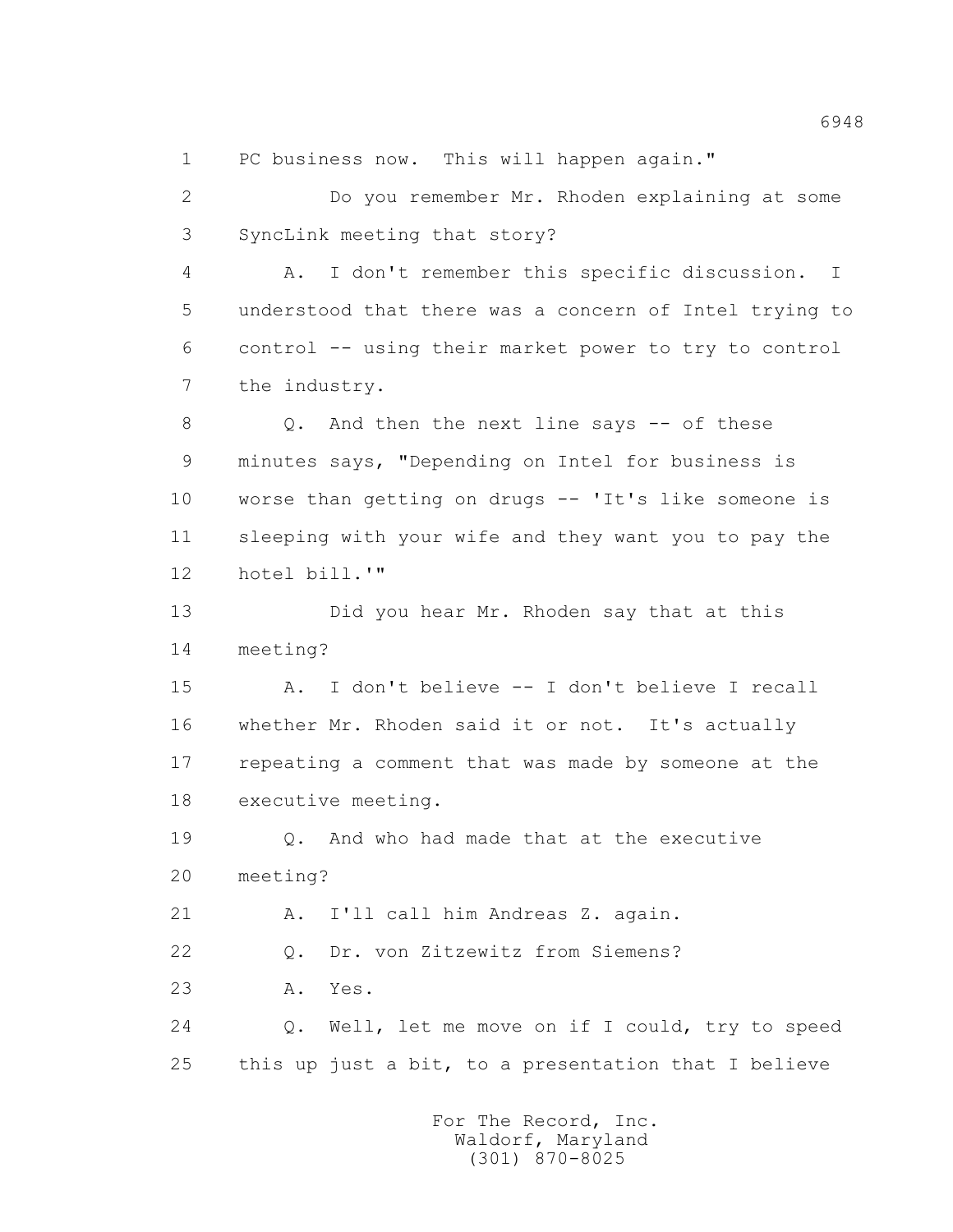1 was made at the -- at a February '97 SyncLink 2 Consortium meeting with AMD. And I represent to you 3 this was produced to us by AMD. I believe you were 4 present, but that will be my first questions. It's 5 RX-876. 6 May I? 7 JUDGE McGUIRE: Yes. 8 BY MR. PERRY: 9 Q. Let me just establish what role AMD played with 10 respect to DRAM in this time period, 1997. What did 11 they make? 12 A. They were a microprocessor developer. 13 Q. Okay. Let me just show you the title of this. 14 It says "SLDRAM Presentation by SyncLink Consortium 15 February 18, 1997." 16 Do you see that? 17 A. Yes. 18 Q. And look on page 8. 19 Do you see a reference to your name? 20 A. I do. 21 Q. Were you present for a presentation about 22 SyncLink in about February 1997 at AMD? 23 A. I recall speaking with AMD before about 24 SyncLink. This presentation is kind of a standard set 25 of foils that we used and updated periodically for some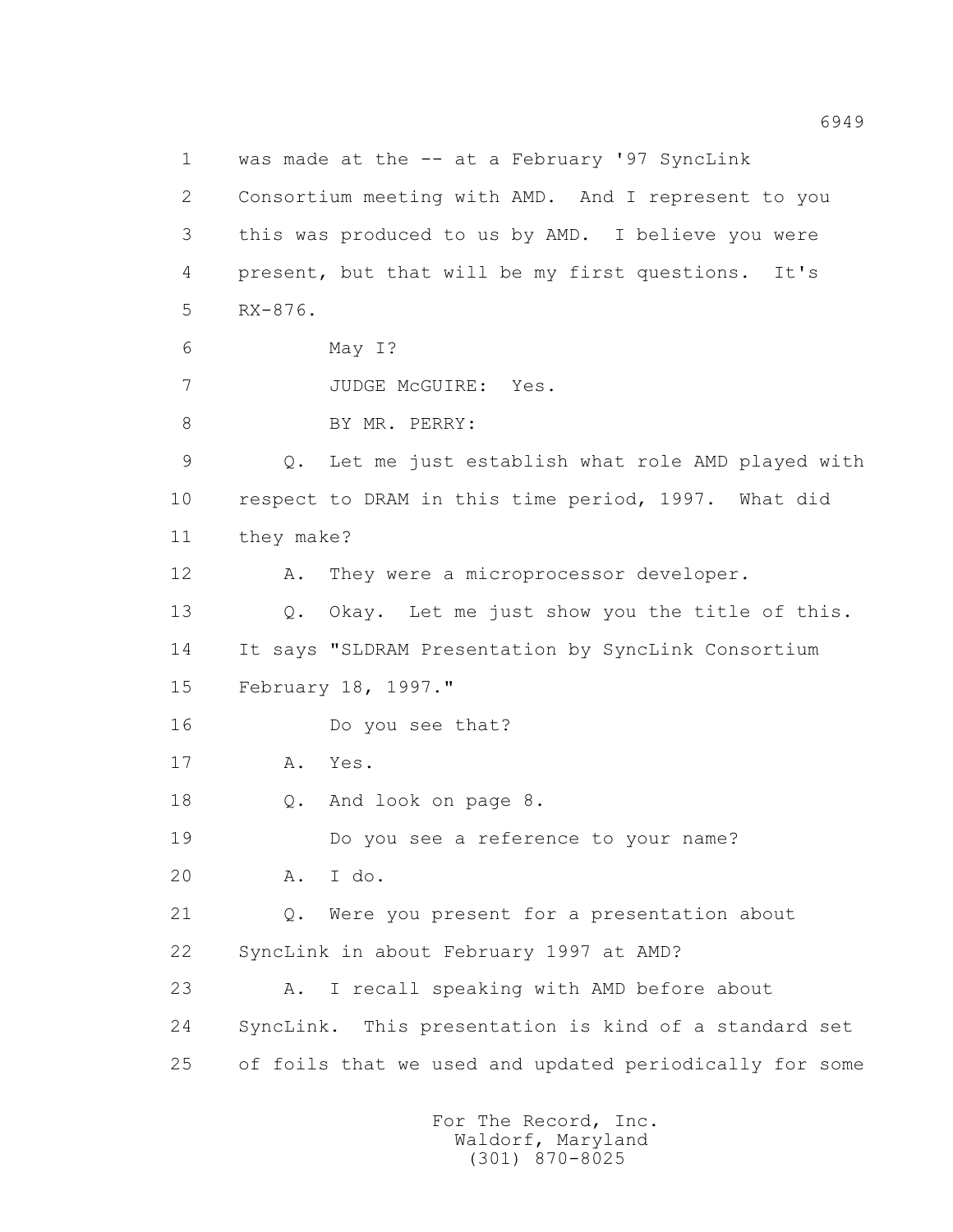1 customer presentations, and I may not have been on all 2 those presentations even though my name is on the 3 foils.

 4 So I'm not saying I wasn't there; I'm saying 5 I'm not sure if I was there at this time with this 6 presentation.

 7 Q. Okay. Then what I'm going to limit it to is 8 whether or not the foils were prepared by you. And I 9 really just have a question about that.

10 And I'll represent to you that from this page, 11 page 8, all the way to the back I could not find 12 another person's name, and what I'd like you to do is 13 try to tell me if you were the one who prepared the 14 foils that go from page 8 back to page 35.

 15 A. I prepared these foils with inputs from others 16 from the SLDRAM technical review.

 17 Q. Okay. Well, let me focus just on one 18 particular one foil at page 32.

 19 And the top one is called Business Comparisons. 20 I'll let you look at it.

21 Are you on page 32?

22 A. Yes.

23 Q. Good.

24 (Pause in the proceedings.)

25 A. Okay.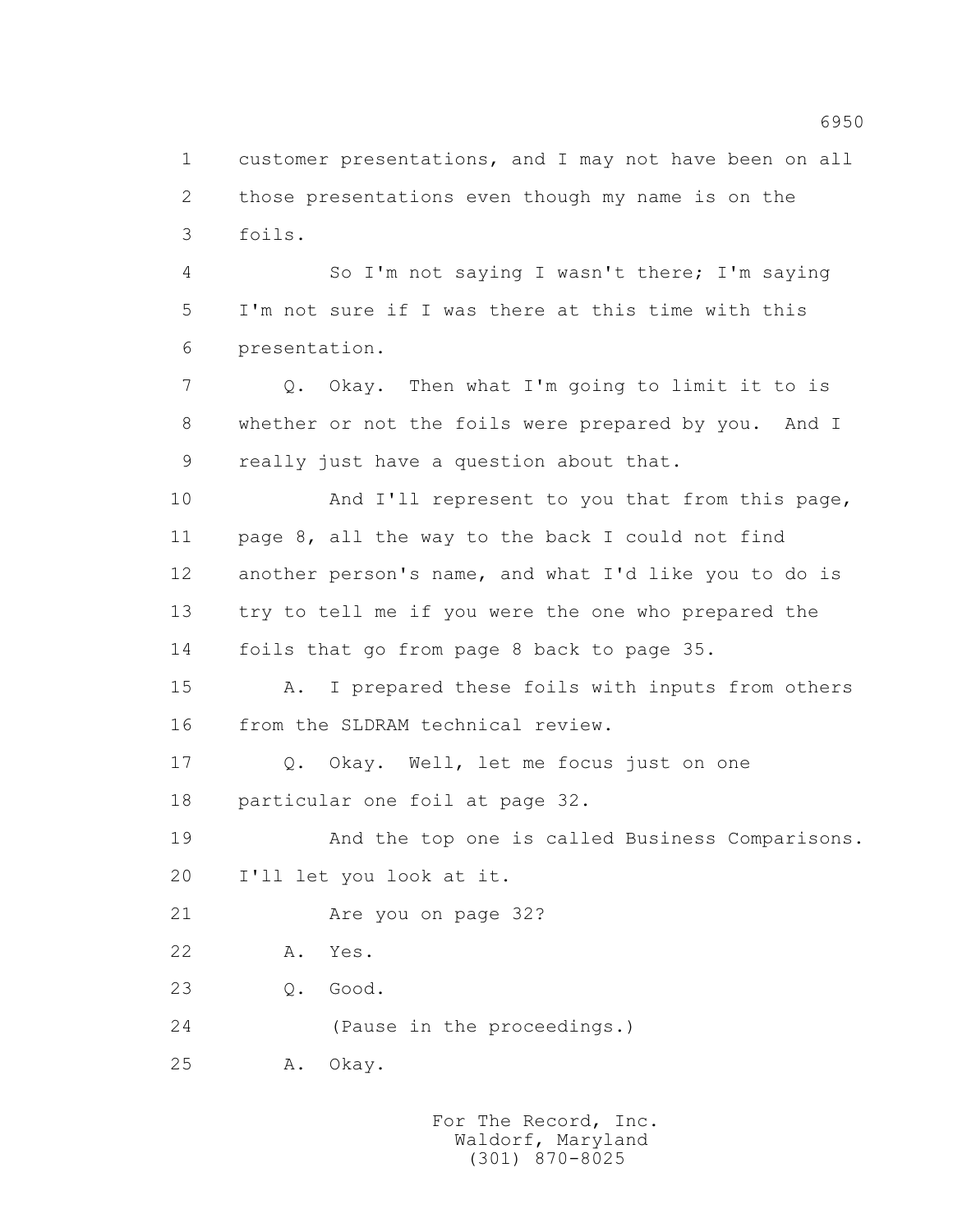1 Q. Is this a slide that you prepared for use in 2 customer presentations? 3 A. I'm not a hundred percent positive whether I 4 received input or I received this slide from somebody 5 and put it in here. I put together the whole package 6 on the technical part I should explain. 7 MR. PERRY: Your Honor, this would be a good 8 time for a lunch break if it's a good time for you. 9 JUDGE McGUIRE: That's fine for me. Let's take 10 a break then. It's almost 12:30 now. Let's break 11 until 1:45. 12 Hearing in recess. 13 (Whereupon, at 12:27 p.m., a lunch recess was 14 taken.) 15 16 17 18 19 20 21 22 23 24 25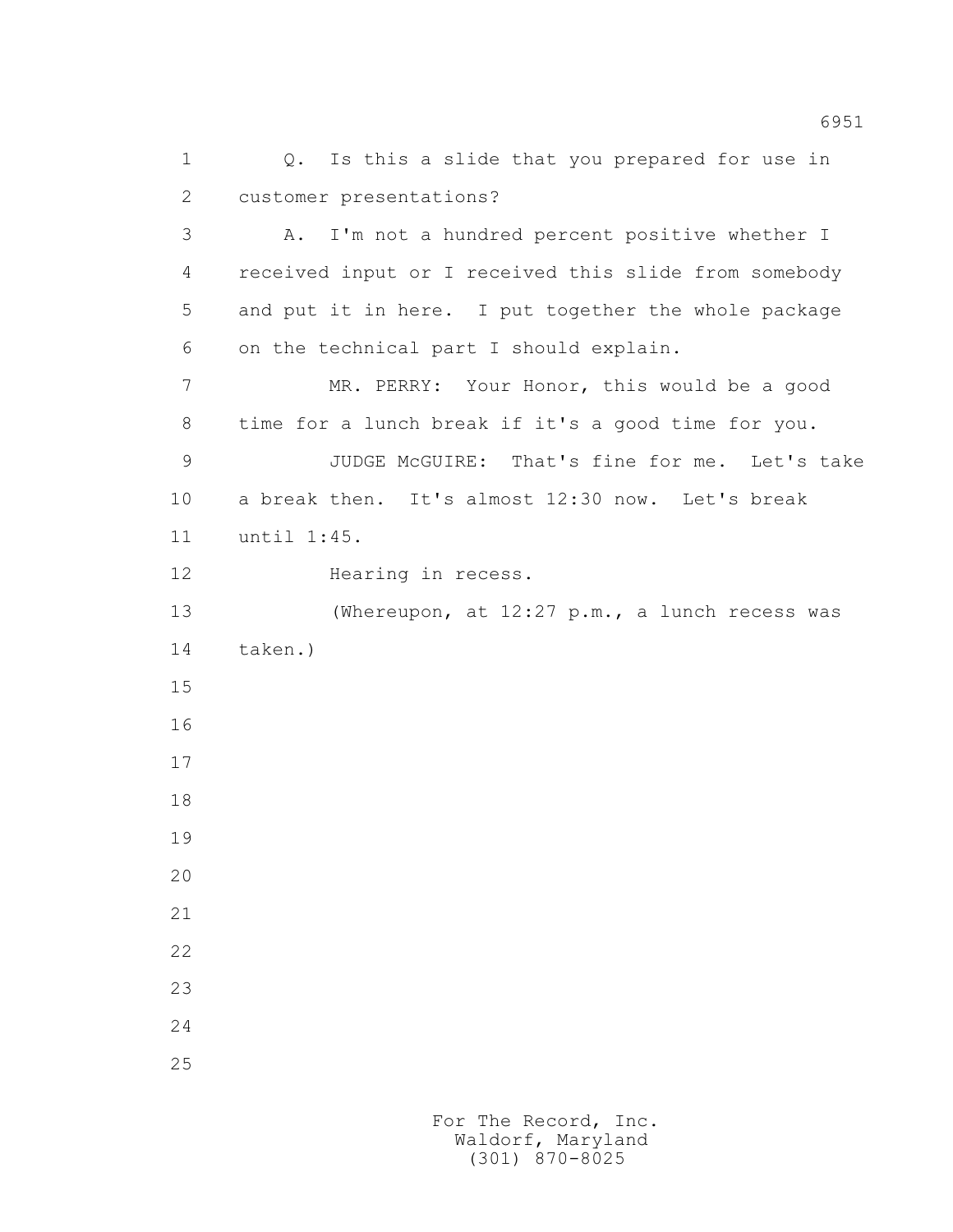1 A F T E R N O O N S E S S I O N 2 (1:45 p.m.) 3 JUDGE McGUIRE: This hearing is now in order. 4 At this time, Mr. Perry, you may proceed with 5 your cross-examination. 6 Would you please take the stand, Mr. Lee. 7 MR. PERRY: Thank you, Your Honor. 8 BY MR. PERRY: 9 Q. Mr. Lee, I wanted to move to a somewhat 10 different topic from the ones we were discussing this 11 morning. 12 The issue I want to talk about with you is 13 whether Micron personnel had notice that Rambus might 14 eventually have intellectual property claims with 15 respect to technologies incorporated within SDRAM or 16 DDR SDRAM devices. That's just the general subject 17 matter of what I'm going to be talking about. 18 But let me get some background first. 19 When did you attend your first JEDEC meeting? 20 A. I believe the first meeting I attended was -- I 21 think it was sometime in '94. 22 Q. '94? 23 A. I believe that's right. 24 Q. And at the time you attended that first 25 meeting, were you aware that Micron was a JEDEC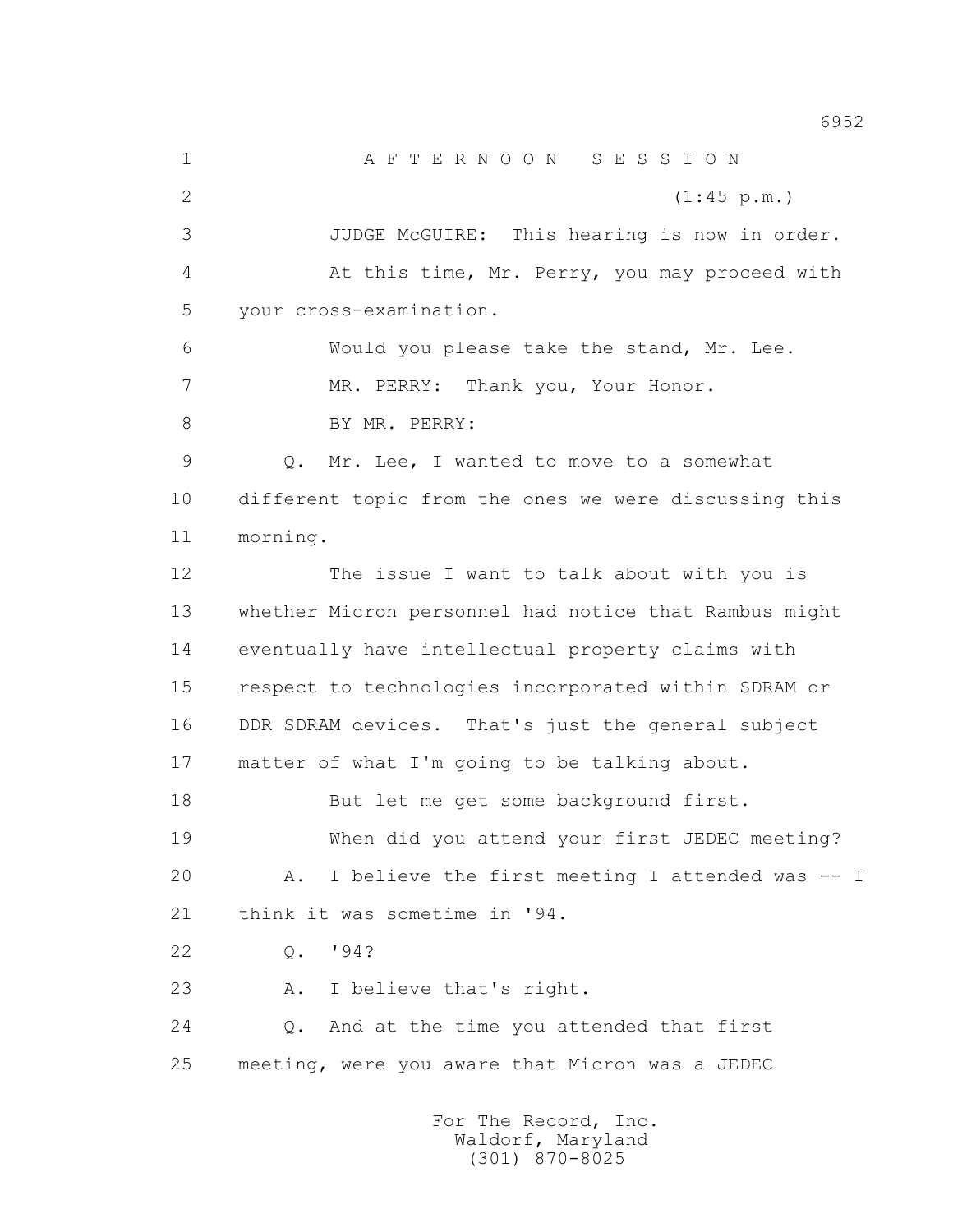1 member?

 2 A. Yes. 3 Q. And at that time was Mr. Walther, 4 Terry Walther, the official Micron JEDEC 5 representative? 6 A. He was. 7 Q. And I think you testified, but let me ask you 8 just directly. 9 At some point in time did Mr. Walther begin 10 circulating a copy of JEDEC meeting minutes to you? 11 A. Yeah. I received meeting minutes on a periodic 12 basis. 13 Q. And did that happen from time to time in 1995 14 and '96? 15 A. Yeah. I don't recall if I received meeting 16 minutes from every meeting, but from time to time, 17 yes. 18 Q. Well, let me ask this. 19 Did Mr. Walther tell you at any time prior to 20 the year 2000 that Rambus' JEDEC representative had 21 refused to answer any questions about Rambus' 22 intellectual property with respect to features 23 contained in the SDRAM standard? 24 A. There was a discussion after Rambus 25 discontinued being a JEDEC member about -- in general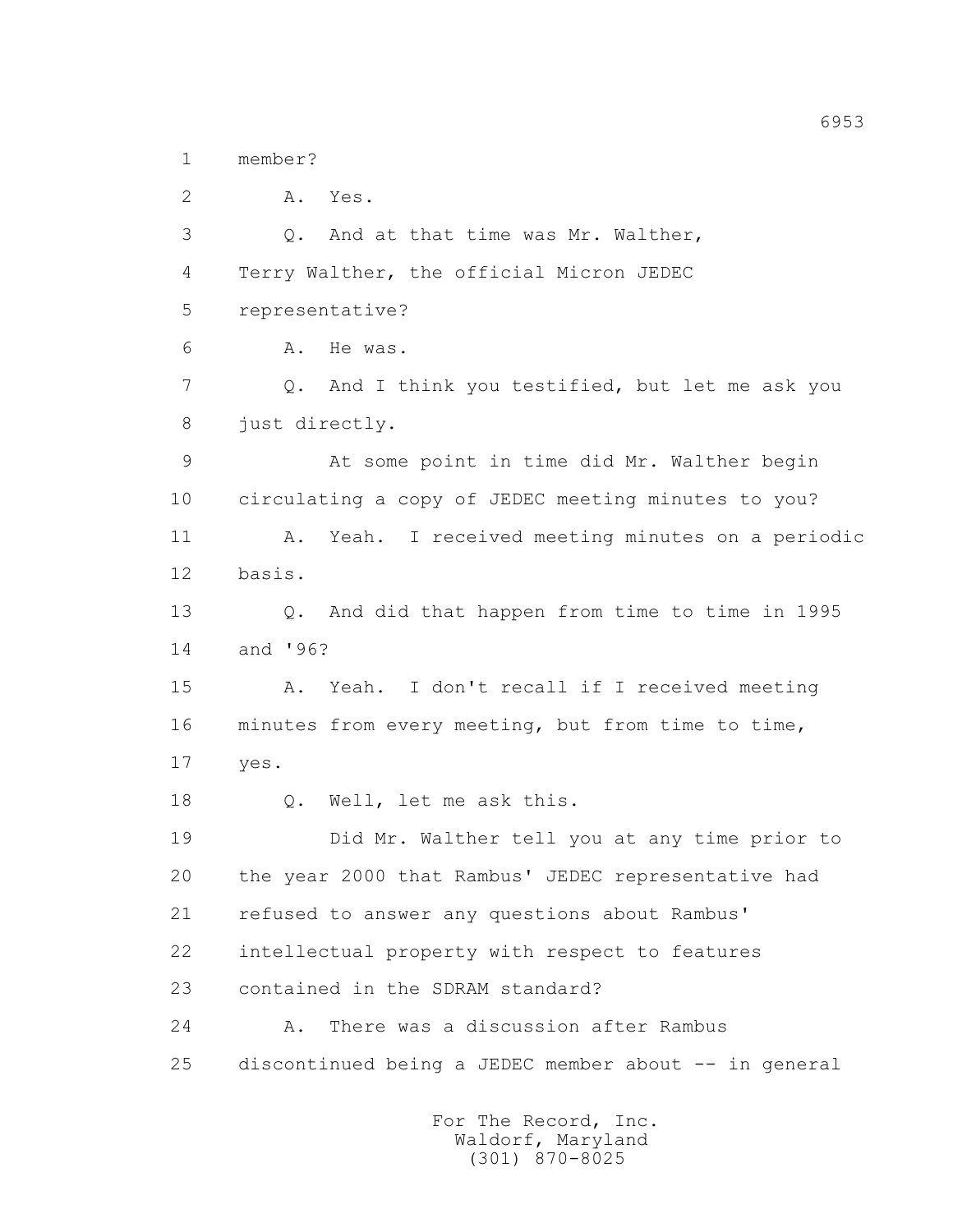1 about Rambus' disclosure at JEDEC and kind of the 2 nature of how they had terminated their membership. 3 Q. Well, my question was actually quite specific. 4 Did Mr. Walther tell you anytime prior to 2000 5 that a Rambus JEDEC representative had refused to 6 answer questions about Rambus intellectual property 7 with respect to SDRAM? 8 A. No, I don't believe he did. 9 Q. Did anyone ever tell you that a Rambus JEDEC 10 representative had refused to answer a question about 11 Rambus' possible intellectual property with respect to 12 features, any feature, contained in the JEDEC SDRAM 13 compliant devices? 14 A. I don't recall any discussions relating to 15 Rambus' refusing to answer a question. 16 Q. Did Mr. Walther or anyone else ever tell you 17 that Rambus had refused to answer questions at JEDEC 18 meetings about its intellectual property rights with 19 respect to SyncLink? 20 A. I'm sorry. Could you repeat it. 21 Q. Yes. 22 Did Mr. Walther or anyone else ever tell you 23 that Rambus had refused to answer questions at JEDEC 24 meetings about its intellectual property rights with 25 respect to SyncLink?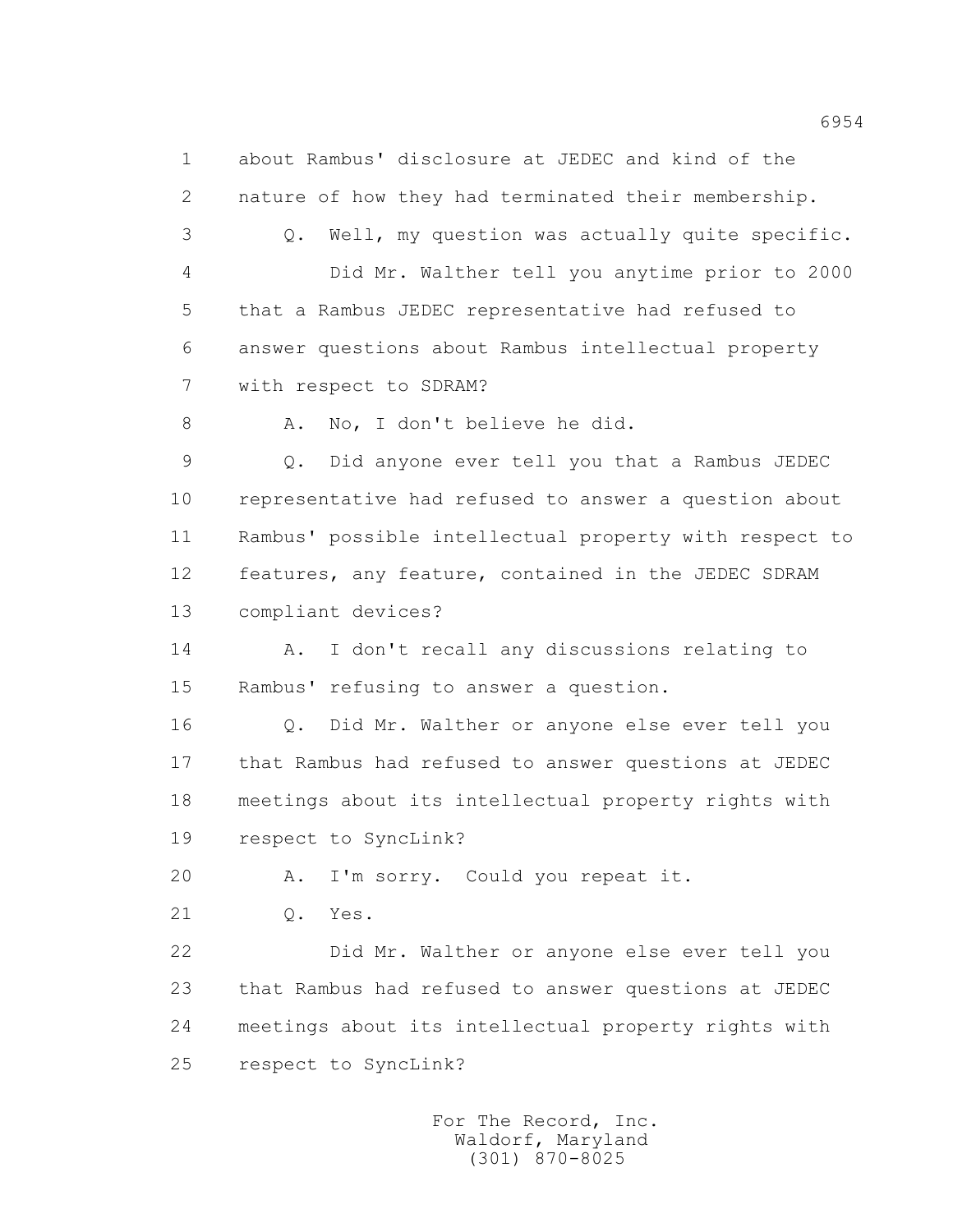1 A. No. Not that I recall.

 2 Q. Did Mr. Walther ever tell you that Rambus had 3 read a prepared statement at a JEDEC meeting that said 4 that, quote, our presence or silence at committee 5 meetings does not constitute an endorsement of any 6 proposal under the committee's consideration nor does 7 it make any statement regarding potential infringement 8 of Rambus intellectual property? 9 A. I don't recall that statement. 10 0. Did you ever see that statement in an 11 attachment to a JEDEC minute? 12 A. The only statement I recall that relates to 13 that is there was some letter I think Richard Crisp 14 had sent to JEDEC upon their termination of 15 membership. 16 Q. Well, that's actually not the one I'm talking 17 about. 18 Let me show you the one I'm talking about and 19 see if it refreshes your recollection. I'll show you a 20 one-page document, RX-602. 21 May I? 22 JUDGE McGUIRE: You may. 23 BY MR. PERRY: 24 Q. Now, I'll represent to you that this was an 25 attachment to JEDEC meeting minutes from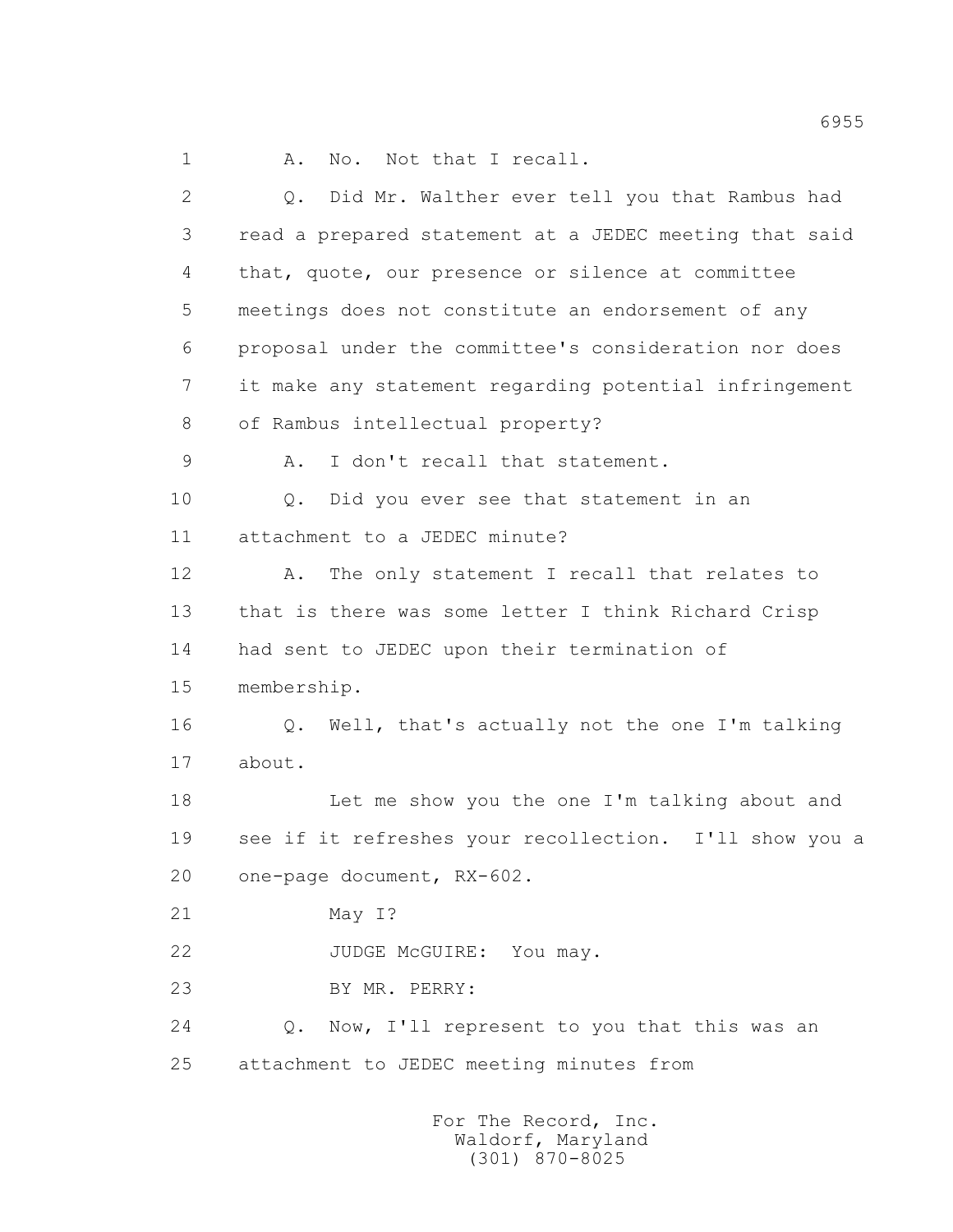1 September 1995, and since you were sent JEDEC meeting 2 minutes on a periodic basis, my question to you is, 3 simply, did you, prior to the year 2000, ever see this 4 September 11, 1995 statement by Rambus? 5 A. I don't recall ever seeing this. 6 Q. I want to move forward in time to March 1997, 7 and I'll ask you to look at JX-36, which is in the 8 stack in front of you from March 1997. It's JEDEC 9 meeting minutes. 10 If you need another copy, I have one. 11 Do you have JX-36? 12 A. I do. 13 0. And you talked about some references in these 14 minutes yesterday; right? 15 A. Yes. 16 Q. You attended this meeting, I think your name 17 appears on the second page, "Others Present, 18 Terry Lee"? 19 A. Yes. I attended portions of it. 20 Q. You attended portions of this meeting. 21 And if you'll look on page 7, please. 22 Let's pull up the reference in item 6.6. 23 I believe you told us yesterday you were 24 present for a presentation by NEC relating to what's 25 called here DDR SDRAM for high-end systems.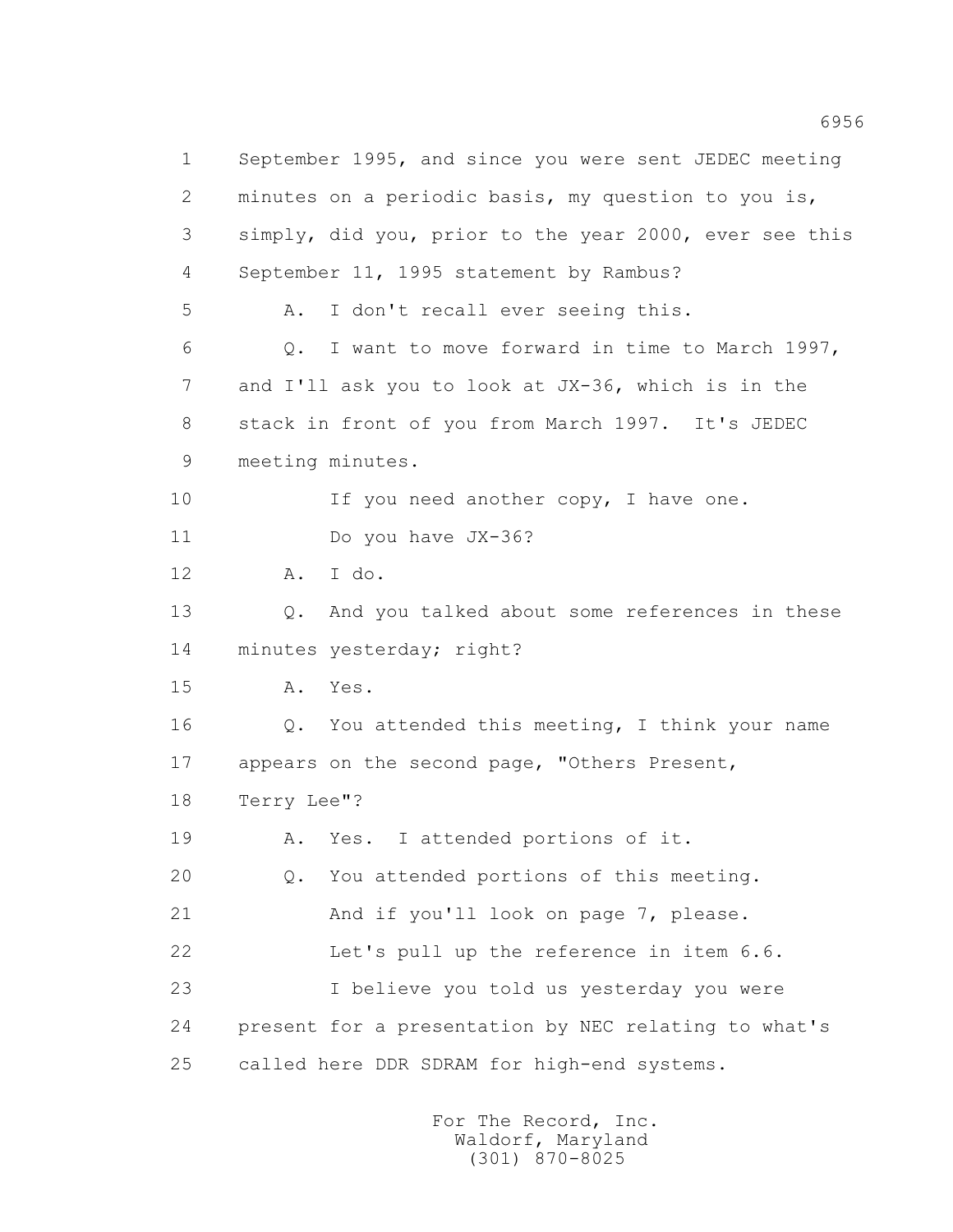1 Were you present for that presentation? 2 A. Yes, I was. 3 Q. Now, I think you gave the name of someone at 4 NEC who was presenting this, but I didn't -- I couldn't 5 catch it. What was his name? 6 A. There were two gentlemen from NEC I recall, and 7 a gentleman by the name of Asakura was involved in that 8 presentation. 9 Q. Yoshitomo Asakura? 10 A. I believe that's his first name. 11 Q. And you asked that gentleman to draw a diagram 12 of what he was talking about; is that right? 13 A. Correct. 14 Q. And when he drew it, you thought it looked 15 similar to the loop-back clock described in Rambus 16 '703 patent that you had earlier reviewed; right? 17 A. That's correct. 18 0. Now, did you yourself, Mr. Lee, raise the 19 patent issue at that point in the committee 20 deliberations or did you tell Mr. Walther about your 21 concern and he raised it? 22 A. I believe I raised it myself that I had 23 concerns that this looked like this Rambus patent. 24 Q. Do you remember the words you used? 25 A. Today?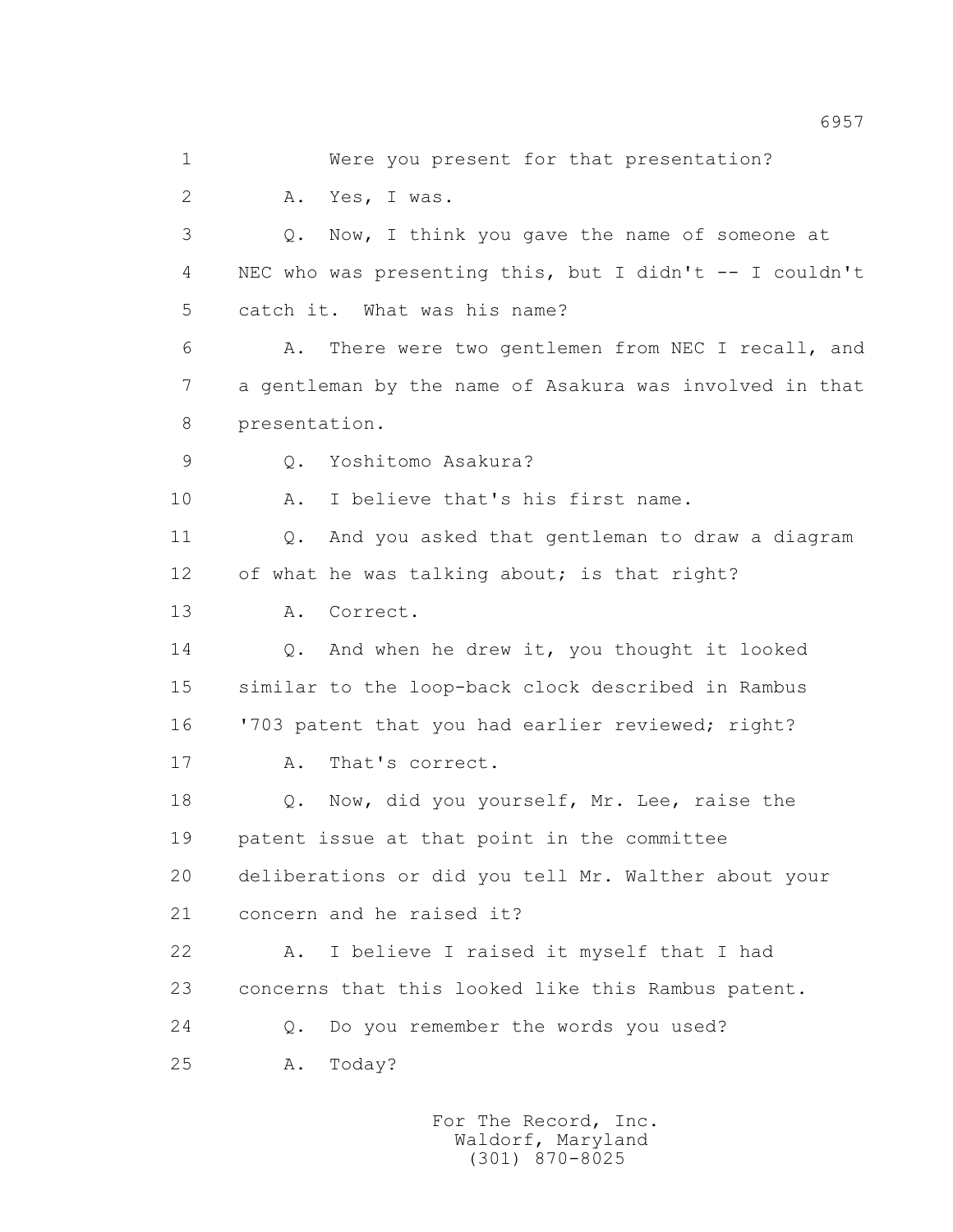1 Q. Yes. Do you remember today the words you used 2 then? 3 A. I don't remember the exact words. 4 Q. Well, the minutes say on page 7: "A first 5 showing was made by NEC. It included a read clock and

 6 a write clock. A discussion of the clock issue took 7 place. Some on the committee felt that Rambus had a 8 patent on that type of clock design."

 9 The statement "Some on the committee felt that 10 Rambus had a patent on that type of clock design," is 11 that a fair representation of what you said at the 12 meeting?

13 A. It may be a summary of what I said.

14 Q. Is it a summary of what you said?

 15 A. Well, it sounds like it's a summary of a few 16 people's comment.

 17 Q. Well, that was my next question, but is it a 18 fair summary of what you said at the meeting?

 19 A. I identified a concern that I thought that 20 Rambus may have a patent on that or it looked like a 21 Rambus patent, something to that effect.

 22 Q. Now, who else besides you said that they also 23 felt that way?

 24 A. There were many people who spoke up in the 25 committee about this whole discussion. This discussion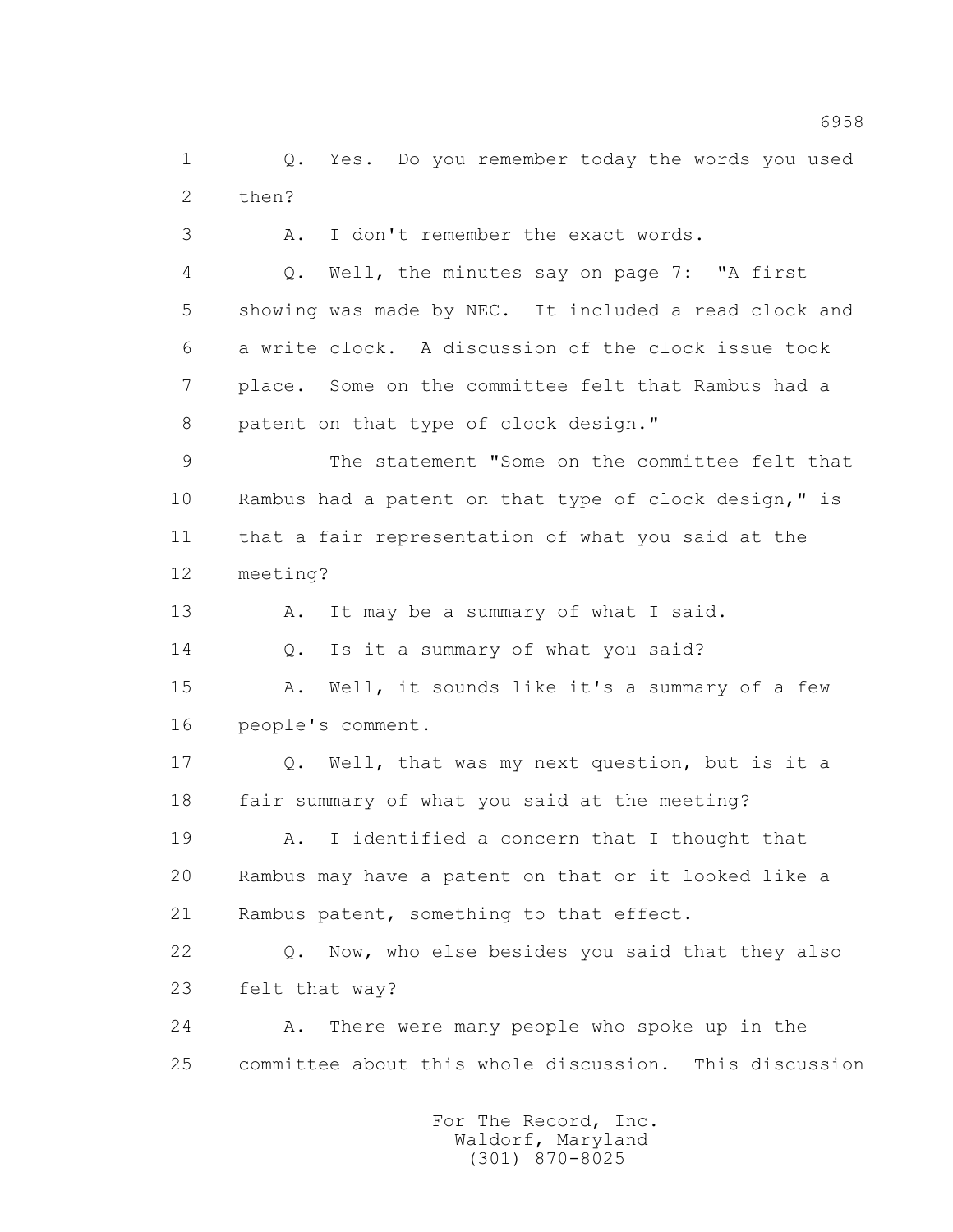1 probably lasted two or three minutes. There were quite 2 a few people who stood up to either comment on whether 3 this should be included or considered in the standard 4 or not. And also there was some comments about the 5 Rambus license fee. 6 Q. I wasn't clear enough with my question. 7 After you said that you had this concern that 8 it looked like something you'd seen in a Rambus 9 patent, who else besides you said that they thought it 10 looked like something that Rambus might have a patent 11 on? 12 A. I don't remember exactly which individuals said 13 what. 14 Q. Well, the reference in the minutes is that some 15 on the committee felt that Rambus had a patent on that 16 type of clock design. 17 Other than you, do you remember who that was? 18 A. I thought I just answered that. I don't recall 19 who else made those exact statements. 20 Q. Thank you. 21 Now, when you raised the issue in the JEDEC 22 meeting, did you understand that you were obligated 23 under the JEDEC patent policy to bring to the 24 committee's attention intellectual property rights of 25 other companies that you were aware of that might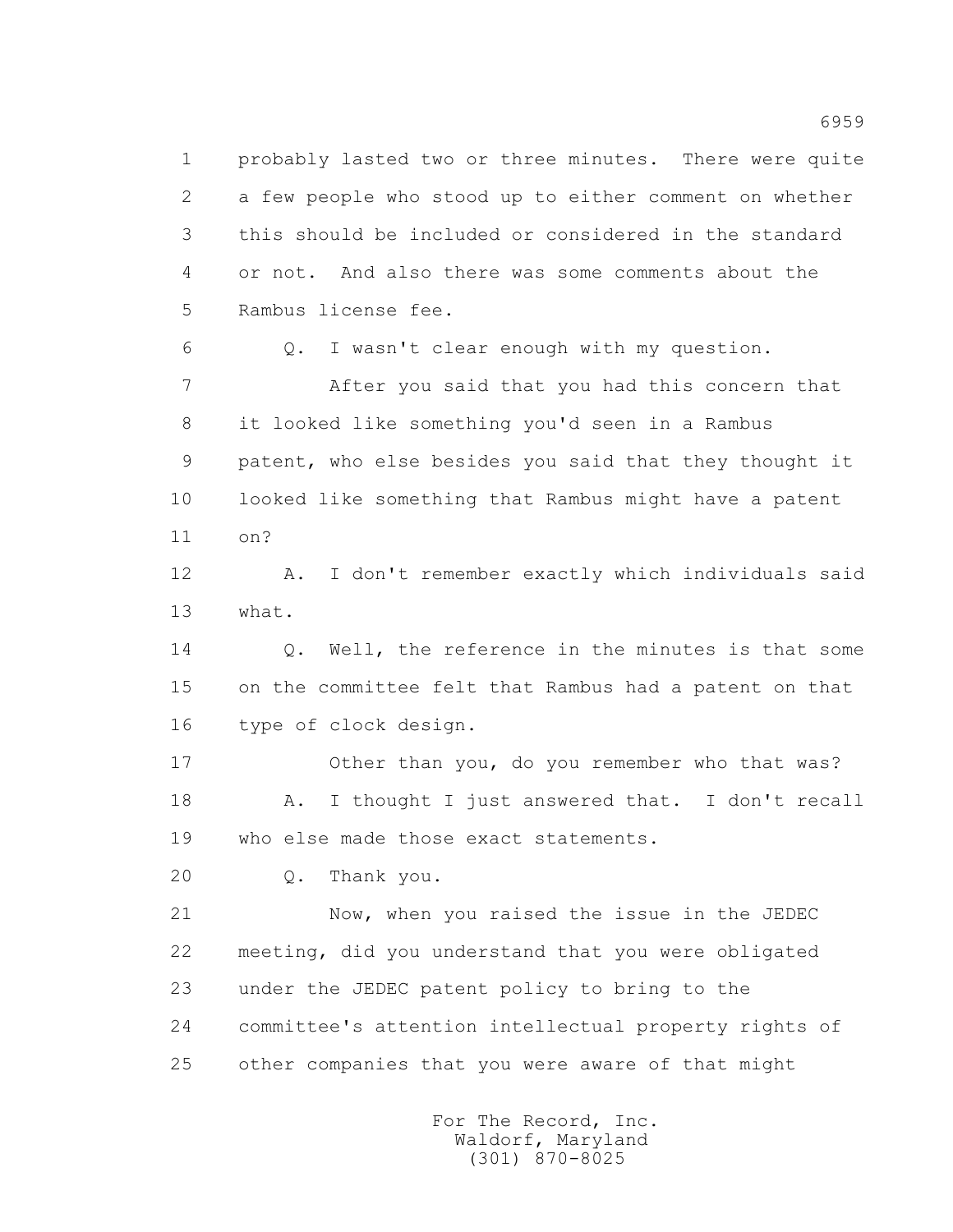1 relate to a proposal under discussion?

 2 A. Yeah. It was my understanding that I needed to 3 identify IP that may relate to the work of the 4 committee. 5 Q. Now, the minutes continue, "Others felt that 6 the concept predated Rambus by decades." 7 Who, if you can recall, expressed an opinion 8 that the concept you had addressed predated Rambus by 9 decades? 10 A. I don't recall who said that. 11 Q. Do you remember somebody saying that? 12 A. Yeah. I remember discussions about that. Like 13 I said, though, the discussions probably took two or 14 three minutes and included these topics. 15 Q. Did someone say in substance that the use of a 16 loop-back bus in a memory device had been used for 17 decades? 18 A. A loop-back bus? 19 Q. Yeah. 20 A. I don't recall that being said. 21 Q. Well, let's look at the presentation if we 22 could. Let's look at appendix F that starts at 23 page 56, and you showed it to us yesterday. 24 This is the one where it's on pages 56, 57 and 25 59 because of the copying problem. Do you remember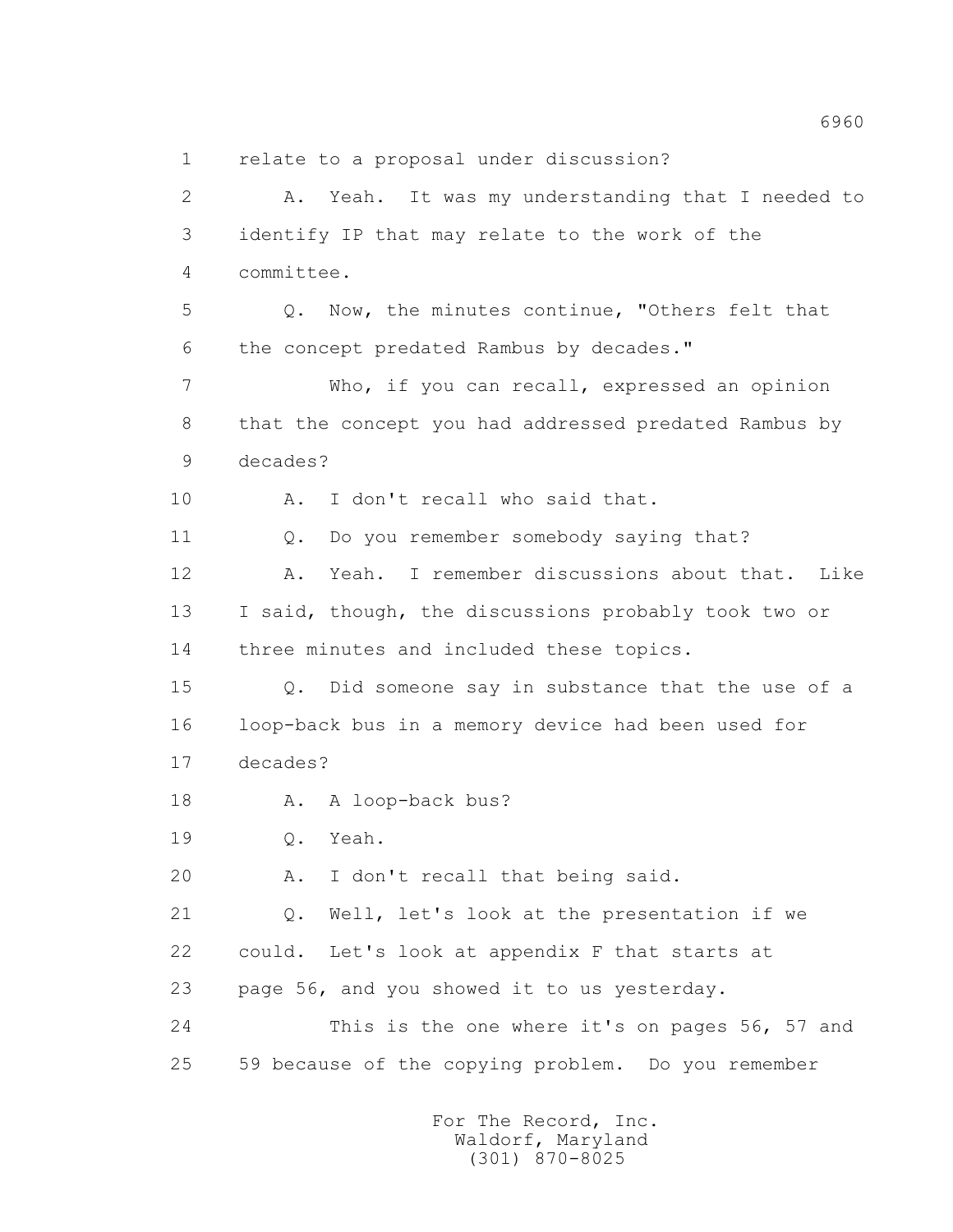1 that?

| 2  | But let me put that aside for a second.                 |
|----|---------------------------------------------------------|
| 3  | When you were talking yesterday about your              |
| 4  | understanding at the time of the Rambus architecture, I |
| 5  | think you told us that you understood it to involve a   |
| 6  | narrow bus and to be multiplexed, that is, the command  |
| 7  | address and data shared the same signal lines. Is that  |
| 8  | what you said?                                          |
| 9  | That's correct.<br>Α.                                   |
| 10 | Now, in this NEC proposal, command address and<br>Q.    |
| 11 | data don't share the same signal lines, do they? You    |
| 12 | can see that on page 57. Right?                         |
| 13 | Yeah, in this proposal command address appears<br>Α.    |
| 14 | to be separate from data.                               |
| 15 | And you would not describe the NEC<br>Q.                |
| 16 | presentation as involving a packetized protocol, would  |
| 17 | you?                                                    |
| 18 | No.<br>Α.                                               |
| 19 | And you would not have described the NEC<br>Q.          |
| 20 | presentation as involving a narrow bus, would you?      |
| 21 | No.<br>Α.                                               |
| 22 | So by March '97 at least you believed that<br>Q.        |
| 23 | Rambus might have intellectual property claims that     |
| 24 | extended beyond the narrow bus, multiplexed, packetized |
| 25 | RDRAM architecture; right?                              |
|    |                                                         |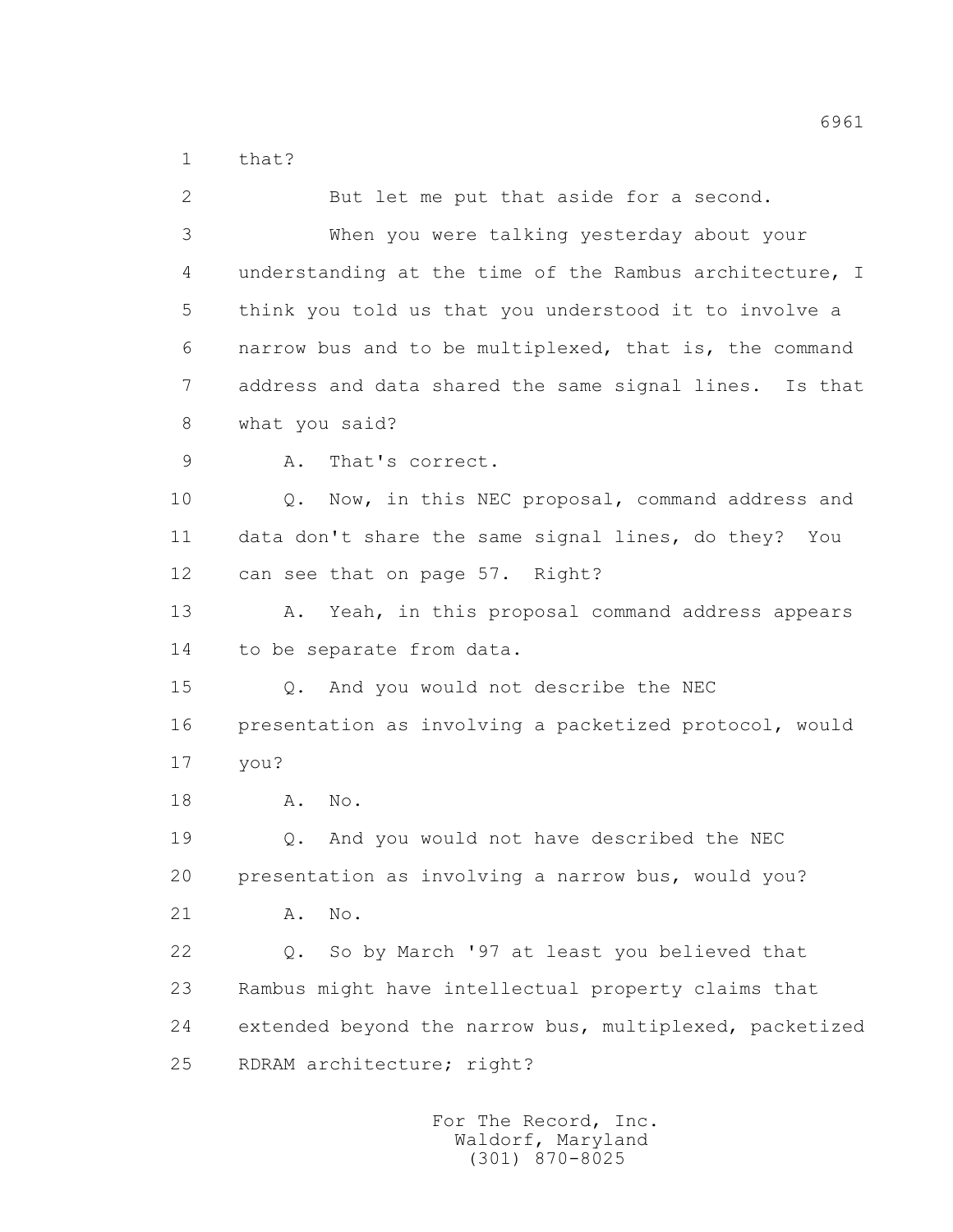1 A. No. My concerns were strictly about a clocking 2 scheme.

 3 Q. So you believed by March 1997 that Rambus 4 might have intellectual property claims to clocking 5 schemes that were not tied to the use of a narrow bus 6 in a multiplexed, packetized RDRAM architecture; 7 right?

 8 A. I had concerns that they had patents to a 9 clocking scheme that may relate to the work of the 10 committee.

 11 Q. You had a concern, didn't you, by March 1997 12 that Rambus might have intellectual property claims 13 with respect to a device that was neither packetized 14 nor had a narrow bus; right?

 15 A. I had concerns about it relating to this 16 clocking scheme. You know, whether that patent applies 17 specifically or not I really wouldn't be qualified to 18 determine. I expressed a concern because it may relate 19 to the work of the committee.

20 Q. Did anyone -- well, strike that.

 21 Now, let's look back at page 7 of the 22 minutes -- Your Honor, there's some noise from counsel 23 table and I am worried it's affecting -- I'm not saying 24 it's intentional. I'm worrying it's affecting the 25 transcript.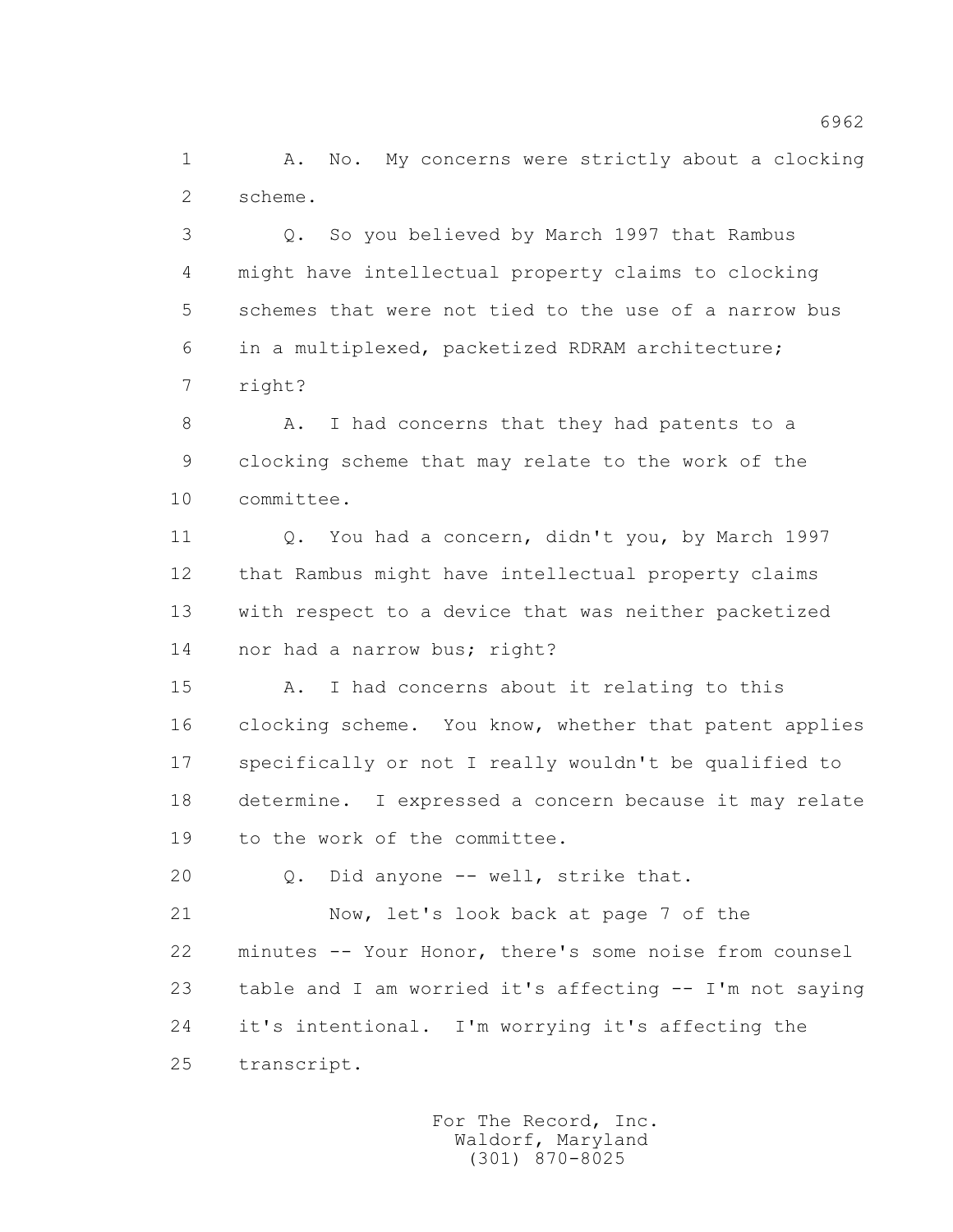1 JUDGE McGUIRE: Oh, I'm sorry. But I couldn't 2 hear it from up here. Is it conversation? 3 MR. PERRY: No. It's coughing, Your Honor. 4 And I'm sorry, I don't mean to be rude, but it has just 5 been since lunch and I'm worried that it's affecting 6 the transcript. 7 JUDGE McGUIRE: Well, let's be sure that 8 doesn't happen, and please feel free to point that out 9 if it does occur. 10 BY MR. PERRY: 11 Q. Mr. Lee, would you look, please, on page 7, 12 item 6.6. That's the discussion of the NEC proposal; 13 correct? 14 A. Yes. 15 Q. And that's a first showing; right? That's what 16 it says? 17 A. Yes. 18 Q. And it's entitled NEC DDR SDRAM for High-End 19 Systems; correct? 20 A. That's correct. 21 Q. So you had a concern in March of 1997 that 22 Rambus might have a patent with respect to some feature 23 of the NEC DDR SDRAM that they were proposing at this 24 meeting; right? 25 A. I had concerns that their patent may relate to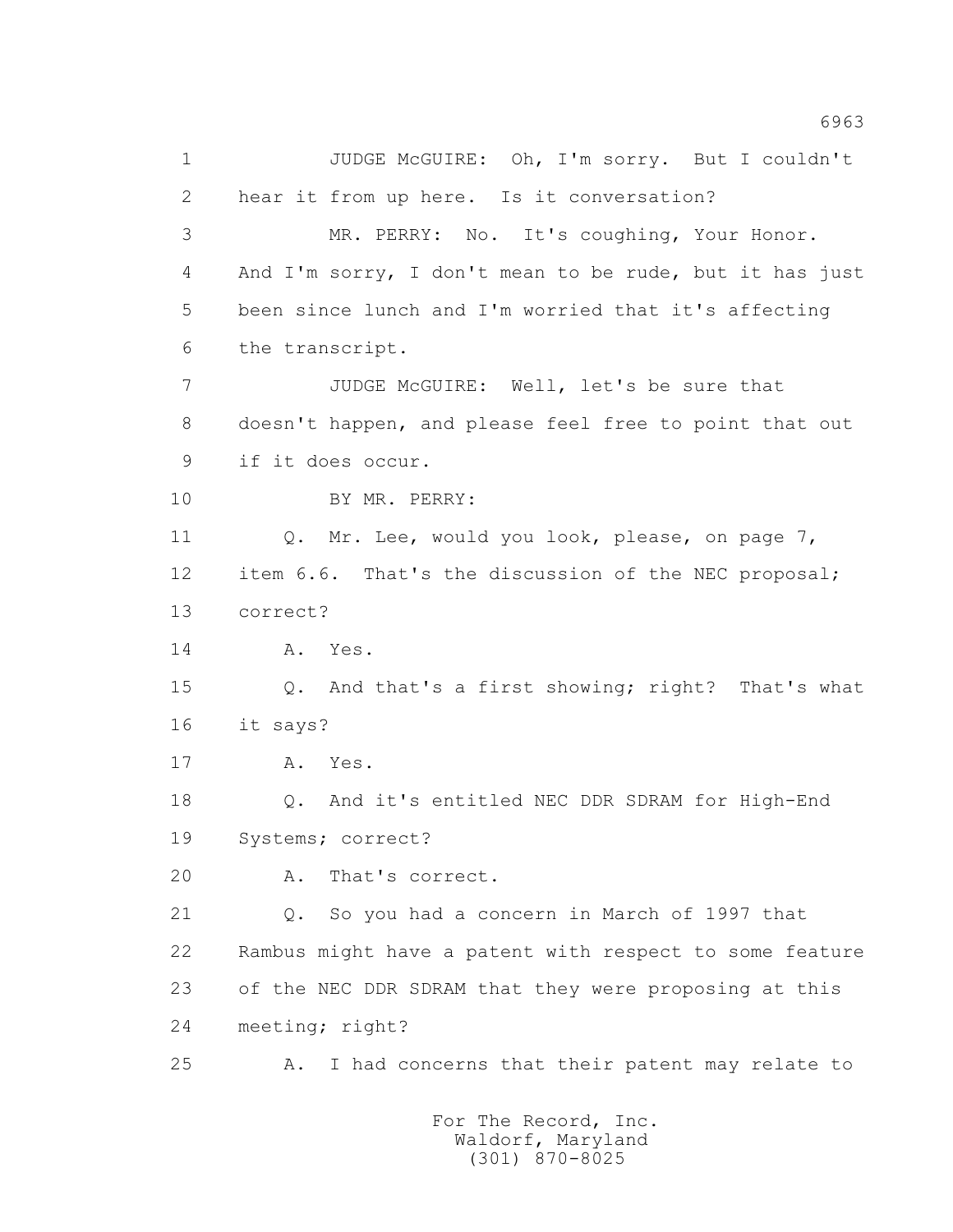1 this specific proposal on the clocking scheme.

 2 Q. Right. 3 And you told us yesterday that members of the 4 committee strongly objected to the NEC proposal after 5 you raised this concern; correct? 6 A. That is correct. 7 Q. Was it your understanding at the time from 8 being in the meeting that those strong objections were 9 a direct response to your disclosure that Rambus might 10 have intellectual property rights relating to this 11 proposal? 12 A. Yes. Mine and others. 13 Q. Right. 14 Let's move forward one month to April 1997. 15 But before we do, I have one more March '97 -- sorry -- 16 short e-mail to show you, and it's Exhibit 890. 17 JUDGE McGUIRE: Is that RX-890? 18 MR. PERRY: RX-890. 19 JUDGE McGUIRE: All right. Approach. 20 BY MR. PERRY: 21 Q. Now, this page was produced to us by 22 Ms. Betty Prince. 23 You're familiar with Ms. Prince, aren't you? 24 A. Yes. 25 Q. She's a longtime JEDEC representative?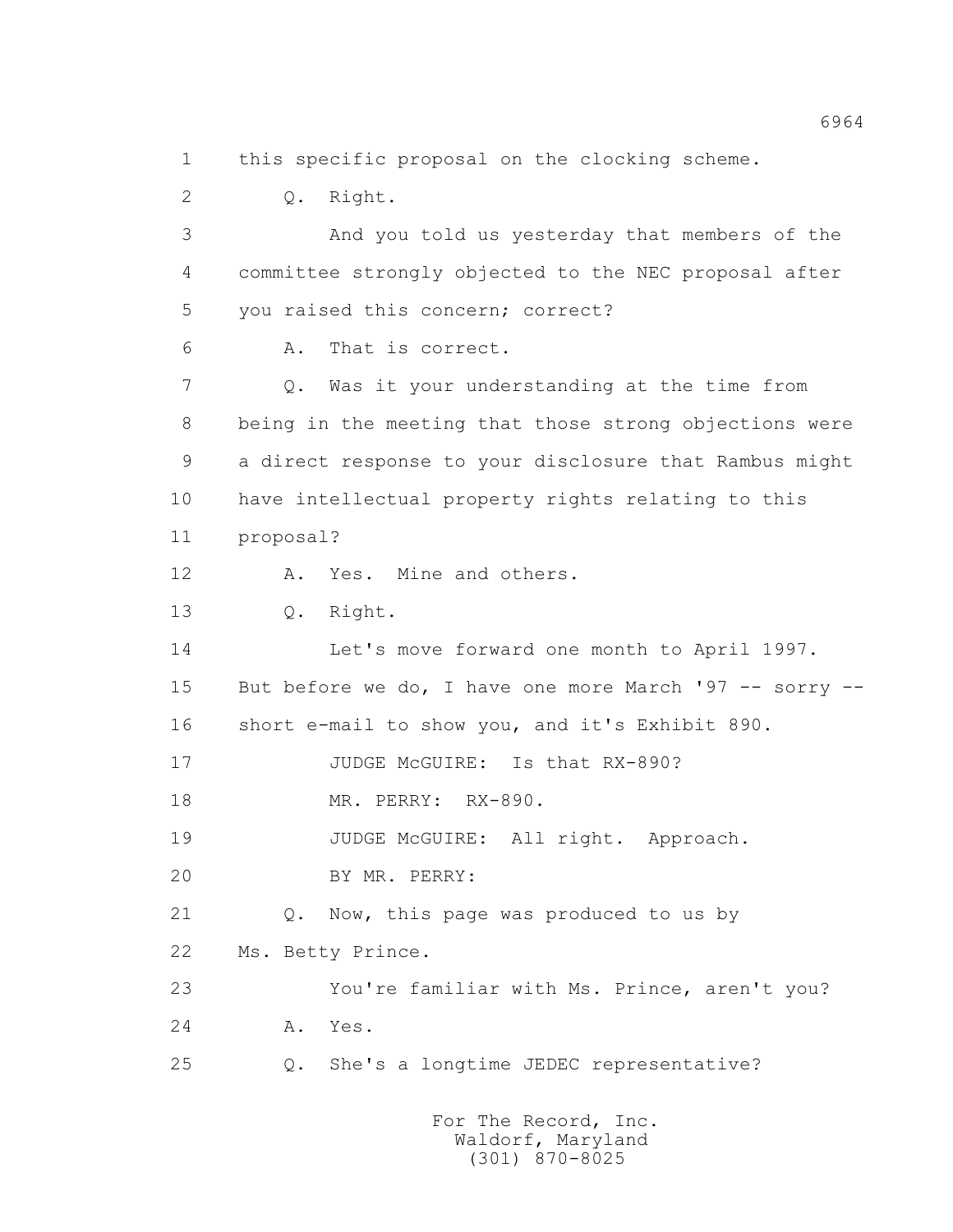1 A. I believe she is.

 2 Q. And in the middle of the page there is an 3 e-mail that appears to be from you. Let's see if we 4 can pull that up. 5 And that says it's from Terry Lee to 6 supply@hea.com, subject Rambus starts public filing, 7 dated March 17, 1997. Do you see that? 8 A. Yes. 9 Q. And is that an e-mail that you sent to the 10 supply reflector that had been described in some of 11 those SyncLink minutes we saw? 12 A. It is. 13 Q. And you were telling the folks who were going 14 to receive that e-mail from the SyncLink reflector that 15 Rambus was filing some documents with the SEC in 16 preparation for going public? 17 A. Yes. 18 Q. And is it your -- does it appear to you that 19 that was forwarded on to Ken McGhee at some point, the 20 JEDEC secretary? 21 MR. OLIVER: Objection, Your Honor. Lack of 22 foundation. 23 JUDGE McGUIRE: Sustained. 24 BY MR. PERRY: 25 Q. Did you at some point get this e-mail back from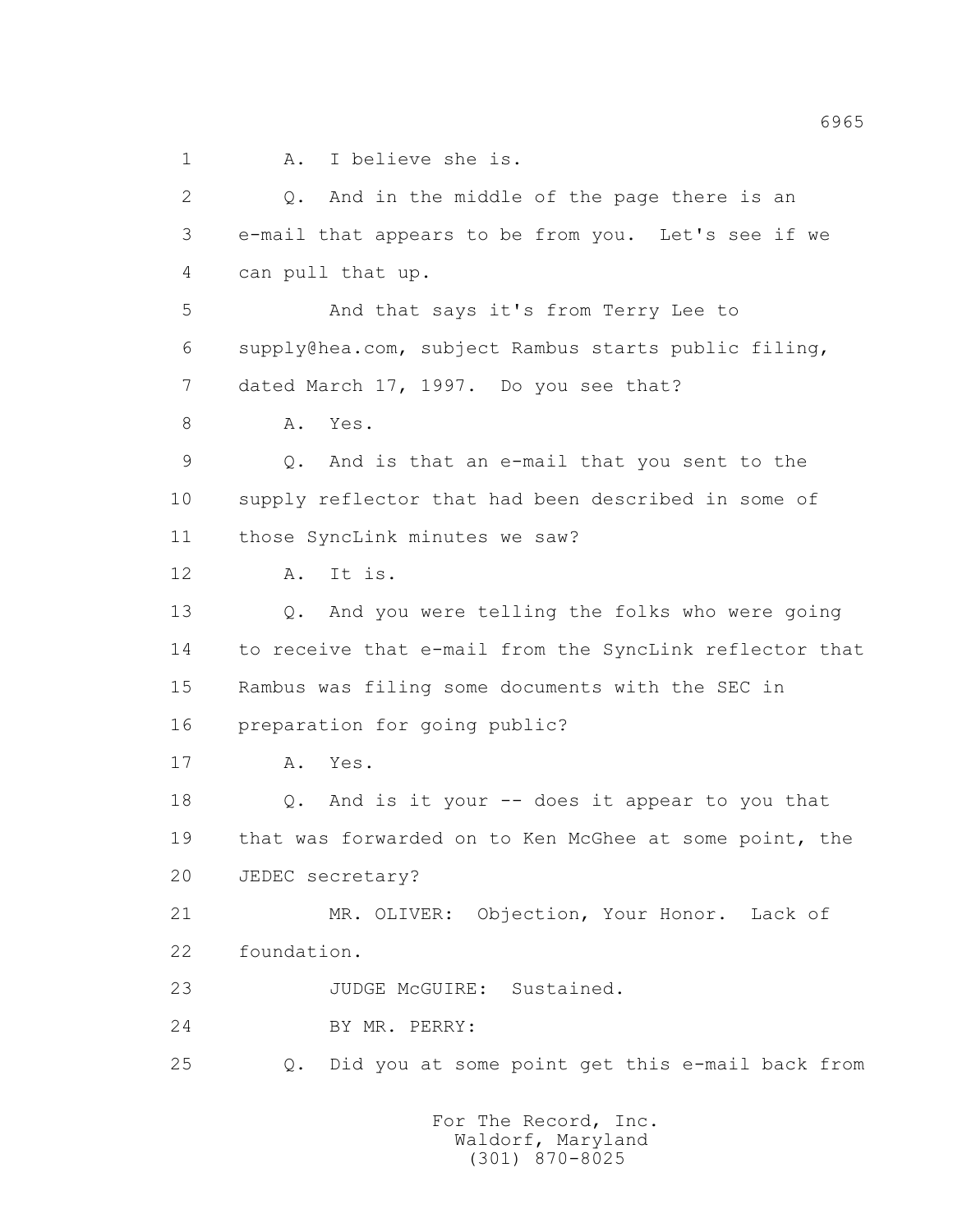1 Ken McGhee because he had sent it out to a large group 2 of JEDEC members?

3 A. I don't recall.

 4 Q. Okay. Why were you sending this information 5 about Rambus to your competitors that make up that 6 supply reflector?

 7 A. Well, the members of SLDRAM include both 8 suppliers and customers.

9 Q. Okay.

10 A. And I sent this information out that they were 11 going public because there was some -- I think there 12 was some news at that time that they were planning on 13 going public, so it was generally accepted rumor, if 14 you will.

 15 Q. Now, was it your understanding that when you 16 sent an e-mail to supply@hea.com that that e-mail then 17 was sent to more than just DRAM manufacturers?

 18 A. I'm unsure as to the exact distribution list. 19 Q. Well, let's now look at Exhibit 920 from 20 April -- RX-920 from April 1997. I think you looked at 21 it yesterday. Do you have a copy there?

 22 I can get you one if you need one. It should 23 be chronological.

 24 Mr. Oliver, do you have an extra one? 25 THE WITNESS: It might be faster if you've got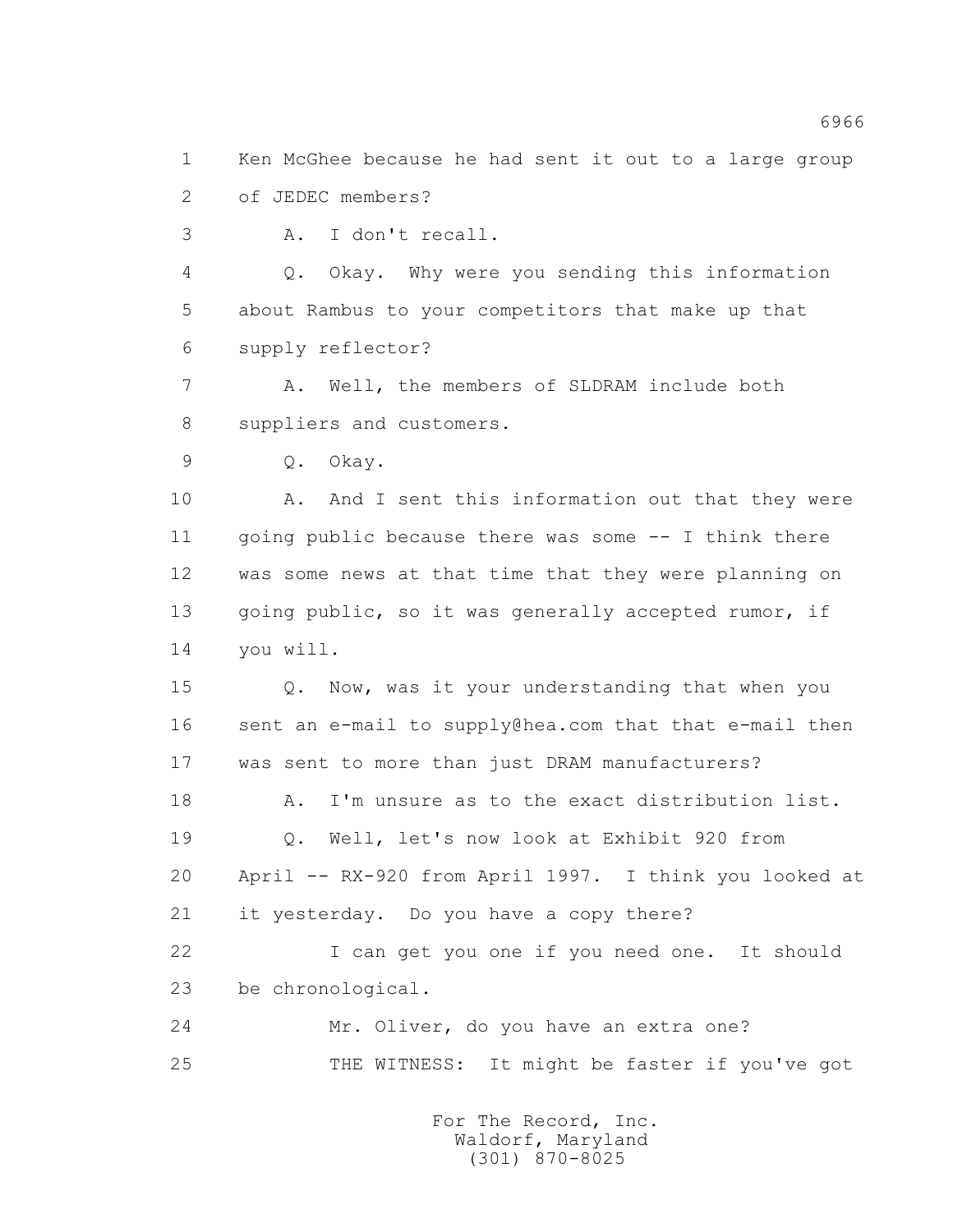1 one. It's a small document; it might be hard to find. 2 MR. PERRY: May I approach? 3 JUDGE McGUIRE: Yes. 4 BY MR. PERRY: 5 Q. Now, this is the e-mail exchange that we talked 6 about yesterday or that you talked about yesterday 7 involving you and Mr. Walther and Mr. Weinstock and 8 copies of some of the e-mails went to Mr. Mailloux, 9 Mr. Biggs and Mr. Welch. 10 This is an e-mail that talks about some 11 conversations with James Akiyama at Intel, and I 12 wanted to start by finding out who some of these cc's 13 were. 14 There's a reference to Jon Biggs. What was his 15 position at the time? 16 A. I believe -- well, first of all, Jon was in 17 sales and I believe he was the prior Intel account 18 representative. There was some transition going on at 19 that time between him and Keith Weinstock. 20 Q. And who was Gary Welch? 21 A. Gary Welch was in product marketing. I believe 22 the relevance was that he -- Rambus product came under 23 him. 24 Q. And you told us about Keith Weinstock 25 yesterday. I believe you said he was then the current For The Record, Inc.

 Waldorf, Maryland (301) 870-8025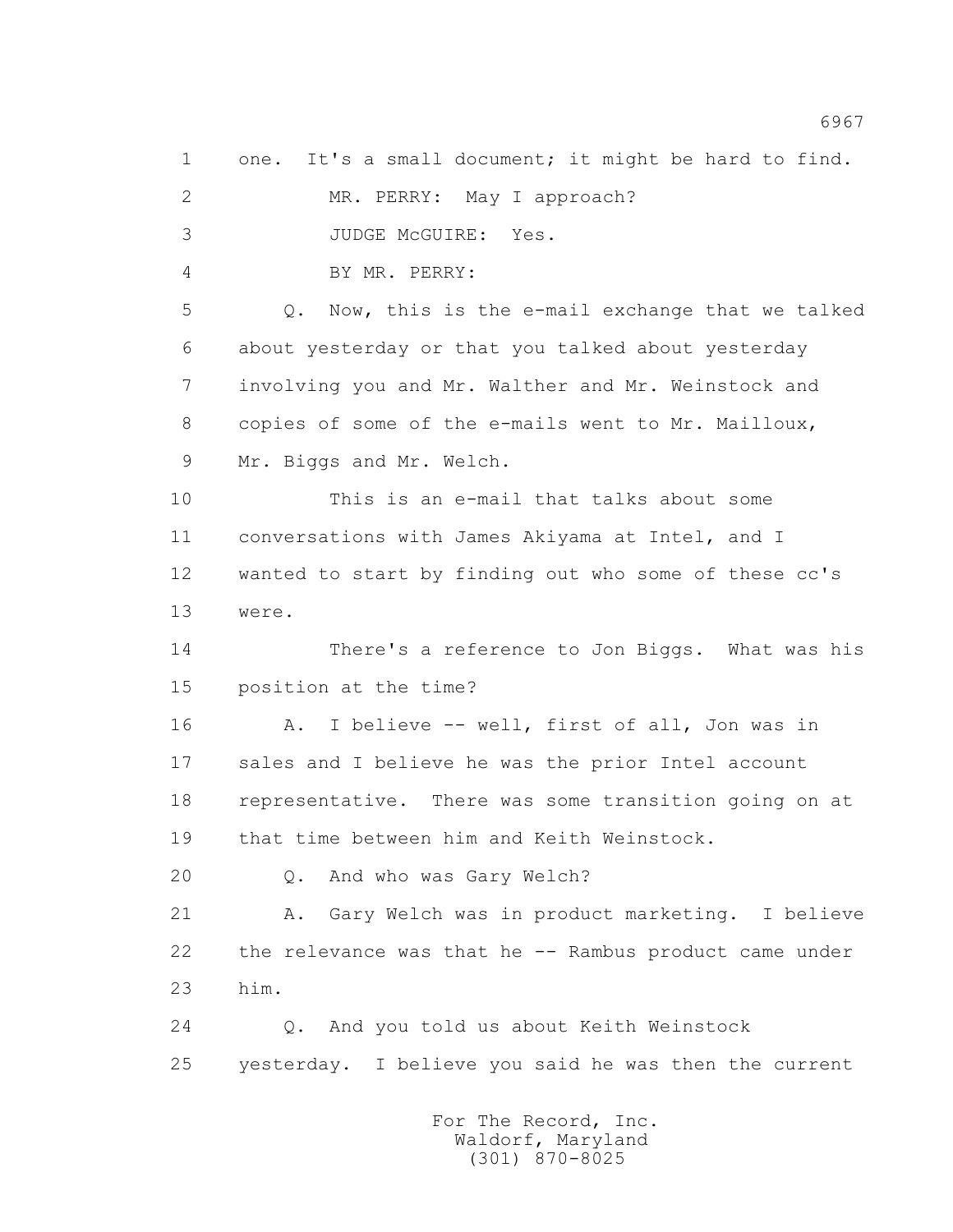1 Intel representative for Micron; right?

 2 A. I believe that's correct. 3 Q. And he reported to you and a group of others 4 that Mr. Akiyama had said that Rambus feels DDR for any 5 memory is under their patent coverage; right? 6 A. Yes. 7 Q. And when you read this, you understood that DDR 8 referred to the use of dual-edged clocking; right? 9 A. Well, I assumed -- I'm not sure if I understood 10 that. I understood that DDR as referring to DDR SDRAM, 11 but I'm not sure. Maybe I don't understand the 12 question. 13 Q. Well, that's fine. I was just asking your 14 understanding. That's fine. 15 A. Okay. 16 Q. And when it says "any memory," you understand 17 that to include any DRAM device; right? 18 A. Well, yeah. Explicitly what it says is "any 19 memory," so it could be beyond DRAM, but I'm not sure 20 what his intent was. 21 Q. Well, you at least understood that this was a 22 reference to the DDR SDRAM device that was being 23 discussed at JEDEC; right? 24 A. Yes. 25 Q. And you understood in April 1997 that Rambus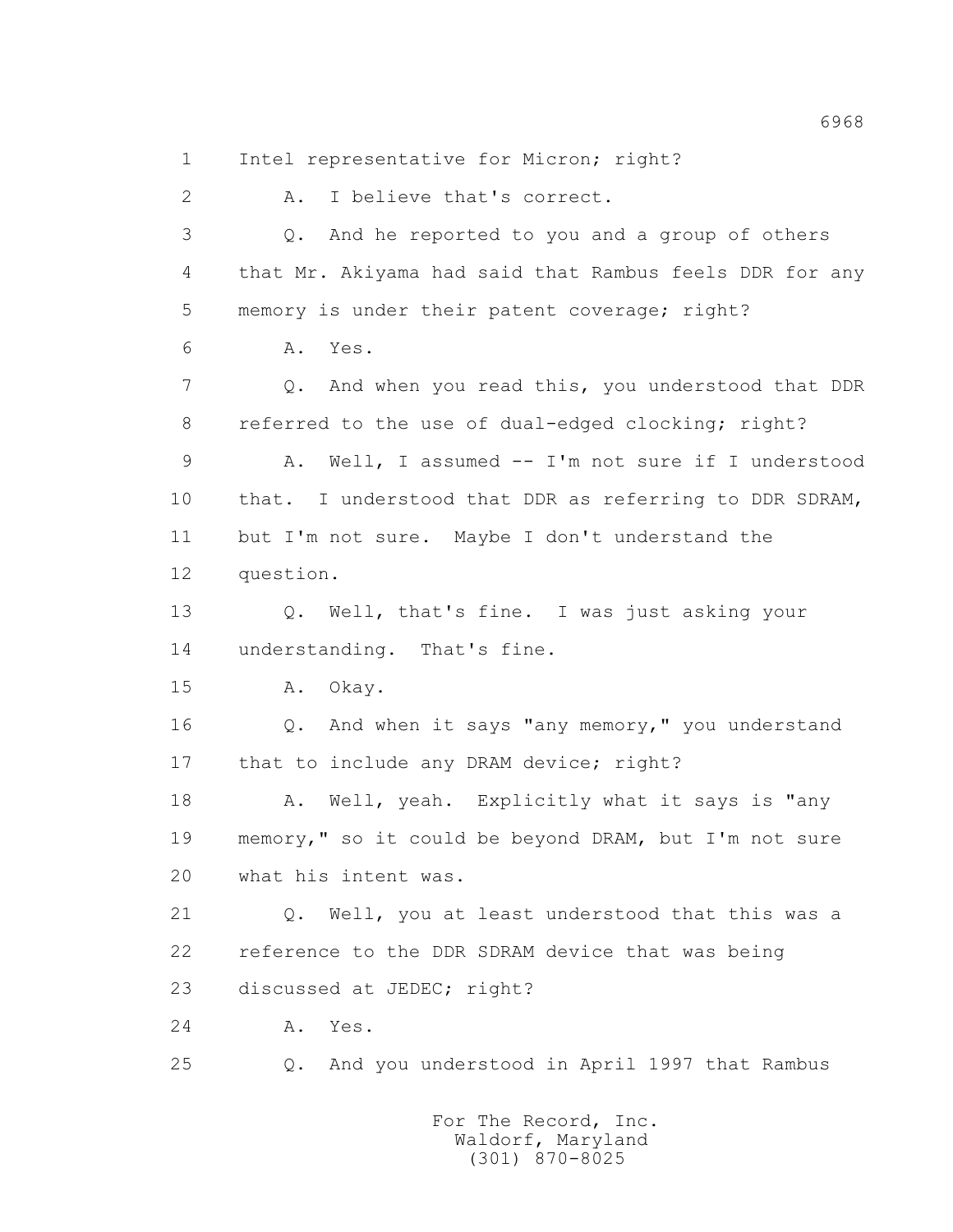1 was no longer a JEDEC member; right?

2 A. Yes.

 3 Q. And you knew that Richard Crisp had stopped 4 attending JEDEC meetings back in 1995; right? 5 A. No. I understood that Rambus discontinued 6 their membership sometime in '96, in mid-'96. 7 Q. Well, I think it's undisputed that Mr. Crisp 8 attended his last meeting in December 1995, but if you 9 don't remember that, that's fine. But I believe 10 there's a stipulation to that effect in this case. 11 Let's look at the third line -- the third 12 sentence in that e-mail that's in front of you on the 13 screen, the April 17, 1997 e-mail at 9:36 a.m. 14 It says, "He further stated" -- and when it 15 says "he," did you understand that to mean 16 James Akiyama at Intel? 17 A. Yes. I believe so. 18 Q. It says, "He further stated the determining 19 factor would be whether the courts take a broad or a 20 narrow view of the patents." 21 Do you see that? 22 A. Yes. 23 Q. Now, you had interacted with Mr. Akiyama on a 24 fairly regular basis in this time period; correct? 25 A. I don't know if it was fairly regular. I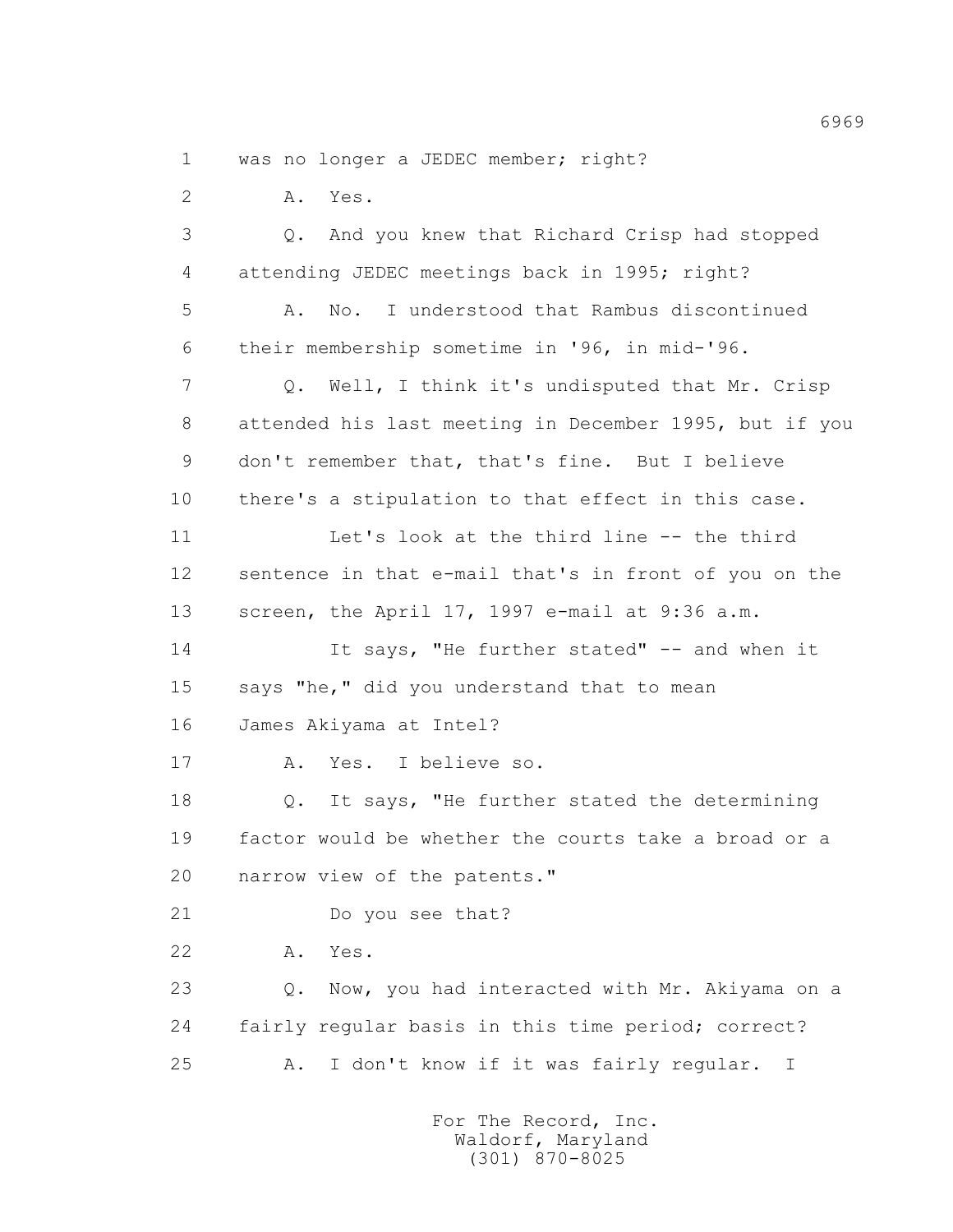1 probably interact with him a few times or so for that. 2 Q. Did you think when you read this that he was 3 trying to mislead Micron when providing this 4 information? 5 A. No. I felt that he was being misled. 6 Q. I understand that part. 7 But did you think that he was knowingly 8 misleading you when he provided that information? 9 A. No, I don't think so. 10 Q. In fact, you knew him to be a supporter of DDR 11 at this point; right? 12 A. I knew that for the graphics application which 13 he was involved with they preferred DDR at this time. 14 Q. So your understanding at the time was that 15 Mr. Akiyama thought he was giving Micron a warning; 16 isn't that what you thought? 17 I'm just asking for your belief at the time. 18 A. No. Not necessarily. 19 Q. Okay. Well, you didn't think Mr. Akiyama was 20 lying to you? 21 A. He wasn't speaking to me. 22 Q. Okay. Did you believe that Mr. Akiyama was out 23 to fool Micron in providing this information to 24 Mr. Weinstock? 25 A. No. Not knowingly.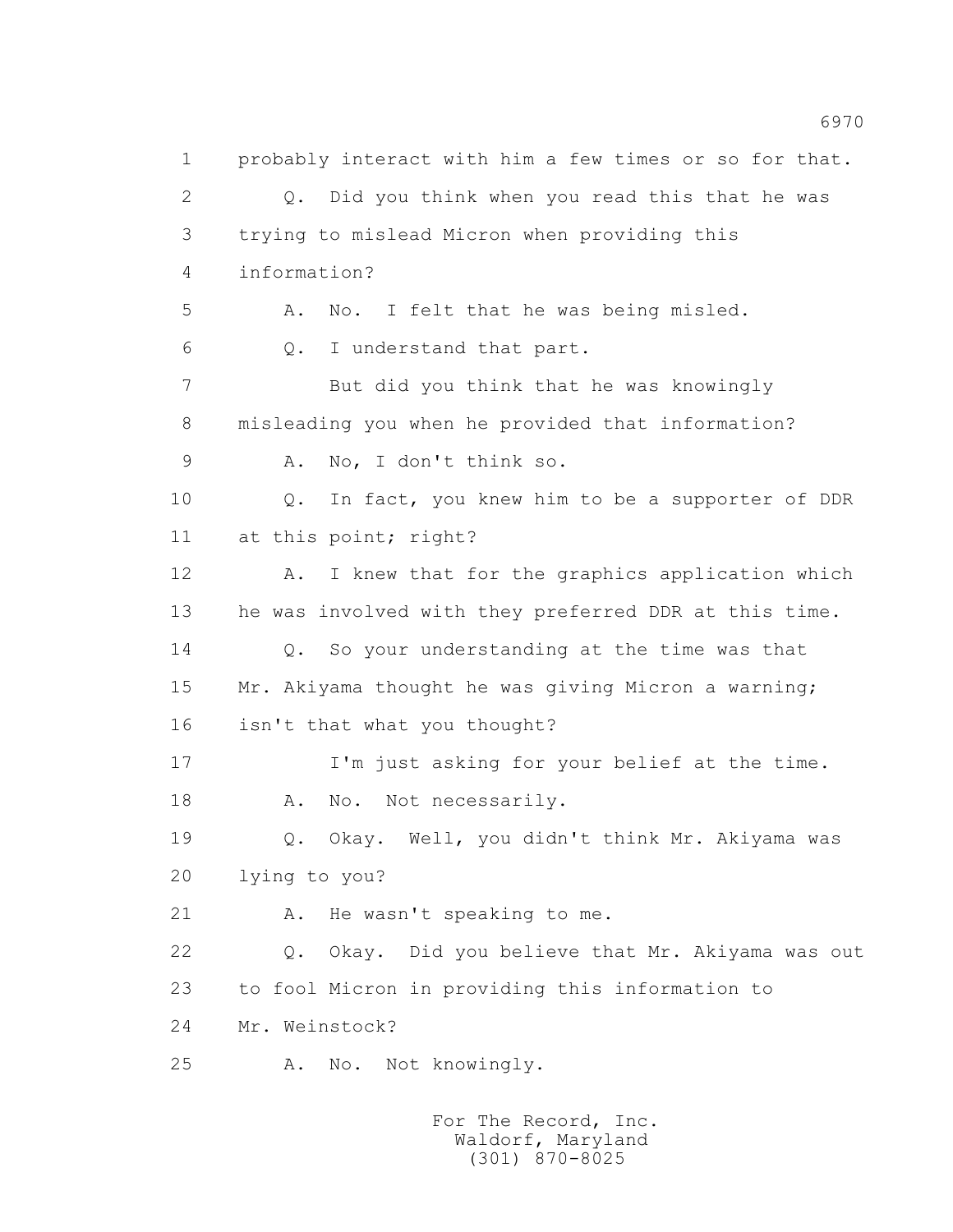1 Q. Okay. And that line that I just read you from 2 the e-mail says something about whether the courts 3 take, quote, a broad or a narrow view of the patents. 4 Do you see that? 5 A. Yes. 6 Q. You understood that to refer to possible future 7 litigation; right? 8 A. I don't see anything here about litigation. 9 Q. When it talks about the courts, did you 10 understand that at the time to be something involving 11 lawsuits? 12 A. Potentially either that or Patent and Trademark 13 Office. 14 Q. Okay. Well, let's look at the original e-mail 15 from Mr. Weinstock. 16 Do you see down at the bottom of the first page 17 of Exhibit RX-920 there's an e-mail that begins "From: 18 Keith Weinstock"? It's dated April 16, 1997. Do you 19 see that? 20 A. Yes. 21 Q. And if you look on the next page, and you find 22 about halfway down or a third of the way down you'll 23 see a line that says, "Rambus plans legal action to 24 request royalties on all DDR memory efforts." 25 Do you see that?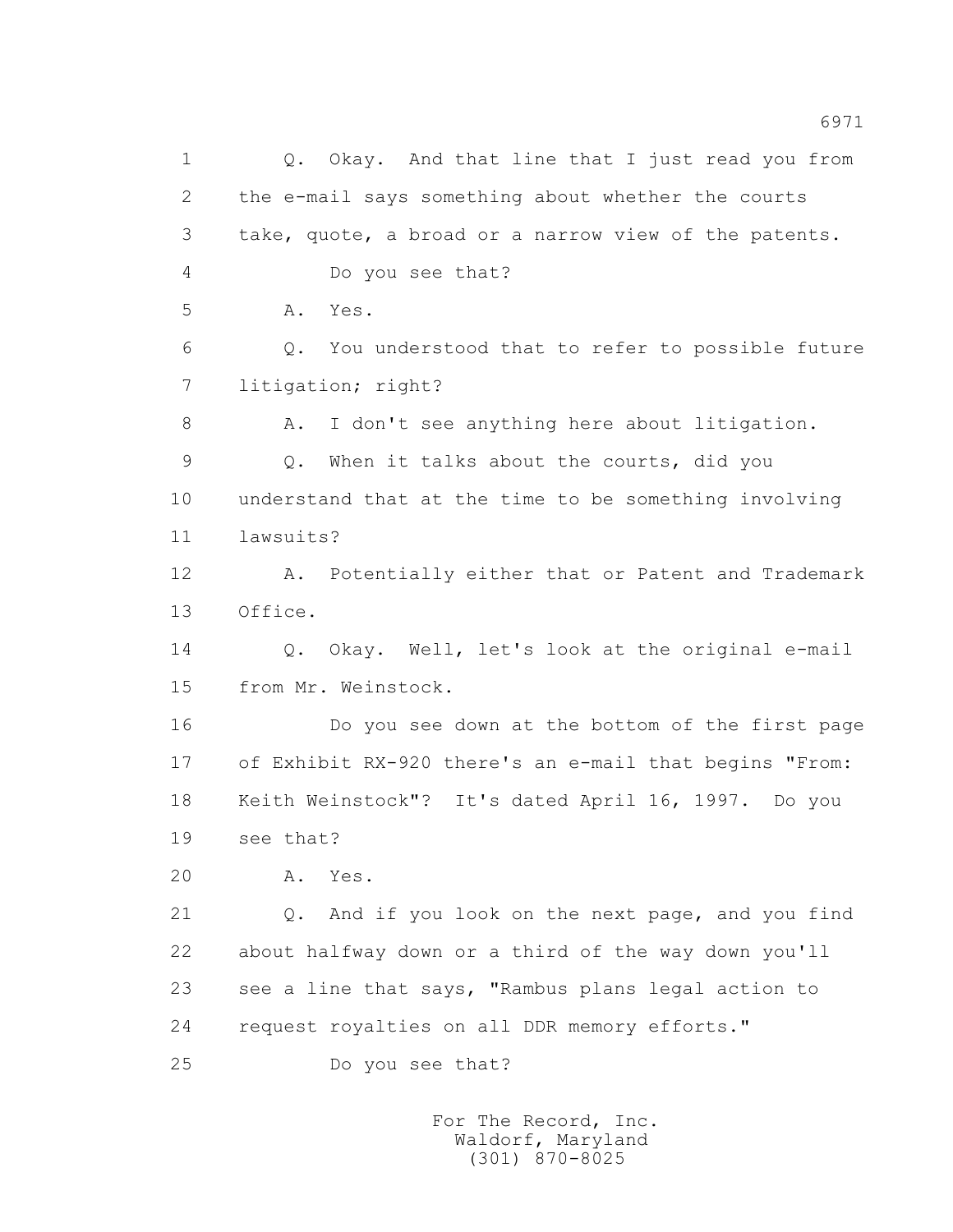1 A. Yes, I do.

 2 Q. And you understood "legal action" to be a 3 reference to patent infringement suits? 4 A. I believe it could, yes. 5 Q. Now, you told us yesterday -- you can put that 6 down for a second. Let me make sure you're following 7 me. 8 You told us yesterday that you did not -- 9 strike that. 10 You told us yesterday that you decided not to 11 follow up with respect to the references in this 12 e-mail about Rambus' possible intellectual property; 13 right? 14 A. That's correct. 15 Q. And I had some questions about that. 16 First a broad one: Did you speak to 17 Mr. Akiyama at any time in 1997 after you received this 18 e-mail about the issue of possible Rambus patent 19 claims? 20 A. No, I did not. 21 Q. Okay. As far as you know, did Mr. Walther do 22 anything to follow up on any of the information 23 provided in this e-mail, RX-920? 24 A. No. Not that I know. 25 Q. As far as you know, did Mr. Biggs do anything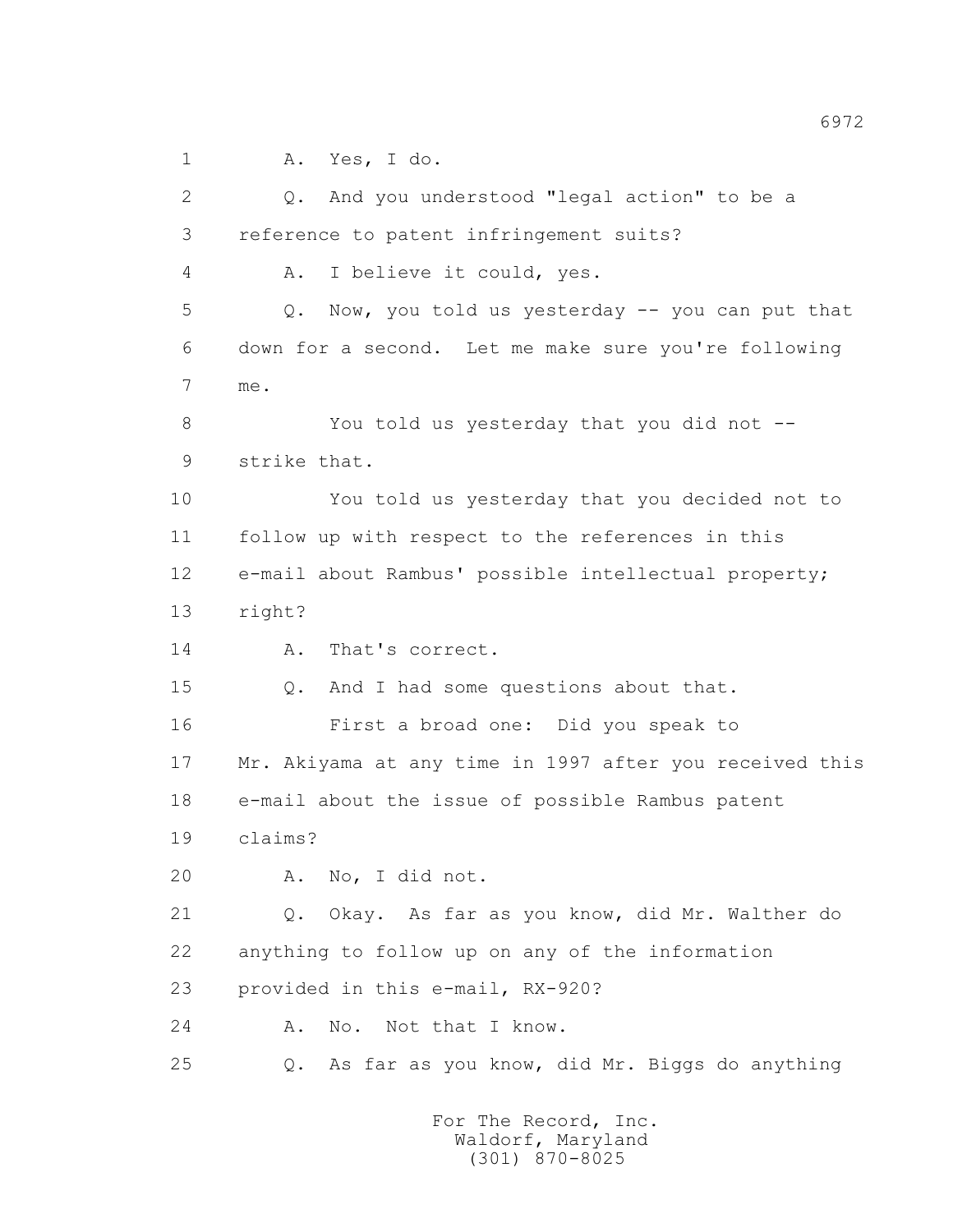1 to follow up on this information?

2 **A.** No.

 3 Q. As far as you know, did Mr. Mailloux do 4 anything to follow up on this information? 5 A. No. 6 Q. As far as you know, did Mr. Ryan do anything to 7 follow up on this information? 8 A. No. 9 Q. As far as you know, did Mr. Gary Welch do 10 anything to follow up on this information? 11 A. No. 12 Q. There's a reference in the e-mail address on 13 the first page to a Strick, someone whose e-mail 14 address is Strick. 15 Do you know who that is? 16 A. Steve Trick. 17 Q. Steve Trick, what was his position at the 18 time? 19 A. He was involved with modular development. 20 Q. And who did he report to at the time? 21 A. I'm not sure who he reported to at the time. 22 Q. Who did Mr. Welch report to at the time? 23 A. I believe he reported to Jeff Mailloux. 24 Q. And who did Mr. Ryan report to at the time? 25 A. Jeff Mailloux.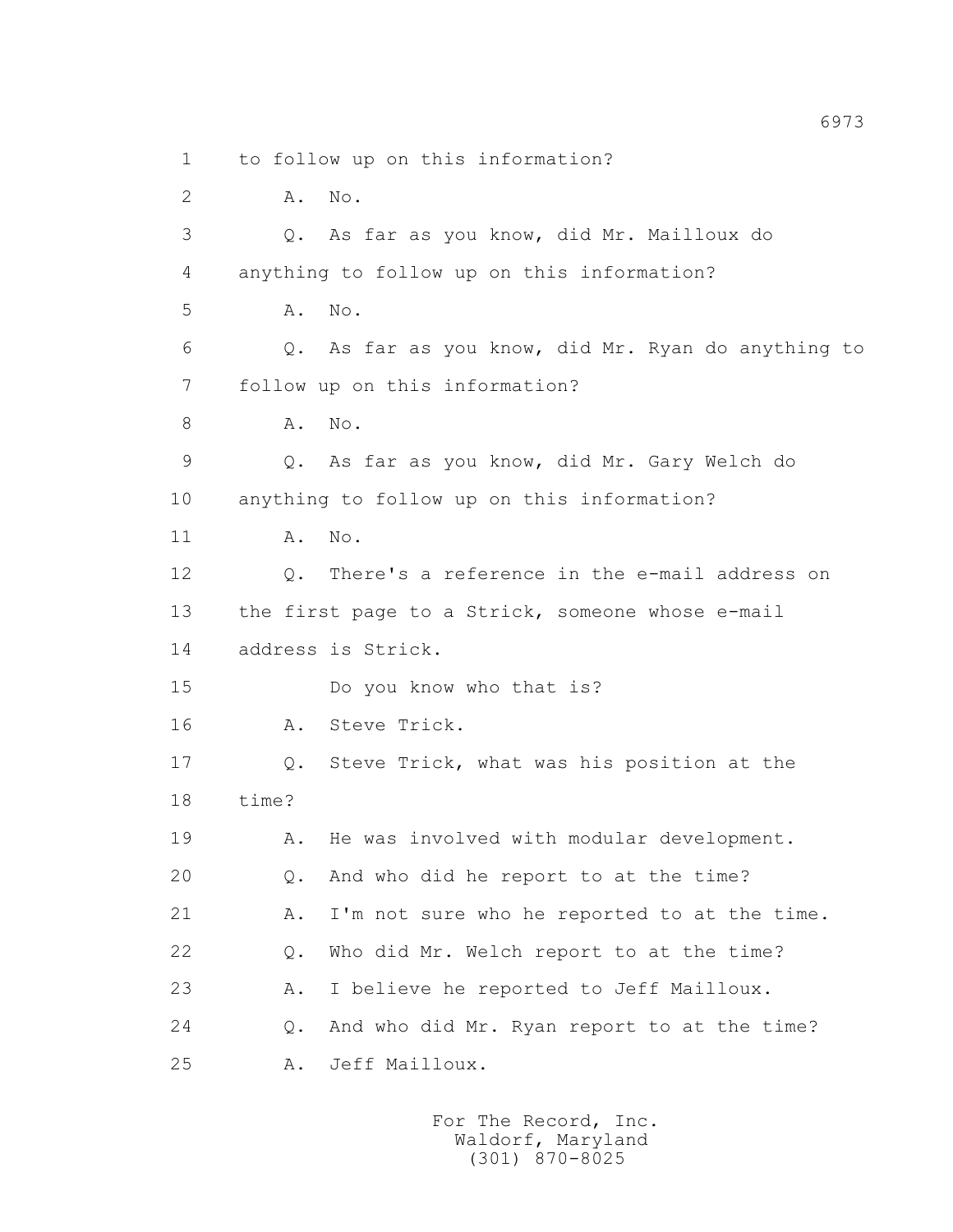1 0. Who did Mr. Biggs report to at the time? 2 A. I'm not sure. 3 Q. Okay. Now, you explained yesterday your 4 reasons why you did not follow up with anyone when you 5 got this e-mail, and I want to get into that, but first 6 let me ask a few more broader questions. 7 Did you tell any JEDEC representative from any 8 other company about any of the information contained in 9 Exhibit RX-920? 10 A. No. Not that I recall. 11 Q. Did you pass on any of the information 12 contained in Exhibit RX-920 to any of Micron's in-house 13 lawyers? 14 A. No, not that I recall. I didn't believe it. 15 Q. And I will explore the reasons why you didn't. 16 A. Sure. 17 Q. But first I want to look at some entries from 18 the Micron privilege log. 19 We've previously marked as Exhibit RX-1920 the 20 very substantial privilege log that we were provided by 21 Micron in a lawsuit in Delaware. And I've got certain 22 pages from that privilege log that I want you to look 23 at. 24 But let me say, I do not want you to give me 25 any testimony about what was said with lawyers. Okay?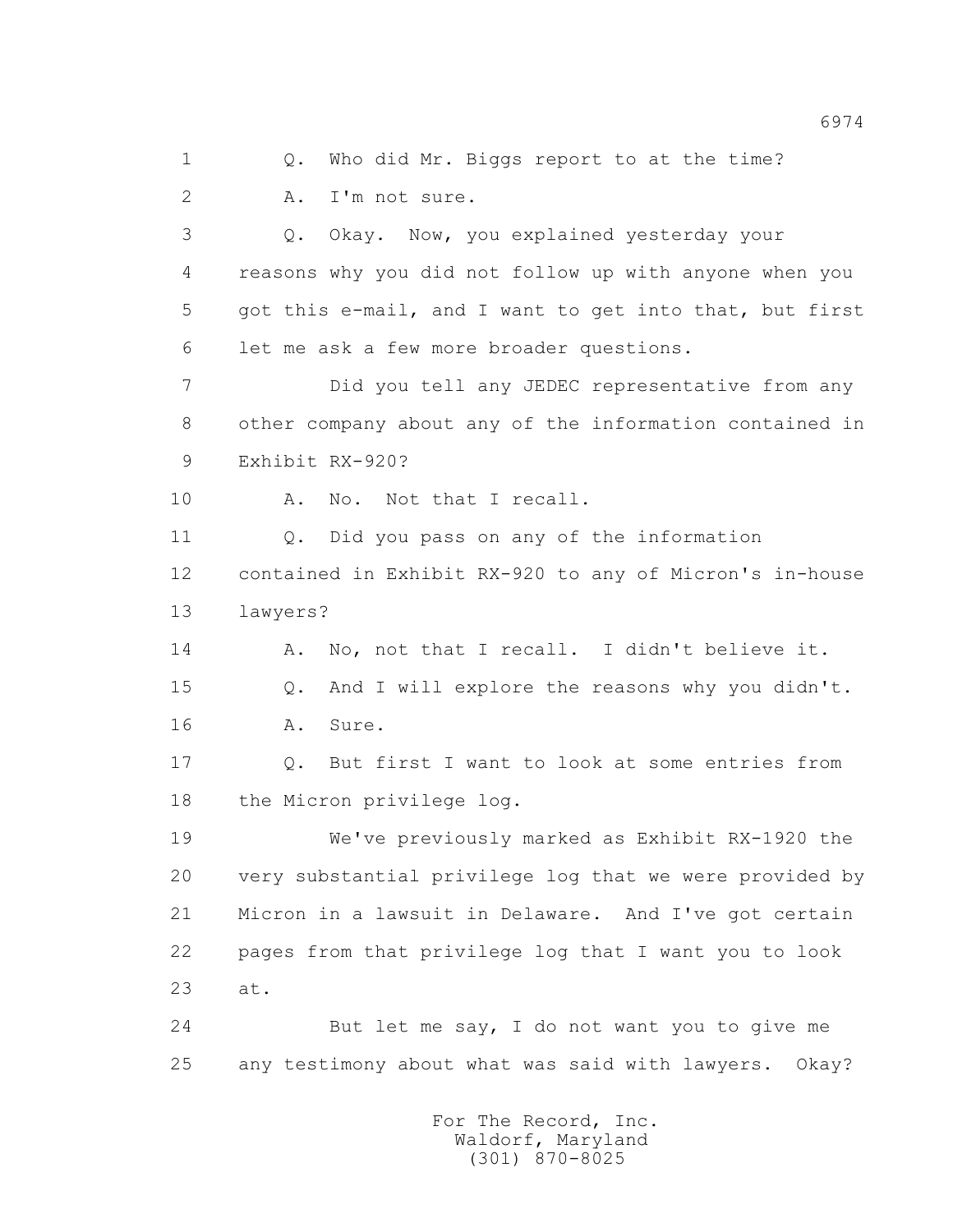1 That's not what I'm asking.

2 A. Okay.

 3 Q. Now, if we could pull up RX-1920, just the 4 first page.

 5 Do you see that says "Supplement to Plaintiff's 6 Privilege Log"? Do you see that?

7 A. Yes.

 8 Q. I'm going to show you now what's RX-1920 at 9 page 415.

10 May I?

11 JUDGE McGUIRE: Yes.

12 BY MR. PERRY:

13 Q. Now, I want to point your attention to the very 14 last e-mail -- not e-mail -- entry, the very last entry 15 on this page, which says "e-mail including e-mail

16 chain," March 25, 1997, from Mr. Mailloux to

17 Mr. Westergard.

18 Now, you understood Mr. Westergard to be patent 19 counsel?

 20 MR. OLIVER: Objection, Your Honor. There's no 21 foundation that this witness has ever seen this 22 document.

23 JUDGE McGUIRE: Sustained.

 24 MR. PERRY: Your Honor, I was just asking -- 25 JUDGE McGUIRE: Try to lay a foundation if you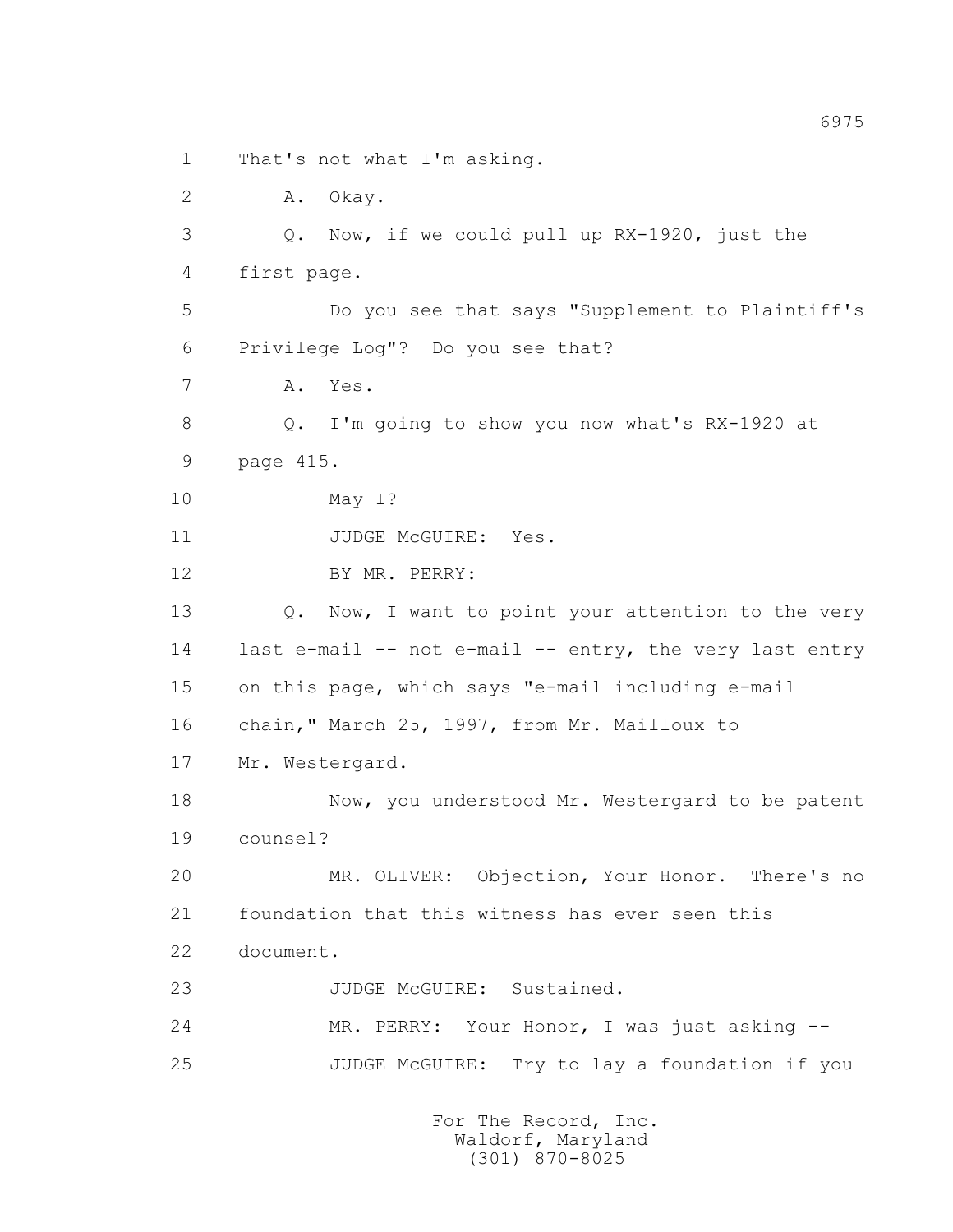1 can, Mr. Perry.

 2 MR. PERRY: I'm quite sure he didn't prepare 3 the privilege log, Your Honor, but he's going to be 4 able to tell the names of people. They're Micron 5 people. 6 JUDGE McGUIRE: I'll entertain that question. 7 BY MR. PERRY: 8 Q. Did you understand in the spring of 1997 that 9 there was a Mr. Westergard who was a patent lawyer at 10 Micron? 11 A. I understood Dave Westergard is an attorney at 12 Micron. I'm not sure what the bounds of his 13 responsibilities are. 14 Q. In March of 1997, did you -- putting aside 15 conversations with lawyers, in March of 1997, did you 16 have any conversations with Mr. Mailloux on the subject 17 of SGRAM DDR and Rambus? 18 A. The technical details on this e-mail? The 19 prior e-mail? I'm sorry. Maybe I'm not -- 20 Q. I'm not talking about Exhibit RX-920, which is 21 dated April 1997. I'm asking you -- I'm putting the 22 document aside. 23 I'm asking you now if you had any 24 conversations with Mr. Mailloux in March of 1997 25 outside the presence of counsel about whether or not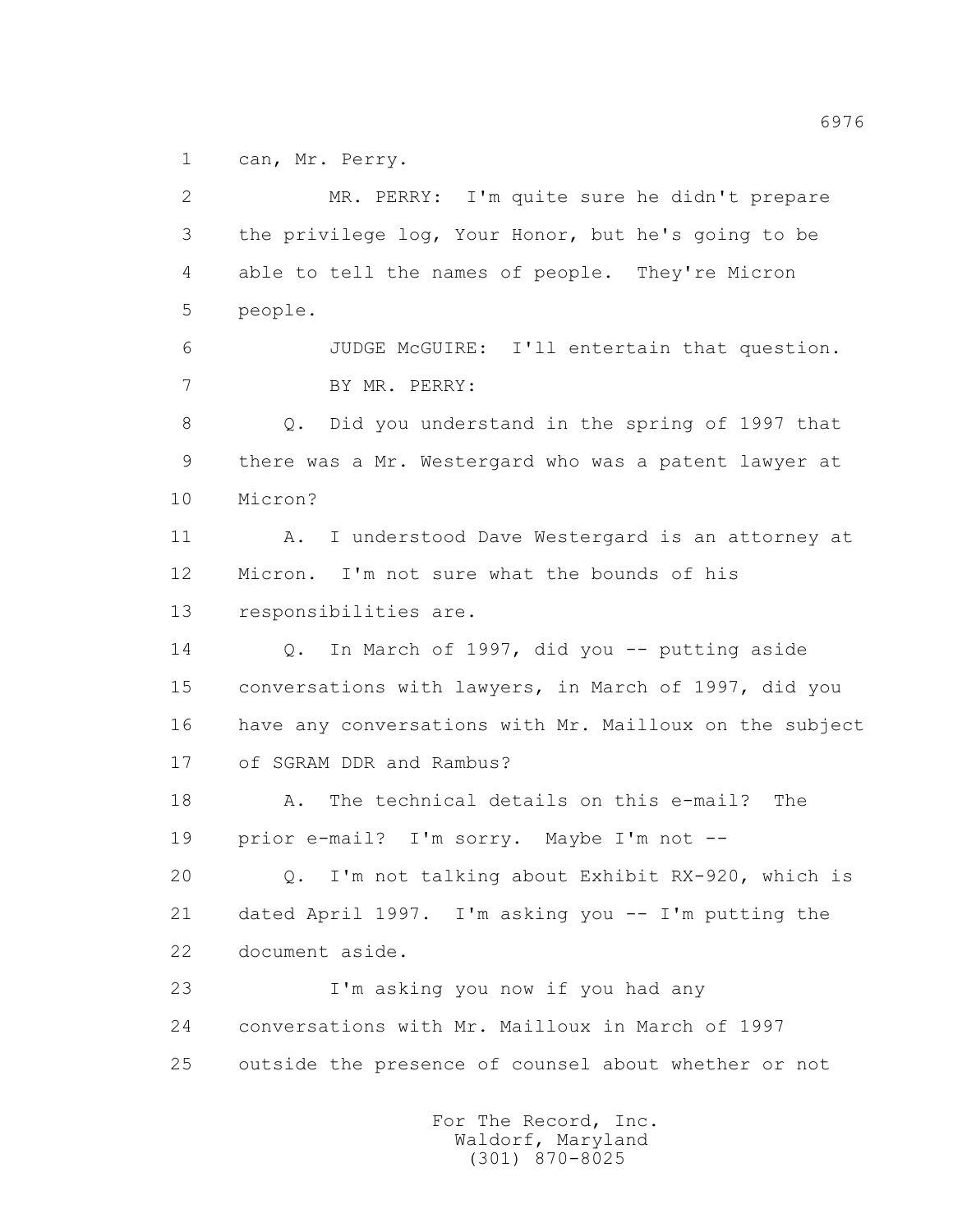2 SGRAM DDR. 3 A. Not that I recall. 4 MR. OLIVER: Excuse me, Your Honor. If the 5 question is unrelated to the document, I request the 6 document be taken off the screen. 7 MR. PERRY: I didn't notice it was still up, 8 Your Honor. 9 JUDGE McGUIRE: All right. Let's take it off 10 the screen. 11 All right. Can you answer that question, 12 Mr. Lee? 13 THE WITNESS: Sure. It was not that I recall. 14 BY MR. PERRY: 15 Q. Well, let me show you what is Exhibit RX-1920 16 at page 421. 17 May I? 18 JUDGE McGUIRE: Go ahead. 19 MR. OLIVER: Your Honor, before we proceed any 20 further, there's no evidence that this witness has seen 21 any of these entries. If he wishes to ask who a person 22 is, I think he should take the document -- 23 JUDGE McGUIRE: We went through this the other 24 day with their side. I'm going to ask you to do the 25 same.

1 Rambus had intellectual property claims with respect to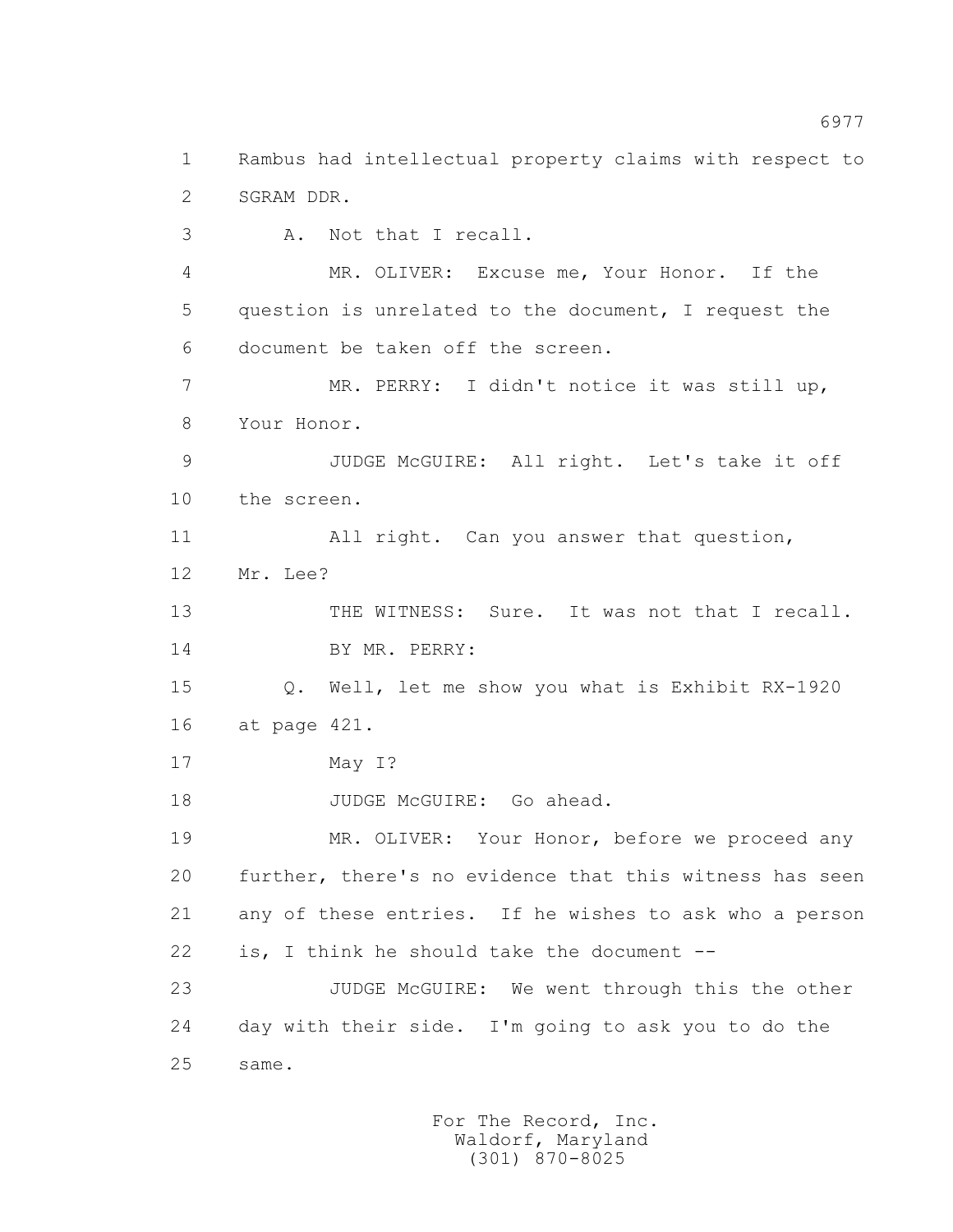1 MR. PERRY: Your Honor --

 2 JUDGE McGUIRE: It would save a lot of time if 3 you could lay the foundation early so he doesn't have 4 to jump up.

 5 MR. PERRY: I hadn't even had a chance to ask 6 him a question. This is a privilege log. It's not a 7 document. It's just a privilege log that was created 8 in litigation.

 9 This is a reference, the only reference we have 10 because the document has been withheld, of a 11 communication that he was involved in in this time 12 period. He's testified he did not tell in-house 13 counsel about his conversation -- or about the e-mail, 14 rather, with Mr. Akiyama. This is dated that same day, 15 and if you'll look at what it's about, Your Honor, I'm 16 entitled to see if this refreshes his recollection that 17 he --

 18 JUDGE McGUIRE: On that basis, I'll hear the 19 question.

20 BY MR. PERRY:

 21 Q. Will you look at item 1036 on this privilege 22 log.

 23 Do you see it's dated April 17, 1997? 24 A. Yes.

25 Q. Do you see it's described as an e-mail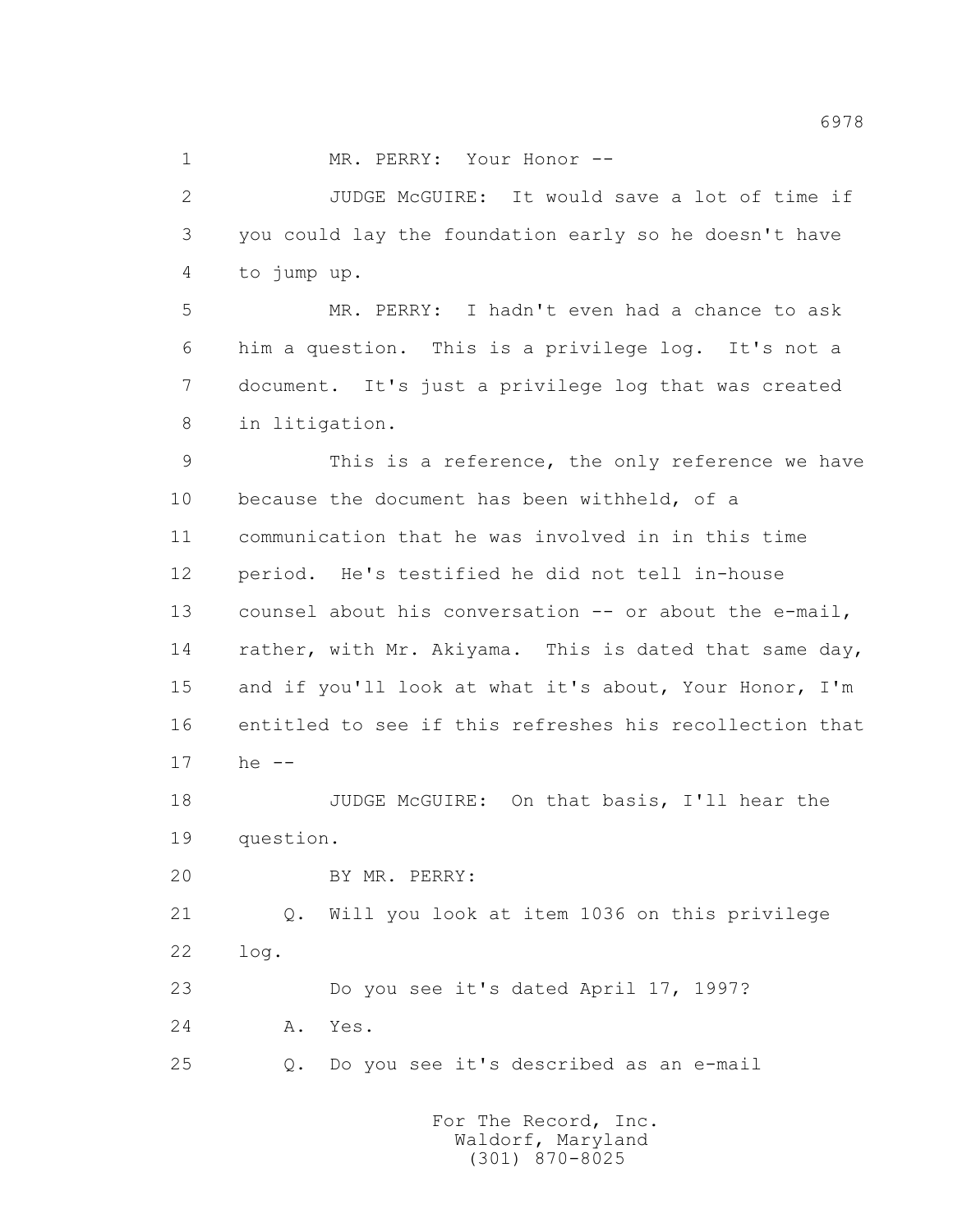1 including an e-mail chain?

2 A. Yes.

 3 Q. Do you see that you're the first listed author, 4 the only listed author?

5 A. Yes.

6 Q. Do you see that the recipient is listed as

7 Mr. Westergard?

8 A. I do.

 9 Q. And it says "confidential communication 10 regarding meeting summary and DDR."

11 Do you see that?

12 A. Yes.

 13 Q. Does that refresh your recollection that you 14 communicated with Mr. Westergard something about some 15 of the information contained in RX-920?

 16 A. No, it doesn't. It sounds like it's a meeting 17 summary.

 18 Q. Okay. Now, did any of the other recipients of 19 RX-920, the April 17, 1997 e-mail, come to you to talk 20 about whether they should follow up?

21 A. Not that I recall.

 22 Q. And in deciding whether or not you should 23 follow up on the information contained in that e-mail, 24 did you talk to anyone else?

25 A. I talked with Kevin Ryan about following up on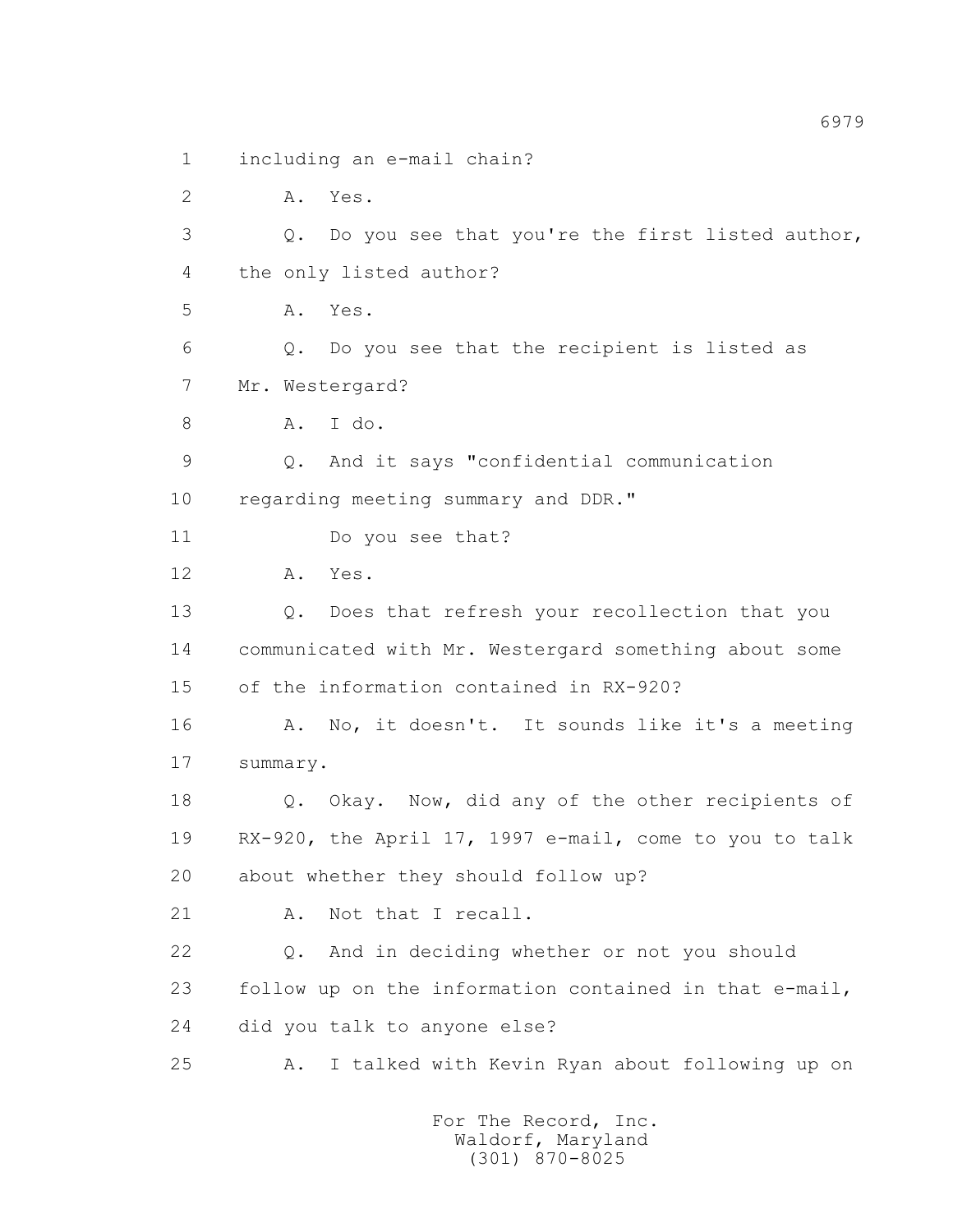1 the simulation issue, the technical issue. 2 Q. Did you talk to anyone about following up on 3 the information regarding Rambus' potential 4 intellectual property claim? 5 A. No. Not that I recall. 6 Q. So you did the analysis of the question of 7 whether or not to follow up all on your own; right? 8 A. On that issue? 9 Q. Yes. 10 A. That's correct. 11 Q. All right. Well, I want to talk about the 12 factors you identified yesterday that you considered in 13 deciding whether or not to follow up on the e-mail. 14 Why don't we get it back up so that it's in 15 front of me at least. That's RX-920. 16 Now, the first issue you mentioned yesterday 17 was that it was hearsay. Do you remember that? 18 A. Yes. 19 MR. PERRY: Your Honor, may I approach the 20 paper? 21 JUDGE McGUIRE: Yes. 22 BY MR. PERRY: 23 Q. And you thought it was unreliable as a result; 24 right? 25 A. Yes. I think it was created by other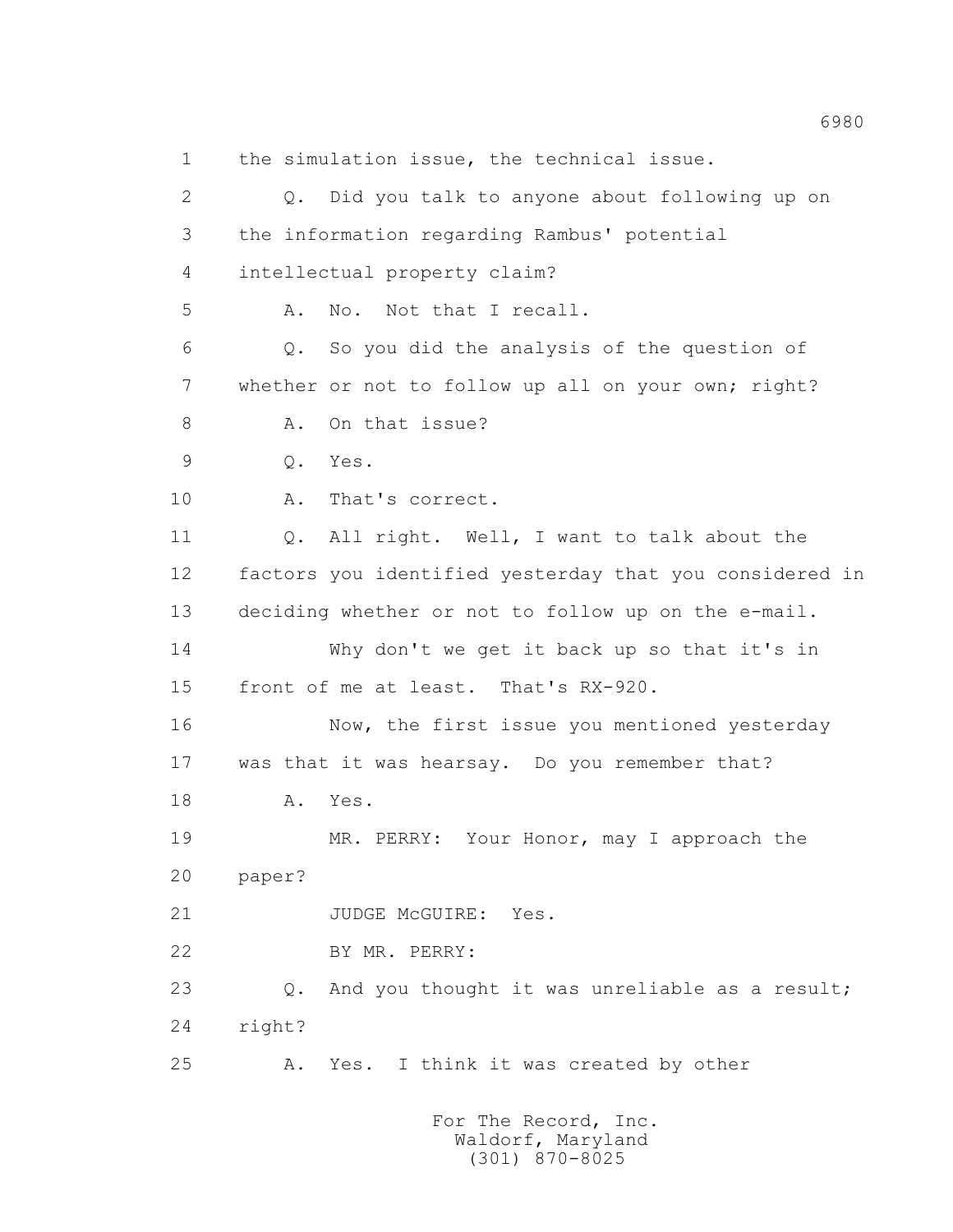1 motivations.

| $\overline{2}$ | Now, at the time that you were considering<br>Q.              |
|----------------|---------------------------------------------------------------|
| 3              | whether or not to follow up on the information in the         |
| 4              | e-mail, you understood that you could solve the hearsay       |
| 5              | problem by calling up Rambus directly; right?                 |
| 6              | I didn't consider that option.<br>Α.                          |
| 7              | So you did not at all think of resolving the<br>Q.            |
| 8              | hearsay problem by contacting Rambus directly, it             |
| 9              | didn't come to your mind; is that correct?                    |
| 10             | This was just consistent of the kind of<br>No.<br>Α.          |
| 11             | things that they were doing at the time.                      |
| 12             | Well, I had double negatives in my question.<br>$Q_{\bullet}$ |
| 13             | I'm going to have to ask it of you again.                     |
| 14             | Α.<br>Okay.                                                   |
| 15             | Did you, when you were thinking about the<br>Q.               |
| 16             | hearsay issue in deciding whether you were going to           |
| 17             | follow up with the -- on the information regarding            |
| 18             | Rambus' possible intellectual property claims, did you        |
| 19             | consider calling up Rambus?                                   |
| 20             | I think the answer holds.<br>I did not.<br>Α.<br>$I$ $-$      |
| 21             | Okay. Did you consider having JEDEC write<br>$Q_{\bullet}$    |
| 22             | Rambus a letter asking for reasonable and                     |
| 23             | nondiscriminatory assurances of licensing?                    |
| 24             | I didn't believe that they had. I didn't<br>Α.<br>No.         |
| 25             | believe this was true. There was nothing to act on.           |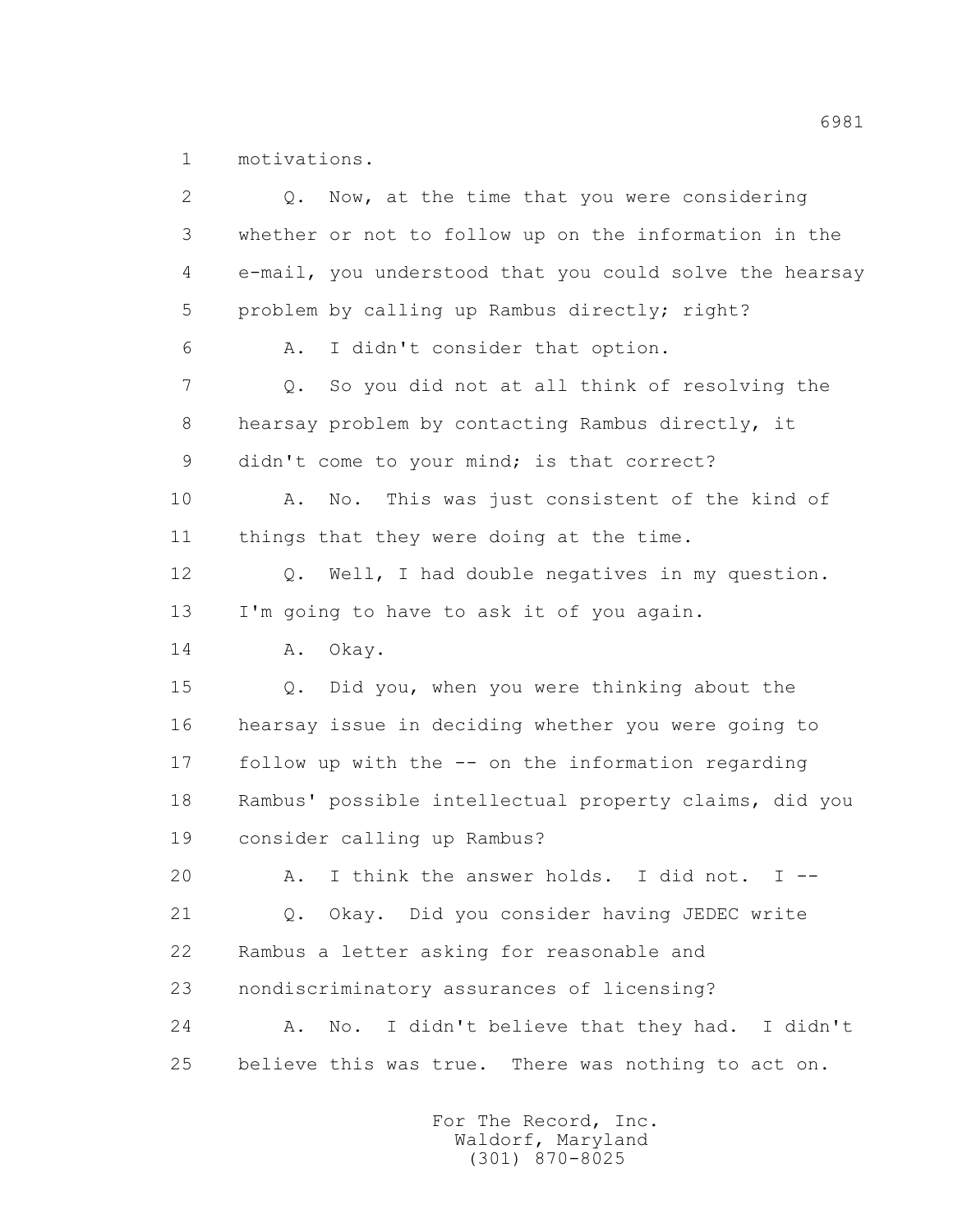1 0. I understand.

2 A. Okay.

 3 Q. I'm trying to ask you some specific questions 4 about what you considered.

 5 Now, the second issue you said was that there 6 was a lot of misinformation going around that you 7 thought was somebody trying to pump up the stock price 8 of Rambus before the IPO happened; is that right?

9 A. The valuation of Rambus.

10 0. The valuation, before the IPO?

 11 A. That was part of the -- that's part of what I 12 stated.

13 O. Now, did you see in the press any reference to 14 Rambus possible intellectual property claims with 15 respect to DDR SDRAM in this time period, before the 16 IPO?

 17 A. I don't recall any press about that particular 18 issue.

 19 Q. How did you think it would have pumped up the 20 valuation of the company for Rambus just to tell Intel? 21 What was your thought process?

 22 A. The thought process was that they were trying 23 to get Intel locked into designing Rambus in on 24 everything, direct RDRAM, and to try to tell them they 25 had no other alternative, that they've eliminated all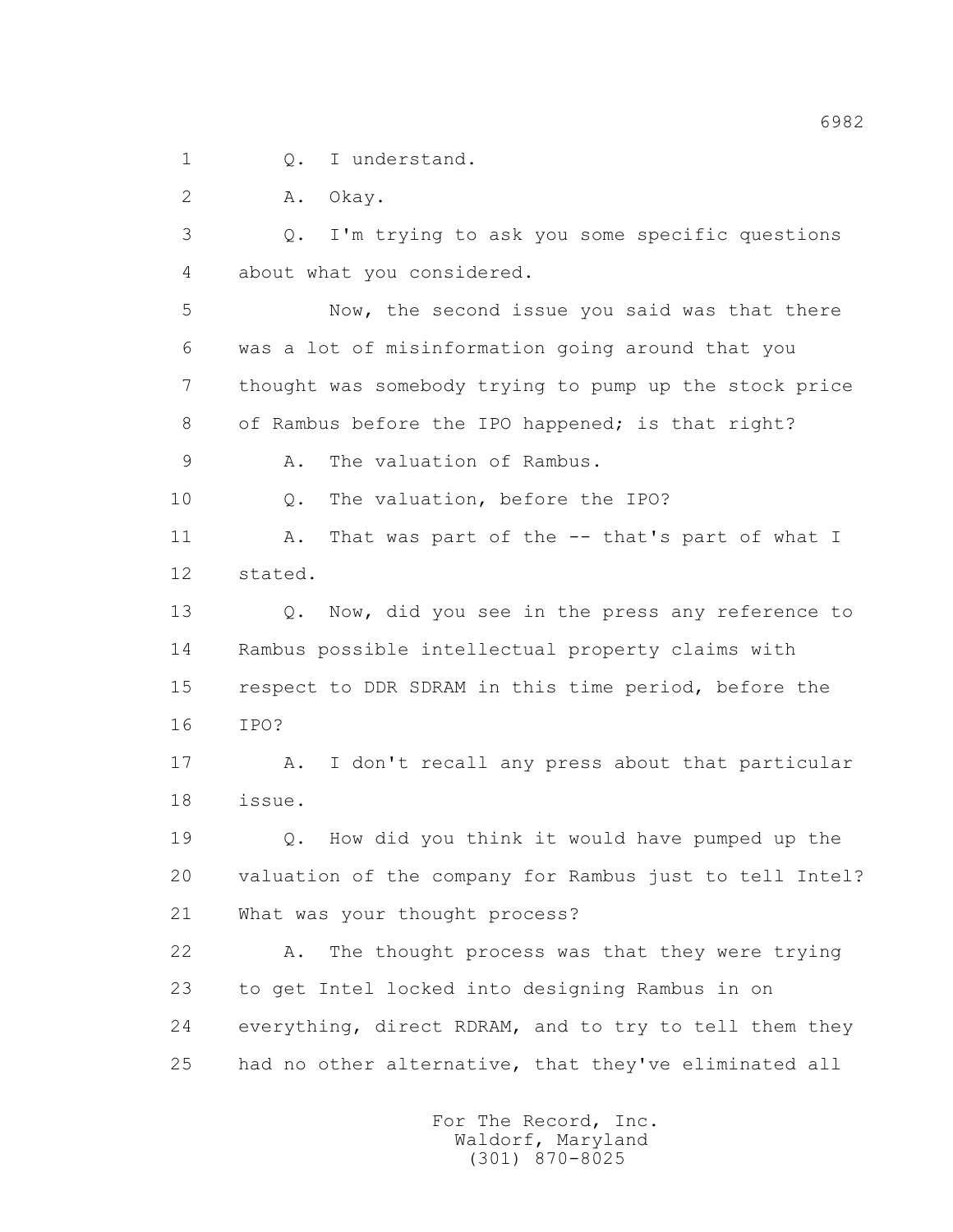1 of their competition to their patents.

| $\overline{2}$ | In specific, this was about graphics memory,                            |
|----------------|-------------------------------------------------------------------------|
| 3              | and Intel at that time had a preference for the                         |
| 4              | DDR SGRAM, so it was consistent with their prior                        |
| 5              | behavior that they might tell Intel, Oh, we have                        |
| 6              | patents on that, so you can't use DDR there either.                     |
| 7              | So you think -- you thought at the time that<br>Q.                      |
| 8              | Rambus had lied to Intel about its potential                            |
| 9              | intellectual property claims on DDR in a memory                         |
| 10             | device?                                                                 |
| 11             | I certainly believe that from the results of<br>Α.                      |
| 12             | this e-mail that they must have misled them.                            |
| 13             | Well, let me add number two. How should I<br>$Q$ .                      |
| 14             | describe that? Misinformation? What was your thought                    |
| 15             | process?                                                                |
| 16             | Misinformation, propaganda, whatever you want<br>Α.                     |
|                |                                                                         |
| 17             | to call it.                                                             |
| 18             | MR. PERRY: Okay. May I, Your Honor?                                     |
| 19             | JUDGE MCGUIRE:<br>Please.                                               |
| 20             | BY MR. PERRY:                                                           |
| 21             | Now, if you thought the information wasn't<br>$Q$ .                     |
| 22             | true, did you consider following up to see whether or                   |
| 23             | not it turned out to be true?                                           |
| 24             | I didn't see a reason to chase the rumor.<br>Α.<br>$\mathbb{N} \circ$ . |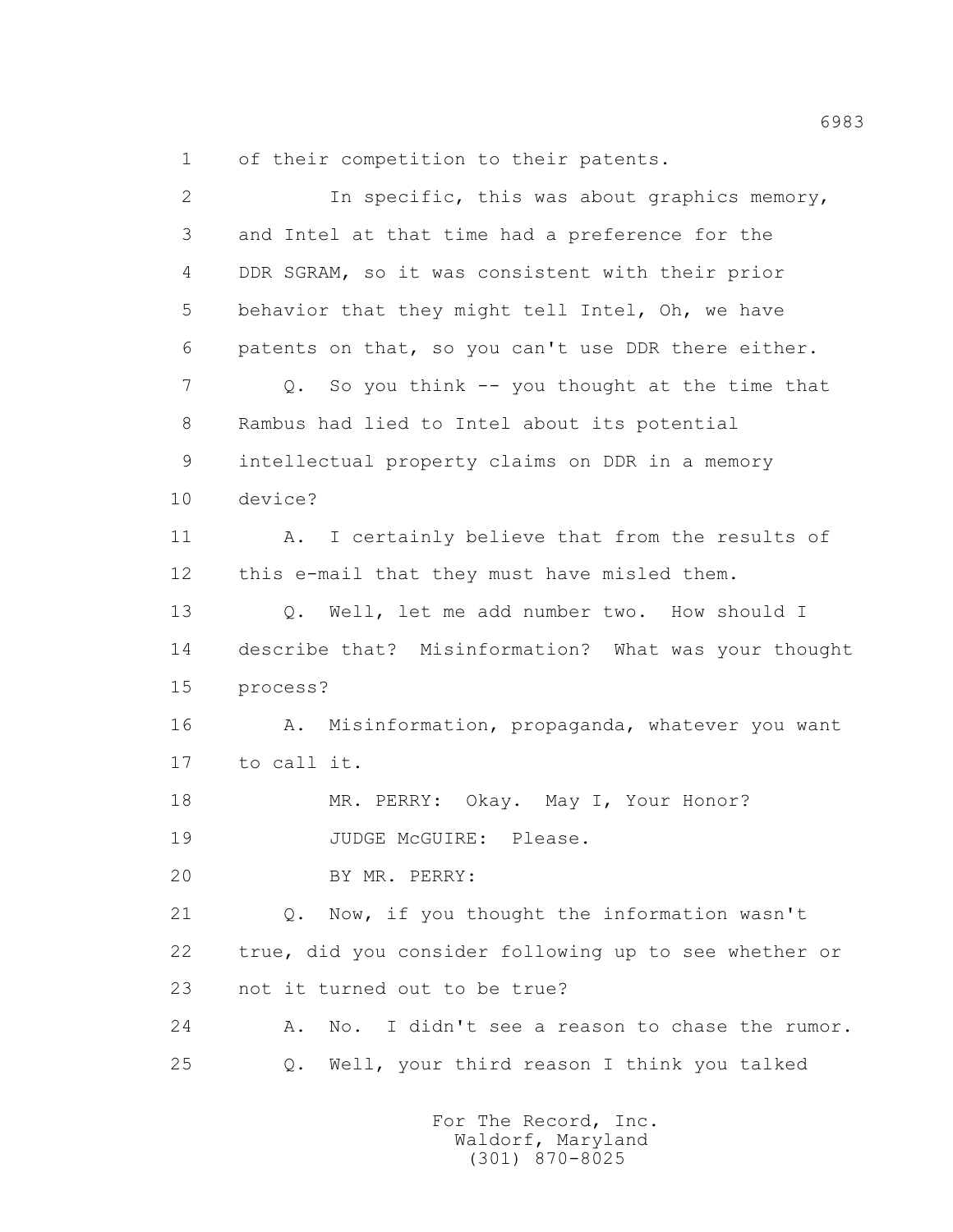1 about yesterday is that Rambus and Micron had just 2 concluded license negotiations; right? 3 A. Correct. 4 Q. Well, let me show you something in that time 5 frame about the license between Rambus and Micron. 6 This is an e-mail that you're copied on from 7 Mr. Mailloux dated April 21, 1997, RX-921. 8 May 1? 9 JUDGE McGUIRE: Yes. 10 BY MR. PERRY: 11 0. And is this an e-mail from Mr. Mailloux in 12 April 1997 attaching an e-mail that had embedded within 13 it an article about Mitsubishi and Micron licensing the 14 Rambus DRAM? 15 A. Can I take a minute to read that, counsel? 16 Q. Yes. Sure. 17 (Pause in the proceedings.) 18 May I approach the board? 19 JUDGE McGUIRE: Yes. 20 While you're up there, Mr. Perry, let's go 21 ahead and have that marked as DX-119. 22 (DX Exhibit Number 119 was marked for 23 identification.) 24 BY MR. PERRY: 25 Q. Does that refresh your recollection or affirm For The Record, Inc. Waldorf, Maryland

(301) 870-8025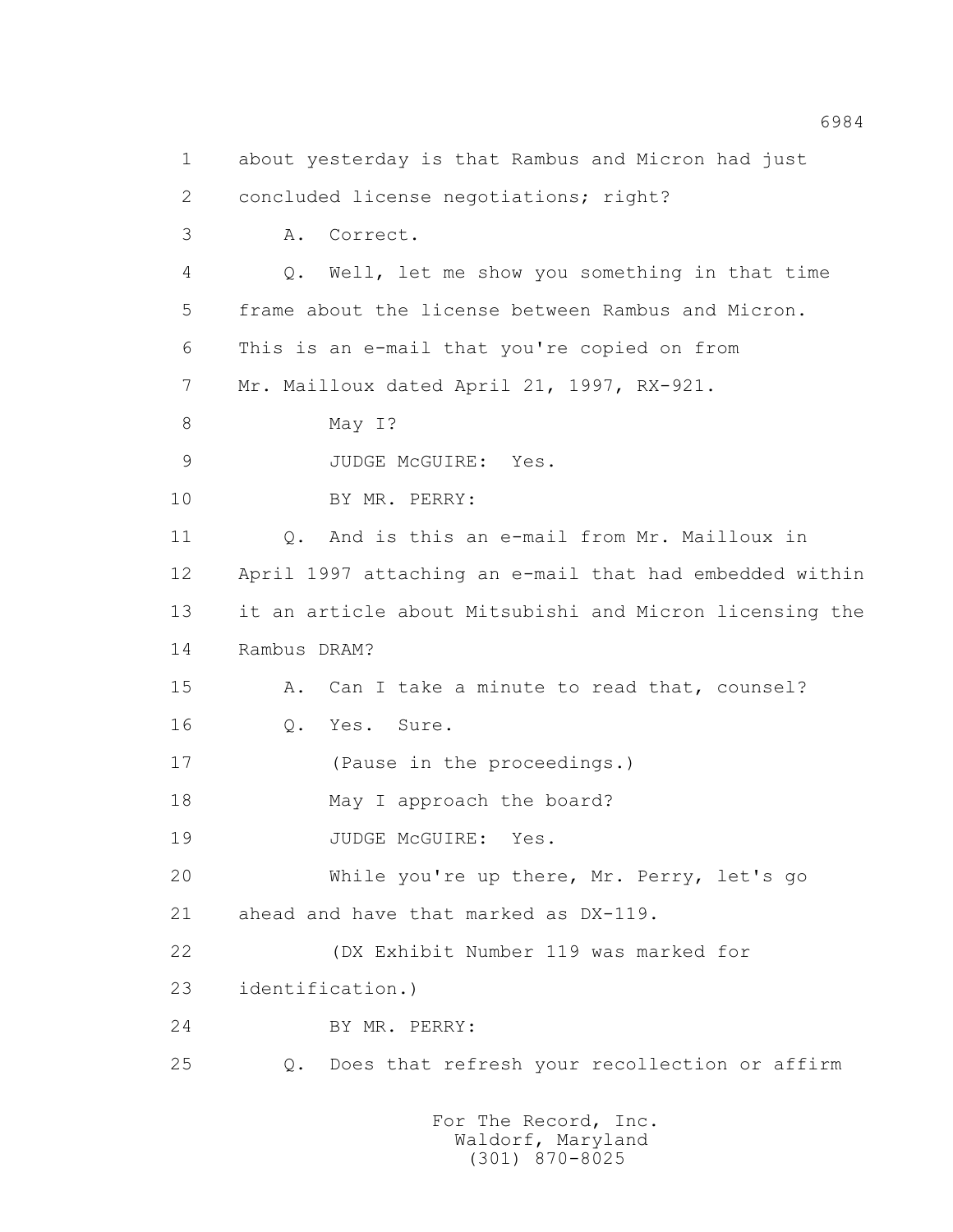1 your recollection that Micron signed the Rambus license 2 in April 1997? 3 A. Sure. 4 Q. Now, did you ever see the Rambus-Micron license 5 agreement? 6 A. Yes. 7 Q. Did you see all of it? 8 A. Yes. 9 Q. Well, let me ask you if you noticed in it a 10 restriction on Micron's use of the Rambus intellectual 11 property. 12 Did you notice any restrictions in the license 13 agreement on Micron's use of the Rambus intellectual 14 property? 15 A. Yes, I did. 16 Q. And you saw that Micron was only entitled to 17 use Rambus intellectual property to manufacture the 18 RDRAM; correct? 19 A. Direct RDRAM. 20 Q. Direct RDRAM; correct? 21 A. Yes. 22 Q. And did you understand from the reports you 23 were getting about licensing negotiations that Rambus 24 had insisted that Micron's license to use Rambus' 25 proprietary technology be limited to the manufacture of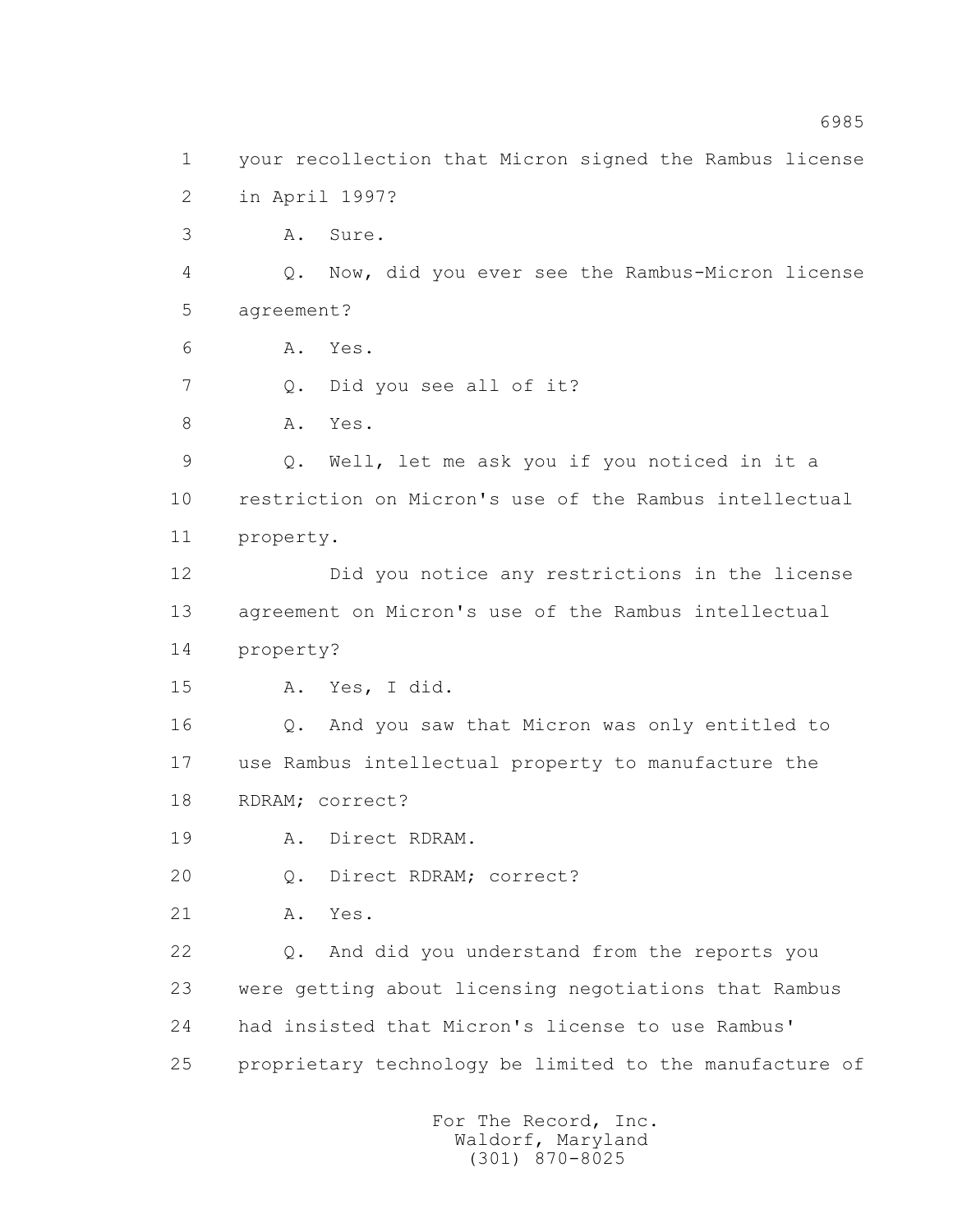1 RDRAM, direct RDRAM?

2 A. Yes.

 3 Q. Now, I've written on the board "Rambus/Micron 4 license." Is that a fair summary or at least a 5 heading for the third item that you were talking 6 about?

7 A. Yes.

 8 Q. All right. The fourth item that I recall you 9 talking about is that Rambus had been a JEDEC member; 10 right?

11 A. That's correct.

 12 MR. PERRY: If I could approach, Your Honor? 13 JUDGE McGUIRE: Yes.

14 BY MR. PERRY:

 15 Q. All right. I've now written "Rambus a JEDEC 16 member" on that chart.

 17 Now, you knew as of April 1997, when you got 18 this e-mail, RX-920, that the use of dual-edged 19 clocking in a synchronous memory device had not been 20 balloted for approval at JEDEC while Rambus was a 21 member; right?

 22 A. I understand that it was discussed while Rambus 23 was a JEDEC member.

 24 Q. That wasn't my question. I hear you. I 25 disagree with you, but it wasn't my question. And I'm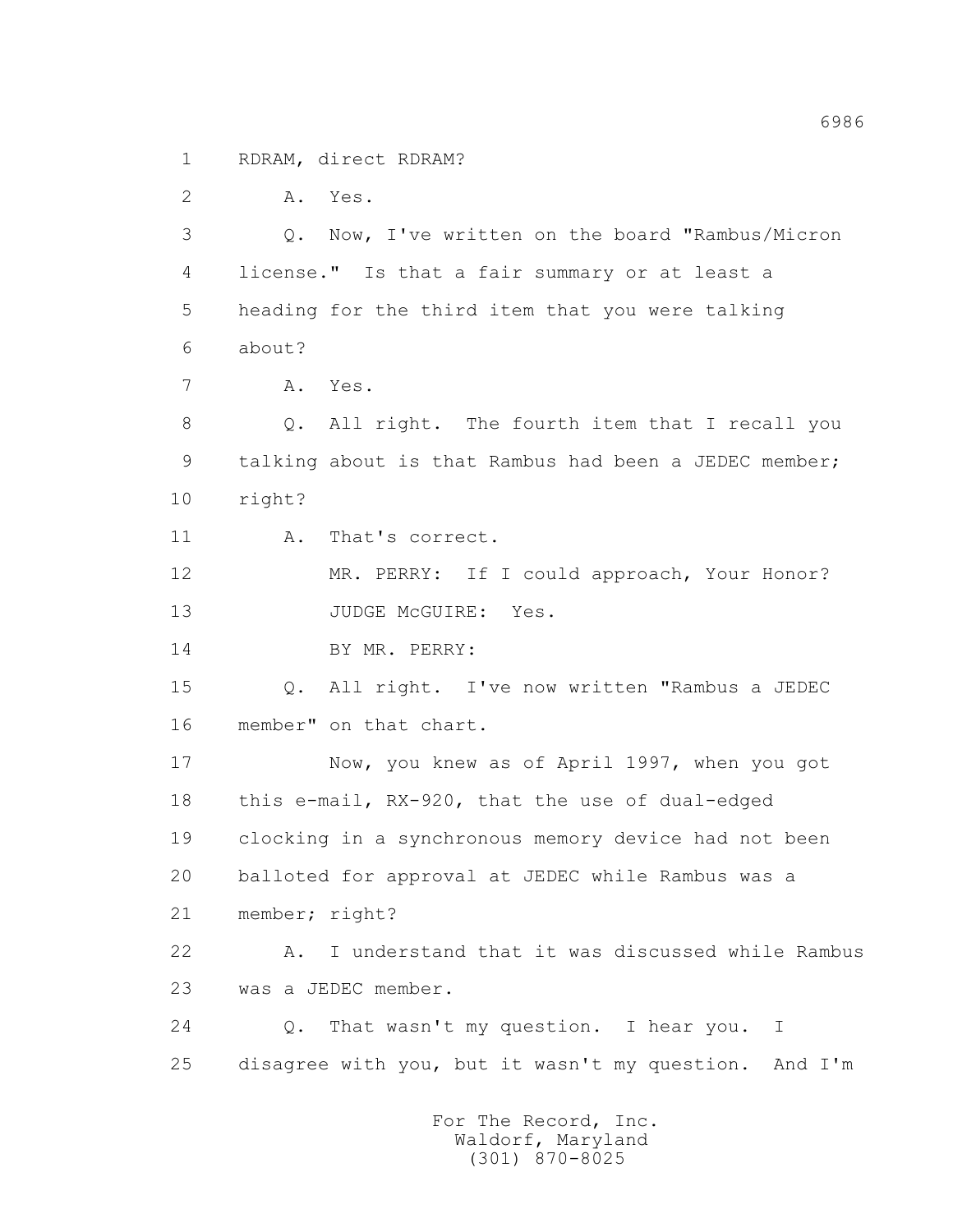1 not going to argue with you.

 2 But my question is: You understood in 3 April 1997 that the use of dual-edged clocking had not 4 been balloted for approval at JEDEC while Rambus was a 5 member; right? 6 A. I agree that it had not been balloted for 7 approval, but I also agree that was involved in the 8 work of the committee at the time that Rambus was a 9 JEDEC member. 10 0. Now, you had heard with your own ears when you 11 were attending JEDEC meetings, you had heard 12 Gordon Kelley, the chairman of the 42.3 committee, say 13 at JEDEC meetings where you were present that a 14 representative was required to disclose knowledge of 15 intellectual property at the time of balloting but was 16 encouraged to disclose earlier? You heard him say 17 that; right? 18 A. I don't believe I heard those exact words, no. 19 Q. Did you hear him say in substance that 20 disclosure of a representative's knowledge of 21 intellectual property relating to the ballot -- to the 22 material being balloted was required at the time of 23 balloting but encouraged earlier? 24 A. I don't recall his exact words. What I do 25 recall is that various members of the JEDEC committee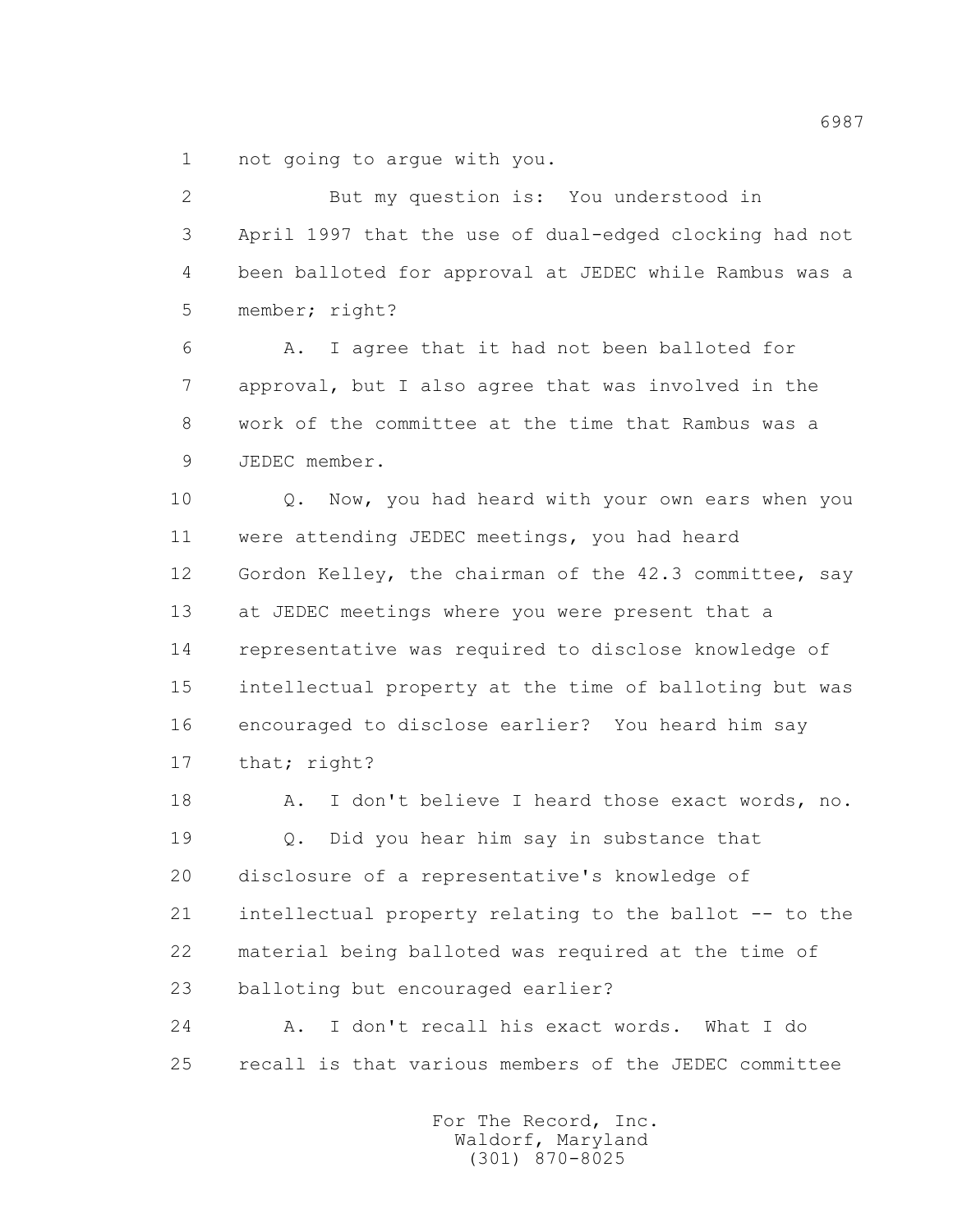1 and usually at the start of the meeting would reiterate 2 certain aspects of the JEDEC patent policy. 3 Q. Let me ask you if you ever heard Gordon Kelley 4 say in substance that the required time of disclosure 5 of intellectual property known to the representative 6 was at the time of balloting. 7 A. No. I don't recall that statement. 8 Q. Was it your understanding in April 1997 that 9 the required time of disclosure for intellectual 10 property known to the representative was time of 11 balloting, but it was encouraged earlier? 12 A. No. 13 Q. Okay. Well, you were present at a January 1996 14 JEDEC meeting and you looked at this yesterday, JX-29. 15 Please pull that out if you can. January 31, 1996, 16 JX-29. 17 Do you have JX-29? 18 A. I do. 19 Q. Do you see on the page 2 that you're listed as 20 being present? 21 A. Yes. 22 Q. And at this meeting, at this JEDEC meeting in 23 January 1996, you made a presentation about echo 24 clocks; correct? 25 It starts on page 17 of this exhibit. I think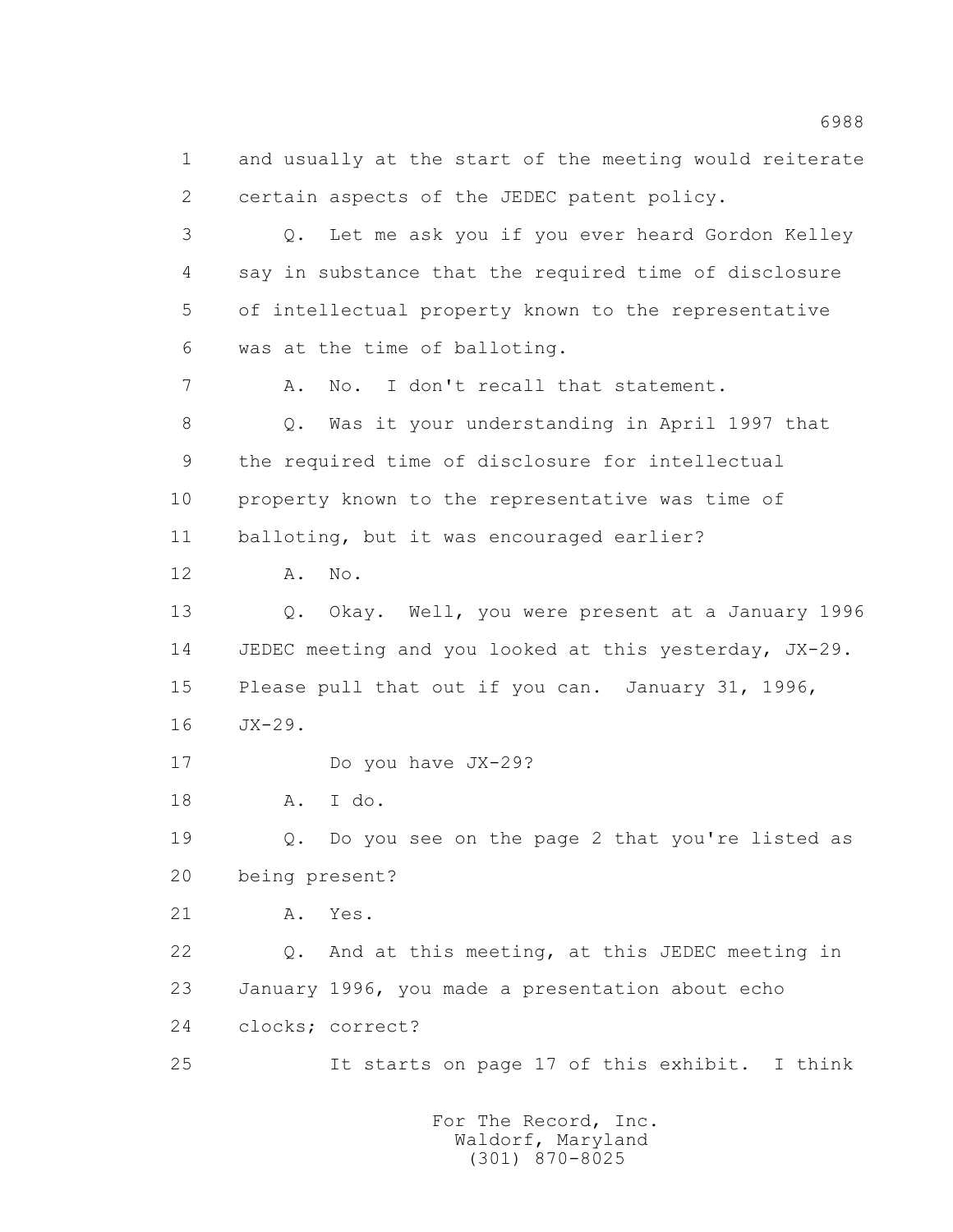1 you talked about this presentation yesterday. 2 A. No. This was Kevin Ryan's. 3 Q. So you were present when Mr. Ryan was 4 presenting this discussion of echo clocks? 5 A. Yes, I believe so. 6 Q. And did you know at the time that Gene Cloud 7 had patents or patent applications covering the use of 8 echo clocks in memory devices? 9 A. No. 10 Q. When did you first learn that Gene Cloud had 11 patents or patent applications covering the use of echo 12 clocks in memory devices, if ever? 13 MR. OLIVER: Objection, Your Honor. Assumes 14 facts not in evidence. 15 MR. PERRY: That's why I said "if ever" when he 16 stood up. 17 JUDGE McGUIRE: Go ahead and answer if you 18 can. 19 THE WITNESS: I never did learn that. I also 20 know that we haven't enforced any patents against the 21 standard relating to that. 22 BY MR. PERRY: 23 Q. Is there a standard that incorporates echo 24 clocks? 25 A. No.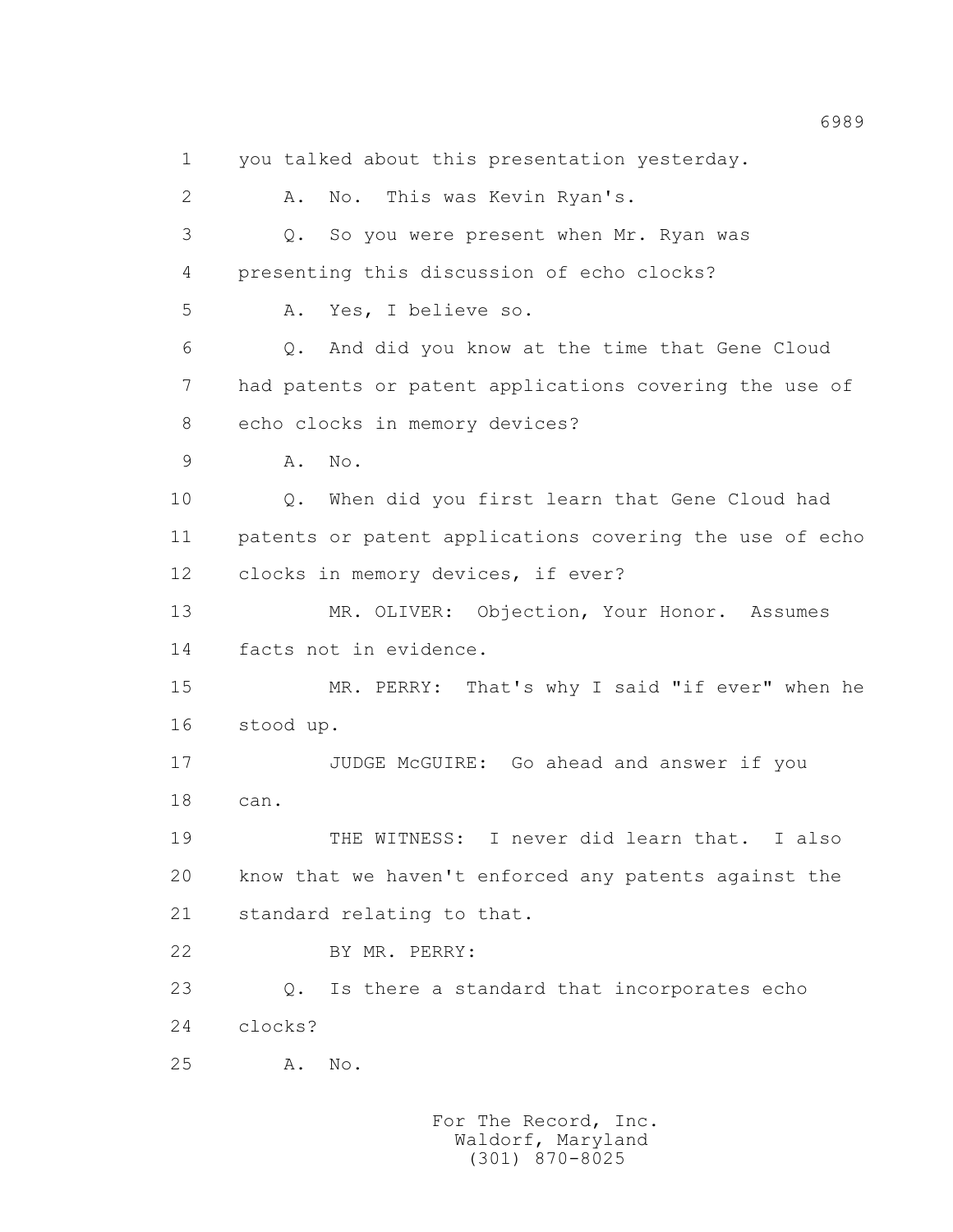1 0. At JEDEC?

2 **A.** No.

 3 Q. Okay. Now, in September '97, you were not 4 present for a JEDEC meeting, but you talked about the 5 minutes yesterday. 6 Look at JX-40, September 10, 1997. This is the 7 meeting that took place in Taiwan. 8 Okay. You remember that you talked about this 9 set of minutes yesterday, you said you had reviewed it 10 after a meeting; right? 11 A. Yes. 12 Q. Would you look on page 8, which is -- contains 13 the presentation that you were discussing. 14 I believe you were discussing 8.2, the 15 bidirectional data strobe presentation? Is that 16 something you talked about yesterday with Mr. Oliver? 17 A. Yes. 18 Q. Well, do you see the reference to Hitachi about 19 halfway down? It says "Hitachi: We want to alert the 20 committee we have two patents on this topic." 21 Do you see that? 22 A. Yes. 23 Q. And that patent disclosure came at the time the 24 ballots were being counted; right? 25 A. It's clear that it occurred at this time. I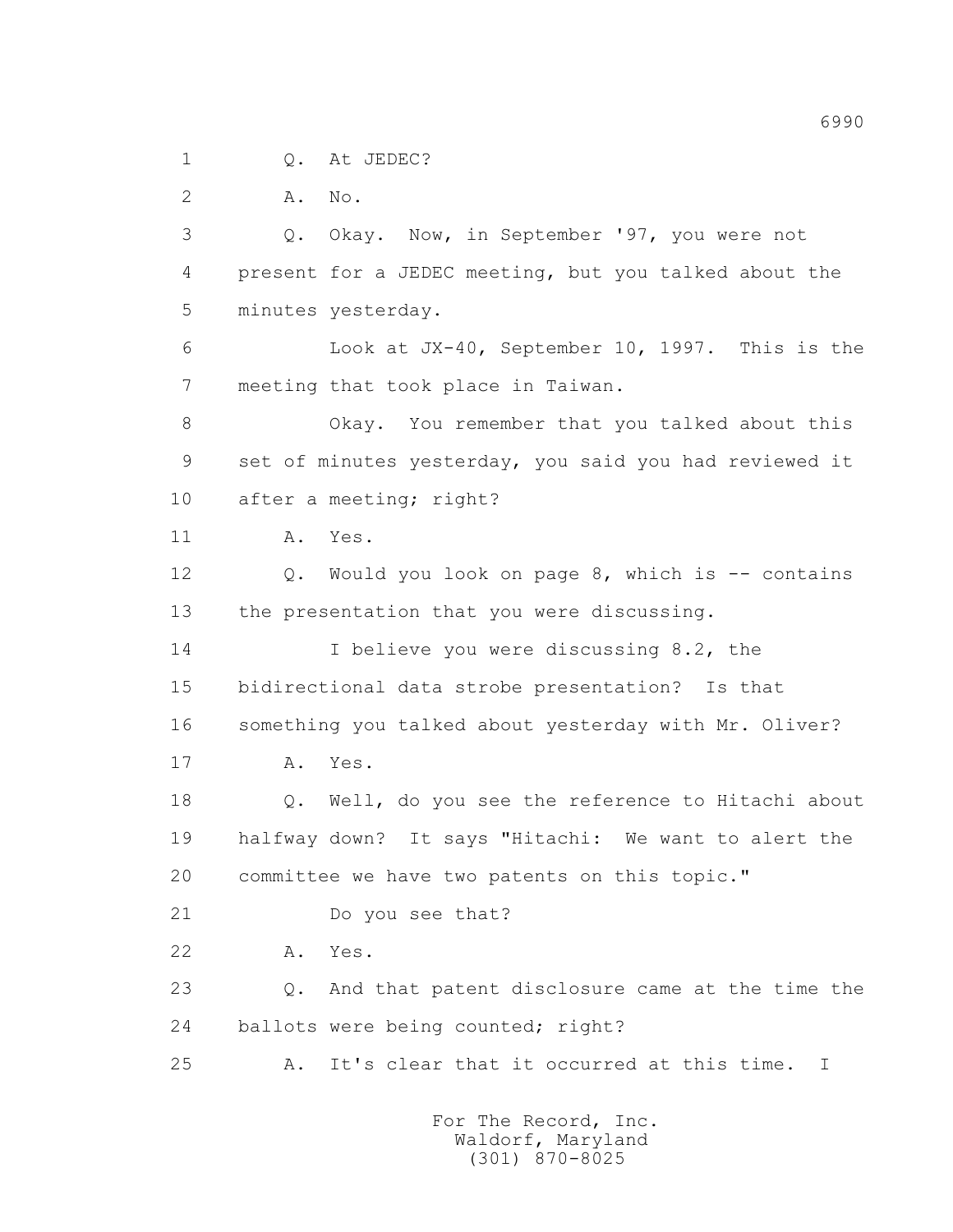1 don't know if it occurred earlier.

 2 Q. Okay. And if you see a few lines down, it 3 says: "Motion by Samsung to send to council, seconded 4 by IBM. The vote was unanimous." 5 Do you see that? 6 A. Yes. 7 Q. When you saw in these minutes -- well, strike 8 that. 9 Did you see in these minutes that there were 10 two patents covering this proposal that had been 11 successfully voted on and sent to council? 12 A. I reviewed these minutes. I don't know if I 13 can say I specifically saw that. I only can remember 14 at this time. 15 Q. As you understood it, was it JEDEC's goal to 16 avoid patents entirely or was it JEDEC's goal to avoid 17 patents that were held by nonmanufacturer companies? 18 A. It was my understanding that it was JEDEC 's 19 goal to avoid the use of patents when possible in 20 creating a standard. However, when they were 21 identified, the company also had a -- the JEDEC member 22 also had a responsibility to agree on reasonable, 23 nondiscriminatory license fees. 24 Q. And it was your experience that when a 25 representative was in the room and said, My company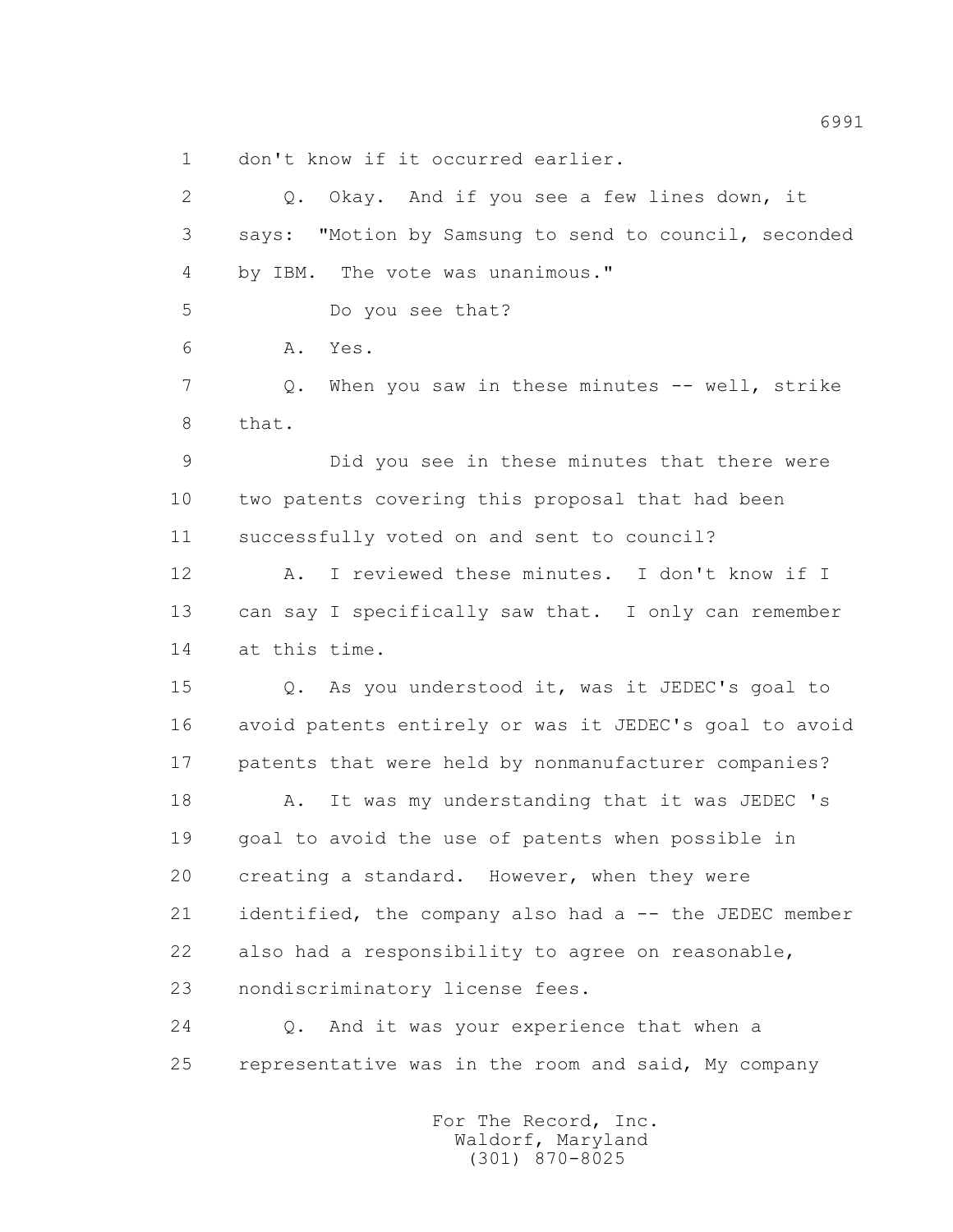1 will agree to reasonable and nondiscriminatory terms, 2 then the proposal went forward without further delay, 3 that was your experience; right?

 4 A. Not necessarily. It depends. Some patents in 5 some cases they found were important enough to go 6 forward on an understanding that there would be an RND 7 term, if you will, and in other cases the patents were 8 not so critical and they designed around, they used 9 something else, they changed the standard.

 10 Q. Okay. Now, before I forget my chart over here, 11 I wanted to give it a title. Can we call it "Four Lee 12 Factors"?

13 A. That's okay with me.

14 Q. Does that work for you?

15 A. Yeah. Sure.

16 MR. PERRY: May I?

 17 Now, Your Honor, I'm going to proceed now into 18 some material that may or may not be covered by the 19 in camera order, but because we had a small glitch in 20 giving notice to Micron, we've agreed to consider this 21 stuff as in camera and I'm now going to show it to the 22 witness.

 23 JUDGE McGUIRE: Okay. Then again to the 24 audience, let me advise you that due to a court order 25 in this proceeding, the testimony we are about to hear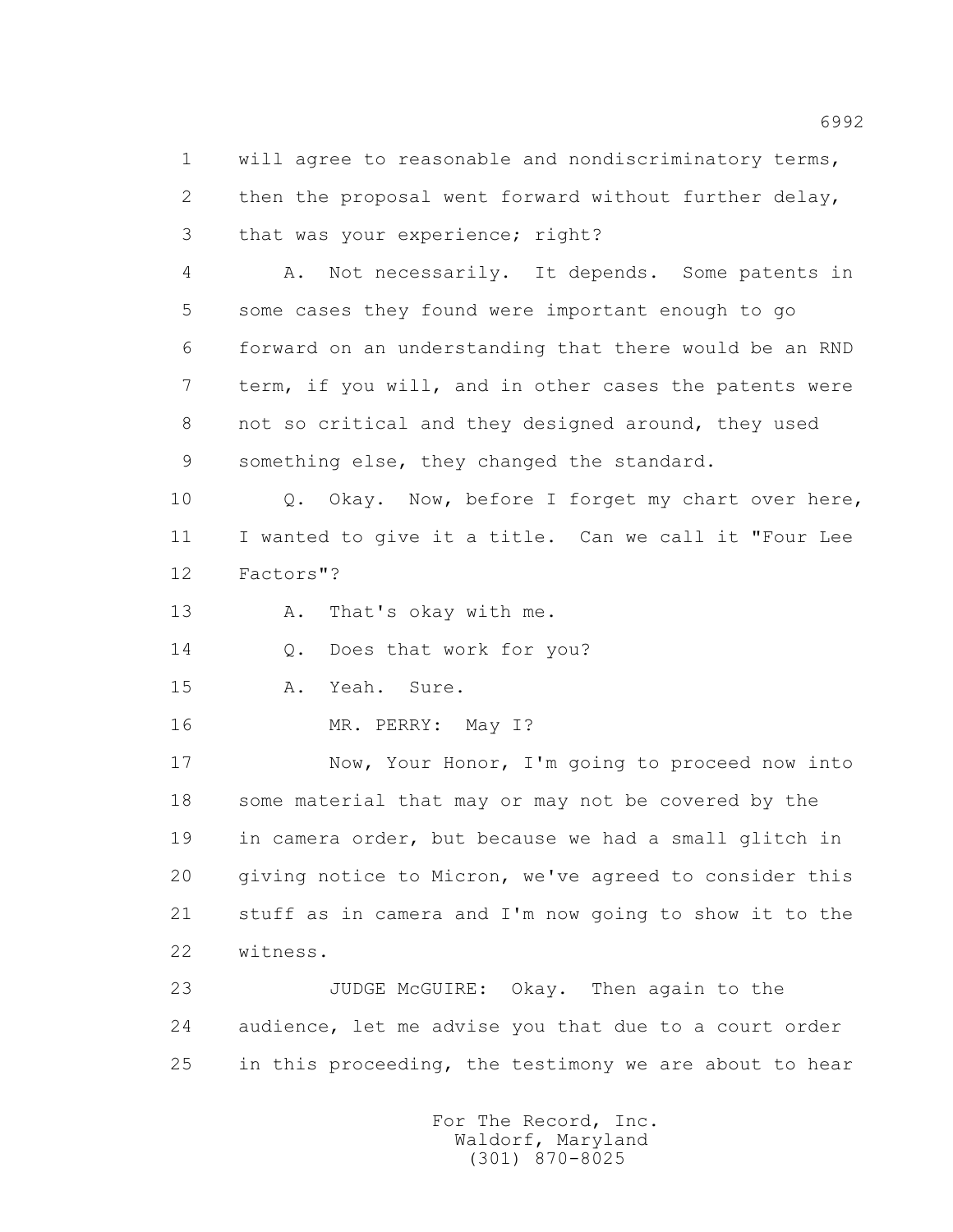1 is confidential and therefore will be closed to the 2 public, so at this time all of you in the audience 3 that haven't been cleared to hear this testimony, I 4 have to ask you to please vacate at this time the 5 courtroom. 6 MR. PERRY: And may I say that this portion 7 will be quite short? I expect ten minutes. 8 JUDGE McGUIRE: Yes. 9 To the audience, this should be done in about 10 ten minutes and we'll open the doors again. 11 Counsel, I will ask you to again certify that 12 everyone at counsel table and behind you is authorized 13 to have access to this testimony. 14 MR. OLIVER: To the extent this information is 15 Micron information, yes. 16 MR. PERRY: It is all material produced to us 17 by Micron. 18 And I can represent for this side, the Rambus 19 folks, that it's all people who are authorized to 20 hear. 21 JUDGE McGUIRE: We're now then in in camera 22 session. 23 (The in camera testimony continued in 24 Volume 34, Part 2, Pages 7059 through 7066, then 25 resumed as follows.)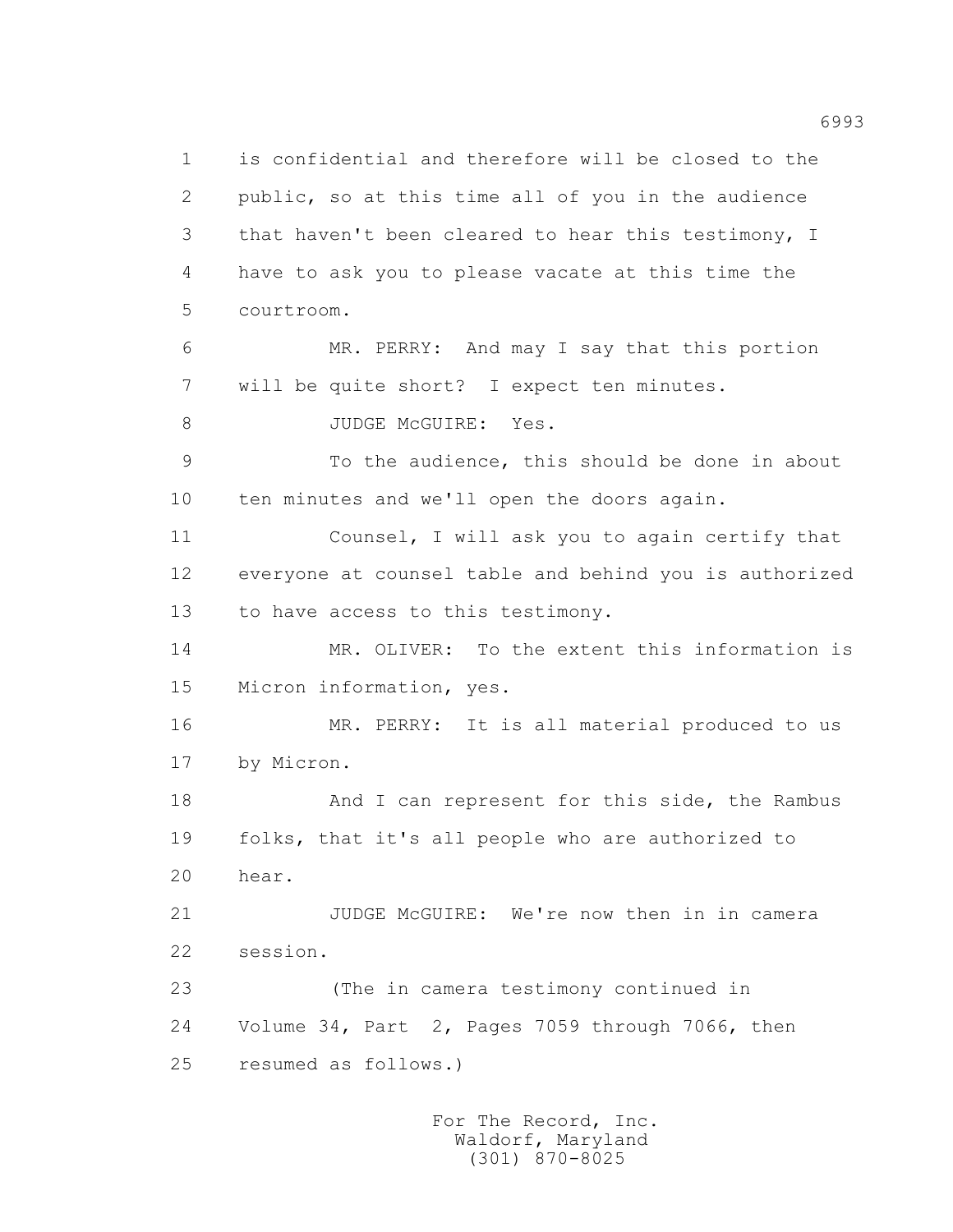1 JUDGE McGUIRE: We are now back in the public 2 session. 3 Mr. Perry? 4 MR. PERRY: Thank you, Your Honor. 5 BY MR. PERRY: 6 Q. I want to continue for just a few moments on 7 the general subject matter of what I described before 8 as the question of whether or not Micron personnel 9 were aware of the possibility of intellectual property 10 being held by Rambus which might relate to the work of 11 JEDEC. 12 And let me just ask you to take a look at 13 Exhibit RX-1214. 14 May I? 15 JUDGE McGUIRE: Yes. 16 BY MR. PERRY: 17 Q. Do you see that you're a listed recipient of 18 this e-mail? It's about two-thirds of the way down in 19 the middle, it says "tlee@micron.com"? 20 A. Yes. 21 Q. And this e-mail purports to be from someone 22 named H.J. Oh at -- that's Hynix in Korea; right? 23 A. Yes. 24 Q. It's dated July 13, 1998. Do you see that? 25 A. Yes.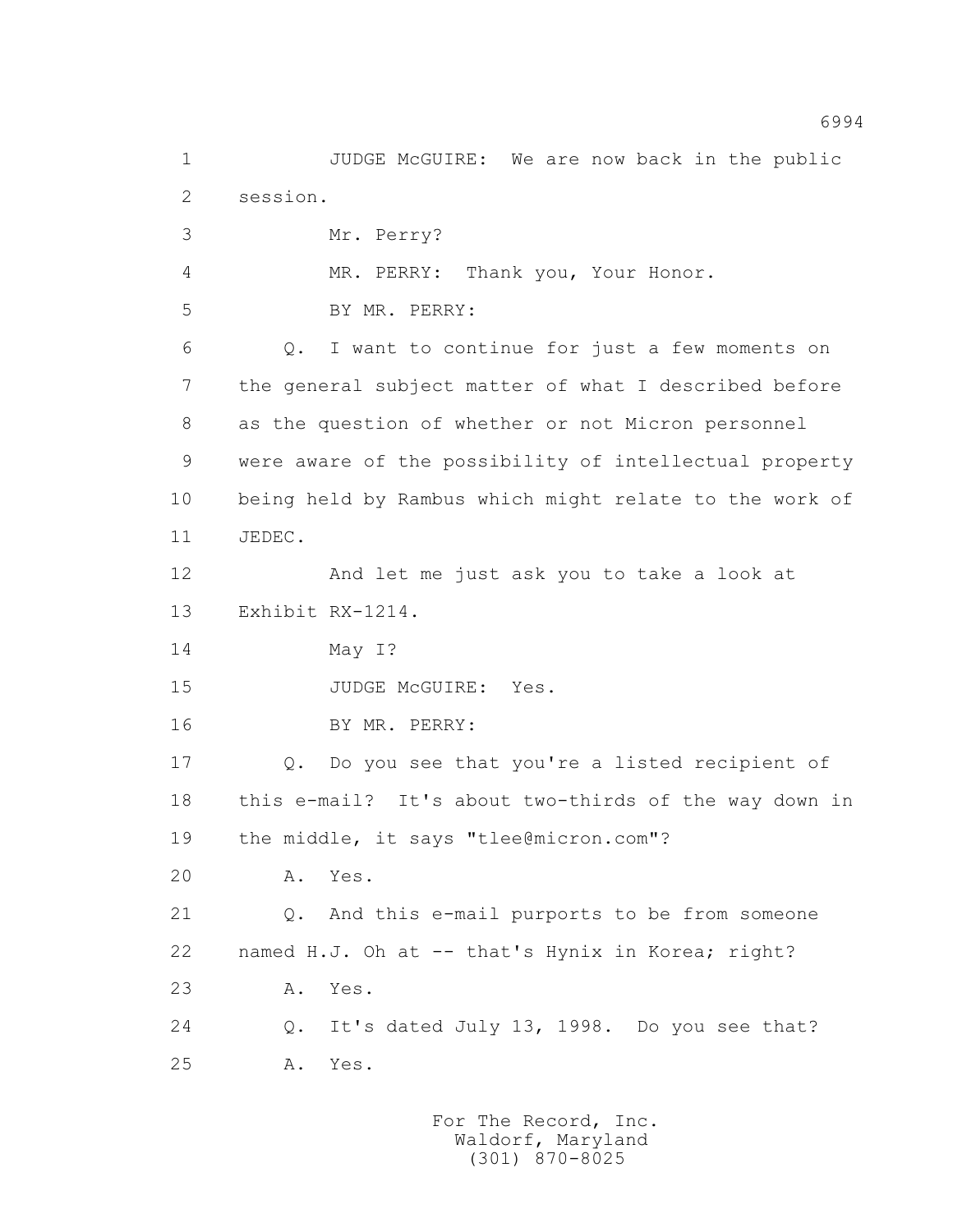1 Q. The subject is Rambus patent. Do you see 2 that? 3 A. Yes. 4 Q. And if you'll pull up the text, please. 5 It says: "Dear all, I have a list of Rambus 6 patents," and then there's a list of 29 patent numbers 7 that Mr. Oh says are Rambus patents. 8 Do you see that? 9 A. Yes. 10 Q. Did you do anything with any of the information 11 in this e-mail? 12 A. No. 13 Q. Did you request that anyone else do any 14 analysis, investigation or inquiry regarding any of the 15 Rambus patents listed here? 16 A. No. Not that I recall. 17 Q. Did you forward this to any lawyer at Micron? 18 A. I don't recall. 19 Q. Did you provide this to any of Micron's JEDEC 20 representatives? 21 A. I don't recall that I did anything with this 22 document. 23 Q. Well, let me show you RX-1095. 24 May I? 25 JUDGE McGUIRE: Yes.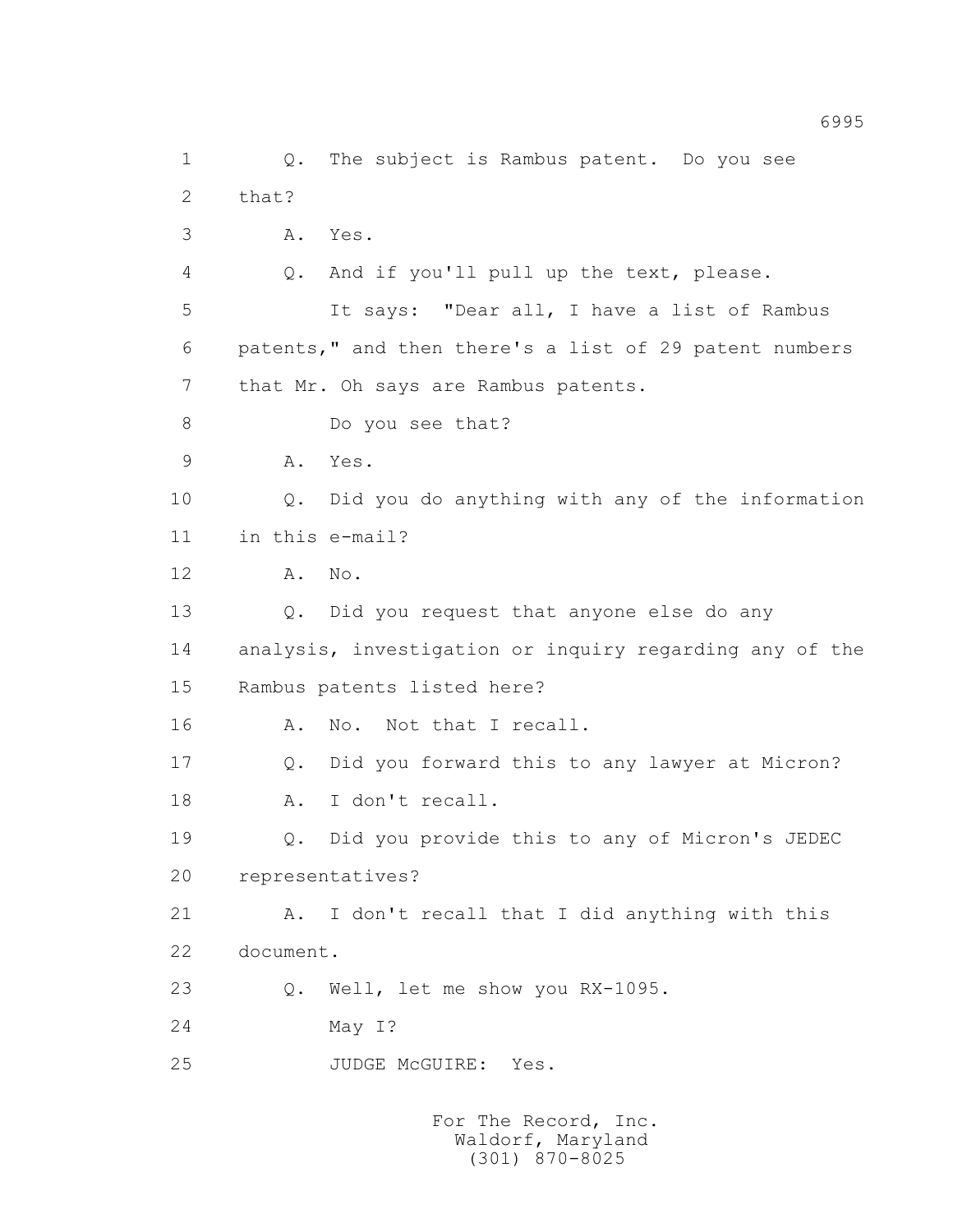1 BY MR. PERRY:

 2 Q. Now, does this e-mail reflect -- I'm sorry. 3 This was -- I was told this was not in camera. 4 Apparently it is. 5 JUDGE McGUIRE: Now, which one are you talking 6 about? 7 MR. PERRY: The one that -- RX-1095. That's 8 what Mr. Stone just brought to my attention. I'll pass 9 on for now. 10 JUDGE McGUIRE: All right. Pass on for now. 11 Do you anticipate there's going to be any other 12 in camera testimony? 13 MR. PERRY: There is one more session, 14 Your Honor. 15 JUDGE McGUIRE: Okay. Good. 16 BY MR. PERRY: 17 Q. Mr. Lee, if you could just for -- to save that 18 for later so we don't have trouble looking for it, 19 could you put it up on top of that deposition 20 transcript. That will make things easier later. 21 JUDGE McGUIRE: Face down. 22 THE WITNESS: Yes. 23 BY MR. PERRY: 24 Q. Now, Mr. Lee, we're going to go back and talk 25 about SyncLink for just a little bit. This stack of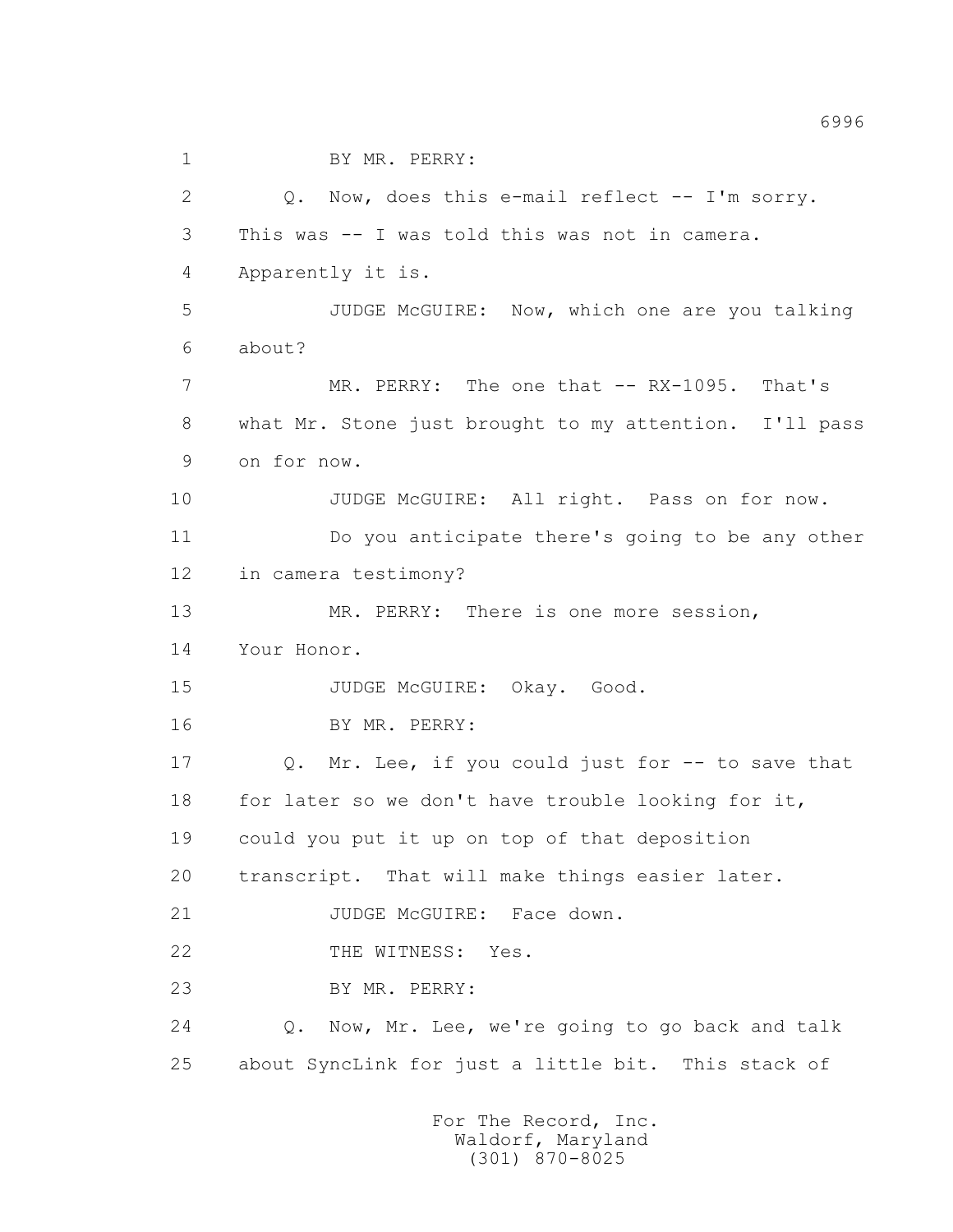1 documents is not nearly as long as it looks. 2 And I want to start with something that's been 3 designated as RX-916, and it's dated April 17, 1997, 4 the same day as that e-mail we spent so much time 5 discussing, RX-920, that has that information from 6 Mr. Akiyama. 7 May I? 8 JUDGE McGUIRE: Yes. 9 (Pause in the proceedings.) 10 BY MR. PERRY: 11 Q. You've had a chance to review the entire 12 e-mail; right? 13 A. Yes. 14 Q. Is this an e-mail that you prepared and sent to 15 Yoshihiro Takemae, T-A-K-E-M-A-E, at Fujitsu in 16 April 1997? 17 A. Yes. 18 Q. And you had met Mr. Takemae at that 19 January 1997 SyncLink executive meeting that you had 20 attended and made a presentation at; right? 21 A. I'm not sure if that's when I first met him, 22 but I believe he was at that meeting. 23 Q. You sent a copy of this e-mail to Mr. Cloud and 24 Mr. Mailloux; correct? 25 A. Yes.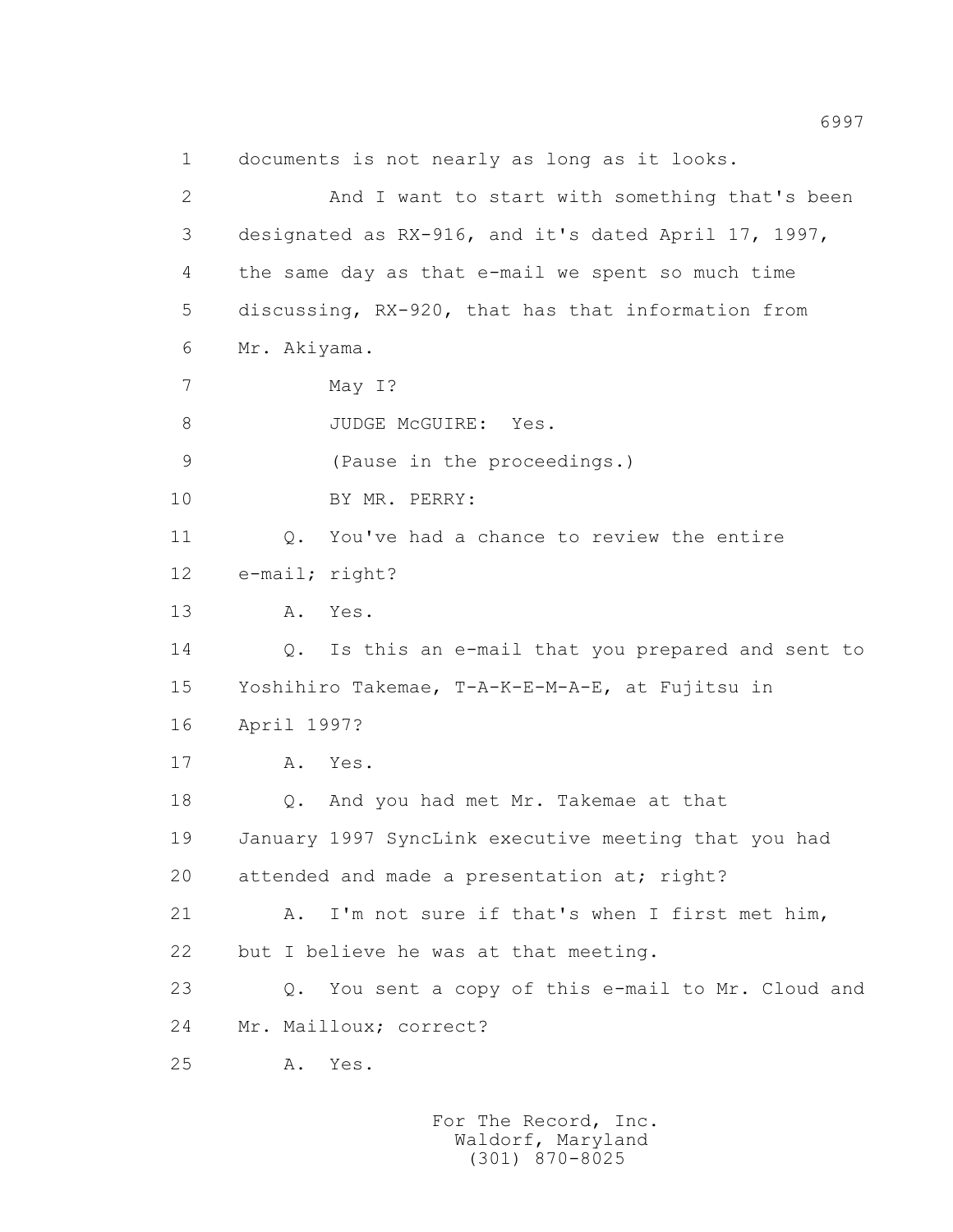1 0. Was Mr. Mailloux your boss at the time? 2 A. Yes. 3 Q. And Mr. Cloud was Mr. Mailloux's supervisor at 4 the time; right? 5 A. Yes. 6 Q. And the subject matter is SLDRAM and DDR. Do 7 you see that? 8 A. Yes. 9 Q. I want to talk to you about the first 10 paragraph. 11 You say to this gentleman at Fujitsu -- and by 12 the way, you understood him to be the general manager 13 of the DRAM department at Fujitsu? 14 A. He was a manager there and he was involved in 15 DRAMs. I'm not sure what his exact title was. 16 Q. You saw him at executive meetings of the 17 SyncLink Consortium; right? 18 A. I believe at this time I'd seen him at least at 19 a meeting, an executive meeting. 20 Q. You understood him to be an executive in charge 21 of DRAM-related functions at Fujitsu; right? 22 A. That's correct. 23 Q. And you say, "I would appreciate an opportunity 24 to discuss a few issues regarding SLDRAM and DDR with 25 you"; right?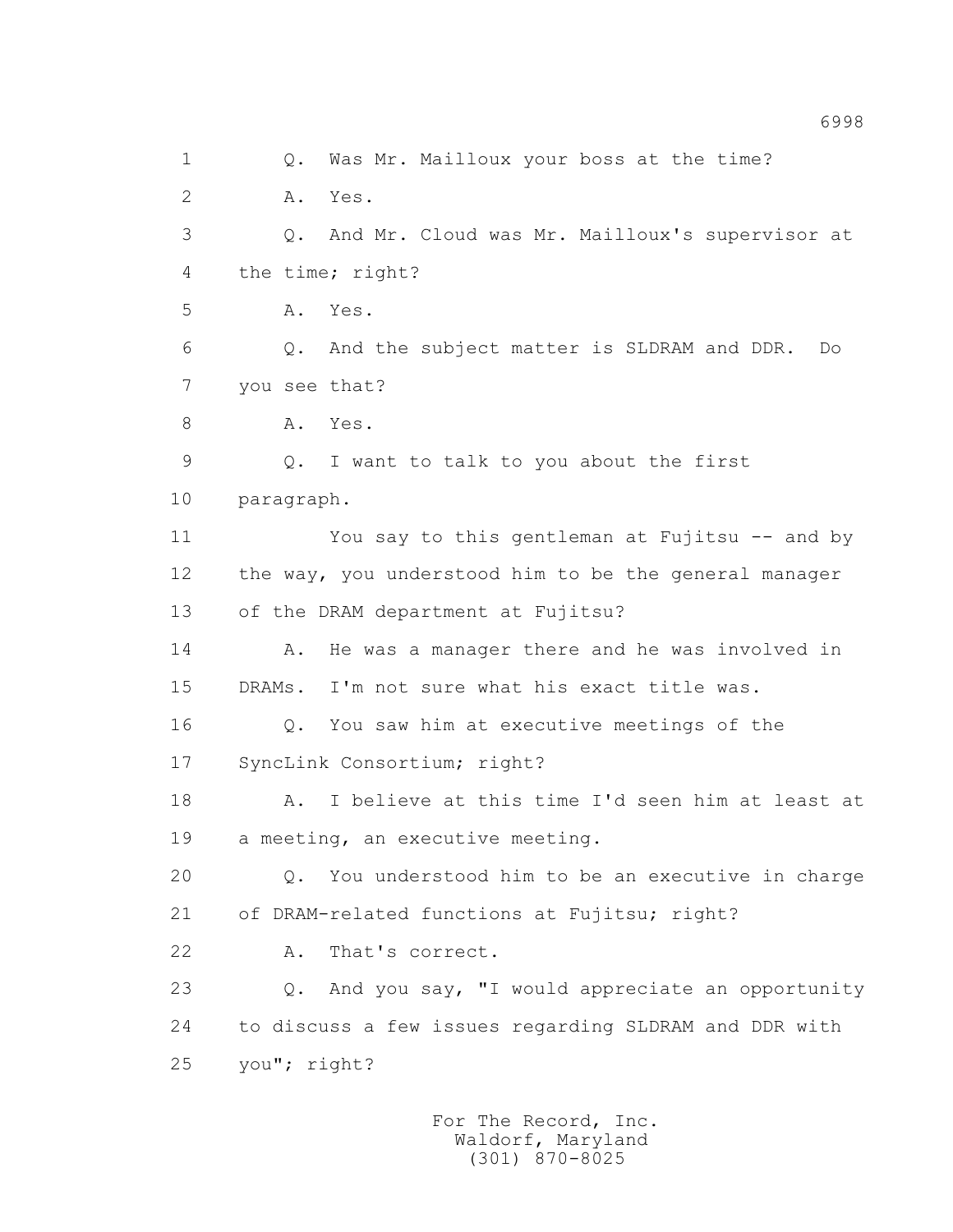1 A. Yes.

 2 Q. And SLDRAM is the new name for the SyncLink 3 device; right?

4 A. Correct.

 5 Q. "First," you say, "there had been have been 6 many concerns from the DRAM suppliers regarding the 7 Rambus contract and the requirement for sharing 8 intellectual property."

- 9 Do you see that?
- 10 A. Yes.

 11 Q. When you say "Rambus contract," do you mean the 12 license agreement that the DRAM manufacturers were 13 signing with Rambus to manufacture the direct RDRAM 14 technology?

15 A. Yes.

 16 Q. What did you mean by the requirement in the 17 contract to share intellectual property?

18 A. There was a provision in the contract that we 19 commonly referred to as patent pooling, and that 20 provision -- I don't recall the exact details, but it 21 had something to do with the requirement that if you 22 had some ideas that Rambus had the opportunity or 23 something to incorporate that in the RDRAM device and 24 would automatically be licensed to the other parties 25 without your choice.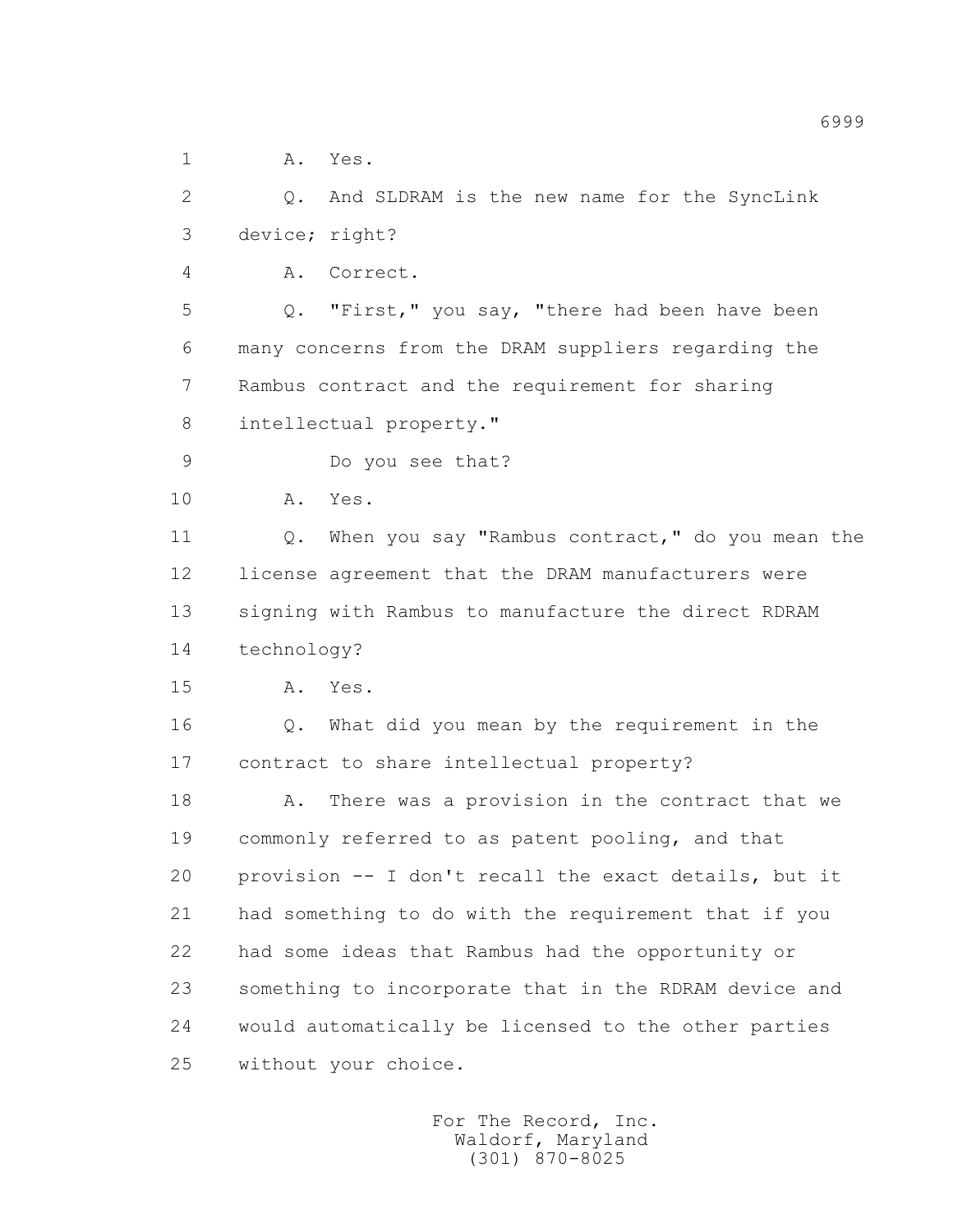1 0. So tell me now about your understanding if 2 Micron, for example, in the course of designing its 3 version of the RDRAM came up with some way to improve 4 the RDRAM's performance and it was a new and useful 5 idea, you're saying that under the contract Rambus 6 would have the right to use that idea? 7 A. It's something along those lines. I'm probably 8 not the most expert to speak to that. 9 Q. I'm just asking for your understanding. 10 And as you understood what you were talking 11 about in this first paragraph of the e-mail to Fujitsu, 12 were you thinking about having the intellectual 13 property that resulted from an individual company's 14 improvements to the RDRAM to be held by the consortium? 15 Is that what you were thinking of, the 16 SyncLink Consortium? 17 A. No. 18 Q. What were you proposing as a solution to this 19 problem? 20 A. I think the solution was discussed with our 21 counsel, but without getting into the discussion with 22 counsel, the general concern was where we had done some 23 work that really wasn't related to direct RDRAM and 24 they somehow got knowledge of that and used that into 25 their RDRAM device and therefore cross-licensed it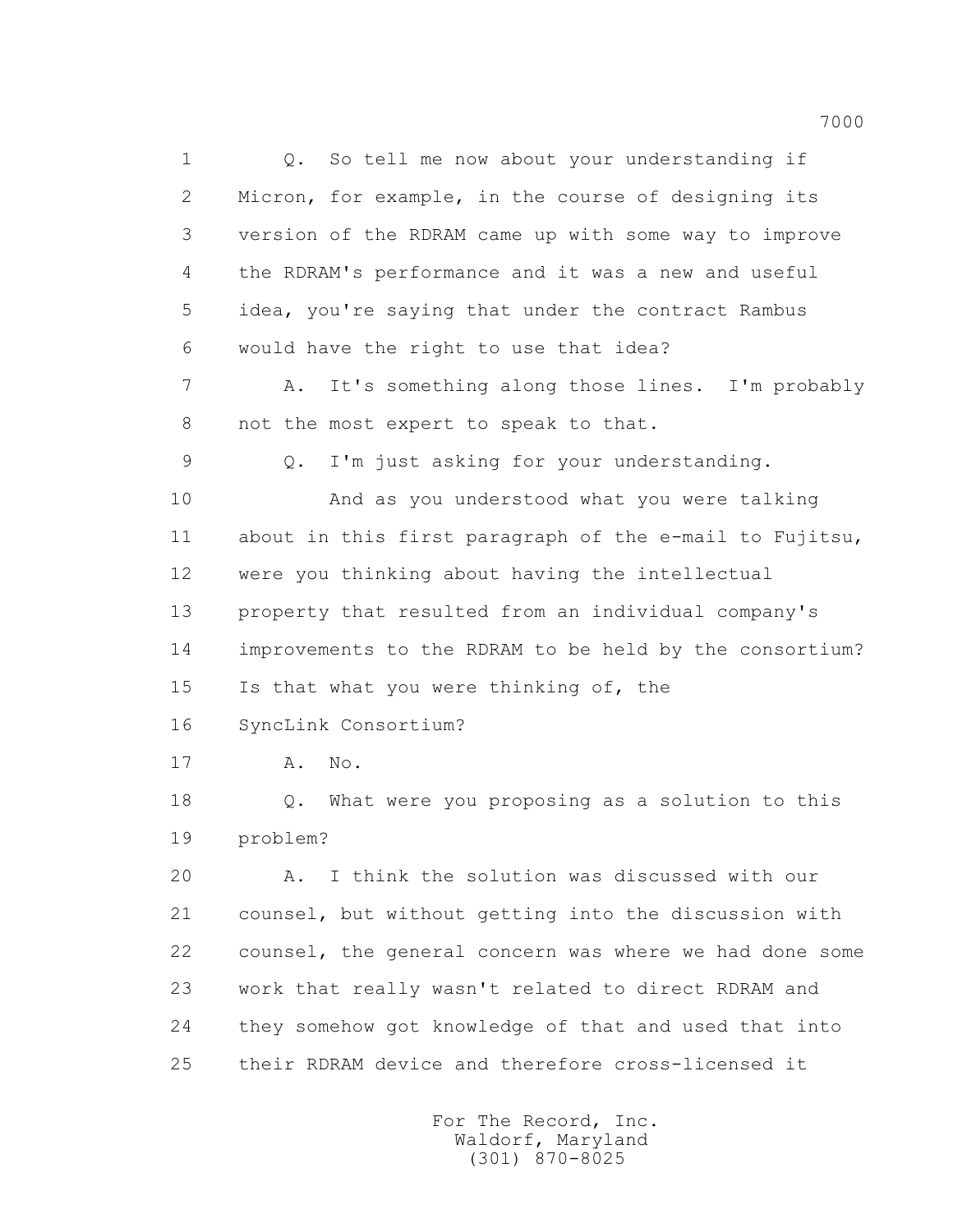1 without our intent.

 2 Q. Well, let's move on to the second paragraph. 3 It says: "Second, we feel that the success of 4 DDR is important to SLDRAM and the success of SLDRAM is 5 important to DDR. However, after participating in the 6 DDR forum meetings this month, we were somewhat 7 discouraged about some of the problems that DDR still 8 faces." 9 Do you see that? 10 A. Yes. 11 Q. And what were you referring to -- well, strike 12 that. 13 Were you referring when you said "DDR forum 14 meetings" to those -- to that meeting, special meeting 15 on DDR that occurred April 4, 1997 in Santa Clara? 16 A. Yes. 17 Q. And you say that from the meetings it was 18 apparent that DDR is far behind SLDRAM in 19 understanding some of the challenges for high-speed 20 operation. 21 Do you see that? 22 A. Yes. 23 Q. And you believed that to be a true statement at 24 the time you made it? 25 A. Yes.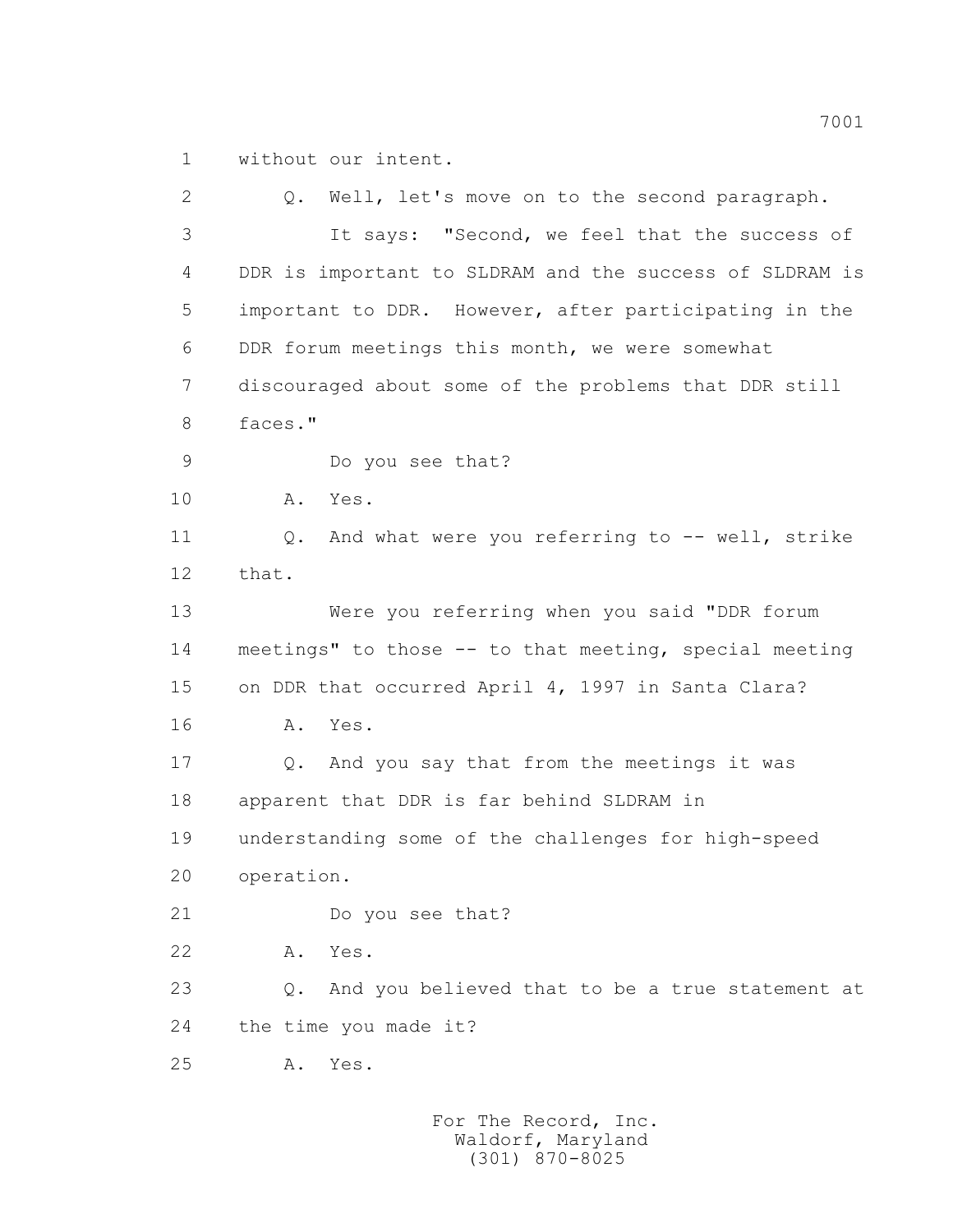1 Q. Then if you look down a little bit more, do you 2 see the line that starts "Further," the sentence that 3 says, "Further, DDR seemed to be a random collection of 4 opinions rather than any sort of consensus." 5 Do you see that? 6 A. Yes. 7 Q. And as of April 1997, that was your view of 8 what was happening with DDR at JEDEC? 9 A. It is with regard to certain technical issues. 10 Q. Then you say: "Eventually, almost any idea 11 became a ballot. We are also concerned about the 12 probability of DDR supporters being able to resolve the 13 technical problems and consensus issues, considering 14 the organization of the meetings." 15 Do you see that? 16 A. Yes. 17 Q. Were you concerned that having a large group of 18 people in a committee-type arrangement was not the most 19 efficient way to design a high-bandwidth DRAM? 20 A. Certainly not the most efficient way to define 21 one, yeah. I think you used the term "design." That 22 wouldn't normally be what we do. 23 Q. Thank you for the correction. But with the 24 correction changing "design" to "define," you would 25 agree with it; correct?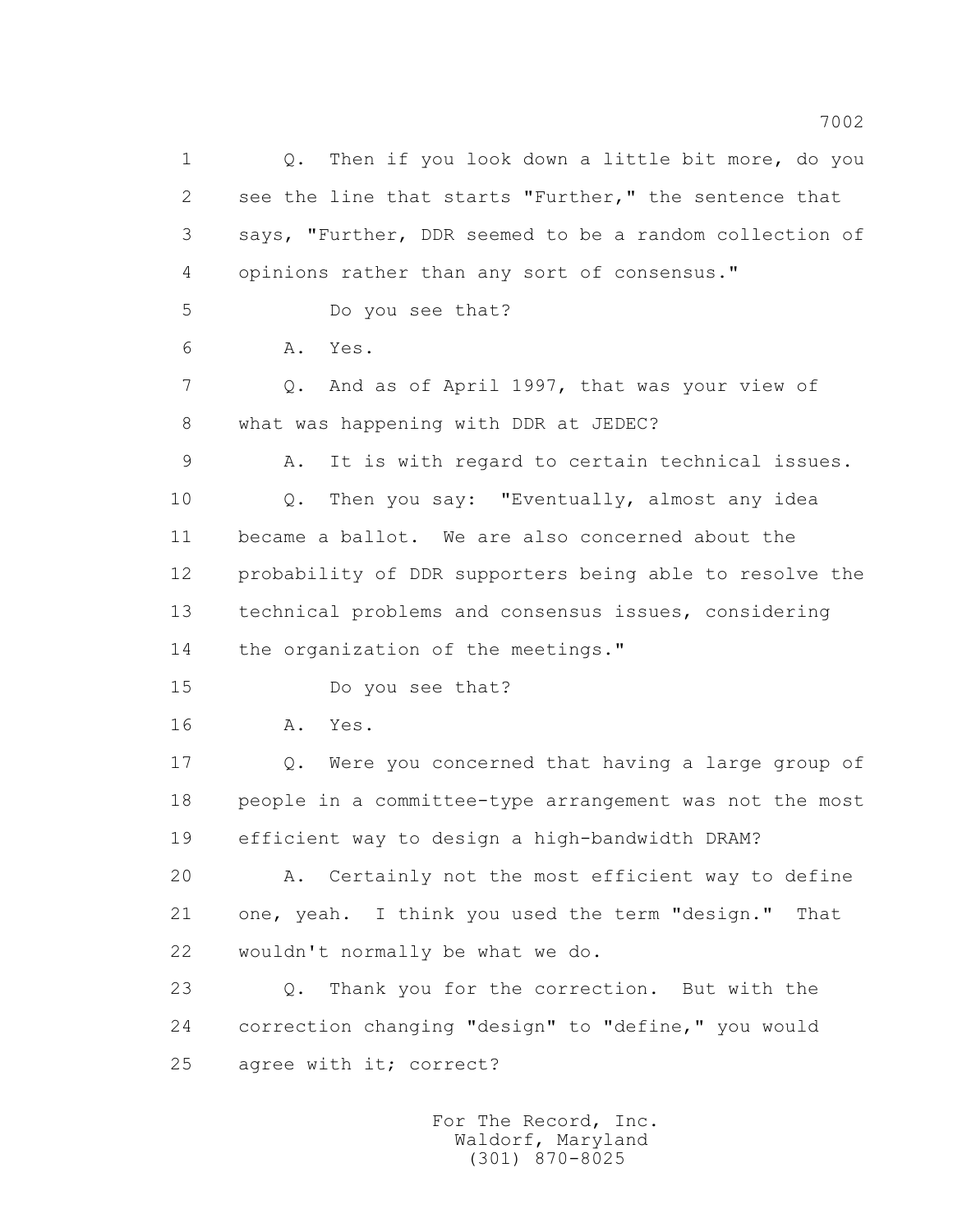1 A. That's correct.

 2 Q. Well, in the next paragraph, the third 3 paragraph, the last sentence of that paragraph says, 4 "However, we heard comments from many customers at the 5 DDR meetings regarding their disappointment and their 6 expectations that DDR will fail." 7 Do you see that? 8 A. Yes. 9 Q. And that was a true statement as of April 1997 10 that you had heard those comments at JEDEC meetings? 11 A. We had heard specifically at some of these DDR 12 meetings that they were concerned about the rate of 13 progress. 14 Q. And then in the next paragraph, you say: 15 "Despite the problems with DDR, we are still 16 interested in helping to improve this situation. 17 However, we have heard even more disturbing 18 information. From several customers, we have heard 19 that Fujitsu has begun to speak negatively about the 20 possibilities of SLDRAM." 21 Who had you heard that from? 22 A. I don't recall the customers at this time. 23 Q. You go on to say, "We have heard that Fujitsu 24 feels that SLDRAM has taken a different direction and 25 that they do not support SLDRAM strongly."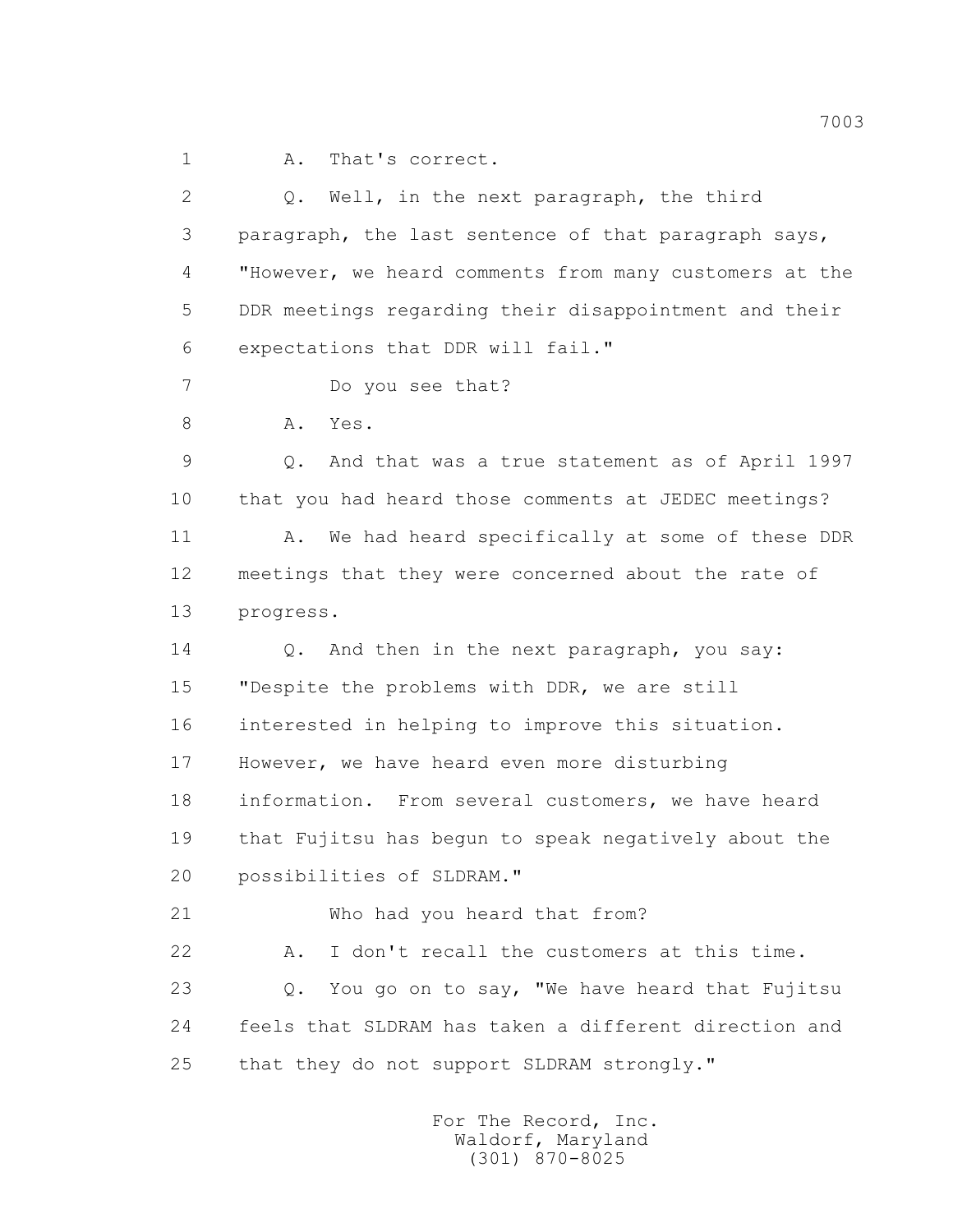1 Do you see that?

2 A. Yes.

 3 Q. Does that refresh your recollection about what 4 customer was telling you this?

 5 A. No. I don't remember today which one it was. 6 Q. Then you say, "We are rather confused about the 7 wisdom of such statements."

 8 When you said "we" in that sentence, did you 9 mean Micron?

10 A. Yes.

 11 Q. And you say, "We don't believe that such 12 dissension amongst suppliers is in the best interest of 13 the industry, considering the current situation with 14 Intel-Rambus."

15 Did I read that correctly?

16 A. Yes.

 17 Q. And what you were telling this executive at 18 Fujitsu is that the manufacturers ought to take a

19 unified position against Rambus; right?

20 A. That's incorrect.

 21 Q. You were telling them that you didn't believe 22 that Micron -- strike that. Sorry.

 23 What you were telling them -- isn't it the case 24 that what you were telling them is that dissension 25 amongst suppliers was not in the best interest of the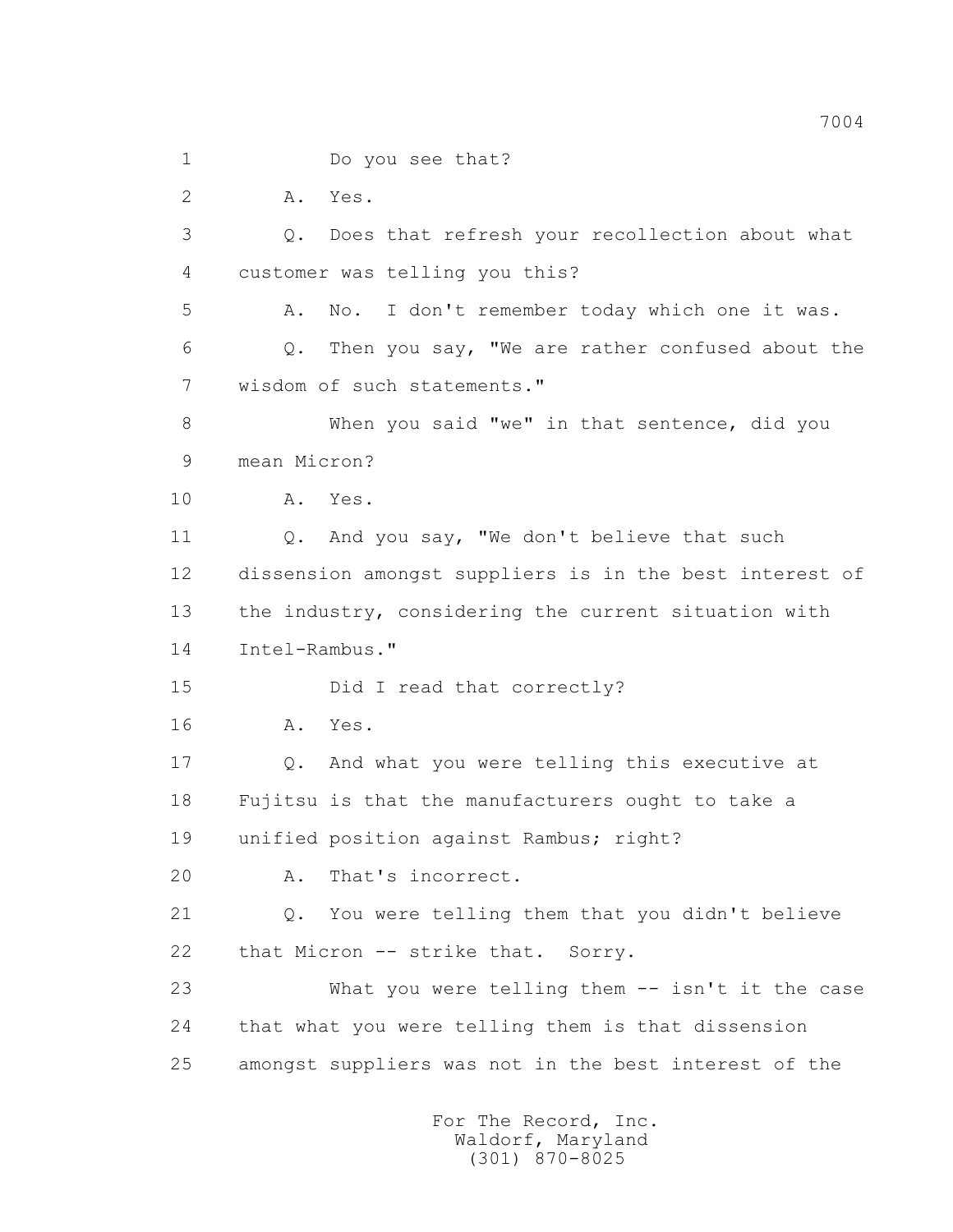1 industry in Micron's view considering the current

2 situation with Intel-Rambus? Right?

3 A. Correct.

 4 Q. Now, in the next paragraph, you say, in the 5 third sentence, "We have some concern that not only 6 Fujitsu's and Micron's ideas are different but that our 7 actions are opposed and they could slow progress of 8 each device."

 9 What were you meaning -- what did you mean by  $10$  that?

 11 A. What I was meaning in general by this document 12 and that statement is that we had worked together, the 13 companies, both DDR and SLDRAM, and for them to be a 14 commercial success we needed multiple supplier support, 15 and what we were confused by was the fact that Fujitsu 16 was involved in the technical development of each of 17 those and then at this point in time then they were 18 saying kind of negative things about it like, oh, 19 it's -- you know, we're not so strong on it, it's not 20 coming along, yet they were involved in the development 21 the solution themselves.

 22 Q. And one of your concerns was that that 23 situation might slow progress of both DDR and SLDRAM; 24 right?

25 A. Yes.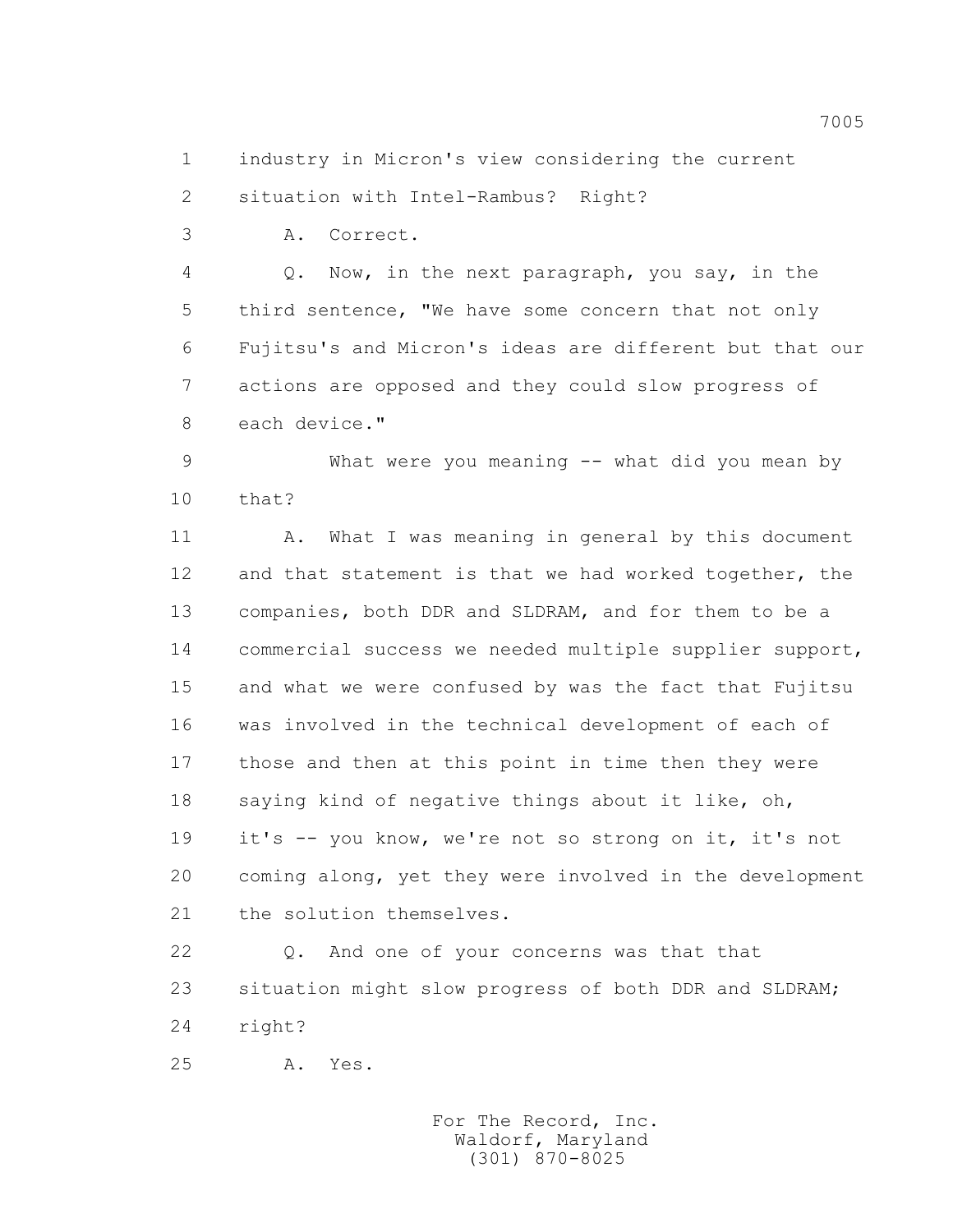1 Q. And you say, "Only Rambus would benefit in such 2 a situation." 3 Is that what you said? 4 A. Sorry. I lost the line. 5 Yes. 6 Q. And then it says, "We do not feel that it is 7 wise to have DDR compete with SLDRAM." 8 Is that what you told Fujitsu? 9 A. Yes. 10 Q. And when you said "we" in that sentence you 11 meant Micron? 12 A. Yes. 13 0. Did Mr. Cloud or Mr. Mailloux contact you and 14 say that they disagreed with that statement? 15 A. No. 16 Q. And then you go on to say in the last sentence 17 of that next to last paragraph, "Rather, both efforts 18 should be a team to compete against proprietary 19 solutions." 20 Is that what you told the Fujitsu executive in 21 April 1997? 22 A. Yes. 23 Q. And by "proprietary solutions" did you mean 24 Rambus? 25 A. Rambus is included in that.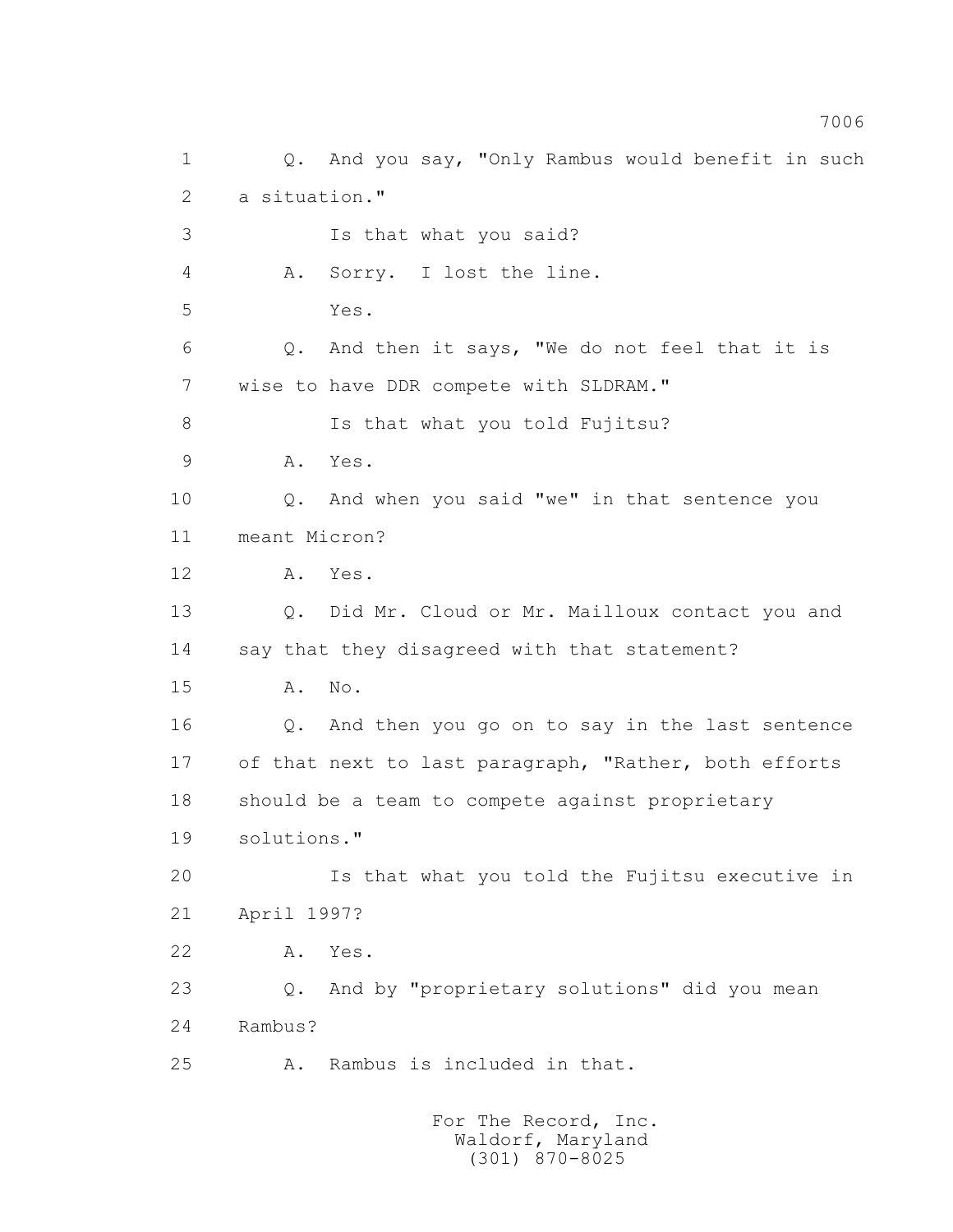1 0. Now, the last sentence says, "Would you be 2 interested in a conference call?" 3 Do you see that? 4 A. Yes. 5 Q. Did you have a conference call, after you sent 6 this e-mail, did you have a conference call with people 7 from Fujitsu about the contents of the e-mail or the 8 subject matters in the e-mail? 9 A. I don't recall that we did. 10 Q. Well, a few months later you went to Japan for 11 a SyncLink Consortium meeting. Let me ask you just a 12 few questions about the minutes from that meeting. 13 It's the June 11 and 12, 1997 meeting, RX-938. 14 May I? 15 JUDGE McGUIRE: Yes. 16 BY MR. PERRY: 17 Q. Do you see that you're listed as attending both 18 days of this meeting? 19 A. Yes. 20 Q. Do you remember, was Mr. Ed Heitzeberg at this 21 meeting? 22 A. I believe he joined later for the executive 23 meeting. 24 Q. And the executive meeting was the last day of 25 the week, Friday, June 13, 1997; right? For The Record, Inc. Waldorf, Maryland

(301) 870-8025

7007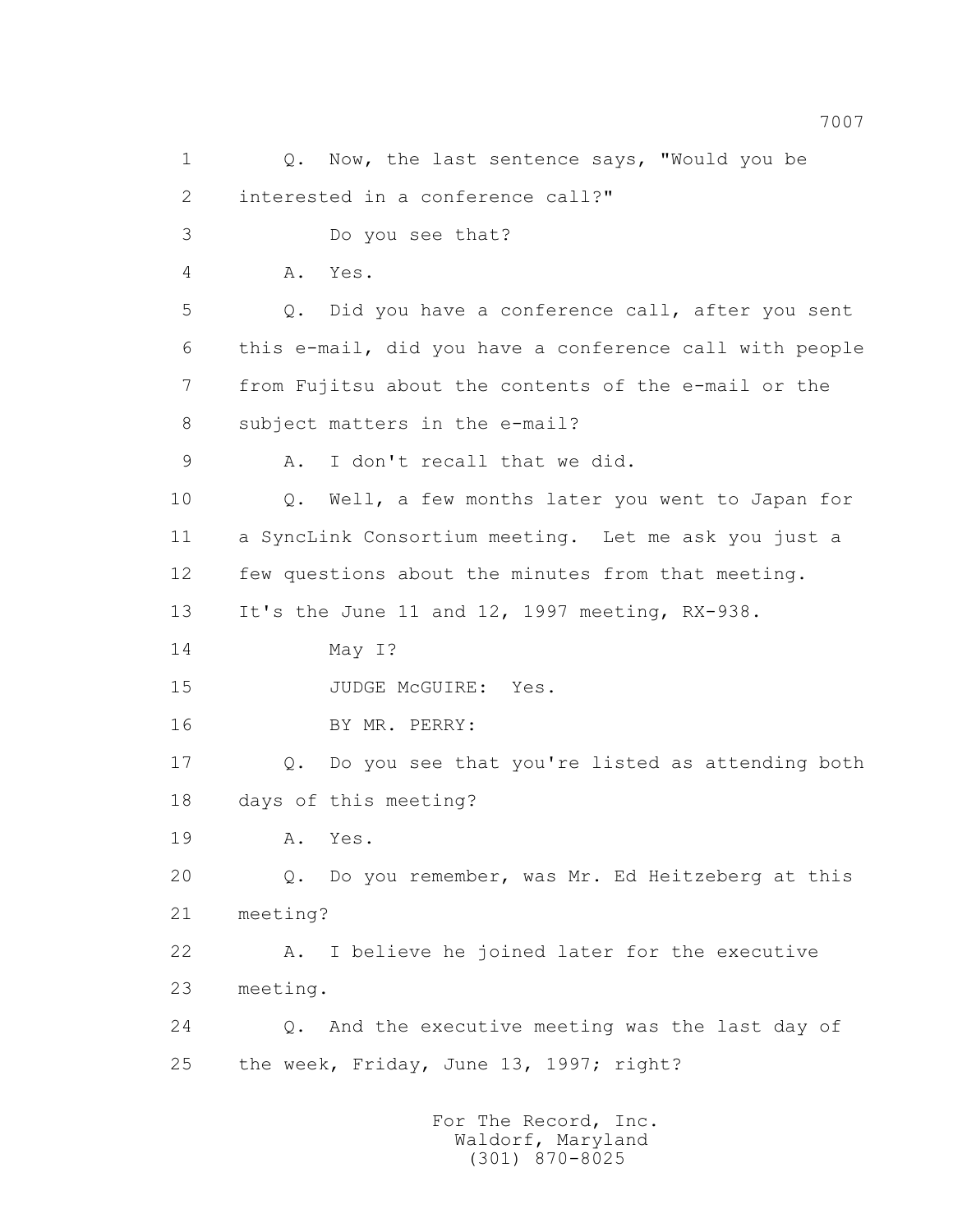1 A. I believe that's correct. 2 Q. And at that meeting there were executives from 3 various companies that were members of the 4 SyncLink Consortium; right? 5 A. Yes. 6 Q. I just have one question about this first page 7 of these June 12 minutes. 8 Do you see where it says "We have two other 9 reflectors" about two-thirds of the way down the first 10 page? 11 A. Yes. 12 Q. It says "supply@hea.com for DRAM suppliers" and 13 "supplyexec@hea.com for the executives of DRAM supplier 14 companies." 15 Do you see that? 16 A. Yes. 17 Q. And was it your understanding that executives 18 of DRAM supplier companies could use that e-mail 19 reflector to communicate among themselves? 20 A. Yes. I believe it was again just a 21 redistribution of e-mail addresses. 22 Q. Did you pass that information on to 23 Mr. Heitzeberg, vice president of memory technology 24 at Micron, who came to the executive meeting on the 25 13th?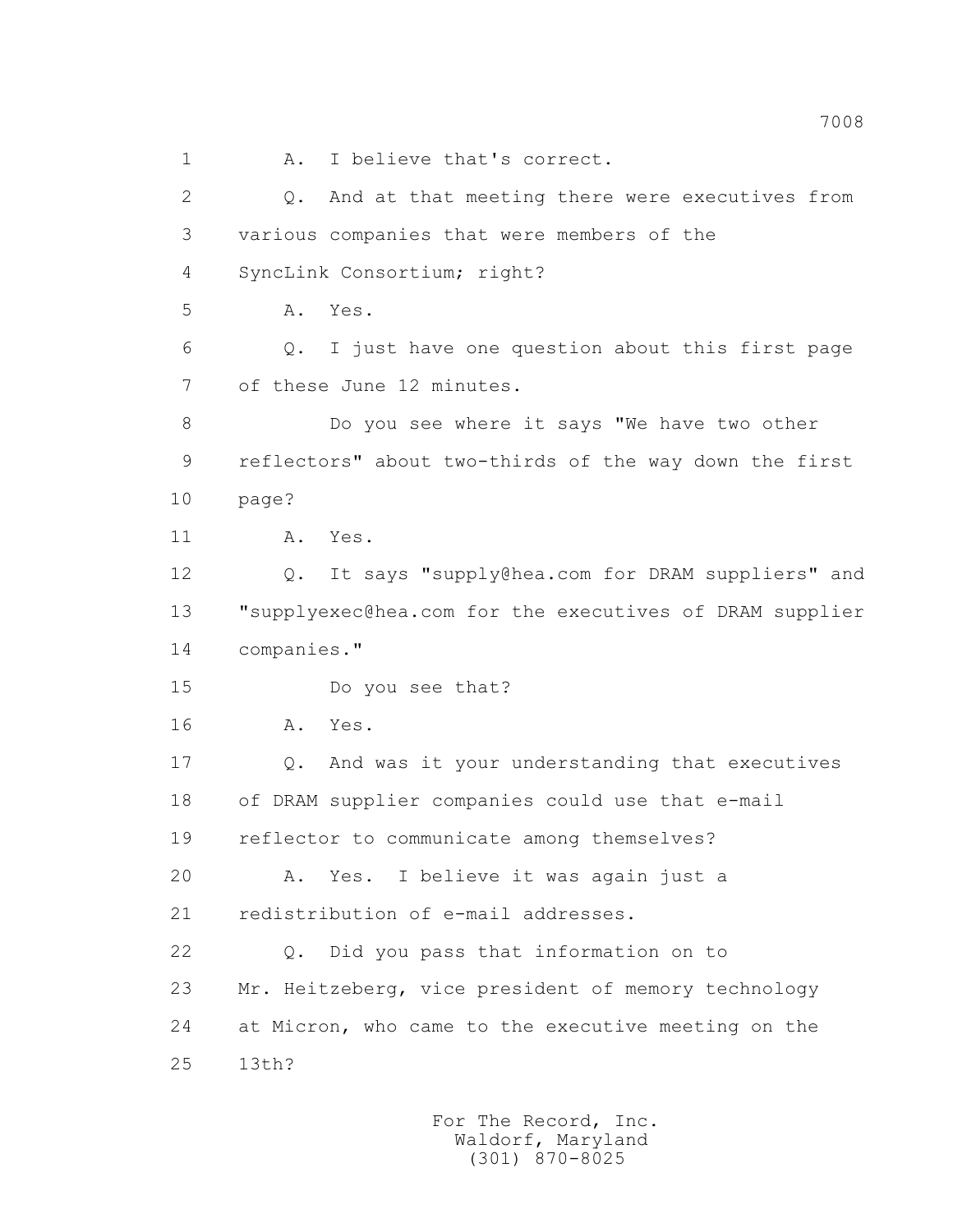1 A. I don't recall if I did. 2 Q. Let me show you the minutes of the next meeting 3 of the consortium on July 15, 1997, RX-966. 4 May I, Your Honor? 5 JUDGE McGUIRE: Go ahead. 6 BY MR. PERRY: 7 Q. Do you see that the minutes list you as being 8 present for all three sessions of the July 15-16, 1997 9 consortium meeting? 10 A. Yes. 11 Q. Do you have any doubt that you were there for 12 at least some of the three sessions? 13 A. No. 14 Q. I just have a couple of questions about page 3, 15 if you could go to page 3 and review that material down 16 to the middle of the page. This won't take long. 17 (Pause in the proceedings.) 18 Now, do you see the reference to you where it 19 says "T. Lee, technical session, started 10:45"? Do 20 you see that? 21 A. Yes. 22 Q. And then three lines down there's some 23 information that begins, "Consortium should collect 24 information relevant to prior art and Rambus filings 25 and??"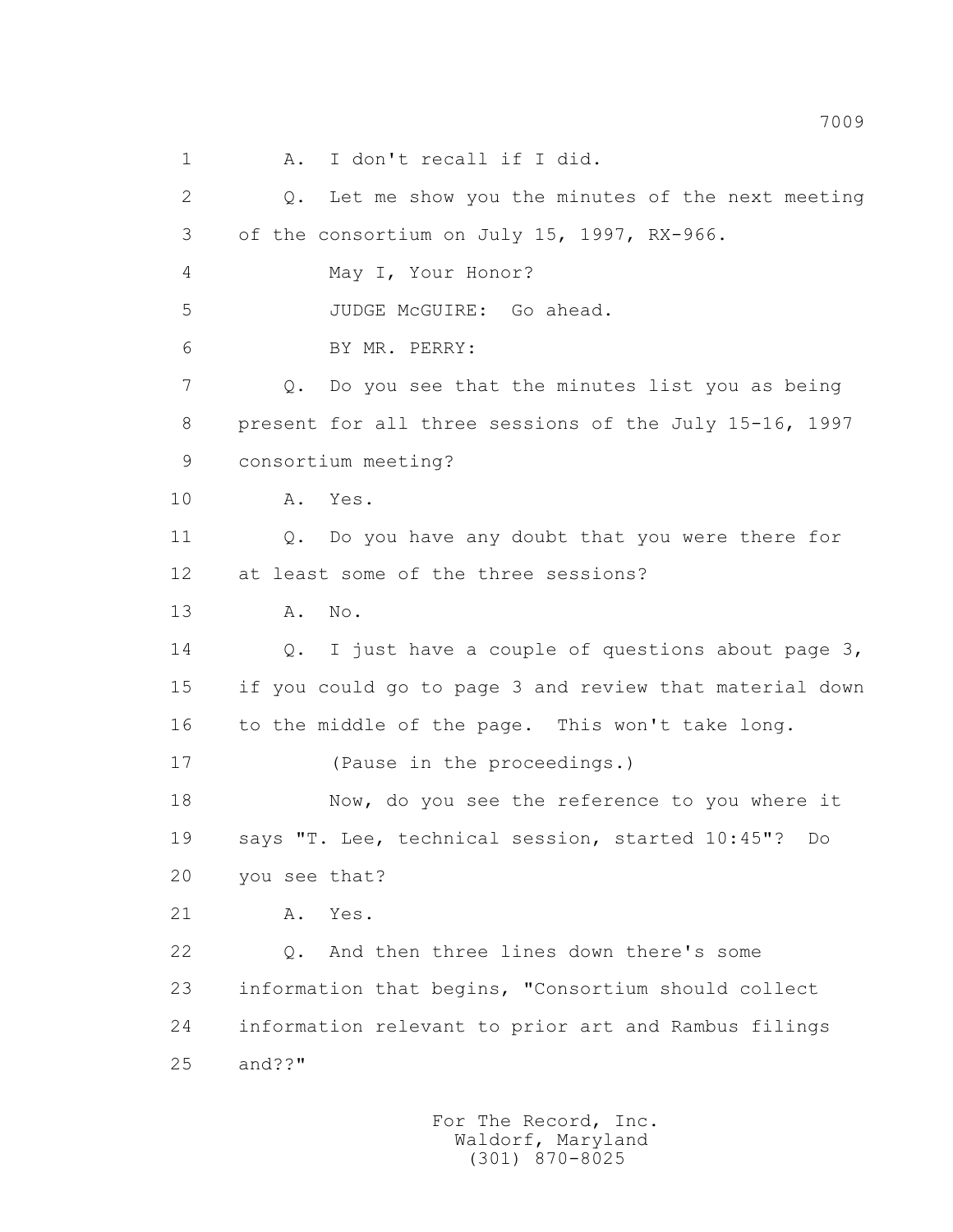1 Do you see that? 2 A. Yes. 3 Q. Not an opinion -- it says, "Not an opinion, 4 just collect material for all members to use. Dig out 5 early minutes of RamLink, et cetera." 6 Do you remember who was saying these things 7 that I just read? 8 A. No, I don't. 9 Q. Then it says: "Rambus will sue individual 10 companies instead of consortium. Companies will then 11 ask Gustavson, et cetera, for prior art info. Budget 12 effort for getting old minutes, et cetera, collected." 13 Who, if anyone, said at this meeting in 14 July 1997 Rambus will sue individual companies instead 15 of consortium? 16 A. I don't recall who made that statement. 17 Q. Do you remember somebody making that statement 18 at this meeting, Rambus is going to sue people? 19 A. No, I don't. 20 Q. Well, a little further down it says, "First 21 company to be sued will organize the materials and ask 22 for help from consortium." 23 Do you see that? 24 A. Yes. 25 Q. Does looking at this material bring back any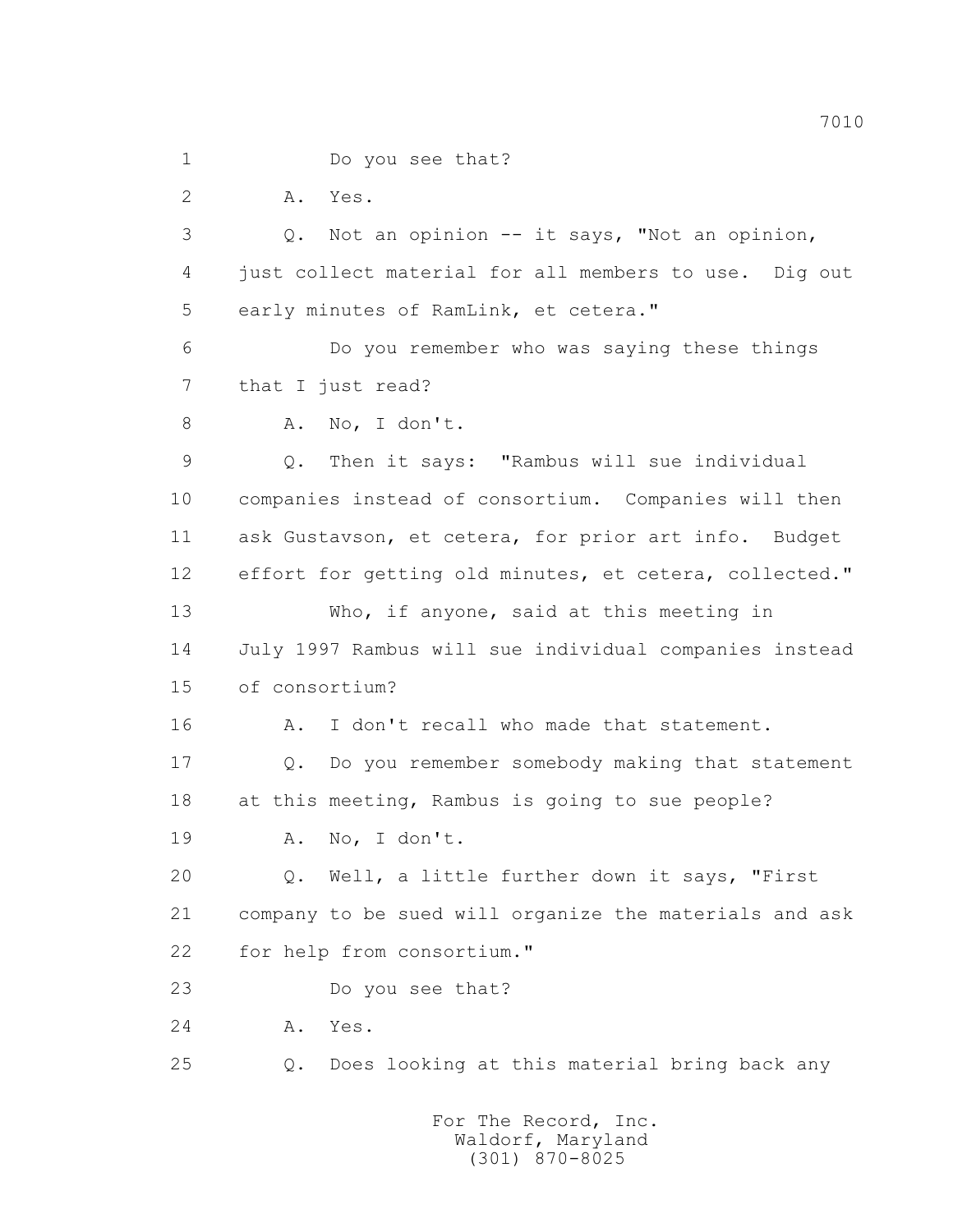1 recollection of there being a discussion in the summer 2 of 1997 at an SLDRAM Consortium meeting of how to get 3 organized in case Rambus sued the individual members of 4 the consortium for patent infringement involving the 5 SyncLink device?

 6 A. I don't recall this discussion specifically. I 7 just remember there was some general discussion in that 8 time frame where SyncLink had done some work that 9 continued from some work that was done with the SEI 10 group because there were some people that were part of 11 SEI on that committee and they felt they had done some 12 earlier work in the RamLink work, but that's about the 13 extent of my memory.

 14 Q. And those folks that were holdovers from SEI, 15 they said that they thought their work would be prior 16 art to Rambus patents; right?

 17 A. I think it was just on some specific issues 18 because in general we felt their device is very 19 different from the Rambus device.

 20 MR. PERRY: Your Honor, this would be a good 21 time to take a short break if we could.

 22 JUDGE McGUIRE: Okay. Let me just ask you, how 23 much more time do you intend to spend on cross,

24 Mr. Perry?

25 MR. PERRY: I want to make sure I give you a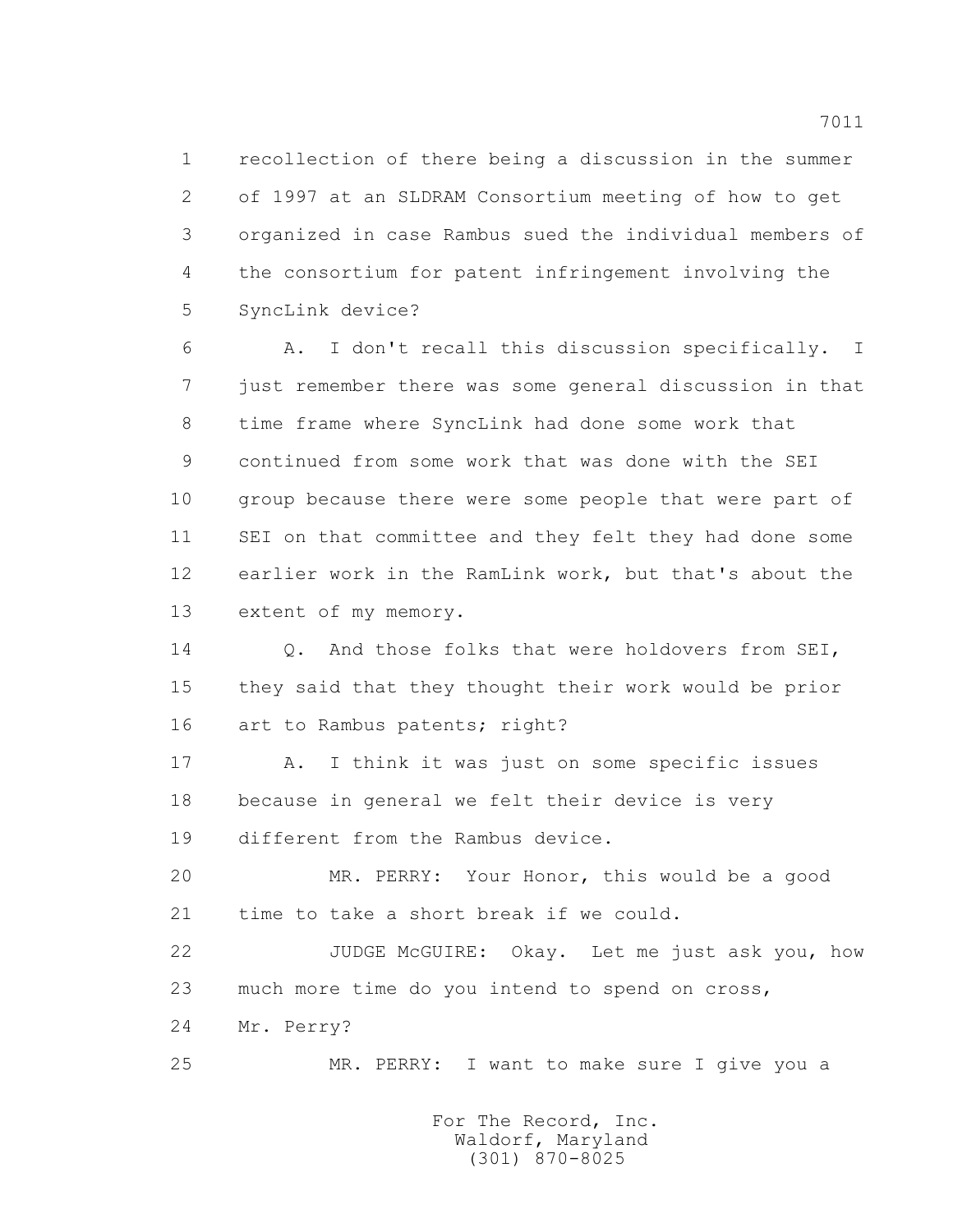1 good answer.

2 Ouarter to five. 3 JUDGE McGUIRE: Okay. Then let's take a 4 ten-minute break and then I understand we're going to 5 go again back to the in camera session. 6 MR. PERRY: I will finish up right before I'm 7 done we'll have to go in camera for a bit. 8 JUDGE McGUIRE: Okay. And then maybe at that 9 time if we could, Mr. Oliver, have you conduct your 10 cross-examination of any in camera items if you could? 11 MR. OLIVER: That would be fine, Your Honor. 12 JUDGE McGUIRE: All right. Let's take a 13 ten-minute break. 14 (Recess) 15 JUDGE McGUIRE: Mr. Perry. 16 MR. PERRY: Thank you, Your Honor. I was able 17 to jettison some material during the break, so I 18 anticipate we'll be done by 4:30. 19 JUDGE McGUIRE: Very good. 20 BY MR. PERRY: 21 Q. Mr. Lee, I'd like to show you some materials 22 from another one of those executive meetings of the 23 SLDRAM Consortium. This one took place in Monterey in 24 June of 1998, and I'll ask you to look at RX-1202. 25 May I?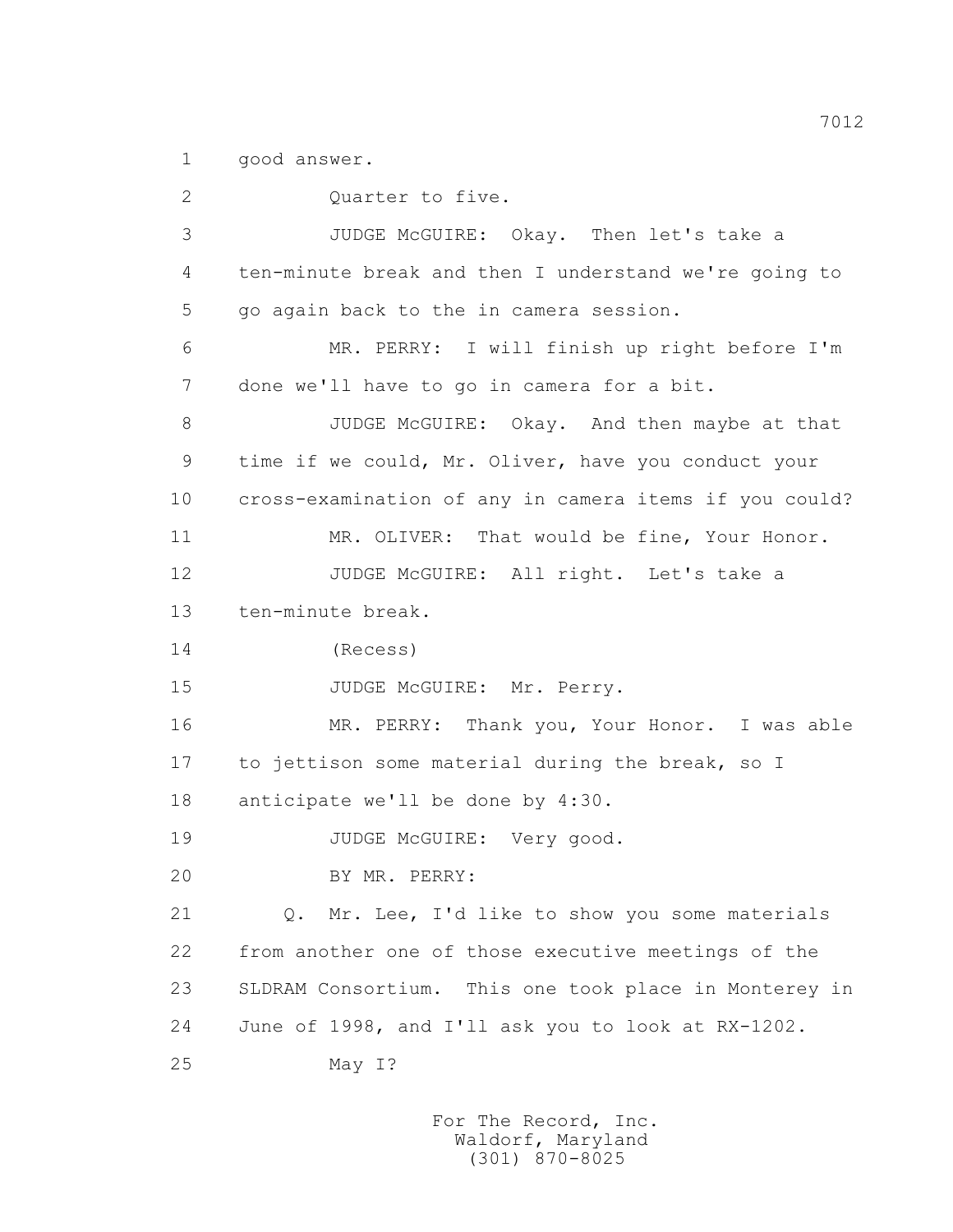2 BY MR. PERRY: 3 Q. And let me try to speed things up. 4 If you could just look at the agenda on the 5 second page, do you see where in the agenda on the 6 bottom slide it says "the SLDRAM technical advantages" 7 and then it says "Micron" next to it? 8 A. Yes. 9 Q. Well, look on page 12. 10 Do you see where it says "SLDRAM technical 11 advantages" and it has your name? 12 A. Yes. 13 0. So do you think you were present at this SLDRAM 14 executive summit in June of 1998 in Monterey? 15 A. Yes. 16 Q. Okay. If you'll go back to the agenda, this 17 time on page 3, do you see a reference on the top slide 18 to guest speakers? 19 Do you see a reference on the top slide on 20 page 3 to guest speakers, right on page 3? 21 A. I'm sorry. I'm on the wrong page. 22 Q. Page 3 of the document. 23 A. Yes. 24 Q. And one of the guest speakers it says, "What 25 problem is solved by SLDRAM?" Then it says "Inquest."

1 JUDGE McGUIRE: Go ahead.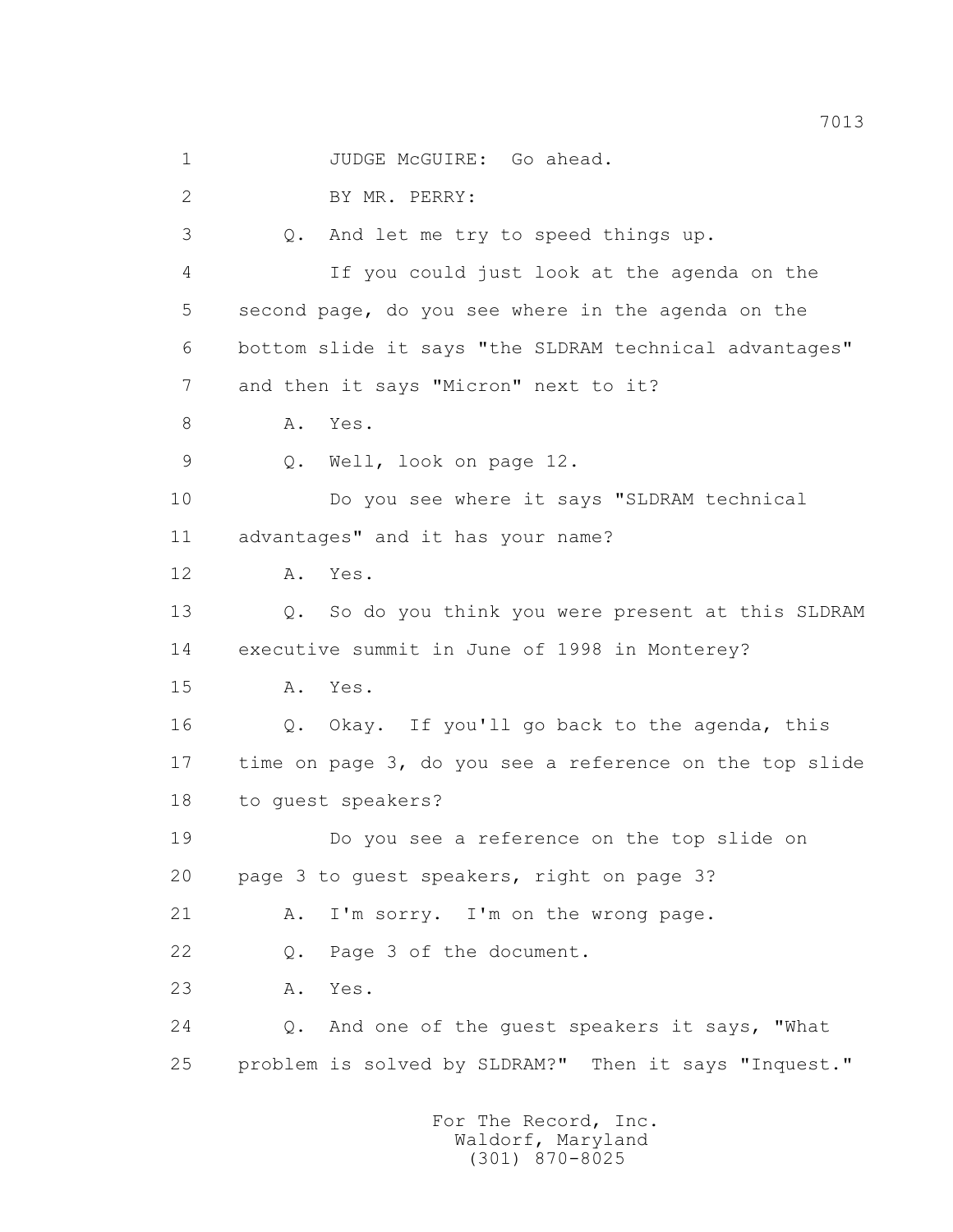1 Do you see that? 2 A. Yes. 3 Q. And then another one says "changes in DRAM 4 business model" and it says "DeDios." 5 Do you see that? 6 A. Yes. 7 Q. Well, let me show you some slides that we 8 received that I think relate to those presentations by 9 the quest speakers. It's RX-1185. 10 Now, do you see that this first slide says 11 "SLDRAM Executive Summit, What Problem Is Solved by 12 SLDRAM?" 13 A. Yes. 14 Q. It refers to a gentleman from Inquest named 15 Bert McComas? 16 A. Yes. 17 Q. Were you present for his presentation to the 18 SLDRAM executive summit in June of 1998? 19 A. Yes, I believe so. 20 Q. Well, let's look at the second slide on that 21 first page. It says, "What problems do we face?" And 22 the first bullet is: Tactical. It says, "Manage price 23 competition and profitability." 24 What did Mr. McComas say about how SLDRAM might 25 be used to solve the problem managing price competition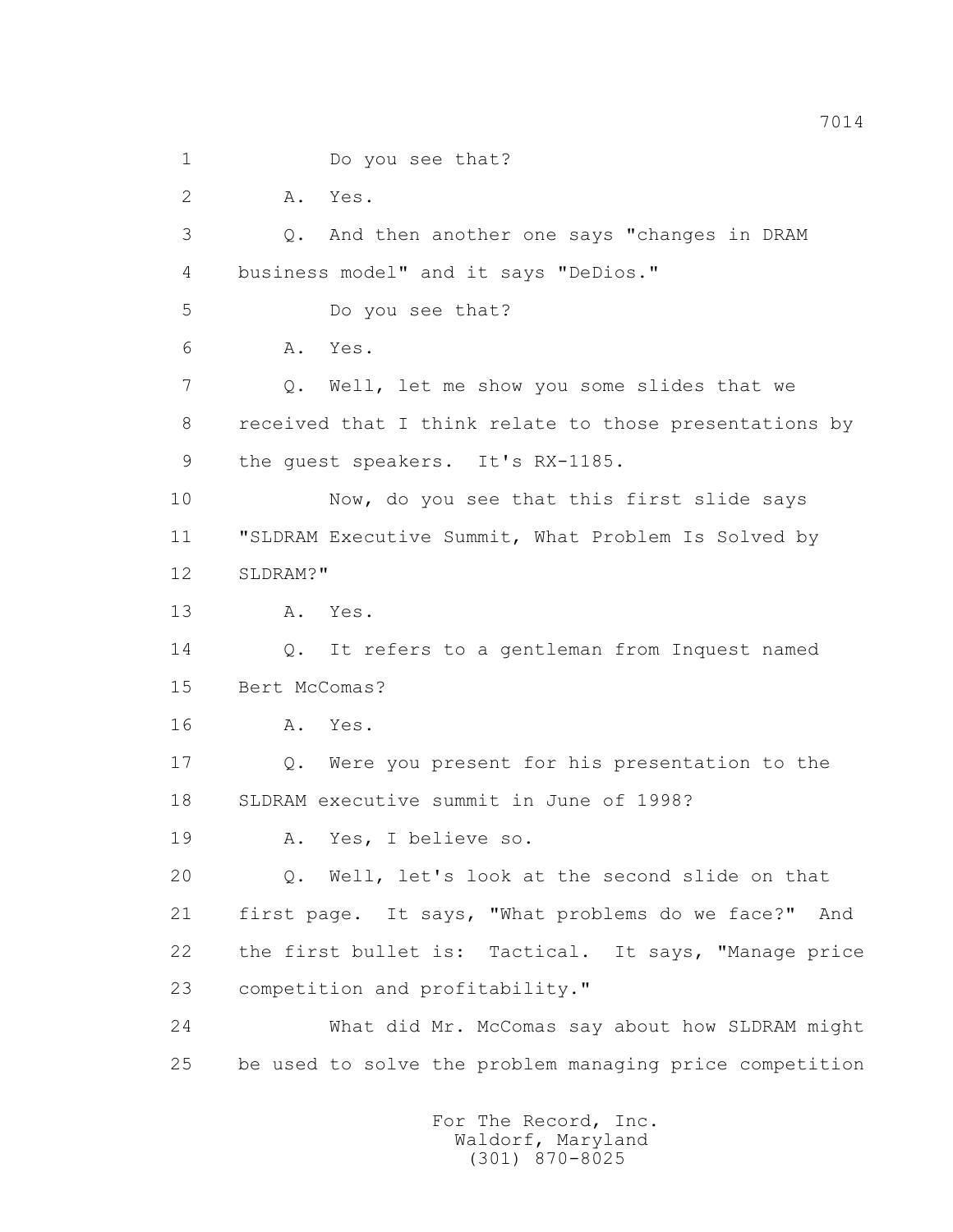1 in DRAM industry?

 2 A. I don't recall. I recall Bert giving a 3 presentation. I don't recall the details of the 4 presentation very well. 5 Q. Did he say anything about how to manage price 6 competition among DRAM suppliers at this conference? 7 A. I can only answer by repeating what's in the 8 remaining foils. I really don't remember this very 9 well. 10 Q. Okay. Well, he then has a bullet point that 11 says "strategic." 12 Do you see that on this first page? 13 A. Yes. 14 Q. It says: "Respond to the strategic threat of 15 Intel/Rambus. Who will control the DRAM industry?" 16 Do you see that? 17 A. Yes. 18 Q. By the way, who was there besides you from 19 Micron for this presentation? Was there an executive? 20 A. Yeah, there would have been. Probably 21 Gene Cloud. 22 Q. What did Mr. McComas say about the strategic 23 threat of Intel/Rambus in his presentation? 24 A. Again, I don't remember this very well. I'm 25 not much help here.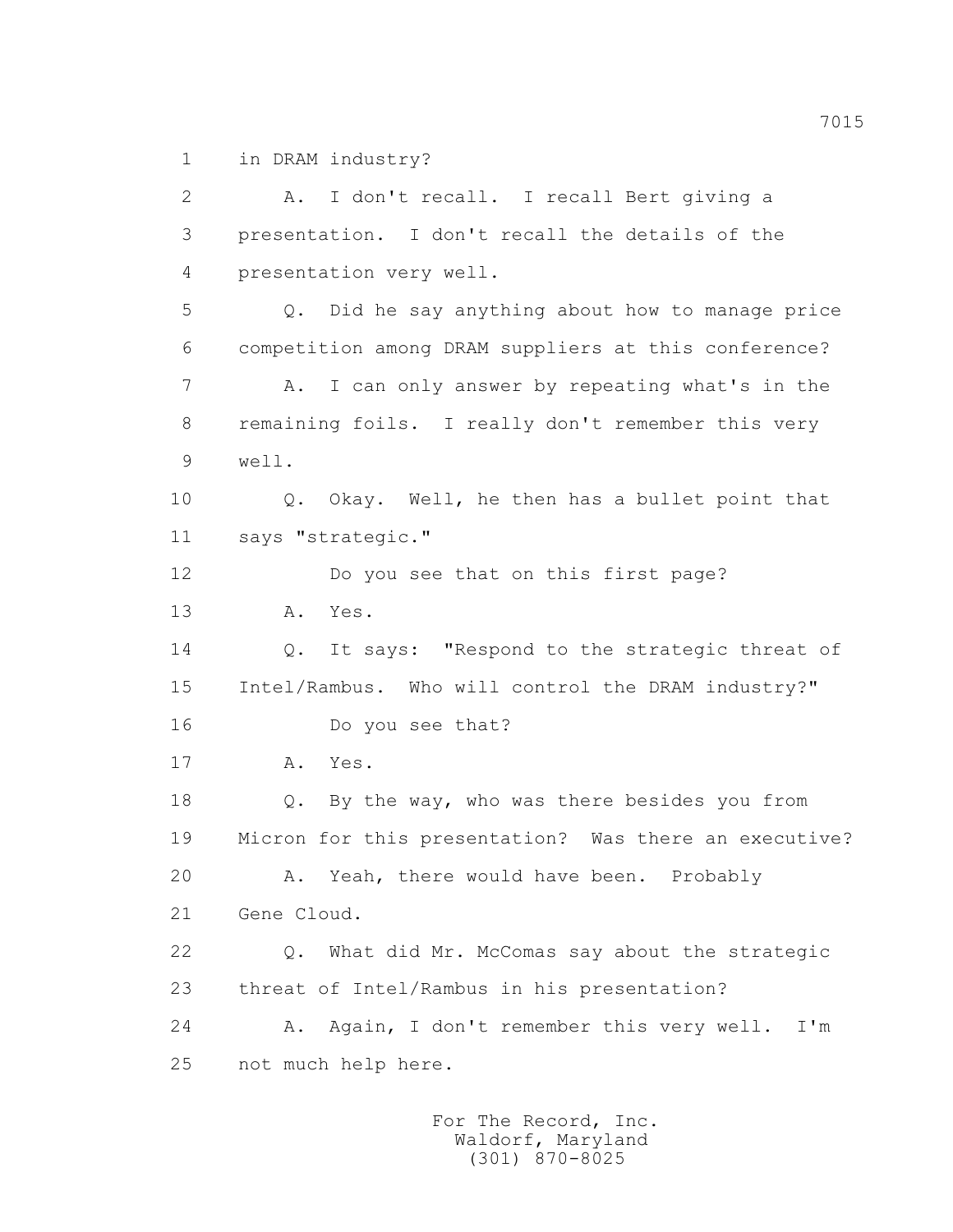1 Q. Well, let me see if the next page refreshes 2 your recollection. 3 If you could bring up the top slide, let's 4 start with the top one. 5 That says: "Intel's Battle for Control. 6 Intel/Rambus are using your money to take control of 7 the DRAM industry." 8 Did Mr. McComas tell the assembled DRAM 9 executives that Intel and Rambus were using the DRAM 10 manufacturers' money to take control of the DRAM 11 industry? 12 A. Again, I think in the interest of time, I don't 13 think I'm much help on this whole foil set, so -- 14 Q. You just didn't pay any attention? 15 A. I just don't remember this presentation very 16 well. I assume I was in the room, but maybe I wasn't. 17 Q. Well, let's go on a little bit more if we 18 could. 19 A. Okay. 20 Q. It says -- 21 MR. OLIVER: Objection, Your Honor. He just 22 said he doesn't remember the foil set. I just don't 23 see the need to continue this line by line. 24 MR. PERRY: Your Honor, it won't take long, 25 but I'm entitled the see if it refreshes his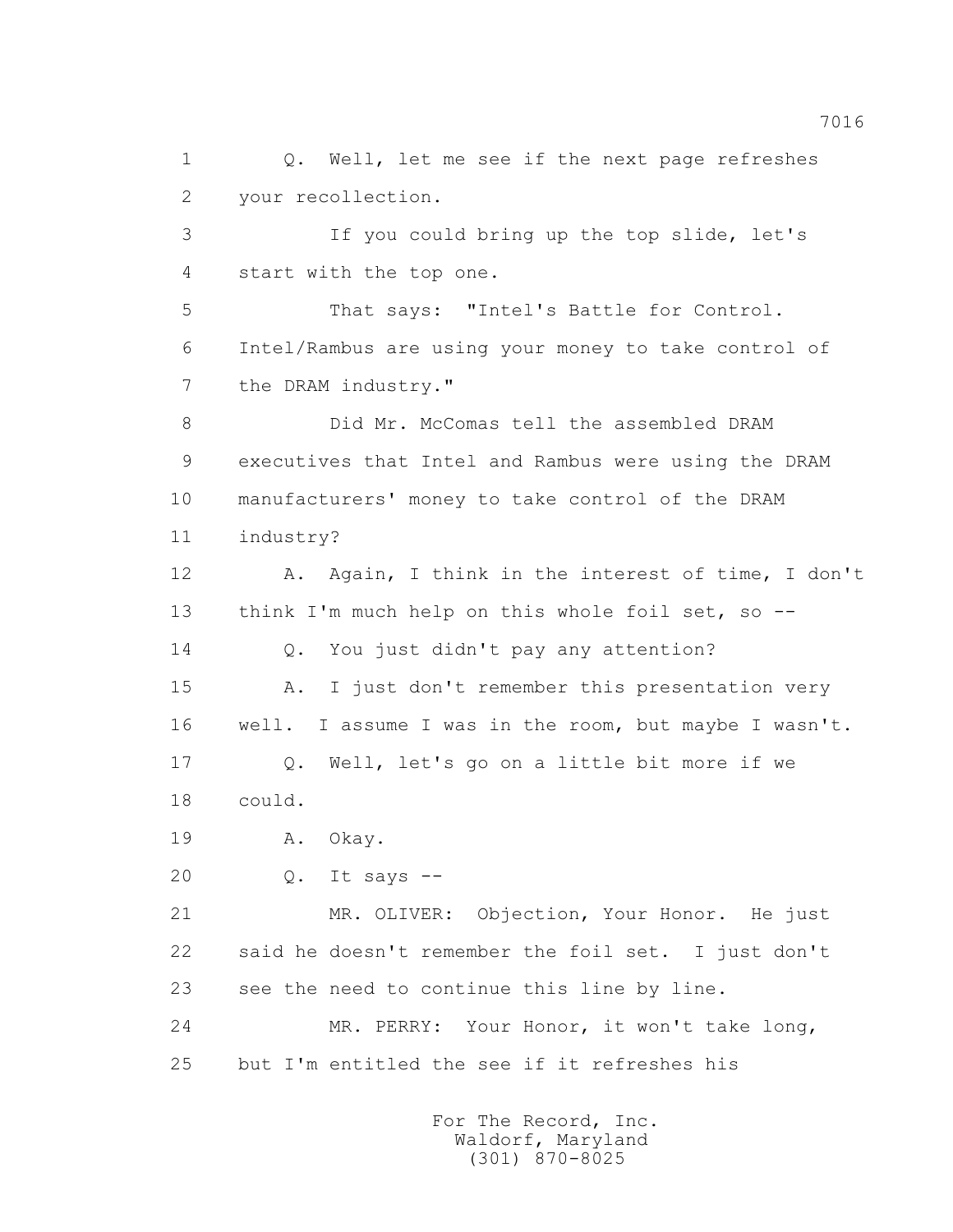1 recollection.

 2 JUDGE McGUIRE: Go ahead, Mr. Perry. 3 BY MR. PERRY: 4 Q. On this same slide it says, "Intel will attempt 5 to control supply and demand for DRDRAM, orchestrate 6 early oversupply situation." 7 Were you, Mr. Lee, concerned at the time in 8 June of 1998 that Intel might try to orchestrate an 9 oversupply situation of RDRAM? 10 A. There were concerns in the industry -- I think 11 I shared those -- that Intel was manipulating supply. 12 Q. Of RDRAM? 13 A. Of DRAM memory products in general. 14 Q. And was there a concern that Intel might 15 orchestrate an oversupply of Rambus DRAM as well? 16 A. I believe the concern included Rambus as well. 17 Q. Now, if you'll look at the bottom slide, 18 please. 19 That one says, "Will Rambus dominate?" And in 20 the second bullet point says, "Will Rambus be 21 mainstream or specialty." 22 Now, putting aside how Mr. McComas was using 23 those terms, did you have an understanding in 1998 of 24 what mainstream memory was? 25 A. Mainstream would more typically be referred to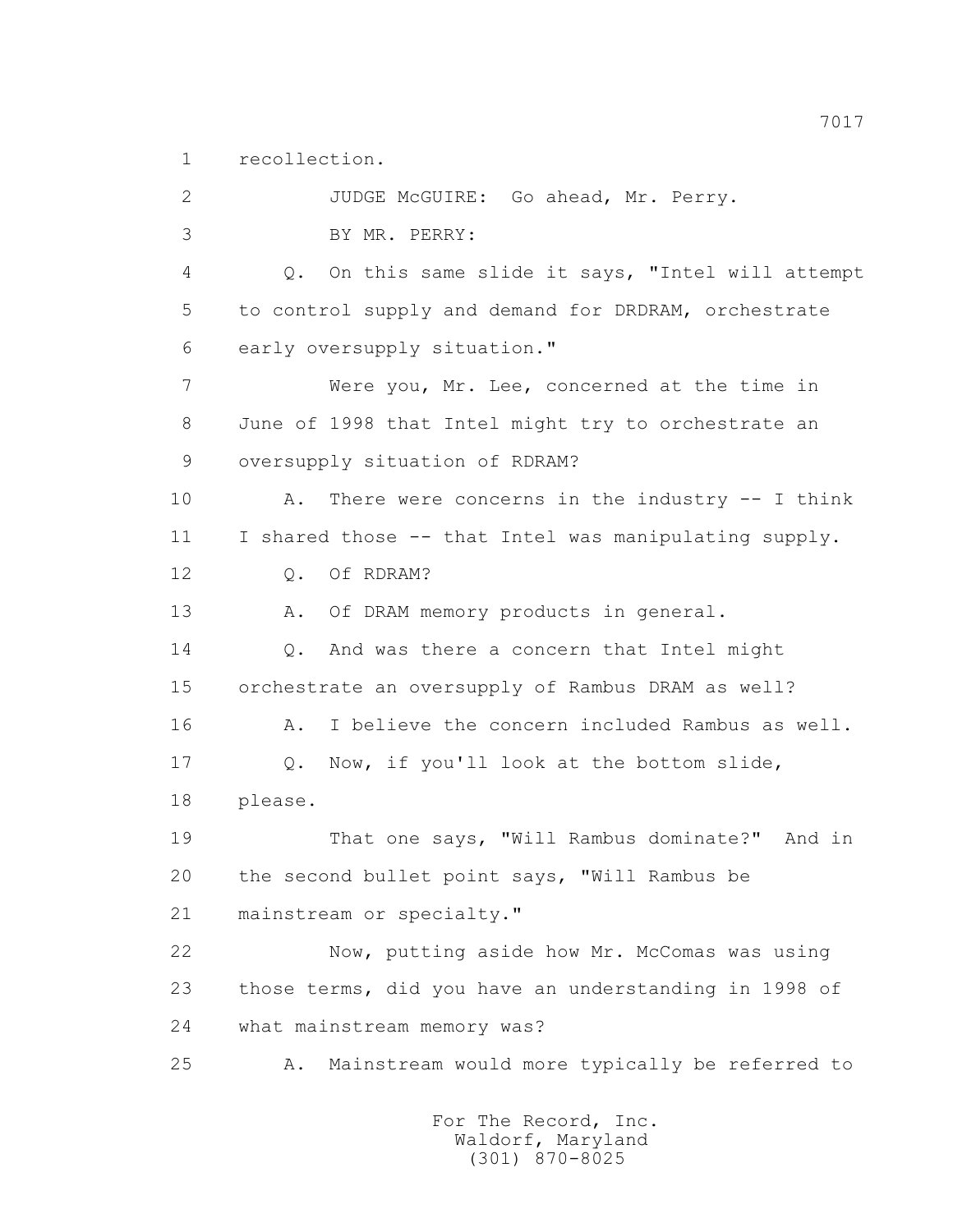1 as main memory or the highest-volume memory, and 2 specialty typically would be things like graphics or 3 communications or usually non-main memory applications. 4 Q. And then it says "profitable or unprofitable, 5 high or low volume, oversupply or undersupply." 6 Do you see that? 7 A. Yes. 8 Q. Let me ask a specific question about 9 Mr. McComas' presentation of this slide. 10 Did Mr. McComas suggest when he was presenting 11 this slide to the DRAM executives that the 12 manufacturers send their respective RDRAM production 13 plans to him so that he could determine whether or not 14 there was an oversupply situation looming? 15 A. Again, I don't really recall this 16 presentation. 17 O. Well, I want to try to refresh your 18 recollection with a different document that describes 19 that presentation. 20 A. Okay. 21 Q. This will just take a second. It's RX-1208. 22 And before I show this to you, let me say that 23 this was prepared by Infineon. There's references to 24 other meetings where you weren't at and I'm not going 25 to ask you anything about those other meetings.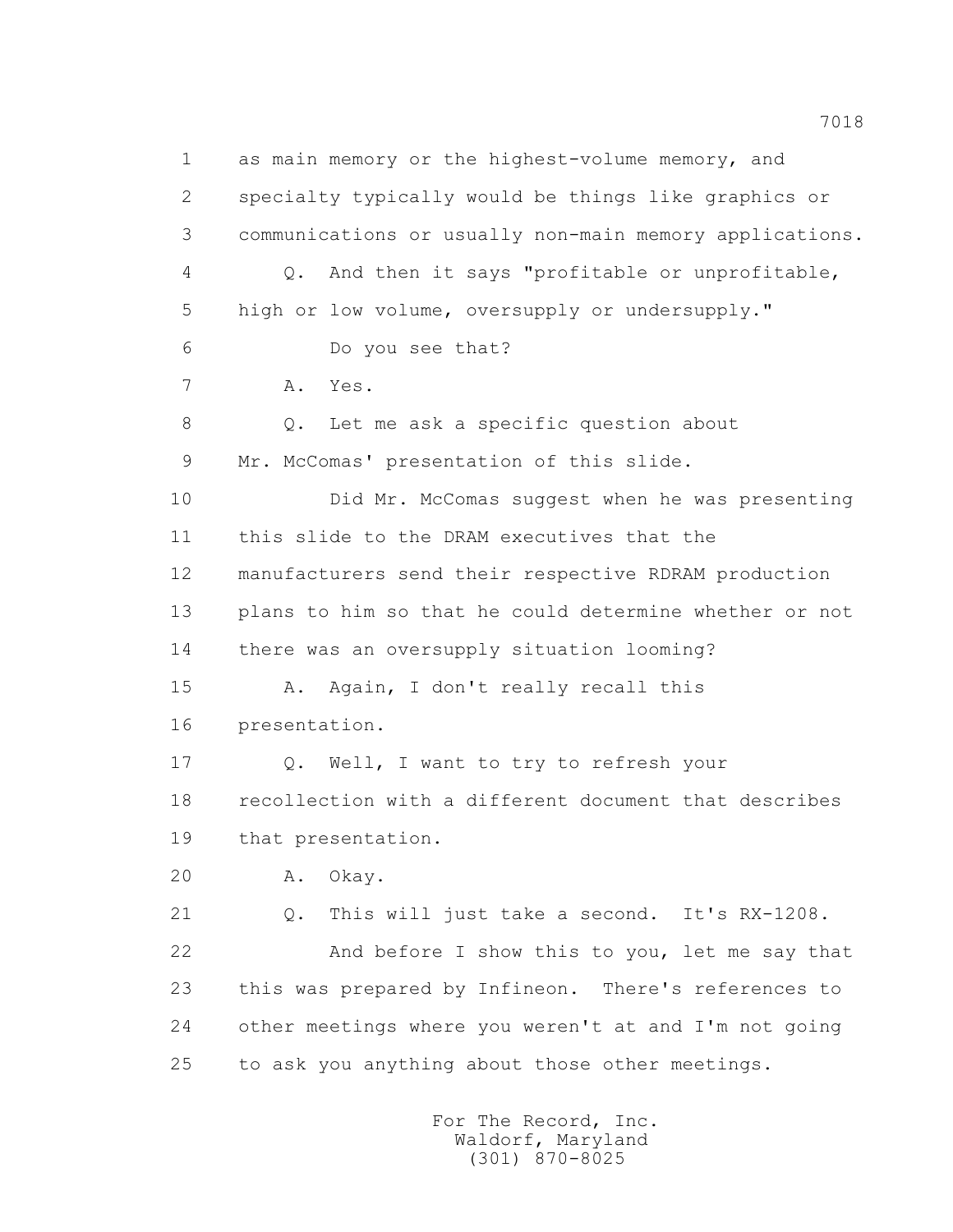1 A. Okav.

 2 Q. I'm only going to ask you about a meeting you 3 attended. 4 May I, Your Honor? 5 JUDGE McGUIRE: Yes. 6 BY MR. PERRY: 7 Q. This was produced to us, as I said, by 8 Infineon, and if you'll look on page 4, you'll see a 9 reference to the SLDRAM executive meeting on Thursday, 10 June 25. 11 Do you see that? 12 A. Yes. 13 Q. And you remember that there was somebody from 14 Infineon at the meeting; right? 15 A. Yes. I believe they were Siemens at the time, 16 but yes. 17 Q. Right. 18 And I want you to look at the very last bullet 19 point. You can read the whole thing if you want, but 20 my only question is about the very last bullet point at 21 the bottom of this page. 22 (Pause in the proceedings.) 23 JUDGE McGUIRE: I'm going to ask you, Mr. Lee, 24 just to read that bullet point, and then if you feel 25 compelled to go back, then you can do so.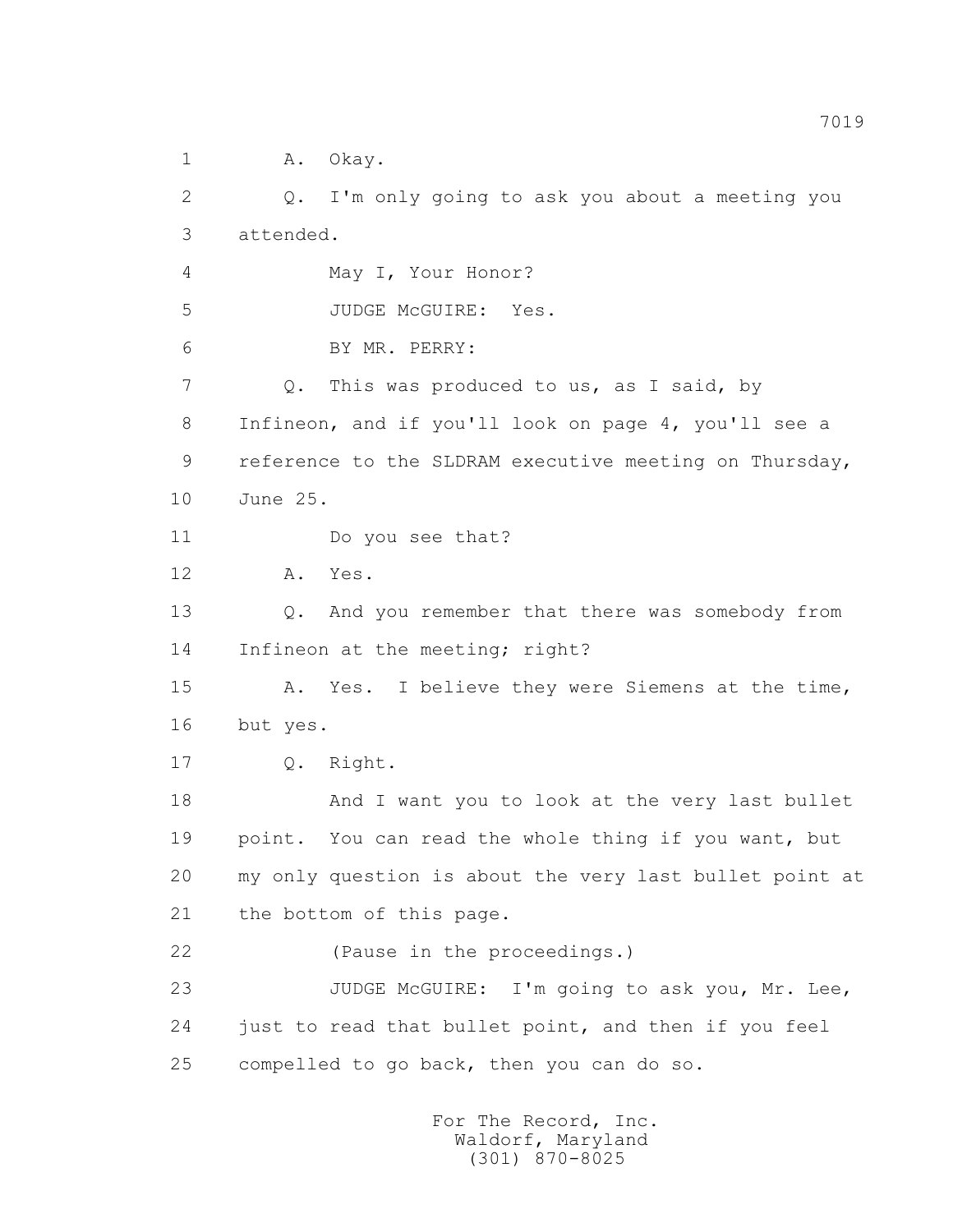1 THE WITNESS: Yes. I'm sorry.

2 Is this page 4 then?

3 BY MR. PERRY:

4 Q. Page 4.

5 A. I was on the wrong page.

 6 Q. The bullet point that starts, "What problem is 7 solved by SLDRAM (Guest Speaker Bert McComas)," do you 8 see that? Read that to yourself.

9 A. Okay.

10 0. And one of the things it says in that bullet 11 point is, quote, "McComas made suggestion to the 12 audium" -- A-U-D-I-U-M -- "that every DRAM vendor sends 13 the Rambus production plan for the next year in order 14 to cross-check whether Intel has managed to generate an 15 oversupply situation."

16 Now, does that refresh your recollection that 17 Bert McComas, when he was making his presentation in 18 June of 1998 at the executive summit, suggested that 19 the DRAM manufacturers send their Rambus production 20 plans to him in order to cross-check whether Intel had 21 generated an oversupply situation?

 22 A. Again, I just really don't recall it. Sorry. 23 Q. Well, it was your understanding at the time 24 that an oversupply situation would have the result of 25 lower RDRAM prices; right?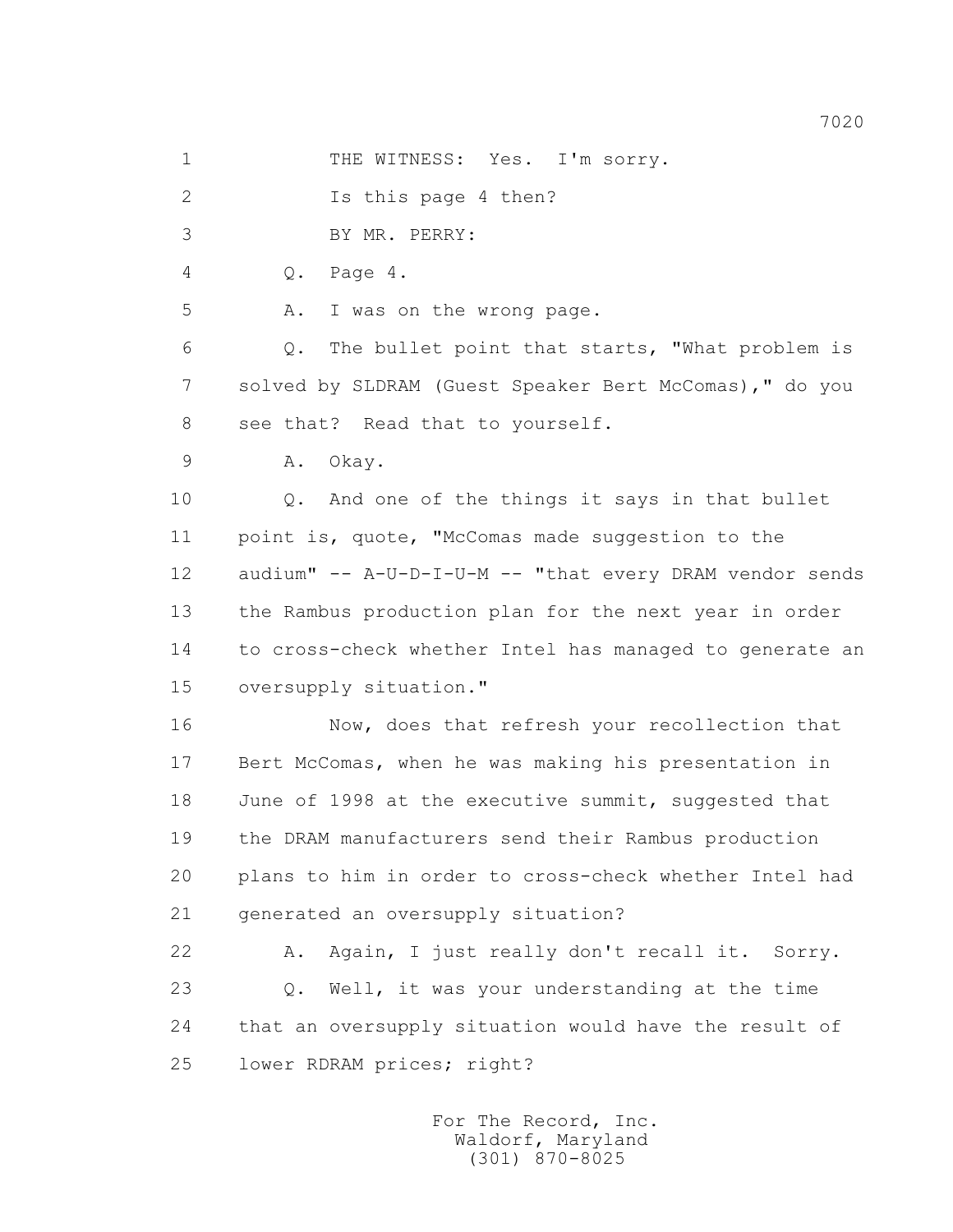1 A. An oversupply situation would likely have the 2 effect of lower memory prices. 3 Q. Okay. Well, let's move on if we could, going 4 back to RX-1185. And I know you've said you don't 5 really recall any of this. Let me skip over to very 6 near the end at page 5. 7 The bottom slide says, "What should SLDRAM Inc. 8 become?" 9 Do you see that? 10 A. Yes, I do. 11 Q. And look over on the next page, page 6, and 12 I'll just ask you about this one more slide, this top 13 slide that says "Importance of SLDRAM Inc." 14 One of the bullet points there is that 15 fragmented competition undermines all DRAM 16 manufacturers, then it says, "SLDRAM will be as 17 powerful as we make it." 18 Did you hear Mr. McComas say those words in 19 this room of DRAM executives? 20 A. Again, I really don't recall his presentation 21 very well, so... 22 Q. Did any of the executives in the room, as you 23 recall it, stand up and leave during his presentation? 24 A. Stand up and leave? 25 Q. Yes. Make a public display of leaving during

> For The Record, Inc. Waldorf, Maryland (301) 870-8025

7021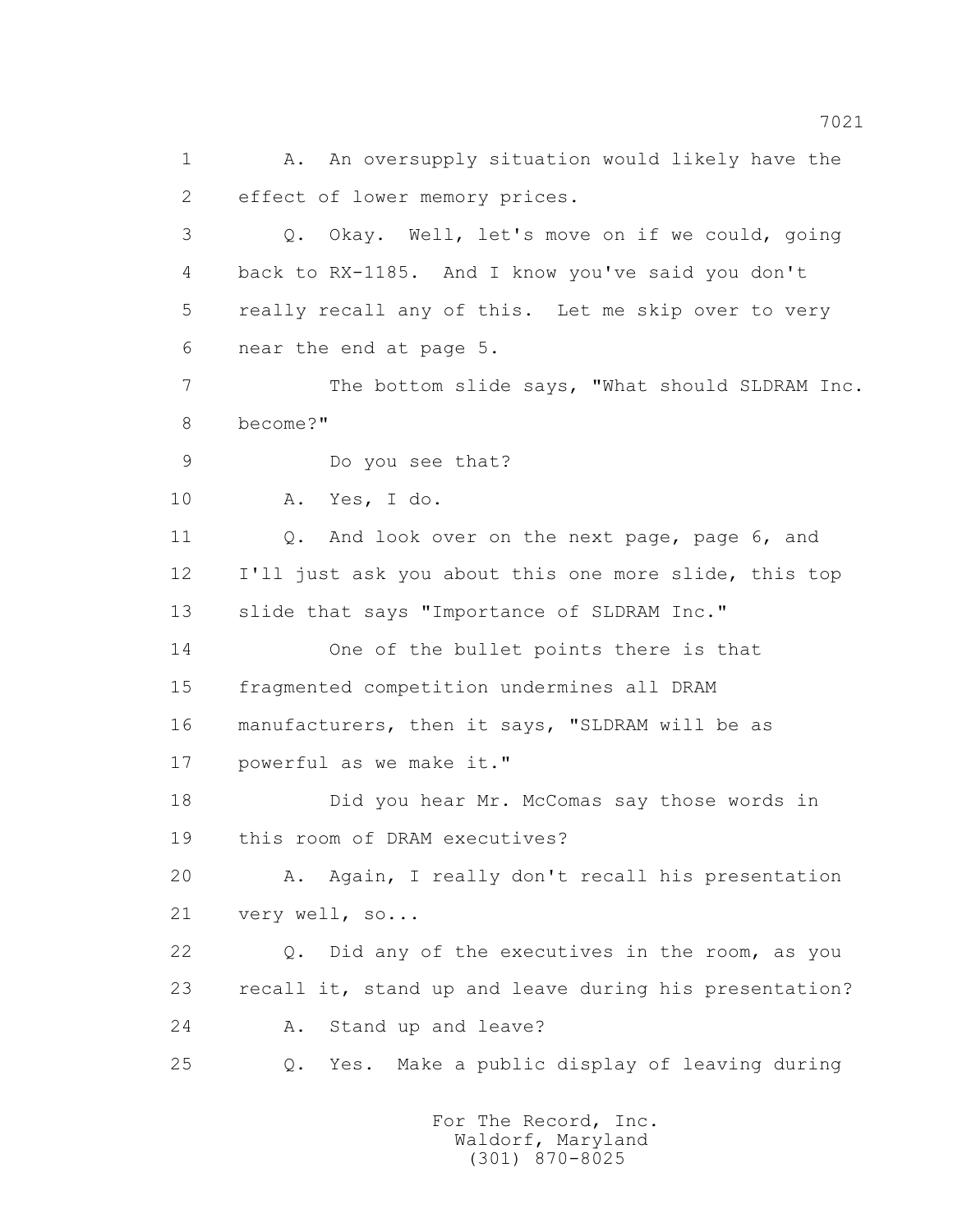1 his presentation?

 2 A. It was not uncommon during this meeting -- it 3 was a pretty long meeting -- to get up, go outside, 4 have a cup of coffee, whatever. Perhaps that's why I 5 don't remember all of this. 6 Q. Let me ask you this. 7 Did anyone anybody stand up and say, I can't 8 stand this, I'm leaving, I'm not supposed to be 9 listening to this, this is wrong? Did anybody say that 10 as far as you can recall? 11 A. I don't remember any comments like that from 12 customers or suppliers, either one. 13 O. Now, did you ever attend any meetings of an 14 organization known variously as M9, M11, M14? 15 A. I think I may have attended one meeting, 16 possibly two. 17 Q. Well, let me show you some e-mails produced to 18 us by IBM, RX-1257. 19 May I? 20 Now, this is a very short couple of e-mails. I 21 see that you're listed as a recipient of the top e-mail 22 and apparently as a sender of the bottom e-mail, so 23 take a look at it if you could. 24 (Pause in the proceedings.) 25 A. Okay.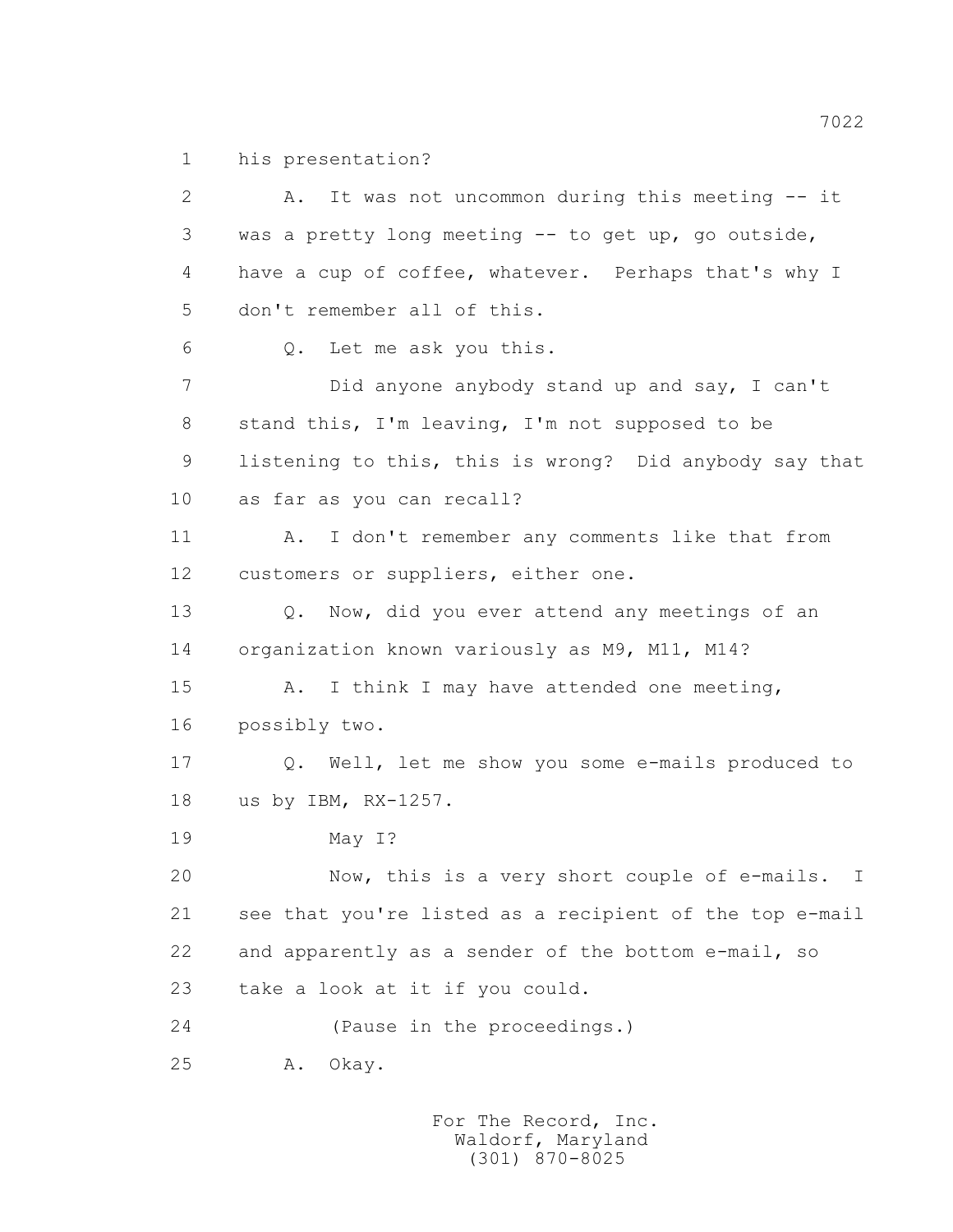1 0. Did you attend a meeting of M9 in 2 September 1998 wherein Micron Electronics made a 3 presentation? 4 A. I was in attendance at an M9 meeting -- I think 5 that was the number; the number changed sometimes -- 6 where Micron Electronics made a presentation. 7 Q. What did you understand M9 to be when you went 8 to the meeting? 9 A. My understanding of M9 was it was a -- I think 10 their agenda was to do some joint PR, some joint 11 promotion. 12 0. And you understand M stood for manufacturers? 13 A. I don't remember what it stood for. 14 0. And the number meant the number of 15 manufacturers that were members at the time of that 16 meeting? 17 A. I believe my understanding was that the number 18 represented the number of companies that were members 19 of the group. I'm not sure what the exact 20 organizational structure of it was. 21 Q. As you understood it, was Micron ever a member 22 of M9 or M11 or M14? 23 A. Yes. I believe so. 24 Q. And that's why you were going to the meeting; 25 right?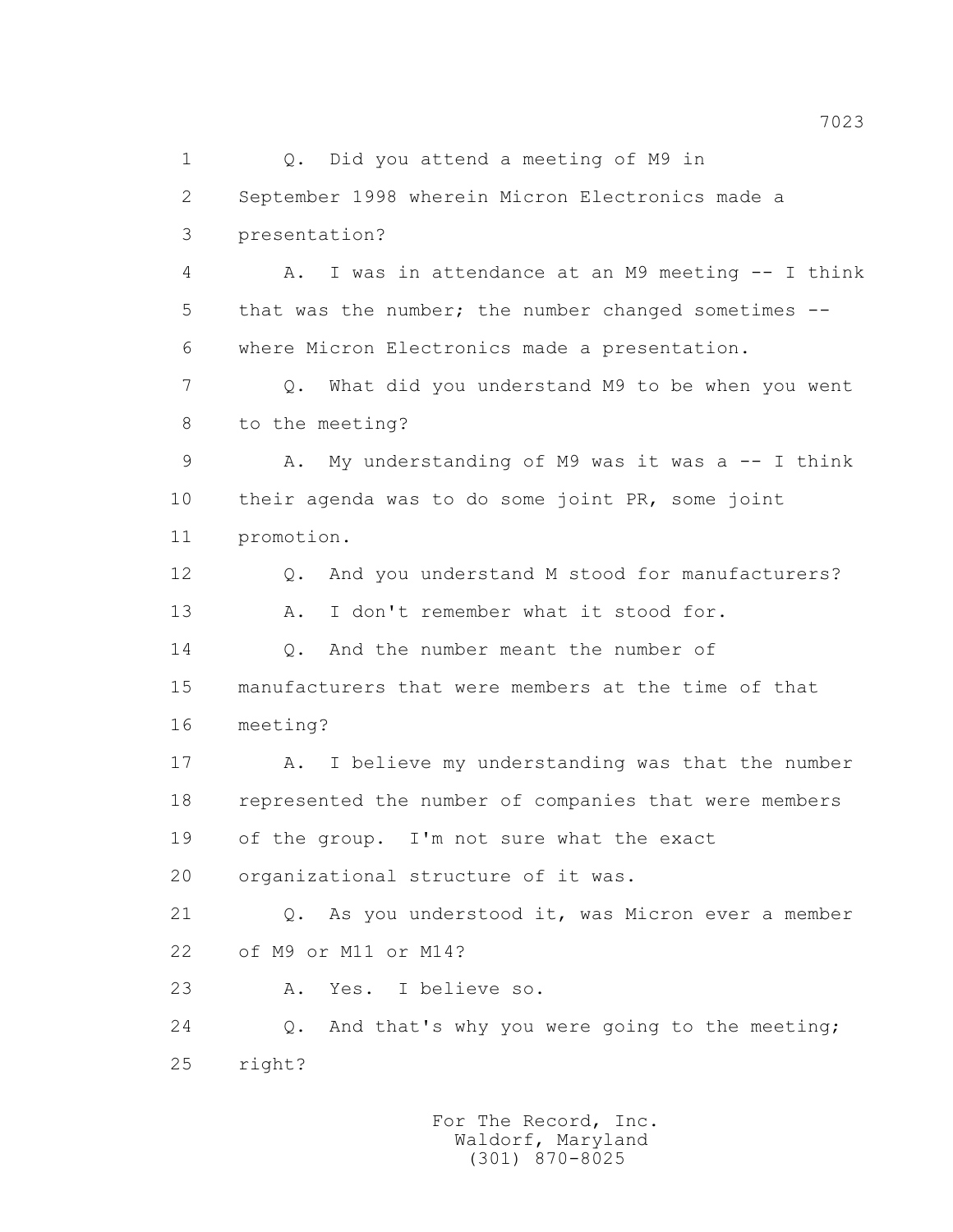1 A. Yes.

 2 Q. Who else went to M9 meetings or M11 meetings 3 from Micron?

 4 A. I think Terry Walther and perhaps Mike Seibert 5 attended. Like I said, I think I attended one or two 6 meetings and that was about it.

 7 Q. Now, moving off of M9 for the moment, were you 8 present for a meeting at Micron in Boise where Hyundai, 9 NEC, MOSAID and Siemens came to talk about the 10 incorporation of virtual channel architecture within 11 SLDRAM?

 12 A. Yes. We hosted a meeting for SLDRAM and we 13 were looking at what we called SLDRAM II, the 14 next-generation SLDRAM, and we were exploring 15 architectural choices for that and virtual channel was 16 one of those architectures.

 17 Q. And by the time you were considering virtual 18 channel, that was about the fall of '98; right, when 19 you were talking about SLDRAM II?

20 A. That sounds roughly correct.

21 Q. And Jeffrey Lee was there from NEC?

 22 A. I don't recall the exact attendance, but I 23 think the companies that you mentioned were all 24 correct.

25 Q. Now, did you create any memoranda about that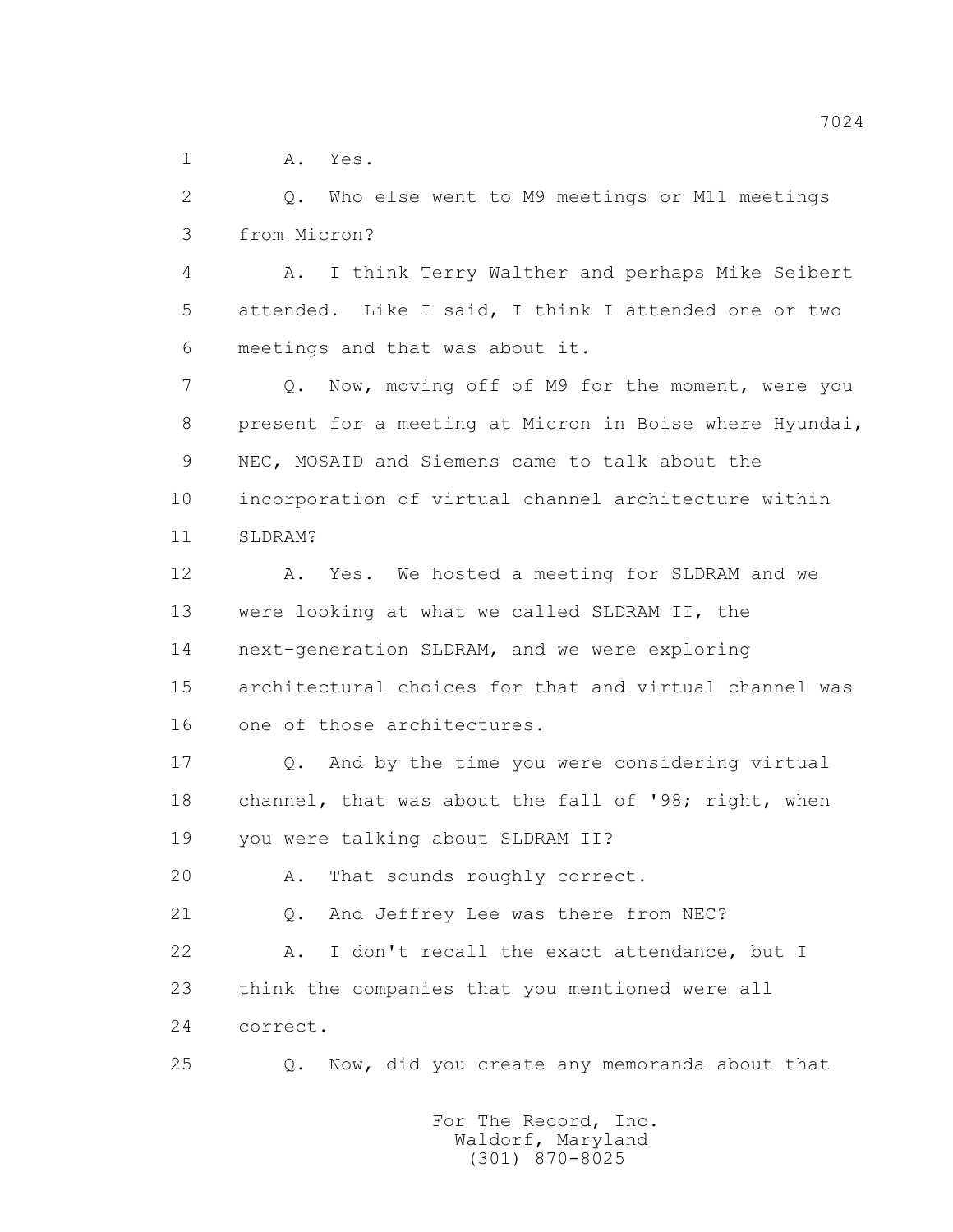1 meeting?

 2 A. I don't recall. 3 Q. Did you take any notes at the meeting? 4 A. I don't recall that I did. 5 Q. And were you present for any discussion of 6 creating a new organization as a successor to SLDRAM at 7 that meeting? 8 A. I don't recall that discussion. I don't recall 9 the new organization. I do recall the new 10 architecture. It was primarily a technical meeting and 11 I attended for part of that. 12 Q. I've got a memo from the Infineon 13 representative who was there who purports to describe 14 an idea you had, and I want to show this to you and see 15 if it refreshes your recollection about what you 16 presented at that meeting. It's RX-2192. 17 May I? 18 JUDGE McGUIRE: Go ahead. 19 BY MR. PERRY: 20 Q. Now, I know that you didn't prepare this, but I 21 just want to talk to you for the time being about 22 page 3 that begins with your name. 23 So take your time and read that to see if it 24 brings back a recollection. 25 (Pause in the proceedings.)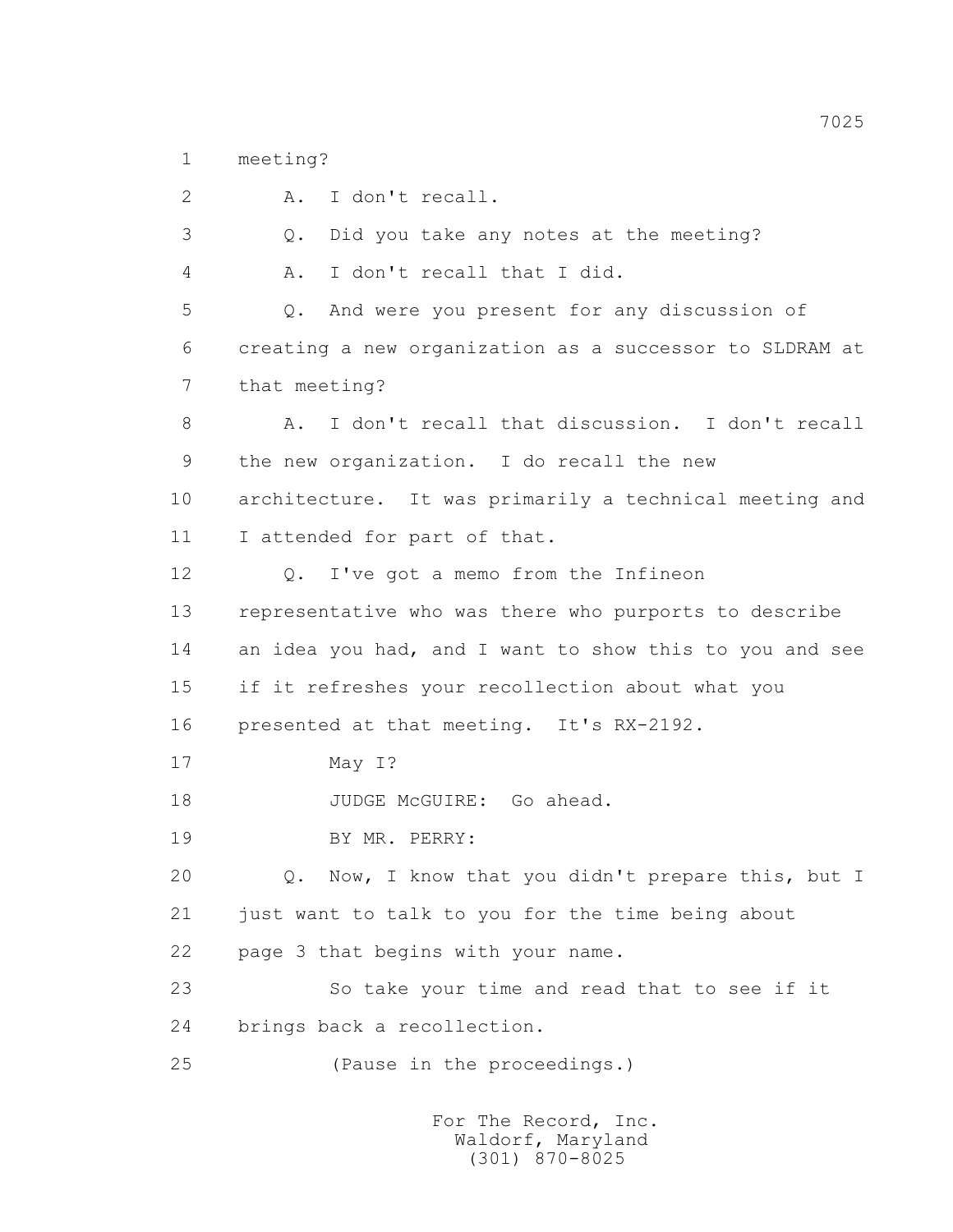1 A. Okav.

 2 Q. Now, this says that at this meeting Terry Lee 3 presented the idea to integrate the fragmented 4 activities to define a future DRAM under the common 5 roof of SLDRAM Inc., possibly changing the name to 6 something like Future DRAM Inc." 7 Do you see that? 8 A. Yes. 9 Q. Does looking at that refresh your recollection 10 that you had come up with an idea in about this time 11 frame, fall of '98, about creating a new kind of 12 organization? 13 A. This refreshes my recollection, but I think the 14 way you'd asked the question was whether we were going 15 to create a new organization. I think this was a name 16 change. 17 Q. Tell me what it was that you came up with as an 18 idea. 19 A. What I recall about it was that it took a quite 20 a long time to work out the details of the consortium 21 to work together on these technical activities, and so 22 we felt one of the problems with the consortium was we 23 tied the name to a specific technology or a specific 24 definition, and so we thought it made sense to give it 25 more of a generic name and continue to use the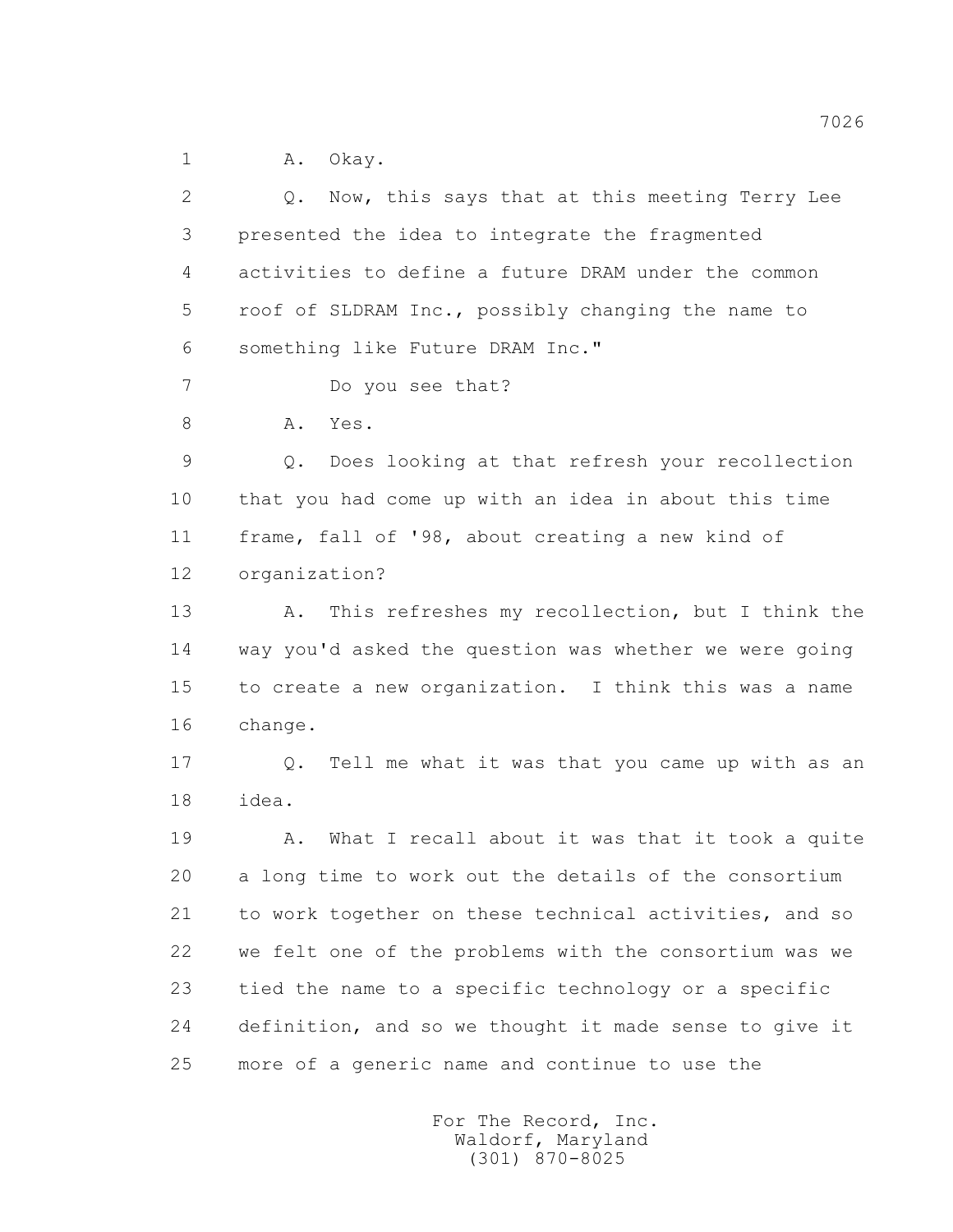1 consortium to develop technology and develop kind of 2 future DRAM road maps going forward. 3 Q. Is this idea that you're just describing, was 4 that the genesis for what became ADT? 5 **A.** No. 6 Q. Was it the genesis for what became AMI-2? 7 A. No. I can't even exactly say that. This was 8 an idea we thought would be a reasonable way to take 9 benefit of the work that had already been done in the 10 consortium and set up the structure and continue 11 technical activities, but it really didn't get 12 approval. 13 O. Okay. Had you discussed that idea with others 14 at Micron before you brought it up at this meeting? 15 A. For the name change? 16 Q. Yeah. 17 A. I'm not sure. It's possible that I talked 18 with Kevin Ryan, but I don't recall a specific 19 conversation. 20 Q. Well, look at the bottom of the prior page, if 21 you would. There's a reference, just before the top of 22 the third page where it talks about you, there's a 23 reference to Farhad Tabrizi. 24 Do you see the third bullet point up? 25 Do you see where it says "According to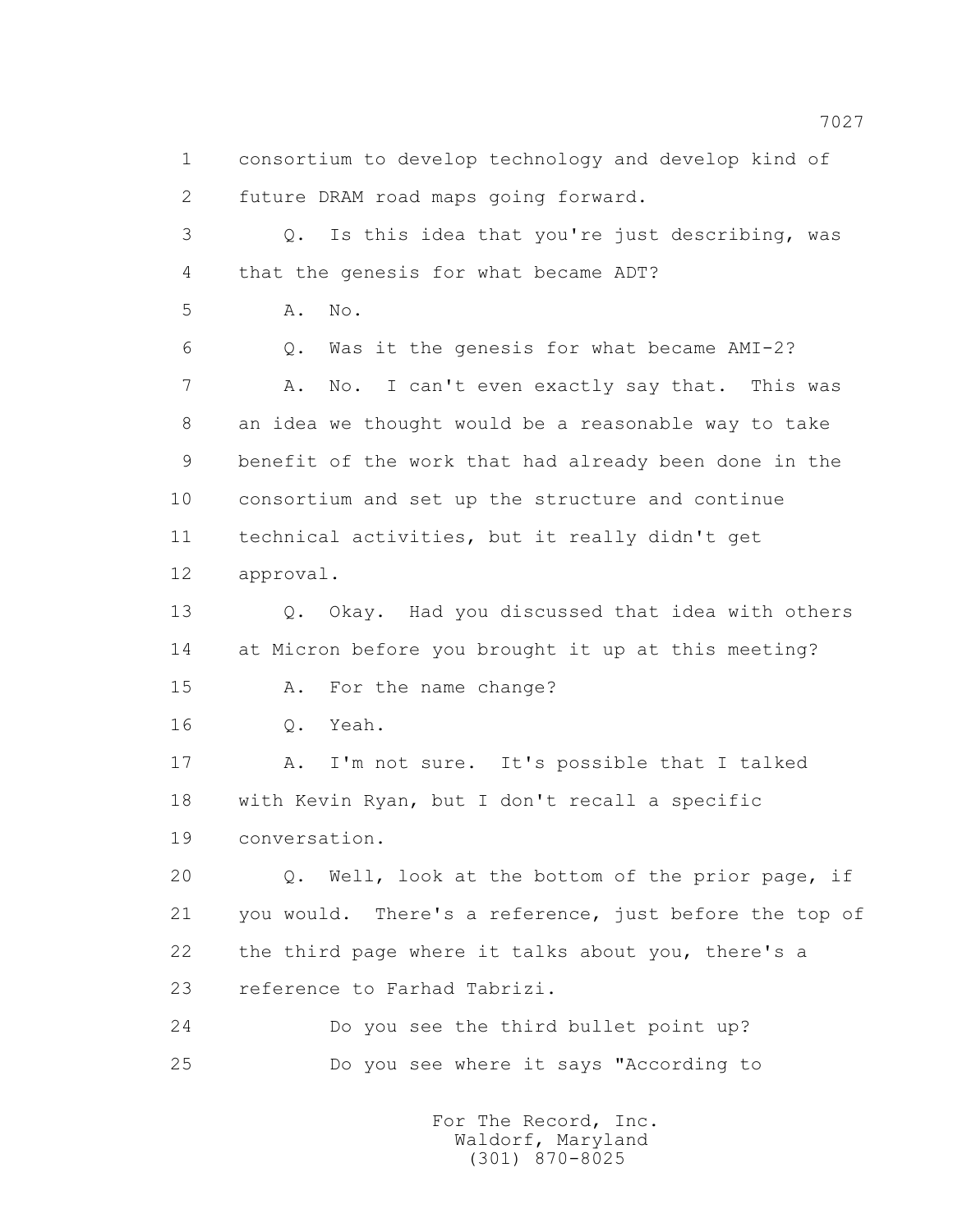1 Farhad Tabrizi"? Do you see that?

2 A. Yes.

 3 Q. That says: "According to Farhad Tabrizi, 4 Hyundai has given Rambus ASP projections for end of 5 next year of two to three times today's SDRAM prices; 6 they also gave to Intel a production projection of 7 three times their actual plans. They encourage every 8 DRAM manufacturer to do the same in order to let Intel 9 not generate a Rambus oversupply." 10 Do you see that? 11 A. Yes. 12 Q. You heard Mr. Tabrizi say that in this 13 meeting? 14 A. No. 15 Q. Did you hear Mr. Tabrizi describe the 16 projections he had given to Rambus or Intel? 17 A. No. I think the top line says, "Other 18 information collected during and besides the meeting," 19 so I suspect that was probably outside the meeting. My 20 company doesn't allow me to engage in those kind of 21 discussions with competitors. 22 Q. So you're certain that you did not hear 23 Mr. Tabrizi describe the fact that he had given Intel a 24 production projection of three times Hynix's actual 25 plans, you're certain of that?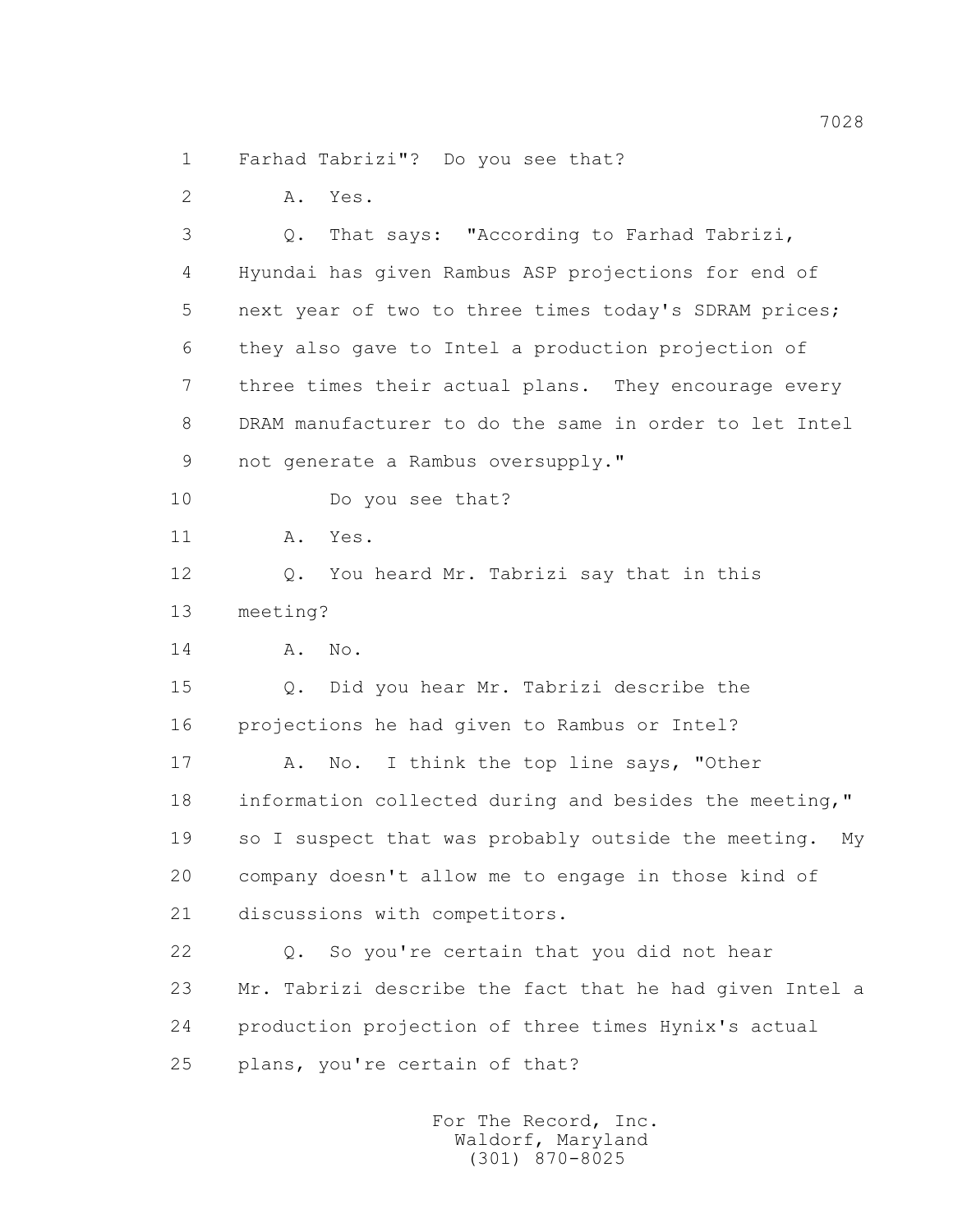1 A. I think this kind of information would have 2 been very unusual, so there's a higher likelihood that 3 I would have remembered that. 4 Q. So you're certain you didn't hear it? 5 A. To the best of my recollection. 6 Q. And you're certain that you'd never heard 7 Farhad Tabrizi encourage Micron to give Intel false 8 production projections in order to prevent Intel from 9 generating an oversupply of RDRAM? 10 A. I don't recall anything like that. I wouldn't 11 have taken any such advice. 12 Q. Well, let me show you an e-mail from 13 Mr. Tabrizi to you a few months later, February 1999, 14 RX-1386. 15 May I? 16 JUDGE McGUIRE: Go ahead. 17 BY MR. PERRY: 18 Q. Now, this was produced to us by Hynix, Mr. Lee, 19 and sometimes what they would do when they gave us 20 documents is, if it was a company name or a device 21 name, they would blot it out. 22 So I believe that Deepak Mithani worked at 23 Rambus. I know that to be a fact. 24 So you see that the word "Rambus" is blotted 25 out at the bottom in her e-mail address. And I can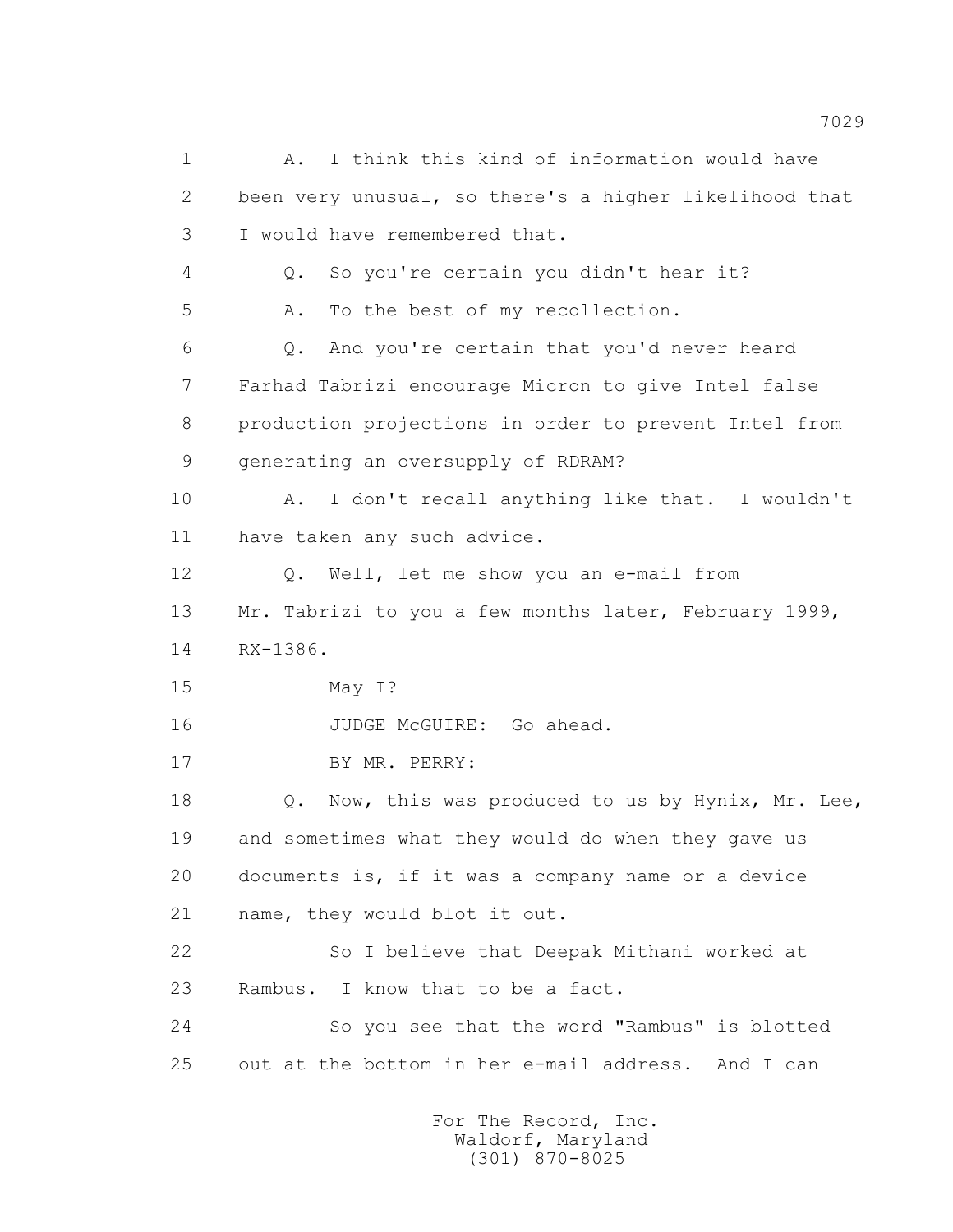1 represent to you that I believe that the blotted-out 2 part in the e-mail to you is "RDRAM," which they would 3 also blot out from time to time. 4 So let me just ask you if you recall 5 Mr. Tabrizi inquiring of you in February 1999 about 6 what Micron's projections were for its 1999 production 7 of RDRAM. 8 A. I don't really recall this, but I'm really the 9 wrong person to even ask that question. I'm not really 10 responsible for supply or pricing. 11 Q. But Mr. Tabrizi and you knew each other pretty 12 well; right? 13 A. Yes. 14 Q. Well, did he ask you in February 1999 to answer 15 a question about what Micron's 1999 RDRAM production 16 forecast was? 17 A. Well, in this e-mail he asks if it's a 18 possibility that the number in this Nikkei forecast is 19 possibly correct. 20 Q. He did send you this e-mail; right? 21 A. Yes. 22 Q. And he wanted you to confirm or deny the 23 published reports of what Micron's share of the RDRAM 24 market would be in 1999; right? 25 A. He seems to request that. I guess I'm pausing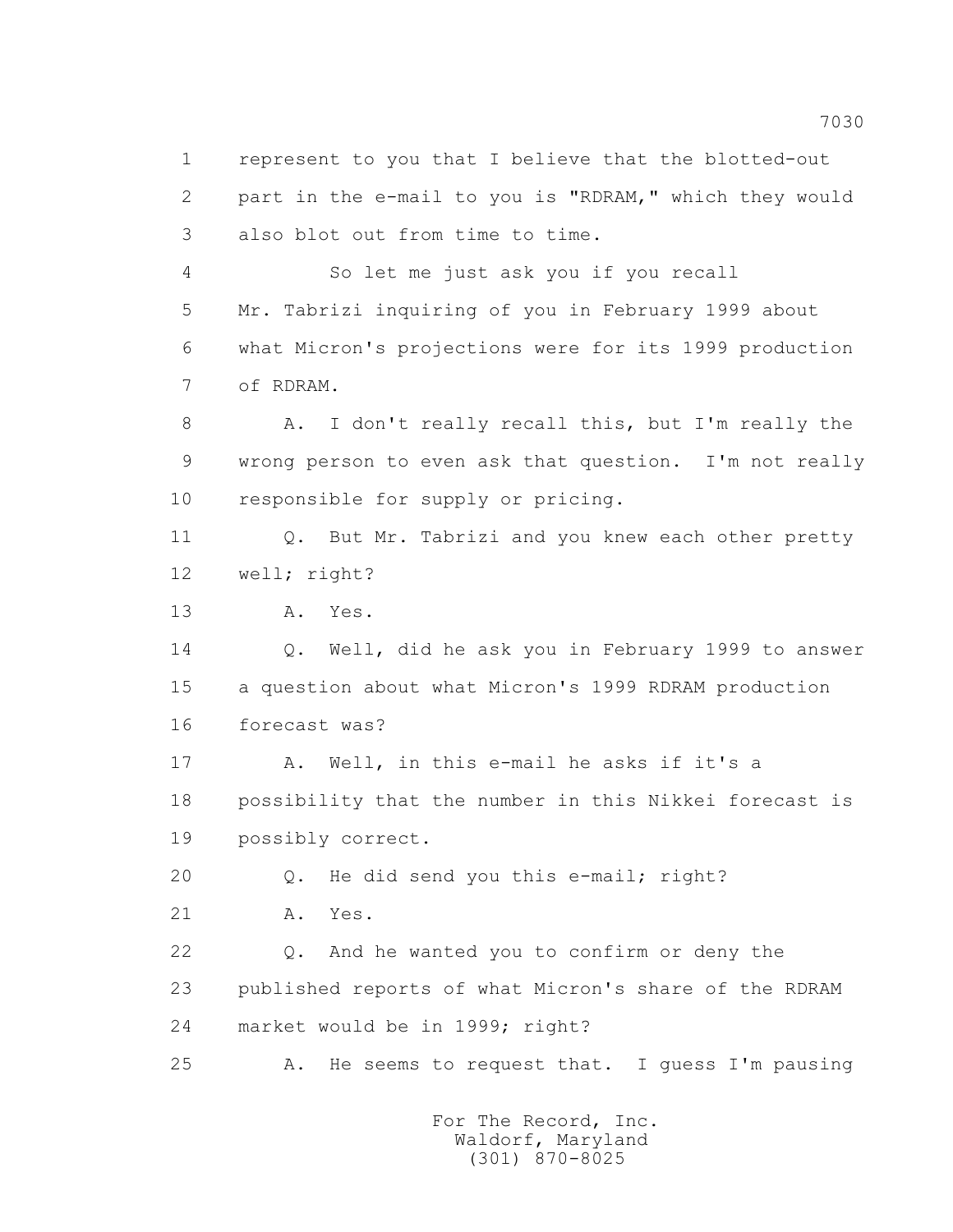2 was meant to be '99. 3 Q. In the first paragraph it says "in 1999." 4 A. Okay. I guess he requested that. 5 Q. Did you send Mr. Tabrizi an answer? 6 A. I don't recall. 7 Q. Did you call him up and give him an answer? 8 A. I don't recall. I wouldn't have had the 9 information. 10 0. You could have gotten it, couldn't you? 11 A. I suppose I could have in that I worked for 12 Micron, but I -- this just isn't part of my job 13 responsibilities. I'm a technical guy. 14 Q. Were you present at the meeting of the 15 SLDRAM Inc. board of directors when they voted to 16 change the name to AMI-2? 17 A. I was present at an executive meeting where we 18 were discussing what to do with the future of SLDRAM. 19 I think it was the last of the three executive 20 meetings. I'm not sure if I was there when they voted 21 on a name change. 22 O. Let me show you some minutes, at least they 23 appear to be minutes of the SLDRAM Inc. board of 24 directors meeting from March 1999 produced to us by 25 Fujitsu, RX-1406. For The Record, Inc.

1 here because I'm not sure from the article whether that

 Waldorf, Maryland (301) 870-8025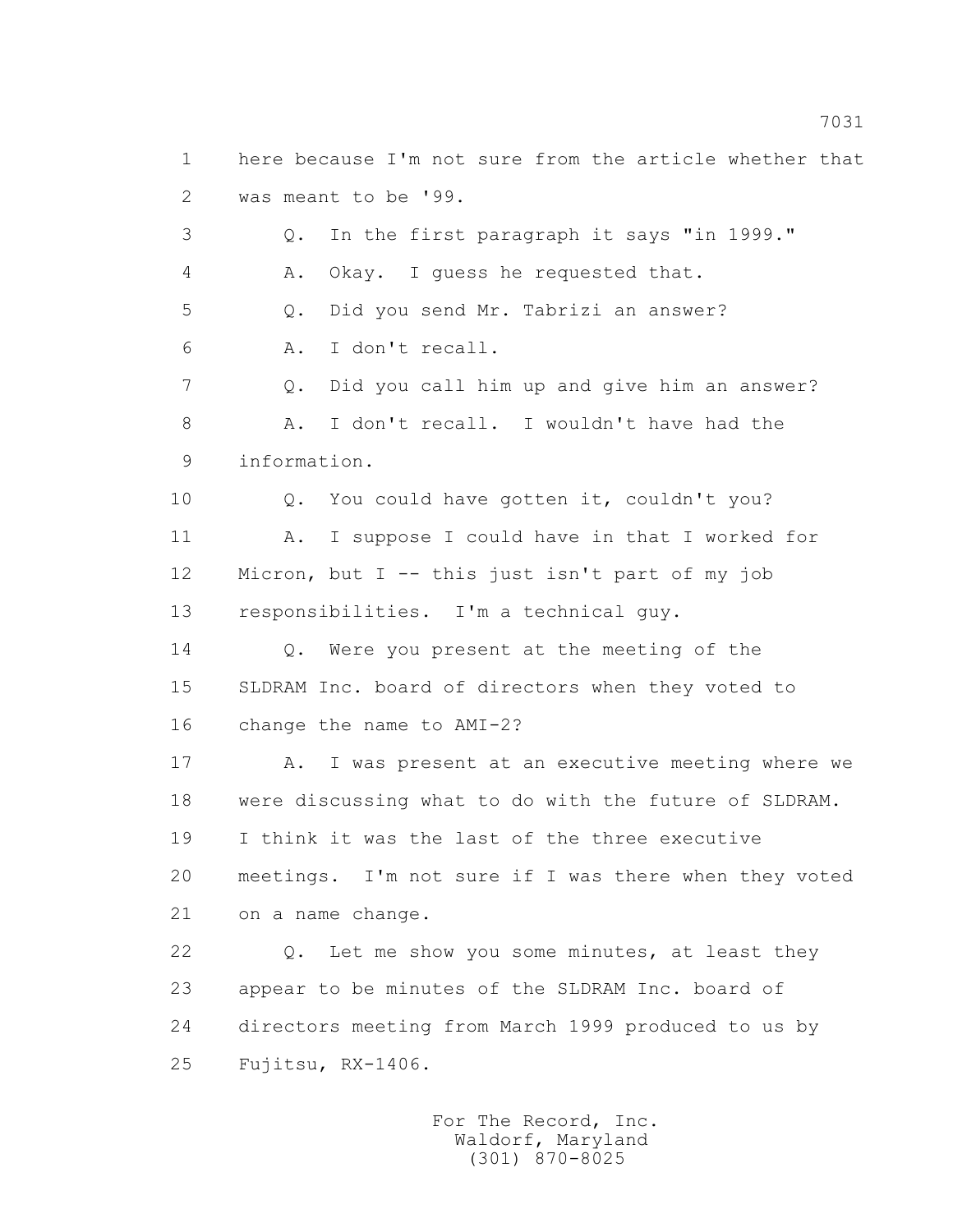1 May I? 2 JUDGE McGUIRE: Yes. 3 BY MR. PERRY: 4 Q. Do you see that you're listed as an attending 5 member? 6 A. Yes. 7 Q. Well, let me point you to the part of the 8 minutes that I want to talk to you about, and that's on 9 the third page. 10 I just wanted to ask you about the top third. 11 (Pause in the proceedings.) 12 This says, "JEDEC does much more than RAM, 13 staff is overloaded." 14 Do you see that? 15 A. Yes. 16 Q. And did you have -- you personally have some 17 frustration in '98 or '99 about the JEDEC staff? 18 A. I think I need to clarify something here in a 19 document. I think it's important. 20 Q. Sure. 21 A. I'm not sure if I was at this meeting even 22 though it has my name on the front of it. 23 Q. Oh, really. Okay. 24 A. I don't remember. And if you look at page 3, 25 there is a "Terry W." there. "It's okay for companies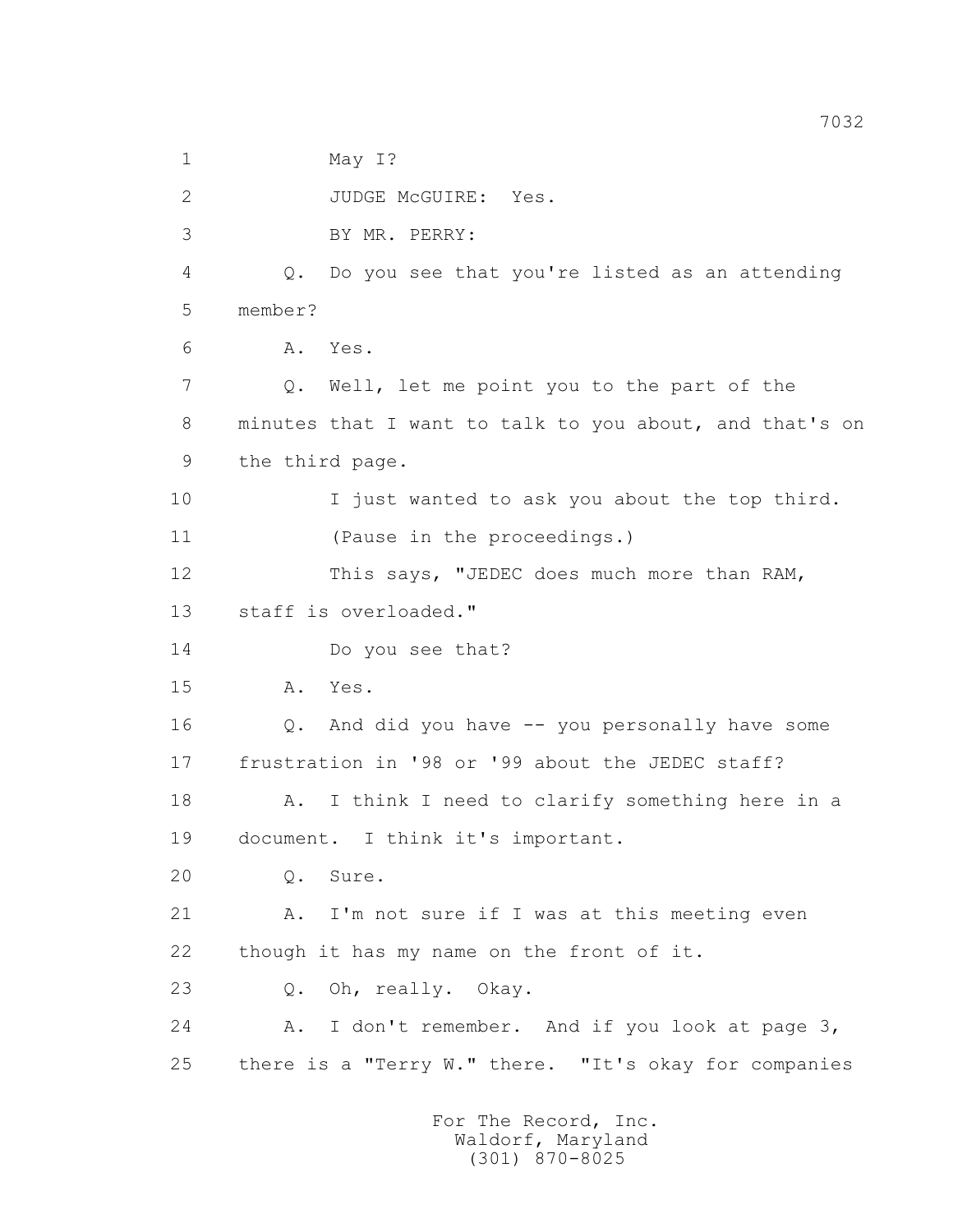1 to drop out if they want."

 2 Q. So tell me where you're talking -- down at the 3 bottom?

4 A. Yeah.

 5 So that would be Terry Walther, and Terry and I 6 both work at Micron marketing and sometimes there was 7 some confusion there, so it's odd that he wouldn't show 8 on the list of attendants but Terry W. is making a 9 comment down below. So I'm not --

 10 Q. It's odd if he was making a comment you would 11 be listed in the attending list?

 12 A. So I'm wondering if perhaps they put the wrong 13 Terry up there, which does happen sometimes.

 14 Q. Let me just ask you if you remember being at a 15 meeting of SLDRAM where someone said, "We made a big 16 investment building this corporate shield. Avoids 17 antitrust problems."

18 Does that ring a bell?

 19 A. I'm not sure. There's in fact here another 20 comment later on with Terry Walther's name specifically 21 spelled out, and then I don't recall a meeting at 22 Hitachi regarding SLDRAM, so I'm kind of questioning 23 whether I'm the right person here.

 24 Q. Okay. I'll pass the document. That's fine. 25 A. Okay.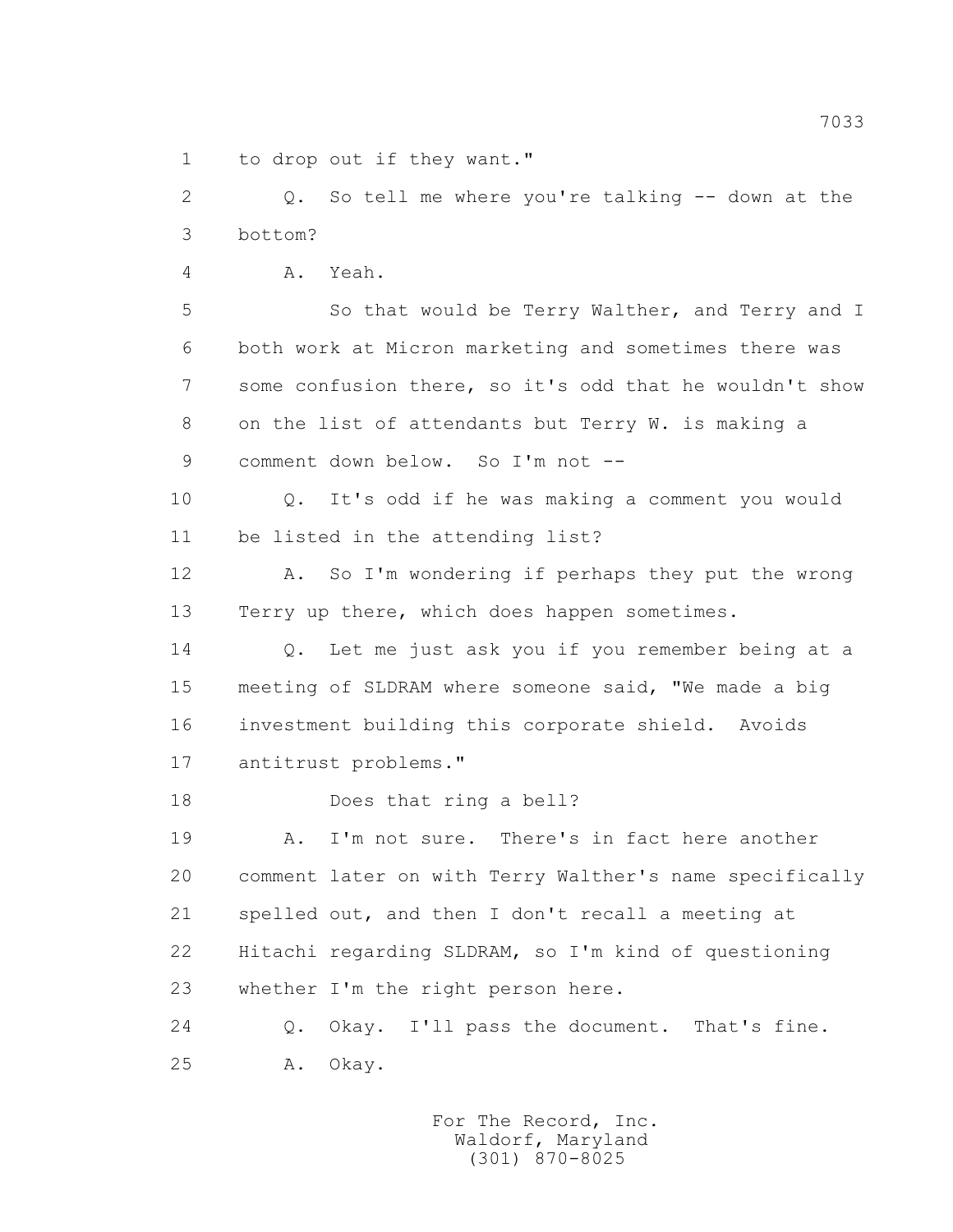1 Q. Let me show you one where it was sent to both 2 you and Terry Walther, so I think I'm on safe ground 3 here. It's RX-1444, dated April 26, 1999. 4 May I, Your Honor? 5 JUDGE McGUIRE: Go ahead. 6 BY MR. PERRY: 7 Q. Now, let's pull up the bottom half of this 8 e-mail if we could. 9 Do you see that there's an article from 10 Electronic Buyers' News that's reproduced in this 11 e-mail? 12 A. I see that there's an article. 13 Q. And Mr. Ryan sends the article on to you with a 14 comment in April 1999? 15 A. Yes. 16 Q. And if you look in the article -- and I prefer 17 that you didn't take the time to read the whole 18 thing -- I'll point you in the article to page 3 of the 19 exhibit, and I'll ask you to look at the references in 20 the middle of the page to Samsung. 21 It says, "Despite direct RDRAM's schedule slip, 22 Samsung sees a market for about 40 million 128-Mbit 23 Rambus units in 1999." 24 Do you see that? 25 A. Yes.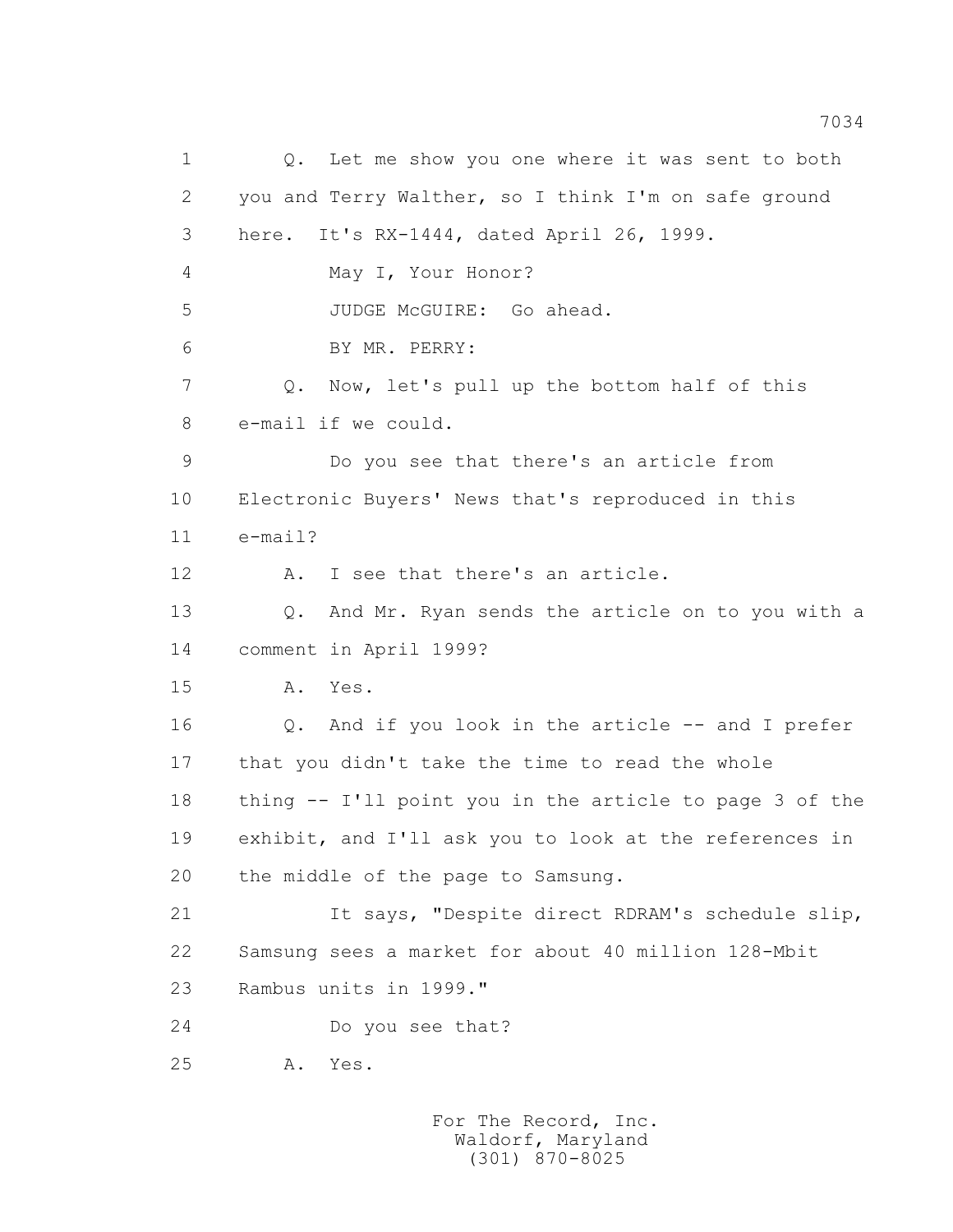1 0. Now, going back to page 1 and focusing on 2 Mr. Ryan's comment, do you remember getting an e-mail 3 from Mr. Ryan in April 1999 that says, "Another article 4 showing that Samsung has broken ranks with the other 5 suppliers and sold their soul to the devil"? 6 A. I remember the article. I don't -- I don't 7 specifically recall that he forwarded it to me, but 8 obviously he did from this. 9 Q. Do you remember getting an e-mail from Mr. Ryan 10 that said that there was an article showing that 11 Samsung had broken ranks with the other suppliers and 12 sold their soul to the devil? 13 A. I remember the general discussion of the 14 article that occurred. 15 Q. Do you remember getting an e-mail with that 16 statement in it? 17 A. Do I remember today receiving it specifically? 18 Q. Yes. 19 A. No. Do I see my name on here? Yes. 20 Q. And then there's a response up above that to 21 Mr. Ryan from M. Seibert. 22 Do you see that? 23 A. Yes. 24 Q. S-E-I-B-E-R-T. 25 What was his position in April of 1999?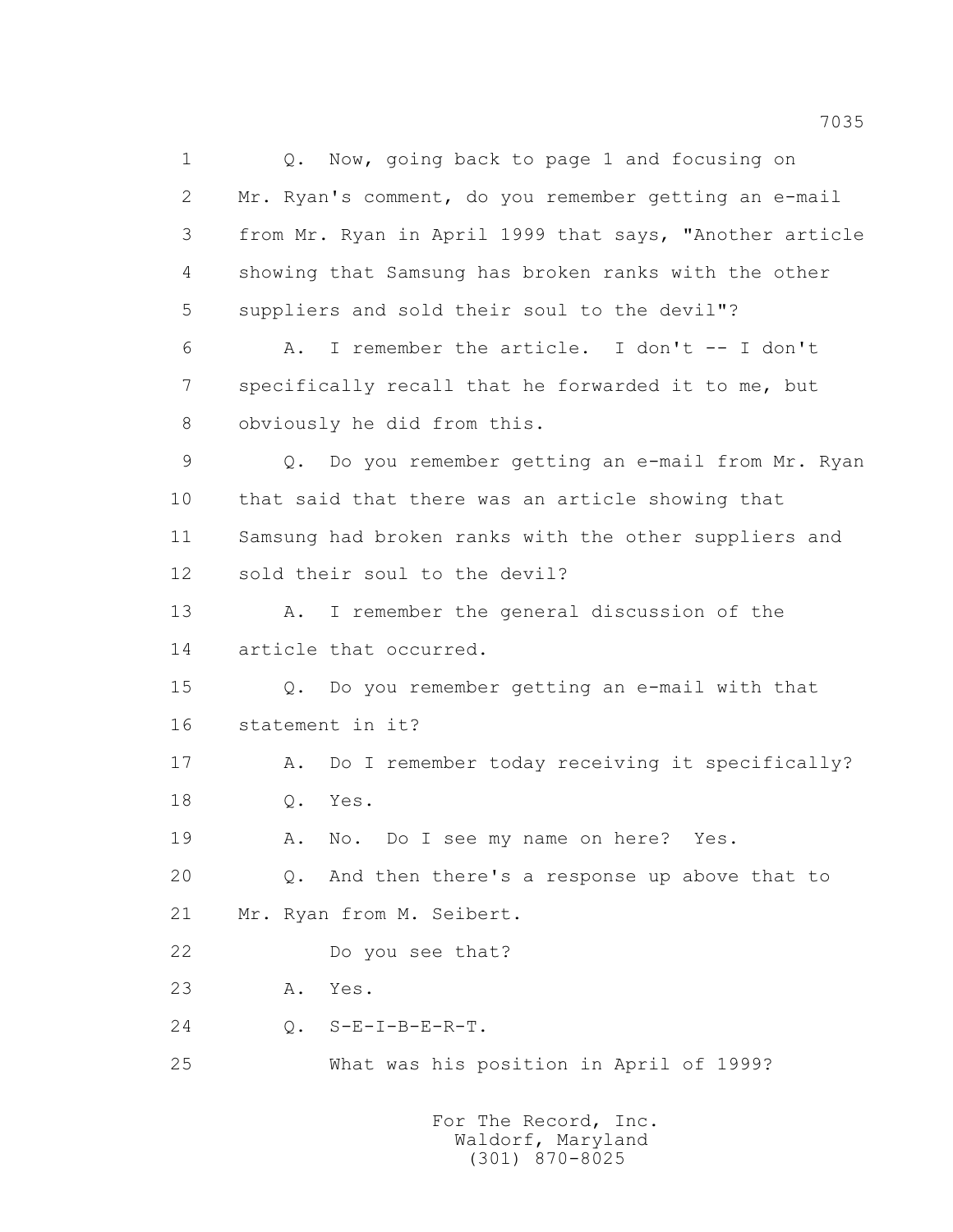1 A. I think -- I don't recall what his title was, 2 but Mike Seibert was responsible for -- he was doing 3 kind of segment marketing. He was working with -- he 4 had focus on chipset suppliers. 5 Q. And he responded to Mr. Ryan, "No kidding, 6 Kevin." 7 And the Kevin there is Kevin Ryan; right, as 8 you understood it? 9 A. Yes. 10 Q. He said: "These guys are big trouble for us 11 all. If this thing gets into an oversupply mode with 12 RDRAM, things could get really ugly. Bob and Jeff, do 13 these idiots (Samsung in this case) understand what the 14 Rambus-Intel biz model will do to our autonomy?" 15 Do you remember getting that e-mail from 16 Mr. Seibert in April of 1999? 17 A. The thing that I remember specifically is I 18 remember aspects of the article and I remember some 19 discussion that followed their e-mail. 20 Q. And do you remember that Mr. Seibert asked 21 questions of Bob Donnelly and Jeff Mailloux about 22 whether Samsung understood what the Rambus-Intel 23 business model would do to the autonomy of the DRAM 24 manufacturers? 25 A. Only from the context of this e-mail. I think,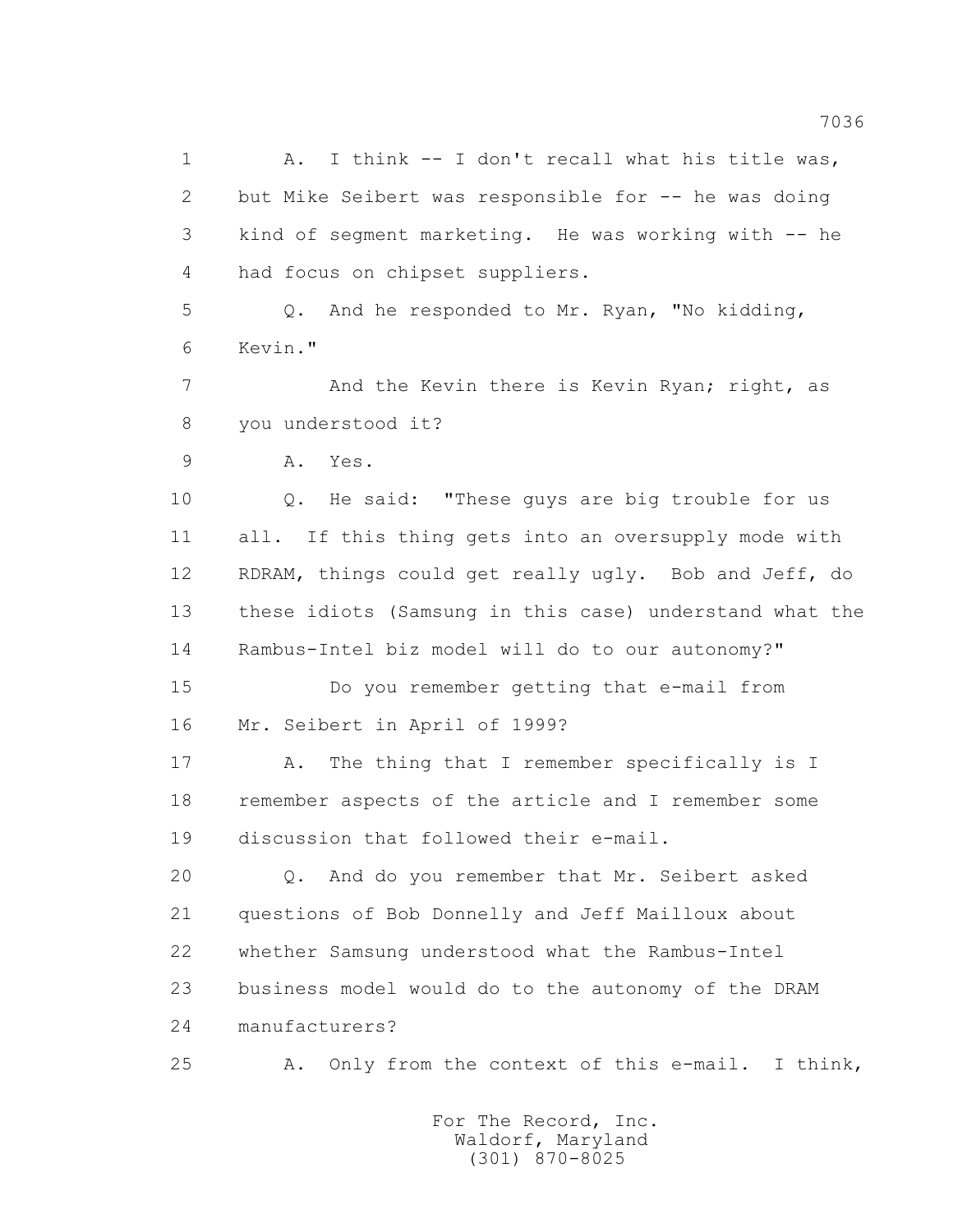1 just to try to speed things along, I think the issue is 2 I have a general recollection. Your questions are more 3 specific than my recollection. 4 Q. I am trying to ask specific questions, but I 5 just have a couple more. 6 Do you see that Bob Donnelly, the 7 vice president of DRAM products at the time, responded 8 to Mr. Seibert's e-mail? 9 A. I see that he responded, yes. 10 0. And he copied you; right? 11 A. Yes. 12 Q. And he said, "I've certainly made the point 13 with the officers that Intel is essentially disabling 14 our marketing, apps and design, and other key parts of 15 the company, and ultimately could control the DRAM 16 industry the same as they have others." 17 Do you see that? 18 A. Yes. 19 Q. And you understood at the time that he was 20 referring to that he has made the point with the 21 officers of Samsung; correct? 22 A. No. That's Micron officers. 23 Q. You understood that Mr. Donnelly was saying he 24 had talked to the officers of Micron; is that your 25 testimony?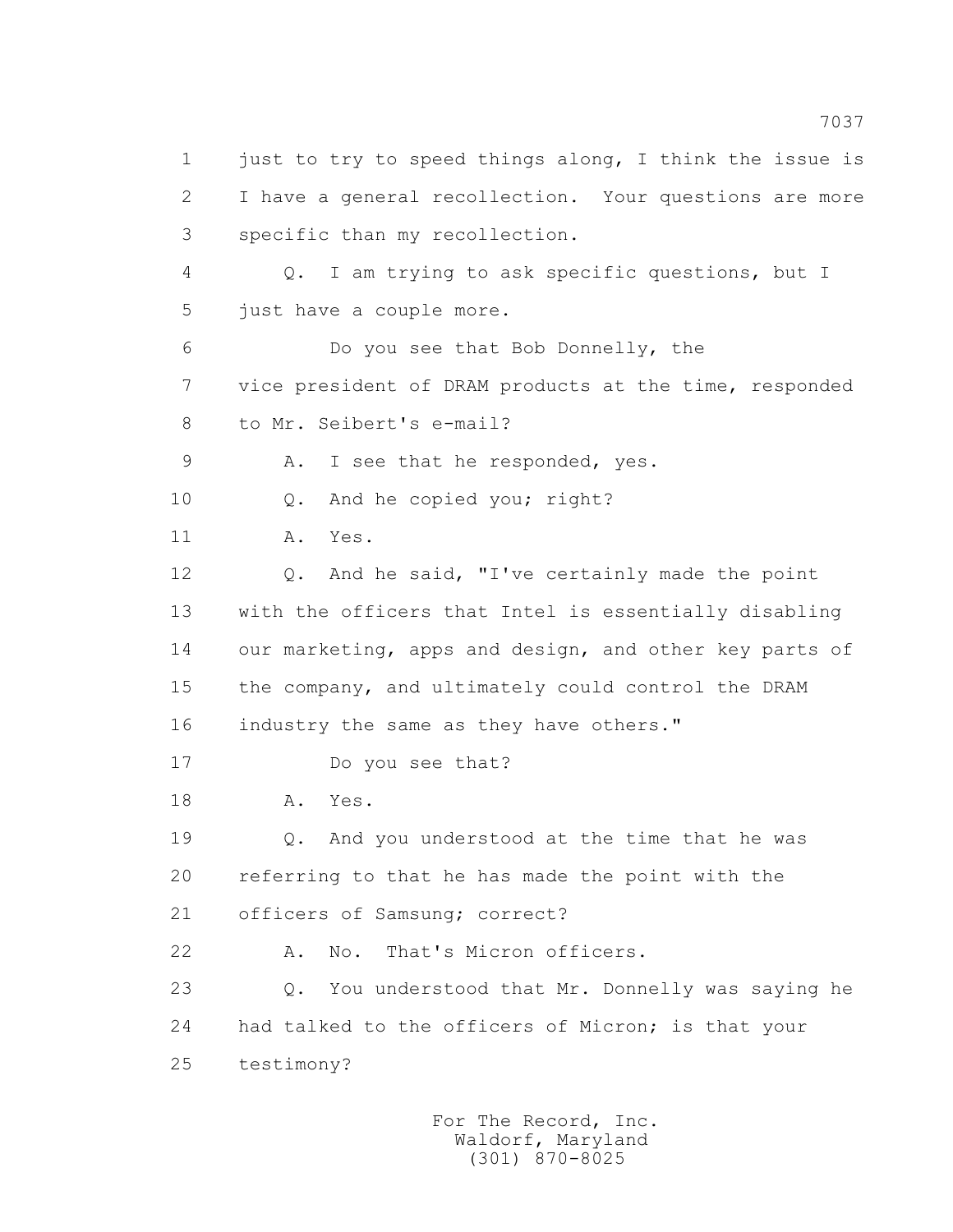1 A. That's my understanding, yes. 2 Q. You understood that the question that Bob -- 3 that was asked by Mr. Seibert to Bob and Jeff was 4 whether Samsung understood. Do you see that? 5 A. Yes. 6 Q. And that was what you understood at the time; 7 right? 8 A. I'm sorry. I'm having a little trouble with 9 the siren. 10 Q. Let's wait for the siren to subside. 11 JUDGE McGUIRE: Take a break. Take a couple 12 minutes. 13 (Pause in the proceedings.) 14 BY MR. PERRY: 15 Q. And you understood that Mr. Donnelly had 16 answered that question by talking about Micron's 17 officers; is that your testimony? 18 A. Yes. 19 Q. Well, I want to switch gears a little bit and 20 talk a little bit about some of the road maps that you 21 talked about yesterday with Mr. Oliver. 22 A. Okay. 23 Q. Do you remember some of these marketing 24 presentations? I just have a few questions about each 25 of them. They're thick documents. I would prefer to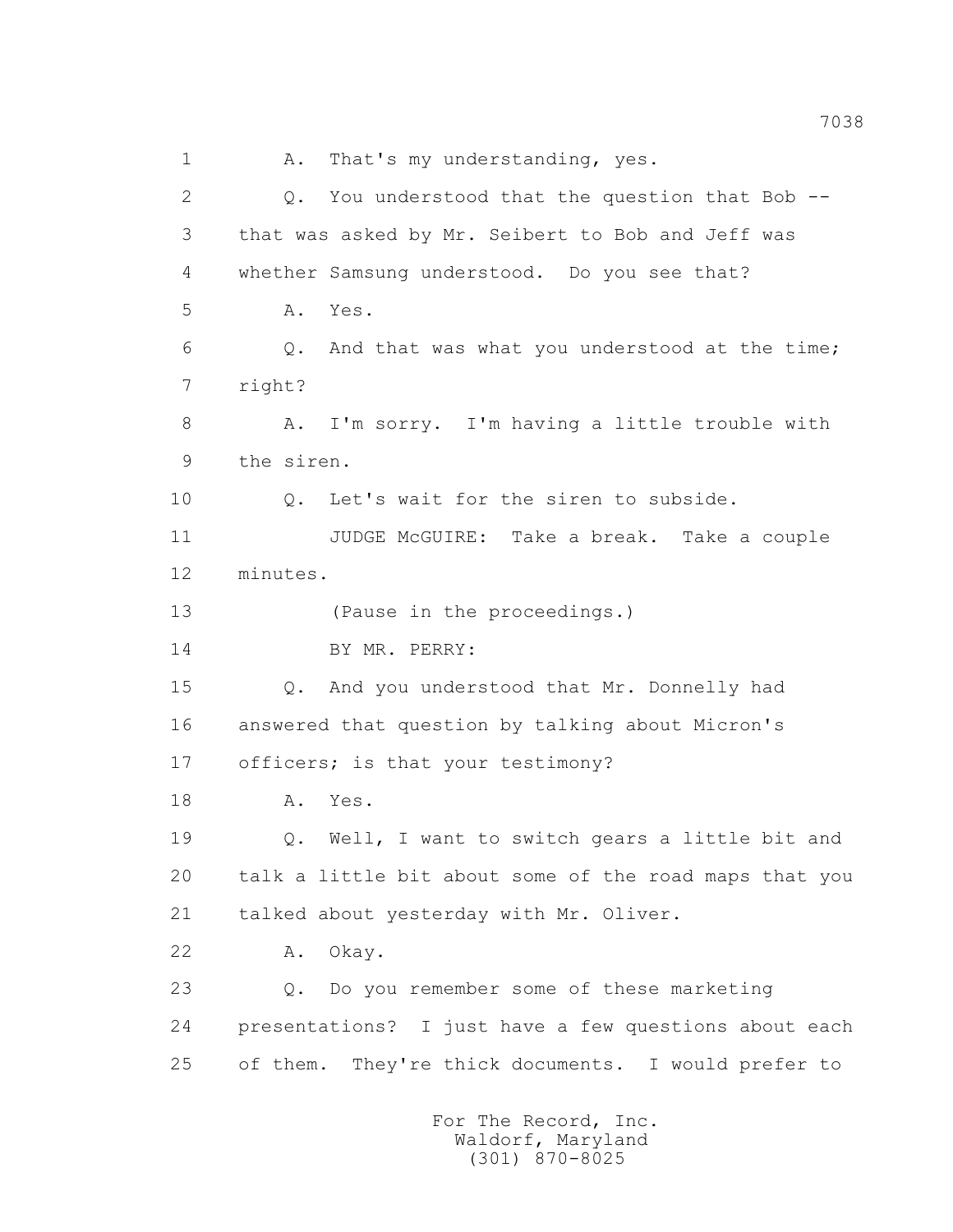1 point you to the places where I'd like to talk to you 2 about since you identified these yesterday. 3 And I'm going to start with CX-2735. That 4 should be near the bottom of your stack, April 1999. 5 It's called Micron DRAM Update, April 1999. 6 A. 2735? 7 Q. 2735. 8 Do you have that? 9 A. Yes. 10 Q. And I'm going to rely upon the record 11 Mr. Oliver laid yesterday to describe this document. 12 I'm going to move forward simply to a page that you 13 talked about with him, page 35. 14 And this says, "Micron has three direct Rambus 15 testers"; right? 16 A. Yes. 17 Q. And you talked about problems with Rambus 18 testers yesterday. 19 My question simply is: What did Micron do with 20 its three direct Rambus testers? 21 A. What do you mean, what did we do with them? 22 Q. You don't manufacture direct Rambus anymore, do 23 you? 24 A. No. Not at this time. 25 Q. You never manufactured it in production volume,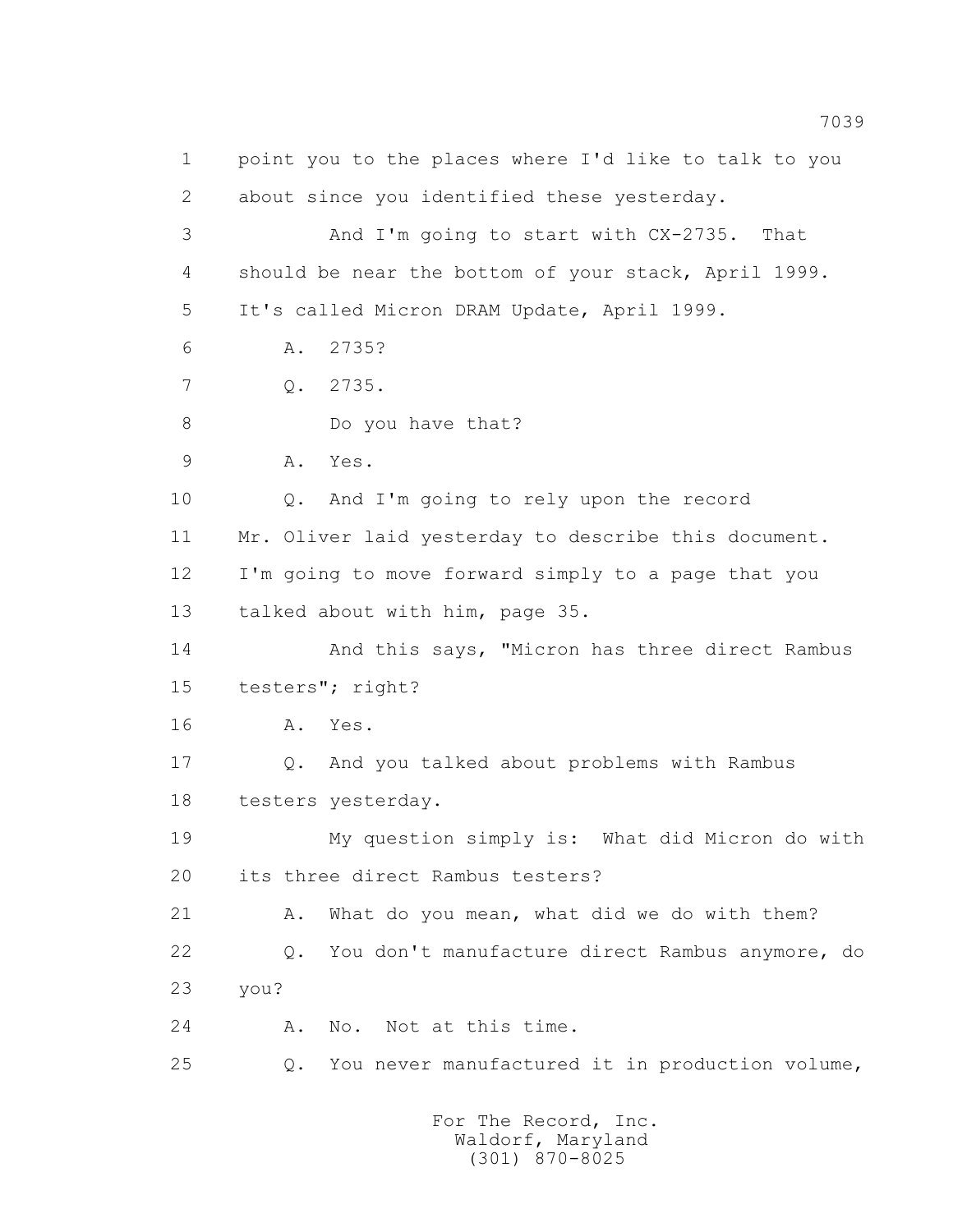1 did you?

 2 A. We internally validated the part and we did 3 send some samples, but we never produced it in large 4 volumes. 5 Q. So you never even needed three direct Rambus 6 testers, did you? 7 A. Our projection was that we needed quite a bit 8 more than that. 9 Q. But it didn't turn out that you needed them; 10 right? 11 A. I don't think we needed them for the volumes 12 that we produced. 13 0. And you were then able to use those testers to 14 test DDR; right? 15 A. No, not exactly. 16 Q. You had to modify them? 17 A. I get all of this information through my test 18 department, but I had heard a discussion even fairly 19 recently that we got stuck with some orders for some 20 Rambus testers that we weren't able to use for our 21 current products. 22 Q. Have you tried selling them to Samsung? 23 A. I don't know. I have no idea what they do with 24 that stuff. 25 Q. Do you have any knowledge as to whether or not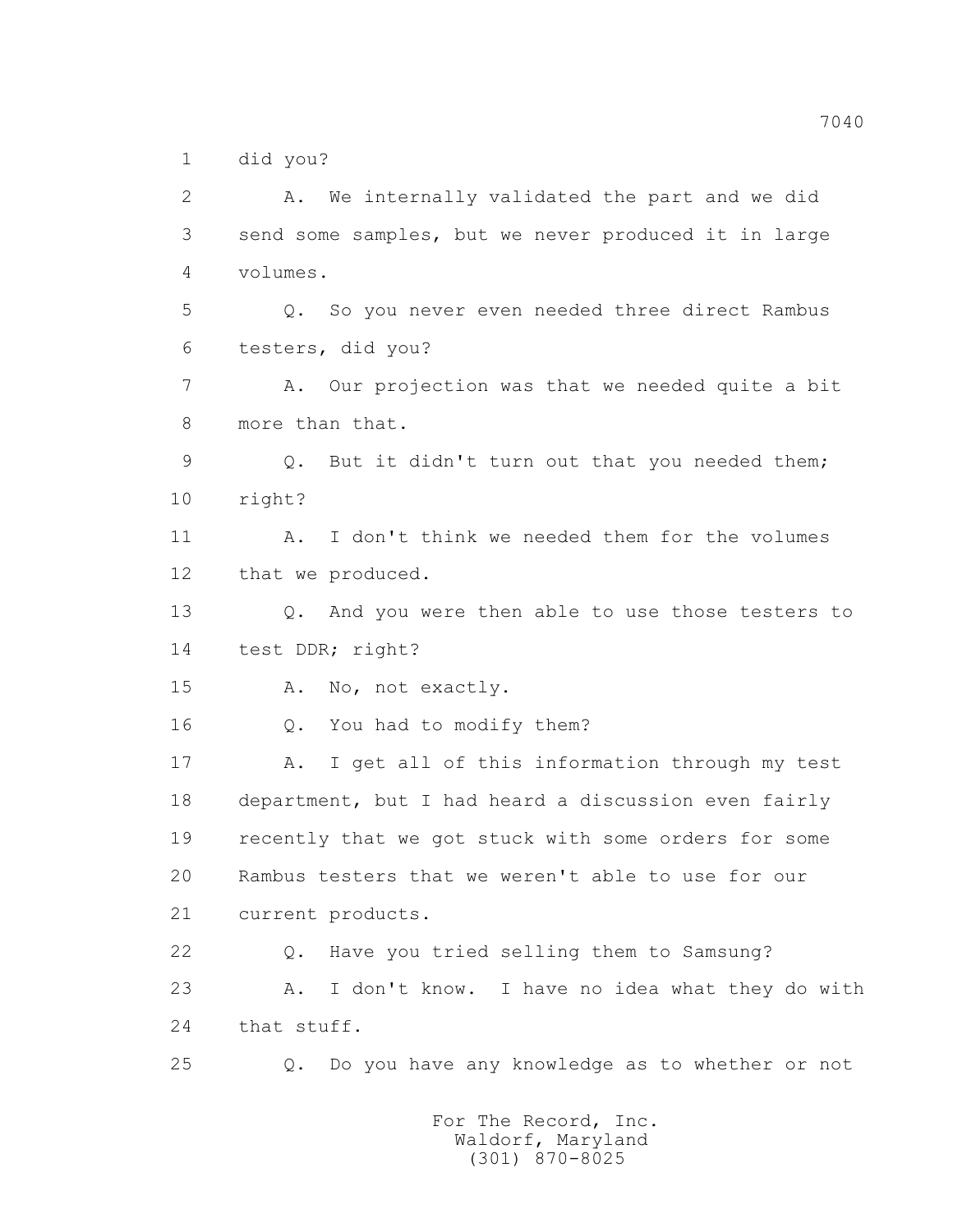1 Samsung is making money making RDRAM? Do you know one 2 way or the other? 3 MR. OLIVER: Objection, Your Honor. Lack of 4 foundation. 5 JUDGE McGUIRE: Sustained. 6 BY MR. PERRY: 7 Q. Let me look at -- let me ask you about CX-2737. 8 It's your May 1999 -- it's a different document, 9 Mr. Lee. I'm sorry. I'm going too fast. May '99. 10 RX-2737. 11 A. Okay. 12 Q. And I'll just ask you to look at page 40. It 13 says "DDR SDRAM Overview." 14 Do you see that? 15 A. Yes. 16 Q. And it refers to eleven DRAM vendors 17 collaborating to enable the standard (M11 group). 18 Do you see that? 19 A. Yes. 20 Q. Was Micron a member of the M11 group at the 21 time that this May '99 DRAM product update was 22 prepared? 23 A. I believe they were. That's the changing 24 number from what I told you about earlier. 25 MR. PERRY: Your Honor, I've come to the spot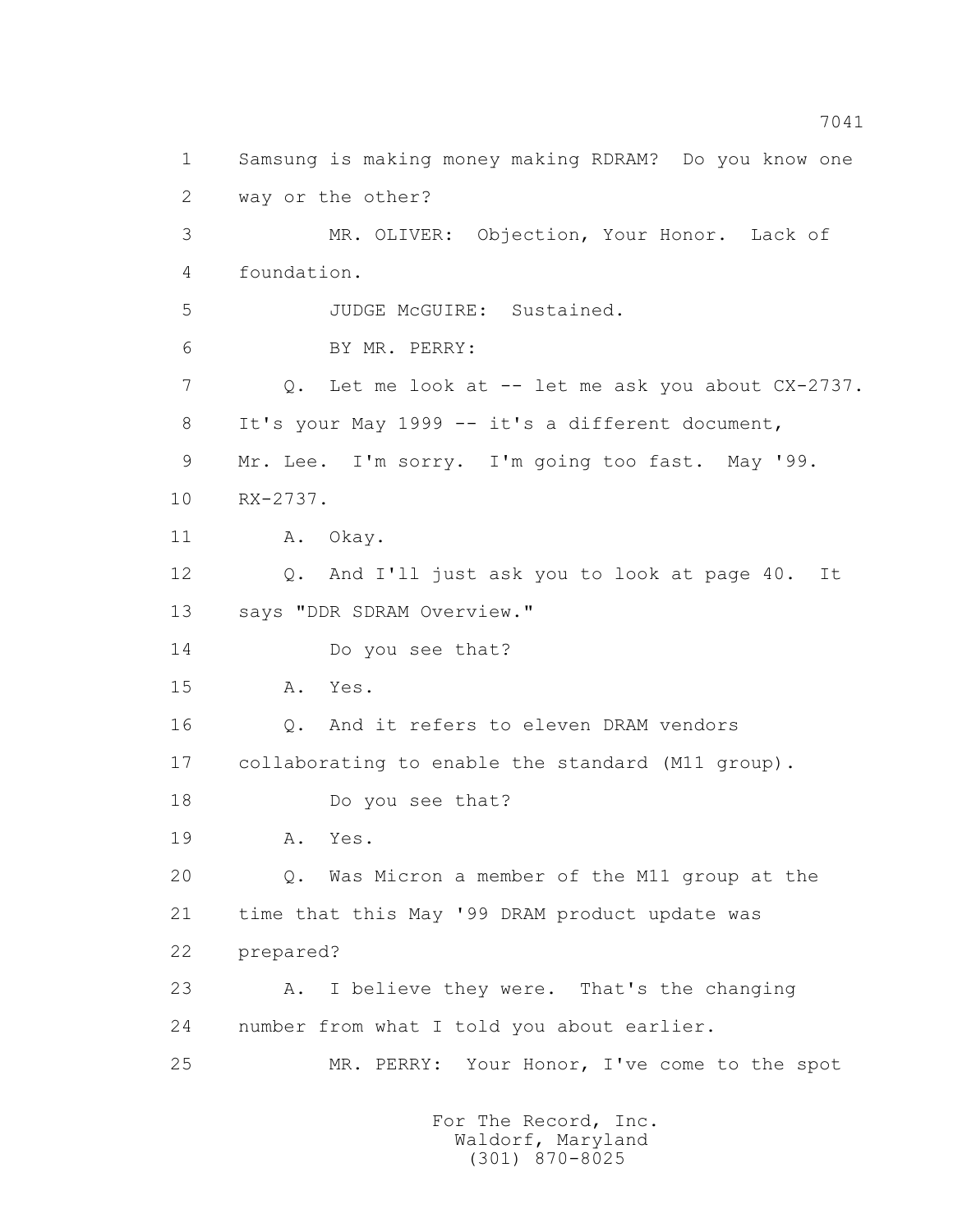1 where I need to do some in camera work and then we'll 2 be done.

3 JUDGE McGUIRE: Okay. Very good.

 4 Again, the audience, I apologize, but we're 5 going to have to again go into closed session, so all 6 of you who aren't cleared to hear this evidence, please 7 excuse yourselves from the courtroom and it will be 8 indicated to you when we go back into the public 9 session. 10 (Pause in the proceedings.) 11 JUDGE McGUIRE: Mr. Oliver, can you again 12 certify that everyone on your side of the aisle is 13 cleared for this testimony? 14 MR. OLIVER: Again, for Micron information, 15 yes. 16 JUDGE McGUIRE: And Mr. Perry? 17 MR. PERRY: It is all Micron information, and I 18 can certify that the folks on the Rambus side are all 19 authorized to -- 20 JUDGE McGUIRE: Very good. Then at this time 21 this hearing is now in in camera session. 22 (The in camera testimony continued in 23 Volume 34, Part 2, Pages 7066 through 7091, then 24 resumed as follows.) 25 JUDGE McGUIRE: Then at this time we are back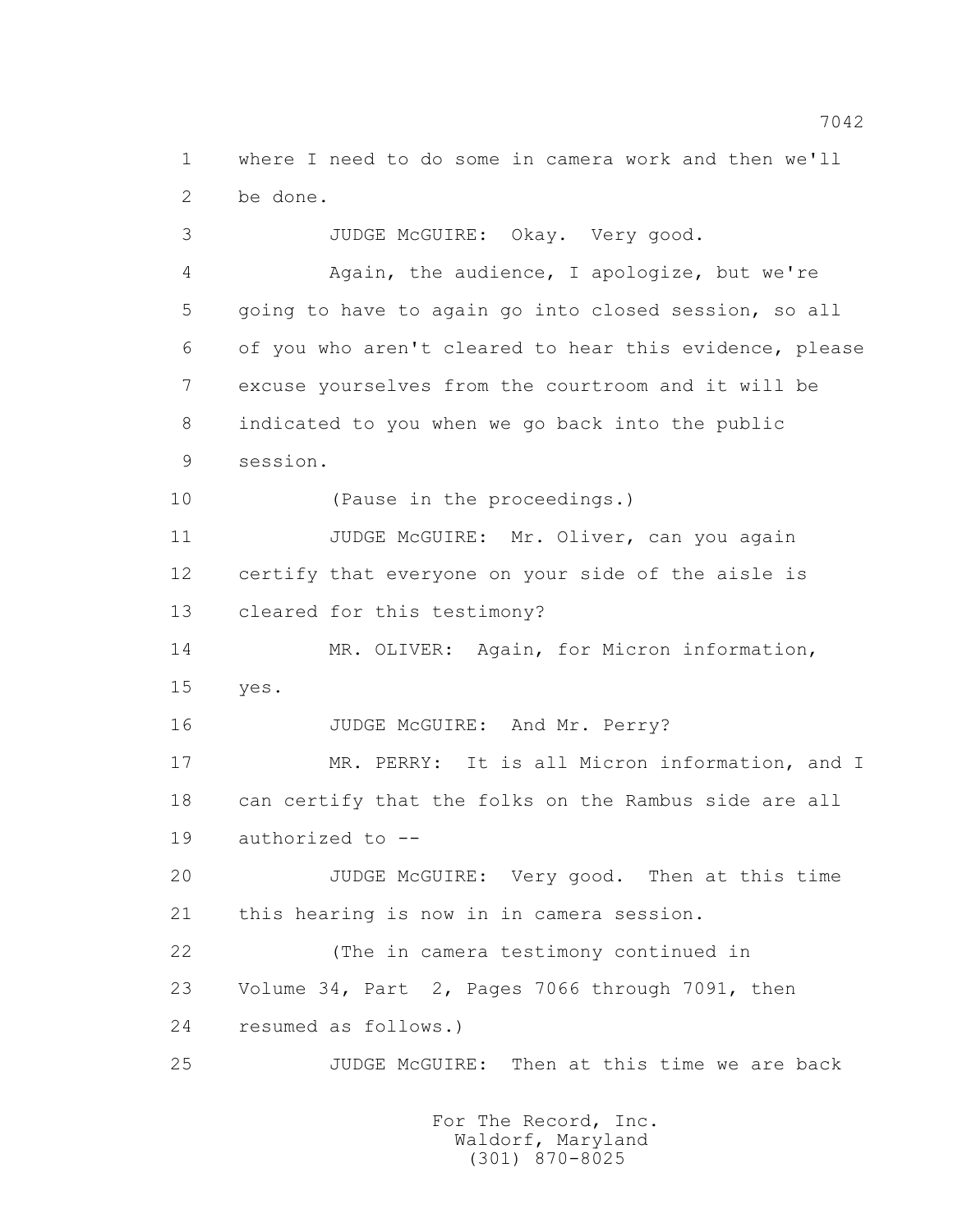1 in the public session of this hearing.

 2 MR. OLIVER: I'm sorry, Your Honor. Could we 3 have just one more minute? 4 JUDGE McGUIRE: Go ahead. 5 MR. OLIVER: I had some documents set aside, 6 but in the flurry of documents this afternoon I believe 7 we've managed to misplace them. 8 JUDGE McGUIRE: Go ahead. 9 (Pause in the proceedings.) 10 BY MR. OLIVER: 11 Q. Okay. Mr. Lee, I have a question just I think 12 in four topics. I think we'll be fairly brief. 13 First, I did want to ask one follow-up 14 question, or perhaps more than one, but at least 15 initially one follow-up question on a document that was 16 showed to you fairly early this morning. This is 17 CX-1314. 18 If we can bring this up on the computer screen, 19 and again if you can let me know if you want to find 20 the paper copy, we can do that or try to -- 21 A. I'm just going to try to look off the screen at 22 this point. 23 Q. This is a document entitled Micron December 14, 24 1995 with certain slides. 25 Do you recall that Mr. Perry asked you about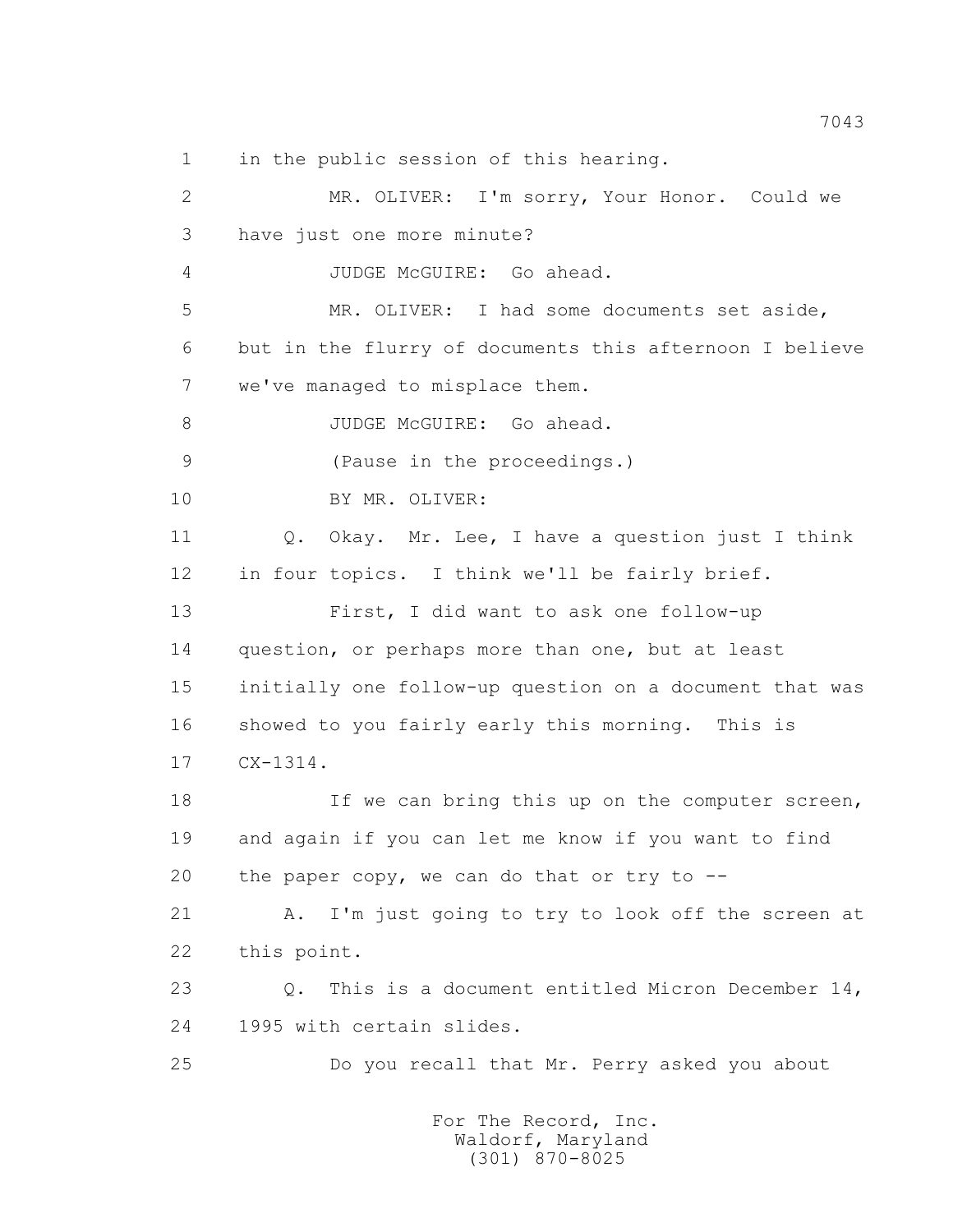1 page 1 and page 2 and at that time you could not recall 2 having seen those slides?

 3 I want to ask you about one other page and see 4 if that refreshes your recollection.

5 A. Okay.

6 Q. If we could turn, please, to page 3.

7 And if we could blow up the top slide.

 8 It's a bit difficult to read, but it appears to 9 be a slide. In the left-hand side it's a diagram ASIC 10 and then there's eight horizontal wavily lines and then 11 two vertical sets of blocks, it says "DRAM" and then 12 underneath that in the third bullet point "110 pins to 13 memory" and in the right-hand side ASIC and there is a 14 line standing horizontally to RDRAM and then the third 15 bullet point of that "31 pins to memory."

 16 I simply want to ask if that refreshes your 17 recollection as to whether you've seen that slide as 18 part of any Rambus presentation to Micron in December 19 of 1995.

 20 A. Again, I don't recall the specifics of the 21 presentation that they gave us at the time. It was 22 just this kind of nature, if you will. This kind of 23 figure and stuff was available I think on their Web 24 site and some of their literature.

25 Q. Okay. If you don't recall having seen that at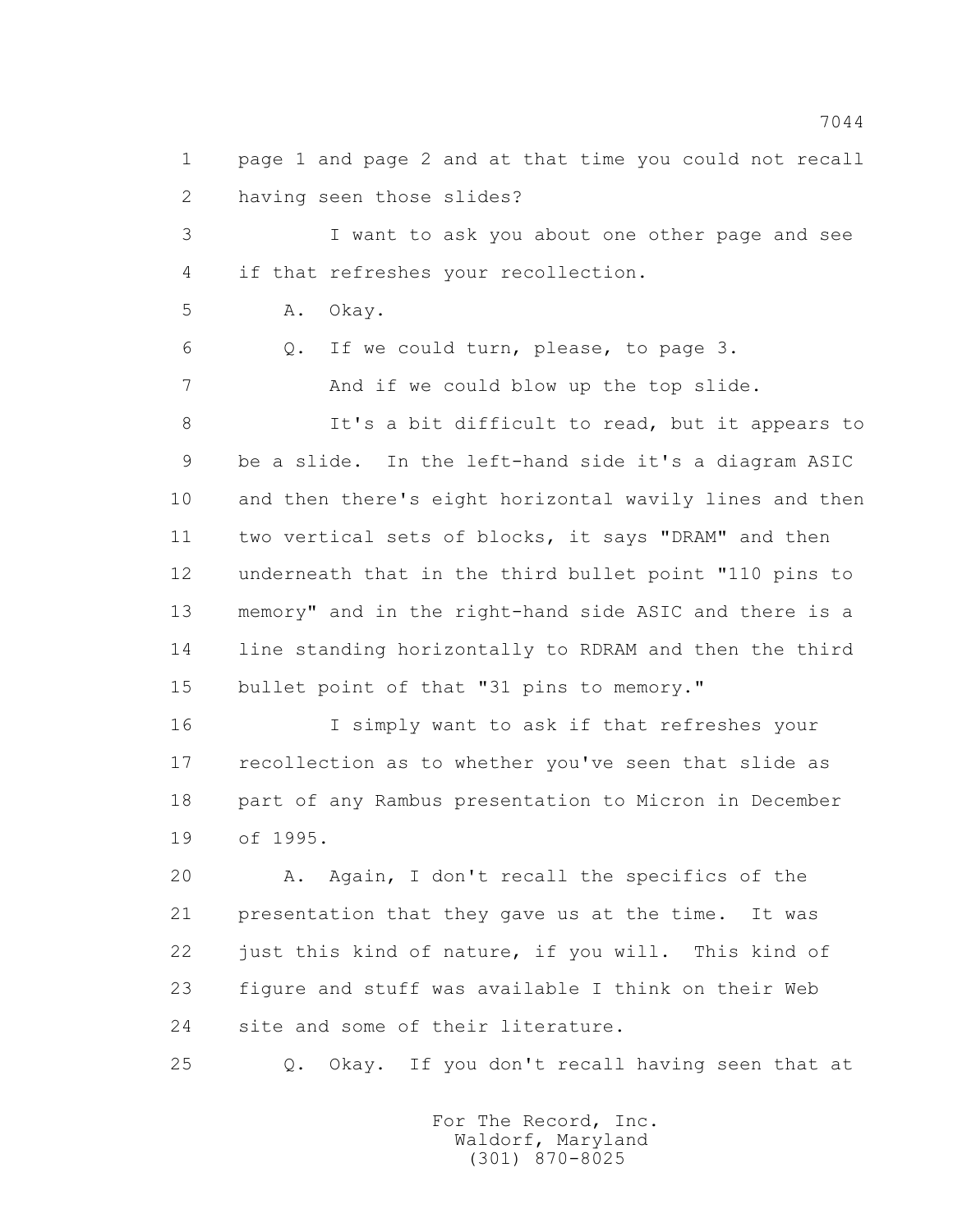1 that time, I'll simply move on.

 2 Next, Mr. Lee, I wanted to follow up on a 3 couple of documents that Mr. Perry asked you about this 4 morning.

 5 First was RX-855, and this is a set of the 6 minutes from the SyncLink meeting of January 14 and 15, 7 1997.

 8 And if we could go down towards the bottom of 9 the page, there's a two-line paragraph beginning 10 "Siemens." And Mr. Perry asked you some questions 11 about portions of this, this paragraph here, and I'd 12 like to focus on certain portions he did not ask you 13 about.

 14 First let me identify the entire passage. It 15 reads: "Siemens was eloquent. No future RB road map. 16 Letting one company control industry is crazy. 17 0.1 percent royalty okay, 1-2 percent ridiculous. RB 18 not acceptable. We should address PC market also."

19 Do you see that, that statement there?

20 A. Yes.

 21 Q. Now, my question is: At the time that you saw 22 these minutes, what, if any, was your understanding of 23 the statement "0.1 percent royalty okay"?

 24 A. He was -- Mr. von Zitzewitz was describing at 25 that meeting that for the Rambus interface technology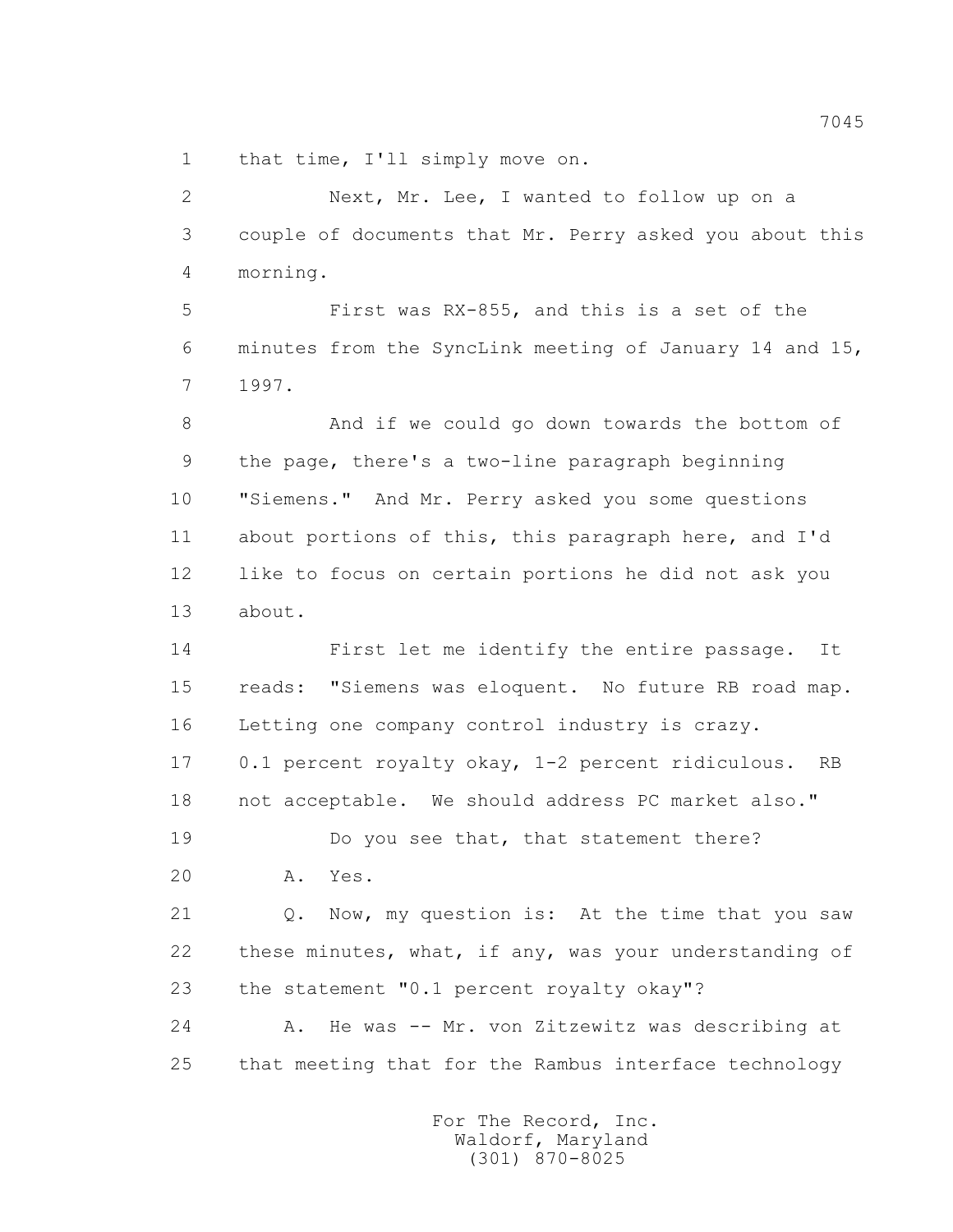1 had the royalty been on the order of .1 percent they 2 wouldn't have had a problem with it and he thought the 3 1 to 2 percent royalty rate was ridiculous for what 4 they were asking for. 5 Q. If we could then bring up RX-852, please. 6 This is an e-mail that Mr. Perry again asked 7 you about this morning. I believe that you said that 8 you wrote the portion of it beginning in the lower part 9 of the first page, going over to the second page; is 10 that right? 11 A. Yes. 12 Q. If we could turn to the second page, again, the 13 next to last paragraph underneath Siemens. 14 And here again you recall that Mr. Perry asked 15 you about certain portions of this paragraph? Do you 16 recall that? 17 A. Yes. 18 Q. Again, I'd like to pick up a couple things that 19 he did not ask you about. 20 First, if you look in the fourth line, again, 21 there's a reference "0.1 percent royalty would have 22 been okay." 23 Do you see that? 24 A. Yes. 25 Q. Now, is that essentially the same reference as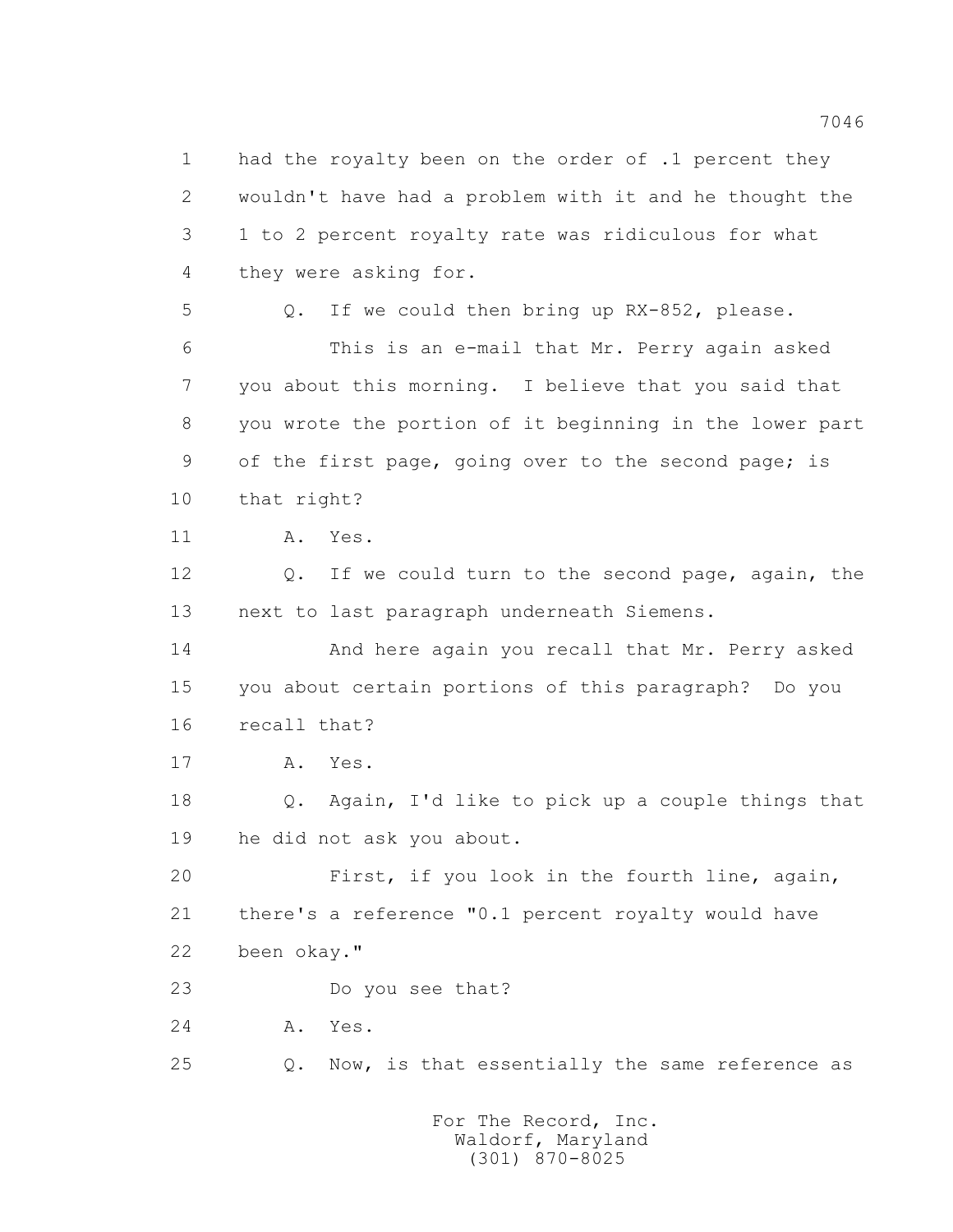1 to which you just testified a moment ago?

 2 A. Yes. I believe so. 3 Q. If I could direct your attention to the second 4 line of that paragraph, it reads, "License is okay for 5 niche but not for main memory." 6 Do you see that? 7 A. Yes. 8 Q. Could you please explain your understanding of 9 that statement at the time that you wrote this. 10 A. Yes. He had made a statement on the order that 11 having a license fee for some small-volume product 12 would be reasonable, but it didn't make sense for a 13 very high-volume product of that magnitude for main 14 memory. 15 Q. And did you have an understanding at that time 16 of why? 17 A. Of why he felt that way? 18 Q. Yes. 19 A. I guess I don't -- I can't really speak for 20 what his feeling was on it. 21 Q. Let me ask you a different question then. 22 At that time did you agree with that 23 statement? 24 A. I would agree that the kind of royalty rate 25 that was being requested there, the 2 percent, was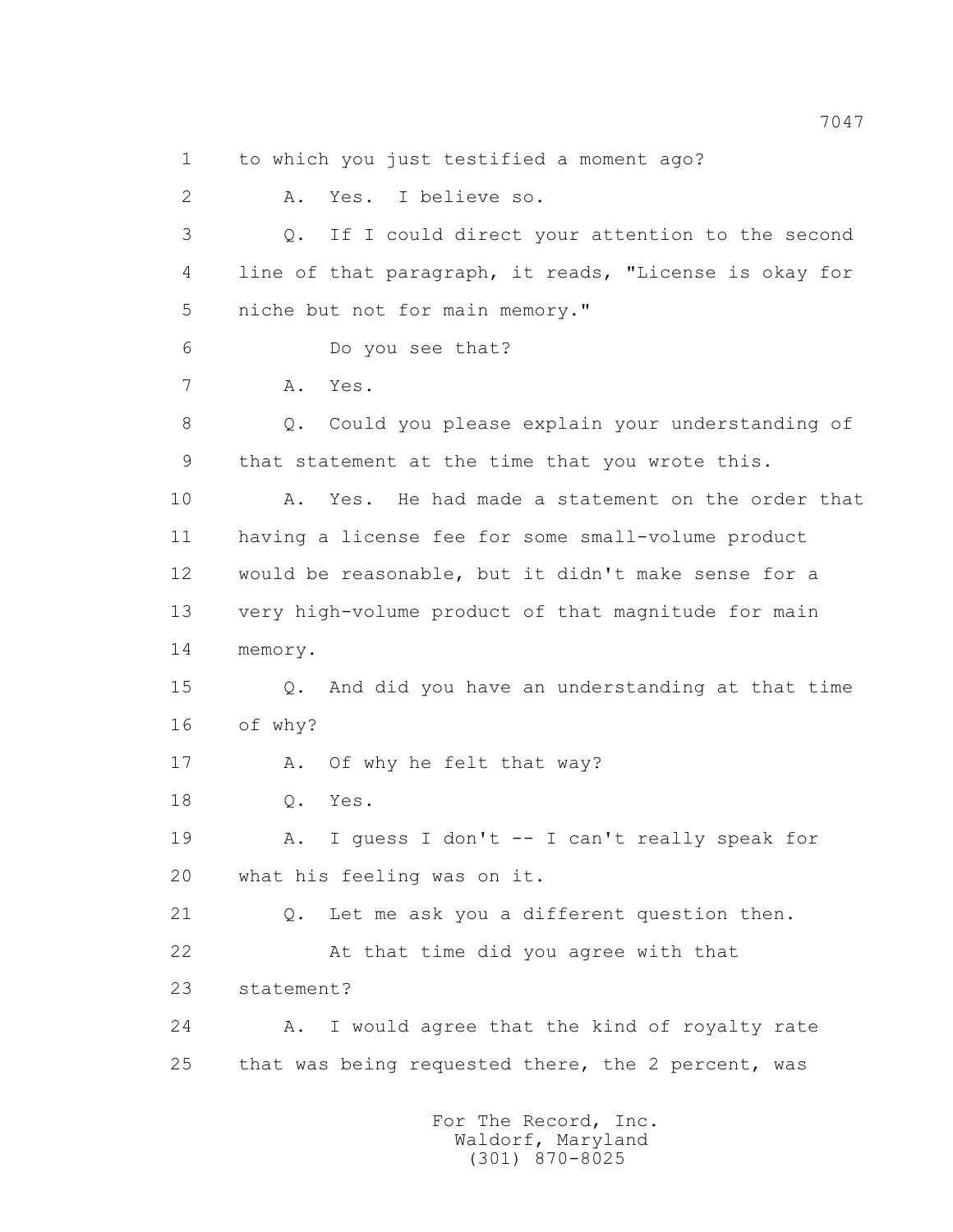1 larger than anything we'd ever heard of for an

 2 interface technology and certainly the largest thing we 3 ever heard of for some sort of fee we'd have to pay to 4 produce main memory.

 5 Q. Switching topics again, Mr. Lee, during your 6 testimony this morning, you referred I believe to 7 patents for defensive purposes. Do you recall that?

8 A. Yes.

 9 Q. And I was wondering if you could just simply 10 explain for the record what you meant by that reference 11 to patents for defensive purposes.

 12 A. In the context of SyncLink? Was that the 13 statement you're referring to?

14 Q. Yes.

 15 A. Okay. Our concern was that we were coming up 16 with innovations, new ideas for this architecture that 17 we were doing, and we were concerned that later on some 18 company might try to assert patents on as far as our 19 innovations, and so the only way to protect ourselves 20 was to file patents.

 21 Q. And could you explain how filing patents would 22 allow you to protect yourselves.

23 A. As I understand it, it would establish a pretty 24 clear priority date and establish inventorship.

25 Q. And then the final thing I wanted to ask you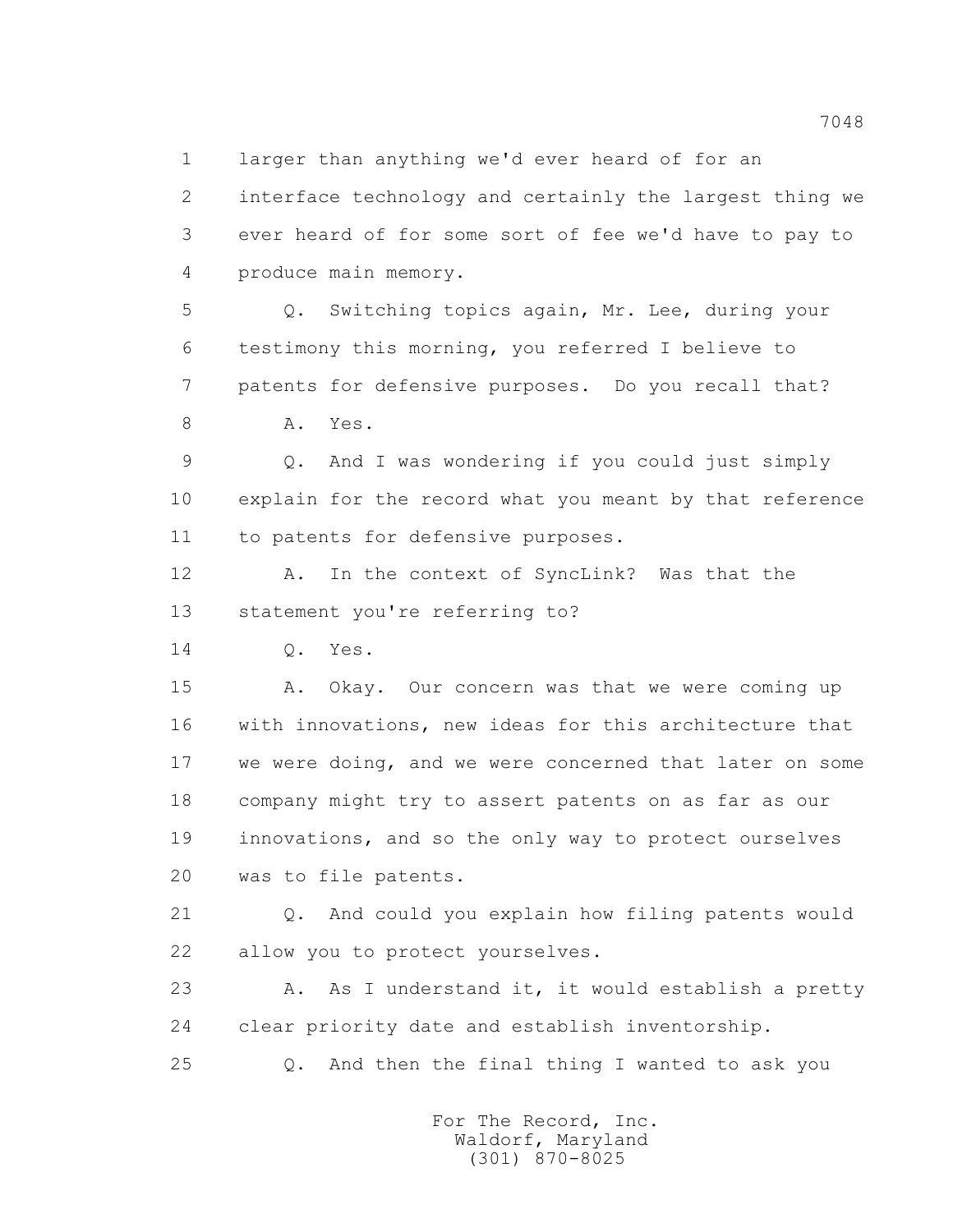1 about, Mr. Lee, was with respect to the SyncLink 2 meetings generally.

 3 Now, based on your observations at the meetings 4 that you attended, did representatives of any Micron 5 customers attend SyncLink meetings?

6 A. Yes. Regularly.

 7 Q. Can you identify Micron customers who sent 8 representatives to the SyncLink meetings?

 9 A. Sure. Some of the customers include IBM, HP, 10 Motorola. There were some -- Apple was there. There 11 were some -- also some connector suppliers and some 12 other different companies that attended.

13 O. And so would it be fair to say that for 14 various discussions that have been summarized here 15 today that Micron customers were present at those 16 discussions?

 17 MR. PERRY: Objection. Compound. Leading. 18 Doesn't refer to any particular discussion.

 19 MR. OLIVER: Your Honor, I'm simply trying to 20 save time at this point at this time of day.

 21 MR. PERRY: The minutes will show who was 22 present. If it was inside the SyncLink meeting, we've 23 got memos that describes who's present.

 24 JUDGE McGUIRE: Overruled. I'll hear the 25 question.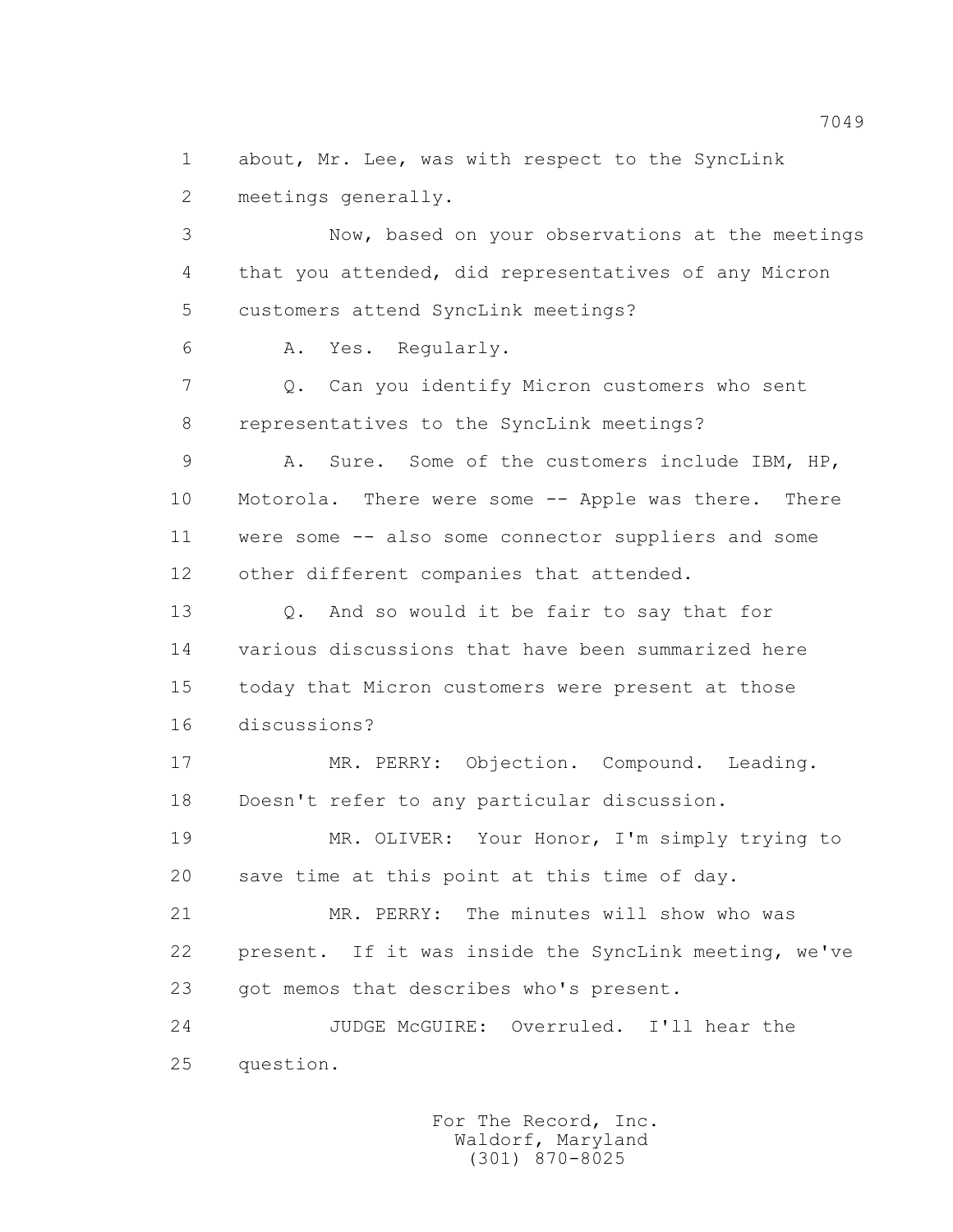1 MR. OLIVER: Thank you, Your Honor. 2 THE WITNESS: It was typical, I think always 3 the case, that we had customers at those meetings. 4 MR. OLIVER: I have nothing further, 5 Your Honor. 6 JUDGE McGUIRE: Thank you, Mr. Oliver. 7 Mr. Perry, further recross? 8 MR. PERRY: I just have a couple, Your Honor. 9 RECROSS-EXAMINATION 10 BY MR. PERRY: 11 Q. I'm going to ask that we bring back up on the 12 screen RX-855 that Mr. Oliver showed the witness, and 13 that's the SyncLink or SLDRAM Consortium minutes for 14 January 14 and 15, 1997. 15 And you were present for this; right, Mr. Lee? 16 A. Yes. 17 Q. Let's look at the bottom half, please. 18 Let's bring up the part -- yeah, just bring up 19 the whole part of it. 20 And what Mr. Oliver was asking you about was 21 the reference to the discussion by Siemens in the 22 Yokohama meeting January 10 of the royalty rates that 23 Siemens was paying for the Rambus license; right? 24 A. I don't think he specifically said that that's 25 what they were paying. He just said these ranges were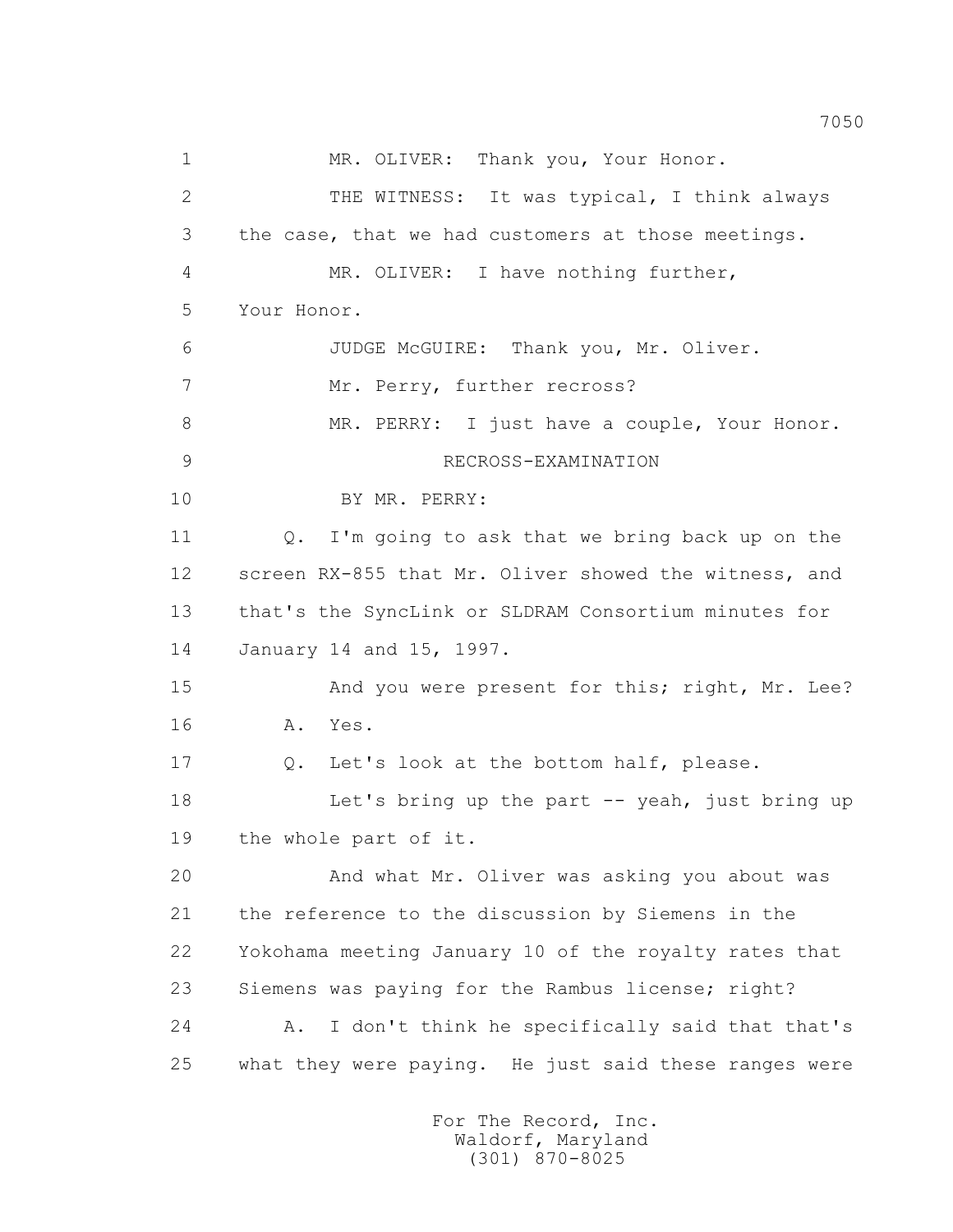1 appropriate or inappropriate.

 2 Q. Was it common for you to be in a room of your 3 competitors where your competitors were talking about 4 what their prices were that they were paying for 5 anything? 6 A. No. 7 Q. Do you think it's appropriate -- strike that. 8 Did anyone at the meeting of DRAM executives 9 say that it was inappropriate for Siemens to be 10 expressing its views to its competitors that it didn't 11 like paying 2 percent to Rambus as a royalty? 12 MR. OLIVER: Objection, Your Honor. 13 Mischaracterizes the document. 14 BY MR. PERRY: 15 Q. Let me ask it this way. 16 JUDGE McGUIRE: Restate. 17 BY MR. PERRY: 18 Q. Did any DRAM executives stand up and say to 19 Mr./Dr. von Zitzewitz from Siemens that he shouldn't be 20 talking about pricing in front of his competitors? 21 A. I don't think this is pricing. This represents 22 a cost. 23 Q. Is it your understanding that Micron's 24 employees aren't supposed to talk about the costs that 25 Micron pays for things in front of their competitors?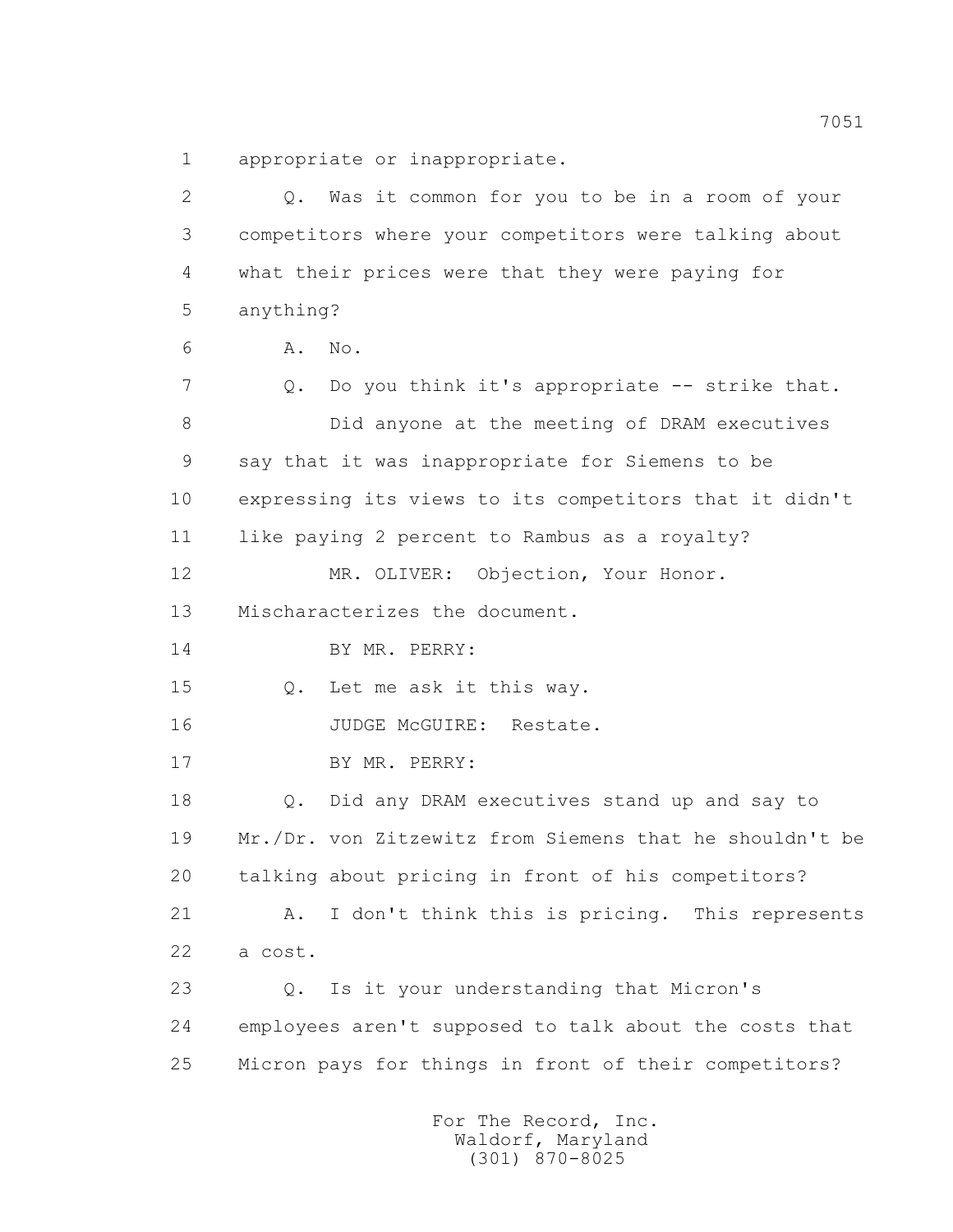1 A. We -- talking about relative cost isn't really 2 a problem, but again, I don't see where Siemens has 3 stated that this is what they're paying. 4 Q. You understood Dr. von Zitzewitz to be saying 5 that nobody, no DRAM manufacturer should agree to pay 6 1 percent or 2 percent on main memory; right? 7 A. No. I think that mischaracterizes again. I 8 think what he said was these kind of numbers were 9 reasonable and these kind of numbers were ridiculous. 10 Q. And he was urging the rest of the DRAM 11 manufacturers to adopt the same view; right? 12 A. I disagree. 13 Q. Did anyone stand up and say to 14 Mr. von Zitzewitz that it was inappropriate in their 15 view for him to be talking about prices, royalty rates, 16 in front of a roomful of competitors? 17 **A.** No. 18 MR. PERRY: I have nothing further. 19 JUDGE McGUIRE: Okay. Thank you very much. 20 MR. OLIVER: Nothing further, Your Honor. 21 JUDGE McGUIRE: I guess that's it today, 22 Mr. Lee. You're excused from this proceeding and thank 23 you for your testimony. 24 THE WITNESS: Thank you. 25 JUDGE McGUIRE: Could I ask you, Mr. Oliver,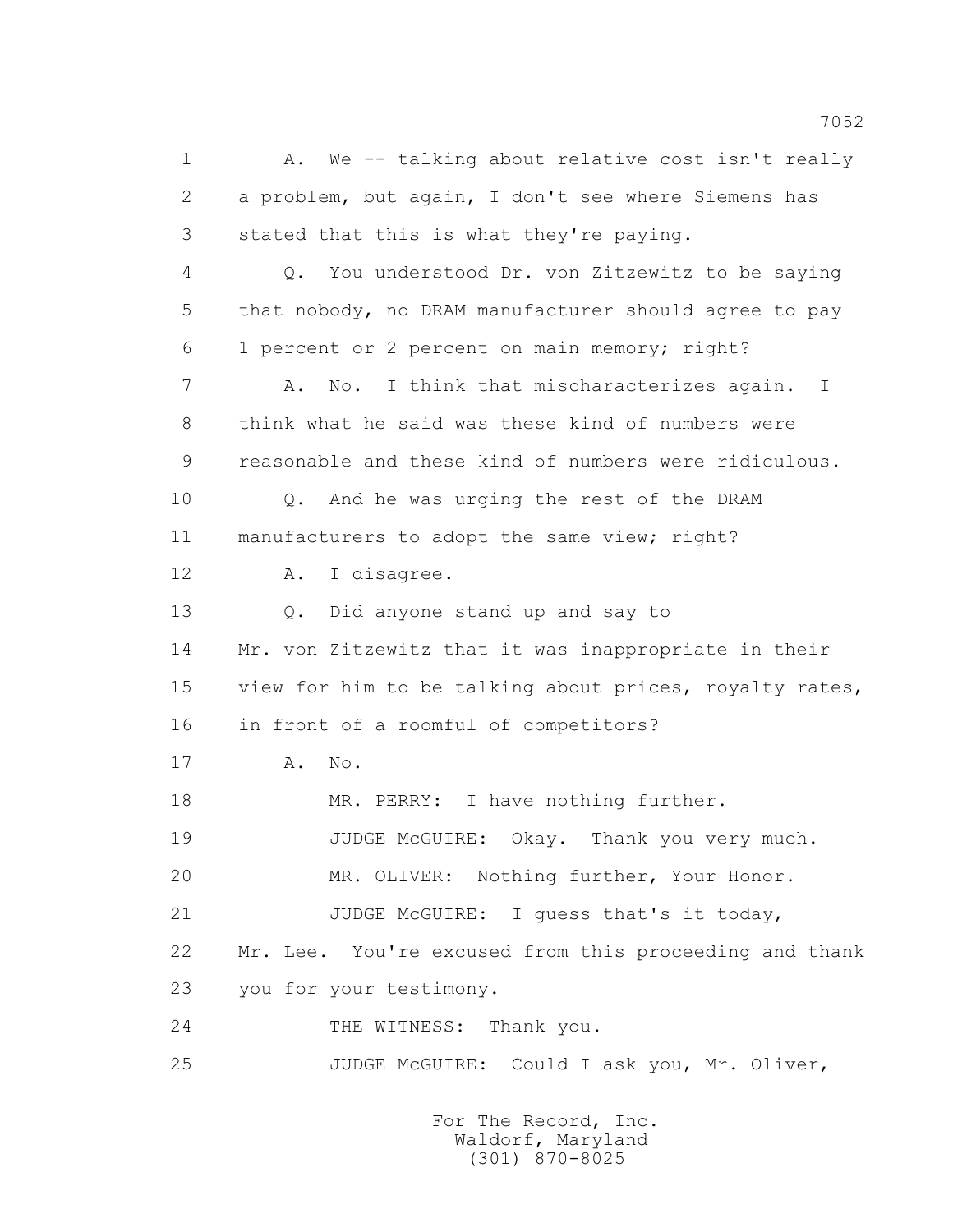1 what's on tap for tomorrow?

 2 MR. OLIVER: Your Honor, tomorrow we begin the 3 testimony of our economic expert, Professor McAfee. 4 JUDGE McGUIRE: And you're still on case to 5 conclude your case in chief by the end of the month? 6 I mean, I thought that was our understanding 7 from a few days ago. 8 MR. OLIVER: Yes, Your Honor. We've fallen 9 slightly behind schedule with respect to depositions. 10 I still hope that we can do it by the end of the day 11 Monday, but it's a little less sure at this point. 12 JUDGE McGUIRE: We'll see how it goes. 13 MR. PERRY: And if it's appropriate, we'd like 14 to move in some exhibits at the beginning of tomorrow. 15 JUDGE McGUIRE: That's fine. 16 All right. This hearing is excused until 9:30 17 in the morning. 18 (Time noted: 5:07 p.m.) 19 20 21 22 23 24 25